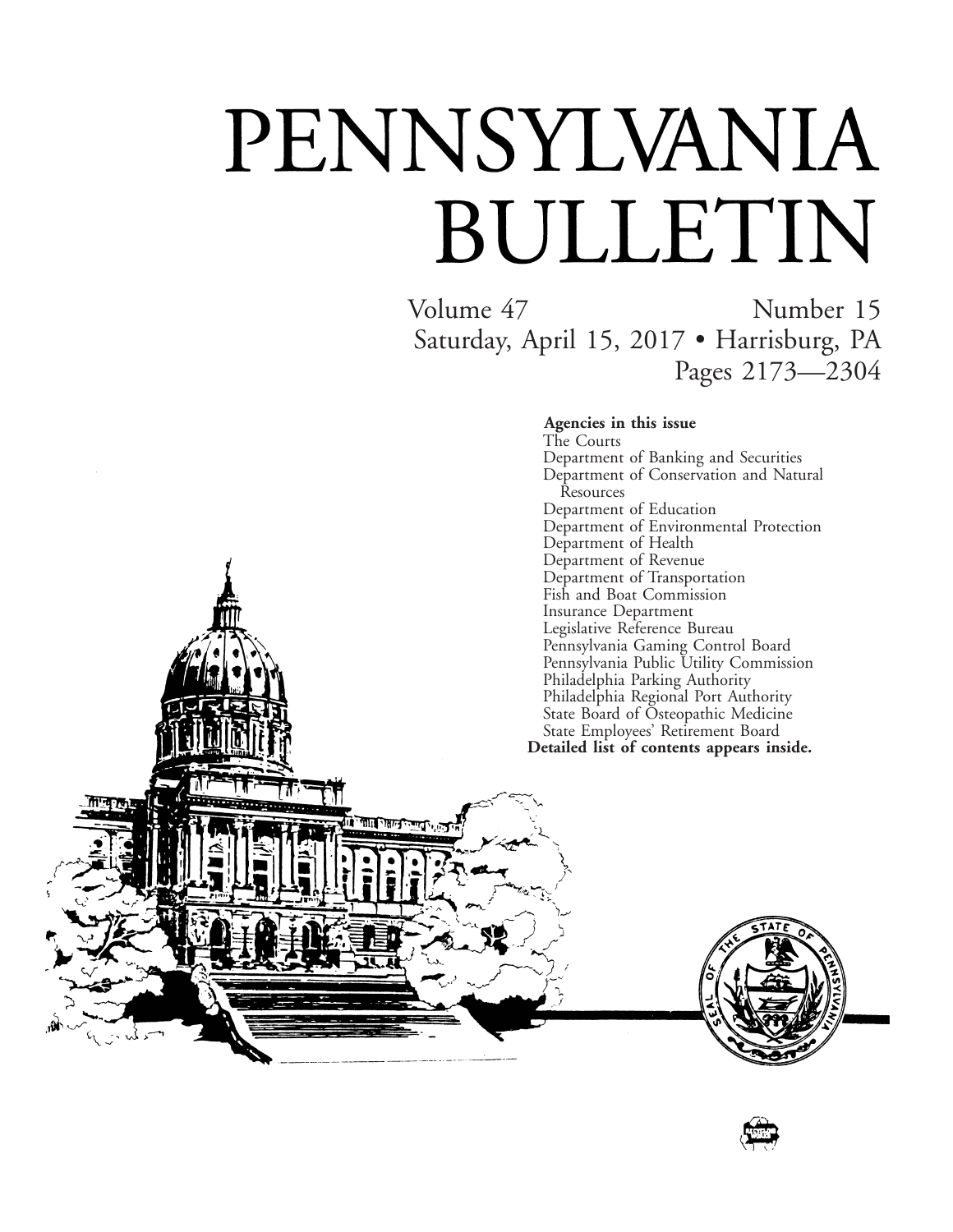|                                                                                         | If information on mailing label is incorrect, please email changes to info@pabulletin.com or mail to:<br><b>CHANGE NOTICE/NEW SUBSCRIPTION</b><br>Mechanicsburg, PA 17055-3198<br>CUT ON DOTTED LINES AND ENCLOSE IN AN ENVELOPE<br>FRY COMMUNICATIONS, INC.<br>Attn: Pennsylvania Bulletin | CUSTOMER NUMBER (6 digit number above name on mailing label) | (Zip Code<br><b>SIBL</b><br>LĪ.                                              |
|-----------------------------------------------------------------------------------------|---------------------------------------------------------------------------------------------------------------------------------------------------------------------------------------------------------------------------------------------------------------------------------------------|--------------------------------------------------------------|------------------------------------------------------------------------------|
| Latest Pennsylvania Code Reporter<br>(Master Transmittal Sheet):<br>No. 509, April 2017 | 800 W. Church Rd.                                                                                                                                                                                                                                                                           |                                                              | <b>LNINLE OR BRINT</b><br>(State)                                            |
|                                                                                         |                                                                                                                                                                                                                                                                                             | NAME OF INDIVIDUAI                                           | ADDRESS (Number and Street)<br>OFFICE NAME-TITLE<br>$\overline{\text{City}}$ |

**PENNSYLVANIA**



**BULLETIN**

Postmaster send address changes to:

FRY COMMUNICATIONS, Inc. Attn: *Pennsylvania Bulletin* 800 West Church Road Mechanicsburg, Pennsylvania 17055-3198 (717) 766-0211 ext. 2340 (800) 334-1429 ext. 2340 (toll free, out-of-State) (800) 524-3232 ext. 2340 (toll free, in State)

The *Pennsylvania Bulletin* is published weekly by Fry Communications, Inc. for the Commonwealth of Pennsylvania, Legislative Reference Bureau, 641 Main Capitol Building, Harrisburg, Pennsylvania 17120, under the policy supervision and direction of the Joint Committee on Documents under 4 Pa.C.S. Part II (relating to publication and effectiveness of Commonwealth documents). The subscription rate is \$82.00 per year, postpaid to points in the United States. Individual copies are \$2.50. Checks for subscriptions and individual copies should be made payable to "*Fry Communications, Inc.*" Periodicals postage paid at Harrisburg, Pennsylvania.

Orders for subscriptions and other circulation matters should be sent to:

Fry Communications, Inc. Attn: *Pennsylvania Bulletin* 800 West Church Road Mechanicsburg, Pennsylvania 17055-3198

Copyright © 2017 Commonwealth of Pennsylvania

Editorial preparation, composition, printing and distribution of the *Pennsylvania Bulletin* is effected on behalf of the Commonwealth of Pennsylvania by FRY COMMUNICATIONS, Inc., 800 West Church Road, Mechanicsburg, Pennsylvania 17055-3198.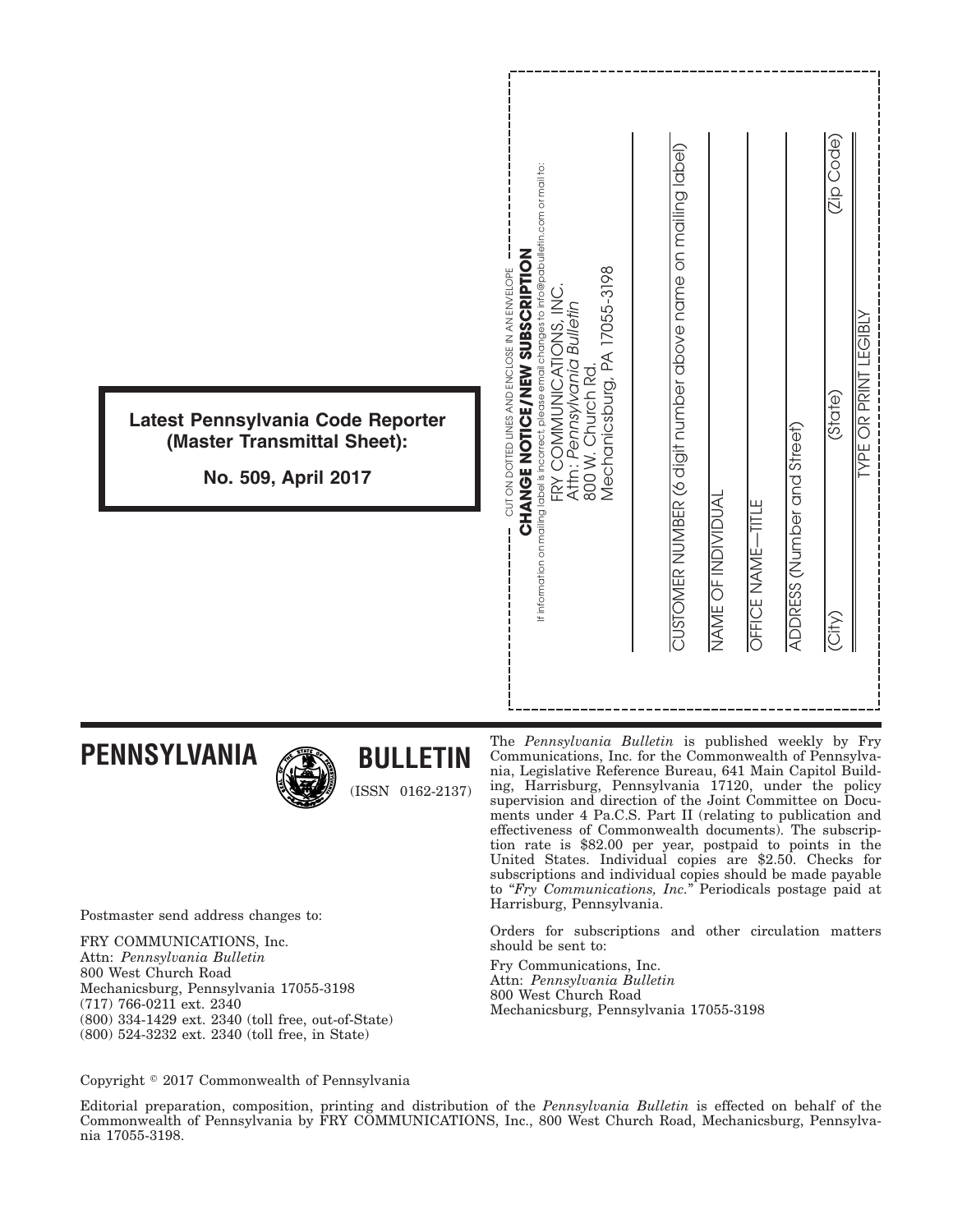## **CONTENTS**

### **THE COURTS**

#### **DISCIPLINARY BOARD OF THE SUPREME COURT**

Notice of disbarment.............................. 2188

#### **JUDICIAL CONDUCT**

Amendment of Rule 2.3 of the Code of Judicial Conduct; No. 483 judicial administration doc...... 2181

#### **JUDICIAL SYSTEM GENERAL PROVISIONS**

Extension of public comment period; proposed amendments to Pennsylvania Rule of Professional Conduct 1.15 regarding the disposition of unclaimed or unidentified funds in Pennsylvania IOLTA trust accounts ........................... 2181

#### **LOCAL COURT RULES**

#### **Carbon County**

|  | Veterans treatment court dispositions program |  |
|--|-----------------------------------------------|--|
|  | (VTC)—administrative fee; CP-13-AD-0000003-   |  |
|  |                                               |  |

#### **Centre County**

| Local rule—4009 court reporting and transcripts—     |  |
|------------------------------------------------------|--|
| fees and procedures; doc. No. 2017-0002 civil        |  |
|                                                      |  |
| Local rule—4009 court reporting and transcripts—     |  |
| fees and procedures; No. 2017-0002 civil misc $2188$ |  |
|                                                      |  |

#### **Dauphin County**

Accelerated rehabilitation disposition (ARD) reapplication fee; AO-05-2017; 0010-05-MD-2017 ........ 2188

#### **RULES OF CIVIL PROCEDURE**

Proposed amendment of Pa.R.C.P. No. 1915.11-1 and new Rules Pa.R.C.P. Nos. 1915.22 and 1915.23 . . . 2181

#### **EXECUTIVE AND INDEPENDENT AGENCIES**

#### **DEPARTMENT OF BANKING AND SECURITIES Notices**

Actions on applications............................ 2189 Maximum lawful rate of interest for residential mortgages for the month of May 2017............ 2190

#### **DEPARTMENT OF CONSERVATION AND NATURAL RESOURCES**

#### **Notices**

Execution of oil and gas lease for publicly-owned

streambeds ..................................... 2190 Execution of second amendment to oil and gas lease for publicly-owned streambeds ........................... 2191

#### **DEPARTMENT OF EDUCATION**

#### **Notices**

Application by Philadelphia University to amend articles of incorporation ......................... 2191

#### **DEPARTMENT OF ENVIRONMENTAL PROTECTION Notices**

Air Quality Technical Advisory Committee meeting cancellation .................................... 2250

| Interstate pollution transport reduction; final 2017                          |  |
|-------------------------------------------------------------------------------|--|
| ozone season nitrogen oxide emission limits for                               |  |
| nonelectric generating units $\dots \dots \dots \dots \dots \dots \dots 2250$ |  |
| Nutrient Credit Trading Program; credit certifica-                            |  |
|                                                                               |  |

#### **DEPARTMENT OF HEALTH**

#### **Notices**

| Ambulatory surgical facilities; requests for excep- |  |
|-----------------------------------------------------|--|
|                                                     |  |
| Hospitals; requests for exceptions  2254            |  |
| Long-term care nursing facilities; requests for ex- |  |
|                                                     |  |
| Newborn Screening and Follow-Up Technical Advi-     |  |
|                                                     |  |
| Pennsylvania Achieving Better Care by Monitoring    |  |
| All Prescriptions Board meeting  2256               |  |
| Traumatic Brain Injury Advisory Board meeting 2256  |  |
|                                                     |  |

#### **DEPARTMENT OF REVENUE**

#### **Notices**

| Pennsylvania \$100,000 Club instant lottery game         |  |
|----------------------------------------------------------|--|
| Pennsylvania 5 Star Crossword instant lottery game       |  |
|                                                          |  |
| Pennsylvania 50 Buck\$ instant lottery game 12792261     |  |
| Pennsylvania Millionaire instant lottery game 1276. 2263 |  |
| Pennsylvania Quick Cash instant lottery game             |  |
|                                                          |  |
|                                                          |  |

#### **DEPARTMENT OF TRANSPORTATION**

#### **Notices**

| Proposed disadvantaged business enterprise public |
|---------------------------------------------------|
| consultation forums; Federal Highway Adminis-     |
| tration and Federal Transit Administration meth-  |
| odology and goals for Federal fiscal years 2018—  |
|                                                   |
| Transportation Advisory Committee meeting 2269    |
| FISH AND BOAT COMMISSION                          |
|                                                   |

#### **Notices**

|  |  | Lake Erie commercial fishing-2017  2269       |  |  |
|--|--|-----------------------------------------------|--|--|
|  |  | Lake Erie creel limits for walleye and yellow |  |  |
|  |  |                                               |  |  |

#### **INSURANCE DEPARTMENT**

#### **Notices**

| Alleged violation of insurance laws; Mark Bleier;          |  |
|------------------------------------------------------------|--|
|                                                            |  |
| Application for approval to acquire control of Pro-        |  |
| vider Partners Health Plan of Pennsylvania, Inc. . 2270    |  |
| Capital Advantage Assurance Company, Inc. (CABC-           |  |
| 130954662); small group off exchange; rate filing;         |  |
|                                                            |  |
| Export list of insurance coverages; request for com-       |  |
|                                                            |  |
| Keystone Health Plan East, Inc. (INAC-130959307);          |  |
| small group on and off exchange; rate filing $\ldots$ 2271 |  |
| Pennsylvania Life & Health Insurance Guaranty              |  |
| Association (SERFF # LTCG-130970630); rate in-             |  |
| crease filing for several Penn Treaty Network              |  |
|                                                            |  |
|                                                            |  |

### **Available Online at http://www.pabulletin.com**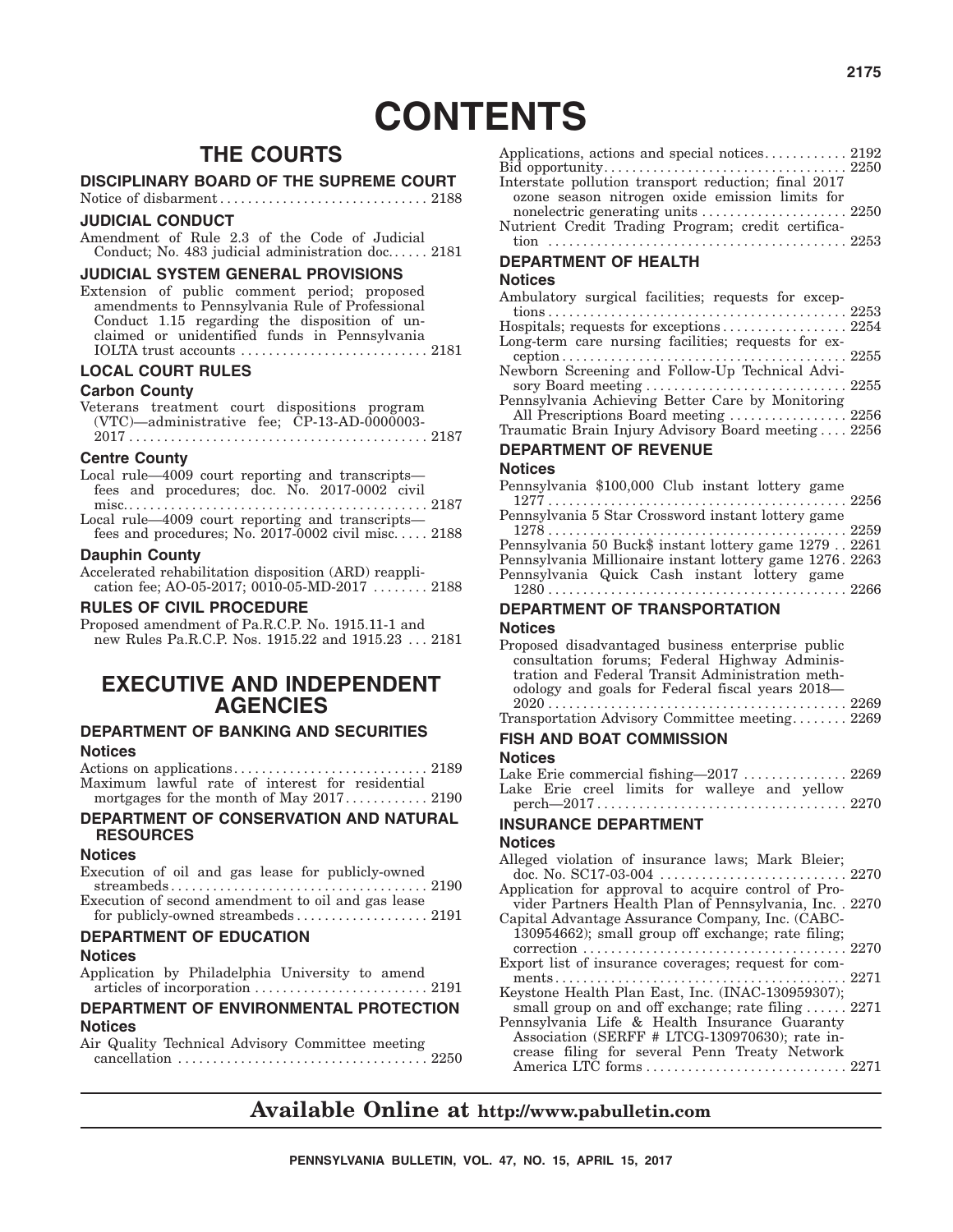#### **2176**

| QCC Insurance Company (INAC-130959332); small<br>group on and off exchange; rate filing  2272<br>Review procedure hearings; cancellation or refusal<br>Review procedure hearings under the Unfair Insur- |
|----------------------------------------------------------------------------------------------------------------------------------------------------------------------------------------------------------|
| <b>LEGISLATIVE REFERENCE BUREAU</b>                                                                                                                                                                      |
| <b>Notices</b>                                                                                                                                                                                           |
|                                                                                                                                                                                                          |
| <b>PENNSYLVANIA GAMING CONTROL BOARD</b>                                                                                                                                                                 |
| <b>Notices</b>                                                                                                                                                                                           |
|                                                                                                                                                                                                          |
| PENNSYLVANIA PUBLIC UTILITY COMMISSION                                                                                                                                                                   |
| <b>Notices</b>                                                                                                                                                                                           |
|                                                                                                                                                                                                          |

| Service of notice of motor carrier applications 2300 |  |
|------------------------------------------------------|--|
|                                                      |  |
|                                                      |  |

#### **PHILADELPHIA PARKING AUTHORITY**

#### **Notices**

| Authorization of wheelchair accessible taxicab me-<br>dallions; doc. No. 17-003  2301                  |
|--------------------------------------------------------------------------------------------------------|
| Service of notice of motor carrier application in the                                                  |
|                                                                                                        |
| PHILADELPHIA REGIONAL PORT AUTHORITY                                                                   |
| <b>Notices</b>                                                                                         |
|                                                                                                        |
| <b>STATE BOARD OF OSTEOPATHIC MEDICINE</b>                                                             |
| <b>Notices</b>                                                                                         |
| Bureau of Professional and Occupational Affairs v.<br>Chuma Gibson Osuji, DO; doc. No. 2393-53-16 2303 |
| IDI AVEFALDETIDEMENT DAAD                                                                              |

#### **STATE EMPLOYEES' RETIREMENT BOARD Notid**

| <b>Notices</b> |  |
|----------------|--|
|                |  |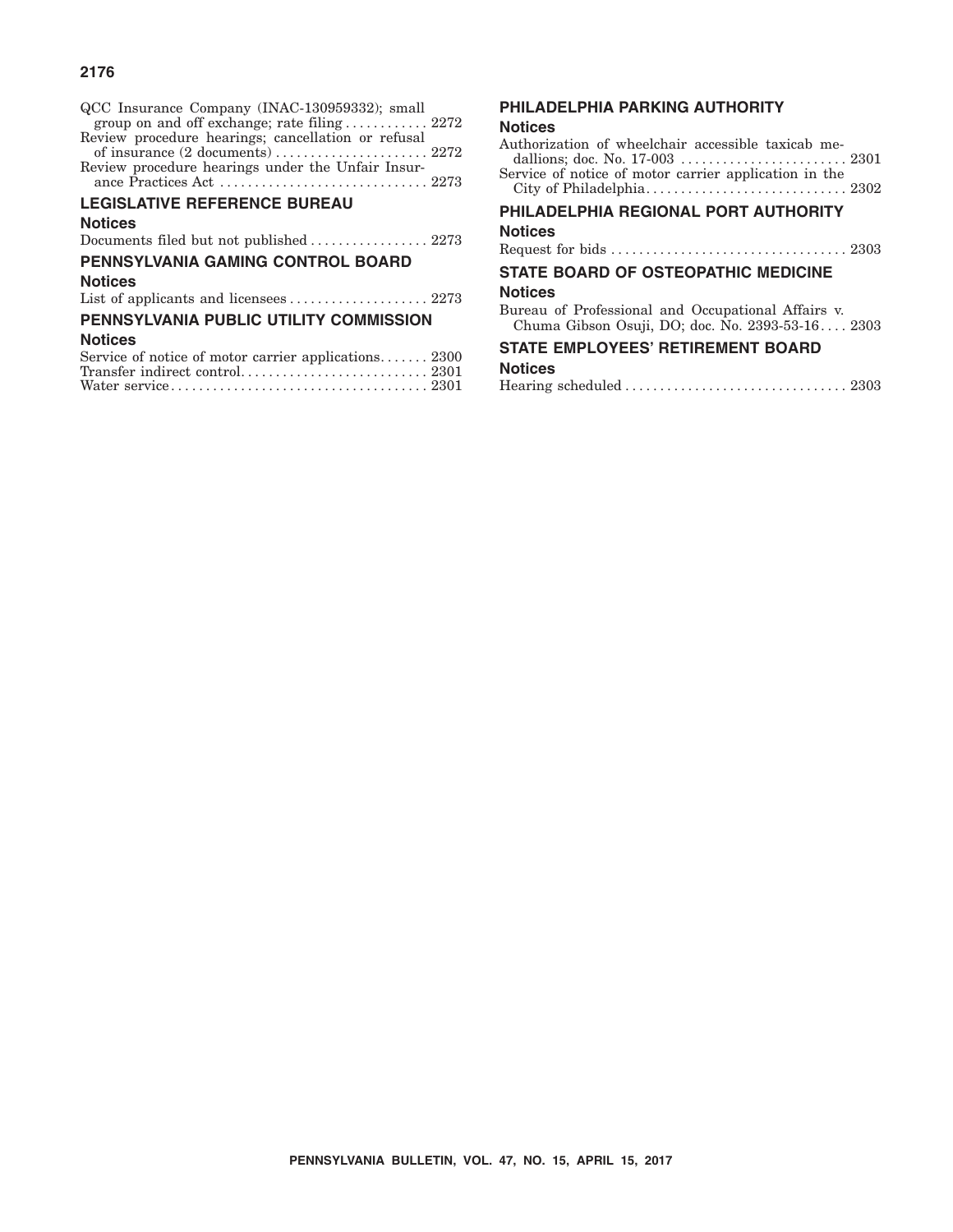## **READER'S GUIDE TO THE** *PENNSYLVANIA BULLETIN* **AND THE** *PENNSYLVANIA CODE*

#### *Pennsylvania Bulletin*

The *Pennsylvania Bulletin* is the official gazette of the Commonwealth of Pennsylvania. It is published every week and includes a table of contents. A cumulative subject matter index is published quarterly.

The *Pennsylvania Bulletin* serves several purposes. First, it is the temporary supplement to the *Pennsylvania Code*, which is the official codification of agency rules and regulations and other statutorily authorized documents. Changes in the codified text, whether by adoption, amendment, repeal or emergency action must be published in the *Pennsylvania Bulletin*. Further, agencies proposing changes to the codified text do so in the *Pennsylvania Bulletin*.

Second, the *Pennsylvania Bulletin* also publishes: Governor's Executive Orders; State Contract Notices; Summaries of Enacted Statutes; Statewide and Local Court Rules; Attorney General Opinions; Motor Carrier Applications before the Pennsylvania Public Utility Commission; Applications and Actions before the Department of Environmental Protection; Orders of the Independent Regulatory Review Commission; and other documents authorized by law.

The text of certain documents published in the *Pennsylvania Bulletin* is the only valid and enforceable text. Courts are required to take judicial notice of the *Pennsylvania Bulletin*.

#### **Adoption, Amendment or Repeal of Regulations**

Generally an agency wishing to adopt, amend or repeal regulations must first publish in the *Pennsylvania Bulletin* a Notice of Proposed Rulemaking. There are limited instances when the agency may omit the proposal step; it still must publish the adopted version.

The Notice of Proposed Rulemaking contains the full text of the change, the agency contact person, a fiscal note required by law and background for the action.

The agency then allows sufficient time for public comment before taking final action. An adopted proposal must be published in the *Pennsylvania Bulletin* before it can take effect. If the agency

wishes to adopt changes to the Notice of Proposed Rulemaking to enlarge the scope, it must repropose.

#### **Citation to the** *Pennsylvania Bulletin*

Cite material in the *Pennsylvania Bulletin* by volume number, a page number and date. Example: Volume 1, *Pennsylvania Bulletin*, page 801, January 9, 1971 (short form: 1 Pa.B. 801 (January 9, 1971)).

#### *Pennsylvania Code*

The *Pennsylvania Code* is the official codification of rules and regulations issued by Commonwealth agencies and other statutorily authorized documents. The *Pennsylvania Bulletin* is the temporary supplement to the *Pennsylvania Code*, printing changes as soon as they occur. These changes are then permanently codified by the *Pennsylvania Code Reporter*, a monthly, loose-leaf supplement.

The *Pennsylvania Code* is cited by title number and section number. Example: Title 10 *Pennsylvania Code*, § 1.1 (short form: 10 Pa. Code § 1.1).

Under the *Pennsylvania Code* codification system, each regulation is assigned a unique number by title and section. Titles roughly parallel the organization of Commonwealth government. Title 1 *Pennsylvania Code* lists every agency and its corresponding *Code* title location.

#### **How to Find Documents**

Search for your area of interest in the *Pennsylvania Code*. The *Pennsylvania Code* is available at www.pacode.com.

Source Notes give the history of regulations. To see if there have been recent changes, not yet codified, check the List of *Pennsylvania Code* Chapters Affected in the most recent issue of the *Pennsylvania Bulletin*.

A chronological table of the history of *Pennsylvania Code* sections may be found at www.legis.state. pa.us/cfdocs/legis/CH/Public/pcde\_index.cfm.

The *Pennsylvania Bulletin* also publishes a quarterly List of Pennsylvania Code Sections Affected which lists the regulations in numerical order, followed by the citation to the *Pennsylvania Bulletin* in which the change occurred. The *Pennsylvania Bulletin* is available at www.pabulletin.com.

#### **SUBSCRIPTION INFORMATION: (717) 766-0211 GENERAL INFORMATION AND FINDING AIDS: (717) 783-1530**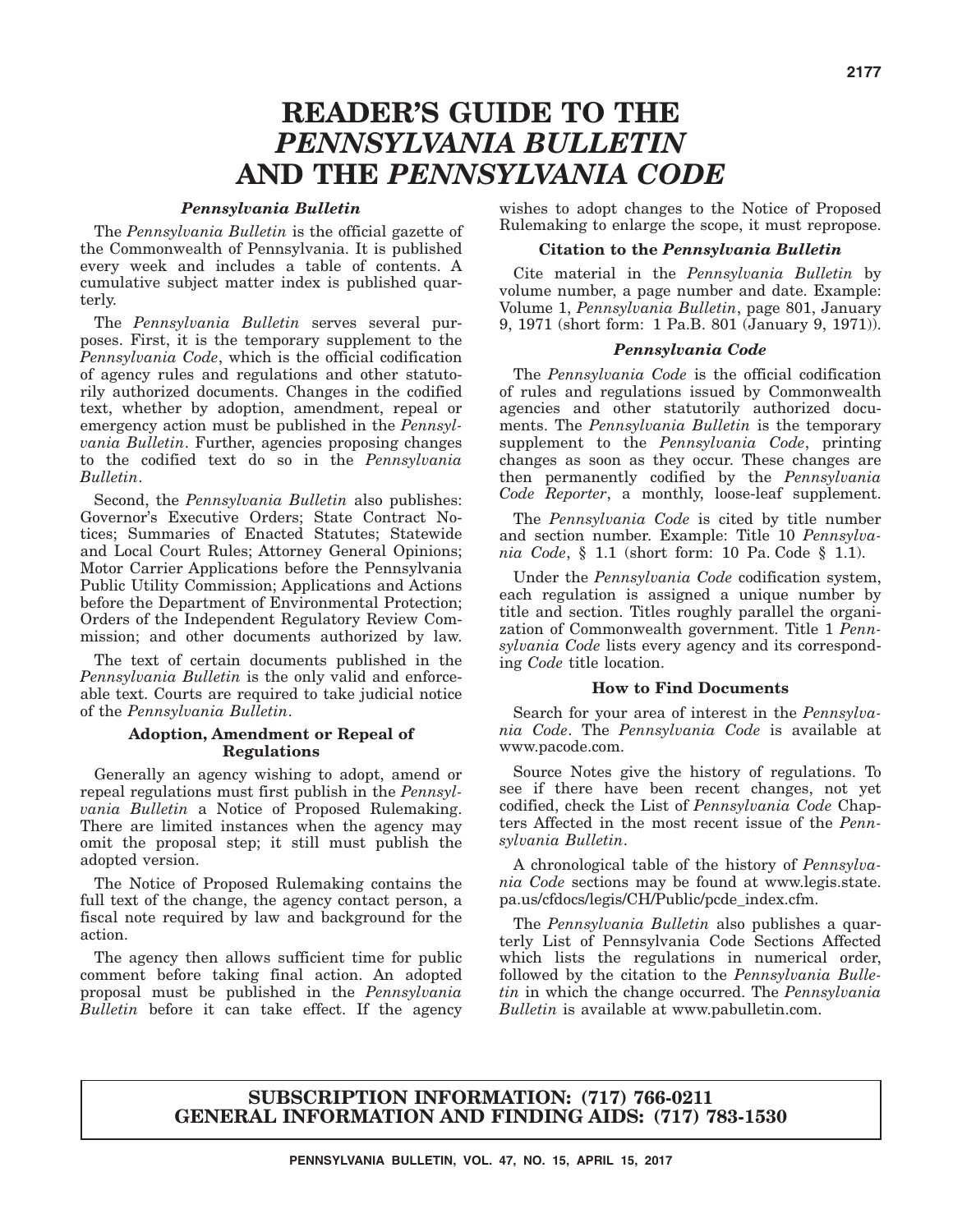#### **Printing Format**

Material proposed to be added to an existing rule or regulation is printed in **bold face** and material proposed to be deleted from a rule or regulation is enclosed in brackets **[ ]** and printed in **bold face**. Asterisks indicate ellipsis of *Pennsylvania Code* text retained without change. Proposed new or additional regulations are printed in ordinary style face.

#### **Fiscal Notes**

Section 612 of The Administrative Code of 1929 (71 P. S. § 232) requires that the Office of Budget prepare a fiscal note for regulatory actions and administrative procedures of the administrative departments, boards, commissions or authorities receiving money from the State Treasury stating whether the proposed action or procedure causes a loss of revenue or an increase in the cost of programs for the Commonwealth or its political subdivisions; that the fiscal note be published in the *Pennsylvania Bulletin* at the same time as the proposed change is advertised. A fiscal note provides the following information: (1) the designation of the fund out of which the appropriation providing for expenditures under the action or procedure shall be made; (2) the probable cost for the fiscal year the program is implemented; (3) projected cost estimate of the program for each of the 5 succeeding fiscal years; (4) fiscal history of the program for which expenditures are to be made; (5) probable loss of revenue for the fiscal year of its implementation; (6) projected loss of revenue from the program for each of the 5 succeeding fiscal years; (7) line item, if any, of the General Appropriation Act or other appropriation act out of which expenditures or losses of Commonwealth funds shall occur as a result of the action or procedures; (8) recommendation, if any, of the Secretary of the Budget and the reasons therefor.

The required information is published in the foregoing order immediately following the proposed change to which it relates; the omission of an item indicates that the agency text of the fiscal note states that there is no information available with respect thereto. In items (3) and (6) information is set forth for the first through fifth fiscal years; in that order, following the year the program is implemented, which is stated. In item (4) information is set forth for the current and two immediately preceding years, in that order. In item (8) the recommendation, if any, made by the Secretary of Budget is published with the fiscal note. See 4 Pa. Code § 7.231 *et seq.* Where "no fiscal impact" is published, the statement means no additional cost or revenue loss to the Commonwealth or its local political subdivision is intended.

#### **Reproduction, Dissemination or Publication of Information**

Third parties may not take information from the *Pennsylvania Code* and *Pennsylvania Bulletin* and reproduce, disseminate or publish such information except as provided by 1 Pa. Code § 3.44. 1 Pa. Code § 3.44 reads as follows:

#### **§ 3.44. General permission to reproduce content of** *Code* **and** *Bulletin***.**

Information published under this part, which information includes, but is not limited to, cross references, tables of cases, notes of decisions, tables of contents, indexes, source notes, authority notes, numerical lists and codification guides, other than the actual text of rules or regulations may be reproduced only with the written consent of the Bureau. The information which appears on the same leaf with the text of a rule or regulation, however, may be incidentally reproduced in connection with the reproduction of the rule or regulation, if the reproduction is for the private use of a subscriber and not for resale. There are no other restrictions on the reproduction of information published under this part, and the Commonwealth hereby consents to a reproduction.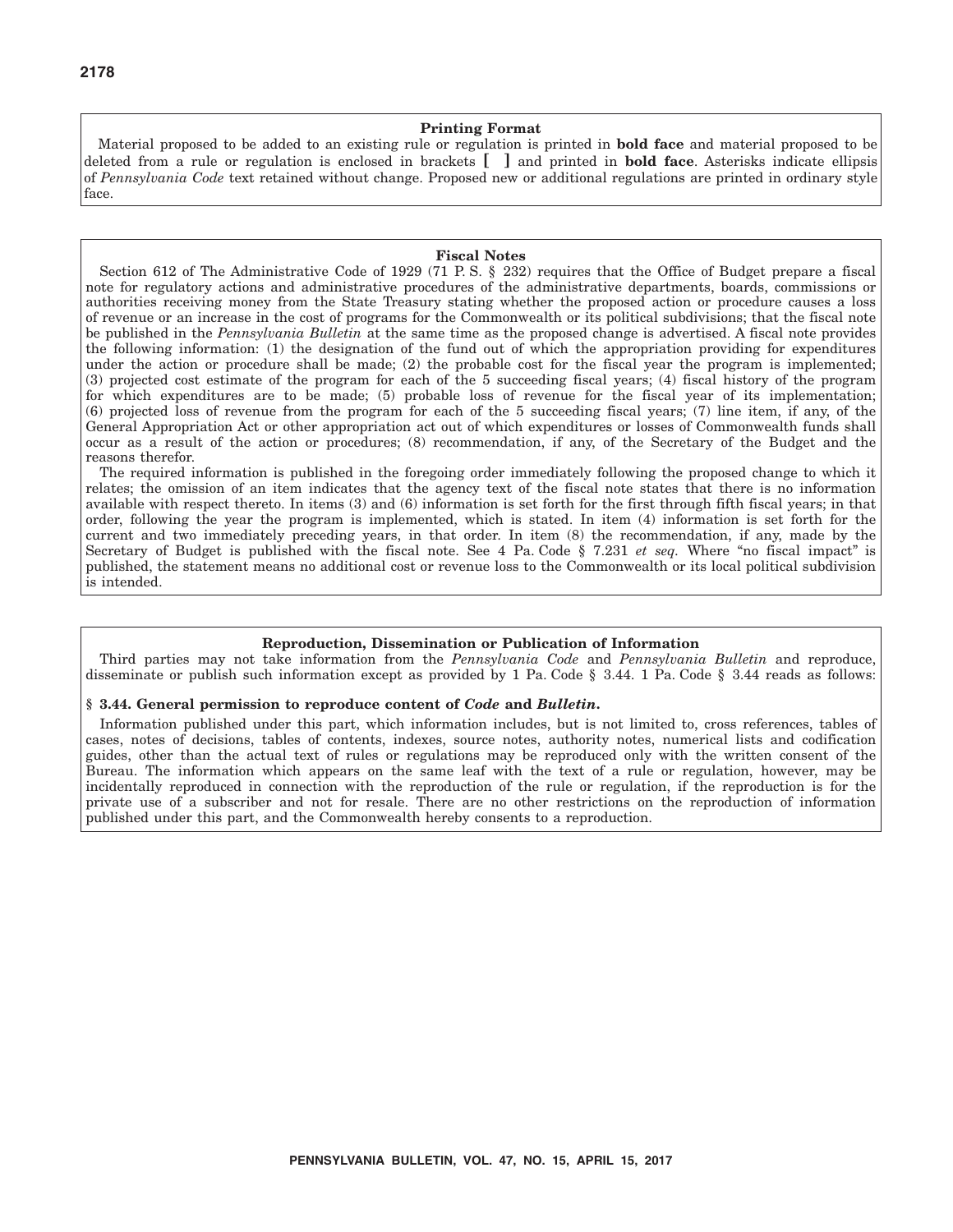## **List of Pa. Code Chapters Affected**

The following numerical guide is a list of the chapters of each title of the *Pennsylvania Code* affected by documents published in the *Pennsylvania Bulletin* during 2017.

| 4 Pa. Code (Administration)<br><b>Statements of Policy</b>                                                 |  |
|------------------------------------------------------------------------------------------------------------|--|
|                                                                                                            |  |
| 19 Pa. Code (Corporations and Business Associations)<br><b>Statements of Policy</b>                        |  |
|                                                                                                            |  |
| 25 Pa. Code (Environmental Protection)<br><b>Adopted Rules</b>                                             |  |
|                                                                                                            |  |
| <b>Proposed Rules</b>                                                                                      |  |
|                                                                                                            |  |
|                                                                                                            |  |
| 28 Pa. Code (Health and Safety)                                                                            |  |
| <b>Adopted Rules</b>                                                                                       |  |
|                                                                                                            |  |
|                                                                                                            |  |
|                                                                                                            |  |
| 34 Pa. Code (Labor and Industry)<br><b>Statements of Policy</b>                                            |  |
| 49 Pa. Code (Professional and Vocational Standards)<br><b>Proposed Rules</b>                               |  |
|                                                                                                            |  |
| 52 Pa. Code (Public Utilities)<br><b>Adopted Rules</b>                                                     |  |
|                                                                                                            |  |
| <b>Proposed Rules</b>                                                                                      |  |
|                                                                                                            |  |
|                                                                                                            |  |
| 58 Pa. Code (Recreation)<br><b>Adopted Rules</b>                                                           |  |
|                                                                                                            |  |
|                                                                                                            |  |
|                                                                                                            |  |
|                                                                                                            |  |
| <b>Proposed Rules</b>                                                                                      |  |
|                                                                                                            |  |
|                                                                                                            |  |
| $135 \ldots \ldots \ldots \ldots \ldots \ldots \ldots \ldots \ldots \ldots \ldots \ldots 1475, 1477, 1479$ |  |
|                                                                                                            |  |
|                                                                                                            |  |
| $141 \ldots \ldots \ldots \ldots \ldots \ldots \ldots \ldots \ldots \ldots \ldots \ldots 1472, 1473, 1769$ |  |
|                                                                                                            |  |
|                                                                                                            |  |

| 67 Pa. Code (Transportation)<br><b>Proposed Rules</b>                                  |
|----------------------------------------------------------------------------------------|
| 201 Pa. Code (Rules of Judicial Administration)<br><b>Adopted Rules</b>                |
|                                                                                        |
| 204 Pa. Code (Judicial System General Provisions)<br><b>Adopted Rules</b>              |
|                                                                                        |
| <b>Proposed Rules</b>                                                                  |
|                                                                                        |
|                                                                                        |
|                                                                                        |
| 207 Pa. Code (Judicial Conduct)<br><b>Adopted Rules</b>                                |
|                                                                                        |
| 210 Pa. Code (Appellate Procedure)<br><b>Adopted Rules</b>                             |
| $25\,\dots\dots\dots\dots\dots\dots\dots\dots\dots\dots\dots\dots\dots\dots\dots 1277$ |
|                                                                                        |
| <b>Proposed Rules</b>                                                                  |
| 225 Pa. Code (Rules of Evidence)<br><b>Adopted Rules</b>                               |
|                                                                                        |
| 231 Pa. Code (Rules of Civil Procedure)<br><b>Adopted Rules</b>                        |
|                                                                                        |
|                                                                                        |
|                                                                                        |
|                                                                                        |
| 231 Pa. Code (Rules of Civil Procedure)<br><b>Proposed Rules</b>                       |
|                                                                                        |
| 234 Pa. Code (Rules of Criminal Procedure)                                             |
| <b>Proposed Rules</b>                                                                  |
|                                                                                        |
|                                                                                        |
|                                                                                        |
|                                                                                        |
| 237 Pa. Code (Juvenile Rules)<br><b>Adopted Rules</b>                                  |
|                                                                                        |
|                                                                                        |
|                                                                                        |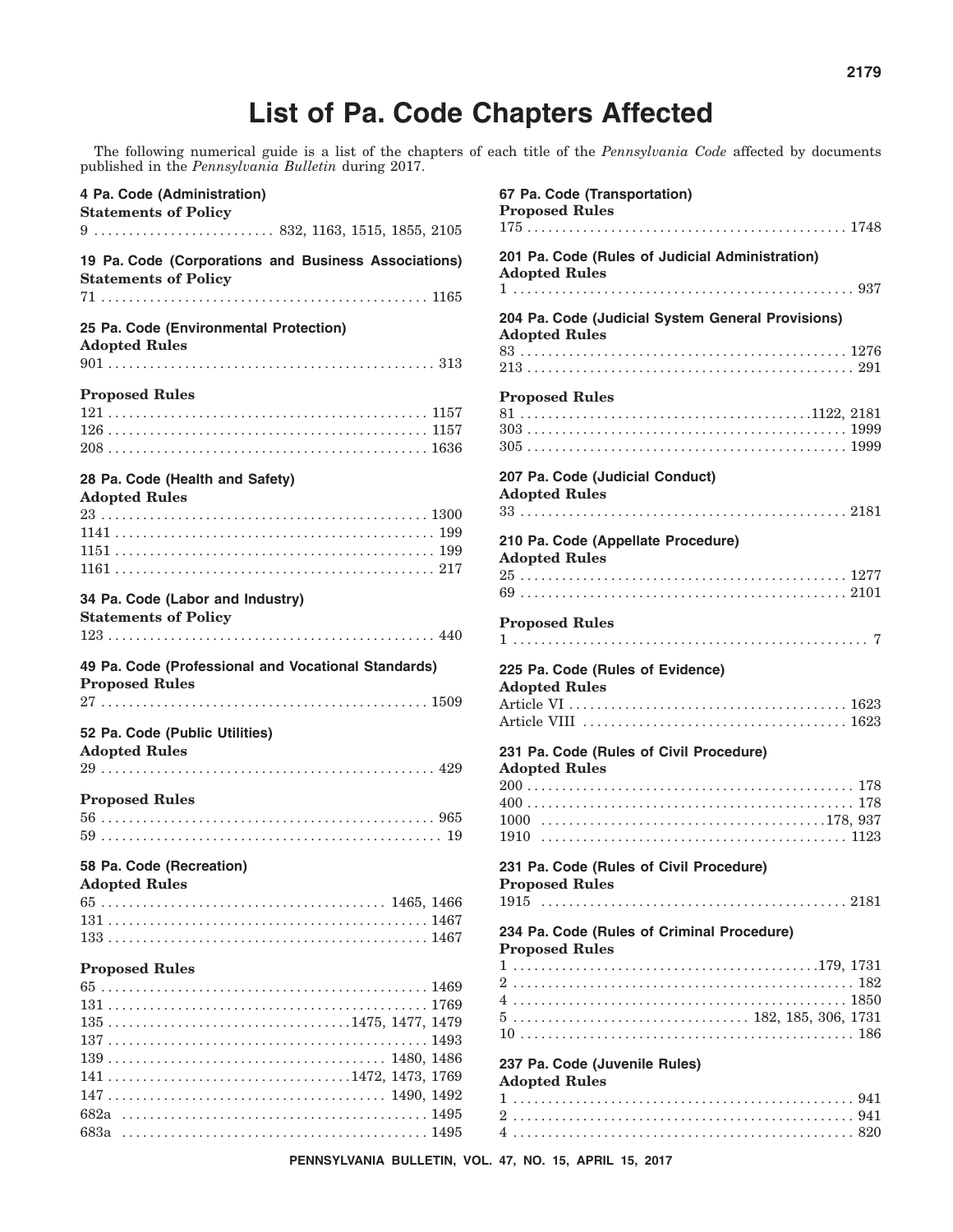#### **2180**

#### **Proposed Rules**

#### **249 Pa. Code (Philadelphia Rules)**

Unclassified ............................ 420, 1628, 1732

#### **255 Pa. Code (Local Court Rules)**

Unclassified . . .8, 9, 12, 14, 15, 17, 18, 188, 190, 191, 192, 193, 194, 195, 308, 309, 310, 311, 420, 422, 423, 426, 428, 666, 667, 669, 825, 828, 829, 830, 949, 950, 951, 952, 958, 959, 963, 1278, 1279, 1628, 1630, 1736, 1738, 1741, 1742, 1852, 2101, 2102, 2103, 2187, 2188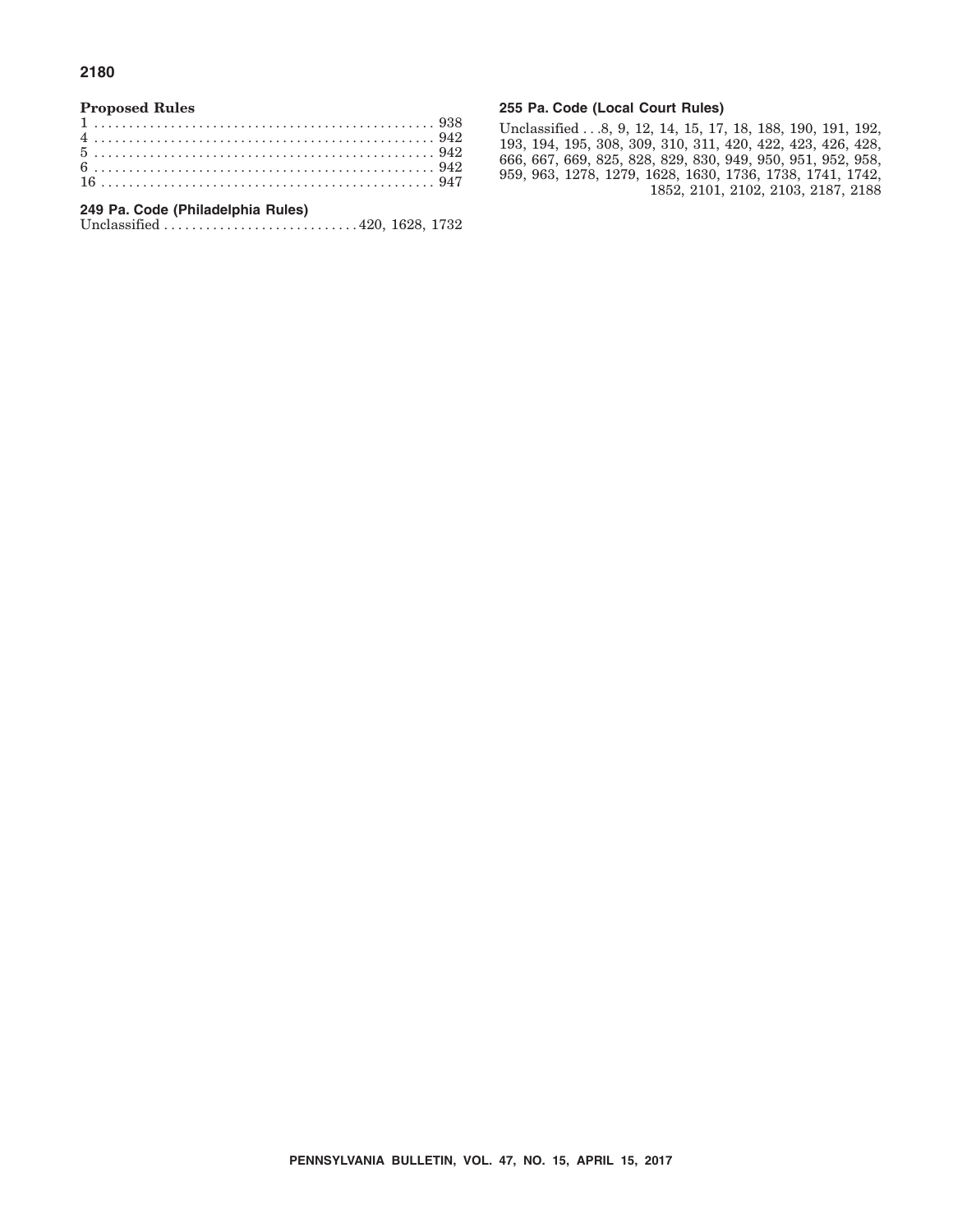## **Title 204—JUDICIAL SYSTEM GENERAL PROVISIONS**

#### **PART V. PROFESSIONAL ETHICS AND CONDUCT**

#### **[ 204 PA. CODE CH. 81 ]**

#### **Extension of Public Comment Period; Proposed Amendments to Pennsylvania Rule of Professional Conduct 1.15 Regarding the Disposition of Unclaimed or Unidentified Funds in Pennsylvania IOLTA Trust Accounts**

The Pennsylvania Interest on Lawyers Trust Account Board (IOLTA Board) of the Supreme Court of Pennsylvania is publishing notice of the extension of the comment period that began on Saturday, February 25, 2017 for the proposed amendments to Pennsylvania Rule of Professional Conduct 1.15 addressing the disposition of unclaimed or unidentified funds in Pennsylvania IOLTA trust accounts. The initial notice was published at 47 Pa.B. 1122.

Interested persons are invited to submit written comments by mail, e-mail, or fax regarding the proposed amendments to: Pennsylvania Interest on Lawyers Trust Account Board, PO Box 62445, Harrisburg, PA 17106- 2445; fax number (717-238-2003); e-mail address paiolta@ pacourts.us, on or before Friday, May 12, 2017.

*By the Pennsylvania Interest on Lawyers Trust Account Board of the Supreme Court of Pennsylvania* STEPHANIE S. LIBHART,

*Executive Director*

[Pa.B. Doc. No. 17-613. Filed for public inspection April 14, 2017, 9:00 a.m.]

## **Title 207—JUDICIAL CONDUCT**

#### **PART II. CONDUCT STANDARDS**

#### **[ 207 PA. CODE CH. 33 ]**

**Amendment of Rule 2.3 of the Code of Judicial Conduct; No. 483 Judicial Administration Doc.**

#### **Order**

#### *Per Curiam*

*And Now*, this 28th day of March, 2017, it is *Ordered*, pursuant to Article V, Section 10 of the Constitution of Pennsylvania, that Rule 2.3 of the Code of Judicial Conduct is amended in the following form.

To the extent that notice of proposed rulemaking would otherwise be required by Pa.R.J.A. No. 103, the immediate promulgation of the amendments is found to be in the interests of justice and efficient administration.

This Order shall be processed in accordance with Pa.R.J.A. No. 103(b), and the amendments herein shall be effective immediately.

## **Annex A TITLE 207. JUDICIAL CONDUCT**

#### **PART II. CONDUCT STANDARDS**

#### **CHAPTER 33. CODE OF JUDICIAL CONDUCT**

#### **Subchapter A. CANONS**

**Canon 2. A judge shall perform the duties of judicial office impartially, competently, and diligently.**

#### **Rule 2.3. Bias, Prejudice, and Harassment.**

 $*$  \* \*

(B) A judge shall not, in the performance of judicial duties, by words or conduct manifest bias or prejudice, or engage in harassment, including but not limited to bias, prejudice, or harassment based upon race, sex, gender **identity or expression**, religion, national origin, ethnicity, disability, age, sexual orientation, marital status, socioeconomic status, or political affiliation, and shall not permit court staff, court officials, or others subject to the judge's direction and control to do so.

(C) A judge shall require lawyers in proceedings before the court to refrain from manifesting bias or prejudice, or engaging in harassment, based upon attributes including but not limited to race, sex, gender **identity or expression**, religion, national origin, ethnicity, disability, age, sexual orientation, marital status, socioeconomic status, or political affiliation, against parties, witnesses, lawyers, or others.

[Pa.B. Doc. No. 17-614. Filed for public inspection April 14, 2017, 9:00 a.m.]

\*\*\*\*\*

## **Title 231—RULES OF CIVIL PROCEDURE**

#### **PART I. GENERAL [ 231 PA. CODE CH. 1915 ]**

#### **Proposed Amendment of Pa.R.C.P. No. 1915.11-1 and New Rules Pa.R.C.P. Nos. 1915.22 and 1915.23**

The Domestic Relations Procedural Rules Committee is planning to propose to the Supreme Court of Pennsylvania the amendment of Pa.R.C.P. No. 1915.11-1 governing Parenting Coordination, and two additional forms in Pa.R.C.P. Nos. 1915.22 and 1915.23, for the reasons set forth in the accompanying publication report. Pursuant to Pa.R.J.A. No  $103(a)(1)$ , the proposal is being republished in the *Pennsylvania Bulletin* for comments, suggestions, or objections prior to submission to the Supreme Court.

Any reports, notes, or comments in the proposal have been inserted by the Committee for the convenience of those using the rules. They neither will constitute a part of the rules nor will be officially adopted by the Supreme Court.

Additions to the text of the proposal are bolded; deletions to the text are bolded and bracketed.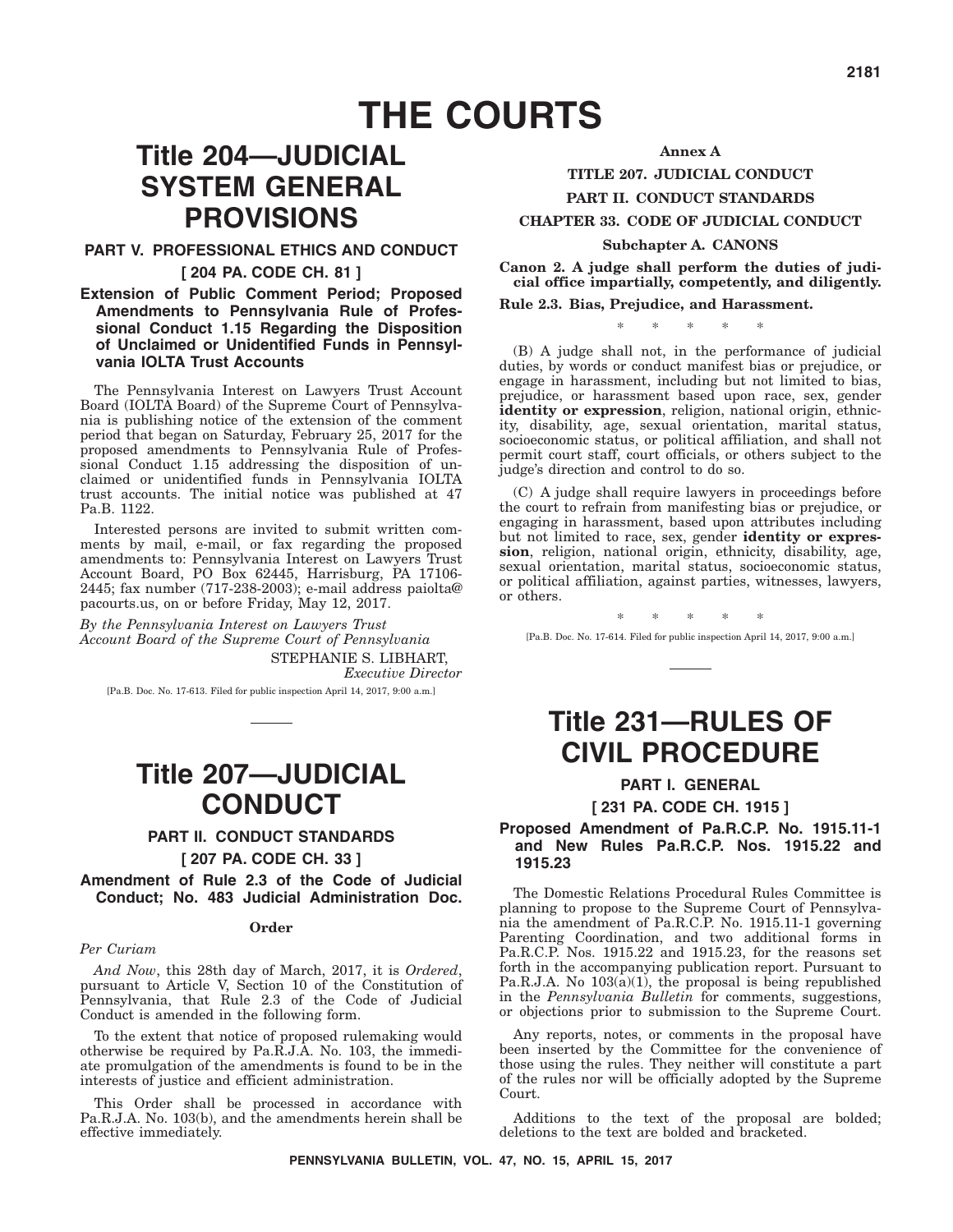The Committee invites all interested persons to submit comments, suggestions, or objections in writing to:

Bruce J. Ferguson, Counsel Domestic Relations Procedural Rules Committee Supreme Court of Pennsylvania Pennsylvania Judicial Center PO Box 62635 Harrisburg, PA 17106-2635 Fax: 717-231-9531 domesticrules@pacourts.us

All communications in reference to the proposal should be received by June 2, 2017. E-mail is the preferred method for submitting comments, suggestions, or objections; any e-mailed submission need not be reproduced and resubmitted via mail. The Committee will acknowledge receipt of all submissions.

*By the Domestic Relations Procedural Rules Committee*

> DAVID J. SLESNICK, Esq., *Chair*

#### **Annex A**

#### **TITLE 231. RULES OF CIVIL PROCEDURE PART I. GENERAL**

#### **CHAPTER 1915. ACTIONS FOR CUSTODY OF MINOR CHILDREN**

Rule 1915.11-1. **[ Elimination of ]** Parenting Coordination.

**[ Only judges may make decisions in child custody cases. Masters and hearing officers may make recommendations to the court. Courts shall not appoint any other individual to make decisions or recommendations or alter a custody order in child custody cases. Any order appointing a parenting coordinator shall be deemed vacated on the date this rule becomes effective. Local rules and administrative orders authorizing the appointment of parenting coordinators also shall be deemed vacated on the date this rule becomes effective. ]**

**If a judicial district implements a parenting coordination program, the court shall maintain a roster of qualified individuals to serve as parenting coordinators. The parenting coordinator shall attempt to resolve issues arising out of the custody order by facilitating an agreement between the parties and, if unable to reach an agreement, recommend a resolution to the court.**

#### **(a)** *Appointment of a Parenting Coordinator.*

**(1) After a final custody order has been entered, a judge may appoint a parenting coordinator to resolve parenting issues in cases involving repeated or intractable conflict between the parties affecting implementation of the final custody order. A parenting coordinator should not be appointed in every case. The appointment may be made on the motion of a party or on the court's own motion.**

**(2) Unless the parties consent and appropriate safety measures are in place to protect the participants, including the parenting coordinator and other third parties, a parenting coordinator shall not be appointed if:**

**(i) the parties to the custody action have a protection from abuse order in effect;**

**(ii) the court makes a finding that a party has been the victim of domestic violence perpetrated by a party to the custody action, either during the pendency of the custody action or within 36 months preceding the filing of the custody action; or**

**(iii) the court makes a finding that a party to the custody action has been the victim of a personal injury crime, as defined in 23 Pa.C.S. § 3103, which was perpetrated by a party to the custody action.**

**(iv) If a party objects to the appointment of a parenting coordinator based on an allegation that the party has been the victim of domestic violence perpetrated by a party to the custody action, the court shall have a hearing on the issue and may consider abuse occurring beyond the 36 months provided in subdivision (a)(2)(ii).**

**(3) The appointment of a parenting coordinator shall be for a specified period of time, which shall not exceed 12 months. A party may petition the court for an extension of the appointment or the court in its discretion may extend the appointment for an additional period.**

**(4) If the parenting coordinator seeks to withdraw from service in a case, the parenting coordinator shall petition the court and provide a copy to the parties or the parties' attorney.**

**(5) The parenting coordinator shall set forth in a separate written agreement with the parties:**

**(i) the amount of any retainer;**

**(ii) the hourly rate to be charged;**

**(iii) the process for invoices and payment for services;**

**(iv) information on the parenting coordination process; and**

**(v) provide a signed copy of the agreement to the parties prior to initiating any services.**

**(b)** *Qualifications of the Parenting Coordinator.* **To be appointed by the court, a parenting coordinator:**

**(1) shall be an attorney licensed to practice law in the Commonwealth of Pennsylvania;**

**(2) shall have practiced family law for at least five years;**

**(3) shall have a minimum of five hours training in the parenting coordination process from an appropriate provider;**

**(4) shall have a minimum of ten hours of family mediation training from an appropriate provider;**

**(5) shall have a minimum of five hours of training in domestic violence from an appropriate provider; and**

**(6) shall complete a minimum of ten continuing education credits on any topic related to parenting coordination in each two-year period after the initial appointment with a minimum of two hours in each two-year period on the issue of domestic violence; and**

**(7) shall sign an affidavit attesting that he or she has met the qualifications of this rule.**

**(i) Prior to being appointed as a parenting coordinator, the attorney shall send the affidavit to the president judge or administrative judge of the judi-**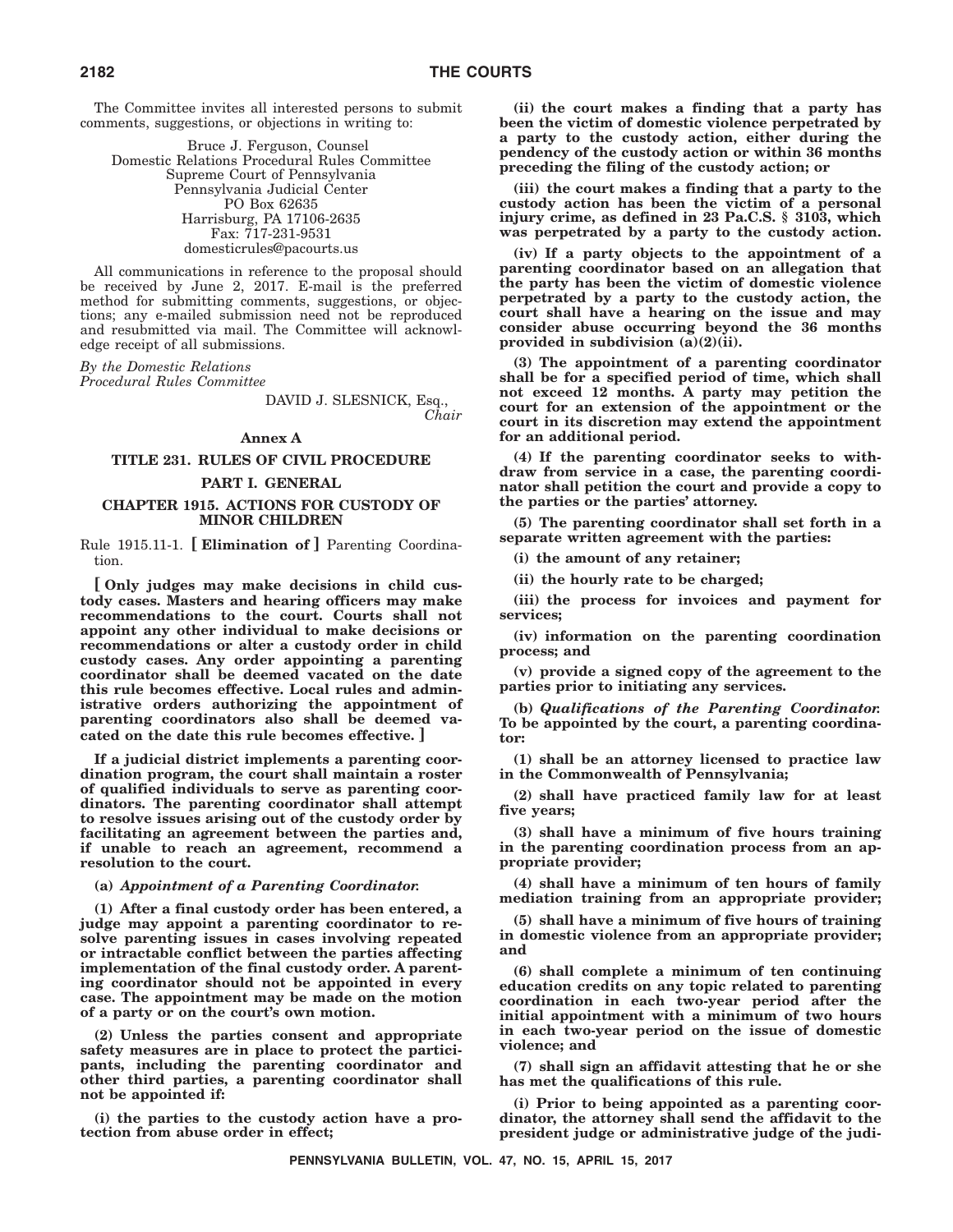**cial district where the attorney is seeking appointment as a parenting coordinator.**

**(ii) After submission of the initial affidavit pursuant to subdivision (b)(6)(i), a parenting coordinator shall submit a new affidavit every two years attesting that the continuing education requirements of subdivision (b)(5) have been met.**

**(8) An attorney appointed to serve as a parenting coordinator shall not practice family law before a conference officer, hearing officer, permanent or standing master, or judge in the judicial district in which the attorney has been appointed.**

**(c)** *Appointment Order.* **The parenting coordinator's authority as delineated in subdivision (d) shall be included in the order appointing the parenting coordinator, which shall be substantially in the form set forth in Pa.R.C.P. No. 1915.22.**

**(d)** *Scope of Authority of the Parenting Coordinator.* **The parenting coordinator shall have the authority to recommend resolutions to the court on issues ancillary to the custody order if the parties are unable to reach an agreement.**

**(1) In order to implement the custody order and resolve related parenting issues about which the parties cannot agree, the parenting coordinator is authorized to recommend resolutions to the court about issues that include, but are not limited to:**

**(i) Places and conditions for custodial transitions between households;**

**(ii) Temporary variation from the custodial schedule for a special event or particular circumstance;**

**(iii) School issues, apart from school selection;**

**(iv) The child(ren)'s participation in recreation, enrichment, and extracurricular activities, including travel;**

**(v) Child-care arrangements;**

**(vi) Clothing, equipment, toys, and personal possessions of the child(ren);**

**(vii) Information exchanges (e.g. school, health, social) between the parties and communication with or about the child(ren);**

**(viii) Coordination of existing or court-ordered services for the child(ren), e.g. psychological testing, alcohol or drug monitoring/testing, psychotherapy, anger management;**

**(ix) Behavioral management of the child(ren); and**

**(x) Other related custody issues that the parties mutually have agreed in writing to submit to the parenting coordinator, which are not issues excluded in subdivision (d)(2).**

**(2) The following issues are excluded from the parenting coordinator's scope of authority:**

**(i) A change in legal custody as set forth in the custody order;**

**(ii) A change in primary physical custody as set forth in the custody order;**

**(iii) Except as set forth in subdivision (d)(1)(ii), a change in the court-ordered custody schedule that reduces or expands the child(ren)'s time with a party;**

**(iv) A change in the residence (relocation) of the child(ren);**

**(v) Determination of financial issues, other than allocation of the parenting coordinator's fees as set forth in subdivision (g)(1);**

**(vi) Decisions regarding the health, education, religion, or welfare of the child(ren).**

**(3) Unless the parties consent, the parenting coordinator shall not contact collateral sources or speak with the child(ren). Any communications with the child(ren) or collateral sources shall be limited to the issue(s) currently before the parenting coordinator. To effectuate this provision, the parties shall execute releases, as necessary, authorizing the parenting coordinator to communicate with the appropriate individuals.**

**(e)** *Communications. No Testimony.*

**(1) Communication between the parties or their attorneys and the parenting coordinator is not confidential.**

**(2) A party or a party's attorney may communicate in writing with the parenting coordinator, but shall contemporaneously send a copy of the written communication to the other party or the other party's attorney. Documents, recordings, or other material that one party gives to the parenting coordinator shall be promptly made available to the other party or the other party's attorney for inspection and copying.**

**(3) The parties and their attorneys may receive, but not initiate, oral** *ex parte* **communication with the parenting coordinator. A parenting coordinator may initiate oral communication with a party or party's attorney, but shall promptly advise the other party or the other party's attorney of the communication.**

**(4) Absent an emergency affecting the child(ren)'s health or welfare, communication between the parenting coordinator and the court shall be in writing and a copy of the written communication shall be contemporaneously sent to the parties or the parties' attorneys. If the parenting coordinator has communicated orally with the court on an emergency basis, the parenting coordinator shall promptly communicate in writing the substance of the oral communication to the parties or, if represented, the party's attorney.**

**(5) A party cannot compel the testimony of a parenting coordinator without an order of court.**

**(f)** *Recommendations. Objecting to the Recommendation. Judicial Review. Record Hearing***.**

**(1) The parenting coordinator shall provide to the parties notice and an opportunity to be heard on the issues.**

**(2) The parenting coordinator's recommendation shall be in writing on the Summary and Recommendation of the Parenting Coordinator form set forth in Pa.R.C.P. No. 1915.23 and sent to the court for review within two days after hearing from the parties on the issues. The parenting coordinator shall serve a copy of the Summary and Recommendation on the parties or, if represented, to their counsel.**

**(3) A party objecting to the recommendation shall file a petition for a record hearing before the court**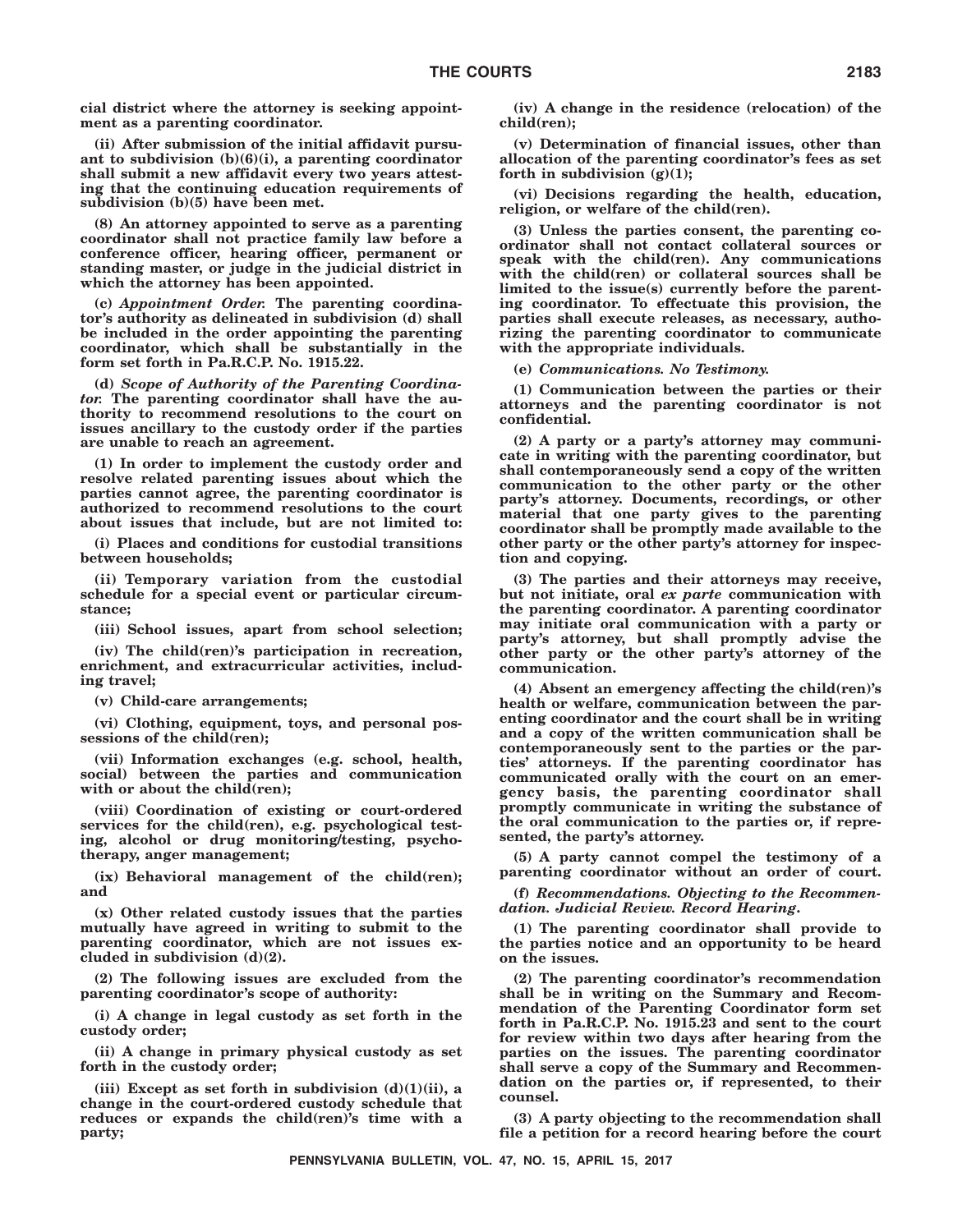**within five days of service of the Summary and Recommendation of the Parenting Coordinator form. The petition must specifically state the issues to be reviewed and include a demand for a record hearing. A copy of the recommendation shall be attached to the petition. In accordance with Pa.R.C.P. No. 440, the petition shall be served upon the other party or, if represented, the party's attorney, and the parenting coordinator.**

**(4) If the parties do not file an objection within five days of service of the parenting coordinator's recommendation, the court shall:**

**(i) approve the recommendation;**

**(ii) approve the recommendation in part and conduct a record hearing on issues not approved;**

**(iii) remand the recommendation to the parenting coordinator for more specific information; or**

**(iv) not approve the recommendation and conduct a record hearing on the issues.**

**(5) As soon as practical, the court shall conduct a record hearing on the issues specifically set forth in the petition. The court shall render a decision within the time set forth in Pa.R.C.P. No. 1915.4(d).**

**(6) The recommendation shall become a final order of court unless:**

**(i) a party timely files with the court a petition objecting to the parenting coordinator's recommendation; or**

**(ii) the court does not approve the recommendation, in whole or in part, and schedules a record hearing.**

**(iii) If a timely objection is made by a party, the recommendation shall become an interim order of court pending further disposition by the court.**

**(g)** *Fees.*

**(1) The fees of the parenting coordinator shall be allocated between the parties by the appointing judge. The parenting coordinator may reallocate the fees, subject to review by the court, if one party has caused a disproportionate need for the services of the parenting coordinator.**

**(2) In order to limit the financial burden on the parties, a parenting coordinator should meet with the parties only upon a request of a party to resolve an issue about which the parties disagree.**

**(3)** *Waiver of fees or reduced fees.* **Judicial districts implementing a parenting coordination program shall effectuate a policy or program by local rule so that indigent or low-income parties may participate in the parenting coordination program at a reduced fee or no fee.**

(*Editor's Note*: Rules 1915.22 and 1915.23 are new and printed in regular type to enhance readability.)

#### **Rule 1915.22. Form of Order Appointing Parenting Coordinator.**

The order appointing a parenting coordinator pursuant to Pa.R.C.P. No. 1915.11-1 shall be in substantially the following form:

#### (Caption) ORDER OF COURT

AND NOW, this  $\_\_\_\_\_\_\_\_\_\$  day of  $\_\_\_\_\$ 20\_\_\_\_, it is hereby ordered as follows:

1. APPOINTMENT AND TERM:

Pursuant to Pa.R.C.P. No. 1915.11-1,

is appointed as the parties' parenting coordinator for a term of  $[\_\_\]$  months (not exceeding 12 months), or until further order of court.

Legal counsel for ,

or either party, if unrepresented, shall provide copies of all orders, pleadings and custody evaluations in this case to the parenting coordinator within ten (10) days of the date of this order.

#### 2. ROLE OF THE PARENTING COORDINATOR:

(a) The parenting coordinator shall attempt to resolve issues arising out of the custody order by facilitating an agreement between the parties and, if unable to reach an agreement, recommend a resolution to the court.

(b) The parenting coordinator shall not function as the attorney, advocate, counselor, or psychotherapist for the parties, the parties' child(ren), or family. However, the parenting coordinator is permitted and encouraged to facilitate communication and agreement between the parties when conflicts arise and shall always act in a manner conducive to the best interests of the child(ren).

3. PARENTING COORDINATOR'S SCOPE OF AU-THORITY:

In order to implement the custodial arrangement set forth in the custody order and resolve related parenting issues about which the parties cannot agree, the parenting coordinator is authorized to recommend resolutions to the court about issues that include, but are not limited to:

(a) Places and conditions for transitions between households;

(b) Temporary variation from the schedule for a special event or particular circumstance;

(c) School issues, apart from school selection;

(d) The child(ren)'s participation in recreation, enrichment, and extracurricular activities, including travel;

(e) Child-care arrangements;

(f) Clothing, equipment, toys, and personal possessions of the child(ren);

(g) Information exchanges (e.g. school, health, social, etc.) and communication with or about the child(ren);

(h) Coordination of existing or court-ordered services for the child(ren), e.g. psychological testing, alcohol or drug monitoring/testing, psychotherapy, anger management;

(i) Behavioral management of the child(ren);

(j) Other related custody issues that the parties mutually have agreed in writing to submit to the parenting coordinator, which are not issues excluded in Paragraph 4.

4. EXCLUSIONS FROM PARENTING COORDINA-TOR'S AUTHORITY:

(a) The following specific issues are excluded from the parenting coordinator's scope of authority:

(1) A change in legal custody as set forth in the custody order;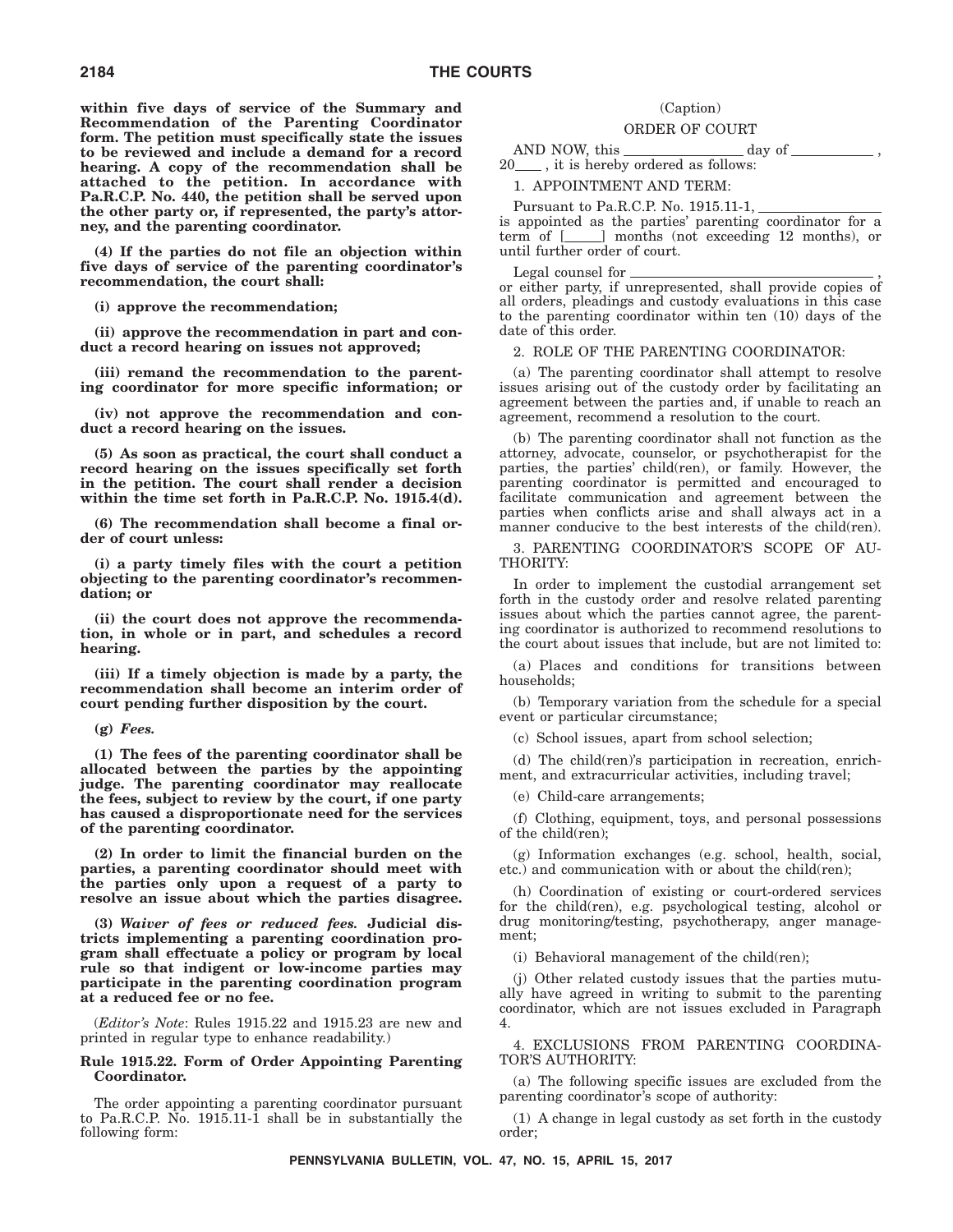(2) A change in primary physical custody set forth in the custody order;

(3) Other than as set forth in Paragraph 3(b), a change in the court-ordered custody schedule that reduces or expands the child(ren)'s time with a party;

(4) A change in the residence (relocation) of the child-  $(ren):$ 

(5) Determination of financial issues, other than allocation of the parenting coordinator's fees as set forth in Pa.R.C.P 1915.11-1(g)(1);

(6) Decisions regarding the health, education, religion, or welfare of the child(ren).

(7) Other:

(b) Unless the parties consent, the parenting coordinator shall not contact collateral sources or speak with the child(ren). Any communications with the child(ren) or collateral sources shall be limited to the issue(s) currently before the parenting coordinator. To effectuate this provision, the parties shall execute releases, as necessary, authorizing the parenting coordinator to communicate with the appropriate individuals.

5. COMMUNICATIONS:

(a) The parenting coordinator shall determine the protocol of all communications, interviews, and sessions, including who shall attend the sessions (including the children), and whether the sessions will be conducted in person or by other means. The protocols should include measures addressing the safety of all participants.

(b) Communications between the parties or their attorneys and the parenting coordinator are not confidential.

(c) The parties and their attorneys shall have the right to receive, but not initiate, oral *ex parte* communication with the parenting coordinator. The parenting coordinator shall promptly advise the other party or the other party's attorney of the communication. A party or a party's attorney may communicate in writing with the parenting coordinator, but shall contemporaneously send a copy of the written communication to the other party or the other party's attorney. Documents, recordings, or other material that one party gives to the parenting coordinator must promptly be made available to the other party or the other party's attorney for inspection and copying.

(d) Absent an emergency affecting the child(ren)'s health or welfare, communication from the parenting coordinator to the court shall be in writing and the parenting coordinator shall contemporaneously send copies to the parties or, if represented, the party's attorney. If the parenting coordinator has communicated orally with the court on an emergency basis, the parenting coordinator shall promptly communicate in writing the substance of the oral communication to the parties or, if represented, the party's attorney.

(e) A party cannot compel the testimony of a parenting coordinator without an order of court.

6. PARENTING COORDINATION PROCESS:

(a) The parenting coordinator shall provide to the parties notice and an opportunity to be heard on the issues.

(b) The parenting coordinator's recommendation shall be in writing on the Summary and Recommendation of the Parenting Coordinator form set forth in Pa.R.C.P. No. 1915.23 and sent to the court for review within two days after hearing from the parties on the issues. The parenting coordinator shall serve a copy of the Summary and Recommendation on the parties or, if represented, the party's attorney.

(c) A party objecting to the recommendation shall file a petition for a record hearing before the court within five days of service of the Summary and Recommendation of the Parenting Coordinator form. The petition must specifically state the issues to be reviewed and include a demand for a record hearing. A copy of the recommendation shall be attached to the petition. In accordance with Pa.R.C.P. No. 440, the petition shall be served upon the other party or, if represented, the party's attorney, and the parenting coordinator.

7. RECORD HEARING:

(a) If the parties do not file an objection within five days of service of the parenting coordinator's recommendation, the court shall:

(1) approve the recommendation;

(2) approve the recommendation in part and conduct a record hearing on issues not approved;

(3) remand the recommendation to the parenting coordinator for more specific information; or

(4) not approve the recommendation and conduct a record hearing on the issues.

(b) As soon as practical, the court shall conduct a record hearing on the issues specifically set forth in the petition. The court shall render a decision within the time set forth in Pa.R.C.P. No. 1915.4(d).

(c) The recommendation shall become a final order of court unless:

(1) a party timely files with the court a petition objecting to the parenting coordinator's recommendation; or

(2) the court does not approve the recommendation, in whole or in part, and schedules a record hearing.

(3) If a timely objection is made by a party, the recommendation shall become an interim order of court pending further disposition by the court.

8. ALLOCATION OF FEES:

(a) The parties will share the obligation to pay the fees of the parenting coordinator as follows:  $\_\_\_\%$  Mother,  $\%$  Father,  $\frac{1}{2}$  Third party. Fees may be reallocated by the court or the parenting coordinator if a party has disproportionately caused the need for the services of the parenting coordinator.

(b) The hourly rate of the parenting coordinator shall be set forth in a separate agreement entered into between the parties and the parenting coordinator.

(c) The parties will pay a joint retainer to the parenting coordinator in the percentages set forth above in an amount to be set forth in a separate agreement between the parties and the parenting coordinator. After each session, or at least once monthly, the parenting coordinator shall provide the parties with an invoice of charges incurred. The retainer may be replenished as services are rendered. Funds remaining at the conclusion of the parenting coordinator's appointment shall be returned to the parties.

9. TERMINATION/WITHDRAWAL OF PARENTING COORDINATOR:

(a) The parties may not terminate the parenting coordinator's services without court approval.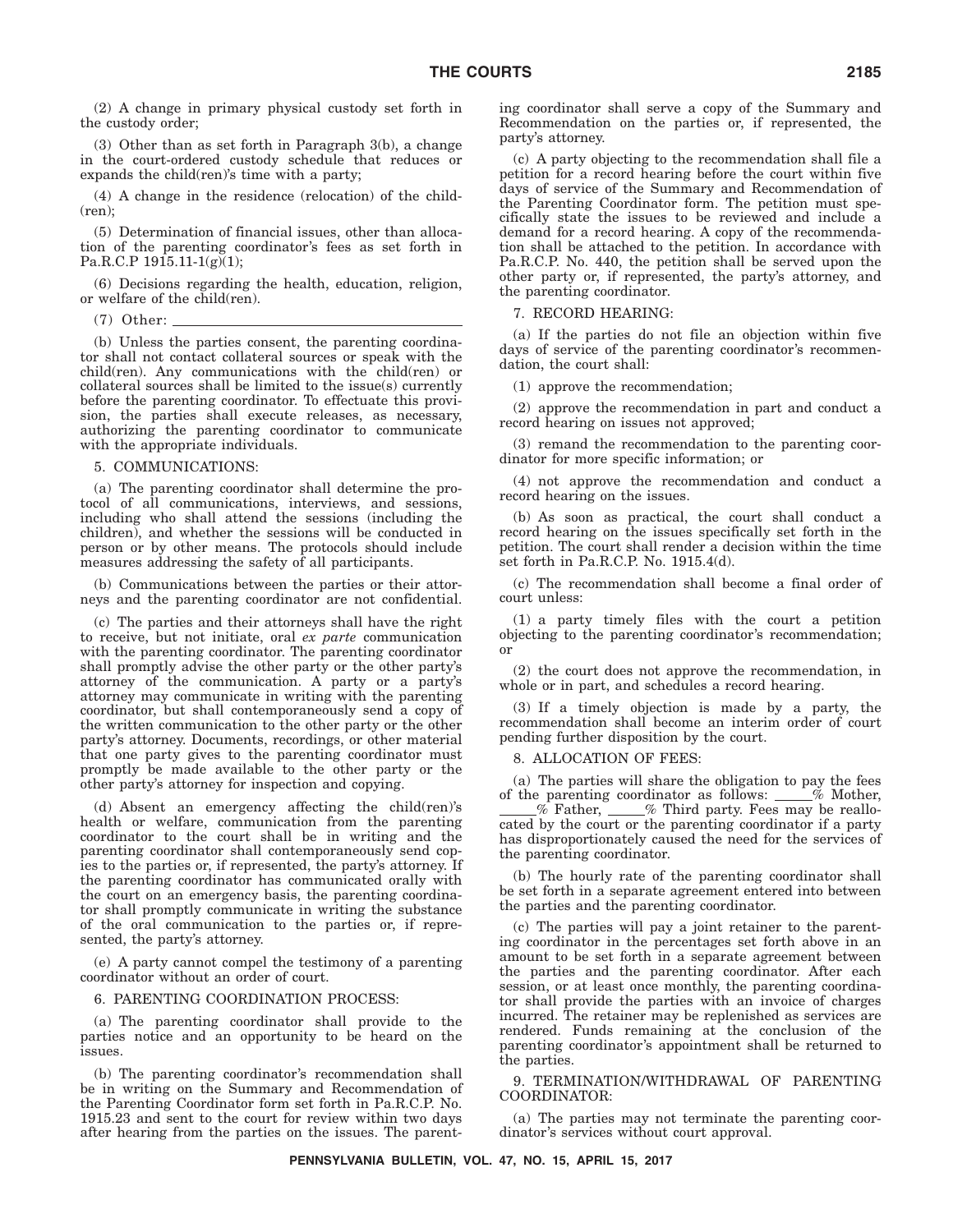(b) A party seeking the termination of the parenting coordinator's services shall serve the other party or, if represented, the party's attorney and parenting coordinator with a copy of the petition for termination.

(c) If the parenting coordinator seeks to withdraw from service in a case, the parenting coordinator shall petition the court and provide a copy to the parties or the parties' attorney.

10. APPEAL:

If there is an appeal of the underlying custody order or this order, then this order shall be stayed during the pendency of the appeal.

#### BY THE COURT:

J.

#### **Rule 1915.23. Form of the Summary and Recommendation of the Parenting Coordinator.**

The recommendation of the parenting coordinator shall be in writing and shall be in substantially the following form:

#### (Caption)

#### SUMMARY AND RECOMMENDATION OF THE PARENTING COORDINATOR

The undersigned, the duly appointed parenting coordinator in the above-captioned matter, pursuant to the Order of Court dated \_\_\_\_\_\_\_\_\_\_\_\_\_\_\_\_, 20\_\_\_, after submission of an issue described below and after providing the parties with an opportunity to heard on the issue, the parenting coordinator sets forth the following:

#### SUMMARY OF THE ISSUE(S)

1. Description of the issue(s):

2. The respective parties' position on the issue(s):

#### RECOMMENDATION

Within five days of the date set forth below, a party may object to the recommendation of the parenting coordinator by filing a petition with the court and requesting a record hearing before the judge as set forth in  $\tilde{Pa}$ .R.C.P. No. 1915.11-1(f)(3).

The undersigned parenting coordinator certifies that this Summary and Recommendation of the Parenting Coordinator has been served upon the court and the parties or, if represented, their counsel on the date set forth below

Date Parenting Coordinator

#### ORDER OF COURT

#### JUDICIAL REVIEW OF PARENTING COORDINATOR'S RECOMMENDATION

 $\Box$  The Recommendation is approved.

 $\Box$  The Recommendation is approved in part. The issue(s) not approved by the court is/are:

and a record hearing is scheduled for  $\equiv$ 20 at a.m./p.m. before the undersigned.

 $\Box$  The Recommendation is remanded to the parenting coordinator for additional information on the following  $issue(s):$   $\_\_$ 

- The Recommendation is not approved and a record hearing on the  $issue(s)$  is scheduled for  $\frac{1}{20}$ , 20 at  $\frac{1}{20}$  a.m./p.m. before the undersigned.

By the Court:

Date J.

#### **REPUBLICATION REPORT Recommendation 155**

The Domestic Relations Procedural Rules Committee (Committee) is proposing a revision to Pa.R.C.P. No. Rule 1915.11-1. Parenting Coordination and the addition of two new rules/forms: Pa.R.C.P. No. 1915.22. Form of Order Appointing Parenting Coordinator and Pa.R.C.P. No. 1915.23. Form of the Summary and Recommendation of the Parenting Coordinator.

The Committee previously published Recommendation 155 in the *Pennsylvania Bulletin*, 46 Pa.B. 6107 (October 1, 2016), with a comment period ending February 24, 2017. After considering the comments, the Committee has made the following revisions to the proposal.

• Proposed Pa.R.C.P. No. 1915.11-1(a)(2)—The Recommendation has been revised by expanding the domestic violence exceptions to the appointment of a parenting coordinator. The expansion of the revised recommendation includes an exception for victims of a personal injury crime, as defined in 23 Pa.C.S. § 3103, and requiring that the court conducts a hearing if a party objects to the appointment of a parenting coordinator alleging a history of domestic violence. In making its determination on the alleged domestic violence, the court may consider allegations of abuse occurring beyond the 36 months (24 months in the original recommendation).

• Proposed Pa.R.C.P. No. 1915.11-1(b)—The Recommendation has been revised in two ways as it relates to parenting coordinator qualifications. First, an attorney seeking appointment as a parenting coordinator shall attest by affidavit to meeting the qualifications of a parenting coordinator and providing the affidavit to the judicial district prior to appointment as a parenting coordinator. This provision is similar to the certification of a juvenile master in Pa.R.J.C.P. No. 1182. Second, consistent with the support, custody, and divorce rules regarding attorneys appointed or serving as conference or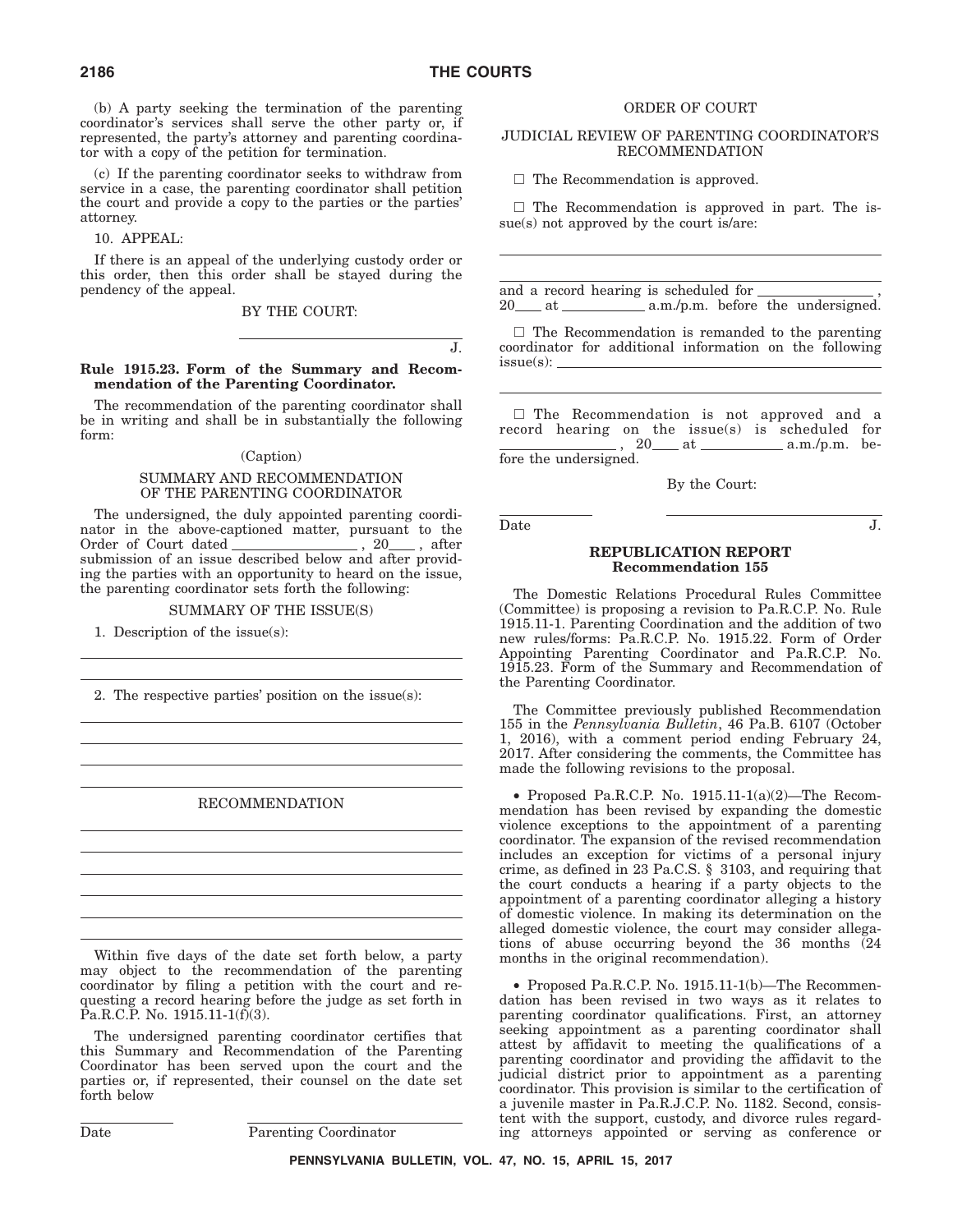hearing officers and divorce masters, the revised recommendation proposes that parenting coordinators shall not practice family law in the judicial districts in which the parenting coordinator is appointed.

• Proposed Pa.R.C.P. Nos. 1915.11-1(f), 1915.22, and 1915.23 have been revised by shortening the time for a party to object to the parenting coordinator's recommendation from ten days to five days. Also, the revised recommendation provides the court with the additional option of approving a recommendation in part and conducting a hearing on any issues not approved.

The Committee invites comment on these revisions. [Pa.B. Doc. No. 17-615. Filed for public inspection April 14, 2017, 9:00 a.m.]

## **Title 255—LOCAL COURT RULES**

#### **CARBON COUNTY**

#### **Veterans Treatment Court Dispositions Program (VTC)—Administrative Fee; CP-13-AD-0000003- 2017**

#### **Administrative Order No. 8-2017**

*And Now*, this 10th day of March, 2017, in order to administer the Veterans Treatment Court Program, it is hereby

*Ordered* and *Decreed* that all parties placed into the Carbon County Veterans Treatment Court shall be assessed an Administrative Fee of \$500.00 upon placement in the program.

The Carbon County District Court Administrator is *Ordered* and *Directed* to do the following:

1. File one (1) certified copy of this Administrative Order with the Administrative Office of Pennsylvania Courts.

2. File two (2) certified copies and one (1) computer diskette with the Legislative Reference Bureau for publication in the *Pennsylvania Bulletin*.

3. Publish a copy of this Administrative Order on the Unified Judicial System's website at http://ujsportal.pa courts.us/localrules/ruleselection.aspx.

4. Forward one (1) copy for publication in the *Carbon County Law Journal*.

5. Forward one (1) copy to the Carbon County Law Library.

6. Keep continuously available for public inspection copies of the Order in the Clerk of Courts' Office.

*By the Court*

ROGER N. NANOVIC, *President Judge* [Pa.B. Doc. No. 17-616. Filed for public inspection April 14, 2017, 9:00 a.m.]

#### **CENTRE COUNTY**

#### **Local Rule—4009 Court Reporting and Transcripts—Fees and Procedures; Doc. No. 2017- 0002 Civil Misc.**

#### **Order**

*And Now*, this 23rd day of March, 2017, Local Rule 4009: Court Reporting and Transcripts—Fees and Procedures, implemented by Order dated March 22, 2017, is hereby *Amended* as follows:

(B) Upon receipt of a transcript request, the Court Reporter shall provide a written estimate of the cost of preparing the transcript in accordance with the fee schedule set forth in paragraph (G) of this Rule. The party ordering the transcript shall make full advanced payment of the estimated cost. All checks shall be made payable to ''County of Centre'', and shall be delivered to the Court Administrator's Office.

All other provisions of Local Rule 4009 shall remain unchanged. The *Amended* version of Local Rule 4009 follows this Order. The Centre County District Court Administratior shall use the *Amended* version of Local Rule 4009 when following the directives of the March 22, 2017, Order.

*By the Court*

THOMAS KING KISTLER, *President Judge*

#### **Rule 4009. Court Reporting and Transcripts—Fees and Procedures.**

(A) The party requesting a full or partial transcript of a trial or other proceeding shall file the written request with the Office of the District Court Administrator. A transcript request form is available in the District Court Administrator's Office or on the website: centrecountypa. gov

(B) Upon receipt of a transcript request, the Court Reporter shall provide a written estimate of the cost of preparing the transcript in accordance with the fee schedule set forth in paragraph (G) of this Rule. The party ordering the transcript shall make full advanced payment of the estimated cost. All checks shall be made payable to ''County of Centre'', and shall be delivered to the Court Administrator's Office.

(C) The requesting party shall serve copies of the request upon opposing counsel or the opposing party if the party is unrepresented.

(D) Upon completion of the transcript, the District Court Administrator shall notify the requesting party of any balance owed above the estimated cost.

(E) The completed transcript shall be released to the party ordering the transcript upon payment of any balance owed above the estimated cost.

(F) Transcript fees will be distributed by the District Court Administrator to the Court Reporter who transcribed the notes of testimony.

(G) The costs payable by a requesting party, other than the Commonwealth, or a subdivision thereof (see paragraph (H) below), for a transcript in electronic format shall be: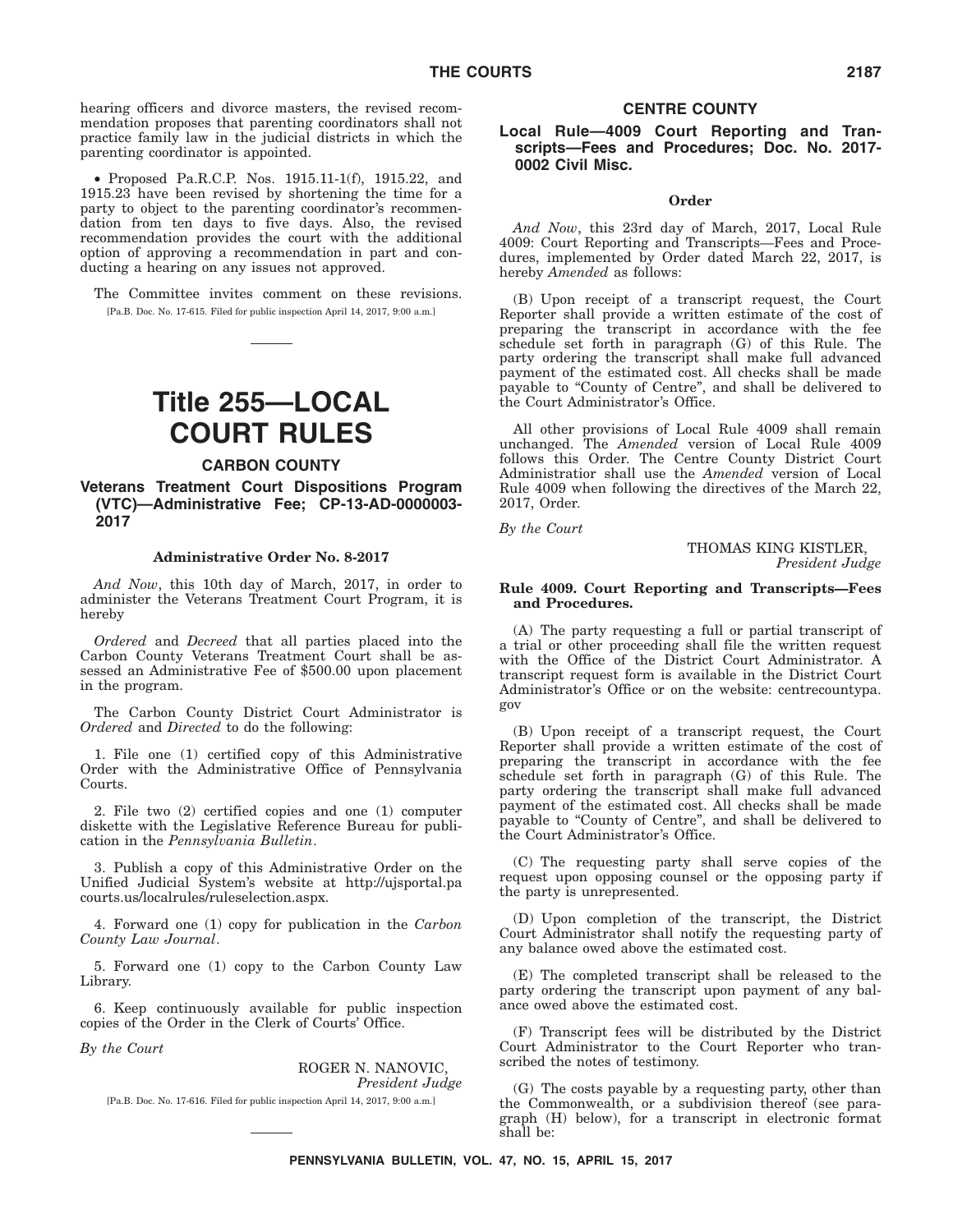b. Expedited transcript—\$3.50/page

c. Daily transcript—\$4.50/page

d. Same day delivery transcript—\$6.50/page

When the transcript is prepared in bound paper format, the costs shall be as shown above, related to electronic format, plus a surcharge of \$0.25/page.

(H) If the Commonwealth, or a subdivision thereof, requests a transcript, there shall be no fee charged.

(I) The trial judge may impose a reasonable surcharge in unusually complex cases.

(J) The fees set forth herein are the maximum costs that may be charged to litigants or the public.

[Pa.B. Doc. No. 17-617. Filed for public inspection April 14, 2017, 9:00 a.m.]

#### **CENTRE COUNTY**

#### **Local Rule—4009 Court Reporting and Transcripts—Fees and Procedures; No. 2017-0002 Civil Misc.**

#### **Order**

*And Now*, this 22nd day of March, 2017, it is hereby *Ordered* that, effective January 1, 2017, Centre County Local Rule 4009 is hereby established to implement the local rule requirements set forth in Pa.R.J.A. No. 4009.

The Centre County District Court Administrator is *Directed* as follows:

(1) File one (1) copy of the Administrative Order with the Administrative Office of Pennsylvania Courts.

(2) Distribute two (2) copies and CD-ROM of the Administrative Order to the Legislative Reference Bureau for publication in the *Pennsylvania Bulletin*.

(3) Send one (1) certified copy to the Centre County Law Library and the editor the *Centre County Legal Journal*.

(4) Publish a copy of the Administrative Order on the website of Centre County.

(5) Thereafter, compile the Administrative Order within the complete set of local rules no later than thirty (30) days following the publication in the *Pennsylvania Bulletin*.

It is further *Ordered* that a copy shall be kept continuously available for public inspection and copying in the Office of the Prothonotary of Centre County.

*By the Court*

THOMAS KING KISTLER, *President Judge*

[Pa.B. Doc. No. 17-618. Filed for public inspection April 14, 2017, 9:00 a.m.]

#### **DAUPHIN COUNTY**

#### **Accelerated Rehabilitation Disposition (ARD) Reapplication Fee; AO-05-2017; 0010-05-MD-2017**

#### **Administrative Order**

*And Now This* 27th day of March, 2017, if a case is continued from the scheduled ARD court session at the request of the applicant which is not fourteen (14) or more days prior to the scheduled court date, the applicant will be assessed a reapplication fee in the amount of \$75.00 unless waived by the Court.

*By the Court*

RICHARD A. LEWIS, *President Judge* [Pa.B. Doc. No. 17-619. Filed for public inspection April 14, 2017, 9:00 a.m.]

## **DISCIPLINARY BOARD OF THE SUPREME COURT**

#### **Notice of Disbarment**

Notice is hereby given that Mikel Peter Eggert (# 90772), having been disbarred in the State of Texas, the Supreme Court of Pennsylvania issued an Order on March 30, 2017, disbarring Mikel Peter Eggert from the Bar of this Commonwealth, effective April 29, 2017. In accordance with Rule 217(f), Pa.R.D.E., since this formerly admitted attorney resides outside of the Commonwealth of Pennsylvania, this notice is published in the *Pennsylvania Bulletin*.

#### JULIA M. FRANKSTON-MORRIS, Esq.,

*Secretary The Disciplinary Board of the Supreme Court of Pennsylvania* [Pa.B. Doc. No. 17-620. Filed for public inspection April 14, 2017, 9:00 a.m.]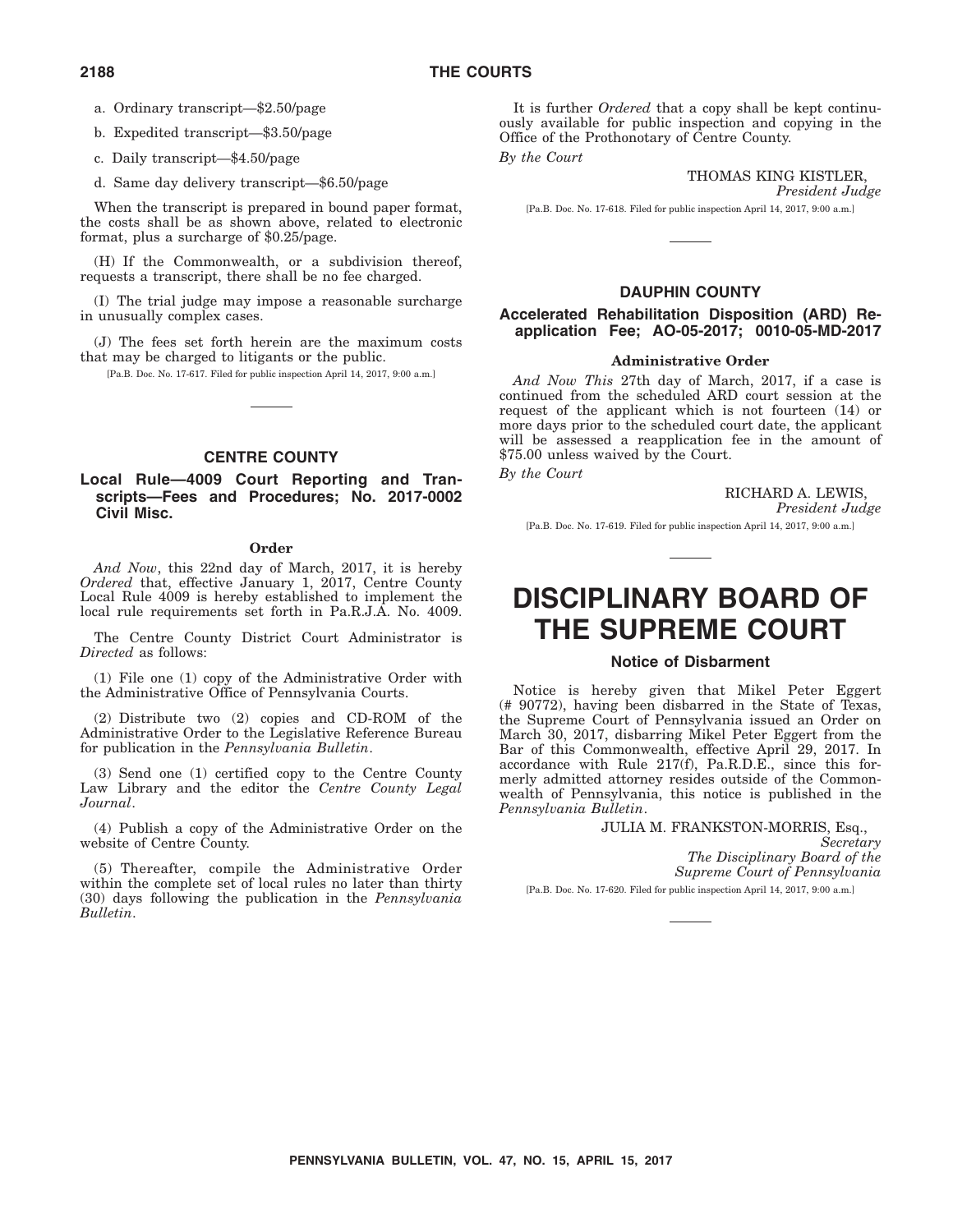## **DEPARTMENT OF BANKING AND SECURITIES**

#### **Actions on Applications**

The Department of Banking and Securities (Department), under the authority contained in the act of November 30, 1965 (P.L. 847, No. 356), known as the Banking Code of 1965; the act of May 15, 1933 (P.L. 565, No. 111), known as the Department of Banking Code; and the act of December 19, 1990 (P.L. 834, No. 198), known as the Credit Union Code, has taken the following action on applications received for the week ending April 4, 2017.

Under section 503.E of the Department of Banking and Securities Code (71 P.S. § 733-503.E), any person wishing to comment on the following applications, with the exception of branch applications, may file comments in writing with the Department of Banking and Securities, Corporate Applications Division, 17 North Second Street, Suite 1300, Harrisburg, PA 17101-2290. Comments must be received no later than 30 days from the date notice regarding receipt of the application is published in the *Pennsylvania Bulletin*. The nonconfidential portions of the applications are on file at the Department and are available for public inspection, by appointment only, during regular business hours. To schedule an appointment, contact the Corporate Applications Division at (717) 783-2253. Photocopies of the nonconfidential portions of the applications may be requested consistent with the Department's Right-to-Know Law Records Request policy.

#### **BANKING INSTITUTIONS**

#### **Holding Company Acquisitions**

| Name and Location of Applicant                                        |                                                               | Action                                                                                                                                                                                                                                                                                                                                                                                                                                                                                                                                                                                                                                                                                                                                                    |
|-----------------------------------------------------------------------|---------------------------------------------------------------|-----------------------------------------------------------------------------------------------------------------------------------------------------------------------------------------------------------------------------------------------------------------------------------------------------------------------------------------------------------------------------------------------------------------------------------------------------------------------------------------------------------------------------------------------------------------------------------------------------------------------------------------------------------------------------------------------------------------------------------------------------------|
| <b>ACNB</b> Corporation<br>Gettysburg<br>Adams County                 |                                                               | Approved                                                                                                                                                                                                                                                                                                                                                                                                                                                                                                                                                                                                                                                                                                                                                  |
|                                                                       |                                                               |                                                                                                                                                                                                                                                                                                                                                                                                                                                                                                                                                                                                                                                                                                                                                           |
| First Commonwealth Financial Corporation<br>Indiana<br>Indiana County |                                                               | Effective                                                                                                                                                                                                                                                                                                                                                                                                                                                                                                                                                                                                                                                                                                                                                 |
| Center, OH.                                                           |                                                               |                                                                                                                                                                                                                                                                                                                                                                                                                                                                                                                                                                                                                                                                                                                                                           |
|                                                                       |                                                               |                                                                                                                                                                                                                                                                                                                                                                                                                                                                                                                                                                                                                                                                                                                                                           |
| Name and Location of Applicant                                        |                                                               | Action                                                                                                                                                                                                                                                                                                                                                                                                                                                                                                                                                                                                                                                                                                                                                    |
| <b>ACNB</b> Bank<br>Gettysburg<br><b>Adams County</b>                 |                                                               | Approved                                                                                                                                                                                                                                                                                                                                                                                                                                                                                                                                                                                                                                                                                                                                                  |
| into ACNB Bank, Gettysburg, PA.                                       |                                                               |                                                                                                                                                                                                                                                                                                                                                                                                                                                                                                                                                                                                                                                                                                                                                           |
| <b>First Commonwealth Bank</b><br>Indiana<br>Indiana County           |                                                               | Effective                                                                                                                                                                                                                                                                                                                                                                                                                                                                                                                                                                                                                                                                                                                                                 |
| First Commonwealth Bank, Indiana, PA.                                 |                                                               |                                                                                                                                                                                                                                                                                                                                                                                                                                                                                                                                                                                                                                                                                                                                                           |
|                                                                       |                                                               |                                                                                                                                                                                                                                                                                                                                                                                                                                                                                                                                                                                                                                                                                                                                                           |
| 110 Riverbend Avenue<br>Lewis Center<br>Delaware County, OH           | 2 West High Street<br>Ashley<br>Delaware County, OH           |                                                                                                                                                                                                                                                                                                                                                                                                                                                                                                                                                                                                                                                                                                                                                           |
| 1942 Polaris Parkway<br>Columbus<br>Franklin County, OH               | 100 Delaware Crossing West<br>Delaware<br>Delaware County, OH |                                                                                                                                                                                                                                                                                                                                                                                                                                                                                                                                                                                                                                                                                                                                                           |
| 100 Willow Brook Way South<br>Delaware<br>Delaware County, OH         | 41 North Sandusky Street<br>Delaware<br>Delaware County, OH   |                                                                                                                                                                                                                                                                                                                                                                                                                                                                                                                                                                                                                                                                                                                                                           |
| 199 South Sandusky Street<br>Delaware<br>Delaware County, OH          | 800 West Central Avenue<br>Delaware<br>Delaware County, OH    |                                                                                                                                                                                                                                                                                                                                                                                                                                                                                                                                                                                                                                                                                                                                                           |
|                                                                       |                                                               | Application for approval to acquire 100% of New Windsor Bancorp, Inc., Taneytown, MD, and<br>thereby indirectly acquire 100% of New Windsor State Bank, New Windsor, MD.<br>Application for approval to acquire 100% of DCB Financial Corp, Lewis Center, OH, and<br>thereby indirectly acquire 100% of The Delaware County Bank and Trust Company, Lewis<br><b>Consolidations, Mergers and Absorptions</b><br>Application for approval to merge New Windsor State Bank, New Windsor, MD, with and<br>Merger of The Delaware County Bank and Trust Company, Lewis Center, OH, with and into<br>As a result of the merger, the following branch offices of The Delaware County Bank and<br>Trust Company became branch offices of First Commonwealth Bank: |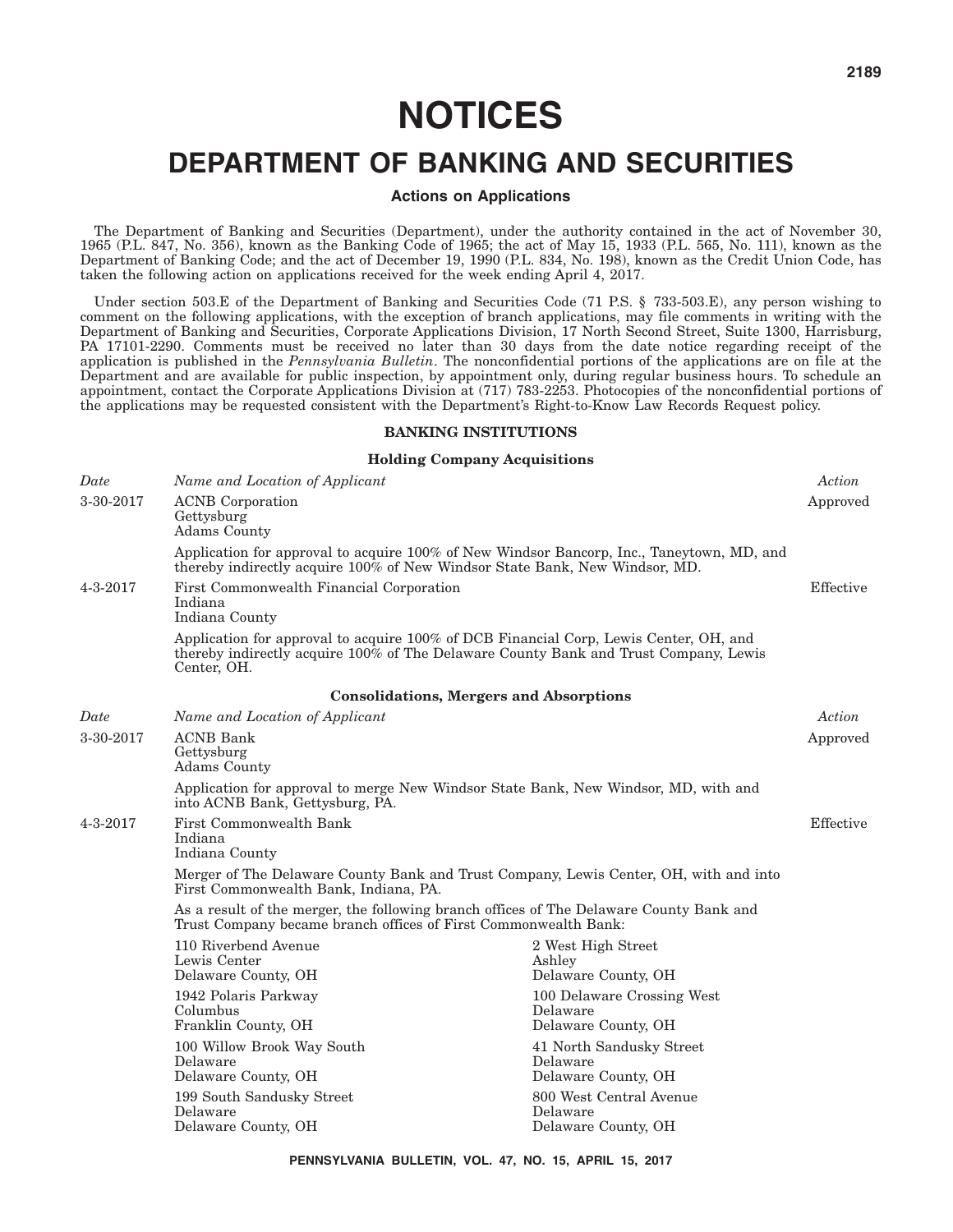| ${\it Date}$ | Name and Location of Applicant                                       |                                                                  | Action    |
|--------------|----------------------------------------------------------------------|------------------------------------------------------------------|-----------|
|              | 81 Gallopers Ridge East<br>Lewis Center<br>Delaware County, OH       | 34 Evergreen Avenue<br>Lewis Center<br>Delaware County, OH       |           |
|              | 10149 Brewster Lane<br>Powell<br>Delaware County, OH                 | 7319 Sawmill Parkway<br>Powell<br>Delaware County, OH            |           |
|              | 75 South Miller Drive<br>Sunbury<br>Delaware County, OH              | 6156 Highland Lakes Avenue<br>Westerville<br>Delaware County, OH |           |
|              |                                                                      | <b>Branch Applications</b>                                       |           |
|              |                                                                      | De Novo Branches                                                 |           |
| Date         | Name and Location of Applicant                                       | Location of Branch                                               | Action    |
| 3-29-2017    | Citizens Bank of Pennsylvania<br>Philadelphia<br>Philadelphia County | 116 West Township Line Road<br>Havertown<br>Delaware County      | Opened    |
| 3-30-2017    | <b>CBT</b> Bank<br>Clearfield<br>Clearfield County                   | 3305 6th Avenue<br>Altoona<br><b>Blair County</b>                | Filed     |
|              |                                                                      | <b>CREDIT UNIONS</b>                                             |           |
|              |                                                                      | <b>Branch Applications</b>                                       |           |
|              |                                                                      | <b>Branch Relocations</b>                                        |           |
| Date         | Name and Location of Applicant                                       | Location of Branch                                               | Action    |
| 3-22-2017    | Healthcare First Credit Union<br>Johnstown<br>Cambria County         | To: 353 Market Street<br>Johnstown<br>Cambria County             | Effective |
|              |                                                                      | From: 321 Main Street<br>Johnstown<br>Cambria County             |           |

The Department's web site at www.dobs.pa.gov includes public notices for more recently filed applications. ROBIN L. WIESSMANN,

*Secretary*

[Pa.B. Doc. No. 17-621. Filed for public inspection April 14, 2017, 9:00 a.m.]

#### **Maximum Lawful Rate of Interest for Residential Mortgages for the Month of May 2017**

The Department of Banking and Securities (Department), under the authority contained in section 301 of the act of January 30, 1974 (P.L. 13, No. 6) (41 P.S. § 301), determines that the maximum lawful rate of interest for residential mortgages for the month of May, 2017, is 5 1/4%.

The interest rate limitations under the State's usury statute were preempted to a great extent by Federal law, the Depository Institutions Deregulation and Monetary Control Act of 1980 (Pub.L. No. 96-221). Further preemption was instituted with the signing of Pub.L. No. 96-399, which overrode State interest rate limitations on any individual who finances the sale or exchange of residential real property which such individual owns and which such individual occupies or has occupied as his principal residence.

Each month the Department is required by State law to compute and announce the ceiling rate on residential mortgages in this Commonwealth. This maximum rate is determined by adding 2.50 percentage points to the yield rate on long-term government bonds as published by the Federal Reserve Board and/or the United States Treasury. The latest yield rate on long-term government securities is 2.80 to which was added 2.50 percentage points for a total of 5.30 that by law is rounded off to the nearest quarter at 5 1/4%.

> ROBIN L. WIESSMANN, *Secretary*

[Pa.B. Doc. No. 17-622. Filed for public inspection April 14, 2017, 9:00 a.m.]

## **DEPARTMENT OF CONSERVATION AND NATURAL RESOURCES**

#### **Execution of Oil and Gas Lease for Publicly-Owned Streambeds**

Effective August 9, 2016, an Oil and Gas Lease for Publicly-Owned Streambeds, Contract No. M-2102032-04, was executed by and between the Commonwealth, acting through the Department of Conservation and Natural Resources (Department) (lessor), and EQT Production Company (lessee), with its principal place of business located at 625 Liberty Avenue, Pittsburgh, PA 15222.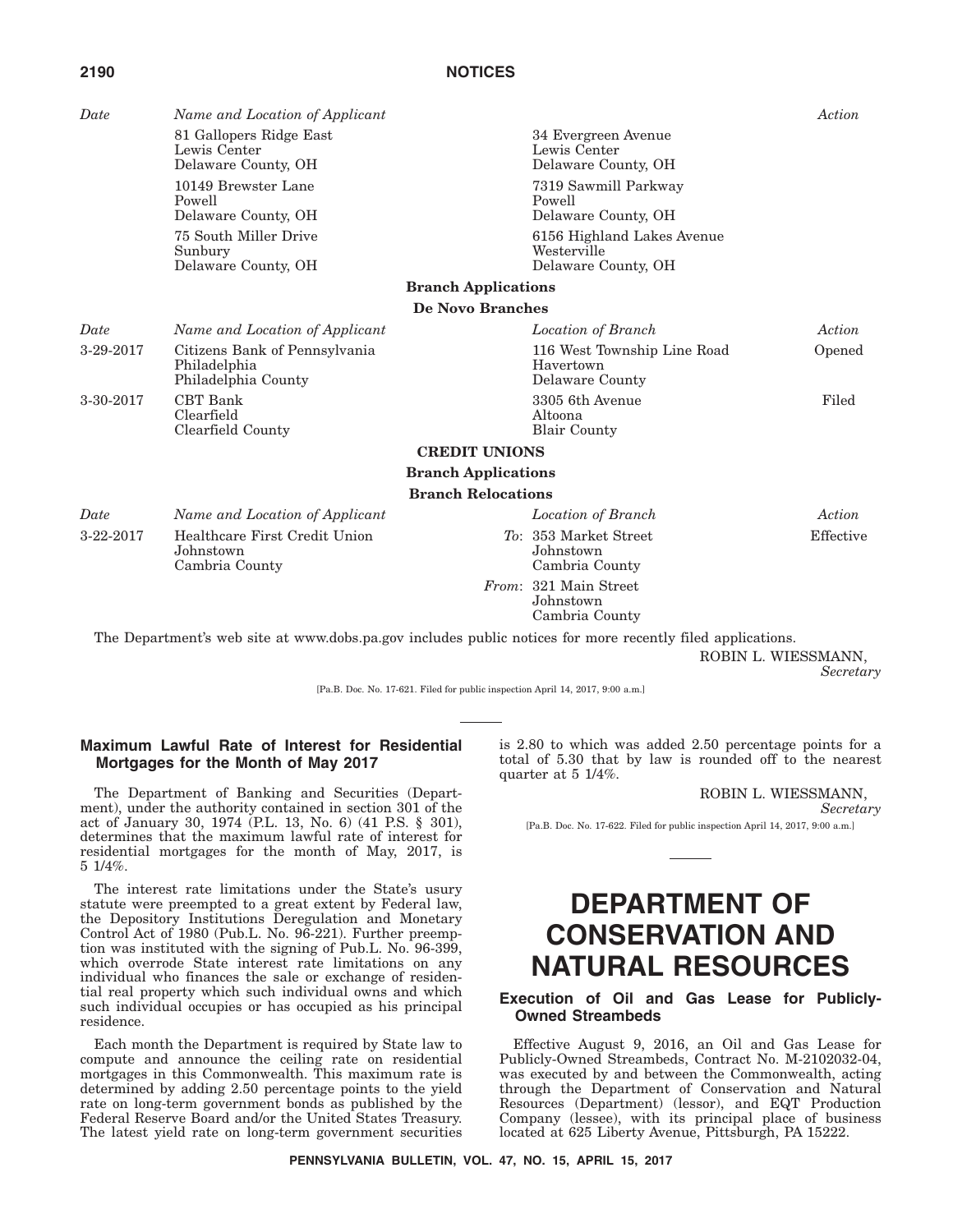The lease is for Streambed Tract 2032 on the Monongahela River encompassing a total of 553 acres of submerged lands located in Carroll, Monongahela, Union, Luzerne, Forward, Jefferson and Rices Landing Townships, Greene, Fayette, Washington and Allegheny Counties. The lease was recorded at the Allegheny County Courthouse on September 19, 2016, document No. 2016- 29397, Bk-DE VI-16540, page 95; the Fayette County Courthouse on January 11, 2017, instrument No. 201700000404, book 3329, page 2415; the Greene County Courthouse on December 2, 2016, instrument No. 201600007325, book 496, pages 2216—2246; and the Washington County Courthouse on September 19, 2016, instrument No. 201623799. The lease allows for the development of oil and natural gas below and between the ordinary low water marks of the Monongahela River solely by means of directional, including horizontal, drilling on a nondevelopment basis that will not disturb the river or its bed. Contract No. M-2102032-04 may be viewed online at http://contracts.patreasury.gov/admin/ Upload/373228\_M-2102032-04%20Streambed%20Lease %20Tract%202032%20Monongahela%20River%20EQT.pdf.

Questions regarding this lease should be directed to the Department's Bureau of Forestry, Minerals Division, (717) 787-2703.

CINDY ADAMS DUNN,

*Secretary*

[Pa.B. Doc. No. 17-623. Filed for public inspection April 14, 2017, 9:00 a.m.]

#### **Execution of Second Amendment to Oil and Gas Lease for Publicly-Owned Streambeds**

Effective November 9, 2016, a Second Amendment to Oil and Gas Lease for Publicly-Owned Streambeds, Contract No. M-2102030-04, was executed by and between the Commonwealth, acting through the Department of Conservation and Natural Resources (Department) (lessor), and EQT Production Company (lessee), with its principal place of business located at 625 Liberty Avenue, Pittsburgh, PA 15222.

The lease is for Streambed Tract 2030 on Tenmile Creek encompassing a total of 79.55 acres of submerged lands located in Morgan, Jefferson, Amwell, East Bethlehem and Marianna Borough Townships, Greene and Washington Counties. The lease was recorded at the Green County Courthouse on February 2, 2017, document No. 201700000868, book 498, pages 3162—3175; and the Washington County Courthouse on December 1, 2016, instrument No. 201631132. The lease allows for the development of oil and natural gas below and between the ordinary low water marks of the Tenmile Creek solely by means of directional, including horizontal, drilling on a nondevelopment basis that will not disturb the river or its bed. Contract No. M-2102030-04 may be viewed

online at http://contracts.patreasury.gov/Admin/Upload/ 386624\_M-2102030-04%20Second%20Amendment%20to% 20Streambed%20Lease%20Tract%202030%20EQT%20 Production%20Company%20-%20Tenmile%20Creek%20- %20November%209%202016.pdf.

Questions regarding this lease should be directed to the Department's Bureau of Forestry, Minerals Division, (717) 787-2703.

> CINDY ADAMS DUNN, *Secretary*

[Pa.B. Doc. No. 17-624. Filed for public inspection April 14, 2017, 9:00 a.m.]

## **DEPARTMENT OF EDUCATION**

#### **Application by Philadelphia University to Amend Articles of Incorporation**

#### **Notice of Opportunity for Hearing and Invitation to Protest**

Under 24 Pa.C.S. § 6503(e) (relating to certification of institutions), the Department of Education (Department) will consider the application for approval of a Certificate of Authority for Philadelphia University to amend its Articles of Incorporation to become a membership corporate with Thomas Jefferson University as the sole member and to operate as Thomas Jefferson University.

In accordance with 24 Pa.C.S. § 6503(e), the Department will act upon the application without a hearing, unless within 30 days after the publication of this notice in the *Pennsylvania Bulletin* a written request for public hearing is filed with the Department, along with a notice of intervention, a petition to intervene or protest in accordance with 1 Pa. Code §§ 35.23 and 35.24 (relating to protests) or 1 Pa. Code §§ 35.27—35.32 (relating to intervention).

Petitions to intervene, protest and request for hearing shall be filed with the Division of Higher and Career Education, 333 Market Street, Harrisburg, PA 17126-0333 on or before the due date prescribed by this notice. Persons wishing to review the application should phone (717) 783-8228 or write to the previous address to schedule a time for a review.

Persons with a disability who wish to attend the hearing, if held, and require an auxiliary aid, service or other accommodation to participate should contact the Division of Higher and Career Education at (717) 783- 8228 to discuss accommodations.

> PEDRO A. RIVERA, *Secretary*

[Pa.B. Doc. No. 17-625. Filed for public inspection April 14, 2017, 9:00 a.m.]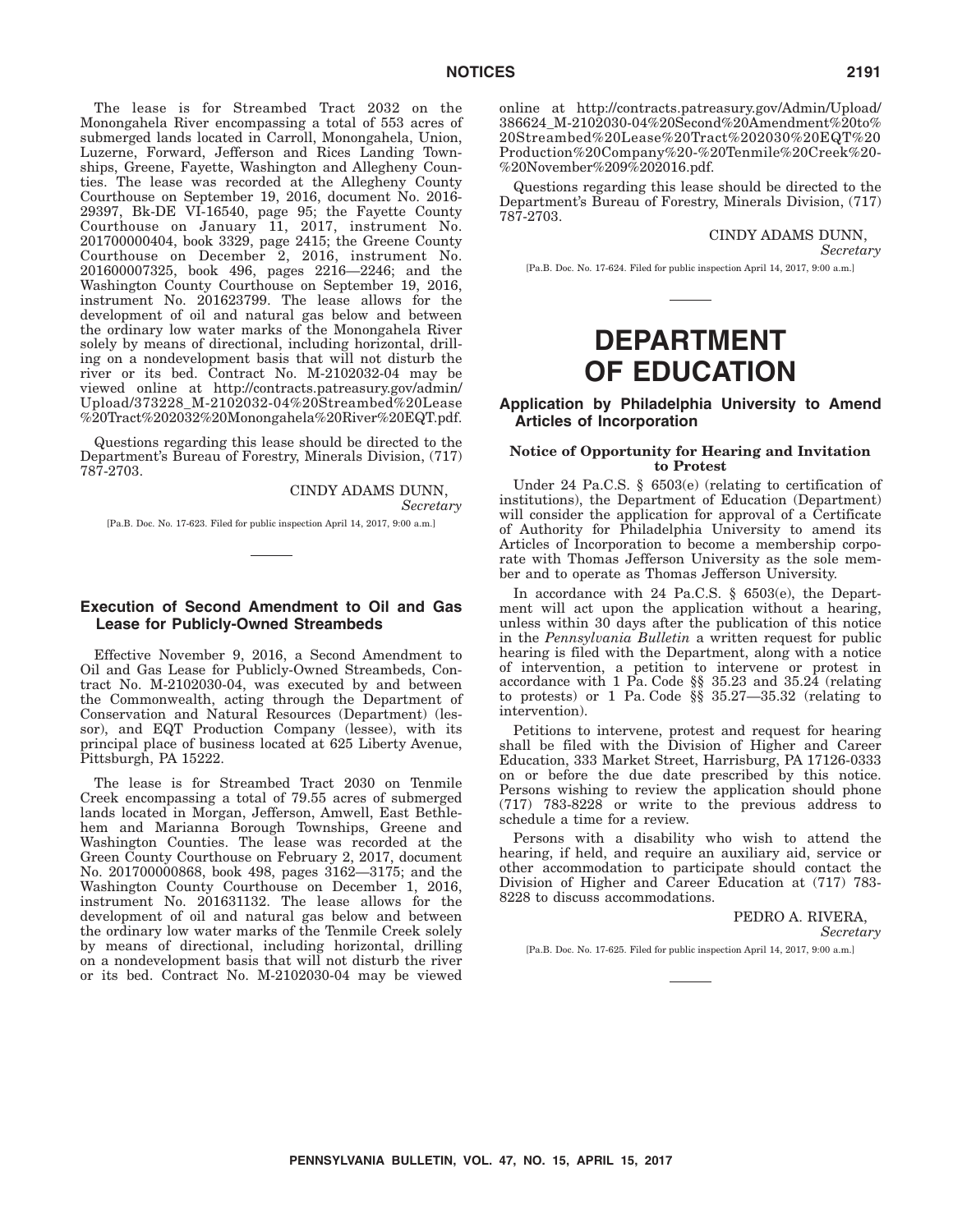## **DEPARTMENT OF ENVIRONMENTAL PROTECTION**

**Applications, Actions and Special Notices**

#### **APPLICATIONS**

#### **THE CLEAN STREAMS LAW AND THE FEDERAL CLEAN WATER ACT APPLICATIONS FOR NATIONAL POLLUTANT DISCHARGE ELIMINATION SYSTEM (NPDES) PERMITS AND WATER QUALITY MANAGEMENT (WQM) PERMITS**

This notice provides information about persons who have applied for a new, amended or renewed NPDES or WQM permit, a permit waiver for certain stormwater discharges or submitted a Notice of Intent (NOI) for coverage under a General Permit. The applications concern, but are not limited to, discharges regarding industrial, animal or sewage waste, discharges to groundwater, discharges associated with municipal separate storm sewer systems (MS4), stormwater associated with construction activities or concentrated animal feeding operations (CAFO). This notice is provided in accordance with 25 Pa. Code Chapters 91 and 92a and 40 CFR Part 122, implementing The Clean Streams Law (35 P.S. §§ 691.1—691.1001) and the Federal Clean Water Act (33 U.S.C.A. §§ 1251—1376).

| Location    | Permit Authority | Application Type or Category                                   |
|-------------|------------------|----------------------------------------------------------------|
| Section I   | <b>NPDES</b>     | Renewals                                                       |
| Section II  | <b>NPDES</b>     | New or Amendment                                               |
| Section III | WQM              | Industrial, Sewage or Animal Waste; Discharge into Groundwater |
| Section IV  | <b>NPDES</b>     | MS4 Individual Permit                                          |
| Section V   | <b>NPDES</b>     | MS4 Permit Waiver                                              |
| Section VI  | <b>NPDES</b>     | Individual Permit Stormwater Construction                      |
| Section VII | <b>NPDES</b>     | NOI for Coverage under NPDES General Permits                   |

For NPDES renewal applications in Section I, the Department of Environmental Protection (Department) has made a tentative determination to reissue these permits for 5 years subject to effluent limitations and monitoring and reporting requirements in their current permits, with appropriate and necessary updated requirements to reflect new and changed regulations and other requirements.

For applications for new NPDES permits and renewal applications with major changes in Section II, as well as applications for MS4 Individual Permits and Individual Stormwater Construction Permits in Sections IV and VI, the Department, based upon preliminary reviews, has made tentative determinations of proposed effluent limitations and other terms and conditions for the permit applications. In accordance with 25 Pa. Code § 92a.32(d), the proposed discharge of stormwater associated with construction activities will be managed in accordance with the requirements of 25 Pa. Code Chapter 102. These determinations are published as proposed actions for comments prior to taking final actions.

Unless indicated otherwise, the United States Environmental Protection Agency (EPA) Region III Administrator has waived the right to review or object to proposed NPDES permit actions under the waiver provision in 40 CFR 123.24(d).

Persons wishing to comment on NPDES applications are invited to submit statements to the contact office noted before the application within 30 days from the date of this public notice. Persons wishing to comment on WQM permit applications are invited to submit statements to the office noted before the application within 15 days from the date of this public notice. Comments received within the respective comment periods will be considered in the final determinations regarding the applications. A comment submittal should include the name, address and telephone number of the writer and a concise statement to inform the Department of the exact basis of a comment and the relevant facts upon which it is based.

The Department will also accept requests for public hearings on applications. A public hearing may be held if the responsible office considers the public response significant. If a hearing is scheduled, a notice of the hearing will be published in the *Pennsylvania Bulletin* and a newspaper of general circulation within the relevant geographical area. The Department will postpone its final determination until after a public hearing is held.

Persons with a disability who require an auxiliary aid, service, including TDD users, or other accommodations to seek additional information should contact the Department through the Pennsylvania AT&T Relay Service at (800) 654-5984.

#### **I. NPDES Renewal Applications**

*Southwest Regional Office: Regional Clean Water Program Manager, 400 Waterfront Drive, Pittsburgh, PA 15222-4745. Phone: 412.442.4000.*

| NPDES No.             | Facility Name &                                                                        | County &                             | Stream Name                | <b>EPA</b> Waived |
|-----------------------|----------------------------------------------------------------------------------------|--------------------------------------|----------------------------|-------------------|
| (Tvpe)                | Address                                                                                | Municipality                         | (Watershed No.)            | $Y/N$ ?           |
| PA0203793<br>(Sewage) | Debevec Single Residence STP<br>4418 Rostosky Ridge Road<br>Monongahela, PA 15063-4319 | Allegheny County<br>Forward Township | Perry Mill Run<br>$(19-C)$ | Yes               |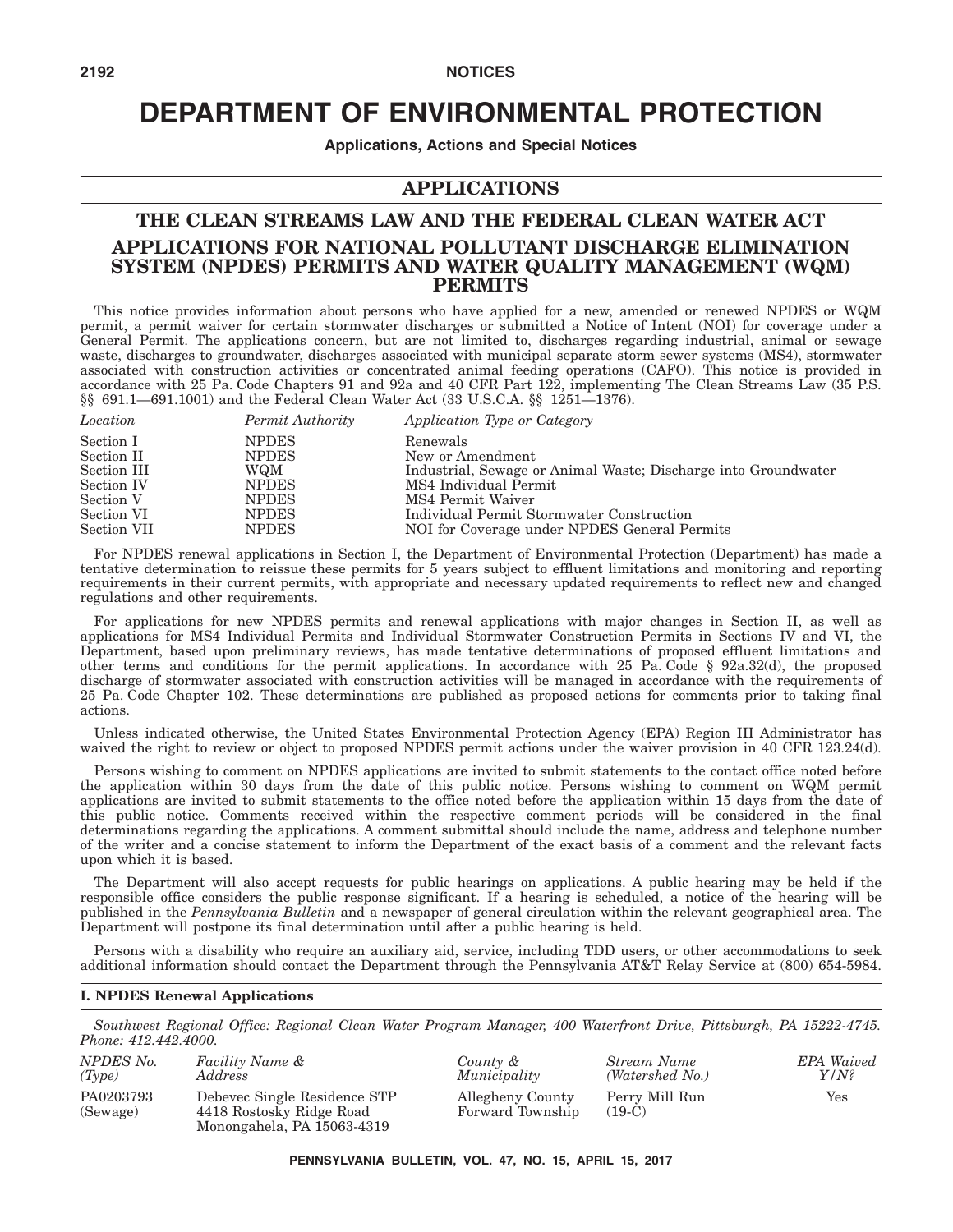| NPDES No.<br>(Tvpe)   | Facility Name &<br><i>Address</i>                                            | County &<br>Municipality                        | Stream Name<br>(Watershed No.)                 | <b>EPA</b> Waived<br>$Y/N$ ? |
|-----------------------|------------------------------------------------------------------------------|-------------------------------------------------|------------------------------------------------|------------------------------|
| PA0097535<br>(Sewage) | Breeze Ind Prod Corp<br>3582 Tunnelton Road<br>Saltsburg, PA 15681-3305      | Indiana County<br>Conemaugh<br>Township         | Unnamed Tributary of<br>Elders Run<br>$(18-C)$ | Yes                          |
| PA0096423<br>(Sewage) | Turkeyfoot Valley Area School<br>172 Turkeyfoot Road<br>Confluence, PA 15424 | Somerset County<br>Lower Turkeyfoot<br>Township | Casselman River<br>$(19-F)$                    | Yes                          |

*Northeast Region: Clean Water Program Manager, 2 Public Square, Wilkes-Barre, PA 18701-1915. Phone: 570-826-2511. NPDES No. (Type) Facility Name & Address County & Municipality Stream Name (Watershed No.) EPA Waived Y/N?* PA0061336 (Industrial) PA American Water Co. Nesbitt Division 100 N Pennsylvania Avenue Wilkes-Barre, PA 18701-3503 Luzerne County Pittston Township Trout Creek (5-A) Yes

*Northcentral Regional Office: Clean Water Program Manager, 208 W Third Street, Suite 101, Williamsport, PA 17701-6448. Phone: 570.327.3636.*

| NPDES No.             | Facility Name &                                                      | County &                          | Stream Name                 | <b>EPA</b> Waived |
|-----------------------|----------------------------------------------------------------------|-----------------------------------|-----------------------------|-------------------|
| (Tvpe)                | Address                                                              | Municipality                      | (Watershed No.)             | Y/N?              |
| PA0032492<br>(Sewage) | Bald Eagle State Park<br>149 Main Park Road<br>Howard, PA 16841-3508 | Centre County<br>Liberty Township | Bald Eagle Creek<br>$(9-C)$ | No                |

#### **II. Applications for New or Expanded Facility Permits, Renewal of Major Permits and EPA Non-Waived Permit Applications**

*Southwest Regional Office: Regional Clean Water Program Manager, 400 Waterfront Drive, Pittsburgh, PA 15222-4745. Phone: 412.442.4000.*

**PA0027111**, Sewage, SIC Code 4952, **New Kensington City Municipal Sanitary Authority**, 120 Logans Ferry Road, New Kensington, PA 15068-2004. Facility Name: New Kensington STP. This existing facility is located in New Kensington City, **Westmoreland County**.

Description of Existing Activity: The application is for a renewal of an NPDES permit for an existing discharge of treated Sewage.

The receiving stream(s), Allegheny River, is located in State Water Plan watershed 18-A and is classified for WWF, aquatic life, water supply and recreation. The discharge is not expected to affect public water supplies.

The proposed effluent limits for Outfall 001 are based on a design flow of 6.0 and 10.1 MGD.

| Average<br>Monthly          | Weekly<br>Average                             | Average<br>Monthly                 | Weekly<br>Average        | Maximum                           | Instant.<br>Maximum         |
|-----------------------------|-----------------------------------------------|------------------------------------|--------------------------|-----------------------------------|-----------------------------|
| Report                      | Report<br>Daily Max                           | <b>XXX</b>                         | XXX                      | XXX                               | <b>XXX</b>                  |
| <b>XXX</b>                  | XXX                                           | 6.0<br>Min                         | XXX                      | 9.0                               | XXX                         |
| <b>XXX</b>                  | <b>XXX</b>                                    | 4.0<br>Min                         | XXX                      | XXX                               | XXX                         |
| XXX                         | <b>XXX</b>                                    | 0.5                                | XXX                      | XXX                               | 1.6                         |
| 1,251/2,107                 | 1,877/3,161                                   | 25.0                               | 37.5                     | XXX                               | 50                          |
| 1,501/2,529                 | 2,252/3,793                                   | 30.0                               | 45.0                     | XXX                               | 60                          |
| XXX                         | <b>XXX</b>                                    | <b>XXX</b>                         | 2,000<br>Geo Mean        | XXX                               | 10,000                      |
| XXX                         | <b>XXX</b>                                    | XXX                                | 200<br>Geo Mean          | XXX                               | 1,000                       |
| Report<br>XXX<br>XXX<br>XXX | XXX<br><b>XXX</b><br><b>XXX</b><br><b>XXX</b> | Report<br>XXX<br><b>XXX</b><br>XXX | XXX<br>XXX<br>XXX<br>XXX | XXX<br>Report<br>Report<br>Report | Report<br>XXX<br>XXX<br>XXX |
|                             |                                               | Mass Units (lbs/day)               |                          |                                   | Concentrations $(mg/L)$     |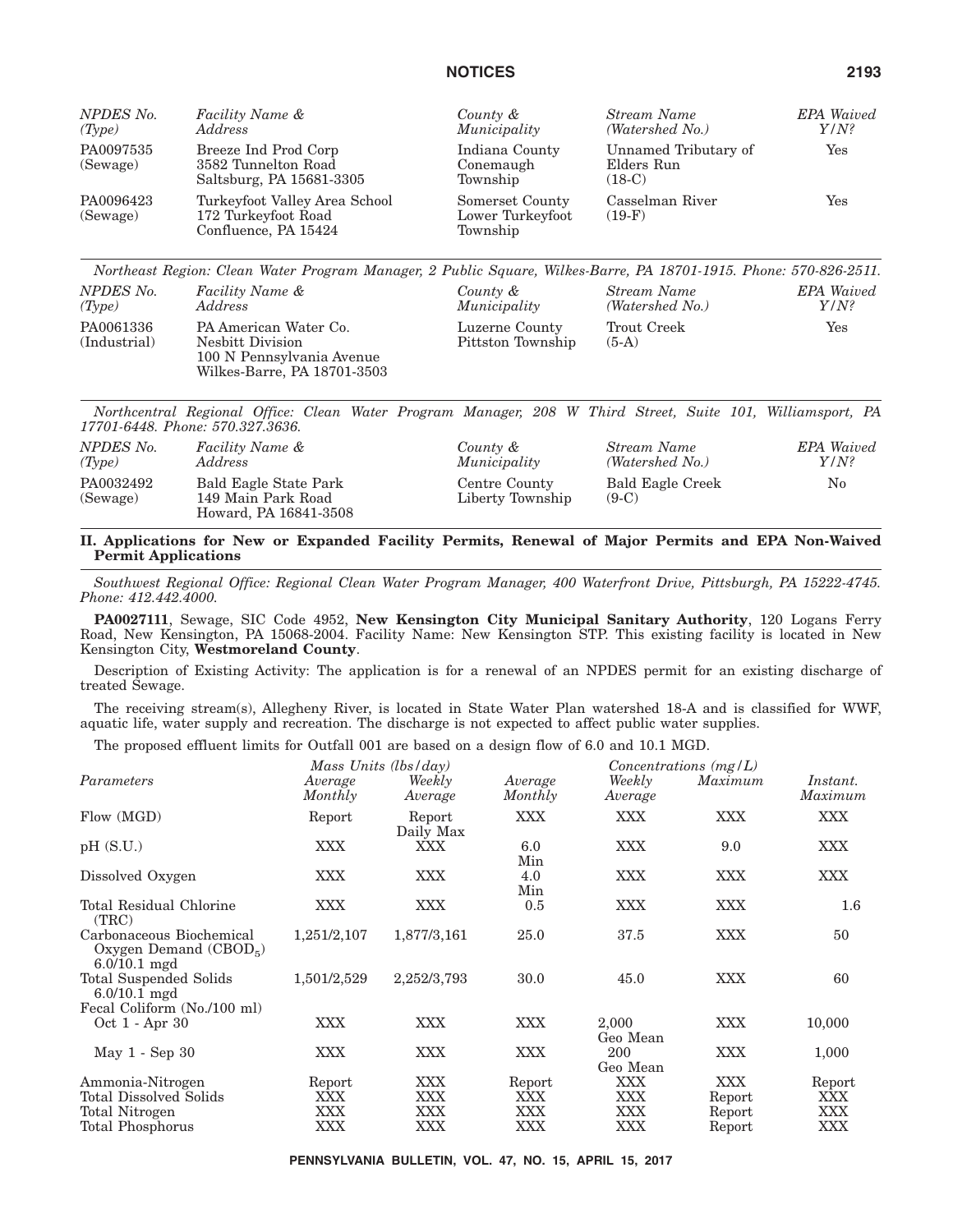|                                                  |                    | Mass Units $(lbs/day)$ |                    |                   | $Concentrations$ (mg/L) |                     |
|--------------------------------------------------|--------------------|------------------------|--------------------|-------------------|-------------------------|---------------------|
| Parameters                                       | Average<br>Monthly | Weekly<br>Average      | Average<br>Monthly | Weekly<br>Average | Maximum                 | Instant.<br>Maximum |
| Sulfate, Total                                   | XXX                | <b>XXX</b>             | <b>XXX</b>         | <b>XXX</b>        | Report                  | XXX                 |
| Chloride                                         | XXX                | XXX                    | XXX                | XXX               | Report                  | XXX                 |
| <b>Bromide</b>                                   | XXX                | XXX                    | XXX                | XXX               | Report                  | XXX                 |
| Biochemical Oxygen Demand<br>(BOD <sub>5</sub> ) |                    |                        |                    |                   |                         |                     |
| Raw Sewage Influent                              | Report             | Report                 | XXX                | Report            | XXX                     | XXX                 |
| Total Suspended Solids<br>Raw Sewage Influent    | Report             | Report                 | XXX                | Report            | XXX                     | XXX                 |
|                                                  |                    |                        |                    |                   |                         |                     |

The EPA Waiver is not in effect.

**PA0217654**, Sewage, SIC Code 4952, **Seward Borough & Saint Clair Township Sanitary Authority**, PO Box 494, Seward, PA 15954-0494. Facility Name: Sugar Run STP. This existing facility is located in Saint Clair Township, **Westmoreland County**.

Description of Existing Activity: The application is for a renewal of an NPDES permit for an existing discharge of treated Sewage.

The receiving stream, Conemaugh River, is in State Water Plan watershed 18-D and is classified for Warm Water Fishes, aquatic life, water supply and recreation. The discharge is not expected to affect public water supplies.

The proposed effluent limits for Outfall 001 are based on a design flow of 0.381 MGD—Limits.

|                                                     |                    | Mass Units (lbs/day) |         | Concentrations $(mg/L)$ |                   |                     |
|-----------------------------------------------------|--------------------|----------------------|---------|-------------------------|-------------------|---------------------|
| Parameters                                          | Average<br>Monthly | Daily<br>Maximum     | Minimum | Average<br>Monthly      | Weekly<br>Average | Instant.<br>Maximum |
| Flow (MGD)                                          | Report             | Report               | XXX     | XXX                     | XXX               | XXX                 |
| pH (S.U.)                                           | XXX                | XXX                  | 6.0     | XXX                     | 9.0<br>Maximum    | XXX                 |
| Dissolved Oxygen                                    | XXX                | <b>XXX</b>           | 4.0     | XXX                     | XXX               | <b>XXX</b>          |
| Total Residual Chlorine<br>(TRC)                    | XXX                | <b>XXX</b>           | XXX     | 0.5                     | XXX               | $1.6\,$             |
| Carbonaceous Biochemical<br>Oxygen Demand $(CBOD5)$ | 79.4               | 120.7                | XXX     | 25.0                    | 38.0              | 50                  |
| Biochemical Oxygen Demand<br>(BOD <sub>5</sub> )    |                    |                      |         |                         |                   |                     |
| Raw Sewage Influent                                 | Report             | Report               | XXX     | XXX                     | XXX               | XXX                 |
| Total Suspended Solids                              |                    |                      |         |                         |                   |                     |
| Raw Sewage Influent                                 | Report             | Report               | XXX     | XXX                     | XXX               | XXX                 |
| Total Suspended Solids                              | 95.3               | 142.9                | XXX     | 30.0                    | 45.0              | 60                  |
| Fecal Coliform (No./100 ml)                         |                    |                      |         |                         |                   |                     |
| Oct 1 - Apr 30                                      | XXX                | <b>XXX</b>           | XXX     | 2,000<br>Geo Mean       | <b>XXX</b>        | 10,000              |
| May 1 - Sep 30                                      | XXX                | XXX                  | XXX     | 200<br>Geo Mean         | XXX               | 1,000               |
| Ammonia-Nitrogen                                    | XXX                | XXX                  | XXX     | Report                  | Report            | XXX                 |

The proposed monitoring requirements for Outfall 002 are for the lagoon under drainage system.

|                                                                    |                    | Mass Units (lbs/day) |            |                    | Concentrations $(mg/L)$ |                     |  |
|--------------------------------------------------------------------|--------------------|----------------------|------------|--------------------|-------------------------|---------------------|--|
| Parameters                                                         | Average<br>Monthly | Average<br>Weekly    | Minimum    | Daily<br>Maximum   | Maximum                 | Instant.<br>Maximum |  |
| pH(S.U.)                                                           |                    |                      |            |                    |                         |                     |  |
| Groundwater                                                        | <b>XXX</b>         | <b>XXX</b>           | Report     | XXX                | Report<br>Daily Max     | XXX                 |  |
| Carbonaceous Biochemical<br>Oxygen Demand $(CBOD5)$<br>Groundwater | <b>XXX</b>         | <b>XXX</b>           | <b>XXX</b> | Report             | XXX                     | <b>XXX</b>          |  |
| Total Suspended Solids<br>Groundwater                              | <b>XXX</b>         | <b>XXX</b>           | <b>XXX</b> | Report             | XXX                     | XXX                 |  |
| Fecal Coliform (No./100 ml)<br>Groundwater                         | <b>XXX</b>         | <b>XXX</b>           | <b>XXX</b> | Report<br>Geo Mean | <b>XXX</b>              | XXX                 |  |
| Ammonia-Nitrogen<br>Groundwater                                    | <b>XXX</b>         | <b>XXX</b>           | XXX        | Report             | XXX                     | XXX                 |  |

The EPA Waiver is in effect.

**PA0002437**, Industrial, SIC Code 3312, **Shenango Inc.**, 200 Neville Road, Pittsburgh, PA 15225-1690. Facility Name: Shenango Inc. Neville Coke Plant. This existing facility is located in Neville Township, **Allegheny County**.

Description of Existing Activity: The application is for a renewal of an NPDES permit for discharges of storm water. This is a revision to draft limits published on May 28, 2016 to cover post-shutdown discharges.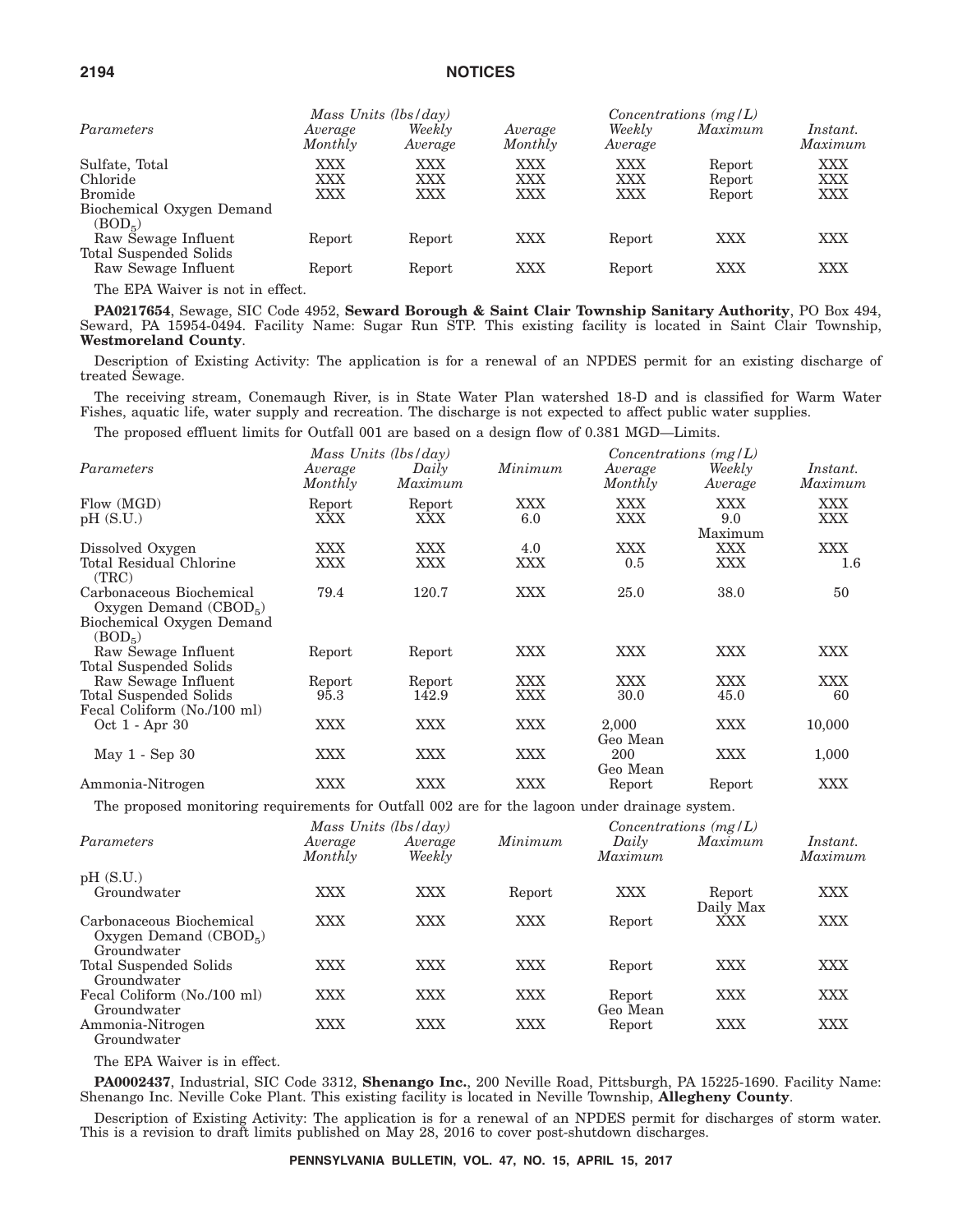The receiving stream(s), Ohio River, is located in State Water Plan watershed 20-G and is classified for Warm Water Fishes, aquatic life, water supply and recreation. The discharge is not expected to affect public water supplies.

The proposed effluent limits for Outfall 001 are modified as follows.

|                                    |                    | Mass Units (lbs/day)     |            |                    | Concentrations $(mg/L)$ |               |  |
|------------------------------------|--------------------|--------------------------|------------|--------------------|-------------------------|---------------|--|
| Parameters                         | Average<br>Monthly | Daily<br>Maximum         | Minimum    | Average<br>Monthly | Daily<br>Maximum        | Maximum       |  |
| Flow (MGD)                         | XXX                | Report                   | XXX        | XXX                | XXX                     | <b>XXX</b>    |  |
| pH(S.U.)<br>Chemical Oxygen Demand | XXX<br>XXX         | <b>XXX</b><br><b>XXX</b> | XXX<br>XXX | XXX<br>XXX         | XXX<br>Report           | Report<br>XXX |  |
| Total Suspended Solids             | <b>XXX</b>         | <b>XXX</b>               | XXX        | <b>XXX</b>         | Report                  | <b>XXX</b>    |  |
| Oil and Grease                     | XXX                | <b>XXX</b>               | XXX        | <b>XXX</b>         | Report                  | <b>XXX</b>    |  |
| Ammonia-Nitrogen                   | <b>XXX</b>         | <b>XXX</b>               | XXX        | <b>XXX</b>         | Report                  | <b>XXX</b>    |  |
| Arsenic, Total                     | <b>XXX</b>         | <b>XXX</b>               | XXX        | <b>XXX</b>         | Report                  | <b>XXX</b>    |  |
| Cadmium, Total                     | <b>XXX</b>         | <b>XXX</b>               | XXX        | <b>XXX</b>         | Report                  | <b>XXX</b>    |  |
| Chromium, Total                    | <b>XXX</b>         | XXX                      | XXX        | <b>XXX</b>         | Report                  | <b>XXX</b>    |  |
| Copper, Total                      | <b>XXX</b>         | <b>XXX</b>               | XXX        | <b>XXX</b>         | Report                  | <b>XXX</b>    |  |
| Cyanide, Total                     | <b>XXX</b>         | XXX                      | XXX        | XXX                | Report                  | <b>XXX</b>    |  |
| Iron, Total                        | <b>XXX</b>         | XXX                      | XXX        | XXX                | Report                  | <b>XXX</b>    |  |
| Lead, Total                        | <b>XXX</b>         | XXX                      | XXX        | XXX                | Report                  | <b>XXX</b>    |  |
| Benzo(a)Pyrene                     | XXX                | XXX                      | XXX        | XXX                | Report                  | <b>XXX</b>    |  |
| Naphthalene                        | <b>XXX</b>         | <b>XXX</b>               | XXX        | <b>XXX</b>         | Report                  | <b>XXX</b>    |  |
| Phenolics, Total                   | XXX                | XXX                      | XXX        | XXX                | Report                  | <b>XXX</b>    |  |

Internal Monitoring Point 101 and the Toxics Reduction Evaluation condition for new cyanide water quality limits at Outfall 001 are removed from the permit because process wastewater discharges have ceased. Previously proposed requirements for Outfalls 003, 007, and 008 are unchanged.

You may make an appointment to review the DEP files on this case by calling the File Review Coordinator at 412-442-4000.

The EPA Waiver is not in effect.

**PA0255092**, Industrial, SIC Code 4911, **Hilltop Energy Center LLC**, 17 Terra Mar Drive, Huntington Bay, NY 11743. Facility Name: Hilltop Energy Center LLC. This proposed facility is located in Cumberland Township, **Greene County**.

Description of Proposed Activity: The application is for a new NPDES permit for a new discharge of treated Industrial Waste.

The receiving stream, Monongahela River, is located in State Water Plan watershed 19-B and is classified for Warm Water Fishes, aquatic life, water supply and recreation. The discharge is not expected to affect public water supplies.

The proposed effluent limits for Outfall 001 are based on a design flow of 1.17 MGD.—Interim Limits.

|                               |               | Mass Units $(lbs/day)$ |                          | Concentrations $(mg/L)$  |                   |  |
|-------------------------------|---------------|------------------------|--------------------------|--------------------------|-------------------|--|
| Parameters                    | Average       | Daily                  | Average                  | Daily                    | Instant.          |  |
|                               | Monthly       | Maximum                | Monthly                  | Maximum                  | Maximum           |  |
| Flow (MGD)<br>pH(S.U.)        | Report<br>XXX | Report<br>XXX          | <b>XXX</b><br>6.0<br>Min | <b>XXX</b><br><b>XXX</b> | <b>XXX</b><br>9.0 |  |
| Free Available Chlorine       | XXX           | XXX                    | 0.2                      | 0.5                      | 0.5               |  |
| Temperature $({}^{\circ}F)$   | XXX           | XXX                    | Report                   | XXX                      | 110               |  |
| Total Suspended Solids        | XXX           | XXX                    | Report                   | Report                   | XXX               |  |
| <b>Total Dissolved Solids</b> | <b>XXX</b>    | XXX                    | Report                   | Report                   | <b>XXX</b>        |  |
| Oil and Grease                | <b>XXX</b>    | XXX                    | 15.0                     | XXX                      | 30.0              |  |
| Aluminum, Total               | XXX           | XXX                    | Report                   | Report                   | XXX               |  |
| Chromium, Total               | <b>XXX</b>    | XXX                    | 0.2                      | $0.2\,$                  | XXX               |  |
| Iron, Dissolved               | <b>XXX</b>    | <b>XXX</b>             | Report                   | XXX                      | 7.0               |  |
| Sulfate, Total                | <b>XXX</b>    | <b>XXX</b>             | Report                   | Report                   | <b>XXX</b>        |  |
| Thallium, Total $(\mu g/L)$   | XXX           | XXX                    | Report                   | Report                   | XXX               |  |
| Zinc, Total                   | XXX           | XXX                    | $1.0\,$                  | $1.0\,$                  | XXX               |  |
| Chloride                      | XXX           | XXX                    | Report                   | Report                   | XXX               |  |
| <b>Bromide</b>                | <b>XXX</b>    | XXX                    | Report                   | Report                   | <b>XXX</b>        |  |

The proposed effluent limits for Outfall 001 are based on a design flow of 2.33 MGD.—Final Limits.

|                             |               | Mass Units (lbs/day) |                   | Concentrations $(mg/L)$ |            |  |  |
|-----------------------------|---------------|----------------------|-------------------|-------------------------|------------|--|--|
| Parameters                  | Average       | Daily                | Average           | Daily                   | Instant.   |  |  |
|                             | Monthly       | Maximum              | Monthly           | Maximum                 | Maximum    |  |  |
| Flow (MGD)<br>pH(S.U.)      | Report<br>XXX | Report<br>XXX        | XXX<br>6.0<br>Min | XXX<br>XXX              | XXX<br>9.0 |  |  |
| Free Available Chlorine     | XXX           | XXX                  | 0.2               | 0.5                     | 0.5        |  |  |
| Temperature $({}^{\circ}F)$ | XXX           | XXX                  | Report            | XXX                     | 110        |  |  |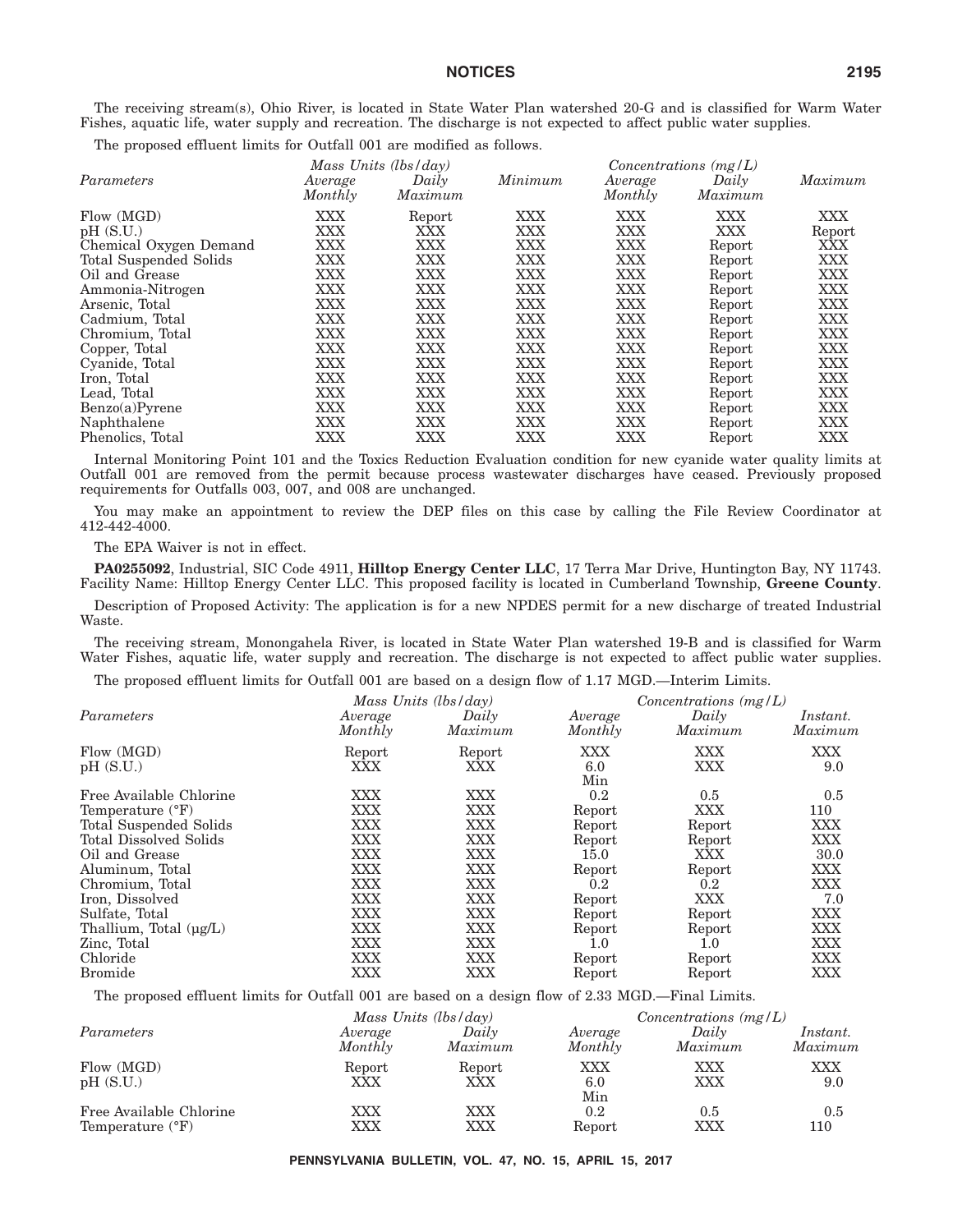|                               | Mass Units (lbs/day) |                  |                    | Concentrations $(mg/L)$ |                     |  |
|-------------------------------|----------------------|------------------|--------------------|-------------------------|---------------------|--|
| Parameters                    | Average<br>Monthly   | Daily<br>Maximum | Average<br>Monthly | Daily<br>Maximum        | Instant.<br>Maximum |  |
| Total Suspended Solids        | XXX                  | XXX              | Report             | Report                  | XXX                 |  |
| <b>Total Dissolved Solids</b> | XXX                  | XXX              | Report             | Report                  | XXX                 |  |
| Oil and Grease                | XXX                  | XXX              | 15.0               | XXX                     | 30.0                |  |
| Aluminum, Total               | XXX                  | XXX              | 12.4               | 19.4                    | 31.0                |  |
| Chromium, Total               | XXX                  | XXX              | 0.2                | 0.2                     | XXX                 |  |
| Iron, Dissolved               | XXX                  | XXX              | Report             | XXX                     | 7.0                 |  |
| Mercury, Total                | XXX                  | XXX              | Report             | Report                  | XXX                 |  |
| Sulfate, Total                | XXX                  | XXX              | Report             | Report                  | XXX                 |  |
| Thallium, Total $(\mu g/L)$   | XXX                  | XXX              | 26.3               | 41.0                    | 65.8                |  |
| Zinc, Total                   | XXX                  | XXX              | $1.0\,$            | 1.0                     | XXX                 |  |
| Chloride                      | XXX                  | XXX              | Report             | Report                  | <b>XXX</b>          |  |
| <b>Bromide</b>                | XXX                  | XXX              | Report             | Report                  | XXX                 |  |

The proposed effluent limits for Outfall 002 are based on a design flow of varied MGD.—Limits.

|                  |                    | Mass Units $(lbs/day)$ |         |                    | Concentrations $(mg/L)$ |                     |  |  |
|------------------|--------------------|------------------------|---------|--------------------|-------------------------|---------------------|--|--|
| Parameters       | Average<br>Monthly | Daily<br>Maximum       | Minimum | Average<br>Monthly | Daily<br>Maximum        | Instant.<br>Maximum |  |  |
| Flow (MGD)       |                    |                        |         |                    |                         |                     |  |  |
| Other Stormwater | Report             | Report                 | XXX     | XXX                | XXX                     | XXX                 |  |  |
| pH(S.U.)         |                    |                        |         |                    |                         |                     |  |  |
| Other Stormwater | XXX                | XXX                    | Report  | XXX                | Report                  | XXX                 |  |  |
| <b>TSS</b>       |                    |                        |         |                    |                         |                     |  |  |
| Other Stormwater | XXX                | XXX                    | XXX     | XXX                | Report                  | XXX                 |  |  |
| Oil and Grease   |                    |                        |         |                    |                         |                     |  |  |
| Other Stormwater | XXX                | XXX                    | XXX     | XXX                | Report                  | XXX                 |  |  |
| Aluminum, Total  |                    |                        |         |                    |                         |                     |  |  |
| Other Stormwater | <b>XXX</b>         | XXX                    | XXX     | XXX                | Report                  | XXX                 |  |  |
| Iron, Total      |                    |                        |         |                    |                         |                     |  |  |
| Other Stormwater | XXX                | XXX                    | XXX     | XXX                | Report                  | XXX                 |  |  |

The proposed effluent limits for IMP 101 are based on a design flow of 0.12 MGD.—Final Limits.

|                                             | Mass Units (lbs/day) |                  |                    | Concentrations $(mg/L)$ |                     |  |
|---------------------------------------------|----------------------|------------------|--------------------|-------------------------|---------------------|--|
| Parameters                                  | Average<br>Monthly   | Daily<br>Maximum | Average<br>Monthly | Daily<br>Maximum        | Instant.<br>Maximum |  |
| Flow (MGD)                                  |                      |                  |                    |                         |                     |  |
| Internal Monitoring Point<br>pH(S.U.)       | Report               | Report           | <b>XXX</b>         | <b>XXX</b>              | XXX                 |  |
| Internal Monitoring Point                   | <b>XXX</b>           | XXX              | 6.0<br>Min         | <b>XXX</b>              | 9.0                 |  |
| <b>TSS</b>                                  |                      |                  |                    |                         |                     |  |
| Internal Monitoring Point<br>Oil and Grease | <b>XXX</b>           | XXX              | 30.0               | 100.0                   | XXX                 |  |
| Internal Monitoring Point                   | XXX                  | XXX              | 15.0               | 20.0                    | <b>XXX</b>          |  |

The proposed effluent limits for IMP 201 are based on a design flow of 0.12 MGD.—Final Limits.

|                                             |                    | Mass Units $(lbs/day)$ |                    |                  | $Concentrations$ (mg/L) |
|---------------------------------------------|--------------------|------------------------|--------------------|------------------|-------------------------|
| Parameters                                  | Average<br>Monthly | Daily<br>Maximum       | Average<br>Monthly | Daily<br>Maximum | Instant.<br>Maximum     |
| Flow (MGD)                                  |                    |                        |                    |                  |                         |
| Internal Monitoring Point<br>pH(S.U.)       | Report             | Report                 | <b>XXX</b>         | XXX              | XXX                     |
| Internal Monitoring Point                   | <b>XXX</b>         | XXX                    | 6.0<br>Min         | XXX              | 9.0                     |
| <b>TSS</b>                                  |                    |                        |                    |                  |                         |
| Internal Monitoring Point<br>Oil and Grease | <b>XXX</b>         | XXX                    | 30.0               | 100.0            | XXX                     |
| Internal Monitoring Point                   | XXX                | XXX                    | 15.0               | 20.0             | XXX                     |

In addition, the permit contains the following major special conditions:

• The permittee shall inform PA DEP of their intent to begin discharge from each phase a minimum of 60 days in advance of the onset of discharge.

• The permittee is required to sample, analyze, and submit data for both industrial wastewater (Pollutant Groups 1 through 5) and stormwater within 60 days of commencement of discharge from each phase.

• A condition related to compliance with the requirements of Section 316(b) of the Clean Water Act for new facilities is included in the permit.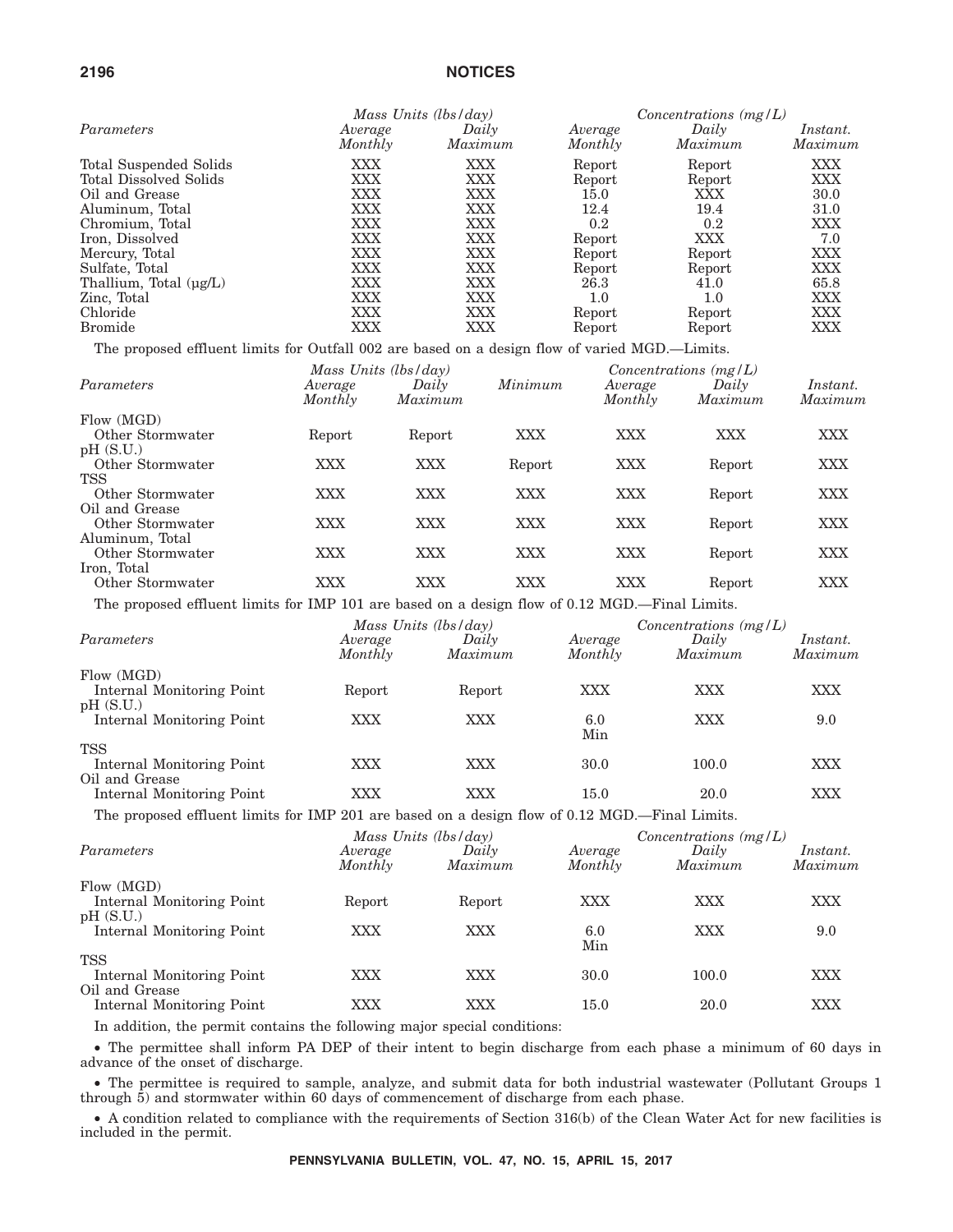You may make an appointment to review the DEP files on this case by calling the File Review Coordinator at 412-442-4000.

The EPA Waiver is not in effect.

*Southcentral Region: Clean Water Program Manager, 909 Elmerton Avenue, Harrisburg, PA 17110. Phone: 717-705-4707.* **PA0008303**, Industrial, SIC Code 3312, **Arcelormittal Steelton LLC**, 215 S Front Street, Steelton, PA 17113-2594. Facility Name: Arcelormittal Steelton. This existing facility is located in Steelton Borough, **Dauphin County**.

Description of Existing Activity: The application is for a renewal of an NPDES permit for an existing discharge of treated Industrial Waste.

The receiving stream(s), Susquehanna River, is located in State Water Plan watershed 7-C and is classified for Migratory Fishes and Warm Water Fishes, aquatic life, water supply and recreation. The discharge is not expected to affect public water supplies.

The proposed effluent limits for Outfall 002 are based on a design flow of 22.6 MGD:

| Parameters                               | Average<br>Monthly | Daily<br>Maximum | Average<br>Minimum | Daily<br>Monthly | Instant.<br>Maximum | Maximum    |
|------------------------------------------|--------------------|------------------|--------------------|------------------|---------------------|------------|
| Flow (MGD)                               | Report             | Report           | <b>XXX</b>         | <b>XXX</b>       | <b>XXX</b>          | <b>XXX</b> |
| pH(S.U.)                                 | <b>XXX</b>         | XXX              | 6.0                | XXX              | 9.0                 | XXX        |
| Total Residual Chlorine (TRC)            |                    |                  |                    |                  |                     |            |
| Interim                                  | <b>XXX</b>         | <b>XXX</b>       | <b>XXX</b>         | Report           | <b>XXX</b>          | Report     |
| Final                                    | <b>XXX</b>         | <b>XXX</b>       | <b>XXX</b>         | 0.16             | <b>XXX</b>          | 0.51       |
| Temperature (deg $F$ ) ( ${}^{\circ}F$ ) |                    |                  |                    |                  |                     |            |
| Jan 1 - Nov 30                           | <b>XXX</b>         | <b>XXX</b>       | <b>XXX</b>         | <b>XXX</b>       | 105                 | 110        |
| Dec 1 - 31                               | <b>XXX</b>         | <b>XXX</b>       | <b>XXX</b>         | <b>XXX</b>       | 104                 | 110        |
| <b>Total Suspended Solids</b>            | Report             | Report           | XXX                | Report           | Report              | <b>XXX</b> |
| Total Suspended Solids                   |                    |                  |                    |                  |                     |            |
| Effluent Net                             | Report             | Report           | XXX                | 30.0             | 60.0                | 75         |
| Oil and Grease                           | Report             | Report           | XXX                | Report           | Report              | <b>XXX</b> |
| Oil and Grease                           |                    |                  |                    |                  |                     |            |
| <b>Effluent Net</b>                      | Report             | Report           | <b>XXX</b>         | 10               | 15                  | 25         |
| Ammonia-Nitrogen                         | <b>XXX</b>         | Report           | XXX                | <b>XXX</b>       | Report              | <b>XXX</b> |
| Ammonia-Nitrogen                         |                    |                  |                    |                  |                     |            |
| <b>Effluent Net</b>                      | <b>XXX</b>         | Report           | <b>XXX</b>         | <b>XXX</b>       | Report              | <b>XXX</b> |
| Total Kjeldahl Nitrogen                  | <b>XXX</b>         | Report           | <b>XXX</b>         | <b>XXX</b>       | Report              | <b>XXX</b> |
| Total Kjeldahl Nitrogen                  |                    |                  |                    |                  |                     |            |
| <b>Effluent Net</b>                      | <b>XXX</b>         | Report           | XXX                | <b>XXX</b>       | Report              | <b>XXX</b> |
| Nitrate-Nitrite as N                     | <b>XXX</b>         | Report           | <b>XXX</b>         | <b>XXX</b>       | Report              | <b>XXX</b> |
| Nitrate-Nitrite as N                     |                    |                  |                    |                  |                     |            |
| Effluent Net                             | <b>XXX</b>         | Report           | <b>XXX</b>         | <b>XXX</b>       | Report              | <b>XXX</b> |
| Total Nitrogen                           | <b>XXX</b>         | Report           | <b>XXX</b>         | <b>XXX</b>       | Report              | <b>XXX</b> |
| <b>Total Nitrogen</b>                    |                    |                  |                    |                  |                     |            |
| <b>Effluent Net</b>                      | <b>XXX</b>         | Report           | <b>XXX</b>         | <b>XXX</b>       | Report              | <b>XXX</b> |
| <b>Total Phosphorus</b>                  | <b>XXX</b>         | Report           | <b>XXX</b>         | <b>XXX</b>       | Report              | <b>XXX</b> |
| Total Phosphorus                         |                    |                  |                    |                  |                     |            |
| <b>Effluent Net</b>                      | <b>XXX</b>         | Report           | XXX                | <b>XXX</b>       | Report              | <b>XXX</b> |
| Arsenic, Total                           | <b>XXX</b>         | <b>XXX</b>       | <b>XXX</b>         | <b>XXX</b>       | Report              | <b>XXX</b> |
| Cadmium, Total                           | <b>XXX</b>         | <b>XXX</b>       | <b>XXX</b>         | <b>XXX</b>       | Report              | <b>XXX</b> |
| Chromium, Total                          | <b>XXX</b>         | <b>XXX</b>       | <b>XXX</b>         | <b>XXX</b>       | Report              | <b>XXX</b> |
| Copper, Total                            | <b>XXX</b>         | XXX              | XXX                | <b>XXX</b>       | Report              | <b>XXX</b> |
| Iron, Total                              | <b>XXX</b>         | <b>XXX</b>       | <b>XXX</b>         | <b>XXX</b>       | Report              | <b>XXX</b> |
| Lead, Total                              | <b>XXX</b>         | <b>XXX</b>       | <b>XXX</b>         | <b>XXX</b>       | Report              | <b>XXX</b> |
| Zinc, Total                              | <b>XXX</b>         | <b>XXX</b>       | XXX                | <b>XXX</b>       | Report              | <b>XXX</b> |

The proposed effluent limits for IMP 102 are based on Effluent Limitation Guidelines 40 CFR Part 420:

|                                                  |                     | Mass Units $(lbs/day)$ |                   |                          | Concentrations $(mg/L)$ |                     |  |  |
|--------------------------------------------------|---------------------|------------------------|-------------------|--------------------------|-------------------------|---------------------|--|--|
| Parameters                                       | Average<br>Monthly  | Daily<br>Maximum       | Minimum           | Average<br>Monthly       | Daily<br>Maximum        | Instant.<br>Maximum |  |  |
| Flow (MGD)<br>pH(S.U.)<br>Total Suspended Solids | Report<br>XXX       | Report<br>XXX          | XXX<br>6.0        | <b>XXX</b><br><b>XXX</b> | <b>XXX</b><br>9.0       | XXX<br>XXX          |  |  |
| Effluent Net<br>Total Suspended Solids           | $1.062\,$<br>Report | 2.842<br>Report        | XXX<br><b>XXX</b> | Report<br>Report         | Report<br>Report        | 56<br>XXX           |  |  |
| Oil and Grease<br>Oil and Grease<br>Effluent Net | Report<br>240       | Report<br>636          | XXX<br>XXX        | Report                   | Report                  | XXX<br>12.5         |  |  |
| Lead, Total<br>Effluent Net                      | Report              | Report                 | XXX               | Report<br>Report         | Report<br>Report        | XXX                 |  |  |
|                                                  |                     |                        |                   |                          |                         |                     |  |  |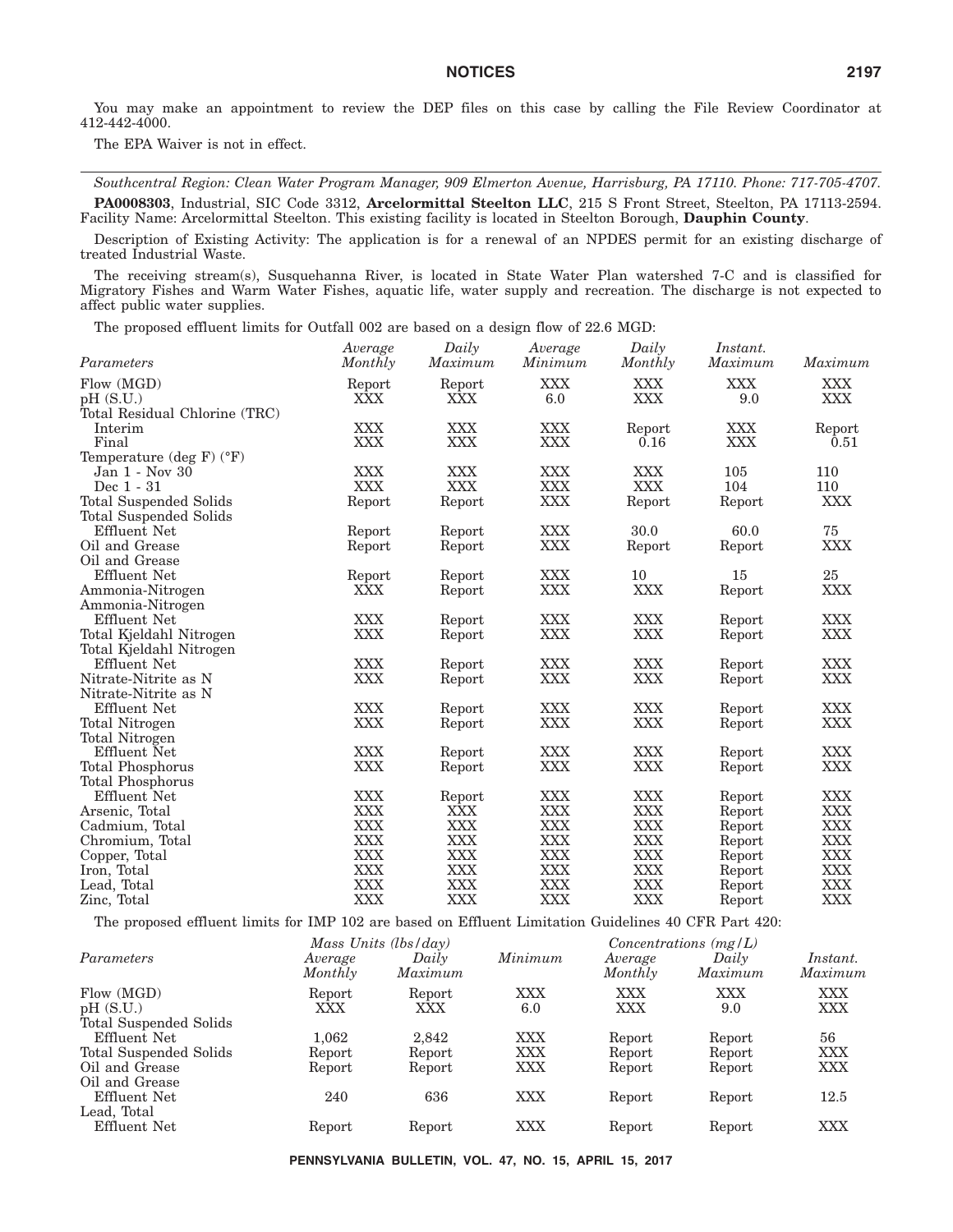|                                                                                                           | Mass Units (lbs/day) |                  |                   |                          | Concentrations $(mg/L)$ |                            |
|-----------------------------------------------------------------------------------------------------------|----------------------|------------------|-------------------|--------------------------|-------------------------|----------------------------|
| Parameters                                                                                                | Average<br>Monthly   | Daily<br>Maximum | Minimum           | Average<br>Monthly       | Daily<br>Maximum        | Instant.<br>Maximum        |
| Lead, Total<br>Zinc, Total                                                                                | Report               | Report           | <b>XXX</b>        | Report                   | Report                  | <b>XXX</b>                 |
| <b>Effluent Net</b><br>Zinc, Total                                                                        | Report<br>Report     | Report<br>Report | <b>XXX</b><br>XXX | Report<br>Report         | Report<br>Report        | <b>XXX</b><br><b>XXX</b>   |
| The proposed effluent limits for Outfall 112 are based on Effluent Limitation Guidelines 40 CFR Part 420. |                      |                  |                   |                          |                         |                            |
|                                                                                                           | Mass Units (lbs/day) |                  |                   |                          | Concentrations (mg/L)   |                            |
| Parameters                                                                                                | Average<br>Monthly   | Daily<br>Maximum | Minimum           | Average<br>Monthly       | Daily<br>Maximum        | <i>Instant.</i><br>Maximum |
| Flow (MGD)<br>pH(S.U.)                                                                                    | Report<br>XXX        | Report<br>XXX    | <b>XXX</b><br>6.0 | <b>XXX</b><br><b>XXX</b> | <b>XXX</b><br>9.0       | <b>XXX</b><br><b>XXX</b>   |
| Total Suspended Solids                                                                                    | Report               | Report           | <b>XXX</b>        | Report                   | Report                  | <b>XXX</b>                 |
| Total Suspended Solids<br><b>Effluent Net</b>                                                             | Report               | Report           | <b>XXX</b>        | Report                   | Report                  | <b>XXX</b>                 |
| Oil and Grease                                                                                            | Report               | Report           | <b>XXX</b>        | Report                   | Report                  | <b>XXX</b>                 |
| Oil and Grease                                                                                            |                      |                  |                   |                          |                         |                            |
| <b>Effluent Net</b>                                                                                       | Report               | Report           | XXX               | Report                   | Report                  | <b>XXX</b>                 |
| Lead, Total<br>Lead, Total                                                                                | Report               | Report           | <b>XXX</b>        | Report                   | Report                  | <b>XXX</b>                 |
| Effluent Net<br>Zinc, Total                                                                               | 0.18                 | 0.55             | <b>XXX</b>        | Report                   | Report                  | 0.48                       |
| <b>Effluent Net</b>                                                                                       | 0.27                 | 0.82             | XXX               | Report                   | Report                  | 0.72                       |
| Zinc, Total                                                                                               | Report               | Report           | <b>XXX</b>        | Report                   | Report                  | <b>XXX</b>                 |
| The proposed effluent limits for Outfall 122 are based on Effluent Limitation Guidelines 40 CFR Part 420. |                      |                  |                   |                          |                         |                            |
|                                                                                                           | Mass Units (lbs/day) |                  |                   |                          | Concentrations $(mg/L)$ |                            |
| Parameters                                                                                                | Average              | Daily            | Minimum           | Average                  | Daily                   | Instant.                   |
|                                                                                                           | Monthly              | Maximum          |                   | Monthly                  | Maximum                 | Maximum                    |
| Flow (MGD)                                                                                                | Report               | Report           | XXX               | <b>XXX</b>               | <b>XXX</b>              | <b>XXX</b>                 |
| pH(S.U.)                                                                                                  | XXX                  | XXX              | 6.0               | <b>XXX</b>               | 9.0                     | <b>XXX</b>                 |
| Total Suspended Solids                                                                                    | Report               | Report           | <b>XXX</b>        | Report                   | Report                  | <b>XXX</b>                 |
| Total Suspended Solids<br>Effluent Net                                                                    | Report               | Report           | XXX               | Report                   | Report                  | <b>XXX</b>                 |
| Lead, Total                                                                                               | Report               | Report           | <b>XXX</b>        | Report                   | Report                  | <b>XXX</b>                 |
| Lead, Total                                                                                               |                      |                  |                   |                          |                         |                            |
| <b>Effluent Net</b><br>Zinc, Total                                                                        | 0.21                 | 0.63             | XXX               | Report                   | Report                  | 1.89                       |
| Effluent Net                                                                                              | 0.32                 | 0.95             | XXX               | Report                   | Report                  | 2.85                       |
| Zinc, Total                                                                                               | Report               | Report           | <b>XXX</b>        | Report                   | Report                  | XXX                        |
| The proposed effluent limits for Outfall 401 are based on a design flow of N/A MGD.                       |                      |                  |                   |                          |                         |                            |
|                                                                                                           | Mass Units (lbs/day) |                  |                   |                          | Concentrations $(mg/L)$ |                            |
| Parameters                                                                                                | Average              | Daily            | Minimum           | Average                  | Daily                   | <i>Instant.</i>            |
|                                                                                                           | Monthly              | Maximum          |                   | Monthly                  | Maximum                 | $\it Maximum$              |
| Flow (MGD)                                                                                                |                      |                  |                   |                          |                         |                            |
| Intake                                                                                                    | Report               | Report           | <b>XXX</b>        | <b>XXX</b>               | <b>XXX</b>              | <b>XXX</b>                 |
| The proposed effluent limits for Outfall 501 are based on a design flow of N/A MGD.                       |                      |                  |                   |                          |                         |                            |
|                                                                                                           | Mass Units (lbs/day) |                  |                   |                          | Concentrations $(mg/L)$ |                            |
| Parameters                                                                                                | Average              | Daily            | Minimum           | Average                  | Daily                   | Instant.                   |
|                                                                                                           | Monthly              | Maximum          |                   | Monthly                  | Maximum                 | Maximum                    |
| Flow (MGD)                                                                                                |                      |                  |                   |                          |                         |                            |
| Intake                                                                                                    | Report               | Report           | <b>XXX</b>        | <b>XXX</b>               | <b>XXX</b>              | <b>XXX</b>                 |
| <b>Total Suspended Solids</b><br>Intake                                                                   | Report               | Report           | <b>XXX</b>        | Report                   | Report                  | <b>XXX</b>                 |
| Oil and Grease                                                                                            |                      |                  |                   |                          |                         |                            |
| Intake<br>Lead, Total                                                                                     | Report               | Report           | <b>XXX</b>        | Report                   | Report                  | <b>XXX</b>                 |
| Intake                                                                                                    | Report               | Report           | <b>XXX</b>        | Report                   | Report                  | <b>XXX</b>                 |
| Zinc, Total<br>Intake                                                                                     | Report               | Report           | <b>XXX</b>        | Report                   | Report                  | <b>XXX</b>                 |
| Nitrate-Nitrite as N<br>Intake                                                                            | XXX                  | Report           | XXX               | <b>XXX</b>               | Report                  | <b>XXX</b>                 |
| Total Nitrogen<br>Intake                                                                                  | <b>XXX</b>           | Report           | <b>XXX</b>        | <b>XXX</b>               | Report                  | <b>XXX</b>                 |
|                                                                                                           |                      |                  |                   |                          |                         |                            |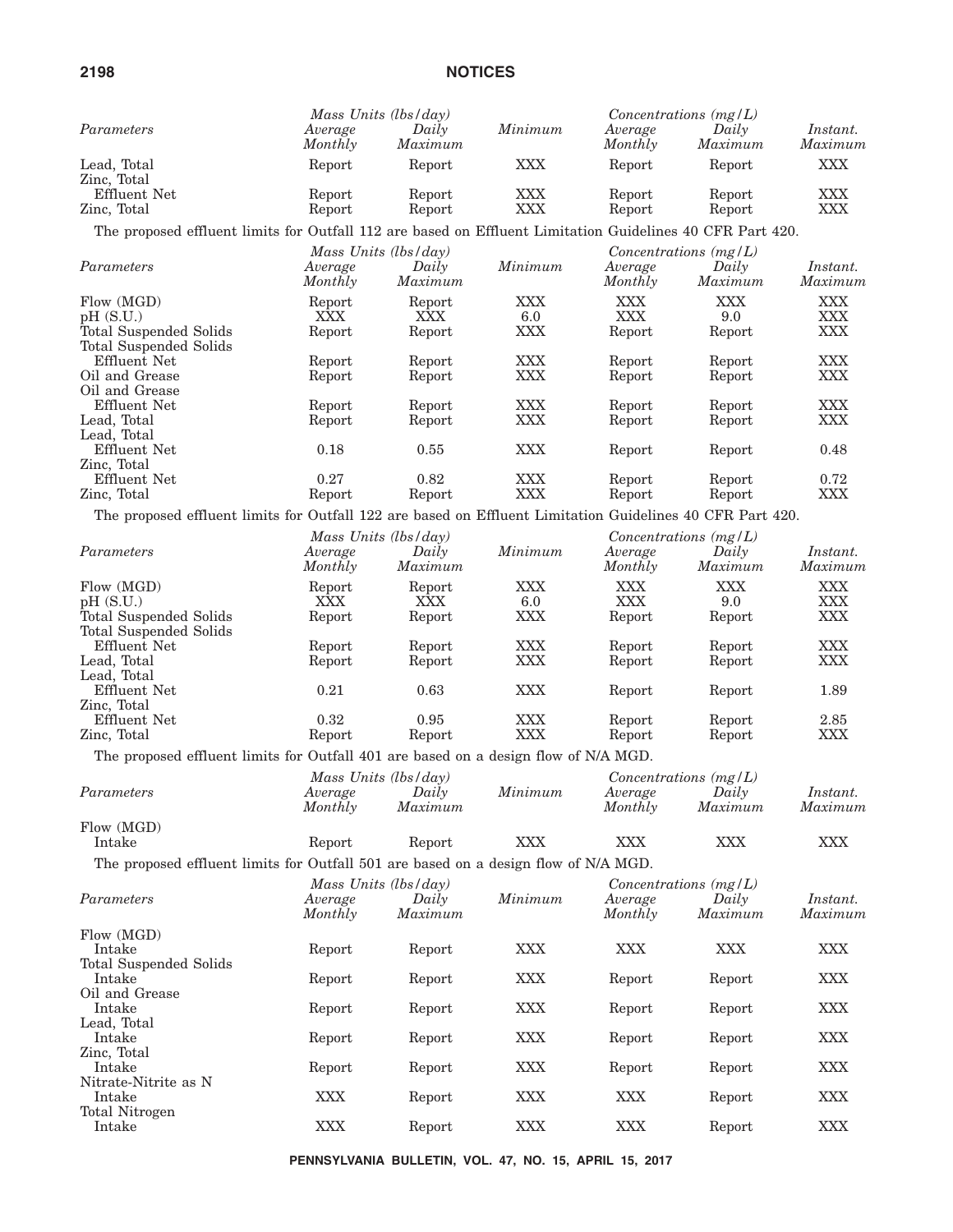|                                   | Mass Units (lbs/day) |                  |            | Concentrations $(mg/L)$ |                  |                     |  |
|-----------------------------------|----------------------|------------------|------------|-------------------------|------------------|---------------------|--|
| Parameters                        | Average<br>Monthly   | Daily<br>Maximum | Minimum    | Average<br>Monthly      | Daily<br>Maximum | Instant.<br>Maximum |  |
| Ammonia-Nitrogen<br>Intake        | XXX                  | Report           | <b>XXX</b> | XXX                     | Report           | XXX                 |  |
| Total Kjeldahl Nitrogen<br>Intake | XXX                  | Report           | <b>XXX</b> | XXX                     | Report           | XXX                 |  |
| Total Phosphorus<br>Intake        | XXX                  | Report           | XXX        | XXX                     | Report           | XXX                 |  |

The proposed effluent limits for Outfall 005, 008, and 015 are based on a design flow of N/A MGD.

|                        |                    | Mass Units (lbs/day) |            |                    | Concentrations $(mg/L)$ |                     |
|------------------------|--------------------|----------------------|------------|--------------------|-------------------------|---------------------|
| Parameters             | Average<br>Monthly | Daily<br>Maximum     | Minimum    | Average<br>Monthly | Daily<br>Maximum        | Instant.<br>Maximum |
| Total Suspended Solids | XXX                | XXX                  | XXX        | <b>XXX</b>         | Report                  | XXX                 |
| Oil and Grease         | XXX                | XXX                  | <b>XXX</b> | <b>XXX</b>         | Report                  | XXX                 |
| Arsenic, Total         | XXX                | XXX                  | XXX        | XXX                | Report                  | XXX                 |
| Cadmium, Total         | XXX                | XXX                  | XXX        | XXX                | Report                  | XXX                 |
| Chromium, Total        | XXX                | XXX                  | XXX        | <b>XXX</b>         | Report                  | <b>XXX</b>          |
| Copper, Total          | XXX                | XXX                  | XXX        | XXX                | Report                  | XXX                 |
| Iron, Total            | XXX                | XXX                  | XXX        | XXX                | Report                  | XXX                 |
| Lead, Total            | XXX                | XXX                  | XXX        | XXX                | Report                  | XXX                 |
| Zinc, Total            | XXX                | XXX                  | XXX        | <b>XXX</b>         | Report                  | XXX                 |

In addition, the permit contains the following major special conditions:

- Chemical Additives Usage
- Stormwater Monitoring Requirements
- 316(b) Cooling Water Intake Structures

You may make an appointment to review the DEP files on this case by calling the File Review Coordinator at 717-705-4732.

The EPA Waiver is not in effect.

**PA0023744 A-1**, Sewage, SIC Code 4952, **Northeastern York County Sewer Authority**, PO Box 516, Mount Wolf, PA 17347. Facility Name: Mount Wolf WWTP. This existing facility is located in East Manchester Township, **York County**.

Description of Existing Activity: The application is for an NPDES permit amendment for a new discharge location of treated Sewage.

The receiving stream(s), Susquehanna River (Interim) and Hartman Run (Final), are located in State Water Plan watershed 7-H and are classified for Migratory Fishes and Warm Water Fishes, aquatic life, water supply and recreation. The discharge is not expected to affect public water supplies.

The proposed effluent limits for Outfall 001 are based on a design flow of 1.7 MGD—Interim.

|                                  |                    | Mass Units $(lbs/day)$ |            |                    | Concentrations $(mg/L)$ |                     |
|----------------------------------|--------------------|------------------------|------------|--------------------|-------------------------|---------------------|
| Parameters                       | Average<br>Monthly | Weekly<br>Average      | Minimum    | Average<br>Monthly | Weekly<br>Average       | Instant.<br>Maximum |
| Flow (MGD)                       | Report             | Report<br>Daily Max    | <b>XXX</b> | XXX                | XXX                     | <b>XXX</b>          |
| pH(S.U.)                         | XXX                | XXX                    | 6.0        | <b>XXX</b>         | 9.0<br>Max              | XXX                 |
| Dissolved Oxygen                 | XXX                | <b>XXX</b>             | 5.0        | <b>XXX</b>         | <b>XXX</b>              | <b>XXX</b>          |
| Total Residual Chlorine<br>(TRC) | XXX                | <b>XXX</b>             | XXX        | 0.4                | XXX                     | $1.3\phantom{0}$    |
| CBOD <sub>5</sub>                | 354                | 567                    | XXX        | 25                 | 40                      | 50                  |
| BOD <sub>5</sub>                 |                    |                        |            |                    |                         |                     |
| Raw Sewage Influent              | Report             | Report                 | XXX        | Report             | XXX                     | XXX                 |
| Total Suspended Solids           | 425                | 638                    | XXX        | 30                 | 45                      | 60                  |
| <b>Total Suspended Solids</b>    |                    |                        |            |                    |                         |                     |
| Raw Sewage Influent              | Report             | Report                 | XXX        | Report             | <b>XXX</b>              | XXX                 |
| Fecal Coliform (CFU/100 ml)      |                    |                        |            |                    |                         |                     |
| May 1 - Sep 30                   | XXX                | <b>XXX</b>             | XXX        | 200<br>Geo Mean    | <b>XXX</b>              | 1,000               |
| Oct 1 - Apr 30                   | XXX                | <b>XXX</b>             | XXX        | 2,000<br>Geo Mean  | <b>XXX</b>              | 10,000              |
| Ammonia-Nitrogen                 |                    |                        |            |                    |                         |                     |
| May 1 - Oct 31                   | 170                | <b>XXX</b>             | XXX        | 12                 | <b>XXX</b>              | 24                  |
| Nov $1 -$ Apr $30$               | Report             | XXX                    | XXX        | Report             | XXX                     | XXX                 |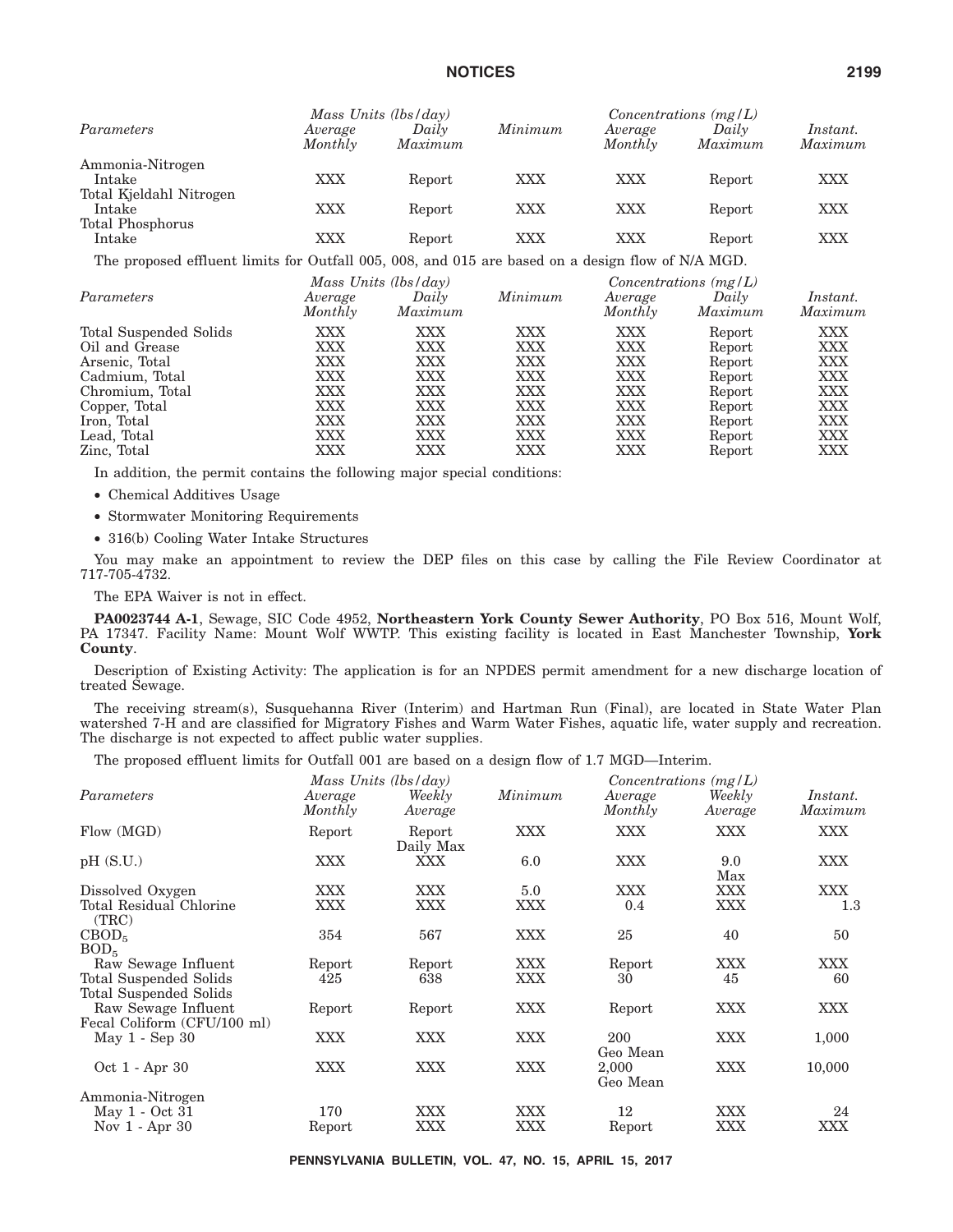|                                     |                    | Mass Units $(lbs/day)$         |                   |                    | $Concentrations$ (mg/L)         |                            |
|-------------------------------------|--------------------|--------------------------------|-------------------|--------------------|---------------------------------|----------------------------|
| Parameters                          | Average<br>Monthly | Weekly<br>Average              | Minimum           | Average<br>Monthly | Weekly<br>Average               | <i>Instant.</i><br>Maximum |
| Total Phosphorus<br>Aluminum, Total | 28<br>67           | <b>XXX</b><br>104<br>Daily Max | XXX<br><b>XXX</b> | 2.0<br>4.7         | <b>XXX</b><br>7.32<br>Daily Max | 4<br>XXX                   |
| Copper, Total                       | 1.94               | 3.03<br>Daily Max              | <b>XXX</b>        | 0.137              | 0.214<br>Daily Max              | XXX                        |
| Mercury, Total                      | 0.041              | 0.064<br>DailyMax              | <b>XXX</b>        | 0.0029             | 0.0045<br>Daily Max             | XXX                        |
| 1,4-Dioxane                         | XXX                | Report<br>Daily Max            | XXX               | XXX                | Report<br>Daily Max             | XXX                        |
| <b>Bromide</b>                      | XXX                | Report<br>Daily Max            | XXX               | XXX                | Report<br>Daily Max             | XXX                        |

The proposed effluent limits for Outfall 001 are based on a design flow of 1.7 MGD.—Final.

|                                                                               |                    | Mass Units (lbs/day)     |               |                          | Concentrations $(mg/L)$  |                          |
|-------------------------------------------------------------------------------|--------------------|--------------------------|---------------|--------------------------|--------------------------|--------------------------|
| Parameters                                                                    | Average<br>Monthly | Weekly<br>Average        | Minimum       | Average<br>Monthly       | Weekly<br>Average        | Instant.<br>Maximum      |
| Flow (MGD)                                                                    | Report             | Report<br>Daily Max      | <b>XXX</b>    | <b>XXX</b>               | <b>XXX</b>               | <b>XXX</b>               |
| pH(S.U.)                                                                      | <b>XXX</b>         | <b>XXX</b>               | 6.0           | <b>XXX</b>               | 9.0<br>Max               | <b>XXX</b>               |
| Dissolved Oxygen<br>Ultraviolet light intensity<br>(mjoules/cm <sup>2</sup> ) | XXX<br><b>XXX</b>  | <b>XXX</b><br><b>XXX</b> | 5.0<br>Report | <b>XXX</b><br><b>XXX</b> | <b>XXX</b><br><b>XXX</b> | <b>XXX</b><br><b>XXX</b> |
| CBOD <sub>5</sub><br>BOD <sub>5</sub>                                         | 354                | 567                      | <b>XXX</b>    | 25                       | 40                       | 50                       |
| Raw Sewage Influent                                                           | Report             | Report<br>Daily Max      | <b>XXX</b>    | Report                   | <b>XXX</b>               | <b>XXX</b>               |
| Total Suspended Solids<br>Total Suspended Solids                              | 425                | 638                      | <b>XXX</b>    | 30                       | 45                       | 60                       |
| Raw Sewage Influent                                                           | Report             | Report<br>Daily Max      | <b>XXX</b>    | Report                   | <b>XXX</b>               | <b>XXX</b>               |
| Fecal Coliform (CFU/100 ml)<br>May 1 - Sep 30                                 | <b>XXX</b>         | <b>XXX</b>               | <b>XXX</b>    | 200<br>Geo Mean          | <b>XXX</b>               | 1,000                    |
| Oct 1 - Apr 30                                                                | <b>XXX</b>         | <b>XXX</b>               | <b>XXX</b>    | 2,000<br>Geo Mean        | <b>XXX</b>               | 10,000                   |
| Ammonia-Nitrogen                                                              |                    |                          |               |                          |                          |                          |
| May 1 - Oct 31                                                                | 21                 | <b>XXX</b>               | <b>XXX</b>    | 1.5                      | <b>XXX</b>               | 3.0                      |
| Nov $1 -$ Apr 30                                                              | 63                 | <b>XXX</b>               | <b>XXX</b>    | 4.5                      | <b>XXX</b>               | 9.0                      |
| Total Phosphorus                                                              | 28                 | <b>XXX</b>               | <b>XXX</b>    | 2.0                      | <b>XXX</b>               | 4.0                      |
| Aluminum, Total                                                               | 13                 | 23                       | <b>XXX</b>    | 0.92                     | 1.64                     | <b>XXX</b>               |
|                                                                               |                    | Daily Max                |               |                          | Daily Max                |                          |
| Copper, Total                                                                 | 0.14               | 0.24<br>Daily Max        | <b>XXX</b>    | 0.010                    | 0.017<br>Daily Max       | <b>XXX</b>               |
| Mercury, Total                                                                | 0.00076            | 0.0014<br>Daily Max      | <b>XXX</b>    | 0.000054                 | 0.0001<br>Daily Max      | <b>XXX</b>               |
| 1,4-Dioxane                                                                   | <b>XXX</b>         | Report<br>Daily Max      | <b>XXX</b>    | <b>XXX</b>               | Report<br>Daily Max      | <b>XXX</b>               |
| <b>Bromide</b>                                                                | <b>XXX</b>         | Report<br>Daily Max      | <b>XXX</b>    | <b>XXX</b>               | Report<br>Daily Max      | <b>XXX</b>               |
| Toxicity, Chronic-<br>Ceriodaphnia Survival                                   | <b>XXX</b>         | <b>XXX</b>               | <b>XXX</b>    | <b>XXX</b>               | 1.09<br>Daily Max        | <b>XXX</b>               |

(TUc)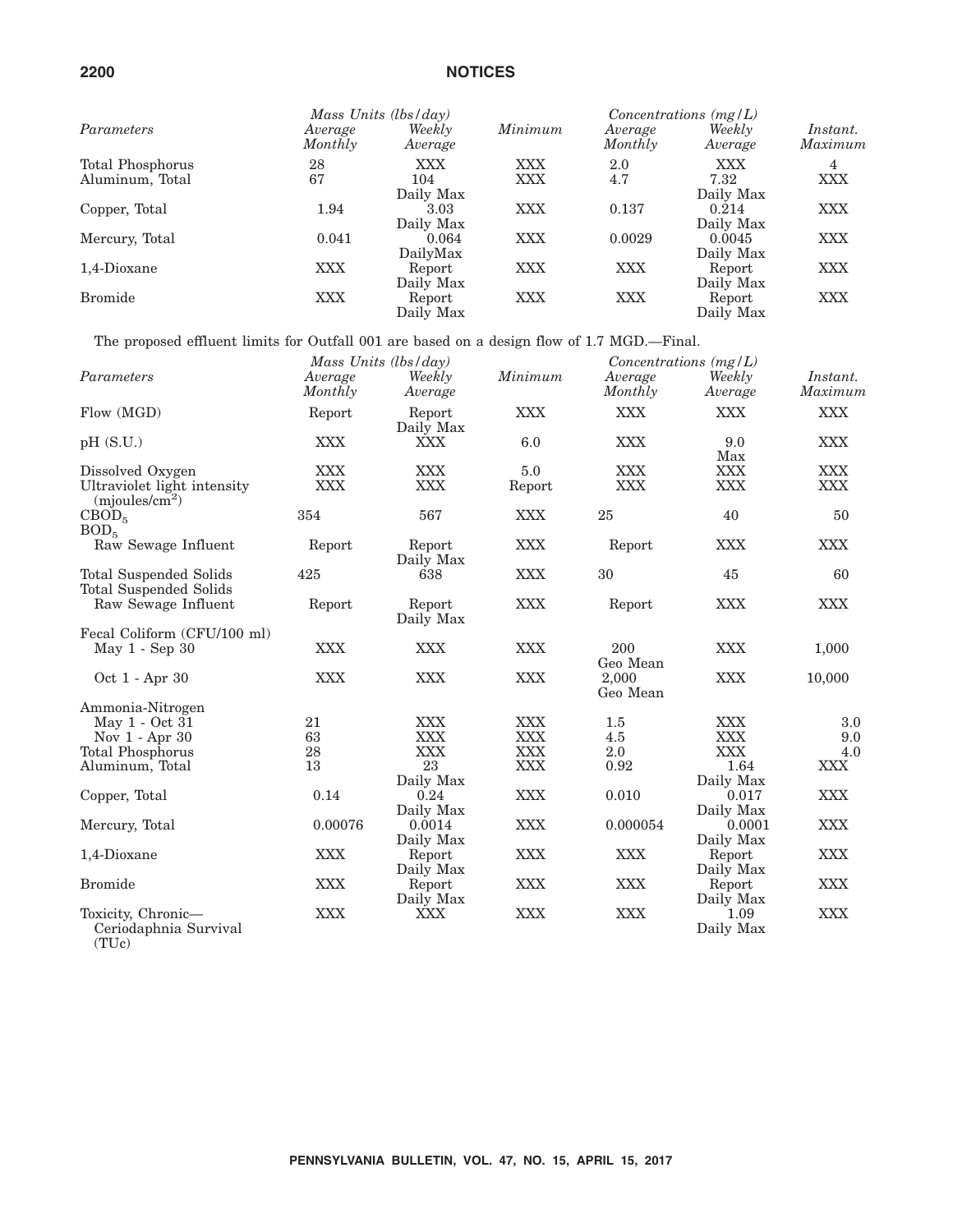The proposed monitoring requirements and, where appropriate, effluent limits for implementation of the Chesapeake Bay Tributary Strategy are as follows for Outfall 001.

|                      |         | Mass Units $(lbs/day)$ | Concentrations $(mg/L)$ |                    |            |                     |
|----------------------|---------|------------------------|-------------------------|--------------------|------------|---------------------|
| Parameters           | Monthly | Annual                 | Monthly                 | Monthly<br>Average | Maximum    | Instant.<br>Maximum |
| Ammonia-N            | Report  | Report                 | <b>XXX</b>              | Report             | <b>XXX</b> | <b>XXX</b>          |
| Kjeldahl-N           | Report  | XXX                    | <b>XXX</b>              | Report             | <b>XXX</b> | <b>XXX</b>          |
| Nitrate-Nitrite as N | Report  | XXX                    | XXX                     | Report             | XXX        | XXX                 |
| Total Nitrogen       | Report  | Report                 | XXX                     | Report             | XXX        | <b>XXX</b>          |
| Total Phosphorus     | Report  | Report                 | XXX                     | Report             | XXX        | <b>XXX</b>          |
| Net Total Nitrogen   | Report  | 33,485                 | XXX                     | XXX                | XXX        | <b>XXX</b>          |
| Net Total Phosphorus | Report  | 4.627                  | XXX                     | XXX                | XXX        | <b>XXX</b>          |

\* This permit contains conditions which authorize the permittee to apply nutrient reduction credits to meet the Net Total Nitrogen and the Net Total Phosphorus effluent mass limits, under the Department's Chapter 96 regulations. The condition includes the requirement to report the application of these credits in Supplemental Discharge Monitoring Reports (DMRs) submitted to the Department.

In addition, the permit contains the following major special conditions:

- Chesapeake Bay Nutrient Monitoring Requirements
- Stormwater Monitoring Requirements
- Whole Effluent Toxicity (WET) Testing Requirements
- Compliance Schedule

You may make an appointment to review the DEP files on this case by calling the File Review Coordinator at 717-705-4732. The EPA Waiver is not in effect.

*Northwest Region: Clean Water Program Manager, 230 Chestnut Street, Meadville, PA 16335-3481.*

**PA0264989**, Sewage, SIC Code 8800, **Stephen A. Woods**, 6533 Pine City Road, Venus, PA 16364. Facility Name: Steven Woods SRSTP. This proposed facility is located in Washington Township, **Clarion County**.

Description of Proposed Activity: The application is for a new NPDES permit for a new discharge of treated SRSTP sewage.

The receiving stream(s), Richland Run, is located in State Water Plan watershed 16-G and is classified for Cold Water Fishes, aquatic life, water supply and recreation. The discharge is not expected to affect public water supplies.

The proposed effluent limits for Outfall 001 are based on a design flow of 0.0004 MGD.

|                                                  |                    | Mass Units (lbs/day) |            |                    | Concentrations $(mg/L)$ |                     |
|--------------------------------------------------|--------------------|----------------------|------------|--------------------|-------------------------|---------------------|
| Parameters                                       | Average<br>Monthly | Average<br>Weekly    | Minimum    | Average<br>Monthly | Maximum                 | Instant.<br>Maximum |
| Flow (MGD)                                       | Report             | XXX                  | <b>XXX</b> | XXX                | XXX                     | XXX                 |
| pH(S.U.)                                         | XXX                | XXX                  | 6.0        | XXX                | 9.0                     | XXX                 |
| Biochemical Oxygen Demand<br>(BOD <sub>5</sub> ) | XXX                | XXX                  | XXX        | 10.0               | XXX                     | 20                  |
| Total Suspended Solids                           | XXX                | XXX                  | XXX        | 10.0               | XXX                     | 20                  |
| Fecal Coliform (CFU/100 ml)                      | XXX                | XXX                  | XXX        | 200<br>Geo Mean    | XXX                     | 1,000               |

You may make an appointment to review the DEP files on this case by calling the File Review Coordinator at 814-332-6340.

The EPA Waiver is in effect.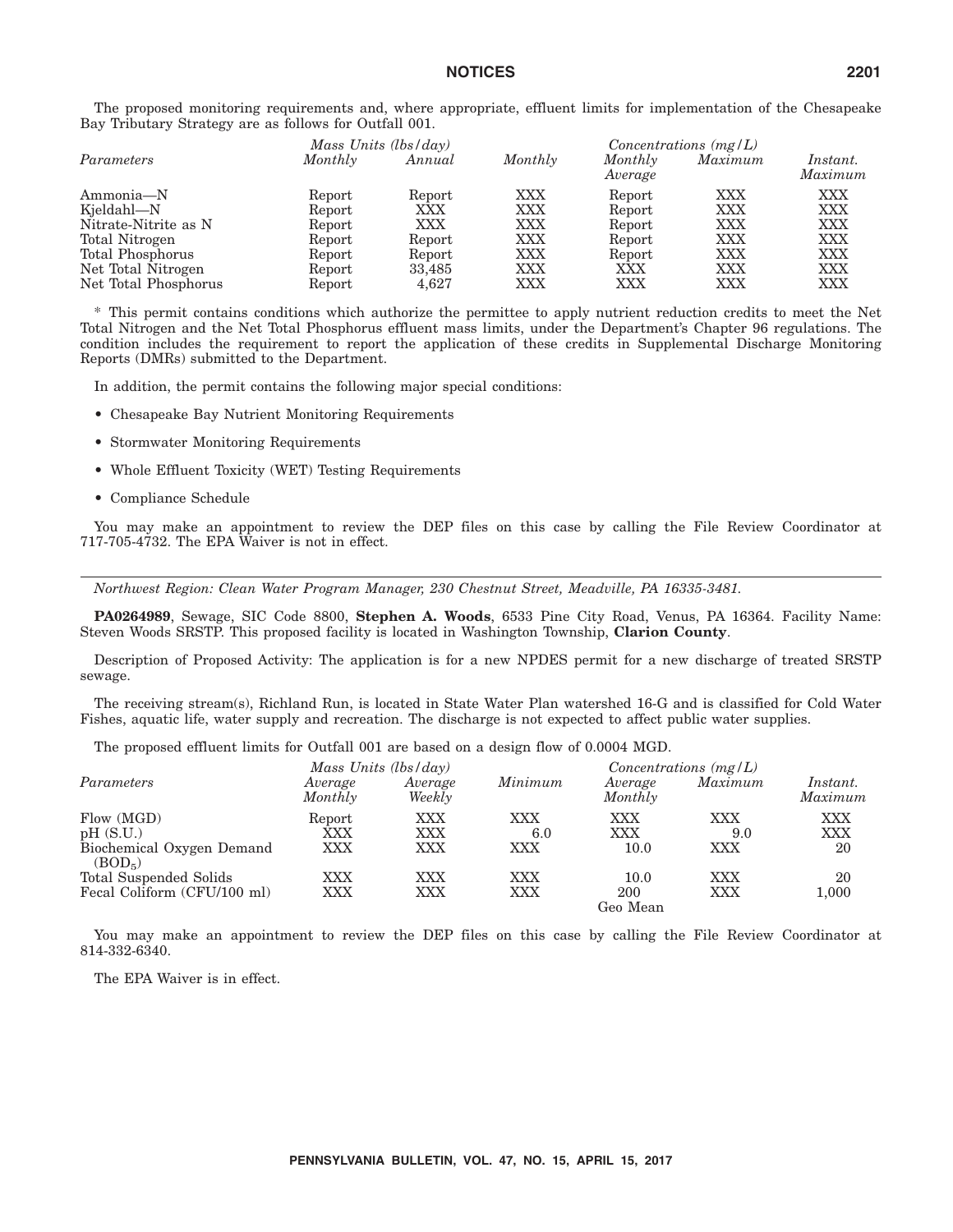#### **III. WQM Industrial Waste and Sewerage Applications under The Clean Streams Law**

*Southwest Regional Office: Regional Clean Water Program Manager, 400 Waterfront Drive, Pittsburgh, PA 15222-4745. Phone: 412.442.4000.*

**WQM Permit No. 1169401 A-6**, Sewage, **Johnstown Redevelopment Authority**, 4th Floor, Public Sfty Bldg, Johnstown, PA 15901.

This existing facility is located in West Taylor Township, **Cambria County**.

Description of Proposed Action/Activity: Installation of a new sodium hypochlorite disinfection system and sodium bisulfate dechlorination system.

*Northeast Region: Clean Water Program Manager, 2 Public Square, Wilkes-Barre, PA 18701-1915. Phone: 570-826-2511.*

**WQM Permit No. 3517201**, Sewage, **Throop Borough Lackawanna County**, 436 Sanderson Street, Throop, PA 18512.

This proposed facility is located in Throop Borough, **Lackawanna County**.

Description of Proposed Action/Activity: Sewage system application for a WQM Part II permit for the existing gravity sanitary sewerage system within Schoolside Estates phase I, the proposed new Phase II gravity system, and a proposed connection of Milnerhouse Kennels by force main. Phases I & Il are located on Schoolside Drive, and Milnerhaus Kennels is located at 41 Underwood Road. All sewage will continue to the Lackawanna River Basin Sewage Authority interceptor sewer and then to the NPDES PA0027090 Lackawanna River Basin Sew Auth THROOP WWTP.

*Northwest Region: Clean Water Program Manager, 230 Chestnut Street, Meadville, PA 16335-3481.*

**WQM Permit No. 3781402 A-1**, Sewage, **Ellwood City Lawrence County**, 525 Lawrence Avenue, Ellwood City, PA 16117-1927.

This existing facility is located in Ellwood City Borough, **Lawrence County**.

Description of Proposed Action/Activity: Replace pumps and force main at Woodside 1 Pump Station.

**WQM Permit No. 4217402**, Sewage, **Bruce C Ireland**, 131 North Branch Road, Eldred, PA 16731.

This proposed facility is located in Eldred Township, **McKean County**.

Description of Proposed Action/Activity: Single Residence Sewage Treatment Plant.

**WQM Permit No. 2517403**, Sewage, **Kevin King**, 10528 W Ridge Road, Girard, PA 16417.

This proposed facility is located in Franklin Township, **Erie County**.

Description of Proposed Action/Activity: Single Residence Sewage Treatment Plant.

#### **VI. NPDES Individual Permit Applications for Discharges of Stormwater Associated with Construction Activities**

*Southeast Region: Waterways & Wetlands Program Manager, 2 East Main Street, Norristown, PA 19401. Telephone 484-250-5160.*

| <b>NPDES</b><br>Permit No. | Applicant Name &<br><i>Address</i>                                                   | County       | Municipality                                | Receiving<br>Water/Use                                            |
|----------------------------|--------------------------------------------------------------------------------------|--------------|---------------------------------------------|-------------------------------------------------------------------|
| PAD150012                  | SHI-III Atwater Reit, LLC<br>1489 Baltimore Pike, Suite 240<br>Springfield, PA 19064 | Chester      | Tredyffrin Township                         | Valley Creek<br>EV                                                |
| PAD150017                  | Gladwyne BH Investments, LLC<br>1356 Monk Road<br>Gladwyne, PA 19035                 | Chester      | East Brandywine<br>Township                 | Unnamed Tributary<br>to Culbertson Run<br>HQ-TSF-MF               |
| PAD150018                  | Pine View Enterprises, Inc.<br>350 Nottingham Road<br>Nottingham, PA 19362           | Chester      | Lower Oxford Township                       | Unnamed Tributary<br>to West Branch Big<br>Elk Creek<br>HQ-TSF-MF |
| PAD090002                  | MDG 1 LLC<br>1030 Reed Avenue<br>Wyomissing, PA 19610                                | <b>Bucks</b> | New Britain Township<br>Warrington Township | Neshaminy Creek<br><b>TSF-MF</b>                                  |

*Northeast Region: Waterways and Wetlands Program Manager, 2 Public Square, Wilkes-Barre, PA 18701-1915.*

*Carbon County Conservation District, 5664 Interchange Road, Lehighton, PA 18235-5114.*

| <b>NPDES</b><br>Permit No. | Applicant Name &<br>Address                          | County | Municipality      | Receiving<br>Water/Use   |
|----------------------------|------------------------------------------------------|--------|-------------------|--------------------------|
| PAD130003                  | Rick Bjorkman<br>909 Iron St.<br>Lehighton, PA 18235 | Carbon | Mahoning Township | Beaver Run<br>$(HQ-CWF)$ |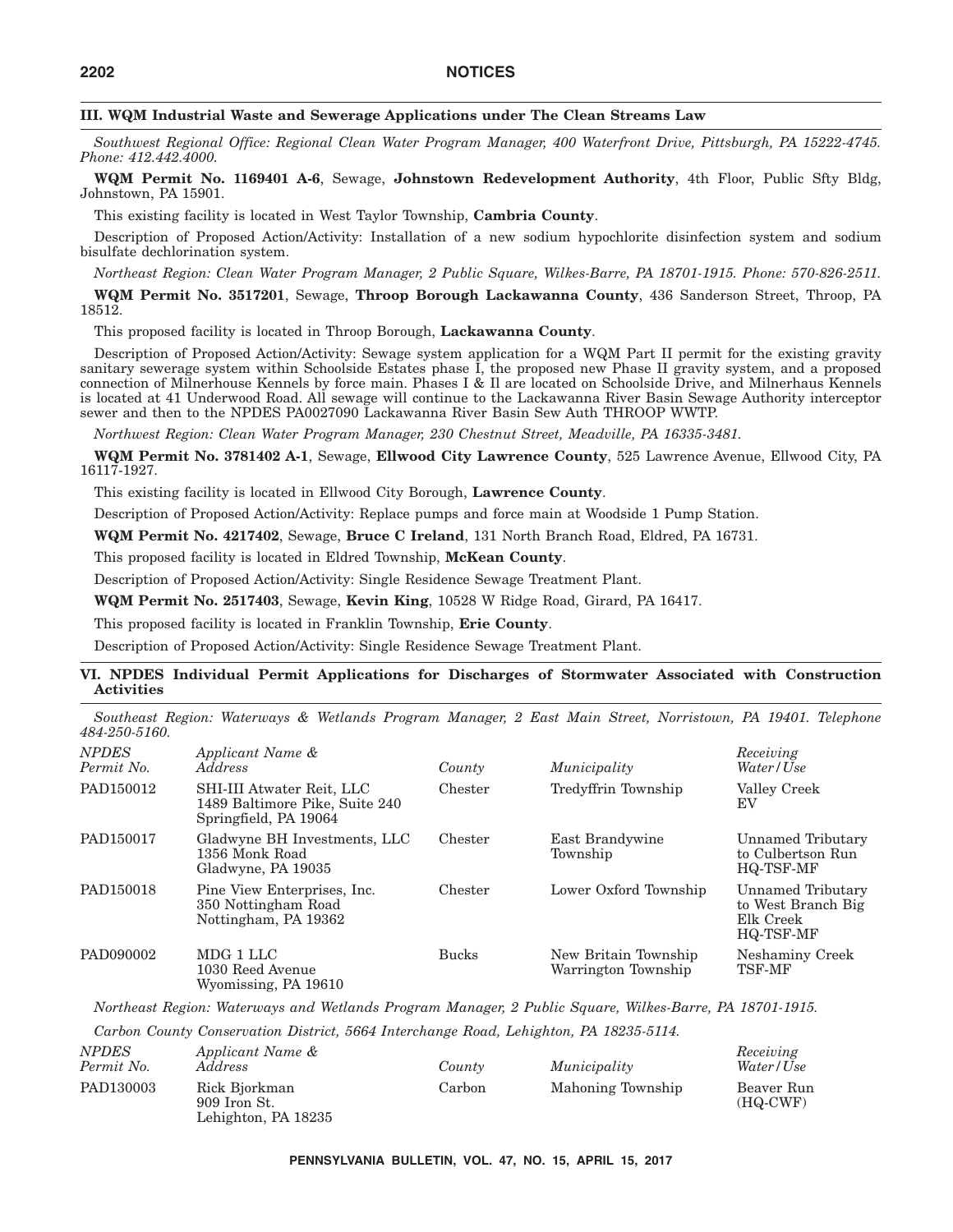| Applicant Name &<br>Address<br>KRE Upper Macungie Associates,<br>LP<br>520 US Highway 22<br>Bridgewater, NJ 08807<br>Luzerne Conservation District, 325 Smiths Pond Road, Shavertown, PA 18708.<br>Applicant Name &<br>Address<br>Walden Estates, Inc.<br>c/o Mr. Joseph Thomas | County<br>Lehigh<br>County | Municipality<br>Upper Macungie Township Hassen Creek<br>Municipality         | Receiving<br>Water/Use<br>$(HQ-CWF, MF)$<br>Receiving                                                                                                                                                                                                                                                             |
|---------------------------------------------------------------------------------------------------------------------------------------------------------------------------------------------------------------------------------------------------------------------------------|----------------------------|------------------------------------------------------------------------------|-------------------------------------------------------------------------------------------------------------------------------------------------------------------------------------------------------------------------------------------------------------------------------------------------------------------|
|                                                                                                                                                                                                                                                                                 |                            |                                                                              |                                                                                                                                                                                                                                                                                                                   |
|                                                                                                                                                                                                                                                                                 |                            |                                                                              |                                                                                                                                                                                                                                                                                                                   |
|                                                                                                                                                                                                                                                                                 |                            |                                                                              |                                                                                                                                                                                                                                                                                                                   |
|                                                                                                                                                                                                                                                                                 |                            |                                                                              | Water/Use                                                                                                                                                                                                                                                                                                         |
| 57 N. Mountain Blvd.<br>Mt. Top, PA 18707                                                                                                                                                                                                                                       | Luzerne                    | Fairview Township                                                            | Big Wapwallopen<br>Creek<br>$(HQ-CWF)$                                                                                                                                                                                                                                                                            |
|                                                                                                                                                                                                                                                                                 |                            |                                                                              |                                                                                                                                                                                                                                                                                                                   |
| Applicant Name &<br>Address                                                                                                                                                                                                                                                     | County                     | Municipality                                                                 | Receiving<br>Water/Use                                                                                                                                                                                                                                                                                            |
| Thomas Shafer<br>1121 Townsend Circle<br>East Stroudsburg, PA 18301                                                                                                                                                                                                             | Monroe                     | Jackson Township                                                             | Reeders Run<br>$(HQ-CWF, MF)$                                                                                                                                                                                                                                                                                     |
|                                                                                                                                                                                                                                                                                 |                            |                                                                              |                                                                                                                                                                                                                                                                                                                   |
| Applicant Name &<br>Address                                                                                                                                                                                                                                                     | County                     | Municipality                                                                 | Receiving<br>Water/Use                                                                                                                                                                                                                                                                                            |
| J. G. Petrucci Company, Inc.<br>5010-5140 Jaindl Blvd.<br>Bethlehem, PA 18017                                                                                                                                                                                                   |                            | Hanover Township                                                             | Monocacy Creek<br>$(HQ-CWF, MF)$                                                                                                                                                                                                                                                                                  |
| Crawford, Section Chief, 717.705.4802.                                                                                                                                                                                                                                          |                            |                                                                              |                                                                                                                                                                                                                                                                                                                   |
| Applicant Name &<br>Address                                                                                                                                                                                                                                                     | County                     | Municipality                                                                 | Receiving<br>Water / Use                                                                                                                                                                                                                                                                                          |
| Dale Pheasant<br>731 Mill Lane<br>Martinsburg, PA 16662                                                                                                                                                                                                                         | <b>Blair County</b>        | Huston Township                                                              | Clover Creek<br>$(HQ-CWF)$                                                                                                                                                                                                                                                                                        |
|                                                                                                                                                                                                                                                                                 |                            | Northampton<br>VII. List of NOIs for NPDES and/or Other General Permit Types | Monroe County Conservation District, 8050 Running Valley Rd., Stroudsburg, PA 18360-0917.<br>Northampton County Conservation District, 14 Gracedale Avenue Greystone Bldg., Nazareth, PA 18064-9211.<br>Southcentral Region: Waterways & Wetlands Program, 909 Elmerton Avenue, Harrisburg, PA 17110-8200, Nathan |

#### PAG-12 CAFOs

#### **CAFO Notices of Intent Received**

*Northeast Regional Office: Regional Clean Water Program Manager, 2 Public Square, Wilkes-Barre, PA 18701-1915. Phone: 570.826.2511.*

**NPDES Permit No. PAG122210**, CAFO, **Joe Jurgielewicz & Son Ltd**, PO Box 257, Shartlesville, PA 19554-0257.

This existing facility is located in Hegins Township, **Schuylkill County**.

Description of size and scope of existing operation/activity: This is a duck layer facility designed and permitted to accommodate 7,500 ducks. All manure is exported.

The receiving stream, Pine Creek, is in watershed 6-C and classified for: Cold Water Fishes.

The proposed effluent limits for the operation/activity include: Except for the chronic or catastrophic rainfall events defined as over the 25-year/24-hour rain storms, the CAFO general permit is a non-discharge NPDES permit. Where applicable, compliance with 40 CFR Federal effluent limitation guidelines is required. The general permit requires no other numeric effluent limitations and compliance with the Pennsylvania Nutrient Management Act and the Clean Stream Law constitutes compliance with the State narrative water quality standards.

*Southcentral Region: Clean Water Program Manager, 909 Elmerton Avenue, Harrisburg, PA 17110. Telephone: 717-705-4707.*

**NPDES Permit No. PAG123746**, CAFO, **Benner Arlin L**, 880 Pinkerton Road, Mount Joy, PA 17552.

This existing facility is located in West Fallowfield Township, **Chester County**.

Description of size and scope of existing operation/activity: 2,776.04 AEU/Dairy.

The receiving stream, Muddy Run, is in watershed 7-K and classified for: Migratory Fishes and Trout Stocking Fishes (TSF).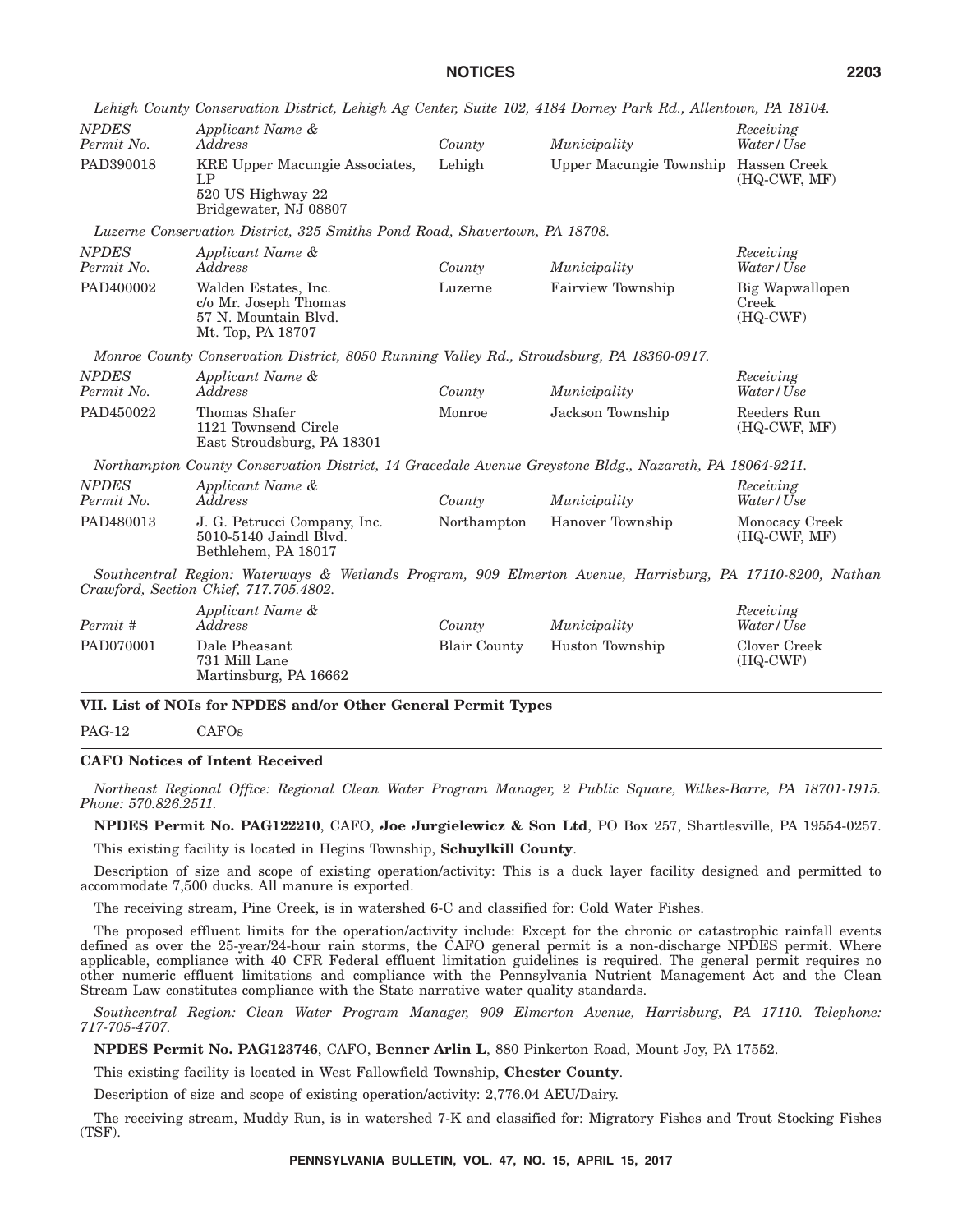The proposed effluent limits for the operation/activity include: Except for the chronic or catastrophic rainfall events defined as over the 25-year/24-hour rain storms, the CAFO general permit is a non-discharge NPDES permit. Where applicable, compliance with 40 CFR Federal effluent limitation guidelines is required. The general permit requires no other numeric effluent limitations and compliance with the Pennsylvania Nutrient Management Act and the Clean Stream Law constitutes compliance with the State narrative water quality standards.

**NPDES Permit No. 4417201**, CAFO, **Goss Ronald E & Goss Timothy E**, 123 Decatur Road, Mcclure, PA 17841.

This proposed facility is located in Decatur Township, **Mifflin County**.

Description of size and scope of proposed operation/activity: Swine (Grow—Finish), Beef (Finishing): 1,019 AEUs.

The receiving stream, Unnamed Tributary of Jacks Creek, is in watershed 12-A and classified for: Cold Water Fishes.

The proposed effluent limits for the operation/activity include: Except for the chronic or catastrophic rainfall events defined as over the 25-year/24-hour rain storms, the CAFO general permit is a non-discharge NPDES permit. Where applicable, compliance with 40 CFR Federal effluent limitation guidelines is required. The general permit requires no other numeric effluent limitations and compliance with the Pennsylvania Nutrient Management Act and the Clean Stream Law constitutes compliance with the State narrative water quality standards.

**NPDES Permit No. PAG123851**, CAFO, **Bence Tanner D**, 10320 William Penn Road, Imler, PA 16655.

This proposed facility is located in Napier Township, **Bedford County**.

Description of size and scope of proposed operation/activity: Poultry (Ducks): 135.28 AEUs.

The receiving stream, Unnamed Tributary to Adams Run, is in watershed 11-C and classified for: Migratory Fishes and Warm Water Fishes.

The proposed effluent limits for the operation/activity include: Except for the chronic or catastrophic rainfall events defined as over the 25-year/24-hour rain storms, the CAFO general permit is a non-discharge NPDES permit. Where applicable, compliance with 40 CFR Federal effluent limitation guidelines is required. The general permit requires no other numeric effluent limitations and compliance with the Pennsylvania Nutrient Management Act and the Clean Stream Law constitutes compliance with the State narrative water quality standards.

**NPDES Permit No. PAG123852**, CAFO, **Country View Family Farms LLC**, Box 32, Mohrsville, PA 19541.

This proposed facility is located in Upper Bern Township, **Berks County**.

Description of size and scope of proposed operation/activity: Swine (Wean to Finish, Gilt, Sow): 1,169.32 AEUs.

The receiving stream, Lesher Run, is in watershed 3-B and classified for: Migratory Fishes and Warm Water Fishes.

The proposed effluent limits for the operation/activity include: Except for the chronic or catastrophic rainfall events defined as over the 25-year/24-hour rain storms, the CAFO general permit is a non-discharge NPDES permit. Where applicable, compliance with 40 CFR Federal effluent limitation guidelines is required. The general permit requires no other numeric effluent limitations and compliance with the Pennsylvania Nutrient Management Act and the Clean Stream Law constitutes compliance with the State narrative water quality standards.

**NPDES Permit No. PAG123718**, CAFO, **Buser Richard A**, 49 Buser Farm Lane, York, PA 17406.

This existing facility is located in Lower Windsor Township, **York County**.

Description of size and scope of existing operation/activity: Swine (Wean—Finish), Beef (Cow): 1,009.96 AEUs.

The receiving stream, Unnamed Tributary to Sechler Run, is in watershed 5-E and classified for: Cold Water Fishes and Migratory Fishes.

The proposed effluent limits for the operation/activity include: Except for the chronic or catastrophic rainfall events defined as over the 25-year/24-hour rain storms, the CAFO general permit is a non-discharge NPDES permit. Where applicable, compliance with 40 CFR Federal effluent limitation guidelines is required. The general permit requires no other numeric effluent limitations and compliance with the Pennsylvania Nutrient Management Act and the Clean Stream Law constitutes compliance with the State narrative water quality standards.

#### **NPDES Permit No. PAG123738**, CAFO, **Rm Snyder Hog Farm LLC**, 6 Snyder Lane, Lewistown, PA 17044.

This existing facility is located in Granville Township, **Mifflin County**.

Description of size and scope of existing operation/activity: Swine (Grow—Finish): 682.85 AEUs.

The receiving stream, Buck Run, is in watershed 12-A and classified for: Migratory Fishes and Trout Stocking.

The proposed effluent limits for the operation/activity include: Except for the chronic or catastrophic rainfall events defined as over the 25-year/24-hour rain storms, the CAFO general permit is a non-discharge NPDES permit. Where applicable, compliance with 40 CFR Federal effluent limitation guidelines is required. The general permit requires no other numeric effluent limitations and compliance with the Pennsylvania Nutrient Management Act and the Clean Stream Law constitutes compliance with the State narrative water quality standards.

**NPDES Permit No. PAG123724**, CAFO, **Haller Ken**, 225 South Carpenters Rd, Newmanstown, PA 17073.

This existing facility is located in Heidelberg Township, **Lebanon County**.

Description of size and scope of existing operation/activity: Poultry (Broilers): 443.87 AEUs.

The receiving stream, Unnamed Tributary of Hammer Creek and Unnamed Tributary to Hammer Creek, is in watershed 7-J and classified for: Cold Water Fishes, Migratory Fishes, and High Quality Waters—Cold Water Fishes.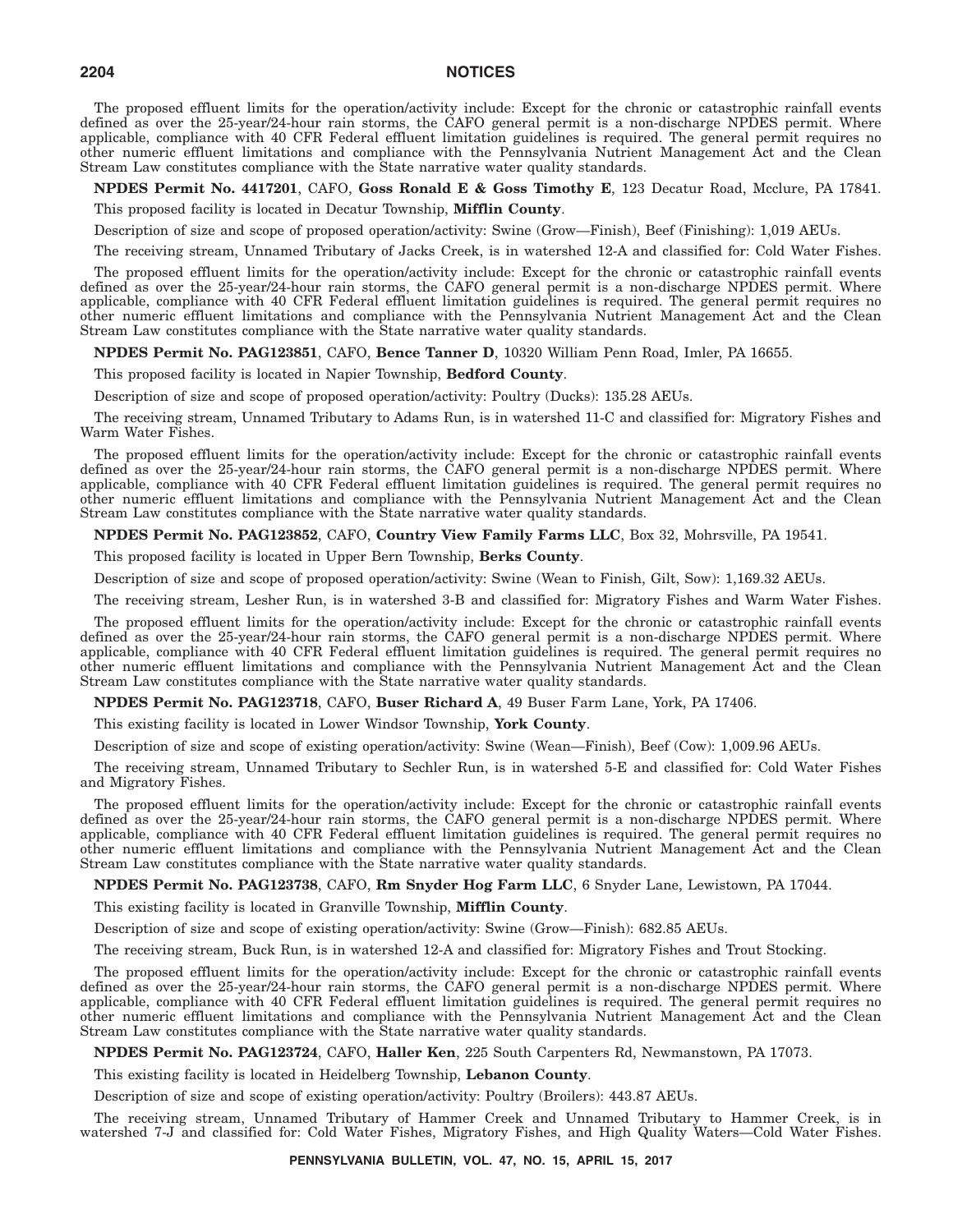The proposed effluent limits for the operation/activity include: Except for the chronic or catastrophic rainfall events defined as over the 25-year/24-hour rain storms, the CAFO general permit is a non-discharge NPDES permit. Where applicable, compliance with 40 CFR Federal effluent limitation guidelines is required. The general permit requires no other numeric effluent limitations and compliance with the Pennsylvania Nutrient Management Act and the Clean Stream Law constitutes compliance with the State narrative water quality standards.

**NPDES Permit No. PAG123530**, CAFO, **Joe Burkholder**, 1440 Division Highway, Ephrata, PA 17522-8832.

This existing facility is located in Ephrata Township, **Lancaster County**.

Description of size and scope of existing operation/activity: Swine (Grow—Finish), Beef (Steer): 361.7 AEUs.

The receiving stream, Bowman Run, is in watershed 7-J and classified for: Migratory Fishes and Warm Water Fishes.

The proposed effluent limits for the operation/activity include: Except for the chronic or catastrophic rainfall events defined as over the 25-year/24-hour rain storms, the CAFO general permit is a non-discharge NPDES permit. Where applicable, compliance with 40 CFR Federal effluent limitation guidelines is required. The general permit requires no other numeric effluent limitations and compliance with the Pennsylvania Nutrient Management Act and the Clean Stream Law constitutes compliance with the State narrative water quality standards.

#### **NPDES Permit No. PA0088706**, CAFO, **Fine Swine LLC**, Hibred Swine Farm, Mount Joy, PA 17552.

This existing facility is located in West Cocalico Township, **Lancaster County**.

Description of size and scope of existing operation/activity: Swine (Sow, Boars): 591.75 AEUs.

The receiving stream, Unnamed Tributary to Cocalico Creek, is in watershed 7-J and classified for: High Quality Waters—Warm Water Fishes.

The proposed effluent limits for the operation/activity include: Except for the chronic or catastrophic rainfall events defined as over the 25-year/24-hour rain storms, the CAFO general permit is a non-discharge NPDES permit. Where applicable, compliance with 40 CFR Federal effluent limitation guidelines is required. The general permit requires no other numeric effluent limitations and compliance with the Pennsylvania Nutrient Management Act and the Clean Stream Law constitutes compliance with the State narrative water quality standards.

#### **STATE CONSERVATION COMMISSION**

#### **PROPOSED NUTRIENT MANAGEMENT PLANS RELATED TO APPLICATIONS FOR NPDES PERMITS FOR CAFOs**

This notice provides information about agricultural operations that have submitted nutrient management plans (NMPs) for approval under 3 Pa.C.S. Chapter 5 and that have or anticipate submitting applications for new, amended or renewed NPDES permits, or Notices of Intent (NOIs) for coverage under a general permit, for CAFOs, under 25 Pa. Code Chapter 92a. This notice is provided in accordance with 25 Pa. Code Chapter 92a and 40 CFR Part 122, implementing The Clean Streams Law and the Federal Clean Water Act.

Based upon preliminary reviews, the State Conservation Commission (SCC) or County Conservation Districts (CCD) working under a delegation agreement with the SCC have completed an administrative review of NMPs described. These NMPs are published as proposed plans for comment prior to taking final actions. The NMPs are available for review at the CCD office for the county where the agricultural operation is located. A list of CCD office locations is available at http://www.nacdnet.org/about/districts/directory/pa.phtml or can be obtained from the SCC at the office address listed or by calling (717) 787-8821.

Persons wishing to comment on an NMP are invited to submit a statement outlining their comments on the plan to the CCD, with a copy to the SCC for each NMP, within 30 days from the date of this public notice. Comments received within the respective comment periods will be considered in the final determinations regarding the NMPs. Comments should include the name, address and telephone number of the writer and a concise statement to inform the SCC of the exact basis of the comments and the relevant facts upon which they are based. Comments should be sent to the SCC, Agriculture Building, Room 310, 2301 North Cameron Street, Harrisburg, PA 17110.

Persons with a disability who require an auxiliary aid, service, including TDD users or other accommodations to seek additional information should contact the SCC through the Pennsylvania AT&T Relay Service at (800) 654-5984.

#### **NUTRIENT MANAGEMENT PLAN —PUBLIC NOTICE SPREADSHEET**

| Agricultural Operation<br>Name and Address                                        | County     | Total<br>Acres | Animal<br>Equivalent<br>Units | Animal<br>Type                        | Special<br>Protection<br>Waters (HQ<br>or EV or NA | Renewal/<br>New |
|-----------------------------------------------------------------------------------|------------|----------------|-------------------------------|---------------------------------------|----------------------------------------------------|-----------------|
| Harley Bange<br>15629 Trough Creek Valley<br>Pike<br>Huntingdon, PA 16652         | Huntingdon | 563.21         | 639.19                        | Finishing<br>Swine and<br><b>Beef</b> | Little Trough<br>Creek-N/A                         | Renewal         |
| Meadow Vista Dairy, LLC<br>Eric Risser<br>166 Risser Road<br>Bainbridge, PA 17502 | Lancaster  | 786.2          | 1.229.54                      | Dairy                                 | NA                                                 | R               |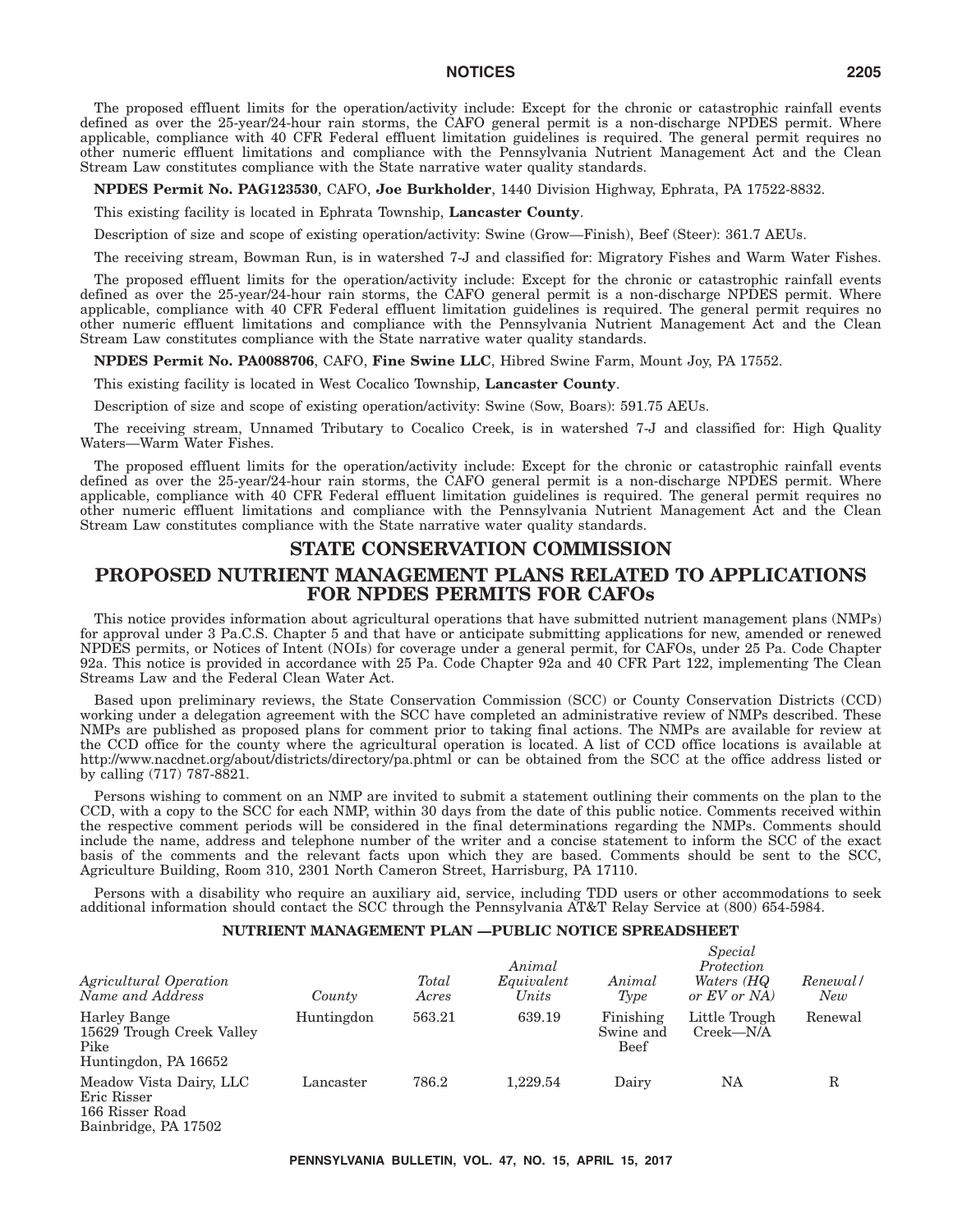| Agricultural Operation<br>Name and Address                    | County    | Total<br>Acres | Animal<br>Equivalent<br>Units | Animal<br>Type  | Special<br>Protection<br>Waters (HQ<br>or EV or NA | Renewal/<br>New |
|---------------------------------------------------------------|-----------|----------------|-------------------------------|-----------------|----------------------------------------------------|-----------------|
| John R Lefever<br>1045 Holtwood Road<br>Quarryville, PA 17566 | Lancaster | 282.7          | 342                           | Layers          | HQ                                                 | N               |
| Lester Weaver<br>2560 Sunnyside Road<br>Manheim, PA 17545     | Lancaster | 223.8          | 470.84                        | Dairy/<br>Swine | NA                                                 | $_{\rm R}$      |

#### **PUBLIC WATER SUPPLY (PWS) PERMITS**

Under the Pennsylvania Safe Drinking Water Act (35 P.S. §§ 721.1—721.17), the following parties have applied for PWS permits to construct or substantially modify public water systems.

Persons wishing to comment on permit applications are invited to submit statements to the office listed before the application within 30 days of this public notice. Comments received within this 30-day comment period will be considered in the formulation of the final determinations regarding an application. A comment should include the name, address and telephone number of the writer and a concise statement to inform the Department of the exact basis of a comment and the relevant facts upon which it is based. A public hearing may be held after consideration of comments received during the 30-day public comment period.

Following the comment period, the Department will make a final determination regarding the proposed permit. Notice of this final determination will be published in the *Pennsylvania Bulletin* at which time this determination may be appealed to the Environmental Hearing Board.

The permit application and related documents are on file at the office listed before the application and available for public review. Arrangements for inspection and copying information should be made with the office listed before the application.

Persons with a disability that require an auxiliary aid, service or other accommodations to participate during the 30-day public comment period should contact the office listed before the application. TDD users may contact the Department through the Pennsylvania AT&T Relay Service at (800) 654-5984.

#### **SAFE DRINKING WATER**

**Applications Received Under the Pennsylvania Safe Drinking Water Act**

*Southeast Region: Safe Drinking Water Supply Management Program Manager, 2 East Main Street, Norristown, PA 19401.*

**Permit No. 1517505,** Public Water Supply.

| Applicant        | Nottingham Inn<br>190 Baltimore Pike<br>Nottingham, PA 19362 | <b>Application Received</b><br>Date |
|------------------|--------------------------------------------------------------|-------------------------------------|
| Township         | West Nottingham                                              | Description of Action               |
| County           | <b>Chester</b>                                               |                                     |
| Type of Facility | <b>PWS</b>                                                   |                                     |

| Consulting Engineer           | Suburban Water Technology, Inc.<br>1697 Swamp Pike<br>Gilbertsville, PA 19525 |
|-------------------------------|-------------------------------------------------------------------------------|
| Permit to Construct<br>Issued | March 13, 2017                                                                |

*Northeast Region: Safe Drinking Water Program Manager, 2 Public Square, Wilkes-Barre, PA 18701-1915.*

|                                     | Application No. 4517503MA, Public Water Supply.                                                  |  |  |  |
|-------------------------------------|--------------------------------------------------------------------------------------------------|--|--|--|
| Applicant                           | <b>Brodhead Creek Regional</b><br>Authority<br>410 Mill Creek Road<br>East Stroudsburg, PA 18301 |  |  |  |
| [Township or Borough]               | Tobyhanna Township<br><b>Monroe County</b>                                                       |  |  |  |
| Responsible Official                | Kenneth R. Brown<br>410 Mill Creek Road<br>East Stroudsburg, PA 18301                            |  |  |  |
| Type of Facility                    | <b>PWS</b>                                                                                       |  |  |  |
| <b>Consulting Engineer</b>          | Max E. Stoner, PE<br>Glace Associates, Inc.<br>3705 Trindle Road<br>Camp Hill, PA 17011          |  |  |  |
| <b>Application Received</b><br>Date | 03/24/2017                                                                                       |  |  |  |
| Description of Action               | Construction of 300,000 gallons<br>above ground water storage<br>tank.                           |  |  |  |
|                                     | Application No. 4517505, Public Water Supply.                                                    |  |  |  |
| Applicant                           | Lynwood Acres Mobil Home<br>Park<br>RR # 1 Box 1444<br>East Stroudsburg, PA 18301                |  |  |  |
| [Township or Borough]               | Middle Smithfield Township<br><b>Monroe County</b>                                               |  |  |  |
| Responsible Official                | Dennis M. Dougherty<br>728 Coolbaugh Road<br>East Stroudsburg, PA 18302                          |  |  |  |
| Type of Facility                    | <b>PWS</b>                                                                                       |  |  |  |
| <b>Consulting Engineer</b>          | Daniel C. Leandri, PE<br>Pennoni Associates, Inc.<br>672 N River Street<br>Plains, PA 18705      |  |  |  |
| <b>Application Received</b><br>Date | 03/28/2017                                                                                       |  |  |  |
| Description of Action               | Addition of polyphosphate feed<br>system for sequestering of iron<br>and manganese.              |  |  |  |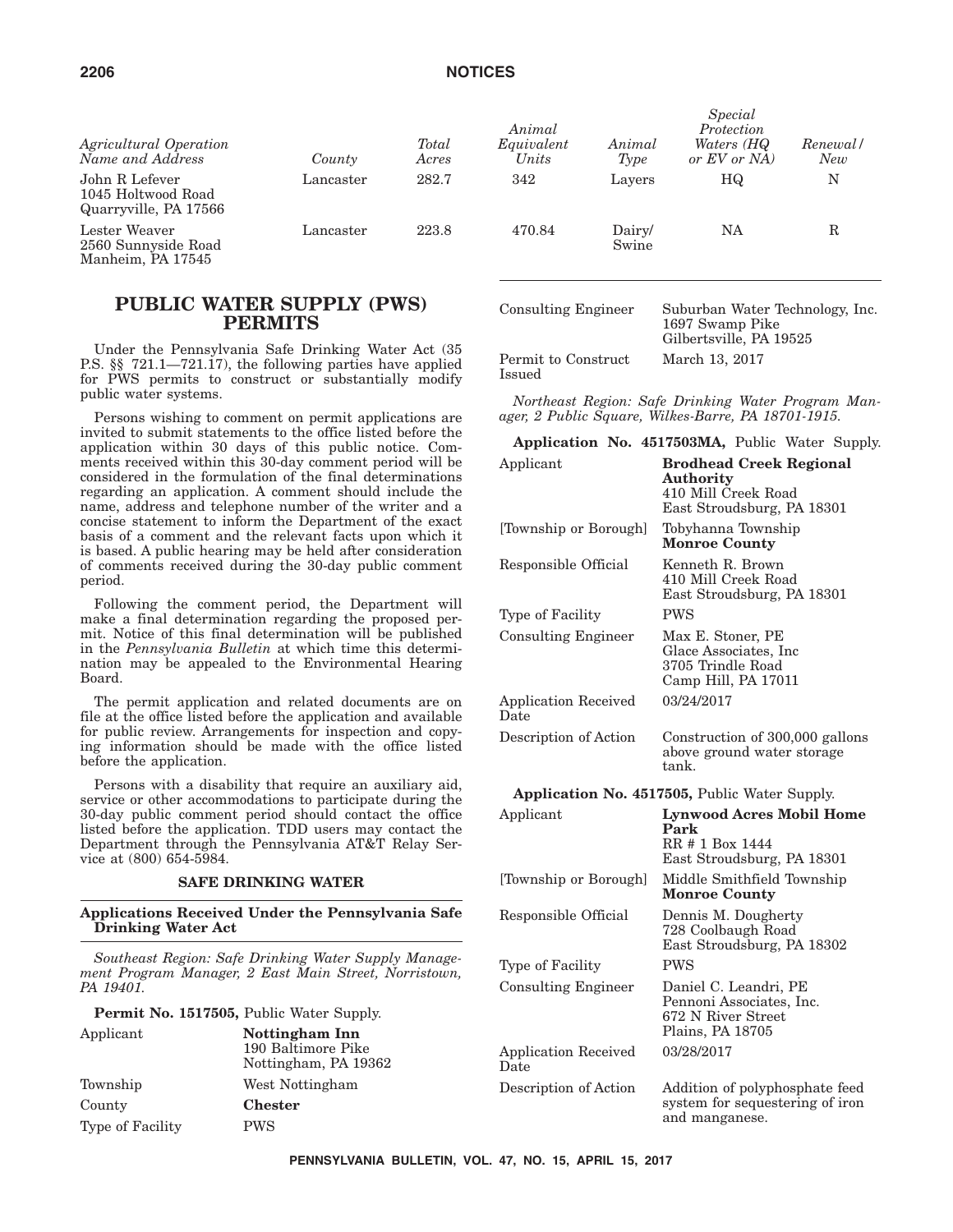|                                                                                                         | Application No. 4517502, Public Water Supply.                                                                             | Description of Action                    | New noncommunity water                                                                                                                                         |  |  |
|---------------------------------------------------------------------------------------------------------|---------------------------------------------------------------------------------------------------------------------------|------------------------------------------|----------------------------------------------------------------------------------------------------------------------------------------------------------------|--|--|
| Applicant                                                                                               | Aqua PA, Inc.<br>1 Aqua Way<br>White Haven, PA 18661                                                                      |                                          | system including a new well,<br>water softening, nitrate<br>treatment, and sodium                                                                              |  |  |
| [Township or Borough]                                                                                   | Polk Township<br><b>Monroe County</b>                                                                                     |                                          | hypochlorite disinfection (4-log<br>treatment of viruses).                                                                                                     |  |  |
| Responsible Official                                                                                    | Patrick R. Burke, PE                                                                                                      | Permit No. 0617502, Public Water Supply. |                                                                                                                                                                |  |  |
|                                                                                                         | Aqua PA, Inc.<br>204 E. Sunbury Street<br>Shamokin, PA 17872                                                              | Applicant                                | Diakon Lutheran Social<br><b>Ministries</b>                                                                                                                    |  |  |
| Type of Facility                                                                                        | <b>PWS</b>                                                                                                                | Municipality                             | Longswamp Township                                                                                                                                             |  |  |
| <b>Consulting Engineer</b>                                                                              | David R. Knapton, PE                                                                                                      | County                                   | <b>Berks</b>                                                                                                                                                   |  |  |
|                                                                                                         | GHD<br>230 Executive Drive, Suite 300<br>Cranberry Township, PA 16066                                                     | Responsible Official                     | Paul Moriarty, Facilities<br>Management<br>1 South Home Avenue<br>Topton, PA 19562                                                                             |  |  |
| Permit Issued Date                                                                                      | 03/28/2017                                                                                                                | Type of Facility                         | <b>Public Water Supply</b>                                                                                                                                     |  |  |
|                                                                                                         | <b>Application No. 4817502, Public Water Supply.</b>                                                                      | <b>Consulting Engineer</b>               | R. Scott Hughes, P.E.<br>Gannett Fleming, Inc.<br>PO Box 80794<br>Valley Forge, PA 19484-0794                                                                  |  |  |
| Applicant                                                                                               | <b>Whispering Hollow South</b><br><b>MHP</b><br>SPG Inc.                                                                  |                                          |                                                                                                                                                                |  |  |
|                                                                                                         | 139 Country Club Rd.<br>Northampton, PA 18067                                                                             | Application Received:                    | 3/28/2017                                                                                                                                                      |  |  |
| [Township or Borough]                                                                                   | Allen Township<br><b>Northampton County</b>                                                                               | Description of Action                    | Diakon Lutheran Social<br>Ministries (Diakon) has applied<br>for a permit to install corrosion                                                                 |  |  |
| Responsible Official                                                                                    | Mr. Jared Surnamer, President<br>Whispering Hollow South MHP<br>SPG Inc.<br>139 Country Club Rd.<br>Northampton, PA 18067 |                                          | control treatment (CCT) for Lead<br>and Copper, at the existing<br>community water system at the<br>Topton Campus in Longswamp<br>Township and Topton Borough, |  |  |
| Type of Facility                                                                                        | <b>PWS</b>                                                                                                                |                                          | Berks County. Diakon had<br>submitted a CCT Feasibility                                                                                                        |  |  |
| <b>Consulting Engineer</b>                                                                              | Angelika B. Forndran, PE<br>Cowen Associates, Inc.<br>120 Penn-Am Dr.<br>P.O. Box 949<br>Quakertown, PA 18951             |                                          | Study and received approval<br>from the Department on March<br>7, 2017. Diakon has proposed<br>applying an orthophosphate<br>corrosion inhibitor at Well No. 1 |  |  |
| <b>Application Received</b><br>Date                                                                     | 3/24/17                                                                                                                   |                                          | and applying sodium hydroxide<br>as well as an orthophosphate<br>corrosion inhibitor at Well No. 2.                                                            |  |  |
| Description of Action                                                                                   | Application proposes the<br>permitting of existing Well No. 2.                                                            |                                          | Southwest Region: Safe Drinking Water Program Man-<br>ager, 400 Waterfront Drive, Pittsburgh, PA 15222-4745.                                                   |  |  |
| Southcentral Region: Safe Drinking Water Program<br>Manager, 909 Elmerton Avenue, Harrisburg, PA 17110. |                                                                                                                           | Permit No. 6517509, Public Water Supply. |                                                                                                                                                                |  |  |
| <b>Permit No. 3617503, Public Water Supply.</b>                                                         |                                                                                                                           | Applicant                                | <b>Latrobe Municipal Authority</b>                                                                                                                             |  |  |
| Applicant                                                                                               | Randazzo's Pizza                                                                                                          |                                          | 104 Guerrier Road<br>Latrobe, PA 15650                                                                                                                         |  |  |
| Municipality                                                                                            | East Hempfield Township                                                                                                   | [Township or Borough]                    | Unity Township                                                                                                                                                 |  |  |
| County                                                                                                  | Lancaster                                                                                                                 | Responsible Official                     | Terri Hauser, Authority Manager<br>Latrobe Municipal Authority<br>104 Guerrier Road<br>Latrobe, PA 15650                                                       |  |  |
| Responsible Official                                                                                    | Larry L. Miller, Water System<br>Operator<br>2021 Horseshoe Road                                                          |                                          |                                                                                                                                                                |  |  |
|                                                                                                         | Lancaster, PA 17602                                                                                                       | Type of Facility                         | Water system                                                                                                                                                   |  |  |
| Type of Facility                                                                                        | <b>Public Water Supply</b>                                                                                                | <b>Consulting Engineer</b>               | Gibson-Thomas Engineering Co.,                                                                                                                                 |  |  |
| <b>Consulting Engineer</b>                                                                              | Daniel S. Hershey, P.E.<br>Hershey Engineering, Inc.<br>703 Woodcrest Avenue<br>Lititz, PA 17543                          |                                          | lnc.<br>1004 Ligonier Street<br>PO Box 853<br>Latrobe, PA 15650                                                                                                |  |  |

Application Received: 2/6/2017

Description of Action Replacement of the St. Mary's pump station.

March 21, 2017

Date

Application Received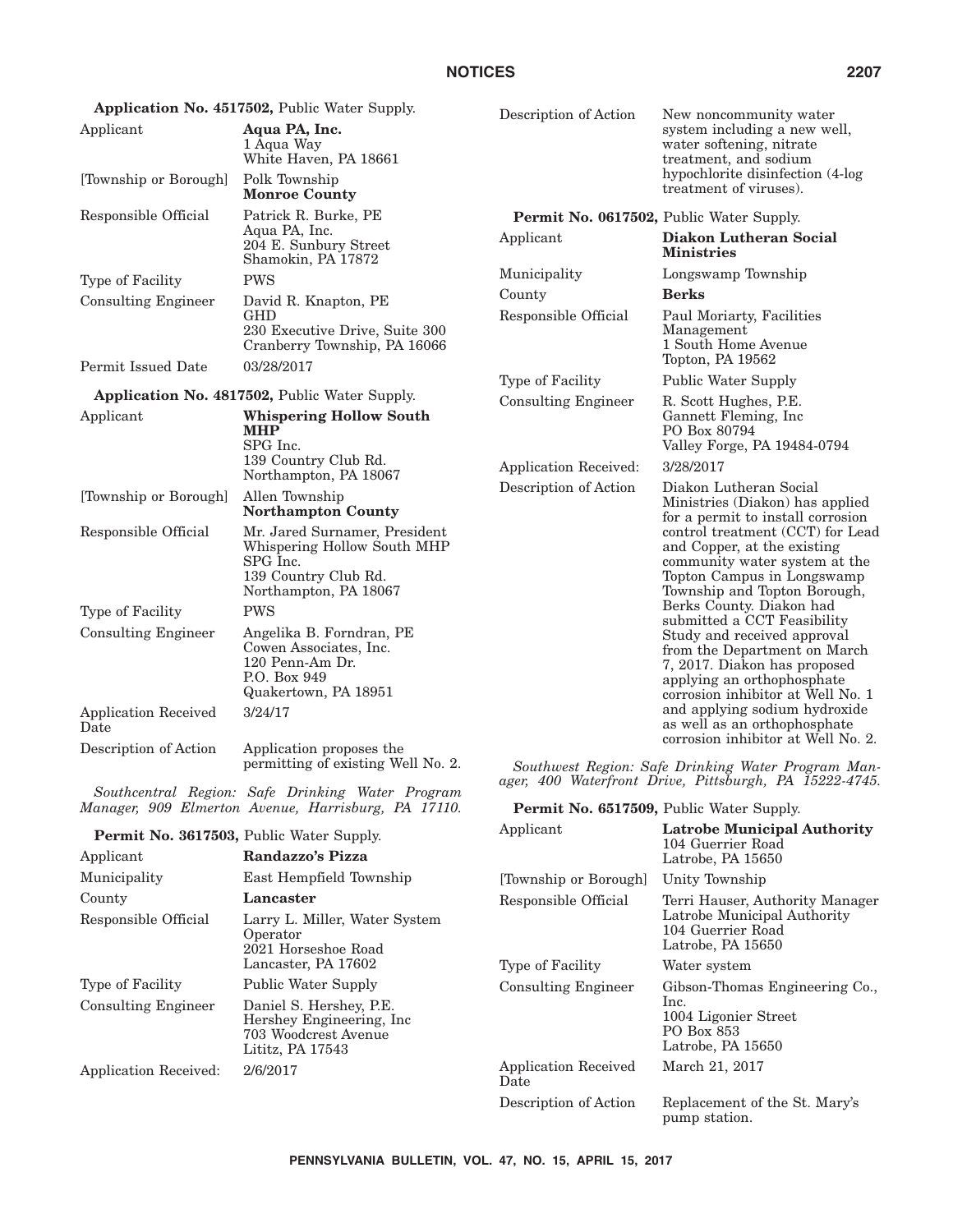|                                                                                                    | <b>Permit No. 6517510, Public Water Supply.</b>                                                               |                                                               | Northwest Region: Safe Drinking Water Program Man-                                 |  |
|----------------------------------------------------------------------------------------------------|---------------------------------------------------------------------------------------------------------------|---------------------------------------------------------------|------------------------------------------------------------------------------------|--|
| Applicant                                                                                          | <b>Latrobe Municipal Authority</b>                                                                            | ager, 230 Chestnut Street, Meadville, PA 16335-3481.          |                                                                                    |  |
|                                                                                                    | 104 Guerrier Road<br>Latrobe, PA 15650                                                                        |                                                               | Permit No. 1017502, Public Water Supply.                                           |  |
| [Township or Borough]                                                                              | Unity Township                                                                                                | Applicant                                                     | <b>Harrisville United Methodist</b><br>Church                                      |  |
| Responsible Official                                                                               | Terri Hauser, Authority Manager<br>Latrobe Municipal Authority<br>104 Guerrier Road                           | Township or Borough                                           | Harrisville Borough                                                                |  |
|                                                                                                    |                                                                                                               | County                                                        | <b>Butler</b>                                                                      |  |
|                                                                                                    | Latrobe, PA 15650                                                                                             | Responsible Official                                          | Pastor Jeff Cantor                                                                 |  |
| Type of Facility                                                                                   | Water system                                                                                                  |                                                               | PO Box 424<br>Harrisville, PA 16038                                                |  |
| <b>Consulting Engineer</b>                                                                         | Gibson-Thomas Engineering Co.,<br>Inc.                                                                        | Type of Facility                                              | Public Water Supply                                                                |  |
|                                                                                                    | 1004 Ligonier Street<br>PO Box 853<br>Latrobe, PA 15650                                                       | <b>Consulting Engineer</b>                                    | Walter W. Spencer, Jr., P.E.<br>107 Coles Road                                     |  |
| <b>Application Received</b><br>Date                                                                | March 21, 2017                                                                                                | <b>Application Received</b><br>Date                           | Blackwood, NJ 08012<br>March 8, 2017                                               |  |
| Description of Action                                                                              | Replacement of the Wimmerton<br>pump station.                                                                 | Description of Action                                         | 4-Log Treatment of Viruses                                                         |  |
|                                                                                                    |                                                                                                               |                                                               | <b>MINOR AMENDMENT</b>                                                             |  |
| <b>Permit No. 6517511, Public Water Supply.</b><br>Applicant<br><b>Latrobe Municipal Authority</b> |                                                                                                               | Applications Received Under the Pennsylvania Safe             |                                                                                    |  |
|                                                                                                    | 104 Guerrier Road<br>Latrobe, PA 15650                                                                        | <b>Drinking Water Act</b>                                     |                                                                                    |  |
| [Township or Borough]                                                                              | Derry Township                                                                                                |                                                               | Northeast Region: Safe Drinking Water Program Man-                                 |  |
| Responsible Official                                                                               | Terri Hauser, Authority Manager<br>Latrobe Municipal Authority<br>104 Guerrier Road                           | ager, 2 Public Square, Wilkes-Barre, PA 18701-1915.           |                                                                                    |  |
|                                                                                                    |                                                                                                               | Application No. 3917503MA, Minor Amendment.                   |                                                                                    |  |
|                                                                                                    | Latrobe, PA 15650                                                                                             | Applicant                                                     | <b>MHC Green Acres LP</b>                                                          |  |
| Type of Facility<br><b>Consulting Engineer</b>                                                     | Water system<br>Gibson-Thomas Engineering Co.,                                                                |                                                               | (Green Acres MHP)<br>8785 Turkey Ridge Properties<br>Breiningsville, PA 18031-2042 |  |
|                                                                                                    | Inc.<br>1004 Ligonier Street<br>PO Box 853                                                                    | [Township or Borough]                                         | Upper Macungie Township                                                            |  |
|                                                                                                    |                                                                                                               |                                                               | <b>Lehigh County</b>                                                               |  |
|                                                                                                    | Latrobe, PA 15650                                                                                             | Responsible Official                                          | Keith L. Heigel, President                                                         |  |
| Application Received<br>Date                                                                       | March 21, 2017                                                                                                |                                                               | Light-Heigel & Associates, Inc.<br>430 E. Main St.<br>Palmyra, PA 17078            |  |
| Description of Action                                                                              | Replacement of the Chestnut<br>Ridge pump station.                                                            | Type of Facility                                              | Public Water Supply                                                                |  |
|                                                                                                    |                                                                                                               | <b>Consulting Engineer</b>                                    | John R. Poff, PE                                                                   |  |
|                                                                                                    | Permit No. 5617502, Public Water Supply.                                                                      |                                                               | Light-Heigel & Associates, Inc.<br>430 E. Main St.                                 |  |
| Applicant                                                                                          | <b>Indian Lake Borough</b><br>1301 Causeway Drive                                                             |                                                               | Palmyra, PA 17078                                                                  |  |
|                                                                                                    | Central City, PA 15926                                                                                        | <b>Application Received</b>                                   | 3/21/17                                                                            |  |
| [Township or Borough]                                                                              | Indian Lake Borough                                                                                           | Date                                                          |                                                                                    |  |
| Responsible Official                                                                               | Robert Hanson, President<br>Indian Lake Borough<br>1301 Causeway Drive<br>Central City, PA 15926              | Description of Action                                         | Finished water interconnection<br>with the Lehigh County<br>Authority PWS system.  |  |
| Type of Facility                                                                                   | Water system                                                                                                  |                                                               | Southwest Region: Water Supply Management Program                                  |  |
| <b>Consulting Engineer</b>                                                                         | Somerset Planning and<br>Engineering Services, LLC<br>222 West Main Street<br>Suite 100<br>Somerset, PA 15501 | Manager, 400 Waterfront Drive, Pittsburgh, PA 15222-<br>4745. |                                                                                    |  |
|                                                                                                    |                                                                                                               |                                                               | Application No. 5026504MA, Minor Amendment.                                        |  |
|                                                                                                    |                                                                                                               | Applicant                                                     | Aqua Filter Fresh, Inc.<br>One Commerce Drive                                      |  |
| Application Received                                                                               | March 28, 2017                                                                                                |                                                               | Pittsburgh, PA 15239                                                               |  |
| Date                                                                                               |                                                                                                               | [Township or Borough]<br>Plum Borough                         |                                                                                    |  |
| Description of Action                                                                              | Installation of equipment for the<br>sequestration of iron and<br>manganese for Well # 2.                     |                                                               |                                                                                    |  |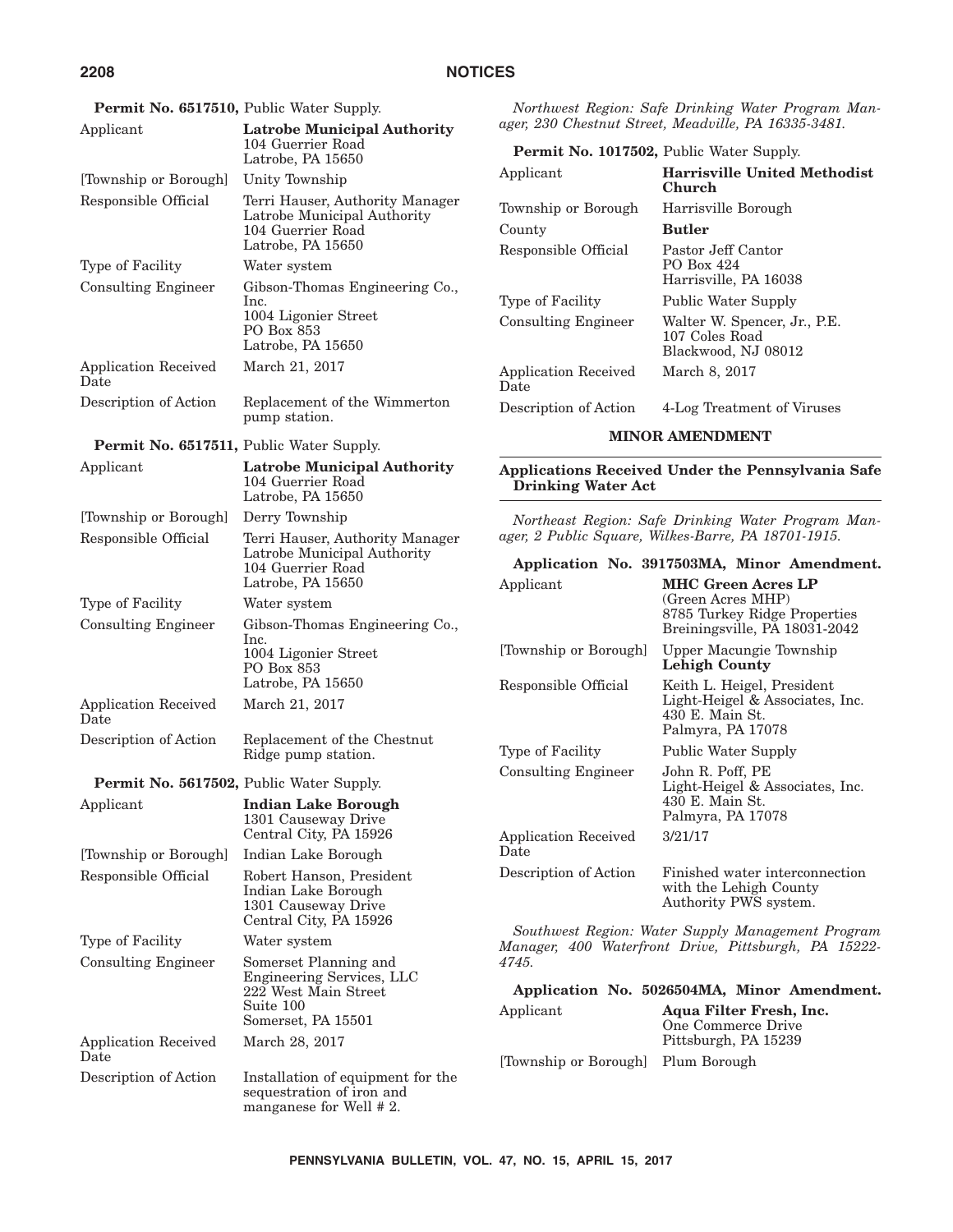| Responsible Official                | Doug A. Hupe, President/COO<br>Aqua Filter Fresh, Inc.<br>One Commerce Drive<br>Pittsburgh, PA 15239                  |
|-------------------------------------|-----------------------------------------------------------------------------------------------------------------------|
| Type of Facility                    | Water system                                                                                                          |
| <b>Consulting Engineer</b>          | R.F. Mitall & Associates, Inc.<br>117 Sagamore Hill Road<br>Pittsburgh, PA 15239                                      |
| <b>Application Received</b><br>Date | March 20, 2017                                                                                                        |
| Description of Action               | Addition of labels to the current<br>permit.                                                                          |
|                                     | Application No. 1117505MA, Minor Amendment.                                                                           |
| Applicant                           | <b>Reade Township Municipal</b><br>Authority<br>1030 Skyline Drive<br>Blandburg, PA 16619                             |
| [Township or Borough]               | Reade Township                                                                                                        |
| Responsible Official                | James Thompson, Chairman<br>Reade Township Municipal<br>Authority<br>1030 Skyline Drive<br>Blandburg, PA 16619        |
| Type of Facility                    | Water system                                                                                                          |
| <b>Consulting Engineer</b>          | The EADS Group, Inc.<br>227 Franklin Street<br>Suite 300<br>Johnstown, PA 15901                                       |
| Application Received<br>Date        | March 21, 2017                                                                                                        |
| Description of Action               | Installation of 10,100 feet of<br>waterline and transmission<br>main; and 400 meters and<br>pressure reducing valves. |

#### **WATER ALLOCATIONS**

**Applications received under the act of June 24, 1939 (P.L. 842, No. 365) (35 P.S. §§ 631—641) relating to the Acquisition of Rights to Divert Waters of the Commonwealth**

*Southcentral Region: Safe Drinking Water Program Manager, 909 Elmerton Avenue, Harrisburg, PA 17110- 8200.*

**WA 06-1019B**, Water Allocations. **Bern Township Municipal Authority (PWS ID No. 3060045), Berks County**. The Bern Township Municipal Authority is seeking to maintain its existing allocation of 1,017,000 gpd, on a 30-day average, with Western Berks Water Authority and Reading Area Water Authority. Applicant Address: Bern Township Municipal Authority, 1069 Old Bernville Road, Reading, PA 19605-9632, Charles Koch, Authority Chairperson. Application Received: 1/23/2017.

*Southwest Region: Water Supply Management Program Manager, 400 Waterfront Drive, Pittsburgh, PA 15222- 4745.*

**WA63-335B**, Water Allocations. **Bentleyville Municipal Authority**, 508 Main Street, Bentleyville, PA 15314, **Washington County**. The applicant is requesting the right to purchase 380,000 gallons of water per day from the Authority of the Borough of Charleroi.

# **LAND RECYCLING AND ENVIRONMENTAL REMEDIATION**

#### **UNDER ACT 2, 1995 PREAMBLE 1**

#### **Acknowledgment of Notices of Intent to Remediate Submitted under the Land Recycling and Environmental Remediation Standards Act (35 P.S. §§ 6026.101—6026.907)**

Sections 302—305 of the Land Recycling and Environmental Remediation Standards Act (act) (35 P.S. §§ 6026.302—6026.305) require the Department to publish in the *Pennsylvania Bulletin* an acknowledgment noting receipt of Notices of Intent to Remediate. An acknowledgment of the receipt of a Notice of Intent to Remediate is used to identify a site where a person proposes to, or has been required to, respond to a release of a regulated substance at a site. A person intending to use the background standard, Statewide health standard, the site-specific standard or intend to remediate a site as a special industrial area shall file a Notice of Intent to Remediate with the Department. A Notice of Intent to Remediate filed with the Department provides a brief description of the location of the site, a list of known or suspected contaminants at the site, the proposed remediation measures for the site and a description of the intended future use of the site. A person who demonstrates attainment of one or a combination of cleanup standards or receives approval of a special industrial area remediation identified under the act will be relieved of further liability for the remediation of the site for contamination identified in reports submitted to and approved by the Department. Furthermore, the person shall not be subject to citizen suits or other contribution actions brought by responsible persons not participating in the remediation.

Under sections  $304(n)(1)(ii)$  and  $305(c)(2)$  of the act, there is a 30-day public and municipal comment period for sites proposed for remediation using a site-specific standard, in whole or in part, and for sites remediated as a special industrial area. This period begins when a summary of the Notice of Intent to Remediate is published in a newspaper of general circulation in the area of the site. For the following site, proposed for remediation to a site-specific standard or as a special industrial area, the municipality, within which the site is located, may request to be involved in the development of the remediation and reuse plans for the site if the request is made within 30 days of the date specified as follows. During this comment period, the municipality may request that the person identified as the remediator of the site develop and implement a public involvement plan. Requests to be involved and comments should be directed to the remediator of the site.

For further information concerning the content of a Notice of Intent to Remediate, contact the environmental cleanup program manager in the Department regional office listed before the notice. If information concerning this acknowledgment is required in an alternative form, contact the community relations coordinator at the appropriate regional office. TDD users may telephone the Department through the Pennsylvania AT&T Relay Service at (800) 654-5984.

The Department has received the following Notices of Intent to Remediate: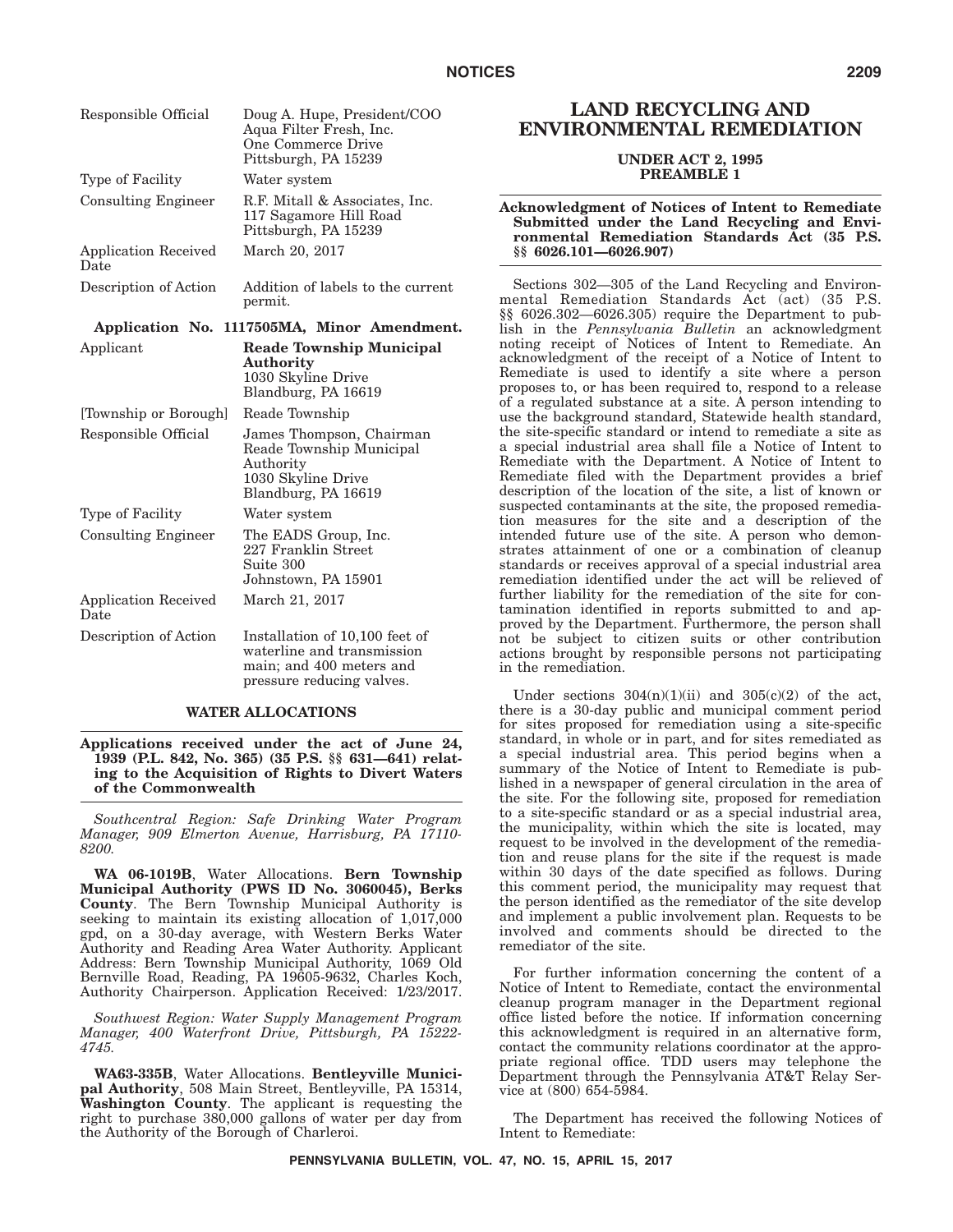*Northeast Region: Eric Supey, Environmental Cleanup & Brownfields Program Manager, 2 Public Square, Wilkes-Barre, PA 18701-1915.*

**Dintaman Estate**, 104 South Center Street, Frackville Borough, **Schuylkill County**. Environmental Products & Services of Vermont, Inc., 1539 Bobali Drive, Harrisburg, PA 17104, on behalf of Francis Goncalves, Executor, 104 South Center Street, Frackville, PA 17931 submitted a Notice of Intent to Remediate. A release of leaded/ unleaded gasoline was discovered during the removal of three underground storage tanks at this site. The proposed future use of the property will be residential. The Notice of Intent to Remediate was published in *The Republican-Herald* on February 7, 2017.

*Southcentral Region: Environmental Cleanup and Brownfields Program Manager, 909 Elmerton Avenue, Harrisburg, PA 17110. Phone 717.705.4705.*

**CNH Industrial America LLC/Mountville Depot**, 200 Commerce Drive, Mountville, PA 17554, Mountville Borough and West Hempfield Township, **Lancaster County**. GHD Services, Inc., 410 Eagleview Boulevard, Suite 110, Exton, PA 19341, on behalf of CNH Industrial America LLC, 700 State Street, Racine, WI 53404, submitted a Notice of Intent to Remediate site soil and groundwater contaminated with chlorinated solvents. The site will be remediated to the Site Specific Standard. Future use of the site is to be used for industrial/ commercial purposes. The Notice of Intent to Remediate was published in the *LNP* on March 16, 2017.

**Former Capital Tristate Electric Supply Company**, 421-423 East Middle Street, Hanover, PA 17331, Borough of Hanover, **York County**. ARM Group, Inc., 2548 Park Center Boulevard, State College, PA 16801, on behalf of Tristate Investors Limited Partnership, P.O. Box 3501, Hagerstown, MD 21742-3501, submitted a Notice of Intent to Remediate site soil and groundwater contaminated with petroleum hydrocarbons and lead. The site will be remediated to the Site Specific Standard. Future use of the site is for commercial purposes. The Notice of Intent to Remediate was published in the *The Evening Sun* on March 16, 2017.

*Southeast Regional Office: Regional Manager, Environmental Cleanup and Brownfields, 2 East Main Street, Norristown, PA 19401, Telephone 484.250.5960. Charline Bass.*

**1200 Chester Pike**, 1200 Chester Pike, Sharon Hill Borough, **Delaware County**. Julie Baniewicz, JK Environmental Services, LLC, P.O. Box 509, Lafayette Hill, PA 19444 on behalf of Yassir Eddahir, Casablanca Auto Sales, Inc., 1194 Chester Pike, Sharan Hill, PA 91079 has submitted a Notice of Intent to Remediate. Soil and groundwater at the site has been impacted with the release of no. 2 fuel oil. The future use of the property will be non-residential as a tire service garage. The Notice of Intent to Remediate was published in the *Digital First Media* on February 4, 2017. PF816257.

**1700 North 49th**, 1700 North 49th Street, City of Philadelphia, **Philadelphia County**. Rhonda Stone, Arcadis, U.S., Inc., 10 Friends Lane, Suite 200, Newtown, PA 18940, Darryl D. Borelli, Manko, Gold, Katcher & Fox, LLP 401 City Avenue, Suite 901, Bala Cynwyd, PA 19004 on behalf of Monica Alston, Comcast of Philadelphia, LLC, 3800 Horizon Boulevard, Suite 300, Trevose, PA 19053 has submitted a Notice of Intent to Remediate. Soil and groundwater at the site has been impacted with the release of no. 2 fuel oil. The proposed future use of the property will be non-residential for continued use as a

Technical operation/customer service. The Notice of Intent to Remediate was published in the *Philadelphia Daily News* on February 21, 2017. PF816257.

**Broad Street Holding LP**, 1300 Fairmount Avenue, City of Philadelphia, **Philadelphia County**. Peter Morris, The Vertex Companies, Inc., 20 Gibson Place, Suite 201, Freehold, NJ 07728 on behalf of Spencer Levine, Broad Street Holding, L.P., 434 Broadway, 5th Floor, New York, NY 10013 has submitted a Notice of Intent to Remediate. Soil at the site has been impacted with the release of gasoline. The site is currently vacant, however, proposed future use includes a mix of commercial and residential uses. The Notice of Intent to Remediate was published in the *Metro* on March 13, 2017. PF816502.

**Darby B. MGP**, Site, 237/62 Mill Street, Darby Borough, **Delaware County**. Bruce Middleman, Stantec Consulting, Services, Inc., 400 Davis Drive, Suite 400, Plymouth Meeting, PA 19462, Peter Farrand, PEC Energy, 2301 Market Street, S7-2, Philadelphia, PA 19103 on behalf of Benjamin Breskman, Sentry Paint Technology, Inc., 411 West Conestoga Road, Unit 100, Devon, PA 19333 has submitted a Notice of Intent to Remediate. Soil and groundwater at the site has been impacted with release of voc, and pah. The future use of the property is expected to remain non-residential/commercial. The Notice of Intent to Remediate was published in the *Delaware County Daily Times* on February 7, 2017. PF816694.

**Bruner Residence**, 3434 Little Road, Upper Frederick Township, **Montgomery County**. Rich Trimpi, Trimpi Associates Inc., 1635 Old Plains, Pennsburg, PA 18073, Brian Matarese, State Farm Insurance Company, PA Fire Claims, P.O. Box 106169, Atlanta, GA 30348-6169 on behalf of Linda Bruner, 3434 Little Road, Perkiomenville, PA 18974 has submitted a Notice of Intent to Remediate. Soil and groundwater at the site has been impacted with the release no. 2 fuel oil. The current use and proposed future use of the property is residential. A Notice of Intent to Remediate was published in the *Town and County* on February 23, 2017. PF816682.

**Extra Space Storage**, 4433 Wayne Avenue, City of Philadelphia, **Philadelphia County**. Richard Tobia, The Vertex Companies, Inc., 3322 Route 22, West, Suite 907, Branchburg, NJ 08876, Madalyn Kulas, The Vertex Companies, Inc., 3322 Route 22 West, Suite 9097, Branchburg, NJ 08876 on behalf of Gwyn Goodson, Extra Space Properties, 52 LLC, 2795 East Cottonwood Parkway, # 400, Salt Lake City, Utah 84121 has submitted a Notice of Intent to Remediate. Soil at the site has been impacted with the release of tce. The current and proposed future use of the property will be commercial. A Notice of Intent to Remediate was published in the *Metro* on December 6, 2016. PF750470.

# **AIR QUALITY PLAN APPROVAL AND OPERATING PERMIT APPLICATIONS**

The Department has developed an "integrated" plan approval, State Operating Permit and Title V Operating Permit program. This integrated approach is designed to make the permitting process more efficient for the Department, the regulated community and the general public. This approach allows the owner or operator of a facility to submit permitting documents relevant to its application for all sources related to a facility or a proposed project, affords an opportunity for public input, and provides for a decision on the issuance of the necessary permits.

**PENNSYLVANIA BULLETIN, VOL. 47, NO. 15, APRIL 15, 2017**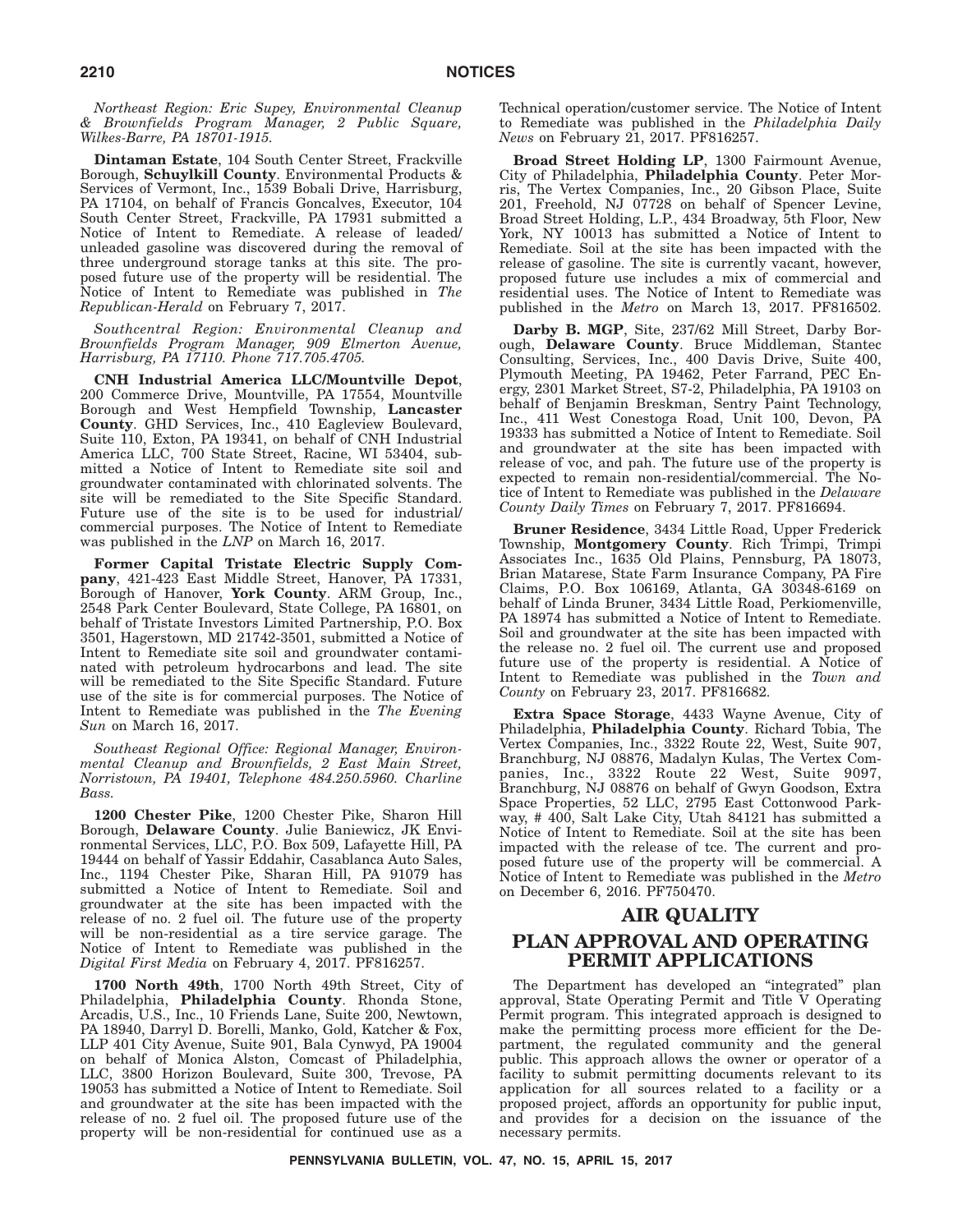The Department received applications for Plan Approvals or Operating Permits from the following facilities.

Copies of the application, the Department's analysis, all pertinent documents used in the evaluation of the application and subsequently prepared proposed plan approvals/operating permits are available for public review during normal business hours at the appropriate Department Regional Office. Appointments for scheduling a review must be made by calling the appropriate Department Regional Office. The address and phone number of the Regional Office is listed before the application notices.

Persons wishing to file a written protest or provide comments or additional information, which they believe should be considered prior to the issuance of a permit, may submit the information to the Department's Regional Office. A 30-day comment period from the date of this publication will exist for the submission of comments, protests and information. Each submission must contain the name, address and telephone number of the person submitting the comments, identification of the proposed Plan Approval/Operating Permit including the permit number and a concise statement regarding the relevancy of the information or objections to issuance of the permit.

A person wishing to request a hearing may do so during the 30-day comment period. A public hearing may be held, if the Department, in its discretion, decides that a hearing is warranted based on the information received. Persons submitting comments or requesting a hearing will be notified of the decision to hold a hearing by publication in the newspaper, the *Pennsylvania Bulletin* or by telephone, when the Department determines this type of notification is sufficient. Requests for a public hearing and any relevant information should be directed to the appropriate Department Regional Office.

Permits issued to the owners or operators of sources subject to 25 Pa. Code Chapter 127, Subchapter D or E, or located within a Title V facility or subject to 25 Pa. Code § 129.51(a) or permits issued for sources with limitations on their potential to emit used to avoid otherwise applicable Federal requirements may be submitted to the United States Environmental Protection Agency for review and approval as a revision to the State Implementation Plan. Final Plan Approvals and Operating Permits will contain terms and conditions to ensure that the sources are constructed and operating in compliance with applicable requirements in the Air Pollution Control Act (35 P.S. §§ 4001—4015), 25 Pa. Code Chapters 121—145, the Federal Clean Air Act (42 U.S.C.A. §§ 7401—7671q) and regulations adopted under the Federal Clean Air Act.

Persons with a disability who wish to comment and require an auxiliary aid, service or other accommodation to participate should contact the regional office listed before the application. TDD users may contact the Department through the Pennsylvania AT&T Relay Service at (800) 654-5984.

## **PLAN APPROVALS**

## **Plan Approval Applications Received under the Air Pollution Control Act (35 P.S. §§ 4001—4015) and 25 Pa. Code Chapter 127, Subchapter B that may have special public interest. These applications are in review and no decision on disposition has been reached.**

*Northwest Region: Air Quality Program, 230 Chestnut Street, Meadville, PA 16335-3481.*

*Contact: David Balog, New Source Review Chief— Telephone: 814-332-6328.*

**43-310G: NLMK Pennsylvania Corporation** (15 Roemer Boulevard, Farrell, PA 16121), for the proposed construction of process equipment related to the Walking Beam Furnace project which includes the Furnace and an Evaporative Cooling Tower in Farrell City, **Mercer County**. This is a Title V facility.

**Intent to Issue Plan Approvals and Intent to Issue or Amend Operating Permits under the Air Pollution Control Act and 25 Pa. Code Chapter 127, Subchapter B. These actions may include the administrative amendments of an associated operating permit.**

*Southcentral Region: Air Quality Program, 909 Elmerton Avenue, Harrisburg, PA 17110.*

*Contact: Thomas Hanlon, Facilities Permitting Chief, 717-705-4862, Virendra Trivedi, New Source Review Chief, 717-705-4863, or William Weaver, Regional Air Quality Manager, 717-705-4702.*

**67-03056A: SKF USA, Inc.** (20 Industrial Drive, Hanover, PA 17331) for the construction of two (2) vapor degreasers each controlled by a dedicated refrigerated freeboard chiller as well as the construction of naphtha cleaning operations at its spherical and cylindrical roller bearing manufacturing facility located in Penn Township, **York County**. The maximum expected increases in facility emissions as a result of the changes proposed are 8.1 TPY VOC. The facility is a State-Only facility. The Department's review of the information submitted by the applicant indicates that the air contamination source as constructed or modified will comply with all regulatory requirements pertaining to air contamination sources and the emission of air contaminants including the best available technology (BAT) requirements of 25 Pa. Code §§ 127.1 and 127.12, and the degreasing operations requirements of 25 Pa. Code § 129.63(b). Based on these findings, the Department proposes to issue a plan approval for the proposed construction. If, after the project has been implemented, the Department determines that the sources are constructed and operated in compliance with the plan approval conditions and the specifications of the application for plan approval, the requirements established in the plan approval will be incorporated into the facility's State-Only Operating Permit pursuant to the administrative amendment provisions of 25 Pa. Code  $$127.450(a)(5).$ 

**28-05004F: Grove US, LLC** (1565 Buchanan Trail East, Shady Grove, PA 17256) for the construction of two new coating booths, a drying oven and a new dry abrasive blasting booth at the Shady Grove facility located in Antrim Township, **Franklin County**. The expected increase in facility emissions as a result of the changes proposed are: 18.22 tons per year of VOCs; 6.01 tons per year of  $NO_x$ ; 4.89 tons per year of filterable PM; 5.23 tons per year each of total  $PM_{10}/PM_{2.5}$ ; 5.05 tons per year of CO and less than one ton each of  $SO_2$  and combined HAPs. The facility is a Title V facility. DEP's review of the information submitted by the applicant indicates that the air contamination sources as constructed or modified will comply with all regulatory requirements pertaining to air contamination sources and the emission of air contaminants including the best available technology requirement (BAT) of  $\overline{25}$  Pa. Code §§ 127.1 and 127.12, and 25 Pa. Code § 129.52 Surface Coating Processes; 25 Pa. Code § 129.52d Control of VOC emissions from miscellaneous metal parts surface coating processes, miscel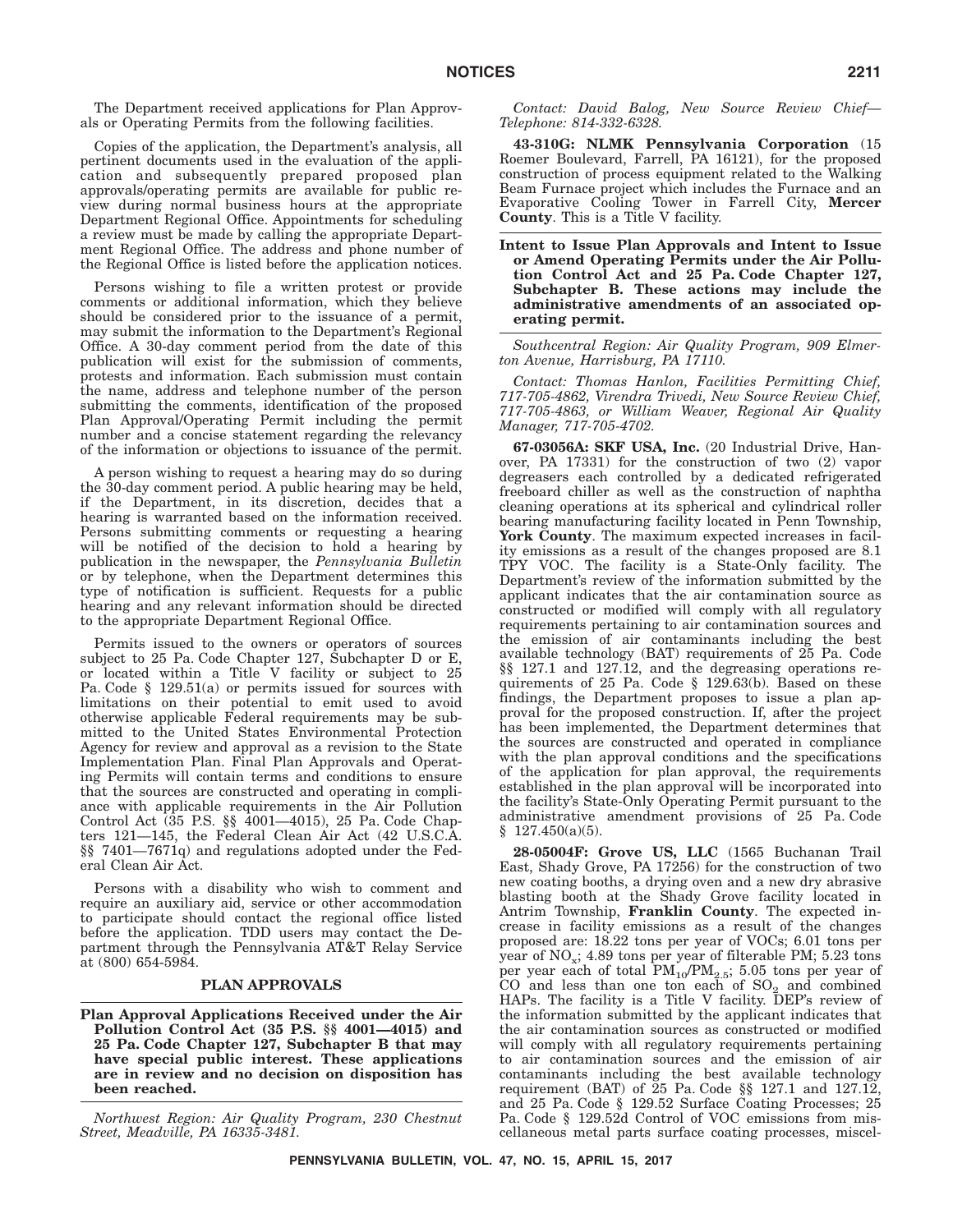laneous plastic parts surface coating processes and pleasure craft surface coatings, and 40 CFR Part 63, Subpart XXXXXX—National Emission Standards for Hazardous Air Pollutants Area Source Standards for Nine Metal Fabrication and Finishing Source Categories. Based on these findings, the Department proposes to issue a plan approval for the proposed construction. If, after the project has been implemented, the Department determines that the sources are constructed and operated in compliance with the plan approval conditions and the specification of the application for plan approval, the requirements established in the plan approval will be incorporated into an Operating Permit pursuant to the administrative amendment provisions of 25 Pa. Code § 127.450.

## *Southwest Region: Air Quality Program, 400 Waterfront Drive, Pittsburgh, PA 15222-4745.*

## *Contact: Alan Binder, P.E., Environmental Engineer Manager—Telephone: 412-442-4168.*

**32-00394A: Bowser Minich Pet Crematory** (498 Ben Franklin Road South, Indiana, PA 15701). Notice is hereby given in accordance with 25 Pa. Code §§ 127.44— 127.46 that the Department of Environmental Protection ("Department") intends to issue Air Quality Plan Approval PA-32-00394A to authorize temporary operation of one (1) Matthews International-Cremation Division IE43- PPJr natural gas-fired crematory incinerator for the cremation of animal remains at the above referenced facility located in White Township, **Indiana County**. The crematory incinerator has a maximum cremation rate of 75 pounds per hour and was previously installed under the authority of GP14-32-00394.

The crematory incinerator has an annual potential to emit (PTE) of 1 ton of carbon monoxide (CO); less than 1 ton each of nitrogen oxides  $(NO_x)$ , sulfur oxides  $(SO_x)$ , total particulate matter (PM,  $\hat{PM}_{10}$ , and  $\hat{PM}_{2.5}$ ), and volatile organic compounds (VOC); and less than 0.1 ton of total hazardous air pollutants (HAP). Best available technology (BAT) for the referenced crematory incinerator includes good combustion practices; operation and maintenance in accordance with the manufacturer's specifications and instructions; and multi-chamber design with a minimum secondary chamber temperature of 1,800°F. The referenced crematory incinerator is subject to applicable portions of 25 Pa. Code Chapters 123 and 127. The proposed Plan Approval has been conditioned to ensure compliance with all applicable regulations and includes emissions limitations and also work practice, monitoring, recordkeeping, and reporting requirements.

A person may oppose the proposed plan approval by filing a written protest with the Department through Devin P. Tomko, Pennsylvania Department of Environmental Protection, 400 Waterfront Drive, Pittsburgh, PA 15222. Additional written comments may also be submitted. Each protest or set of written comments must contain the name, address, and telephone number of the person submitting the comments, identification of the proposed Plan Approval (PA-32-00394A) and concise statements regarding the relevancy of the information or objections to issuance of the Plan Approval.

All comments must be received prior to the close of business 30 days after the date of this publication.

A public hearing may be held, if the Department, in its discretion, decides that such a hearing is warranted based on the information received. All persons submitting comments or requesting a hearing will be notified of the decision to hold a hearing in writing or by publication in the newspaper and the *Pennsylvania Bulletin*, or by telephone, where the Department determines such notification by telephone is sufficient.

For additional information you may contact Devin P. Tomko at 412-442-5231.

**32-00371B: Blairsville Wilbert Vault Co.** (100 N.E. Lane, PO Box 7, Blairsville, PA 15717). Notice is hereby given in accordance with 25 Pa. Code §§ 127.44—127.46 that the Department of Environmental Protection ("Department") intends to issue Air Quality Plan Approval PA-32-00371B to authorize temporary operation of one (1) Matthews International-Cremation Division IE43-PPII natural gas-fired crematory incinerator for the cremation of human remains at the above referenced facility located in Blairsville Borough, **Indiana County**. The crematory incinerator has a maximum cremation rate of 150 pounds per hour and was previously installed under PA-32-00371 and operated under the authority of OP-32-00371 and GP14-32-00371.

The crematory incinerator has an annual potential to emit (PTE) of 2.0 tons of carbon monoxide (CO); less than 1.1 ton each of nitrogen oxides  $NO_x$ ), sulfur oxides  $(SO_x)$ , total particulate matter (PM,  $PM_{10}$ , and  $PM_{2.5}$ ), and volatile organic compounds (VOC); and less than 0.2 ton of total hazardous air pollutants (HAP). Best available technology (BAT) for the referenced crematory incinerator includes good combustion practices; operation and maintenance in accordance with the manufacturer's specifications and instructions; and multi-chamber design with a minimum secondary chamber temperature of 1,800°F. The referenced crematory incinerator is subject to applicable portions of 25 Pa. Code Chapters 123 and 127. The proposed Plan Approval has been conditioned to ensure compliance with all applicable regulations and includes emissions limitations, and also work practice, monitoring, recordkeeping, and reporting requirements.

A person may oppose the proposed plan approval by filing a written protest with the Department through Devin P. Tomko, Pennsylvania Department of Environmental Protection, 400 Waterfront Drive, Pittsburgh, PA 15222. Written comments may also be submitted. Each protest or set of written comments must contain the name, address, and telephone number of the person submitting the comments, identification of the proposed Plan Approval (PA-32-00371B) and concise statements regarding the relevancy of the information or objections to issuance of the Plan Approval.

All comments must be received prior to the close of business 30 days after the date of this publication.

A public hearing may be held, if the Department, in its discretion, decides that such a hearing is warranted based on the information received. All persons submitting comments or requesting a hearing will be notified of the decision to hold a hearing in writing or by publication in the newspaper and the *Pennsylvania Bulletin*, or by telephone, where the Department determines such notification by telephone is sufficient.

For additional information you may contact Devin P. Tomko at 412-442-5231.

**26-00575A: Green Ridge Cemeteries, Inc.** (2901 Memorial Blvd., Connellsville, PA 15425). Notice is hereby given in accordance with 25 Pa. Code §§ 127.44—127.46 that the Department of Environmental Protection ("Department") intends to issue Air Quality Plan Approval PA-26-00575A to authorize temporary operation of one (1) Matthews International-Cremation Division IE43-PPII natural gas-fired crematory incinerator for the cremation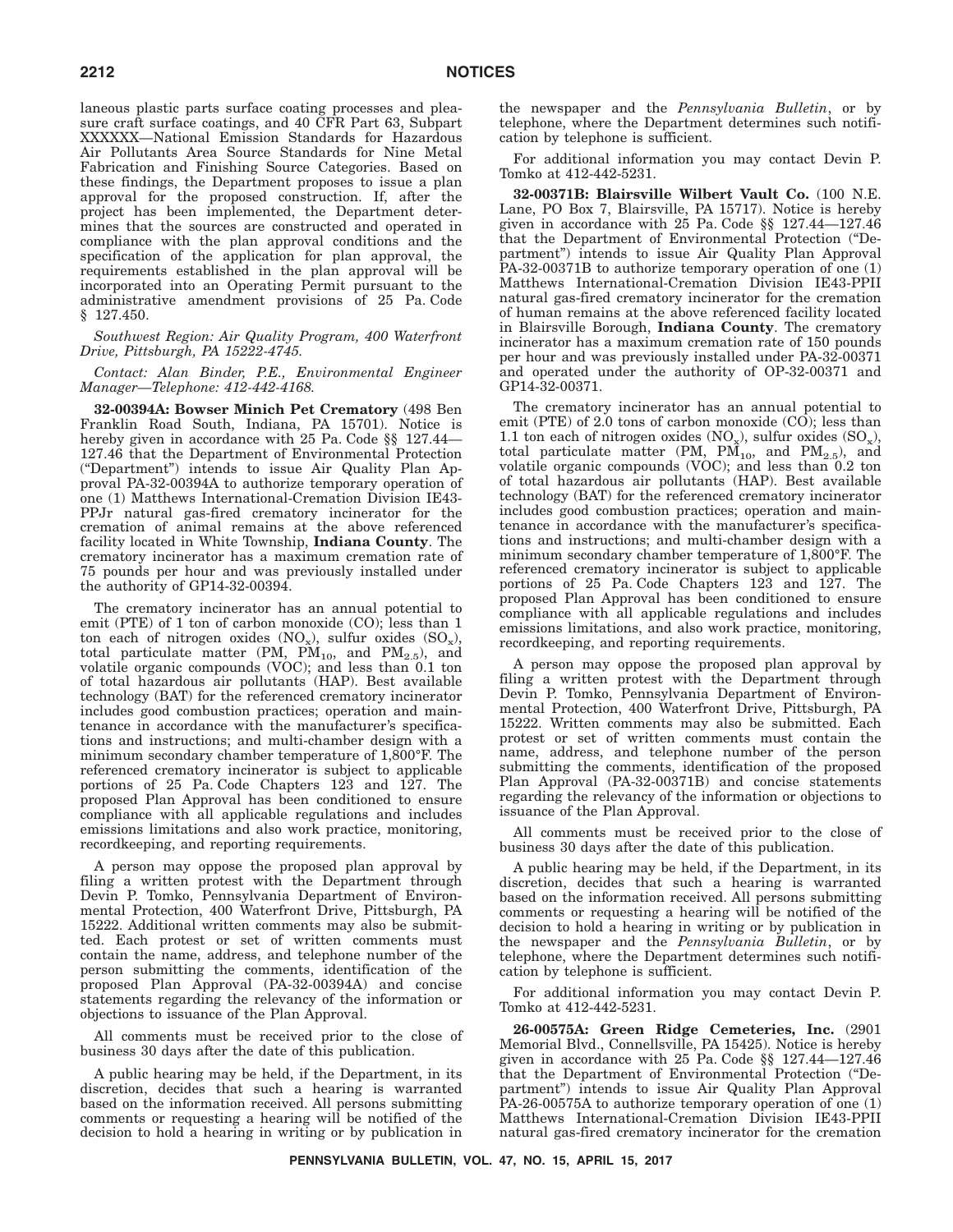of human remains at the above referenced facility located in Bullskin Township, **Fayette County**. The crematory incinerator has a maximum cremation rate of 150 pounds per hour and was previously installed under the authority of GP14-26-00575.

The crematory incinerator has an annual potential to emit (PTE) of 2.0 tons of carbon monoxide (CO); less than 1.1 ton each of nitrogen oxides  $(NO_x)$ , sulfur oxides  $(SO_x)$ , total particulate matter (PM,  $PM_{10}$ , and  $PM_{2.5}$ ), and volatile organic compounds (VOC); and less than 0.2 ton of total hazardous air pollutants (HAP). Best available technology (BAT) for the referenced crematory incinerator includes good combustion practices; operation and maintenance in accordance with the manufacturer's specifications and instructions; and multi-chamber design with a minimum secondary chamber temperature of 1,800°F. The referenced crematory incinerator is subject to applicable portions of 25 Pa. Code Chapters 123 and 127. The proposed Plan Approval has been conditioned to ensure compliance with all applicable regulations and includes emissions limitations, and also work practice, monitoring, recordkeeping, and reporting requirements.

A person may oppose the proposed plan approval by filing a written protest with the Department through Devin P. Tomko, Pennsylvania Department of Environmental Protection, 400 Waterfront Drive, Pittsburgh, PA 15222. Written comments may also be submitted. Each protest or set of written comments must contain the name, address, and telephone number of the person submitting the comments, identification of the proposed Plan Approval (PA-26-00575A) and concise statements regarding the relevancy of the information or objections to issuance of the Plan Approval.

All comments must be received prior to the close of business 30 days after the date of this publication.

A public hearing may be held, if the Department, in its discretion, decides that such a hearing is warranted based on the information received. All persons submitting comments or requesting a hearing will be notified of the decision to hold a hearing in writing or by publication in the newspaper and the *Pennsylvania Bulletin*, or by telephone, where the Department determines such notification by telephone is sufficient.

For additional information you may contact Devin P. Tomko at 412-442-5231.

**63-00930A: Woodruff Partners, LLP—DBA Peaceful Pastures Pet Crematory** (2820 Washington Road, McMurray, PA 15317). Notice is hereby given in accordance with 25 Pa. Code §§ 127.44—127.46 that the Department of Environmental Protection ("Department") intends to issue Air Quality Plan Approval PA-63-00930A to authorize temporary operation of one (1) Matthews International-Cremation Division IE43-PPII natural gasfired crematory incinerator for the cremation of animal remains at the above referenced facility located in North Strabane Township, **Washington County**. The crematory incinerator has a maximum cremation rate of 150 pounds per hour and was previously installed under the authority of GP14-63-00930.

The crematory incinerator has an annual potential to emit (PTE) of 2.0 tons of carbon monoxide (CO); less than 1.1 ton each of nitrogen oxides  $(NO_x)$ , sulfur oxides  $(SO_x)$ , total particulate matter  $(PM, PM_{10}, and PM_{2.5})$ , and volatile organic compounds (VOC); and less than 0.2 ton of total hazardous air pollutants (HAP). Best available technology (BAT) for the referenced crematory incinerator includes good combustion practices; operation and maintenance in accordance with the manufacturer's specifications and instructions; and multi-chamber design with a minimum secondary chamber temperature of 1,800°F. The referenced crematory incinerator is subject to applicable portions of 25 Pa. Code Chapters 123 and 127. The proposed Plan Approval has been conditioned to ensure compliance with all applicable regulations and includes emissions limitations, and also work practice, monitoring, recordkeeping, and reporting requirements.

A person may oppose the proposed plan approval by filing a written protest with the Department through Devin P. Tomko, Pennsylvania Department of Environmental Protection, 400 Waterfront Drive, Pittsburgh, PA 15222. Written comments may also be submitted. Each protest or set of written comments must contain the name, address, and telephone number of the person submitting the comments, identification of the proposed Plan Approval (PA-63-00930A) and concise statements regarding the relevancy of the information or objections to issuance of the Plan Approval.

All comments must be received prior to the close of business 30 days after the date of this publication.

A public hearing may be held, if the Department, in its discretion, decides that such a hearing is warranted based on the information received. All persons submitting comments or requesting a hearing will be notified of the decision to hold a hearing in writing or by publication in the newspaper and the *Pennsylvania Bulletin*, or by telephone, where the Department determines such notification by telephone is sufficient.

For additional information you may contact Devin P. Tomko at 412-442-5231.

**03-00197B: Nature's Blend Wood Product, Inc./ Ford City Plant** (717 First Avenue, Ford City, PA 16226) for the increase in VOC and HAP for the existing manufacturing of wood furniture components located in Ford City Borough, **Armstrong County**. The operation of the facility's air contamination source consisting of miscellaneous natural gas usages, surface coating operations, and wood working operation. The facility has requested an increase in annual VOC emission limitations from 49.06 tons to 49.9 tons and annual HAP emission limitations from 4.14 tons to 9.9 tons. This facility is subject to the applicable requirements of 25 Pa. Code Chapters 121—145. The proposed plan approval includes conditions relating to applicable emission restrictions, testing, monitoring, recordkeeping, reporting and work practice standards requirements.

*Northwest Region: Air Quality Program, 230 Chestnut Street, Meadville, PA 16335-3481.*

*Contact: David Balog, New Source Review Chief— Telephone: 814-332-6328.*

*Department of Public Health, Air Management Services: 321 University Avenue, Philadelphia, PA 19104.*

*Contact: Edward Wiener, Chief—Telephone: 215-685- 9426.*

**AMS IP17-000025: Philadelphia Gas Works, Richmond Plant** (3100 East Venango Street, Philadelphia, PA 19134) to install a 91.5 MMBTU/hr natural gas-fired LNG Vaporizer heater to replace the 105.0 MMBTU/hr heater firing natural gas. The heater will be limited to 20 million cubic feet of natural gas burned, less than 1.0 ton of nitrogen oxide  $(NO<sub>x</sub>)$  emissions per rolling 12-month period, and operation of less than 5% of annual capacity. There will be potential Carbon Dioxide (CO) emissions of 1.50 ton/year (tpy), Particulate Matter (PM) emissions of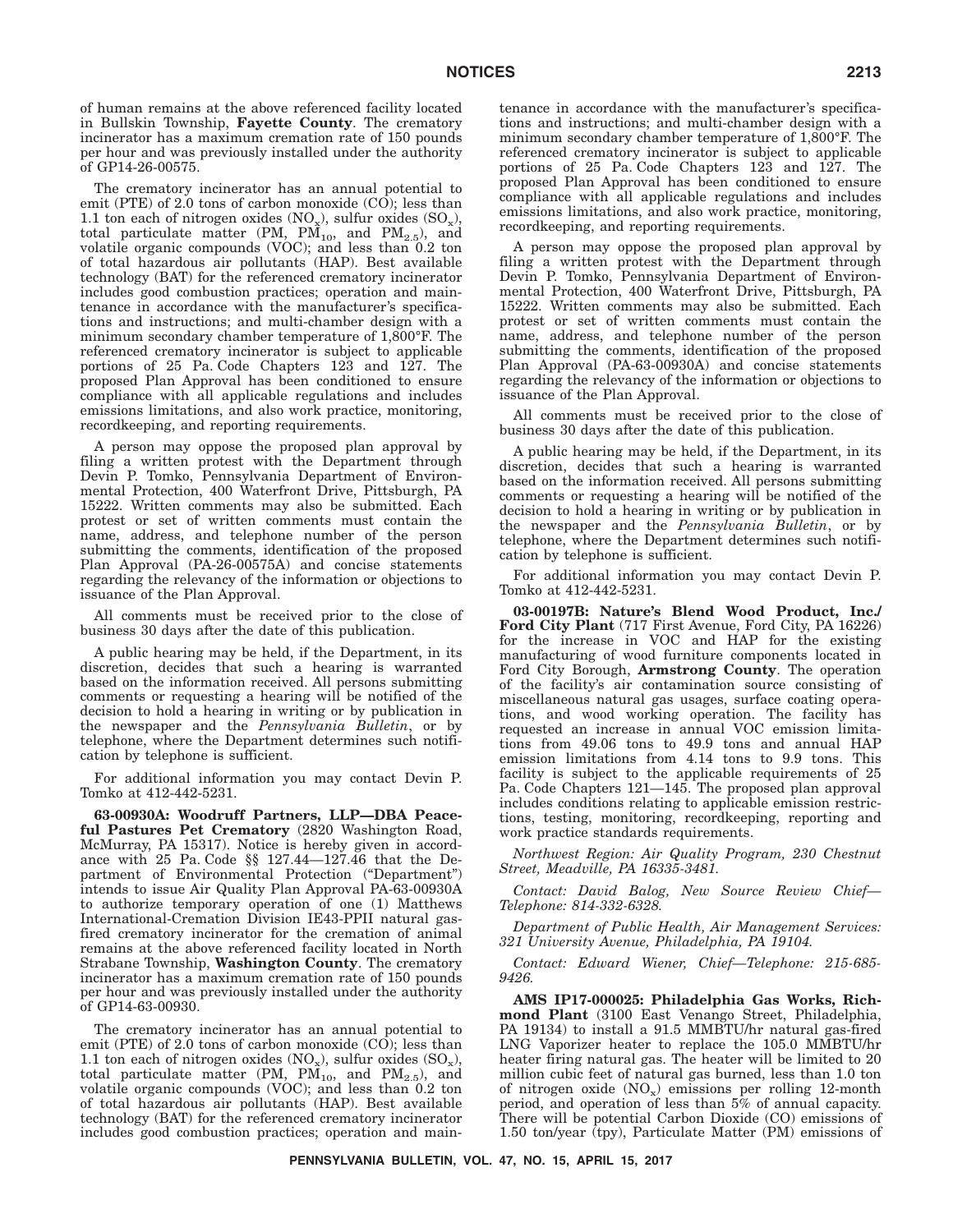0.08 tpy, Volatile Organic Compound (VOC) emissions of 0.06 tpy, and Sulfur Dioxide  $(SO_2)$  emissions of 0.006 tpy. The plan approval will contain operating, monitoring, testing, recordkeeping, and reporting requirements to ensure operation within all applicable requirements.

## **OPERATING PERMITS**

## **Intent to Issue Title V Operating Permits under the Air Pollution Control Act and 25 Pa. Code Chapter 127, Subchapter G.**

*Southeast Region: Air Quality Program, 2 East Main Street, Norristown, PA 19401.*

*Contact: Janine Tulloch-Reid, Facilities Permitting Chief—Telephone: 484-250-5920.*

**09-00027: Fres-Co System USA, Inc.** (3005 State Road, Telford, PA 18969-1021) for the renewal of a Title V Operating Permit for the operation of a commercial printing facility which contains the following air emission sources; two boilers, four printing presses, three above ground storage tanks containing Volatile Organic Compounds and one emergency generator. The facility location is in West Rockhill Township, **Bucks County**. This renewal of the Title V Operating Permit does not authorize any increase in air emissions of regulated pollutants above previously approved levels. The Title V Operating Permit contains all applicable requirements including monitoring, recordkeeping and reporting.

*Northeast Region: Air Quality Program, 2 Public Square, Wilkes-Barre, PA 18711-0790.*

*Contact: Raymond Kempa, New Source Review Chief— Telephone: 570-826-2507.*

**48-00006: NRG REMA, LLC, Portland Generating Station** (121 Champion Way, Canonsburg, PA 15317- 5817). The Department intends to issue a renewal of the Title V Operating Permit for the electric transmission and utilities facility in Upper Mount Bethel Township, **Northampton County**. As a major source, the facility is subject to the Title V permitting requirements of the Clean Air Act Amendments as adopted by the Commonwealth under 25 Pa. Code Chapter 127, Subchapter G. The sources consist of combustion turbines and emergency generators. The proposed Title V Operating Permit includes emission restrictions, work practice standards and testing, monitoring, recordkeeping, and reporting requirements to ensure compliance with all applicable Federal and State air quality regulations.

## **Intent to Issue Operating Permits under the Air Pollution Control Act and 25 Pa. Code Chapter 127, Subchapter F.**

*Northcentral Region: Air Quality Program, 208 West Third Street, Williamsport, PA 17701.*

*Contact: Muhammad Q. Zaman, Environmental Program Manager—Telephone: 570-327-3648.*

**08-00029: EPP Renewable Energy, LLC** (1605 N. Cedar Crest Blvd., Suite 509, Allentown, PA 18104) for their landfill gas to energy facility located in West Burlington Township, **Bradford County**. The facility consists of a 1,600 kilowatt landfill gas fired reciprocating internal combustion engine and gen set. The facility has the potential to emit 10.00 tons per year of particulate matter less than 10 microns, 21.50 tons per year of nitrogen oxides, 73.16 tons per year of carbon monoxide, 3.90 tons per year of volatile organic compounds, 6.83 tons per year of hazardous air pollutants and 13.8 tons

per year of sulfur oxides. The emission limits and work practice standards along with testing, monitoring, record keeping and reporting requirements have been included in the operating permit to ensure the facility complies with all applicable Federal and State air quality regulations. These operating permit conditions have been derived from the applicable requirements of 25 Pa. Code Chapters  $121-145$  as well as 40 CFR Parts 60 and 63. All pertinent documents used in the evaluation of the application are available for public review during normal business hours at the Department's Northcentral Regional office, 208 West Third Street, Suite 101, Williamsport, PA 17701. Appointments for scheduling a review must be made by calling 570-327-0550.

**49-00018: ARCOS Industries, LLC** (1 Arcos Drive, Mt. Carmel, PA 17851) for their manufacturing facility in Mt Carmel Township, **Northumberland County**. The facility's main sources include four (4) inline cold continuous web perchloroethylene cleaning machines, a natural gas fired paint bake off oven and various small combustion sources. The facility has the potential to emit 0.63 ton per year of particulate matter less than 10 microns, 5.75 tons per year of nitrogen oxides, 1.22 ton per year of carbon monoxide, 0.30 ton per year of volatile organic compounds, 2.05 tons per year of hazardous air pollutants and 1.58 ton per year of sulfur oxides. The emission limits and work practice standards along with testing, monitoring, record keeping and reporting requirements have been included in the operating permit to ensure the facility complies with all applicable Federal and State air quality regulations. These operating permit conditions have been derived from the applicable requirements of 25 Pa. Code Chapters 121—145 as well as 40 CFR Parts 60 and 63. All pertinent documents used in the evaluation of the application are available for public review during normal business hours at the Department's Northcentral Regional office, 208 West Third Street, Suite 101, Williamsport, PA 17701. Appointments for scheduling a review must be made by calling 570-327-0550.

*Southwest Region: Air Quality Program, 400 Waterfront Drive, Pittsburgh, PA 15222-4745.*

*Contact: Thomas Joseph, P.E., Facilities Permitting Chief—Telephone: 412-442-4336.*

**26-00590: Carlisle Construction Materials** (2000 Summit View Drive, Smithfield, PA 15478) for the manufacturing of foam insulation located in Georges Township, **Fayette County**. Sources at this facility include the Hunter Panel process line of polyisocyanurate foam insulating panels. The process is controlled by a Regenerative Thermal Oxidizer (RTO) with 98 percent destruction efficiency. Other equipment at this facility includes material storage and handling systems, space heaters and other smaller sources. This facility has the potential to emit the following type and quantity of air contaminants: 49.6 tpy VOC, 5.5 tpy PM, 6.2 tpy  $NO_x$ , 5.2 tpy CO, and 0.1 tpy  $SO_x$ . The proposed authorization is subject to State Regulations. The permit includes additional operation requirements, monitoring requirements, and recordkeeping requirements.

**56-00304: Somerset Welding & Steel, Inc.** (10558 Somerset Pike, Somerset, PA 15501) In accordance with 25 Pa. Code §§ 127.424 and 127.425 the Department of Environmental Protection (DEP) gives notice that they intend to issue a State Only Operating Permit (SOOP) renewal to Somerset Welding & Steel's J & J Truck Bodies & Trailers (J&J) facility to authorize the continued operation of their Steel and aluminum dump truck bodies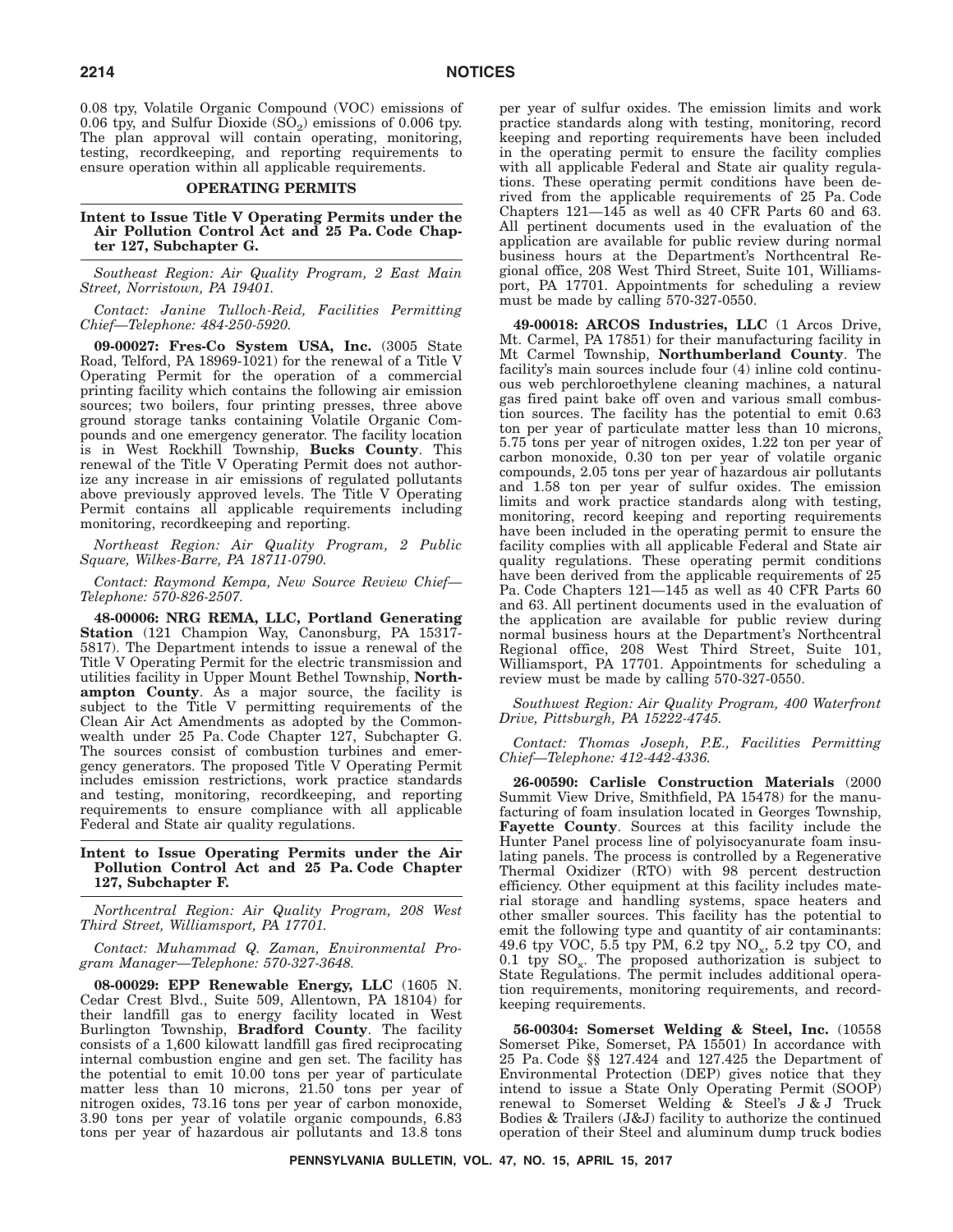and trailers manufacturing facility located in Lincoln Township, **Somerset County**.

The activities include metal surface preparation, cleaning via shot blast, and surface coating. J & J applies coatings to manufactured equipment using HVLP spray application technology.

Emissions from this facility are less than 2.09 tons per year of PM, 14 tons per year of NO<sub>x</sub>, 9.41 tons per year of VOCs and 2.53 tons per year of HAPs. The proposed SOOP contains emission restriction, testing, monitoring, recordkeeping, reporting and work practice standards derived from the applicable requirements of 25 Pa. Code Chapters 121—145.

A person may oppose the proposed State Only Operating Permit by filing a written protest with the Department through Noor Nahar via mail to Pennsylvania Department of Environmental Protection, 400 Waterfront Drive, Pittsburgh, PA 15222. Each protest or set of written comments must contain the name, address and telephone number of the person submitting the comments, identification of the proposed State Only Operating Permit (56-00304) and a concise statement of the objections to the Operating Permit issuance and the relevant facts upon which the objections are based.

Somerset Welding & Steel State Only Operating Permit application, the Department's Air Quality Review Memorandum, and the Proposed Air Quality Operating Permit for this facility are available for review by any interested party at the Pennsylvania Department of Environmental Protection, Southwest Regional Office, 400 Waterfront Drive, Pittsburgh, PA 15222. To request a review of the Somerset Welding & Steel State Only Operating Permit application, to receive an electronic copy of the Department's Air Quality Review Memorandum, or to receive an electronic copy of the Department's proposed air Quality Operating Permit for this facility, a person may contact Noor Nahar at nnahar@pa.gov or 412.442.5225.

All comments must be received prior to the close of business 30 days after the date of this publication.

**03-00197: Nature's Blend Wood Product, Inc./Ford City Plant** (717 First Avenue, Ford City, PA 16226) State Only Operating Permit is for the manufacturing of wood furniture components located in Ford City Borough, **Armstrong County**. The operation of the facility's air contamination source consisting of miscellaneous natural gas usages, surface coating operations, and wood working operation. The facility is limited 49.9 tpy VOC,  $2$  tpy NO<sub>y</sub>, 1.7 tpy CO, 19 tpy PM and 9.9 tpy HAPs. This facility is subject to the applicable requirements of 25 Pa. Code Chapters 121—145. Proposed SOOP includes conditions relating to applicable emission restrictions, testing, monitoring, recordkeeping, reporting and work practice standards requirements.

*Department of Public Health, Air Management Services: 321 University Avenue, Philadelphia, PA 19104.*

*Contact: Edward Wiener, Chief—Telephone: 215-685- 9426.*

The City of Philadelphia, Air Management Services (AMS) intends to reissue a Minor State Only Operating Permit for the following facility:

**S14-029: Nazareth Hospital** (2601 Holme Avenue, Philadelphia, PA 19134) for the operation of a hospital in the City of Philadelphia, **Philadelphia County**. The facility's air emission sources include one (1) 400 horsepower (HP) boiler firing No. 4 oil or natural gas, one (1) 500 HP boiler firing No. 4 or natural gas, one (1) 450 kilowatt (kw) emergency generator firing No. 2 oil, one (1) 150 kw emergency generator firing No. 2 oil, and one (1) 125 kw emergency generator firing natural gas. This operating permit also amends the previous operating, testing and tuning requirements for each generator. Each emergency generator shall be operated only during emergencies, emergency testing, maintenance and engine tuning. Routine monthly testing for each generator is limited to 130 minutes of run time per month, 130 minutes of cool-down time per month, and four hours of tuning or load testing per year.

The operating permit will be reissued under 25 Pa. Code, Philadelphia Code Title 3 and Air Management Regulation XIII. Permit copies and other supporting information are available for public inspection at AMS, 321 University Avenue, Philadelphia, PA 19104. For further information, contact Edward Wiener at (215) 685- 9426.

Persons wishing to file protest or comments on the above operating permit must submit the protest or comments within 30 days from the date of this notice. Any protests or comments filed with AMS must include a concise statement of the objections to the permit issuance and the relevant facts upon which the objections are based. Based upon the information received during the public comment period, AMS may modify the operating permit or schedule a public hearing. The hearing notice will be published in the *Pennsylvania Bulletin* and a local newspaper at least thirty days before the hearing.

## **COAL AND NONCOAL MINING ACTIVITY APPLICATIONS**

Applications under the Surface Mining Conservation and Reclamation Act (52 P.S. §§ 1396.1—1396.19a); the Noncoal Surface Mining Conservation and Reclamation Act (52 P.S. §§ 3301—3326); The Clean Streams Law (35 P.S. §§ 691.1—691.1001); the Coal Refuse Disposal Control Act (52 P.S. §§ 30.51—30.66); and The Bituminous Mine Subsidence and Land Conservation Act (52 P.S. §§ 1406.1—1406.20a). Mining activity permits issued in response to such applications will also address the applicable permitting requirements of the following statutes: the Air Pollution Control Act (35 P.S. §§ 4001—4015); the Dam Safety and Encroachments Act (32 P.S. §§ 693.1— 693.27); and the Solid Waste Management Act (35 P.S. §§ 6018.101—6018.1003).

The following permit applications to conduct mining activities have been received by the Department. A copy of the application is available for inspection at the district mining office indicated before each application. Notices of requests for 401 Water Quality Certifications are included in individual application notices, as noted.

Written comments or objections, or requests for an informal conference, or a public hearing, as applicable, on a mining permit application and request for Section 401 water quality certification application may be submitted by any person or any officer or head of any Federal, State or local government agency or authority to the Department at the address of the district mining office indicated before each application within 30 days of this publication, or within 30 days after the last publication of the applicant's newspaper advertisement as provided by 25 Pa. Code §§ 77.121—77.123 and 86.31—86.34.

Written comments or objections regarding a mining permit application should contain the name, address and telephone number of persons submitting comments or objections, application number and a statement of suffi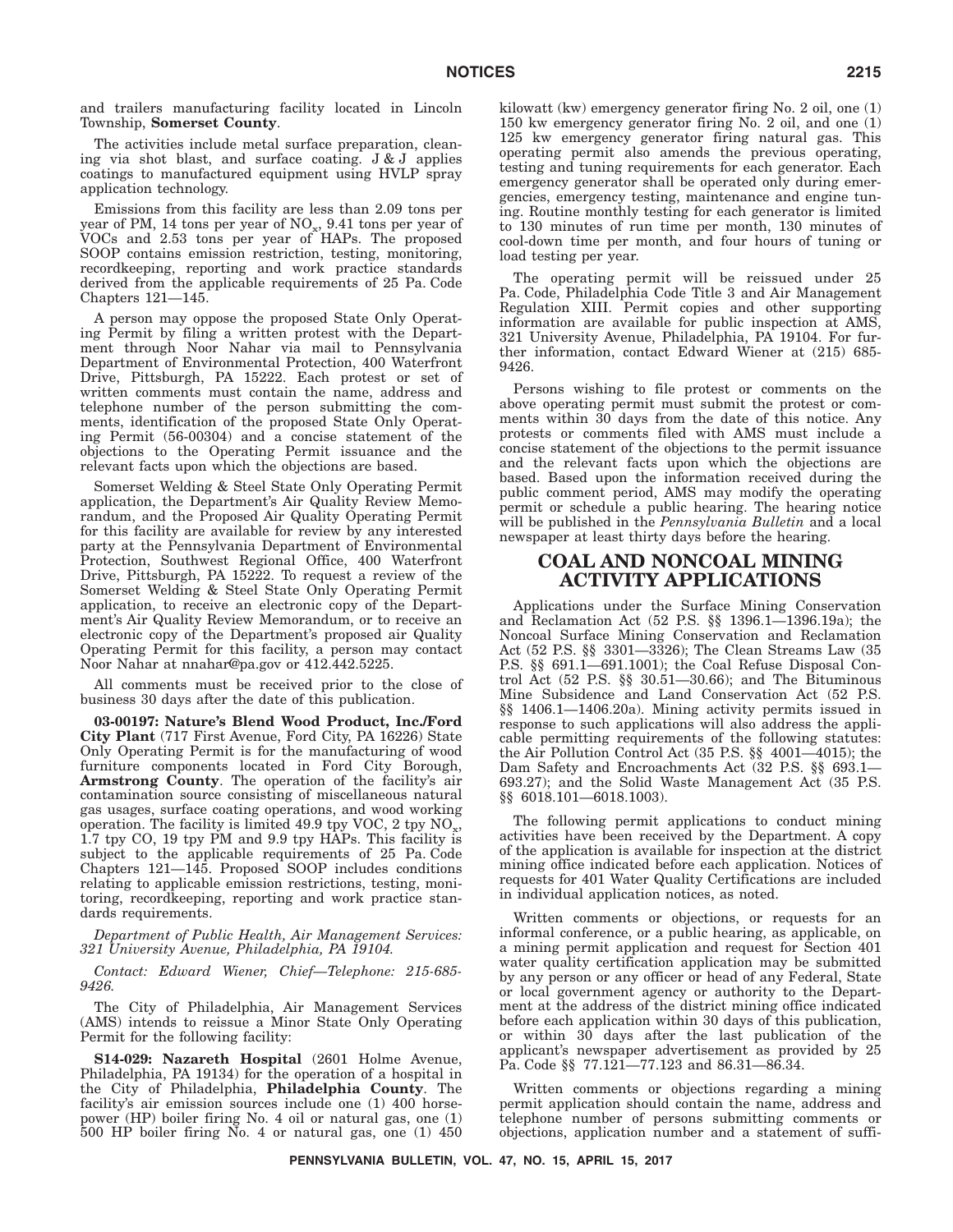cient detail to inform the Department on the basis of comment or objection and relevant facts upon which it is based.

A request for an informal conference or a public hearing, as applicable, on a mining permit application, as provided by 25 Pa. Code § 77.123 or § 86.34, must contain the name, address and telephone number of the requestor; the application number; a brief summary of the issues to be raised by the requestor at the conference; and a statement whether the requestor desires to have the conference conducted in the locality of the proposed mining activities.

When an NPDES number is listed, the mining activity permit application was accompanied by an application for an individual NPDES permit. A separate notice will be provided after the draft NPDES permit is prepared.

#### *Coal Applications Received*

*Knox District Mining Office: P.O. Box 669, 310 Best Avenue, Knox, PA 16232-0669, 814-797-1191.*

**24020102. P. and N. Coal Company, Inc.** (P.O. Box 332, Punxsutawney, PA 15767) Renewal of an existing bituminous surface and coal ash placement mine in Benezette Township, **Elk County**, affecting 118.9 acres. Receiving streams: Unnamed tributary to Porcupine Run and Porcupine Run, unnamed tributary to Chase Hollow, unnamed tributary to Trout Run, all classified for the following uses: CWF. There are no potable surface water supply intakes within 10 miles downstream. This renewal is for reclamation only. Application received: March 27, 2017.

#### **MINING ACTIVITY NPDES DRAFT PERMITS**

This notice provides information about applications for a new, amended or renewed NPDES permits associated with mining activity (coal or noncoal) permits. The applications concern industrial waste (mining) discharges to surface water and discharges of stormwater associated with mining activities. This notice is provided in accordance with 25 Pa. Code Chapters 91 and 92a and 40 CFR Part 122, implementing provisions of The Clean Streams Law (35 P.S. §§ 691.1—691.1001) and the Federal Clean Water Act (33 U.S.C.A. §§ 1251—1376).

The Department of Environmental Protection (Department) has prepared a draft NPDES permit and made a tentative determination to issue the NPDES permit in conjunction with the associated mining activity permit.

## *Effluent Limits for Coal Mining Activities*

For coal mining activities, NPDES permits, when issued, will contain effluent limits that are the more stringent of technology-based (BAT) effluent limitations or Water Quality Based Effluent Limits (WQBEL).

The BAT limits for coal mining activities, as provided in 40 CFR Part 434 and 25 Pa. Code Chapters 87—90 are as follows:

| Parameter                        | $30$ -Day<br>Average | Daily<br>Maximum   | Instantaneous<br>Maximum             |
|----------------------------------|----------------------|--------------------|--------------------------------------|
| Iron (Total)                     | $3.0 \text{ mg}/1$   | $6.0 \text{ mg}/1$ | $7.0 \text{ mg}/1$                   |
| Manganese (Total)                | $2.0 \text{ mg}/1$   | $4.0 \text{ mg}/l$ | $5.0 \text{ mg}/l$                   |
| Suspended solids                 | $35 \text{ mg}/1$    | $70 \text{ mg}/1$  | $90 \text{ mg}/1$                    |
| $pH^*$                           |                      |                    | greater than $6.0$ ; less than $9.0$ |
| Alkalinity greater than acidity* |                      |                    |                                      |

\*The parameter is applicable at all times.

A settleable solids instantaneous maximum limit of 0.5 ml/l applies to: surface runoff (resulting from a precipitation event of less than or equal to a 10-year 24-hour event) from active mining areas; active areas disturbed by coal refuse disposal activities; mined areas backfilled and revegetated; and all other discharges and drainage (resulting from a precipitation event of greater than 1-year 24-hour to less than or equal to a 10-year 24-hour event) from coal refuse disposal piles. Similarly, modified BAT limits apply to iron, manganese and suspended solids in surface runoff, discharges and drainage resulting from these precipitation events and those of greater magnitude in accordance with 25 Pa. Code §§ 87.102, 88.92, 88.187, 88.292, 89.52 and 90.102.

Exceptions to BAT effluent limits may be applicable in accordance with 25 Pa. Code §§ 87.102, 88.92, 88.187, 88.292, 89.52 and 90.102.

## *Effluent Limits for Noncoal Mining Activities*

The limits for noncoal mining activities as provided in 25 Pa. Code Chapter 77 are pH 6 to 9 and other parameters the Department may require.

Discharges from noncoal mines located in some geologic settings (for example, in the coal fields) may require additional water quality based effluent limits. If additional effluent limits are needed for an NPDES permit associated with a noncoal mining permit, then the permit description specifies the parameters.

In addition to BAT or WQBEL limits, coal and noncoal NPDES permits establish effluent limitations in the form of implemented Best Management Practices (BMPs) identified in the associated Erosion and Sedimentation Plan, the Reclamation Plan and the NPDES permit application. These BMPs restrict the rates and quantities of associated pollutants from being discharged into surface waters in this Commonwealth.

More restrictive effluent limitations, restrictions on discharge volume or restrictions on the extent of mining that may occur are incorporated into an NPDES permit when necessary for compliance with water quality standards and antidegradation requirements (in accordance with 25 Pa. Code Chapters 91—96).

The procedures for determining the final effluent limits, using a mass-balance equation or model, are found in Technical Guidance Document 563-2112-115, Developing National Pollutant Discharge Elimination System (NPDES) Permits for Mining Activities. Other specific factors to be considered include public comments and Total Maximum Daily Load(s). Additional discharge limitations may apply in the event that unexpected discharges occur.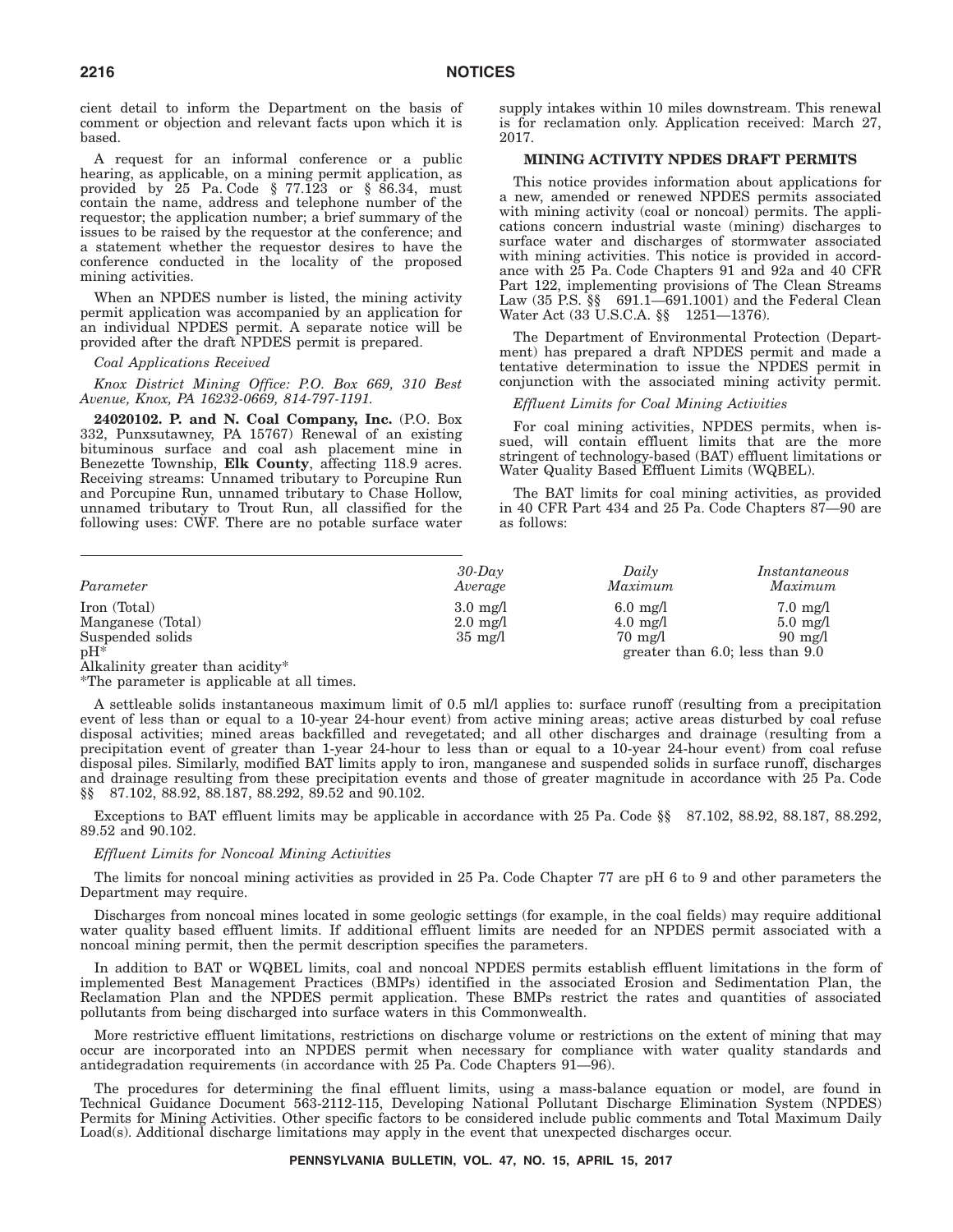Discharge rates for surface mining activities are precipitation driven. Discharge rates for proposed discharges associated with underground mining are noted in the permit description.

Persons wishing to comment on an NPDES draft permit should submit a written statement to the Department at the address of the district mining office indicated before each draft permit within 30 days of this public notice. Comments received within the comment period will be considered in the final determinations regarding the NPDES permit applications. Comments must include the name, address and telephone number of the writer and a concise statement to inform the Department of the exact basis of a comment and the relevant facts upon which it is based.

The Department will also accept requests or petitions for a public hearing on NPDES permit applications, as provided in 25 Pa. Code § 92a.82(d). The request or petition for a public hearing shall be filed within 30 days of this public notice and contain the name, address, telephone number and the interest of the party filing the request, and State the reasons why a hearing is warranted. A public hearing may be held if the Department considers the public interest significant. If a hearing is scheduled, a notice of the hearing on the NPDES permit application will be published in the *Pennsylvania Bulletin* and a newspaper of general circulation within the relevant geographical area. When a public hearing is held, the Department will consider comments from the public hearing in the final determination on the NPDES permit application.

## *Coal NPDES Draft Permits*

*Cambria District Mining Office: 286 Industrial Park Road, Ebensburg, PA 15931, 814-472-1900.*

**NPDES No. PA0279471 (Mining Permit No. 56170101), Rampside Collieries, Inc.**, 527 Slate Hill Road, Berlin, PA 15530, new NPDES permit for bituminous surface mine in Jenner Township, **Somerset County**, affecting 27.2 acres. Receiving streams: Quemahoning Reservoir/Quemahoning Creek, classified for the following uses: cold water fishes. This receiving stream is included in the Kiski-Conemaugh TMDL. Application received: February 28, 2017.

Unless otherwise noted for a specific outfall, the proposed effluent limits for all outfalls in this permit are the BAT limits described above for coal mining activities.

The outfalls listed below discharge to Quemahoning Reservoir/Quemahoning Creek:

| New Outfall $(Y/N)$ |
|---------------------|
|                     |
|                     |
|                     |
|                     |

The proposed effluent limits for the above listed outfalls are as follows:

| Outfalls:                                                          | $30$ -Day | Daily   | Instant. |
|--------------------------------------------------------------------|-----------|---------|----------|
| Parameter                                                          | Average   | Maximum | Maximum  |
| $\text{Iron} \text{ (mg/l)}$                                       | 1.5       | 3.0     | 3.7      |
| Manganese $(mg/l)$                                                 | 1.0       | 2.0     | 2.5      |
| Aluminum $(mg/l)$                                                  | 0.75      | 0.75    | 0.75     |
| Total Suspended Solids (mg/l)                                      | 35.0      | 70.0    | 90.0     |
| pH (S.U.): Must be between 6.0 and 9.0 standard units at all times |           |         |          |

Alkalinity must exceed acidity at all times

*New Stanton District Office: 131 Broadview Road, New Stanton, PA 15672, 724-925-5500.*

**NPDES No. PA0251160 (Mining permit no. 03070103), Rosebud Mining Company**, 301 Market Street, Kittanning, PA 16201, renewal NPDES permit for a bituminous surface mine in Redbank Township, **Armstrong County**, affecting 127.9 acres. Receiving stream: unnamed tributary to Pine Run, classified for the following use: CWF. Application received: May 23, 2014.

Unless otherwise noted for a specific outfall, the proposed effluent limits for all outfalls in this permit are the BAT limits described above for coal mining activities.

The stormwater outfalls listed below discharge to unnamed tributary to Pine Run:

| Outfall Nos. | New Outfall (Y/N) | Type       |
|--------------|-------------------|------------|
| 001          |                   | Stormwater |
| 002          |                   | Stormwater |

The proposed effluent limits for the above listed outfalls are as follows:

| Outfalls:                                                          | $30$ -Day | Daily   | Instant. |
|--------------------------------------------------------------------|-----------|---------|----------|
| Parameter                                                          | Average   | Maximum | Maximum  |
| $\text{Iron} \text{ (mg/l)}$                                       | 1.5       | 3.0     | 3.8      |
| Manganese $(mg/l)$                                                 | $1.0\,$   | 2.0     | 2.5      |
| Aluminum $(mg/l)$                                                  | 0.75      | 0.75    | 0.75     |
| Total Suspended Solids (mg/l)                                      | 35        | 70      | 90       |
| pH (S.U.): Must be between 6.0 and 9.0 standard units at all times |           |         |          |

Alkalinity must exceed acidity at all times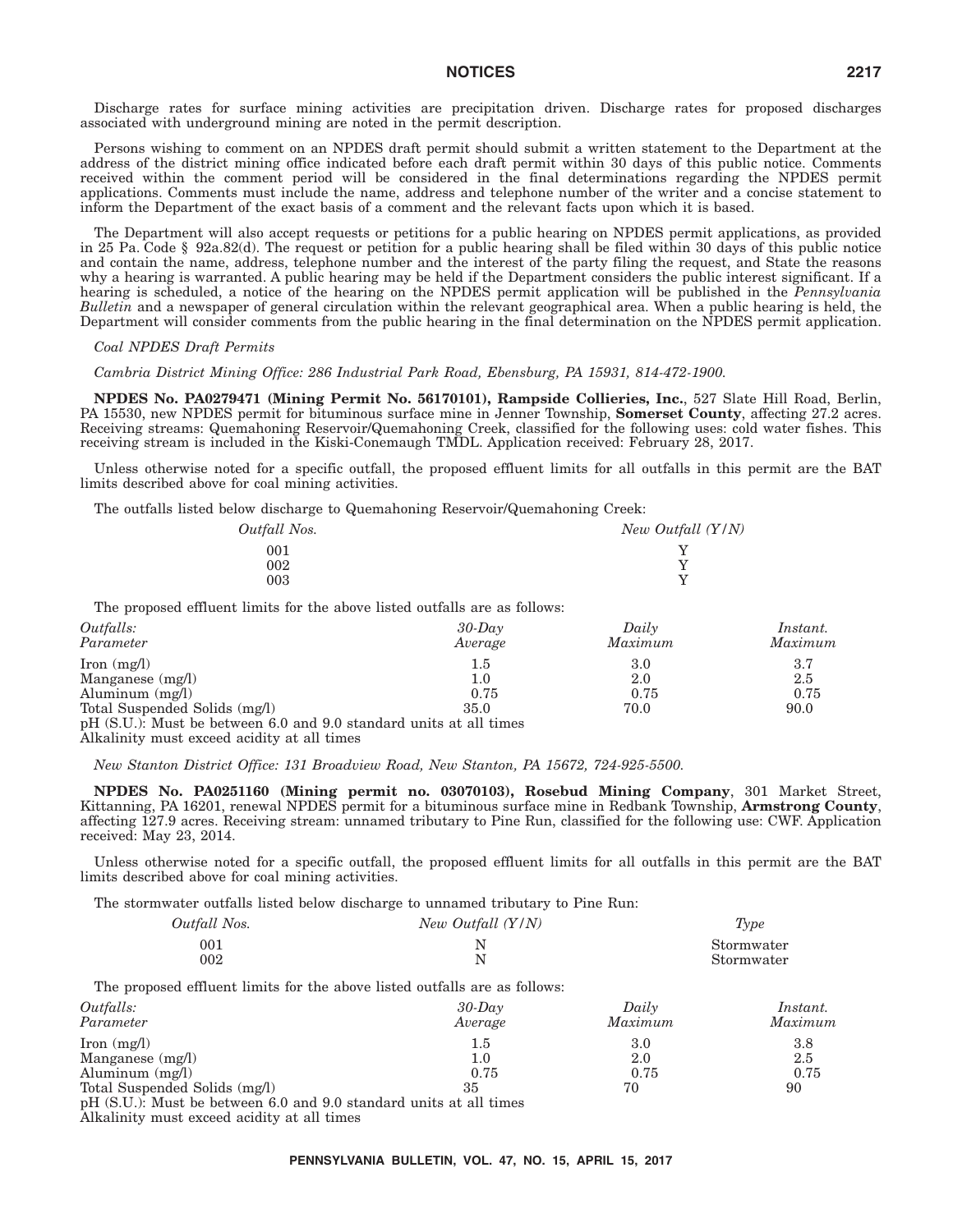## *Noncoal NPDES Draft Permits*

*Knox District Mining Office: P.O. Box 669, 310 Best Avenue, Knox, PA 16232-0669, 814-797-1191.*

**NPDES No. PA0259128 (Permit No. 25122801). Groundwork Resources, LLC** (8870 Baron Road, McKean, PA 16426) Renewal of an existing NPDES permit for a small industrial minerals surface mine in McKean Township, **Erie County**, affecting 4.1 acres. Receiving streams: Unnamed tributary to Walnut Creek, classified for the following uses: HQ-CWF. TMDL: None. Application received: February 6, 2017.

There will be no discharges from this site.

# **FEDERAL WATER POLLUTION CONTROL ACT, SECTION 401**

The following permit applications, requests for Environmental Assessment approval and requests for 401 Water Quality Certification have been received by the Department. Section 401 of the Federal Water Pollution Control Act (FWPCA) (33 U.S.C.A. § 1341) requires the Commonwealth to certify that the involved projects will not violate the sections 301—303, 306 and 307 of the FWPCA (33 U.S.C.A. §§ 1311—1313, 1316 and 1317) as well as relevant State requirements. Persons objecting to approval of a request for certification under section 401 of the FWPCA, the issuance of a Dam Permit or Water Obstruction and Encroachment Permit or the approval of an Environmental Assessment shall submit comments, suggestions or objections within 30 days of the date of this notice as well as any questions to the office noted before an application. Comments should contain the name, address and telephone number of the person commenting, identification of the certification request to which the comments or objections are addressed and a concise statement of comments, objections or suggestions including the relevant facts upon which they are based.

The Department may conduct a fact-finding hearing or an informal conference in response to comments if deemed necessary. Each individual will be notified, in writing, of the time and place of a scheduled hearing or conference concerning the certification request to which the comment, objection or suggestion relates. Maps, drawings and other data pertinent to the certification request are available for inspection between 8 a.m. and 4 p.m. on working days at the office noted before the application.

Persons with a disability who wish to attend the hearing and require an auxiliary aid, service or other accommodation to participate in the proceedings should contact the specified program. TDD users may contact the Department through the Pennsylvania AT&T Relay Service at (800) 654-5984.

**Applications Received under the Dam Safety and Encroachments Act (32 P.S. §§ 693.1—693.27) and section 302 of the Flood Plain Management Act (32 P.S. § 679.302) and Requests for Certification under section 401(a) of the FWPCA.**

## **WATER OBSTRUCTIONS AND ENCROACHMENTS**

*Southeast Region: Waterways and Wetlands Program Manager, 2 East Main Street, Norristown, PA 19401, Telephone 484-250-5900.*

**E23-536. Newtown Township Delaware County Municipal Authority (NTMA)**, 209 Bishop Hollow Road, Newtown Square, PA 19073-3219, Newtown Township, **Delaware County**, ACOE Philadelphia District.

To construct and maintain an extension of an existing public network of gravity Sanitary sewer collection pipes, pump stations, and force mains including seventeen (17) stream crossings of Lewis Run, Nine (9) stream crossings of un named tributary to Lewis Run, Two (2) crossings of Crum creek, Eight (8) crossings of un named tributary to Crum creek (HQ-CWF, MF), for the purpose of providing sewer service within the overall Central Delaware County Authority AKA "Ashford service area public Sewer Expansion Project.''

The site is located near Echo Valley Lane and extend through South of Goshen Road (Valley Forge and Media USGS map; Lat: 39.992081; Long: -75.43954).

*Southcentral Region: Waterways & Wetlands Program, 909 Elmerton Avenue, Harrisburg, PA 17110, Ed Muzic, Section Chief, 717.705.4802.*

**E28-389: Chambersburg Borough**, 100 South Second Street, Chambersburg, Pennsylvania 17201, in Chambersburg Borough, **Franklin County**, U.S. Army Corps of Engineers Baltimore District.

To: 1) abandon 2,200 lineal feet of 24 inch diameter sanitary sewer pipe and associated manholes in the floodway and floodplain of the Conococheague Creek (WWF, MF) and 2) install and maintain 860 lineal feet of 24 inch diameter sanitary sewer pipe with manholes in the floodway and floodplain of the Conococheague Creek (WWF, MF). No wetlands will be impacted by the activities.

**E67-925: York County Rail Trail Authority**, PO Box 335, Seven Valleys, PA 17360 in Manchester & Springettsbury Townships, York City, North York Borough, **York County**, U.S. Army Corps of Engineers, Baltimore District.

The applicant proposes to extend the Northern Extension of the York County Rail Trail approximately 6,150 L.F. from the Route 30 Codorus Creek crossing into the City of York (York Quadrangle between  $(39^{\circ}$  59'  $1.82^{\prime\prime}$ N,  $76^{\circ}$  43' 25.45"W) and  $(39^{\circ}$  58' 26.03"N, 76° 43' 36.13"W)). The majority of the project occurs in the floodplain, requiring a Chapter 106 permit. Of the proposed 6,150 L.F., four aspects occur outside the floodplain. The Chapter 105 portion of the project includes 1) 9,643 ft<sup>2</sup> of floodway impacts to Willis Run (WWF) in the form of a 75-foot by 12-foot fiberglass truss bridge, 2) 3,222  $ft^2$  of floodway impacts to Codorus Creek (WWF), which comprise approximately 500 feet of trail, and 3) 10,888 ft<sup>2</sup> of floodway and stream impacts to two unnamed tributaries to Codorus Creek (WWF) consisting of two crossings and their associated trails over existing culverts. The project also includes  $1,031 \text{ ft}^2$  of stream impacts to Willis Run (WWF), 929  $ft^2$  of stream impacts to two unnamed tributaries to Codorus Creek (WWF). There are a total of 9 impacts to Waters of the Commonwealth for a total disturbance of approximately 0.89 of an acre. There are no proposed wetland impacts.

**EA22-020: York Haven Power Company, LLC**, 1 Hydro Park Drive & Locust St., PO Box 67, Londonderry Township, **Dauphin County** and Conoy Township, **Lancaster County**, U.S. Army Corps of Engineers Baltimore District.

To construct and maintain an approximately 614-foot long nature like fishway in the Susquehanna River (WWF, MF), permanently impacting 0.02 acre of palustrine forested wetlands for the purposes of facilitating American Shad migration as well as re-establishing connectivity of the aquatic community above and below the York Haven Dam. The project is located along the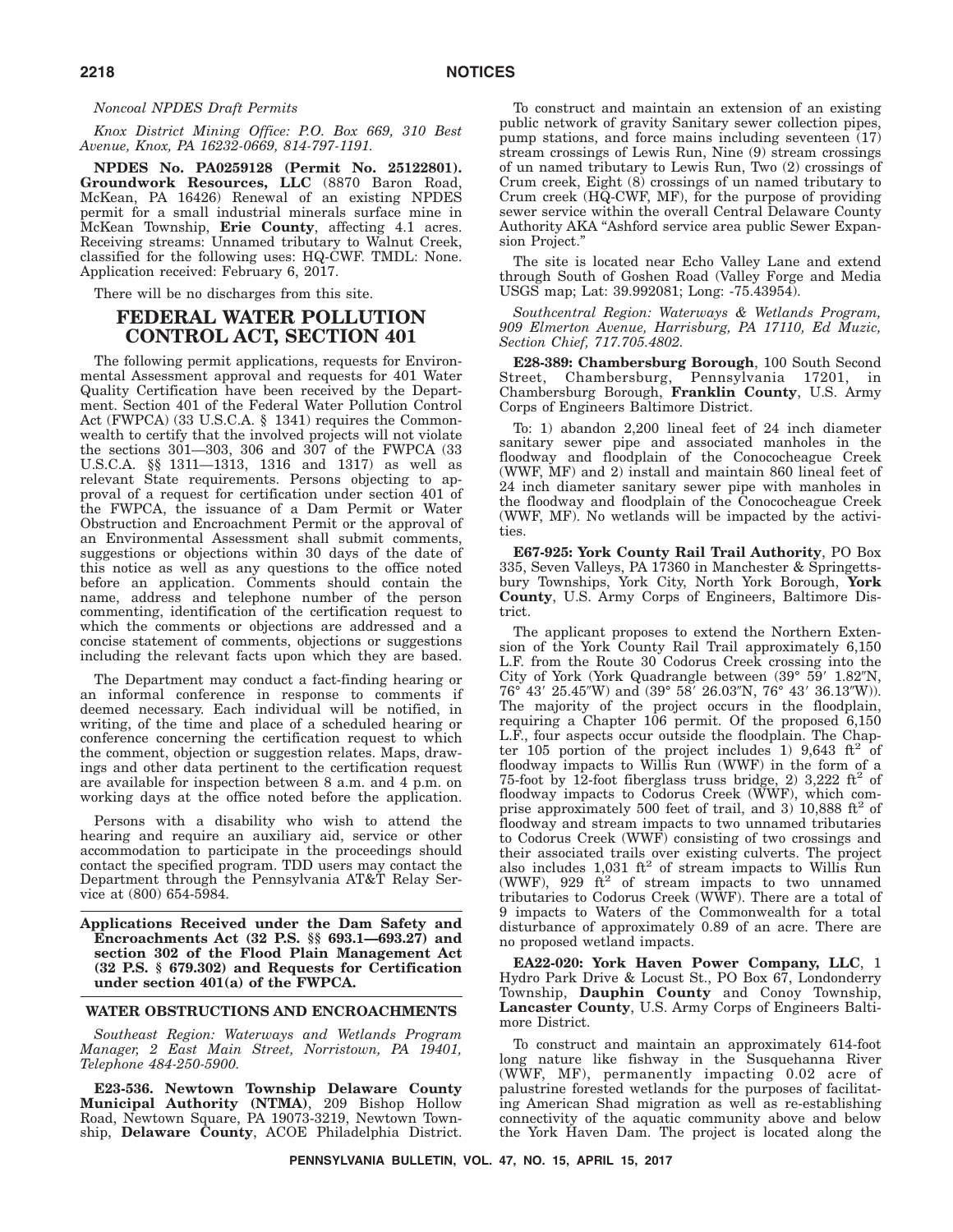western side of Three Mile Island (Latitude: 40° 07- 57.88"N; Longitude: 76° 43' 29.73"W) in Londonderry Township, Dauphin County and Conoy Township, Lancaster County. Wetland replacement is not required.

**E21-461: Cumberland County**, 1 Courthouse Square, Cumberland County Courthouse, Carlisle, PA 17013, South Middleton Township, **Cumberland County**, U.S. Army Corps of Engineers Baltimore District.

To construct and maintain a bridge impacting 86 linear feet of Yellow Breeches Creek and 17,443 square feet of the floodway of Yellow Breeches Creek for the purpose of replacing an existing bridge. The project is located at Petersburg Road at the intersections with Lerew Road and Hinkel Lane (Latitude: 40.1424, Longitude: -77.1584) in South Middleton Township Cumberland County.

**E36-966: PennDOT Engineering District 8-0**, 2140 Herr Street Harrisburg, PA 17103-1699, in West Earl Township, **Lancaster County**, U.S. Army Corps of Engineers Baltimore District.

To remove existing structure and to install and maintain a 152-foot 8-inch × 33 foot 8-inch bridge over the Conestoga River (WWF, MF) with R-8, R-5, and R-4 Riprap scour protection. The project proposed to permanently impact 100 linear feet of stream channel and temporarily impact 94 linear feet for the purpose of improving roadway safety. The project is located in West Earl Township, Lancaster County.  $(40^{\circ}$  07'  $40.6^{\prime\prime}$ , -76 $^{\circ}$  11' 58.2")

*Southwest Region: Waterways & Wetlands Program Manager, 400 Waterfront Drive, Pittsburgh, PA 15222- 4745.*

**E02-1632-A1, Chapman Commerce Center, L.L.P.**, 100 Leetsdale Industrial Drive, Findlay Township, **Allegheny County**, Pittsburgh ACOE District.

The applicant is proposing to:

Amend Permit No. E02-1632 which authorized:

1. The placement and maintenance of fill in seven (7), separate wetland areas, which cumulatively and permanently impact approximately 0.71 acre of wetland (PEM);

2. The breaching of an existing dam (aka Bald Knob Dam and DEP File No. D02-070) on an unnamed tributary to Potato Garden Run (WWF), which eliminated an approximately 3.75-acre impoundment area that was historically used by the Aloe Coal Company as a sedimentation pond and as a source of water for a coal preparation plant;

3. A temporary impact to 0.11 acre of wetlands, which is located in the existing impoundment;

4. The construction and maintenance of a concrete cutoff wall as part of a single throated cross vane at the upstream end of the breach area;

5. The construction and maintenance of several outfall structures along wetlands; and

6. The enlargement and modification of an existing stormwater management pond (aka Pond 3), with a current water surface area of approximately 0.71 acre,

In association with the construction of Chapman Westport, a mixed-use commercial development, on an approximately 302-acre site to place and maintain fill in approximately 0.53 acre of wetlands as a result of realigning Westport Road in association with the construction of a 1,051,740-square foot building within this mixed use commercial development. The project site is located along the Southern Beltway (S.R. 0576), at the

interchange with Westport Road (formerly Bald Knob Road/T-439), within the Potato Garden Run (WWF) and St. Patrick's Run (WWF) watersheds (Clinton, PA, Quadrangle; Latitude: 40° 26′ 59″, Longitude: -80° 18′ 42″), in Findlay Township, Allegheny County. To compensate for the previously authorized impacts and the proposed impacts, approximately 324' of watercourse will be reestablished through the breach area, and approximately 1.55 acre of wetland will be created within the former impoundment area.

**E63-698, Pennsylvania Turnpike Commission**, P.O. Box 67676, Harrisburg, PA 17057, Robinson Township and Mount Pleasant Township, **Washington County**, Pittsburgh ACOE District.

The applicant is proposing to:

1. Place fill in 640 LF of an Unnamed Tributary (UNT) to Robinson Run (aka Robinson Run UNT 3) (WWF) to construct and maintain a  $386' \times 10' \times 6'$  box culvert.

2. Place fill in 61 LF of stream channel, and relocate and maintain 839 LF of a UNT to Robinson Run (aka Robinson Run UNT 5) (WWF).

3. Place fill in 230 LF of a UNT to Robinson Run (aka Robinson Run UNT 5) (WWF) to construct and maintain  $a 124' \times 14' \times 6'$  box culvert.

4. Place fill in 168 LF of Robinson Run (WWF) to construct and maintain a  $120' \times 20' \times 8'$  box culvert.

5. Place fill in 135 LF of in a UNT to Robinson Run (aka Robinson Run UNT 6) (WWF) to construct and maintain a  $163.5' \times 20' \times 8'$  box culvert.

6. Place fill in 232 LF of a UNT to Robinson Run (aka Ephemeral Stream 1) (WWF) to construct and maintain a  $216' \times 2'$  culvert.

7. Place fill in 210 LF of a UNT to Robinson Run (aka Robinson Run UNT 13) (WWF) to construct and maintain  $a\ 409' \times 4'$  culvert.

8. Place fill in 211 LF of a UNT to Robinson Run (aka Ephemeral Stream 9) (WWF) to construct and maintain the aforementioned  $409' \times 4'$  culvert.

9. Place and maintain fill in 56 LF of and UNT to Robinson Run (aka Ephemeral Stream 8) (WWF).

10. Place and maintain fill in 1,228 LF in a UNT to Robinson Run (aka Robinson Run UNT 4) (WWF).

11. Construct and maintain 70 LF of riprap streambank protection in a UNT to Robinson Run (aka Robinson Run UNT 4) (WWF).

12. Place and maintain fill in 43 LF in a UNT to Robinson Run (aka Ephemeral Stream 2) (WWF).

13. Place fill in 48 LF of a UNT to Robinson Run (aka Ephemeral Stream 3) (WWF) to construct and maintain a  $43' \times 4'$  culvert.

14. Place and maintain fill in 0.737 acre of PEM wetland in the Robinson Run watershed (WWF).

15. Install and maintain road associated stormwater facilities and outfalls in the Robinson Run watershed (WWF).

16. Place and maintain 16,467 cubic yards of fill in 0.097 acre of floodplain in the Robinson Run watershed (WWF).

In association with constructing a new section (Section 55A-2) of the Pennsylvania Turnpike, as a component of the overall construction of a new 13.3 mile section (aka The Southern Beltway Project) of the Pennsylvania Turn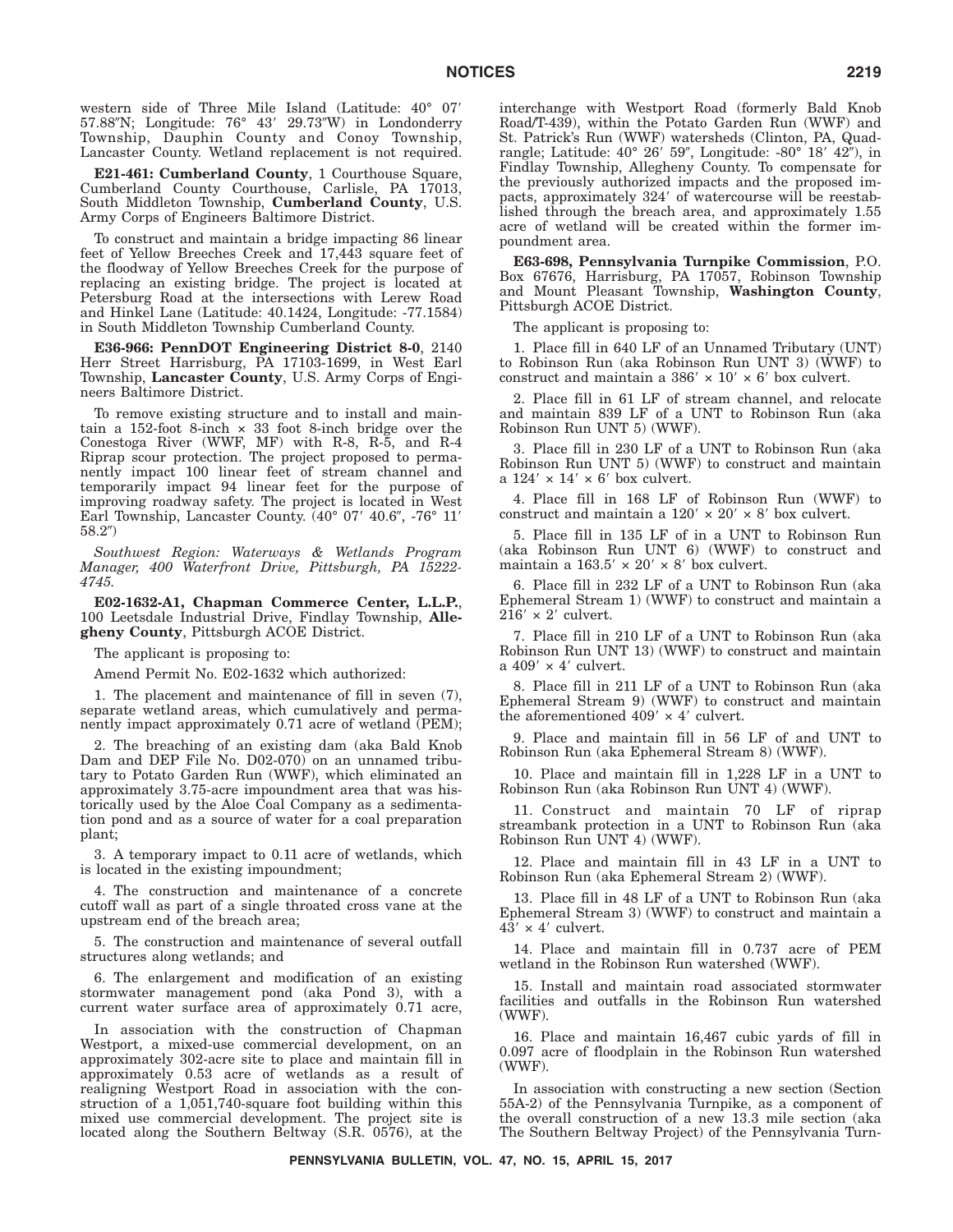pike, between U.S Route 22, and Interstate 79 (a.k.a. The Southern Beltway Project). The structures and activities requiring authorization for Section 55B in Mount Pleasant and Robinson Townships, Washington County (Clinton, Oakdale, and Midway, PA Quadrangle; starting at Latitude: 40° 23′ 21″ Longitude: -80° 16′ 49″; and ending at Latitude: 40° 21' 32" Longitude: -80° 15' 08") will permanently impact a total of approximately 4,171 linear feet (LF) of various watercourses, resulting in a permanent loss of 2,672 LF of regulated watercourses and 0.737 acre of wetland, and temporarily impact a total of approximately 2,134 LF of various watercourse and 0.411 acre of wetland.

To compensate for the watercourse impacts associated with Section 55A-2 of the Southern Beltway Project, the stream mitigation plan includes the on-site relocation of 839 LF of stream channel, and restoration of approximately 2,671 LF of various tributaries in the Buck Run watershed, in Donegal Township, Washington County (West Middletown, PA Quadrangle; Latitude: 40° 8′ 34″ Longitude: -80° 25' 10"). Although final plans for future projects are not available, the applicant estimates that the aforementioned future subprojects and the current project will permanently affect a cumulative total of approximately 7.455 acres wetlands. As compensation for these wetland impacts, the applicant will construct approximately 8.3 acres of wetlands, at a site approximately 0.5 mile west of the intersection of S.R. 18, and Joffre Bulger Road, in Smith Township, Washington County (Clinton, PA Quadrangle; Latitude: 40° 23' 16" Longitude:  $-80^{\circ}$  22' 24").

**E65-986, F and H Property Development**, P.O. Box 297; Wexford, PA 15090, North Huntingdon Township, **Westmoreland County**, Pittsburgh ACOE District.

#### The applicant is proposing to:

Construct, operate and maintain a 150 LF, 42" diameter enclosure within an unnamed tributary of Little Sewickley Creek (TSF), and to place and maintain fill within 0.033 acre of one PEM wetland, and 0.045 acre of a second wetland (which consists of 0.036 acre of PEM and 0.009 acre of PSS), for the purpose of building a road for a proposed residential development at a location approximately 0.5 mile southeast of the intersection of Clay Pike and Main Street (Quadrangle: Irwin, PA; N: 10.2 inches; W: 12.6 inches; Lat:40° 18' 22"; Long:-79° 43' 35), in North Huntingdon Township, Westmoreland County. As mitigation for the proposed project, the applicant proposes to create 0.09 acre of wetlands and restore 199 LF of stream habitat on-site, along and within the aforementioned unnamed tributary of Little Sewickley Creek.

*District Oil & Gas Operations: Eastern Oil & Gas District, 208 West Third Street, Suite 101, Williamsport, PA 17701.*

## Repost w/corrections:

**E5829-118: Gibson and Herrick Townships**, Williams Field Services Company, LLC; Park Place Corporate Center 2, 2000 Commerce Drive, Pittsburgh, PA 15275; Gibson and Herrick Townships, **Susquehanna County**, ACOE Baltimore District.

To construct, operate, and maintain:

1) a temporary timber mat crossing impacting 147 square feet (0.01 acre) of a palustrine emergent wetlands (PEM) (Thompson, PA Quadrangle; Latitude: 41° 47′ 23", Longitude: -75° 34′ 09″),

2) a temporary timber mat crossing impacting 82 square feet (0.01 acre) of a palustrine emergent wetlands (PEM) (Thompson, PA Quadrangle; Latitude: 41° 47' 22", Longitude: -75° 34′ 07″),

3) a 16-inch diameter steel natural gas gathering pipeline and temporary timber mat crossing temporarily impacting 51 lineal feet of an unnamed tributary to Rock Creek (HQ-CWF, MF) (Thompson, PA Quadrangle; Latitude: 41° 47′ 21″, Longitude: -75° 34′ 02″),

4) a 16-inch diameter steel natural gas gathering pipeline and a temporary timber mat crossing impacting 525 square feet (0.01 acre) of a palustrine emergent wetlands (PEM) (Thompson, PA Quadrangle; Latitude: 41° 47' 21", Longitude: -75° 34′ 02″),

5) a 16-inch diameter steel natural gas gathering pipeline and temporary timber mat crossing temporarily impacting 56 lineal feet of Rock Creek (HQ-CWF, MF) (Thompson, PA Quadrangle; Latitude: 41° 47' 20", Longitude: -75° 33′ 59″),

6) a 16-inch diameter steel natural gas gathering pipeline and temporary timber mat crossing temporarily impacting 51 lineal feet of an unnamed tributary to Rock Creek (HQ-CWF, MF) (Thompson, PA Quadrangle; Latitude: 41° 47′ 16″, Longitude: -75° 33′ 54″),

7) a 16-inch diameter steel natural gas gathering pipeline and temporary timber mat crossing temporarily impacting 59 lineal feet of an unnamed tributary to Rock Creek (HQ-CWF, MF) (Thompson, PA Quadrangle; Latitude: 41° 47′ 12″, Longitude: -75° 33′ 50″),

8) a 16-inch diameter steel natural gas gathering pipeline and temporary timber mat crossing temporarily impacting 51 lineal feet of an unnamed tributary to Rock Creek (HQ-CWF, MF) (Thompson, PA Quadrangle; Latitude: 41° 47′ 10″, Longitude: -75° 33′ 53″),

9) a 16-inch diameter steel natural gas gathering pipeline and temporary timber mat crossing temporarily impacting 56 lineal feet of an unnamed tributary to Rock Creek (HQ-CWF, MF) (Thompson, PA Quadrangle; Latitude: 41° 47′ 09″, Longitude: -75° 33′ 55″),

10) a 16-inch diameter steel natural gas gathering pipeline and temporary timber mat crossing temporarily impacting 28 lineal feet of an unnamed tributary to Rock Creek (HQ-CWF, MF) (Thompson, PA Quadrangle; Latitude: 41° 47′ 08″, Longitude: -75° 33′ 56″),

11) a 16-inch diameter steel natural gas gathering pipeline and temporary timber mat crossing temporarily impacting 50 lineal feet of an unnamed tributary to Rock Creek (HQ-CWF, MF) (Thompson, PA Quadrangle; Latitude: 41° 46′ 55″, Longitude: -75° 33′ 59″),

12) a 16-inch diameter steel natural gas gathering pipeline and a temporary timber mat crossing impacting 1,734 square feet (0.04 acre) of a palustrine emergent wetlands (PEM) (Thompson, PA Quadrangle; Latitude: 41° 46′ 55″, Longitude: -75° 33′ 59″),

13) a temporary timber mat crossing impacting 921 square feet (0.02 acre) of a palustrine scrub-shrub wetlands (PSS) (Thompson, PA Quadrangle; Latitude: 41° 46' 55″, Longitude: -75° 33′ 59″),

14) a 16-inch diameter steel natural gas gathering pipeline crossing impacting 3 square feet (0.01 acre) of a palustrine scrub-shrub wetlands (PSS) (Thompson, PA Quadrangle; Latitude: 41° 46' 55", Longitude: -75° 33' 59"),

15) a 16-inch diameter steel natural gas gathering pipeline and temporary timber mat crossing temporarily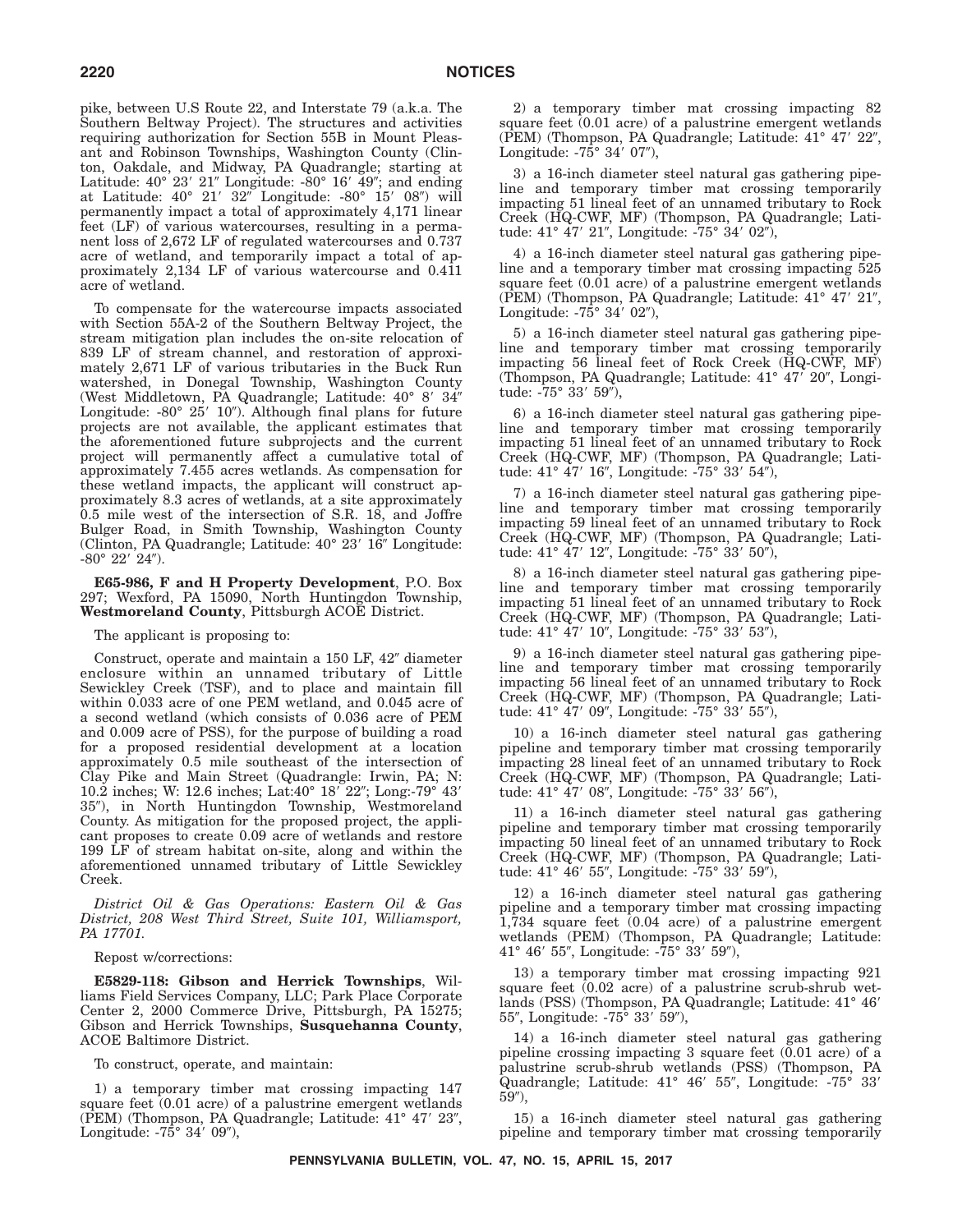impacting 60 lineal feet of an unnamed tributary to Rock Creek (HQ-CWF, MF) (Thompson, PA Quadrangle; Latitude: 41° 46′ 51″, Longitude: -75° 34′ 04″),

16) a 16-inch diameter steel natural gas gathering pipeline and a temporary timber mat crossing impacting 2,648 square feet (0.06 acre) of a palustrine emergent wetlands (PEM) (Thompson, PA Quadrangle; Latitude: 41° 46′ 50″, Longitude: -75° 34′ 04″),

17) a 16-inch diameter steel natural gas gathering pipeline and a temporary timber mat crossing impacting 4,624 square feet (0.11 acre) of a palustrine emergent wetlands (PEM) (Thompson, PA Quadrangle; Latitude: 41° 46' 48", Longitude: -75° 34' 05"),

18) a 16-inch diameter steel natural gas gathering pipeline and temporary timber mat crossing temporarily impacting 51 lineal feet of an unnamed tributary to Tunkhannock Creek (CWF, MF) (Thompson, PA Quadrangle; Latitude: 41° 46' 17", Longitude: -75° 33' 29"),

19) a 16-inch diameter steel natural gas gathering pipeline and temporary timber mat crossing temporarily impacting 56 lineal feet of an unnamed tributary to Tunkhannock Creek (CWF, MF) (Thompson, PA Quadrangle; Latitude: 41° 46' 06", Longitude: -75° 33' 48"),

20) a 16-inch diameter steel natural gas gathering pipeline and temporary timber mat crossing temporarily impacting 54 lineal feet of an unnamed tributary to Tunkhannock Creek (CWF, MF) (Thompson, PA Quadrangle; Latitude: 41° 46' 06", Longitude: -75° 33' 48"),

21) a 16-inch diameter steel natural gas gathering pipeline and temporary timber mat crossing temporarily impacting 3,259 square feet of floodway to an unnamed tributary to Bear Swamp Creek (CWF, MF) (Thompson, PA Quadrangle; Latitude: 41° 46' 06", Longitude: -75° 33'  $48$ <sup>"</sup>),

22) a 16-inch diameter steel natural gas gathering pipeline and temporary timber mat crossing temporarily impacting 42 lineal feet of a tributary to Bear Swamp Creek (CWF, MF) (Thompson, PA Quadrangle; Latitude: 41° 45′ 04″, Longitude: -75° 35′ 13″).

The Tinglepaugh Pipeline project consists of constructing approximately  $6.14$  miles of  $16''$  steel natural gas gathering line located in Gibson and Herrick Townships, Susquehanna County. The project will result in 665 lineal feet of temporary stream impacts, 9,760 square feet (0.22 acre) of temporary wetland impacts, and 924 square feet (0.02 acre) of permanent wetland impacts all for the purpose of providing safe reliable conveyance of Marcellus Shale natural gas to market.

**E4129-111: Inflection Energy (PA) LLC**, 101 W. Third Street, 5th Floor, Williamsport, PA, 17701, Hepburn Township, **Lycoming County**, ACOE Baltimore District.

To construct, operate, and maintain:

1) A 16-inch gas pipeline, a 12-inch water pipeline, and a timber mat bridge impacting 50 linear feet of an unnamed tributary to Mill Creek (WWF) and 925 square feet of adjacent palustrine emergent (PEM) wetlands (Cogan Station, PA Quadrangle 41°18'37"N 77°02'03"W);

2) A 16-inch gas pipeline, a 12-inch water pipeline, and a timber mat bridge impacting 50 linear feet of an unnamed tributary to Mill Creek (WWF) and 1,249 square feet of adjacent palustrine emergent (PEM) wetland (Cogan Station, PA Quadrangle 41°18'43"N 77°01′29″W);

3) A 16-inch gas pipeline, a 12-inch water pipeline, and a timber mat bridge impacting 97 square feet of palustrine emergent (PEM) wetland (Cogan Station, PA Quadrangle 41°18'43"N 77°01'28"W);

4) A 16-inch gas pipeline, a 12-inch water pipeline, and a timber mat bridge impacting 50 linear feet of an unnamed tributary to Mill Creek (WWF) and 44 square feet of palustrine emergent (PEM) wetland (Cogan Station, PA Quadrangle 41°18′38"N 77°00′54"W);

5) A 16-inch gas pipeline, a 12-inch water pipeline, and a timber mat bridge impacting 50 linear feet of an unnamed tributary to Mill Creek (WWF) (Cogan Station, PA Quadrangle 41°18′23″N 77°00′28″W);

6) A 16-inch gas pipeline, a 12-inch water pipeline, and a timber mat bridge impacting 50 linear feet of an unnamed tributary to Mill Creek (WWF) (Cogan Station, PA Quadrangle 41°18'22"N 77°00'26"W);

7) A 16-inch gas pipeline and a 12-inch water pipeline impacting 193 square feet of palustrine emergent (PEM) wetlands (Cogan Station, PA Quadrangle 41°18'19"N 77°00′23″W);

8) A 16-inch gas pipeline, a 12-inch water pipeline, and a timber mat bridge impacting 904 square feet of palustrine emergent (PEM) wetland (Cogan Station, PA Quadrangle 41°18'14"N 77°00'25"W).

The project will result in a total of 250 linear feet of stream impacts and 0.08 acre of wetland impacts all for the purpose of installing a natural gas gathering line, water pipeline, and temporary access roadway for Marcellus well development.

## **ENVIRONMENTAL ASSESSMENTS**

*Central Office: Bureau of Waterways Engineering and Wetlands, Rachel Carson State Office Building, Floor 2, 400 Market Street, P.O. Box 8460, Harrisburg, PA 17105- 8460.*

**D10-015EA. Mr. Sumner McDanel**, 1244 Meridian Road, Renfrew, PA 16053, Penn Township, **Butler County**, USACOE Pittsburgh District.

Project proposes to remove the Renfrew Dam for the purpose of eliminating a threat to public safety and restoring approximately 886 feet of stream channel to a free-flowing condition. The project is located across Connoquenessing Creek (WWF) (Butler, PA Quadrangle, Latitude: 40.8069; Longitude: -79.9552).

**D63-102EA. Christopher D. Otis**, Associate Pastor, Lakeview Christian Life Church, One Lakeview Place, Bridgeville, PA 15017, Cecil Township, **Washington County**, USACOE Pittsburgh District.

Project proposes to remove the South Hills Fellowship Dam for the purpose of eliminating a threat to public safety and restoring approximately 500 feet of stream channel to a free-flowing condition. The proposed restoration project includes the installation of log and rock grade control and habitat structures, the extension of five roof drains to the channel and installation of a foot bridge. The project is located across a tributary to Chartiers Creek (WWF) (Canonsburg, PA Quadrangle, Latitude: 40.3142; Longitude: -80.1444).

## **DAM SAFETY**

*Central Office: Bureau of Waterways Engineering and Wetlands, Rachel Carson State Office Building, Floor 2, 400 Market Street, P.O. Box 8460, Harrisburg, PA 17105- 8460.*

**D64-236. Association of Property Owners of the Hideout, Inc.** (640 The Hideout, Lake Ariel, PA 18436). To operate and maintain Brooks Lake Dam across Ariel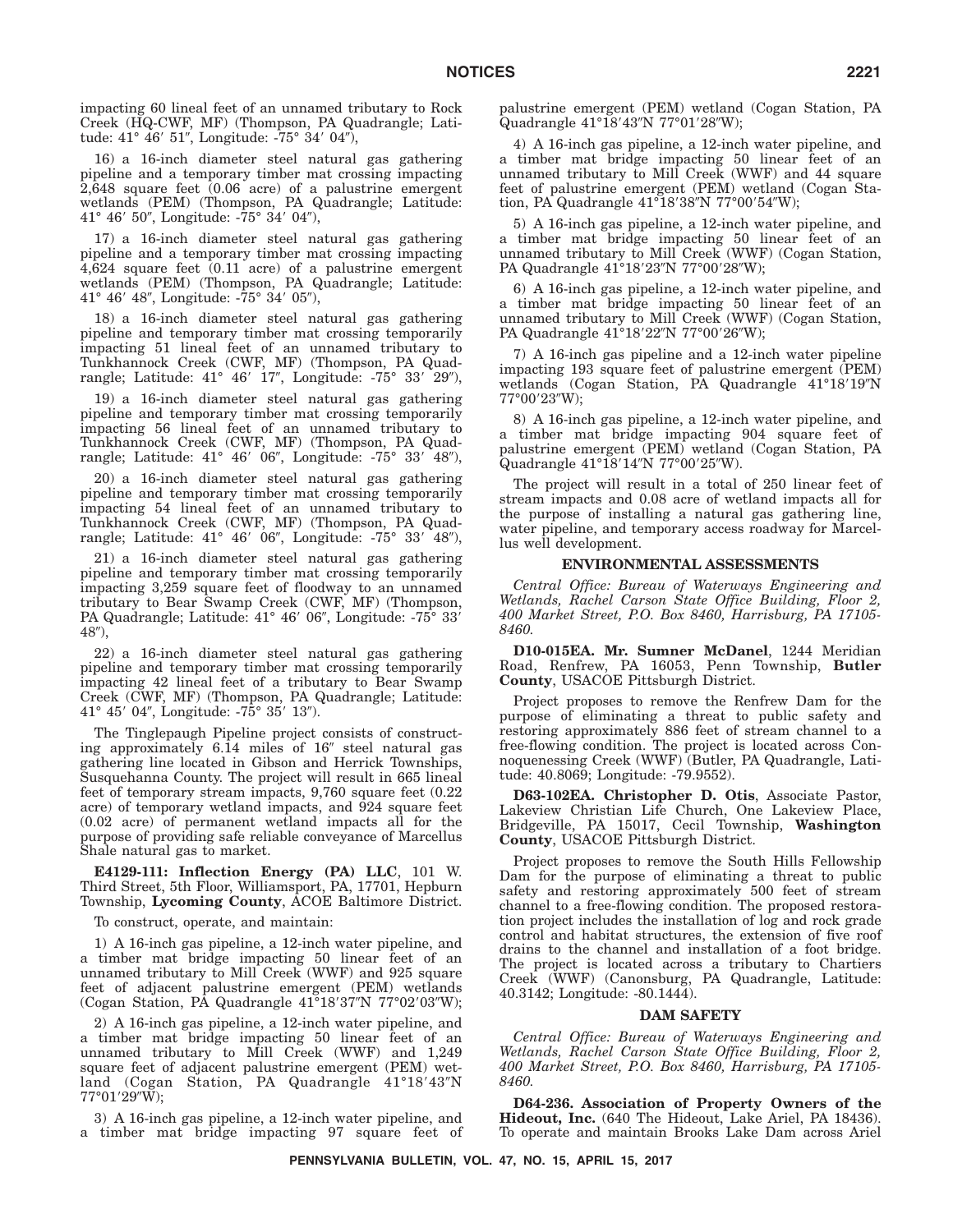Creek (HQ-CWF, MF) for the purpose of obtaining a permit for an existing dam in accordance with the Commonwealth's regulations. (Lakeville, P.A. Quadrangle Latitude:  $41.4384^\circ$  N; Longitude:  $-75.3610^\circ$  W) in Lake Township, **Wayne County**.

## **EROSION AND SEDIMENT CONTROL PERMITS**

The following parties have applied for Erosion and Sediment Control Permits for earth disturbance activities associated with either road maintenance or timber harvesting operations.

Unless otherwise indicated, on the basis of preliminary review and application of lawful standards and regulations, the Department proposes to issue a permit to discharge, subject to certain limitations in the permit conditions. These proposed determinations are tentative. Limitations are provided as erosion and sediment control best management practices which restrict the rate and quantity of sediment discharged.

A person wishing to comment on a proposed permit are invited to submit a statement to the appropriate Department regional office listed before the application within 30 days of this public notice. Comments reviewed within this 30-day period will be considered in the formulation of the final determinations regarding this application. Responses should include the name, address and telephone number of the writer and a concise statement to inform the Department of the exact basis of a comment and relevant facts upon which it is based. A public hearing may be held after consideration of comments received by the appropriate Department regional office during the 30-day public comment period.

Following the 30-day comment period, the appropriate regional office water management program manager will make a final determination regarding the proposed permit. Notice of this determination will be published in the *Pennsylvania Bulletin* at which time this determination may be appealed to the Environmental Hearing Board (Board).

The application and related documents, including the erosion and sediment control plan for the earth disturbance activity, are on file and may be inspected at the appropriate regional office.

Persons with a disability that require an auxiliary aid, service or other accommodation to participate during the 30-day public comment period should contact the specified regional office. TDD users may contact the Department through the Pennsylvania AT&T Relay Service at (800) 654-5984.

## **Applications received under sections 5 and 402 of The Clean Streams Law (35 P.S. §§ 691.5 and 691.402)**

*Southwest Region: Oil and Gas Management Program Manager, 400 Waterfront Drive, Pittsburgh PA, 15222.*

**E26-07-005: Burnett Oil Company, Inc.**, 801 Cherry Street, Unity 9, Fort Worth, TX 76102, Springhill Township, **Fayette County**, ACOE Pittsburgh District.

Burnett Oil Company, Inc. is proposing to install 0.99 mile of permanent gravel access road and the 119,500 square foot Coastal-Central Well Pad (N 39° 44′ 21.48″, W 79° 47′ 10.68″) in Springhill Township, Fayette County, Pennsylvania. The well pad is located approximately 0.59 mile Southwest of State Route 3004 (Wymps Gap Road) and approximately 0.59 mile East of State Route 857 (Springhill Furnace Road). The proposed access road will be 16 feet wide with additional spaces required for road construction and stormwater management.

The entire project area is approximately 23.3 acres and consists primarily of meadow and woodlands. Four individuals of the tree species Oxydendrum arboreum (Sourwood) was found in the project area and, per a letter from the Department of Conservation and Natural Resources (DCNR), will be relocated to an area outside of the limit of disturbance. All disturbed areas except for the described access road and well pad will be stabilized and seeded upon construction completion. The project is a Joint Permit Application due to the crossing of a stream where the drainage area is greater than  $1$  square mile (based on USGS Stream Stats). The project will result in one (1) wetland crossing and five  $(5)$  watercourse cross-<br>ings, resulting in a total of 871 ft<sup>2</sup> of permanent wetland impacts and 348 linear feet of permanent stream impacts.

Each of the following crossings will be crossed by the permanent access road mentioned above:

| Wetland Crossing          | Latitude/Longitude                 | Area of Impact |                    |
|---------------------------|------------------------------------|----------------|--------------------|
| Wetland G                 | Lat: N 39.7430,                    | Temporary:     | $0.0$ acre         |
| Palustrine Emergent (PEM) | Long: W 79.7863                    | Permanent:     | $0.02$ acre        |
|                           |                                    |                |                    |
| <b>Stream Crossings</b>   | Latitude/Longitude                 |                | Area of Impact     |
| UNT 1 to Rubles Run (CWF) | Lat: N 39.7429,<br>Long: W 79.7863 | Temporary:     | $410 \text{ ft}^2$ |
|                           |                                    | Permanent:     | 310 $ft^2$         |
| UNT 2 to Rubles Run (CWF) | Lat: N 39.7422,                    | Temporary:     | $136 \text{ ft}^2$ |
|                           | Long: W 79.7875                    | Permanent:     | $168 \text{ ft}^2$ |
|                           |                                    |                |                    |

| <b>Stream Crossings</b>   | Latitude/Longitude                 | Area of Impact |                       |
|---------------------------|------------------------------------|----------------|-----------------------|
|                           | Lat: N 39.7417,<br>Long: W 79.7857 | Temporary:     | $438 \text{ ft}^2$    |
| UNT 3 to Rubles Run (CWF) |                                    | Permanent:     | 1,149 $\mathrm{ft}^2$ |
| Rubles Run (CWF)          | Lat: N 39.7416,<br>Long: W 79.7855 | Temporary:     | $714 \text{ ft}^2$    |
|                           |                                    | Permanent:     | $1,875 \text{ ft}^2$  |
| UNT 4 to Rubles Run (CWF) | Lat: N 39.7408                     | Temporary:     | $290 \text{ ft}^2$    |
|                           | Long: W 79.7847                    | Permanent:     | 1,640 ft <sup>2</sup> |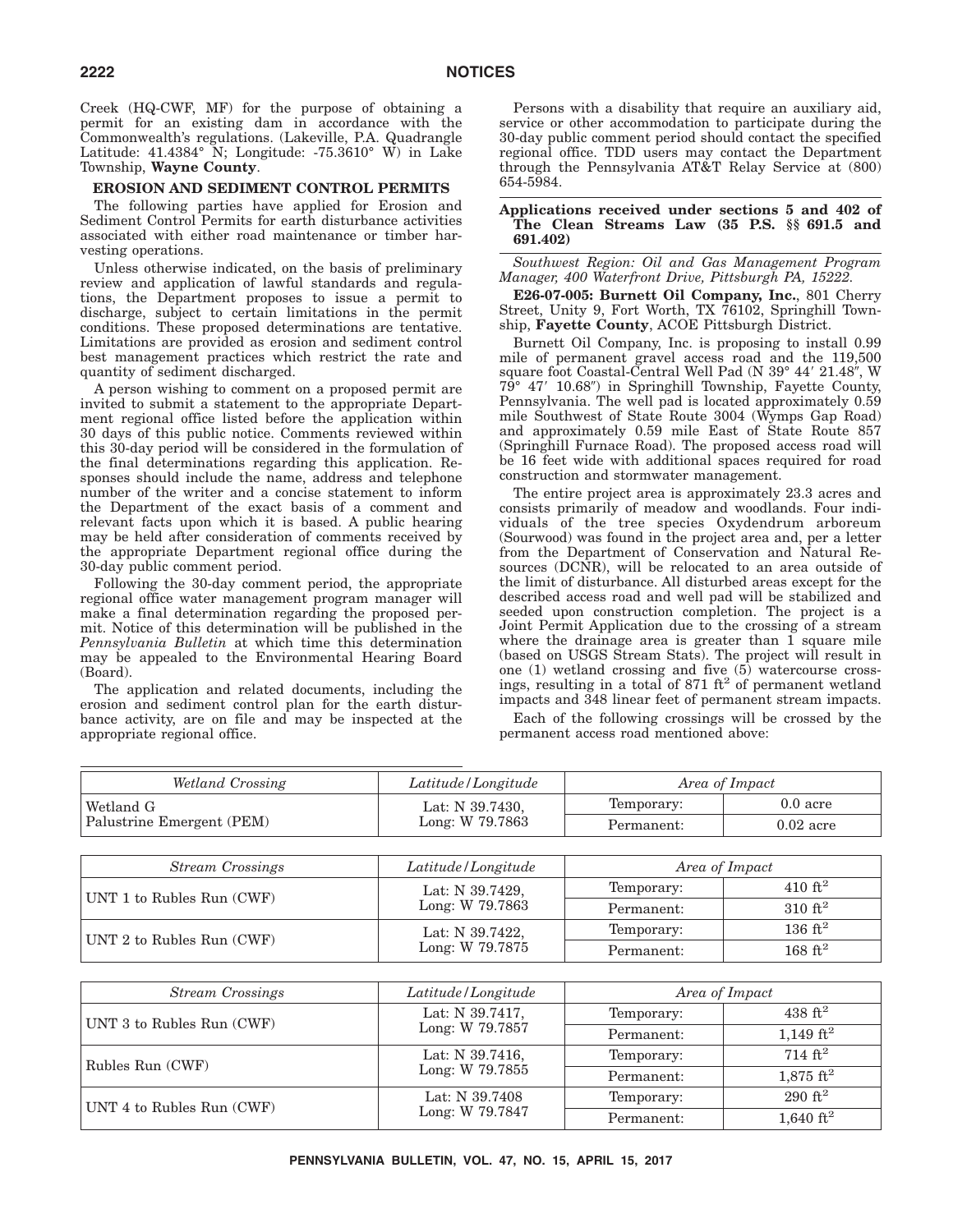This permit contains the following special permit conditions:

1. The permittee shall avoid wetland areas for use as staging areas or to store equipment and supplies.

2. Prior to the start of earthmoving activities, all wetlands that are not authorized for impact by this permit shall be clearly marked in the field with orange construction fencing or other similar highly visible material.

3. The permittee and his agents will be watchful for archaeological artifacts and will assure that ground disturbance activities will cease immediately upon discovery of archaeological artifacts, and immediately notify the DEP Regional Office and the Pennsylvania Historical and Museum Commission at P.O. Box 1026, Harrisburg, PA 17120-1026, telephone (717) 783-8947.

# **ACTIONS**

# **THE PENNSYLVANIA CLEAN STREAMS LAW AND THE FEDERAL CLEAN WATER ACT**

## **FINAL ACTIONS TAKEN FOR NPDES PERMITS AND WQM PERMITS**

The Department has taken the following actions on previously received applications for new, amended and renewed NPDES and WQM permits, applications for permit waivers and NOIs for coverage under General Permits. This notice of final action is provided in accordance with 25 Pa. Code Chapters 91 and 92a and 40 CFR Part 122, implementing provisions of The Clean Streams Law (35 P.S. §§ 691.1-691.101) and the Federal Clean Water Act (33 U.S.C.A. §§ 1251—1376).

| Location    | Permit Authority | Application Type or Category                                   |
|-------------|------------------|----------------------------------------------------------------|
| Section I   | <b>NPDES</b>     | Renewals                                                       |
| Section II  | <b>NPDES</b>     | New or Amendment                                               |
| Section III | WQM              | Industrial, Sewage or Animal Wastes; Discharges to Groundwater |
| Section IV  | <b>NPDES</b>     | MS4 Individual Permit                                          |
| Section V   | <b>NPDES</b>     | MS4 Permit Waiver                                              |
| Section VI  | <b>NPDES</b>     | Individual Permit Stormwater Construction                      |
| Section VII | <b>NPDES</b>     | NOI for Coverage under NPDES General Permits                   |

Sections I—VI contain actions regarding industrial, animal or sewage wastes discharges, discharges to groundwater, and discharges associated with MS4, stormwater associated with construction activities and CAFOs. Section VII contains notices for parties who have submitted NOIs for Coverage under General NPDES Permits. The approval for coverage under these General NPDES Permits is subject to applicable effluent limitations, monitoring, reporting requirements and other conditions in each General Permit. The approval of coverage for land application of sewage sludge or residential septage under applicable general permit is subject to pollutant limitations, pathogen and vector attraction reduction requirements, operational standards, general requirements, management practices and other conditions in the respective permit. The permits and related documents, effluent limitations, permitting requirements and other information are on file and may be inspected and arrangements made for copying at the contact office noted before the action.

Persons aggrieved by an action may appeal that action to the Environmental Hearing Board (Board) under section 4 of the Environmental Hearing Board Act (35 P.S. § 7514) and 2 Pa.C.S. §§ 501—508 and 701—704 (relating to Administrative Agency Law). The appeal should be sent to the Environmental Hearing Board, Second Floor, Rachel Carson State Office Building, 400 Market Street, PO Box 8457, Harrisburg, PA 17105-8457, (717) 787-3483. TDD users may contact the Board through the Pennsylvania AT&T Relay Service, (800) 654-5984. Appeals must be filed with the Board within 30 days of publication of this notice in the *Pennsylvania Bulletin* unless the appropriate statute provides a different time period. Copies of the appeal form and the Board's rules of practice and procedure may be obtained from the Board. The appeal form and the Board's rules of practice and procedure are also available in Braille or on audiotape from the Secretary to the Board at (717) 787-3483. This paragraph does not, in and of itself, create a right of appeal beyond that permitted by applicable statutes and decisional law.

For individuals who wish to challenge an action, the appeal must reach the Board within 30 days. A lawyer is not needed to file an appeal with the Board.

Important legal rights are at stake, however, so individuals should contact a lawyer at once. Persons who cannot afford a lawyer may qualify for free pro bono representation. Call the Secretary to the Board at (717) 787-3483 for more information.

## **I. NPDES Permit Amendment Actions**

*Southwest Regional Office: Regional Clean Water Program Manager, 400 Waterfront Drive, Pittsburgh, PA 15222-4745. Phone: 412.442.4000.*

| NPDES No. | Facility Name &    |
|-----------|--------------------|
| (Tvpe)    | Address            |
| PA0252778 | Stonecypher SR STP |
| (Sewage)  | 5821 Somerset Pike |
|           | Boswell, PA 15531  |

*County & Municipality* Somerset County Jenner Township *Stream Name (Watershed No.) EPA Waived Y/N?* UNT of South Fork Bens Creek  $(18-E)$ Yes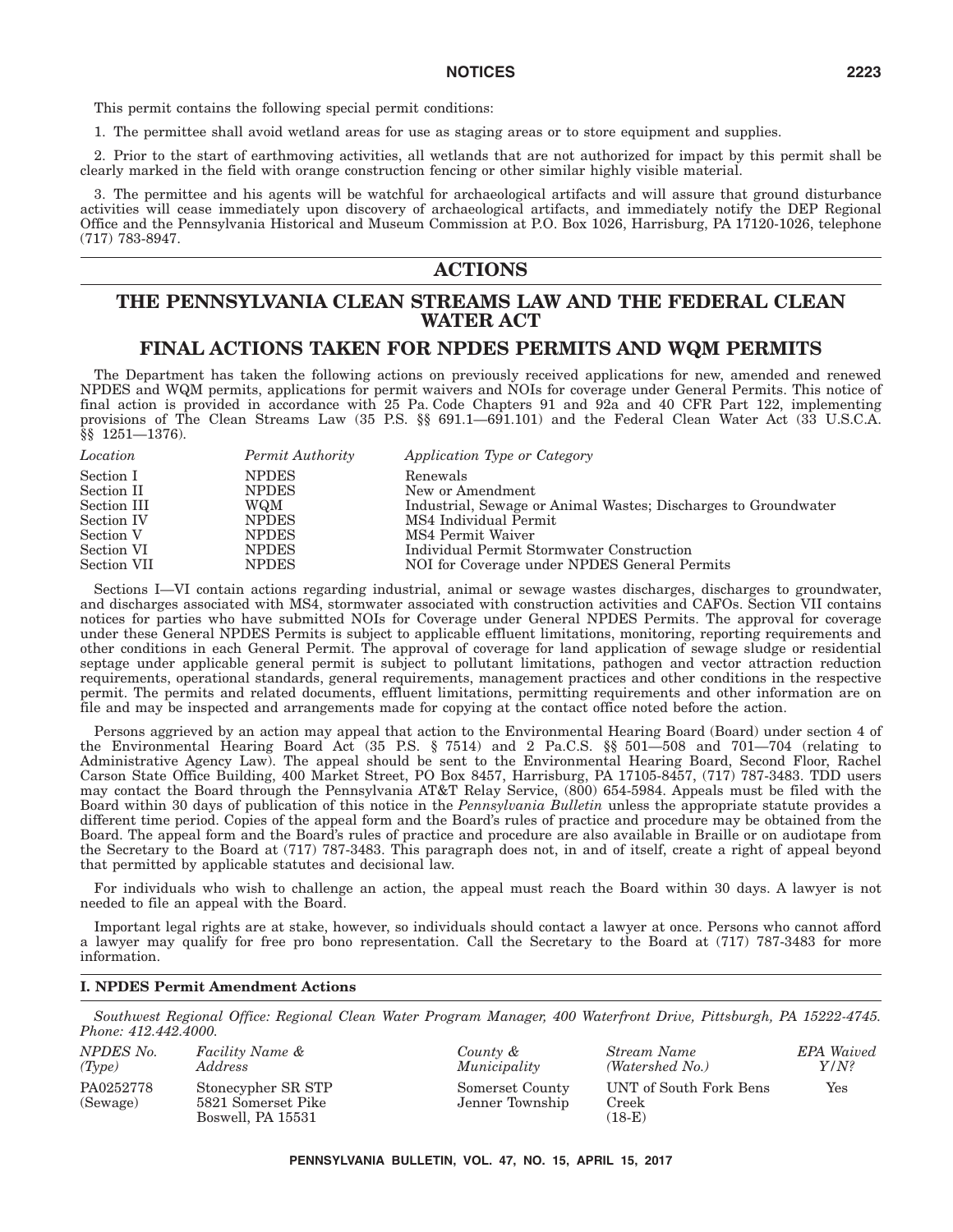*Northeast Regional Office: Clean Water Program Manager, 2 Public Square, Wilkes-Barre, PA 18701-1915. Phone: 570.826.2511.*

| NPDES No.<br>(Tvpe)   | Facility Name &<br><i>Address</i>                                                                                                                                                                                                                                                                                               | County &<br>Municipality       | <b>Stream Name</b><br>(Watershed No.)                                | <b>EPA</b> Waived<br>$Y/N$ ? |
|-----------------------|---------------------------------------------------------------------------------------------------------------------------------------------------------------------------------------------------------------------------------------------------------------------------------------------------------------------------------|--------------------------------|----------------------------------------------------------------------|------------------------------|
| PA0062901<br>(Sewage) | Jessika L. Popowitz Residence<br>7280 Borman Road<br>New Tripoli, PA 18066                                                                                                                                                                                                                                                      | Lehigh County<br>Lynn Township | Unnamed Tributary to<br>Ontelaunee Creek<br>(03B)                    | Yes                          |
| PA0063347<br>(Sewage) | Romanishan Metal Fabrications<br>195 E. Moorestown Road<br>Wind Gap, PA 18091-9725                                                                                                                                                                                                                                              | Bushkill Township              | Northampton County Unnamed Tributary of<br>Bushkill Creek<br>$(1-F)$ | Yes                          |
|                       | $\mathcal{M}$ , $\mathcal{U}$ , $\mathcal{U}$ , $\mathcal{U}$ , $\mathcal{U}$ , $\mathcal{U}$ , $\mathcal{U}$ , $\mathcal{U}$ , $\mathcal{U}$ , $\mathcal{U}$ , $\mathcal{U}$ , $\mathcal{U}$ , $\mathcal{U}$ , $\mathcal{U}$ , $\mathcal{U}$ , $\mathcal{U}$ , $\mathcal{U}$ , $\mathcal{U}$ , $\mathcal{U}$ , $\mathcal{U}$ , |                                |                                                                      |                              |

*Northcentral Regional Office: Clean Water Program Manager, 208 W Third Street, Suite 101, Williamsport, PA 17701-6448. Phone: 570.327.3636.*

| NPDES <sub>No.</sub><br>(Type) | Facility Name &<br>Address                                                         | County &<br>Municipality                              | Stream Name<br>(Watershed No.)                                                                                                    | <b>EPA</b> Waived<br>$Y/N$ ? |
|--------------------------------|------------------------------------------------------------------------------------|-------------------------------------------------------|-----------------------------------------------------------------------------------------------------------------------------------|------------------------------|
| PA0114677<br>(Industrial)      | JW Aluminum Co.<br>2475 Trenton Avenue<br>Williamsport, PA 17701-7904              | Lycoming County<br>Williamsport City                  | Unnamed Tributary of<br>West Branch Susquehanna<br>River and Unnamed<br>Tributary to West Branch<br>Susquehanna River<br>$(10-A)$ | Yes                          |
| PA0209392<br>(Sewage)          | Mann Creek Heights<br>563 Valley Road<br>Mansfield, PA 16933-9300                  | Tioga County<br>Richmond Township                     | Tioga River<br>$(4-A)$                                                                                                            | $\operatorname{Yes}$         |
| PA0060305<br>(Industrial)      | Mt Pisgah State Park<br>28 Entrance Road<br>Troy, PA 16947-8506                    | <b>Bradford County</b><br>West Burlington<br>Township | Mill Creek<br>$(4-C)$                                                                                                             | Yes                          |
| PA0114936<br>(Sewage)          | Bci Municipal Authority Sewer<br>System STP<br>PO Box 388 625 Cressview Street Ext | Clearfield County<br>Irvona Borough                   | Clearfield Creek<br>$(8-C)$                                                                                                       | Yes                          |

Irvona, PA 16656-0388

*Northwest Region: Water Management Program Manager, 230 Chestnut Street, Meadville, PA 16335-3481.*

| ESCP No.       | Applicant Name &<br>Address                                                                    | County | Municipality                      | Receiving<br>Water/Use                                           |
|----------------|------------------------------------------------------------------------------------------------|--------|-----------------------------------|------------------------------------------------------------------|
| ESG00123170002 | Glenn McCrea<br>National Fuel Gas Supply<br>Corporation<br>1100 State Street<br>Erie, PA 16501 | Warren | Deerfield Twp &<br>Pittsfield Twp | McGuire Run<br>Watershed CWF<br>Rattlesnake Run<br>Watershed CWF |

**II. New or Expanded Facility Permits, Renewal of Major Permits and EPA Nonwaived Permit Actions**

*Southwest Regional Office: Regional Clean Water Program Manager, 400 Waterfront Drive, Pittsburgh, PA 15222-4745. Phone: 412.442.4000.*

**NPDES Permit No. PA0037940**, Sewage, SIC Code 4952, **Center Township Sanitary Authority**, 224 Center Grange Road, Aliquippa, PA 15001.

This existing facility is located in Center Township, **Beaver County**.

Description of Existing Action/Activity: Issuance of an NPDES Permit for an existing discharge of treated Sewage.

## **III. WQM Industrial Waste and Sewerage Actions under The Clean Streams Law**

*Southwest Regional Office: Regional Clean Water Program Manager, 400 Waterfront Drive, Pittsburgh, PA 15222-4745. Phone: 412.442.4000.*

**WQM Permit No. 462S105 A-2**, Sewage, **Upper St Clair Township**, 1820 McLaughlin Run Road, Bridgeville, PA 15241.

This existing facility is located in Upper Saint Clair Township, **Allegheny County**.

Description of Proposed Action/Activity: Brush Run Sewage Pump Station Upgrades and Forcemain Relocation.

**WQM Permit No. 6516403**, Sewage, SIC Code 7033, **Fox Den Acres Enterprises Inc.**, 390 Wilson Fox Road, New Stanton, PA 15672.

This proposed facility is located in Hempfield Township, **Westmoreland County**.

Description of Proposed Action/Activity: The applicant proposed to install a UV Disinfection System at their existing STP.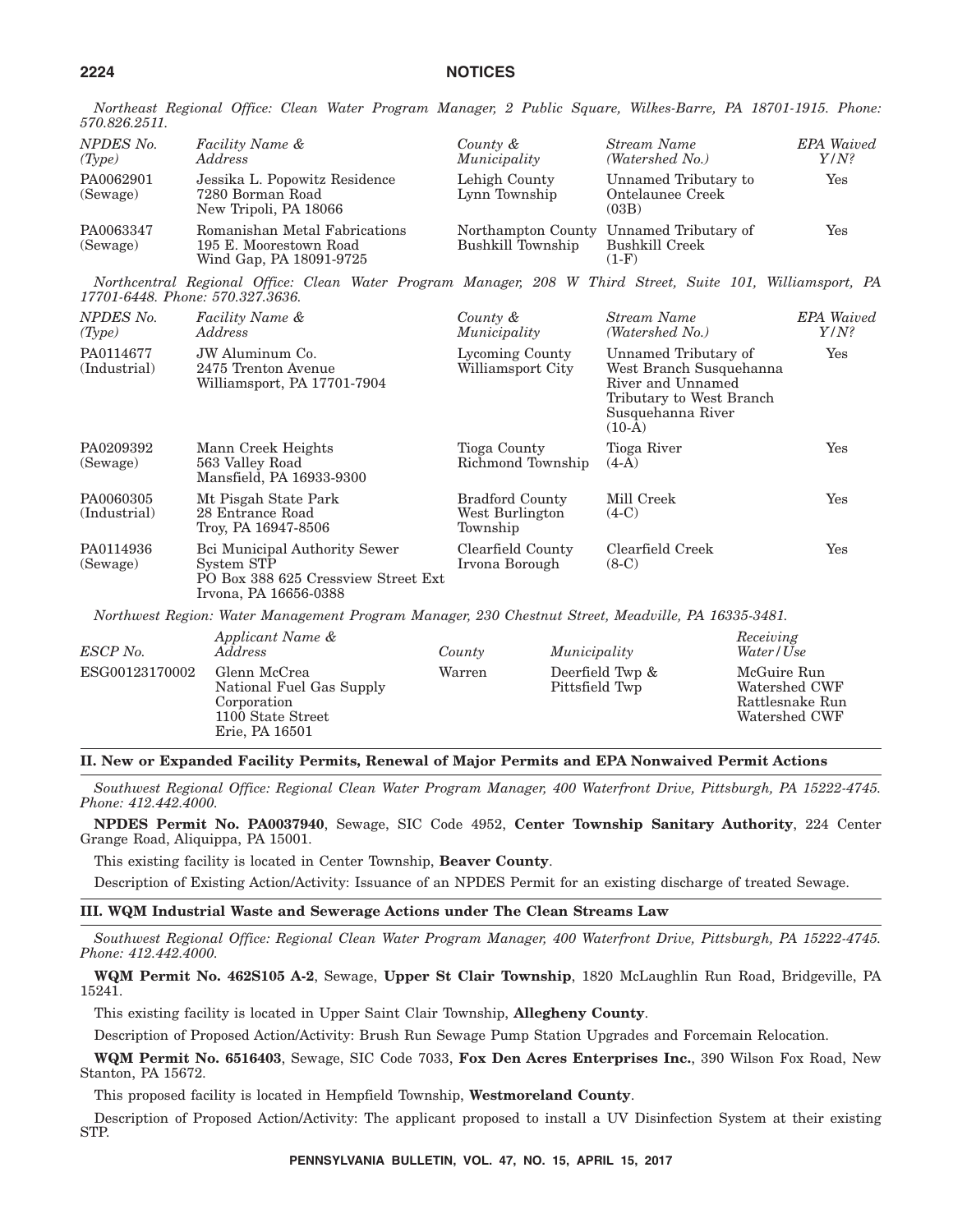*Southcentral Region: Clean Water Program Manager, 909 Elmerton Avenue, Harrisburg, PA 17110. Phone: 717-705-4707.*

**WQM Permit No. WQG01221602**, Sewerage, **Rivera, Dennis & Marley**, 1049 North Fairville Avenue, Harrisburg, PA 17112.

This proposed facility is located in West Hanover Township, **Dauphin County**.

Description of Proposed Action/Activity: This General Permit approves the construction and operation of Small Flow Treatment Facilities designed according to the Small Flow Treatment Facilities Manual DEP ID 362-0300-002.

# **VI. NPDES Discharges of Stormwater Associated with Construction Activities Individual Permit Actions**

*Southeast Region: Waterways & Wetlands Program Manager, 2 East Main Street, Norristown, PA 19401. Telephone 484-250-5160.*

| <b>NPDES</b><br>Permit No. | Applicant Name &<br><i>Address</i>                                                                   | County       | Municipality         | Receiving<br>Water/Use                                                                                           |
|----------------------------|------------------------------------------------------------------------------------------------------|--------------|----------------------|------------------------------------------------------------------------------------------------------------------|
| PAD510006                  | University of Pennsylvania Health<br>System<br>3400 Civic Center Boulevard<br>Philadelphia, PA 19104 | Philadelphia | City of Philadelphia | Schuylkill River<br>WWF-MF                                                                                       |
| PAI012313007-3C            | Philadelphia International Airport<br>Division of Aviation, Terminal D-E<br>Philadelphia, PA 19153   | Delaware     | Tinicum Township     | <b>SE</b> Ponding Ditch<br>(SWM Channels) to<br>Delaware River<br>WWF-MF                                         |
| PAD090003                  | ProLogis<br>One Meadowlands Plaza<br>Suite 100<br>East Rutherford, NJ 07073                          | <b>Bucks</b> | Milford Township     | Unnamed Tributary<br>to Molasses Creek<br>HQ-TSF-MF<br>Unnamed Tributary<br>to Licking Creek<br><b>HQ-TSF-MF</b> |

*Northeast Region: Waterways and Wetlands Program Manager, 2 Public Square, Wilkes-Barre, PA 18701-1915.*

| <b>NPDES</b><br>Permit No. | Applicant Name &<br>Address                                                                              | County                             | Municipality                                                                                                                                          | Receiving<br>Water / Use                                                                                                                                                   |
|----------------------------|----------------------------------------------------------------------------------------------------------|------------------------------------|-------------------------------------------------------------------------------------------------------------------------------------------------------|----------------------------------------------------------------------------------------------------------------------------------------------------------------------------|
| PAD580001                  | UGI Penn Natural Gas<br>2525 N. 12th Street<br>Suite 360<br>Reading, PA 19612                            | Lackawanna<br>Susquehanna<br>Wayne | Carbondale Township<br>Clifford Township<br>Clinton Township<br>Fell Township<br><b>Forest City Borough</b><br>Union Dale Borough<br>Vandling Borough | UNTs to Lackawanna<br>River<br>$(HQ-CWF, MF)$<br>Lackawanna River<br>$(HQ-CWF, MF)$<br>Meredith Brook<br>(CWF, MF)<br>Wilson Creek<br>(CWF, MF)<br>Coal Brook<br>(CWF, MF) |
| PAD390001                  | Lucas Marrero<br>Filmtech Corporation<br>2121 31st St.<br>Allentown, PA 18103                            | Lehigh                             | City of Allentown                                                                                                                                     | UNT to Trout Creek<br>$(HQ-CWF, MF)$                                                                                                                                       |
| PAI023916016               | Rudy Amelio<br>Pope Valley Properties, LLC<br>1348 Hamilton St.<br>Allentown, PA 18102                   | Lehigh                             | Macungie Borough                                                                                                                                      | Swabia Creek<br>$(HQ-CWF, MF)$                                                                                                                                             |
| PAD450009                  | Robert Weseloh<br>815 Seven Bridge Road<br>East Stroudsburg, PA 18301                                    | Monroe                             | Hamilton                                                                                                                                              | UNT to Appenzell<br>Creek<br>$(HQ-CWF, MF)$                                                                                                                                |
| PAD480002                  | Triple Net Investments XXXVI LP<br>c/o Mr. Joe Correia<br>171 Route 173<br>Suite 201<br>Asbury, NJ 08802 | Northampton                        | Hanover Township                                                                                                                                      | Monocacy Creek<br>$(HQ-CWF, MF)$                                                                                                                                           |
| PAD390017                  | <b>PP&amp;L Electric Utilities</b><br>Corporation<br>Two North Ninth St GENN4<br>Allentown, PA 18101     | Lehigh                             | City of Allentown<br>Salisbury Township                                                                                                               | <b>Trout Creek</b><br>(HQ-CWF, MF)<br>UNT to Trout Creek<br>$(HQ-CWF, MF)$                                                                                                 |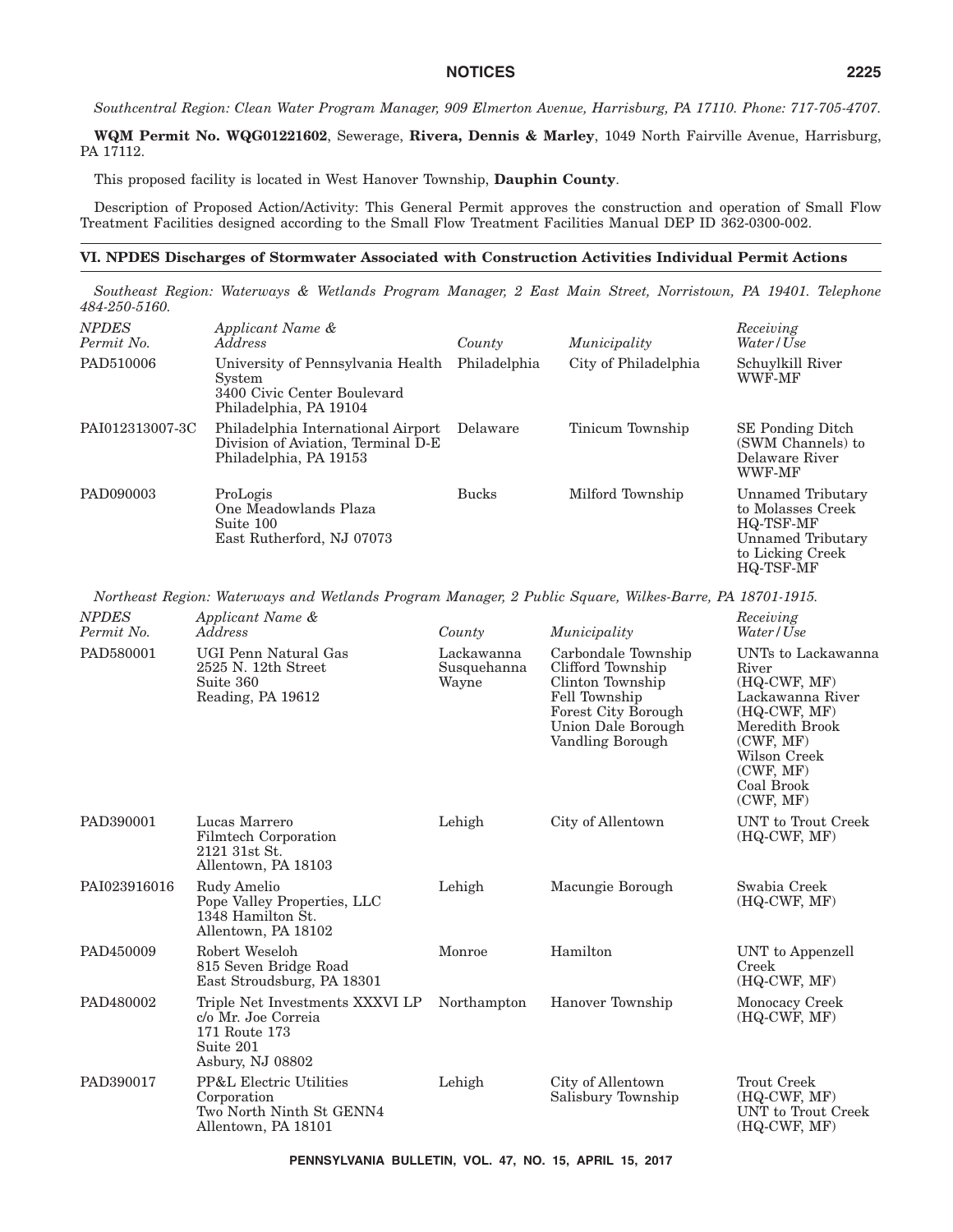| <b>NPDES</b><br>Permit No. | Applicant Name &<br><i>Address</i>                                                                                                                       | County               | Municipality                                    | Receiving<br>Water/Use                                                                             |
|----------------------------|----------------------------------------------------------------------------------------------------------------------------------------------------------|----------------------|-------------------------------------------------|----------------------------------------------------------------------------------------------------|
| PAI023916018               | Tom Williams, Jr.<br>Cooper Farms, LLC<br>1954 O'Brien Court<br>Bethlehem, PA 18015                                                                      | Lehigh               | Coopersburg Borough                             | UNT to Laurel Run<br>(CWF, MF)<br>EV Wetlands                                                      |
|                            | Southcentral Region: Waterways & Wetlands Program, 909 Elmerton Avenue, Harrisburg, PA 17110, Nathan Crawford,<br>Section Chief, Telephone 717.705.4802. |                      |                                                 |                                                                                                    |
| Permit #                   | Applicant Name &<br>Address                                                                                                                              | County               | Municipality                                    | Receiving<br>Water/Use                                                                             |
| PAD210003                  | Mukesh Patel<br>All Phase Solutions, LLC<br>34 SW 5th Avenue<br>Delray Beach, FL 33444                                                                   | Cumberland<br>County | Hampden Township                                | <b>UNT</b> Trindle Spring<br>Run<br>(HQ-CWF, MF)                                                   |
| PAI032116009               | WRD Mechanicsburg, LP<br>351 Loucks Road<br>York, PA 17404                                                                                               | Cumberland<br>County | Hampden Township                                | Trindle Spring Run<br>$(HQ-CWF, MF)$<br><b>UNT Trindle Spring</b><br>Run<br>(HQ-CWF, MF)           |
| PAI032116002               | Sheetz, Inc.<br>Mr. Brent Brubaker<br>129 Dearing Drive<br>Boalsburg, PA 16827                                                                           | Cumberland<br>County | Middlesex Township                              | <b>UNT</b> Letort Spring<br>Run<br>(Designated use:<br>CWF, MF; Existing<br>use: $HQ-CWF$ , $MF$ ) |
| PAI032116010               | UGI Utilities, Inc.<br>Michael Lantieri<br>2525 North 12th Street<br>Reading, PA 19612                                                                   | Cumberland<br>County | South Middleton<br>Township<br>Carlisle Borough | <b>UNT Hogestown Run</b><br>(CWF, MF)<br>Letort Spring Run<br>(EV, MF)                             |
| PAD210005                  | RE Invest Tire and Wheel<br>Replacement, LLC<br>Ravi Gupta<br>111-A North Gold Drive<br>Robbinsville, NJ 08691                                           | Cumberland<br>County | Carlisle Borough                                | Letort Spring Run<br>$(HQ-CWF, MF)$                                                                |
| PAI032805006R              | S & A Homes, Inc.<br>2966 Philadelphia Avenue<br>Chambersburg, PA 17201                                                                                  | Franklin<br>County   | Guilford Township                               | <b>Falling Springs</b><br><b>Branch</b><br>(HQ-CWF, MF)                                            |
| PAI033611007(1)            | S&A Kreider and Sons<br>761 Spring Valley Road<br>Quarryville, PA 17566                                                                                  | Lancaster<br>County  | East Drumore<br>Township                        | <b>UNT Jackson Run</b><br>(HQ-CWF, MF)                                                             |
| PAD360005                  | Daniel B. Stoltzfus<br>158 Fite Drive<br>Peach Bottom, PA 17563                                                                                          | Lancaster<br>County  | Fulton Township                                 | <b>UNT Puddle Duck</b><br>Creek<br>(HQ-CWF, MF)<br>UNT Conowingo<br>Creek<br>$(HQ-CWF, MF)$        |
| PAI033616006               | <b>Black Rock Retreat</b><br>Mr. John Shertzer<br>1345 Kirkwood Pike<br>Quarryville, PA 17566                                                            | Lancaster<br>County  | Colerain Township                               | West Branch<br>Octoraro Creek<br>(HQ-CWF, MF)                                                      |
| PAD360004                  | Clark Crest Dairy<br>Ronald Clark<br>754 Solanco Road<br>Quarryville, PA 17566                                                                           | Lancaster<br>County  | East Drumore<br>Township                        | Stewart Run<br>(HQ-CWF, MF)                                                                        |
| PAI034414004(1)            | McVeytown DPP X, LLC<br>9010 Overlook Boulevard<br>Brentwood, TN 37027                                                                                   | Mifflin County       | Oliver Township                                 | Musser Run<br>$(HQ-CWF)$                                                                           |
|                            | Southwest Region: Waterways and Wetlands Program Manager, 400 Waterfront Drive, Pittsburgh, PA 15222-4745.                                               |                      |                                                 |                                                                                                    |
| <b>NPDES</b><br>Permit No. | Applicant Name &<br>Address                                                                                                                              | County               | Municipality                                    | Receiving<br>Water/Use                                                                             |
| PAI050416001               | PTV Darlington, LLC<br>1563 Woodward Drive Extension<br>Greensburg, PA 15601                                                                             | Beaver County        | Darlington Township                             | Dilworth Run<br>$(HQ-CWF)$                                                                         |

**PENNSYLVANIA BULLETIN, VOL. 47, NO. 15, APRIL 15, 2017**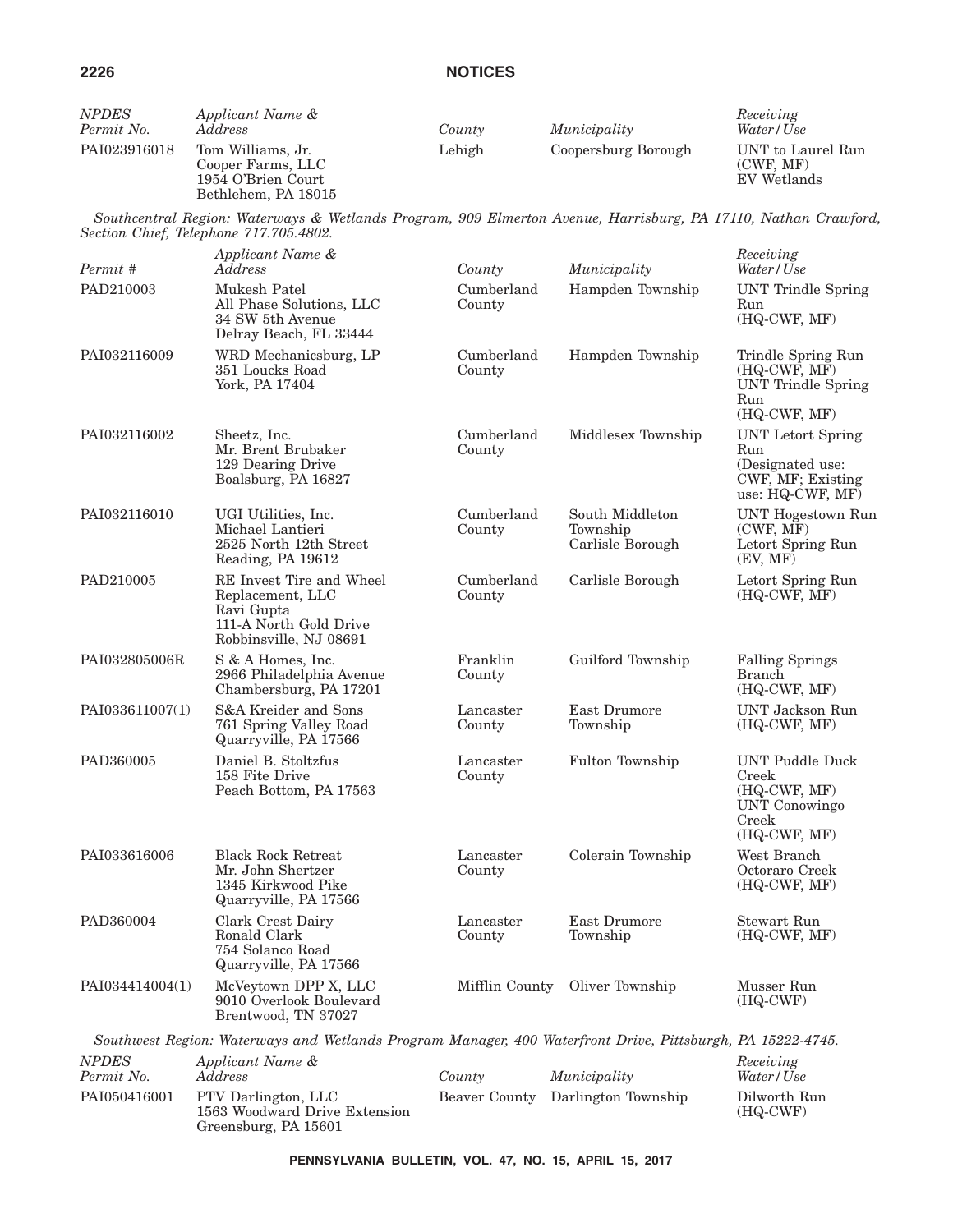| <i>NPDES</i> | Applicant Name &                                                                         |                    |
|--------------|------------------------------------------------------------------------------------------|--------------------|
| Permit No.   | Address                                                                                  | County             |
|              | PAI055609005R National Park Service<br>278 Park Headquarters Road<br>Stoystown, PA 15563 | Somerset<br>County |

*Address County Municipality* Stonycreek Township Shade Township

*Receiving Water/Use*

Grove Run (CWF) Lamberts Run (CWF) Calendars Run (CWF)

## **VII. Approvals to Use NPDES and/or Other General Permits**

The EPA Region III Administrator has waived the right to review or object to this permit action under the waiver provision 40 CFR 123.23(d).

# **List of NPDES and/or Other General Permit Types**

| PAG-1         | General Permit for Discharges from Stripper Oil Well Facilities                                                                                                                  |
|---------------|----------------------------------------------------------------------------------------------------------------------------------------------------------------------------------|
| PAG-2         | General Permit for Discharges of Stormwater Associated With Construction Activities                                                                                              |
| PAG-3         | General Permit for Discharges of Stormwater From Industrial Activities                                                                                                           |
| PAG-4         | General Permit for Discharges from Small Flow Treatment Facilities                                                                                                               |
| PAG-5         | General Permit for Discharges from Petroleum Product Contaminated Groundwater Remediation<br><b>Systems</b>                                                                      |
| PAG-6         | General Permit for Wet Weather Overflow Discharges from Combined Sewer Systems (CSO)                                                                                             |
| PAG-7         | General Permit for Beneficial Use of Exceptional Quality Sewage Sludge by Land Application                                                                                       |
| PAG-8         | General Permit for Beneficial Use of Non-Exceptional Quality Sewage Sludge by Land Application to<br>Agricultural Land, Forest, a Public Contact Site or a Land Reclamation Site |
| PAG-8 (SSN)   | Site Suitability Notice for Land Application Under Approved PAG-8 General Permit Coverage                                                                                        |
| PAG-9         | General Permit for Beneficial Use of Residential Septage by Land Application to Agricultural Land,<br>Forest, or a Land Reclamation Site                                         |
| PAG-9 (SSN)   | Site Suitability Notice for Land Application Under Approved PAG-9 General Permit Coverage                                                                                        |
| <b>PAG-10</b> | General Permit for Discharges from Hydrostatic Testing of Tanks and Pipelines                                                                                                    |
| <b>PAG-11</b> | General Permit for Discharges from Aquatic Animal Production Facilities                                                                                                          |
| <b>PAG-12</b> | Concentrated Animal Feeding Operations (CAFOs)                                                                                                                                   |
| $PAG-13$      | Stormwater Discharges from Municipal Separate Storm Sewer Systems (MS4)                                                                                                          |
| <b>PAG-14</b> | (To Be Announced)                                                                                                                                                                |
| <b>PAG-15</b> | General Permit for Discharges from the Application of Pesticides                                                                                                                 |

## *General Permit Type—PAG-02*

*Waterways & Wetlands Program Manager, 2 East Main Street, Norristown, PA 19401. Telephone 484-250-5160.*

| <b>Facility Location &amp;</b><br>Municipality | Permit No.    | Applicant Name &<br>Address                                                                                   | Receiving<br>Water/Use                           | Contact Office &<br>Phone No.                                                              |
|------------------------------------------------|---------------|---------------------------------------------------------------------------------------------------------------|--------------------------------------------------|--------------------------------------------------------------------------------------------|
| City of Philadelphia<br>Philadelphia County    | PAG0201511607 | Philadelphia Parks &<br>Recreation<br>One Parkway<br>1515 Arch Street<br>10th Floor<br>Philadelphia, PA 19102 | Schuylkill River<br>WWF-MF                       | Southeast Regional<br>Office<br>2 East Main Street<br>Norristown, PA 19401<br>484-250-5900 |
| City of Philadelphia<br>Philadelphia County    | PAC510012     | PRDC Properties, LLC<br>740 Sansom Street<br>Suite 501<br>Philadelphia, PA 19106                              | Delaware River<br><b>WWF</b>                     | Southeast Regional<br>Office<br>2 East Main Street<br>Norristown, PA 19401<br>484-250-5900 |
| City of Philadelphia<br>Philadelphia County    | PAC510006     | The Navy Yard<br>4747 South Broad Street<br>Philadelphia, PA 19112                                            | Delaware River<br>WWF-MF                         | Southeast Regional<br>Office<br>2 East Main Street<br>Norristown, PA 19401<br>484-250-5900 |
| Plumstead Township<br>Bucks County             | PAC090036     | Plumsteadville Volunteer Fire<br>Company<br>5064 Stump Road<br>Doylestown, PA 18902                           | Unnamed Tributary<br>to Pine Run Creek<br>TSF-MF | Southeast Regional<br>Office<br>2 East Main Street<br>Norristown, PA 19401<br>484-250-5900 |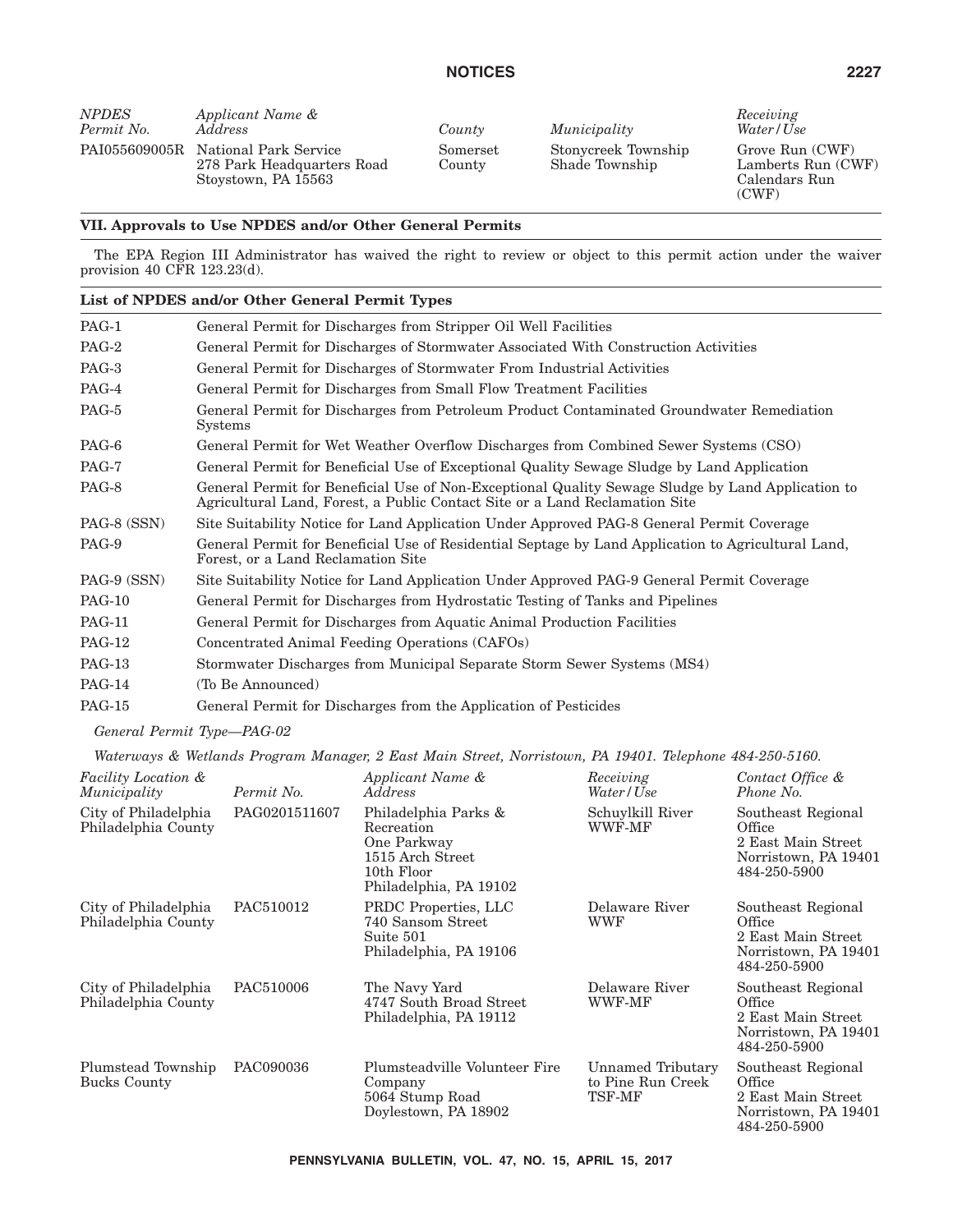| <b>Facility Location &amp;</b><br>Municipality | Permit No. | Applicant Name &<br><i>Address</i>                                                            | Receiving<br>Water/Use | Contact Office &<br>Phone No.                                                              |
|------------------------------------------------|------------|-----------------------------------------------------------------------------------------------|------------------------|--------------------------------------------------------------------------------------------|
| Middletown Township PAC090016<br>Bucks County  |            | Eastern Warehouse<br>Distributors, Inc.<br>355 South Flowers Mill Road<br>Langhorne, PA 19047 | Mill Creek<br>WWF-MF   | Southeast Regional<br>Office<br>2 East Main Street<br>Norristown, PA 19401<br>484-250-5900 |
| Norristown Borough<br>Montgomery County        | PAC460031  | Elon at Montgomery Park LP<br>240 New York Drive, Suite 1<br>Fort Washington, PA 19034        | Stony Creek<br>TSF-MF  | Southeast Regional<br>Office<br>2 East Main Street<br>Norristown, PA 19401<br>484-250-5900 |

*Northeast Region: Waterways and Wetlands Program Manager, 2 Public Square, Wilkes-Barre, PA 18701-1915.*

| <i>Facility Location:</i><br>Municipality &<br>County | Permit No. | Applicant Name &<br><i>Address</i>                                                               | Receiving<br>Water/Use  | Contact Office &<br>Phone No.                           |
|-------------------------------------------------------|------------|--------------------------------------------------------------------------------------------------|-------------------------|---------------------------------------------------------|
| Plains Township<br>Luzerne County                     | PAC400012  | Geisinger Wyoming Valley<br>Medical Center<br>1000 East Mountain Blvd.<br>Wilkes-Barre, PA 18711 | Mill Creek<br>(CWF, MF) | Luzerne Conservation<br><b>District</b><br>570-674-7991 |

*Waterways & Wetlands Program, 909 Elmerton Avenue, Harrisburg, PA 17110-8200, Nathan Crawford, Section Chief, 717.705.4802.*

| <i>Facility Location:</i><br>Municipality &<br>County         | Permit No. | Applicant Name &<br>Address                                                              | Receiving<br>Water/Use                             | Contact Office &<br>Phone No.                                                                                                         |
|---------------------------------------------------------------|------------|------------------------------------------------------------------------------------------|----------------------------------------------------|---------------------------------------------------------------------------------------------------------------------------------------|
| Conewago Township<br>Adams County<br>Issued                   | PAC010018  | Laverne L. Leese<br><b>BJML</b> Enterprises<br>1010 Coralberry Court<br>Leland, NC 28451 | <b>UNT</b> South Branch<br>Conewago Creek<br>(WWF) | Adams County<br><b>Conservation District</b><br>670 Old Harrisburg<br>Road<br>Suite 201<br>Gettysburg, PA 17325<br>717.334.0636       |
| South Woodbury<br>Township<br><b>Bedford County</b><br>Issued | PAD050001  | Northern Bedford County<br><b>School District</b><br>152 NBC Drive<br>Loysburg, PA 16659 | Three Springs Run<br>$(HQ-CWF)$                    | <b>Bedford County</b><br><b>Conservation District</b><br>702 West Pitt Street<br>Suite 4<br>Bedford, PA 1552<br>814.623.7900 x4       |
| Jefferson Township<br>Berks County<br>Issued                  | PAC060041  | Mark Bush, Bernville DG, LLC<br>361 Summit Blvd.<br>Suite 100<br>Birmingham, AL 35243    | Little Northkill<br>Creek<br>(CWF, MF)             | <b>Berks County</b><br><b>Conservation District</b><br>1238 County Welfare<br>Road<br>Suite 200<br>Leesport, PA 19533<br>610.372.4657 |
| Susquehanna<br>Township<br>Juniata County<br><b>Issued</b>    | PAC34004   | Kyle Fawver<br>404 Covered Bridge Road<br>Mills, PA 17853                                | UNT Leiningers Run<br>(CWF)                        | Juniata County<br><b>Conservation District</b><br>146 Stoney Creek<br>Drive<br>Suite 4<br>Mifflintown, PA<br>17059<br>717.436.8953 x5 |
| East Hempfield<br>Township<br>Lancaster County<br>Issued      | PAC360039  | John Hogan<br>616 Paxton Place<br>Suite 100<br>Lititz, PA 17543                          | Little Conestoga<br>Creek<br>(WWF)                 | Lancaster County<br><b>Conservation District</b><br>1383 Arcadia Road<br>Room 200<br>Lancaster, PA 17601<br>717.299.5361 x5           |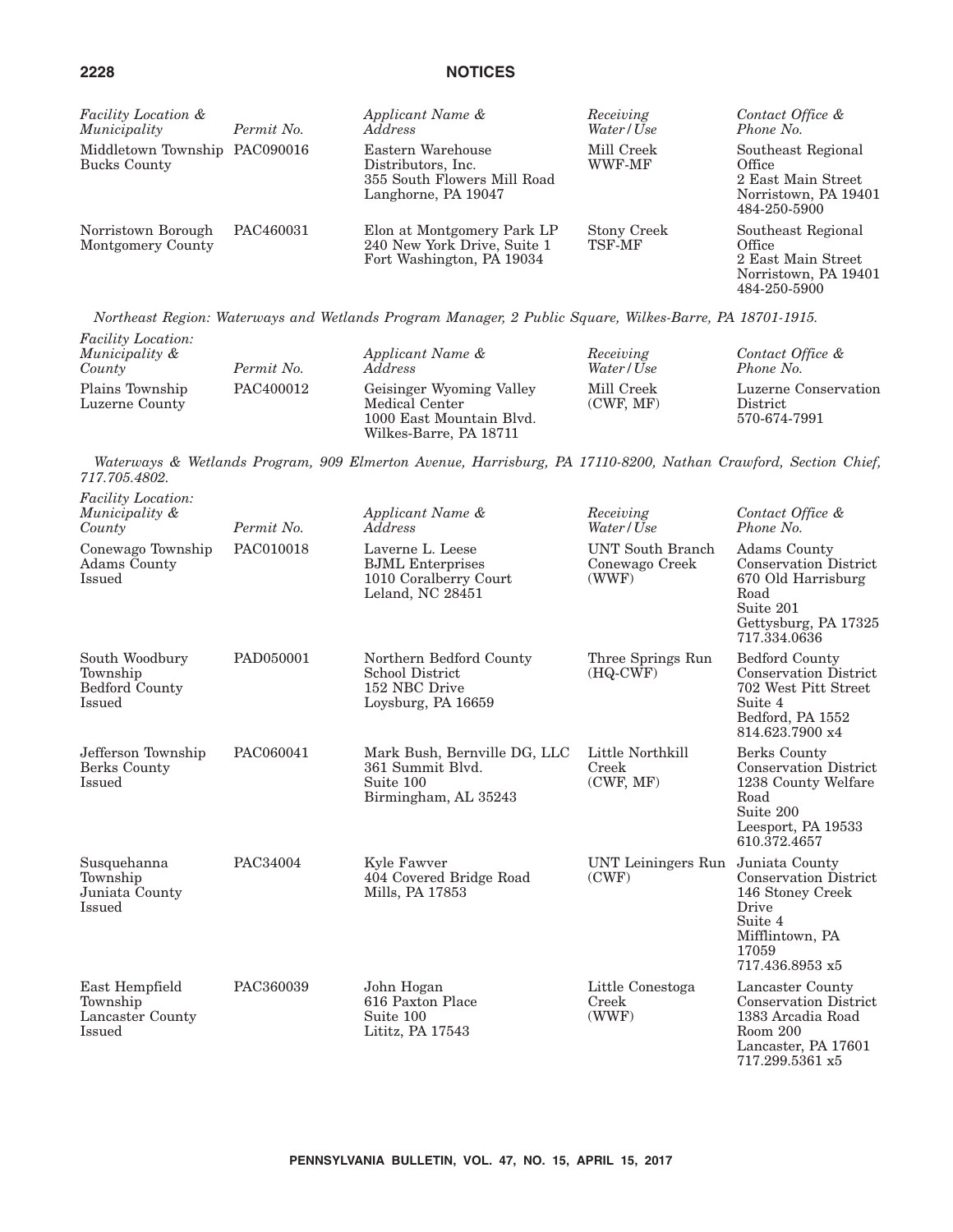| <i>Facility Location:</i><br>Municipality &<br>County                    | Permit No.     | Applicant Name &<br>Address                                                                                             | Receiving<br>Water/Use                                                       | Contact Office &<br>Phone No.                                                                                                                       |
|--------------------------------------------------------------------------|----------------|-------------------------------------------------------------------------------------------------------------------------|------------------------------------------------------------------------------|-----------------------------------------------------------------------------------------------------------------------------------------------------|
| West Lampeter<br>Township<br>Lancaster County<br>Issued                  | PAC360056      | <b>Fred Martin</b><br>1906 Bridge Road<br>Lancaster, PA 17602                                                           | <b>UNT Pequea Creek</b><br>(WWF)                                             | Lancaster County<br><b>Conservation District</b><br>1383 Arcadia Road<br>Room 200<br>Lancaster, PA 17601<br>717.299.5361 x5                         |
| Colerain Township<br>Lancaster County<br><b>Issued</b>                   | PAC360075      | Elam King<br>102 Sproul Road<br>Christiana, PA 17509                                                                    | UNT East Branch<br>Octoraro Creek<br>(TSF, MF)                               | Lancaster County<br><b>Conservation District</b><br>1383 Arcadia Road<br>Room 200<br>Lancaster, PA 17601<br>717.299.5361 x5                         |
| 15222-4745.                                                              |                | Southwest Region: Regional Waterways & Wetlands Program Manager, 400 Waterfront Drive, Pittsburgh, PA                   |                                                                              |                                                                                                                                                     |
| Facility Location and<br>Municipality                                    | Permit No.     | Applicant Name and<br>Address                                                                                           | Receiving<br>Water/Use                                                       | Contact Office and<br>Phone No.                                                                                                                     |
| Freeport Borough                                                         | PAC030003      | Borough of Freeport<br>414 Market Street<br>Freeport, PA 16229                                                          | Allegheny River<br>(WWF)<br><b>Buffalo Creek</b><br>(WWF)                    | Armstrong County<br><b>Conservation District</b><br>Armsdale<br>Administration<br>Building<br>124 Armsdale Road<br>Kittanning, PA<br>16201-3738     |
| Cambria Township                                                         | PAC110008      | BI Ebensburg, LLC<br>720 East Palisade Avenue<br>Englewood Cliffs, NJ<br>07632-3053                                     | South Branch of<br><b>Black Lick Creek</b><br>(CWF)                          | Cambria County<br><b>Conservation District</b><br>401 Candlelight<br>Drive<br>Suite 229<br>Ebensburg, PA 15931<br>$(814)$ 472-2120                  |
| West Mahoning<br>Township                                                | PAC320006      | Penelec<br>800 Cabin Hill Drive<br>Greensburg, PA 15601                                                                 | UNT to Mahoning<br>Creek<br>(CWF)                                            | Indiana County<br>Conservation District<br>625 Kolter Drive<br>Suite 8<br>Indiana, PA 15701<br>$(724)$ 289-1506                                     |
| Cecil Township                                                           | PAC630020      | Canonsburg Houston Joint<br>Authority<br>315 Curry Hill Road<br>Canonsburg, PA 15317                                    | <b>Chartiers Creek</b><br>(WWF)                                              | Washington County<br><b>Conservation District</b><br>2800 North Main<br>Street<br>Suite 105<br>Washington, PA<br>15301<br>$(724)$ $705-7098$        |
| Cecil Township<br>(Washington); South<br>Fayette Township<br>(Allegheny) |                | PAG0206313020-2 Pennsylvania Turnpike<br>Commission<br>700 South Eisenhower<br><b>Boulevard</b><br>Harrisburg, PA 17057 | Millers Run (WWF)<br>UNT to Millers Run<br>(WWF)<br>UNT to Coal Run<br>(WWF) | Washington County<br><b>Conservation District</b><br>2800 North Main<br><b>Street</b><br>Suite 105<br>Washington, PA<br>15301<br>$(724)$ 705-7098   |
| Chartiers Township                                                       | PAG02006316017 | Arabian Meadows Partners,<br><b>LLC</b><br>102 West Pike Street<br>Houston, PA 15342                                    | UNT to Chartiers<br>Creek<br>(WWF)                                           | Washington County<br><b>Conservation District</b><br>2800 North Main<br><b>Street</b><br>Suite 105<br>Washington, PA<br>15301<br>$(724)$ $705-7098$ |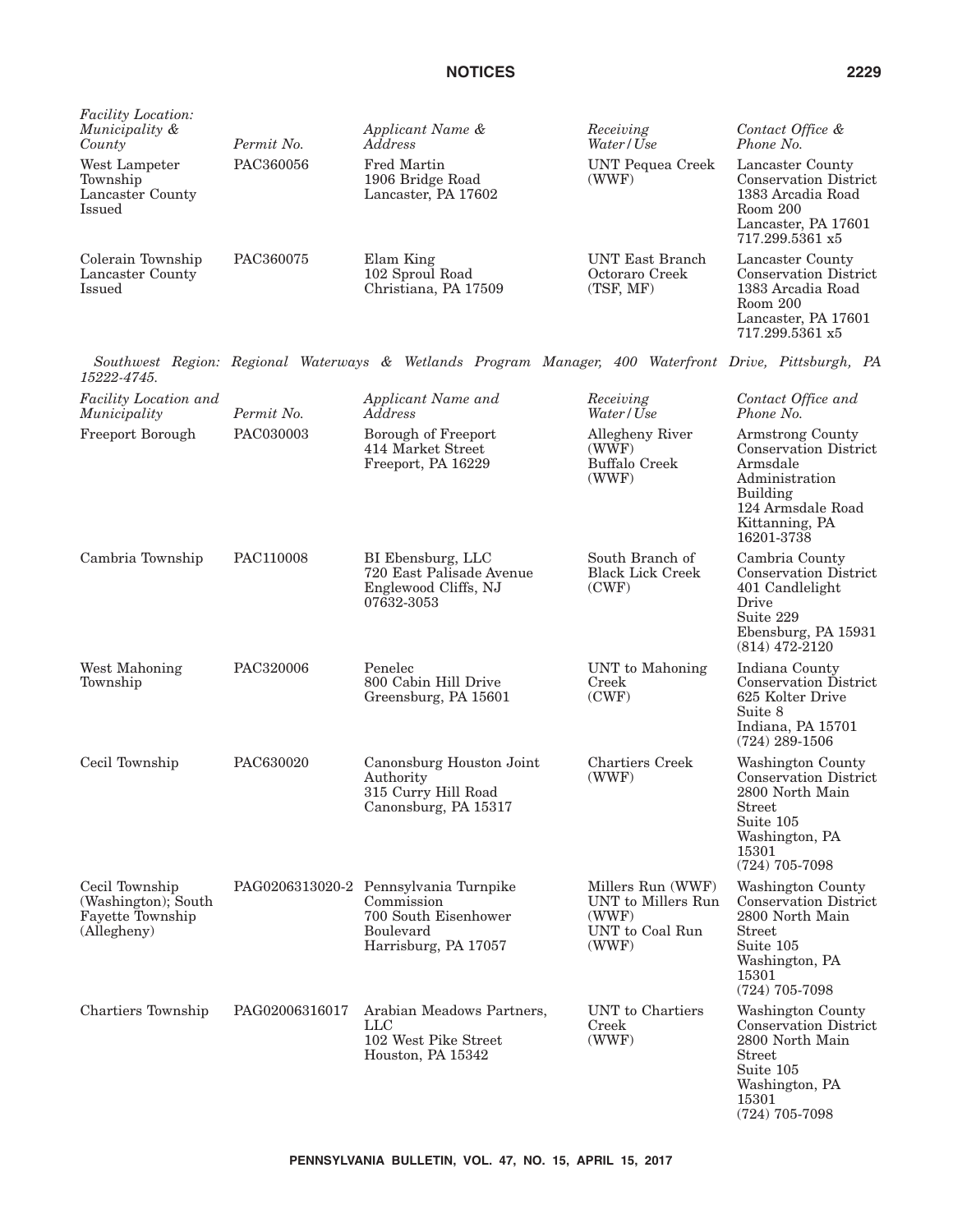*Northwest Region: Water Management Program Manager, 230 Chestnut Street, Meadville, PA 16335-3481.*

| Facility Location:<br>Municipality &<br>County       | Permit No.     | Applicant Name &<br>Address                                                                       | Receiving<br>Water/Use                                                          | Contact Office &<br>Phone No.                                                                                                                             |
|------------------------------------------------------|----------------|---------------------------------------------------------------------------------------------------|---------------------------------------------------------------------------------|-----------------------------------------------------------------------------------------------------------------------------------------------------------|
| Jackson Twp,<br>Mercer Cnty                          | PAG02004316011 | Jackson Center DPP, LLC<br>9010 Overlook Blvd<br>Brentwood, TN 37027                              | Unnamed tributary<br>of Yellow Creek<br><b>TSF</b>                              | Mercer County<br><b>Conservation District</b><br>724-662-2242                                                                                             |
| Lawrence Park Twp<br>City of Erie                    | PAC250016      | Widget Financial<br>2154 East Lake Road<br>Erie, PA 16511                                         | McDannel Run<br>WWF; WWF                                                        | Erie County<br><b>Conservation District</b><br>814-825-6033                                                                                               |
| <b>Butler Twp</b><br><b>Butler Cnty</b>              | PAC100030      | Weaver Master Builders, Inc<br>P.O. Box 499<br>Mars, PA 16046                                     | UNT to Little<br>Connoquenessing<br>Creek                                       | <b>Butler Conservation</b><br>District<br>724-284-5270                                                                                                    |
| General Permit Type-PAG-03                           |                |                                                                                                   |                                                                                 |                                                                                                                                                           |
| <b>Facility Location</b><br>Municipality &<br>County | Permit No.     | Applicant Name &<br>Address                                                                       | Receiving<br>Water/Use                                                          | Contact Office &<br>Phone No.                                                                                                                             |
| Wright Township<br>Luzerne County                    | PAR122202      | SVC Manufacturing Inc.<br>750 Oak Hill Road<br>Mountaintop, PA 18707                              | <b>Unnamed Tributary</b><br>to Big Wapwallopen<br>$Creek$ -5-B<br><b>CWF/MF</b> | DEP Northeast<br>Regional Office<br>Clean Water Program<br>2 Public Square<br>Wilkes-Barre, PA<br>18701-1915<br>570.826.2511                              |
| <b>Bethel Township</b><br>Lebanon County             | PAG033559      | Bell & Evans Realty LLC<br>154 West Main Street<br>Fredericksburg, PA 17026                       | Elizabeth Run in<br>Watershed $(s)$ 7-D                                         | DEP-SCRO-<br>Clean Water Program<br>909 Elmerton Avenue<br>Harrisburg, PA 17110<br>717-705-4707                                                           |
| South Lebanon<br>Township<br>Lebanon County          | PAG033556      | Boose at Cornwall Inc.<br>402 Schaeffer Rd<br>Lebanon, PA 17042                                   | UNT to<br>Quittapahilla Creek<br>Watershed $(s)$ 7-D                            | DEP-SCRO-<br>Clean Water Program<br>909 Elmerton Avenue<br>Harrisburg, PA 17110<br>717-705-4707                                                           |
| Jefferson Township<br>Greene County                  | PAG036153      | C & J Energy Services, Inc.<br>1380 Route 286<br>Highway E<br>Suite 121<br>Indiana, PA 15701-1461 | Unnamed Tributary<br>of South Fork                                              | <b>DEP</b> Southwest<br>Regional Office<br>Tenmile Creek-19-B Clean Water Program<br>400 Waterfront Drive<br>Pittsburgh, PA<br>15222-4745<br>412.442.4000 |
| General Permit Type-PAG-4                            |                |                                                                                                   |                                                                                 |                                                                                                                                                           |
| Facility Location &<br>Municipality                  | Permit No.     | Applicant Name &<br>Address                                                                       | Receiving<br>Water/Use                                                          | Contact Office &<br>Phone No.                                                                                                                             |
| Exeter Township/<br>Berks County                     | PAG043600      | Kathy L Rolland<br>241 Old Tulpehocken Road<br>Birdsboro, PA 19508-8562                           | Limekiln Creek in<br>Watershed $(s)$ 3-D                                        | DEP-SCRO-<br>Clean Water Program<br>909 Elmerton Avenue<br>Harrisburg, PA 17110<br>717-705-4707                                                           |
| West Hanover<br>Township/<br>Dauphin County          | PAG043961      | Dennis Rivera<br>1049 North Fairville Avenue<br>Harrisburg, PA 17112                              | UNT of Walnut Run<br>in Watershed(s) $7-D$                                      | DEP-SCRO-Clean<br>Water Program<br>909 Elmerton Avenue<br>Harrisburg, PA 17110                                                                            |

717-705-4707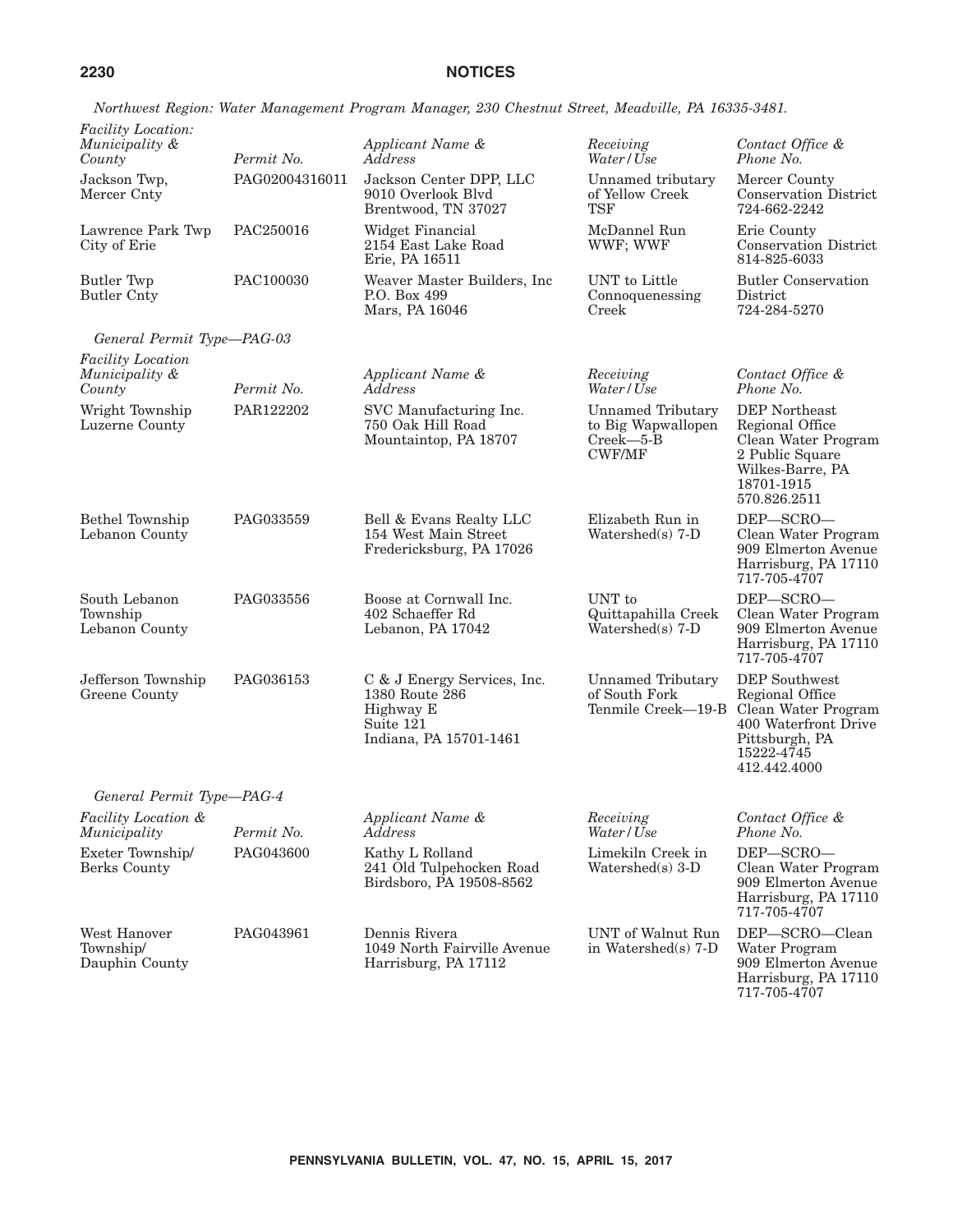*Applicant Name &*

33 Stahl Point Road

Curtis Bay, MD 21226

*Address*

Building 6A

*Facility Location: Municipality & County Permit No.* Exeter and Oley Townships/ Berks County PAG082203

PAG082219 PAG083502 PAG083506 PAG083540 PAG083567 PAG083596 PAG089601 PAG089903 PAG089904 PAG089905

*Applicant Name & Address* PAG093502T Premiere Property Services 1076 Pinola Rd Shippensburg, PA 17257

*Site Name & Location* Old Line Environmental, Inc. Farm Townships/

Charles Hetrick Exeter and Oley Berks County

*Contact Office & Phone No.*

DEP—SCRO— Clean Water Program 909 Elmerton Avenue Harrisburg, PA 17110-8200 717-705-4707

*Contact Office & Phone No.* DEP—SCRO— Clean Water 909 Elmerton Avenue Harrisburg, PA 17110 717-705-4707

*General Permit Type—PAG-10*

*General Permit Type—PAG-9*

*County/Municipality Permit No.*

*Facility Location &*

South Hampton Township/ Franklin County

*Facility Location Municipality &* Permit No. Brooklyn Township Susquehanna County

*Applicant Name & Address* PAG102352 Williams Field Services Company LLC 310 SR 29 North Tunkhannock, PA 18657 *Receiving Water/Use*

17257

*Site Name & Location*

Premiere Septic Sanitation 1076 Pinola Rd Shippensburg, PA

Horton Creek—4-F DEP Northeast

*Contact Office & Phone No.*

Regional Office Clean Water Program 2 Public Square Wilkes-Barre, PA 18701-1915 570.826.2511

## **STATE CONSERVATION COMMISSION**

# **NUTRIENT MANAGEMENT PLANS RELATED TO APPLICATIONS FOR NPDES PERMITS FOR CAFOs**

The State Conservation Commission has taken the following actions on previously received applications for nutrient management plans under 3 Pa.C.S. Chapter 5, for agricultural operations that have or anticipate submitting applications for new, amended or renewed NPDES permits or NOIs for coverage under a general permit for CAFOs under 25 Pa. Code Chapter 92a. This notice is provided in accordance with 25 Pa. Code Chapter 92a and 40 CFR Part 122, implementing The Clean Streams Law and the Federal Clean Water Act.

Persons aggrieved by an action may appeal under 3 Pa.C.S. § 517, section 4 of the Environmental Hearing Board Act and 2 Pa.C.S. §§ 501—508 and 701—704 to the Environmental Hearing Board, Second Floor, Rachel Carson State Office Building, 400 Market Street, P.O. Box 8457, Harrisburg, PA 17105-8457, (717) 787-3483. TDD users should contact the Environmental Hearing Board (Board) through the Pennsylvania AT&T Relay Service at (800) 654-5984. Appeals must be filed with the Board within 30 days of publication of this notice in the *Pennsylvania Bulletin*. Copies of the appeal form and the Board's rules of practice and procedure may be obtained from the Board. The appeal form and the Board's rules of practice and procedure are also available in Braille or on audiotape from the Secretary of the Board at (717) 787-3483. This paragraph does not, in and of itself, create a right of appeal beyond that permitted by applicable statutes and decision law.

For individuals who wish to challenge actions, appeals must reach the Board within 30 days. A lawyer is not needed to file an appeal with the Board.

Important legal rights are at stake, however, so individuals should show this notice to a lawyer at once. Persons who cannot afford a lawyer may qualify for pro bono representation. Call the Secretary of the Board at (717) 787-3483 for more information.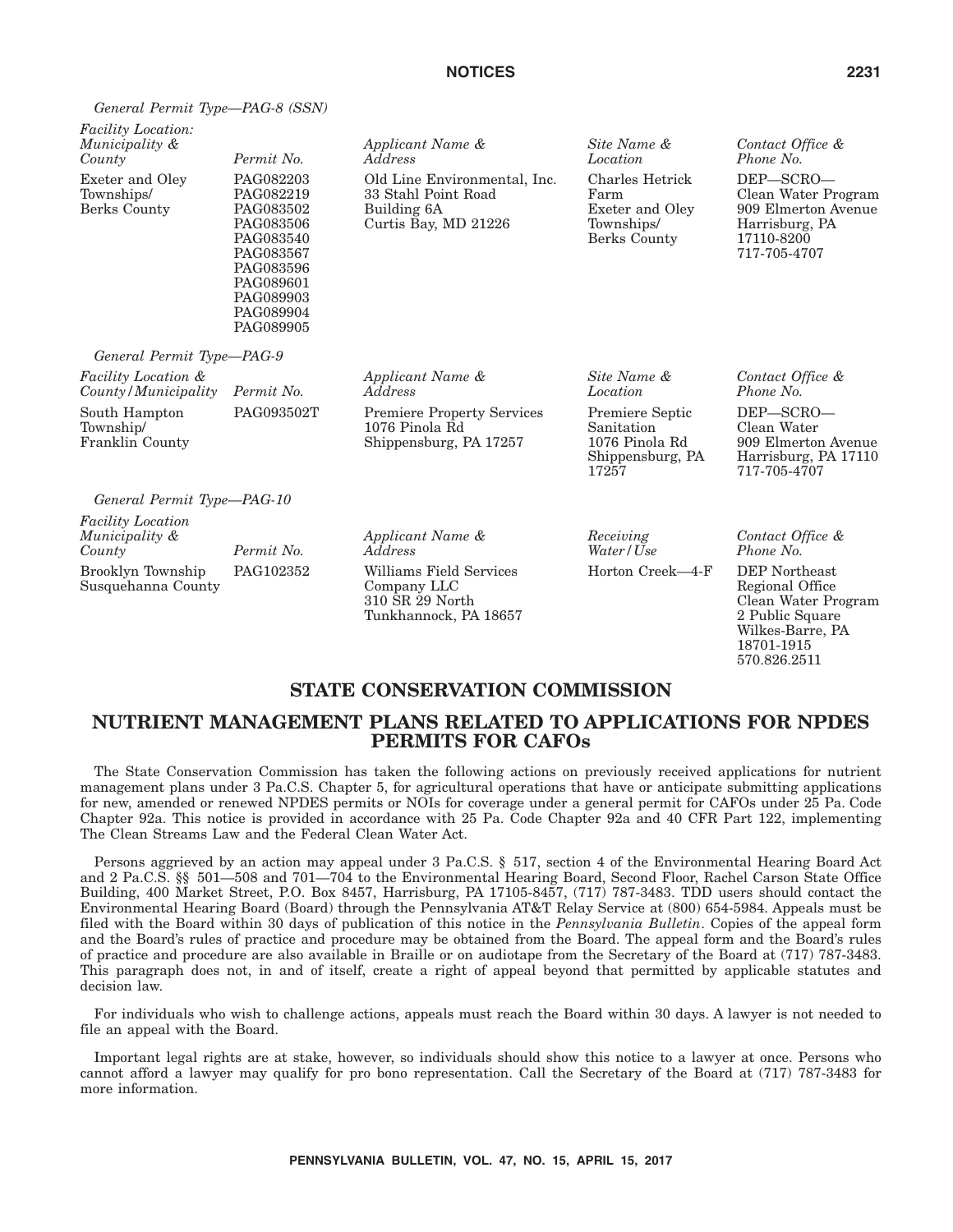## **CAFO NMP PUBLIC NOTICE SPREADSHEET—ACTIONS (Approval/Disapproval)**

| Agricultural Operation<br>Name and Address                   | County       | Total<br>Acres | Animal<br>Equivalent<br>Units (AEUs) | Animal<br>Type     | Special<br>Protection<br>Waters (HQ<br>or EV or NA | Approved or<br>Disapproval |
|--------------------------------------------------------------|--------------|----------------|--------------------------------------|--------------------|----------------------------------------------------|----------------------------|
| Mt. View $1 & 2$<br>160 Frystown Road<br>Myerstown, PA 17067 | <b>Berks</b> |                | 2.125.41                             | Swine              | NA                                                 | Approved                   |
| Hillandale Gettysburg, LP-<br>Bailey Farms                   | York         | 282.1          | 4,083.85                             | Poultry-<br>Layers | <b>NA</b>                                          | Approved                   |

# **PUBLIC WATER SUPPLY PERMITS**

The Department has taken the following actions on applications received under the Pennsylvania Safe Drinking Water Act (35 P.S. §§ 721.1—721.17) for the construction, substantial modification or operation of a public water system.

Persons aggrieved by an action may appeal that action to the Environmental Hearing Board (Board) under section 4 of the Environmental Hearing Board Act and 2 Pa.C.S. §§ 501—508 and 701—704. The appeal should be sent to the Environmental Hearing Board, Second Floor, Rachel Carson State Office Building, 400 Market Street, PO Box 8457, Harrisburg, PA 17105-8457, (717) 787-3483. TDD users may contact the Board through the Pennsylvania AT&T Relay Service, (800) 654-5984. Appeals must be filed with the Board within 30 days of publication of this notice in the *Pennsylvania Bulletin* unless the appropriate statute provides a different time period. Copies of the appeal form and the Board's rules of practice and procedure may be obtained from the Board. The appeal form and the Board's rules of practice and procedure are also available in Braille or on audiotape from the Secretary to the Board at (717) 787-3483. This paragraph does not, in and of itself, create a right of appeal beyond that permitted by applicable statutes and decisional law.

For individuals who wish to challenge an action, the appeal must reach the Board within 30 days. A lawyer is not needed to file an appeal with the Board.

Important legal rights are at stake, however, so individuals should show this document to a lawyer at once. Persons who cannot afford a lawyer may qualify for free pro bono representation. Call the Secretary to the Board at (717) 787-3483 for more information.

## **SAFE DRINKING WATER**

**Actions taken under the Pennsylvania Safe Drinking Water Act**

*Northeast Region: Safe Drinking Water Program Manager, 2 Public Square, Wilkes-Barre, PA 18701-1915.*

**Permit No. 4817501MA, Minor Amendment,** Public Water Supply.

| Applicant           | Hickory Hills MHC, LLC<br>121 Hickory Hills Drive<br>Bath, PA 18014                                      |
|---------------------|----------------------------------------------------------------------------------------------------------|
| Municipality        | Moore Township                                                                                           |
| County              | <b>Northampton</b>                                                                                       |
| Type of Facility    | <b>PWS</b>                                                                                               |
| Consulting Engineer | Charles H. Niclaus, P.E.<br>Niclaus Engineering Corporation<br>804 Sarah Street<br>Stroudsburg, PA 18360 |

Permit to Construct Issued March 30, 2017

**Application No. 3915505, Major Amendment,** Public Water Supply.

| Applicant                  | <b>Big O Mobil Home Park</b><br>153 Schweitz Road<br>Fleetwood, PA 19522-9731                               |
|----------------------------|-------------------------------------------------------------------------------------------------------------|
| [Township or Borough]      | Lower Macungi Township<br>Lehigh County                                                                     |
| Responsible Official       | C Edgar Opperman III<br>Owner, Big O Mobil Home Park<br>153 Schweitz Road<br>Fleetwood, PA 19522-9731       |
| Type of Facility           | <b>PWS</b>                                                                                                  |
| Consulting Engineer        | Bruce Radar, PE<br>Berk Surveying & Engineering<br>311 East Main Street<br>Fleetwood, PA 19522              |
| Permit Issued Date         | 03/13/2017                                                                                                  |
|                            | <b>Permit No. 2660036, Public Water Supply.</b>                                                             |
|                            |                                                                                                             |
| Applicant                  | Aqua PA, Inc.<br>1 Aqua Way<br>White Haven, PA 18661                                                        |
| [Township or Borough]      | Clinton Township<br><b>Wyoming County</b>                                                                   |
| Responsible Official       | Patrick R. Burke, PE<br>Aqua PA, Inc.<br>204 E. Sunbury Street<br>Shamokin, PA 17872                        |
| Type of Facility           | <b>PWS</b>                                                                                                  |
| <b>Consulting Engineer</b> | Jonathan Morris, PE<br><b>GHD</b><br>1240 North Mountain Road<br>Harrisburg, PA 17112<br>$(717) 541 - 0622$ |
| Permit Issued Date         | 02/24/2017                                                                                                  |

**Permit No. 3480038, Operations Permit,** Public Water Supply. Applicant **Pennsylvania American Water Company**

|                       | 800 West Hershey Park Dr.<br>Hershey, PA 17033 |
|-----------------------|------------------------------------------------|
| [Borough or Township] | Upper Mt. Bethel Township                      |
| County                | <b>Northampton</b>                             |
| Type of Facility      | <b>PWS</b>                                     |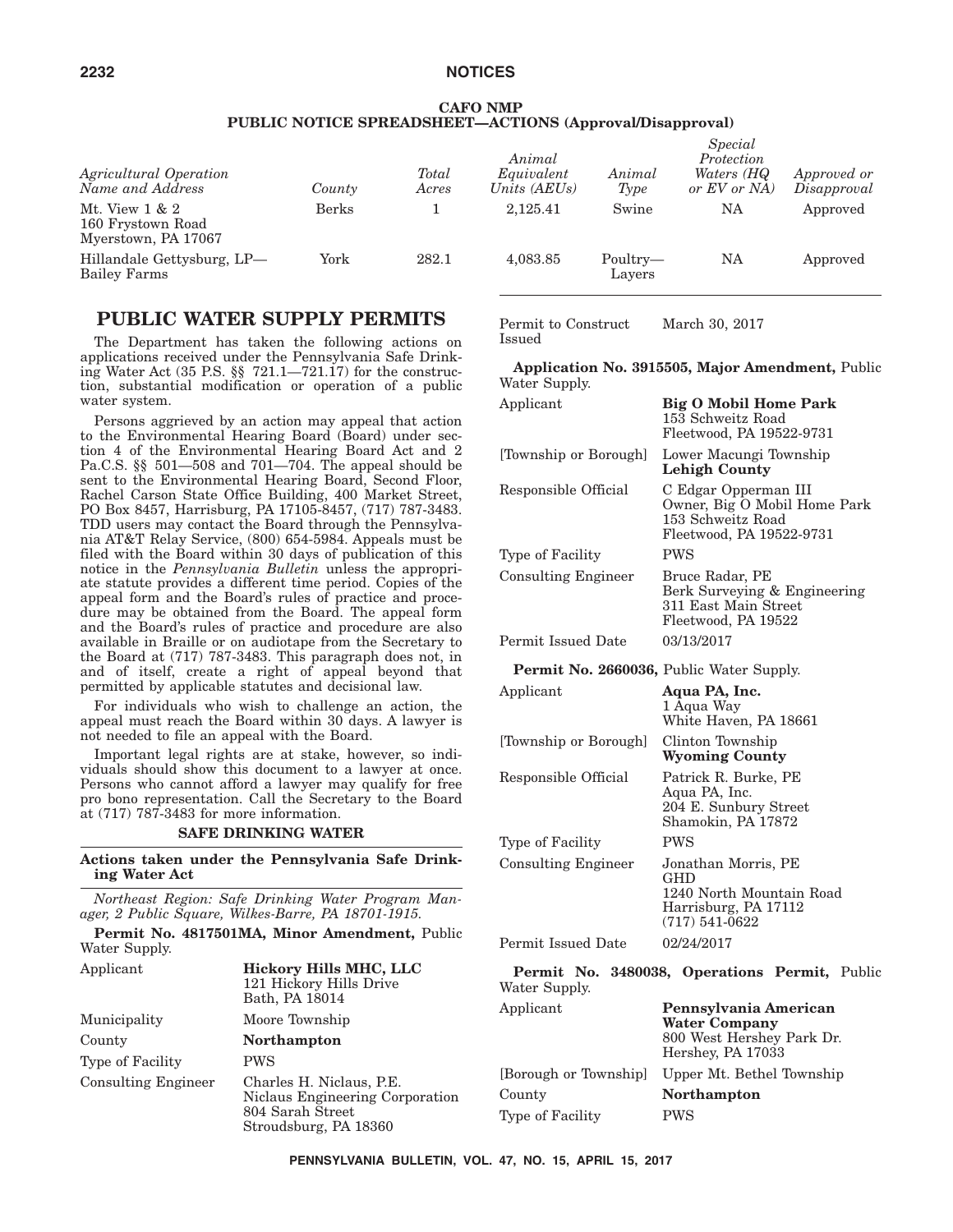|                             | NOTI                                                                                                             |
|-----------------------------|------------------------------------------------------------------------------------------------------------------|
| <b>Consulting Engineer</b>  | Craig Darosh, PE<br>Pennsylvania American Water<br>Co.<br>4 Wellington Blvd., Suite 2<br>Wyomissing, PA 19610    |
| Permit to Operate<br>Issued | 3/7/2017                                                                                                         |
| Permit No.<br>Water Supply. | 3480055, Operations Permit, Public                                                                               |
| Applicant                   | Pennsylvania American<br><b>Water Company</b><br>800 West Hershey Park Dr.<br>Hershey, PA 17033                  |
| [Borough or Township]       | Nazareth Borough                                                                                                 |
| County                      | <b>Northampton</b>                                                                                               |
| Type of Facility            | <b>PWS</b>                                                                                                       |
| <b>Consulting Engineer</b>  | Craig Darosh, PE<br>Pennsylvania American Water<br>Company<br>4 Wellington Blvd, Suite 2<br>Wyomissing, PA 19610 |
| Permit to Operate<br>Issued | March 22, 2017                                                                                                   |
|                             | Application No. 3516501MA, Public Water Supply.                                                                  |
| Applicant                   | <b>PA American Water Company</b><br>(Sugar Notch Tank)<br>800 W. Hershey Park Drive<br>Hershey, PA 17033         |
| [Township or Borough]       | Sugar Notch Township<br><b>Luzerne County</b>                                                                    |
| Responsible Official        | Mr. David Kaufman<br>Vice President-Engineering                                                                  |
| Type of Facility            | Public Water Supply                                                                                              |
| <b>Consulting Engineer</b>  | Bruce Brubaker, PE<br>PA American Water Company                                                                  |
| Permit Issued               | March 30, 2017                                                                                                   |
|                             | Application No. 3516501MA, Public Water Supply.                                                                  |
| Applicant                   | <b>PA American Water</b>                                                                                         |
|                             | (Lake Scranton)<br>800 W. Hershey Park Drive<br>Hershey, PA 17033                                                |
| [Township or Borough]       | Roaring Brook Township                                                                                           |

**Lackawanna County**

Newark, DE 19713

Vice President-Engineering

4051 Ogletown Road, Suite 300

Responsible Official Mr. David Kaufman

Type of Facility Public Water Supply Consulting Engineer Mark Prouty, PE

Permit Issued March 28, 2017

AECOM

| Responsible Official | Nathan Roush<br>Lehigh County Authority<br>1053 Spruce Street<br>PO Box 3348<br>Allentown, PA 18106-3348 |
|----------------------|----------------------------------------------------------------------------------------------------------|
| Type of Facility     | Public Water Supply                                                                                      |
| Permit Issued Date   | 03/07/2017                                                                                               |

*Southcentral Region: Safe Drinking Water Program Manager, 909 Elmerton Avenue, Harrisburg, PA 17110.*

**Operation Permit No. 5016505** issued to: **Pfautz Rentals, LP (PWS ID No. 7500030)**, Penn Township, Perry County on  $3/28/2017$  for facilities approved under Construction Permit No. 5016505.

**Operation Permit No. 2116501** issued to: **Newville Borough Water & Sewer Authority (PWS ID No. 7210041)**, Penn Township, **Cumberland County** on 3/31/2017 for facilities approved under Construction Permit No. 2116501.

**Transferred Comprehensive Operation Permit No. 3060087** issued to: **Western Berks Water Authority (PWS ID No. 3060087)**, Centre Township, **Berks County** on 3/29/2017. Action is for a Change in Ownership for Western Berks Water Authority—Mohrsville District, Berks County for the operation of facilities previously issued to Mohrsville Water Association, Inc.

**Comprehensive Operation Permit No. 7010962** issued to: **PA Conference of Seventh Day Adventist (PWS ID No. 7010962)**, Cumberland Township, **Adams County** on 3/29/2017 for the operation of facilities at Gettysburg Seventh Day Adventist Church submitted under Application No. 7010962.

**Rescission of Permit No. 2807502** issued to: **Budget Inn Chambersburg (PWS ID No. 7280312)**, Guilford Township, **Franklin County** on 3/28/2017. Action is for the rescission of facilities approved under Permit No. 2807502.

*Northcentral Region: Safe Drinking Water Program Manager, 208 West Third Street, Suite 101, Williamsport, PA 17701-6448.*

**Permit No. 1414505 and MA-GWR—Operation—** Public Water Supply.

| Applicant                  | The Pennsylvania State<br>University                                                                                                                                                                                                                                                                                     |
|----------------------------|--------------------------------------------------------------------------------------------------------------------------------------------------------------------------------------------------------------------------------------------------------------------------------------------------------------------------|
| Township/Borough           | College Township                                                                                                                                                                                                                                                                                                         |
| County                     | Centre                                                                                                                                                                                                                                                                                                                   |
| Responsible Official       | Mr. James Baird, P.E.<br>209 Water Treatment Plant<br>University Park, PA 16802                                                                                                                                                                                                                                          |
| Type of Facility           | <b>Public Water Supply</b>                                                                                                                                                                                                                                                                                               |
| <b>Consulting Engineer</b> | N/A                                                                                                                                                                                                                                                                                                                      |
| Permit Issued              | March 30, 2017                                                                                                                                                                                                                                                                                                           |
| Description of Action      | Authorizes installation of<br>microfiltration (MF) and<br>granular activated carbon (GAC)<br>systems for treatment of the Big<br>Hollow Wells and construction of<br>MF, GAC, and nanofiltration<br>(NF) systems for treatment of<br>the Houserville Wells. Also 4-log<br>inactivation of viruses at Entry<br>Point 110. |

# **PWS Permit No. 3390047.**

| Applicant | <b>Lehigh County Authority</b><br>PO Box 3348<br>Allentown, PA 18106-3348 | Hollow Wel<br>MF, GAC, $\varepsilon$<br>$(NF)$ system<br>the Houser<br>inactivation<br>Point 110. |
|-----------|---------------------------------------------------------------------------|---------------------------------------------------------------------------------------------------|
|           | [Township or Borough] Germansville Township<br>Lehigh County              |                                                                                                   |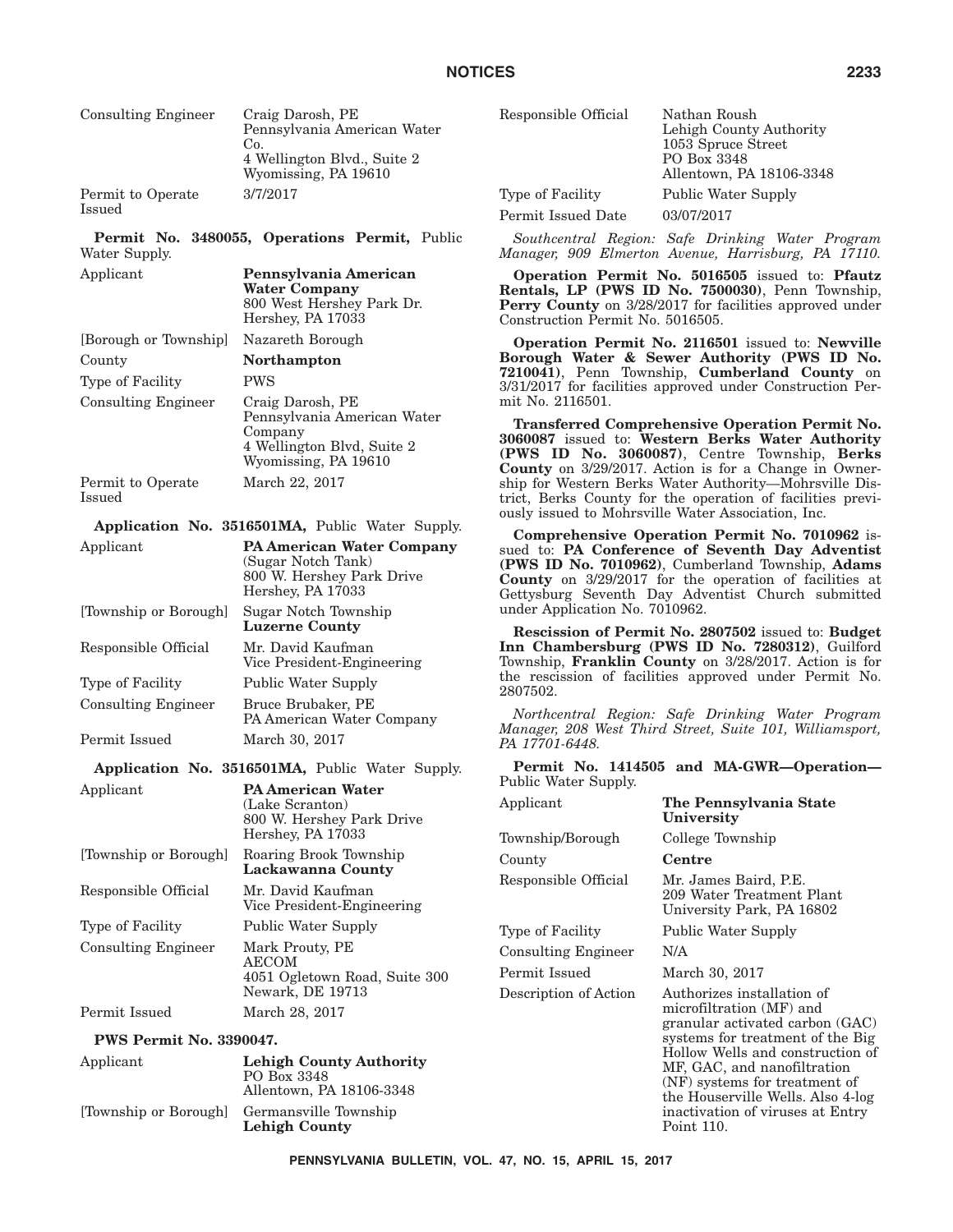| ter Supply.                |                                                                                                                                                                                                                                                                                                                                                                          |
|----------------------------|--------------------------------------------------------------------------------------------------------------------------------------------------------------------------------------------------------------------------------------------------------------------------------------------------------------------------------------------------------------------------|
| Applicant                  | Aqua Pennsylvania, Inc.                                                                                                                                                                                                                                                                                                                                                  |
| Township/Borough           | Sandy Township                                                                                                                                                                                                                                                                                                                                                           |
| County                     | <b>Clearfield</b>                                                                                                                                                                                                                                                                                                                                                        |
| Responsible Official       | Mark Lucca, President<br>726 West Lancaster Ave.<br>Bryn Mawr, PA 19010                                                                                                                                                                                                                                                                                                  |
| Type of Facility           | Public Water Supply                                                                                                                                                                                                                                                                                                                                                      |
| <b>Consulting Engineer</b> | Robert Horvat, P.E.<br>Entech Engineering, Inc.<br>Airport Office Park Bldg. II<br>400 Rouser Rd., Suite 200<br>Coraopolis, PA 15108                                                                                                                                                                                                                                     |
| Permit Issued              | April 3, 2017                                                                                                                                                                                                                                                                                                                                                            |
| Description of Action      | Authorizes replacement of<br>existing pressure reducing valve<br>(PRV) vault on Carribean Road<br>on pressure zone boundary<br>between Treasure Lake Zone and<br>Bimini Zone (eastern side of<br>boundary) and install identical<br>PRV vault on Anguilla Road on<br>pressure zone boundary between<br>Treasure Lake Zone and Bimini<br>Zone (western side of boundary). |

**Permit No. 1717502-MA—Construction—**Public Wa-

**Permit No. 1415503—Final Operation—**Public Water Supply.

| Applicant                  | Pennsylvania State<br>University                                                                                                                                 |
|----------------------------|------------------------------------------------------------------------------------------------------------------------------------------------------------------|
| Township/Borough           | College Township                                                                                                                                                 |
| County                     | Centre                                                                                                                                                           |
| Responsible Official       | James K. Baird, P.E.<br>209 Water Treatment Plant<br>University Park, PA 16802                                                                                   |
| Type of Facility           | Public Water Supply                                                                                                                                              |
| <b>Consulting Engineer</b> | N/A                                                                                                                                                              |
| Permit Issued              | April 3, 2017                                                                                                                                                    |
| Description of Action      | Authorizes abandonment of<br>Water Tower 1, replacement of<br>Water Tower 2 with Water Tower<br>5, and raising the height of<br>Water Towers 3 and 4 by 16 feet. |

*Northwest Region: Safe Drinking Water Program Manager, 230 Chestnut Street, Meadville, PA 16335-3481.*

## **Permit No. 4379503-MA4,** Public Water Supply.

| Applicant                     | <b>Borough of Stoneboro</b>                                                                                                      |
|-------------------------------|----------------------------------------------------------------------------------------------------------------------------------|
| Township or Borough           | Stoneboro Borough                                                                                                                |
| County                        | <b>Mercer</b>                                                                                                                    |
| Type of Facility              | Public Water Supply                                                                                                              |
| <b>Consulting Engineer</b>    | Chad E. Hanley, P.E.<br>Herbert, Rowland & Grubic, Inc.<br>200 West Kensinger Drive<br>Suite 400<br>Cranberry Township, PA 16066 |
| Permit to Construct<br>Issued | March 28, 2017                                                                                                                   |

**Construction/Operation Permit** issued to **Erie City Water Authority, PWSID No. 6250028**, City of Erie, **Erie County**, for the construction/operation of the ferric chloride feed system and the approved corrosion control chemical at the Chestnut Water Treatment Plant. Construction and Operation authorized simultaneously under Permit Number 2516503 issued April 3, 2017.

## **SEWAGE FACILITIES ACT PLAN APPROVAL**

## **Plan Approvals Granted Under the Pennsylvania Sewage Facilities Act (35 P.S. § 750.5)**

*Southcentral Region: Water Management Program Manager, 909 Elmerton Avenue, Harrisburg, PA 17110.*

*Plan Location*:

| Borough or<br>Township | Borough or Township<br>Address                  | County |
|------------------------|-------------------------------------------------|--------|
| Frankstown<br>Township | 2122 Frankstown Road<br>Hollidaysburg, PA 16648 | Blair  |

*Plan Description*: Approval of a revision to the official plan of Frankstown Township, Blair County. The project is known as Sylvan Springs Sewer Extension. The plan provides for a sewer extension to serve 13 existing lots with a total of 18 equivalent dwelling units located near the Sylvan Heights Drive and Frankstown Road intersection.

The Department's review of the plan revision has not identified any significant impacts resulting from this proposal. The DEP Code Number for this planning module is B3-07911-193-3M and the APS Id is 933127. Any permits must be obtained in the name of the municipality.

## **SEWAGE FACILITIES ACT PLAN DISAPPROVAL**

## **Plan Disapprovals Under the Pennsylvania Sewage Facilities Act**

*Southcentral Region: Clean Water Program Manager, 909 Elmerton Avenue, Harrisburg, PA 17110.*

*Plan Location*:

| Borough or<br>Township | Borough or Township<br>Address      | County  |
|------------------------|-------------------------------------|---------|
| Halifax<br>Township    | 102 Fisher St.<br>Halifax, PA 17032 | Dauphin |

*Plan Description*: The request for planning exemption submitted for the Ernest and Diane Schreffler Subdivision, DEP Code No. A3-22917-204-2E, APS Id 929429, is disapproved. The submission proposed a subdivision to create one new single family residential building lot and a residual tract with an existing dwelling, with each to use individual onlot sewage disposal systems. The proposed subdivision is located on the south side of Parmer Drive, east of the junction with Galli Road. This plan is disapproved for the following reasons. Based on the location of the percolation testing, an absorption area constructed between soil test probes T1 and T2 would violate the ten-foot isolation distance for easements prescribed by Chapter 73, section 73.13(c)(1). The easement in question is a "20' Ex. Stream Easement." Readings for percolation test hole number 2, between soil probes T1 and T2, did not continue until at least eight readings were made or stabilization was reached, as required by Chapter 73, section 73.15(7)(i). Finally, additional soil testing should be done to confirm the results associated with probe P-1982, considering that more recent testing done in close proximity and in the same soil series indicated much shallower limiting zones.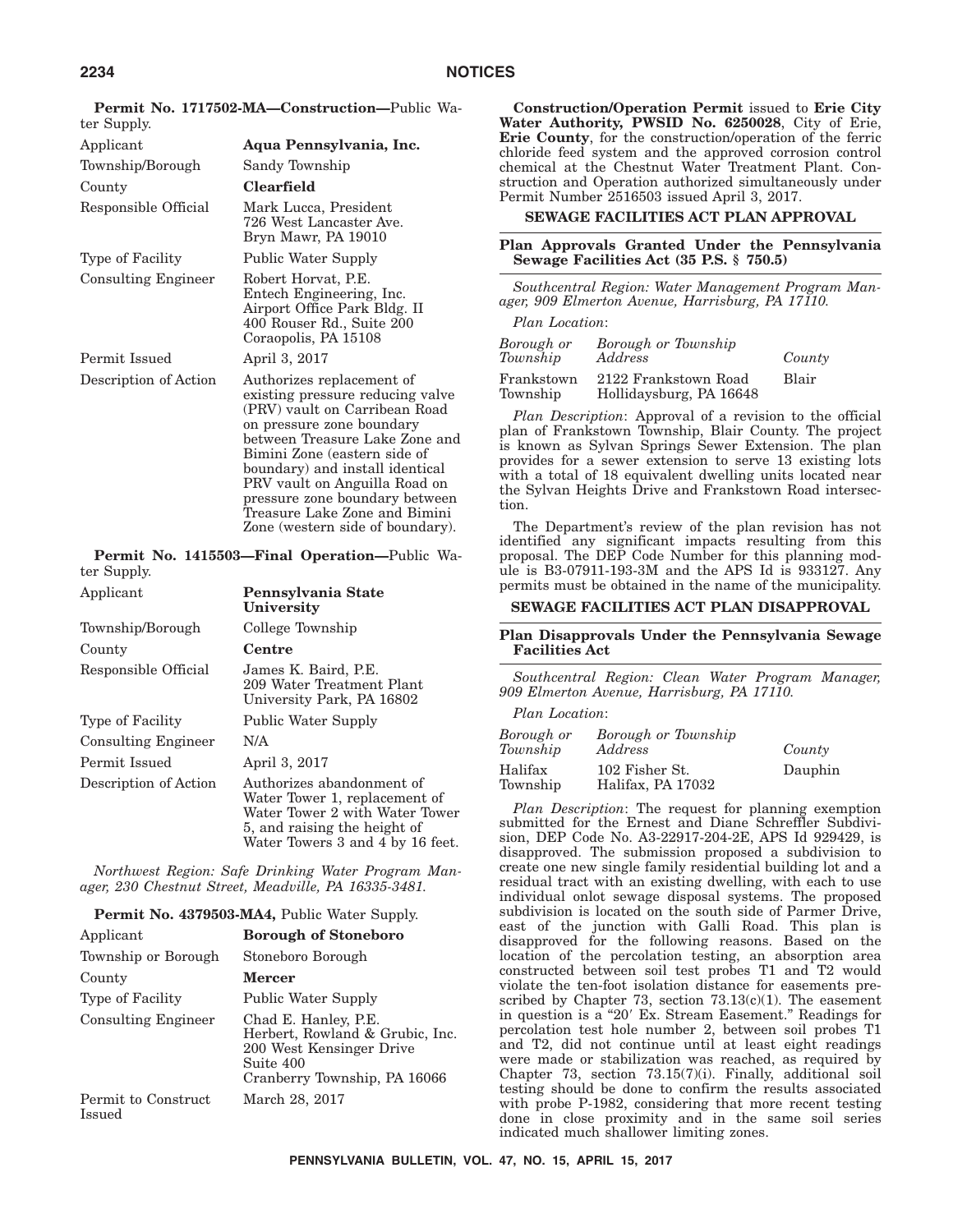# **LAND RECYCLING AND ENVIRONMENTAL REMEDIATION UNDER ACT 2, 1995**

**PREAMBLE 2**

#### **The following plans and reports were submitted under the Land Recycling and Environmental Remediation Standards Act (35 P.S. §§ 6026.101— 6026.907).**

Provisions of Sections 301—308 of the Land Recycling and Environmental Remediation Standards Act (act) (35 P.S. §§ 6026.301—6026.308) require the Department to publish in the *Pennsylvania Bulletin* a notice of submission of plans and reports. A final report is submitted to document cleanup of a release of a regulated substance at a site to one of the act's remediation standards. A final report provides a description of the site investigation to characterize the nature and extent of contaminants in environmental media, the basis for selecting the environmental media of concern, documentation supporting the selection of residential or nonresidential exposure factors, a description of the remediation performed and summaries of sampling analytical results which demonstrate that remediation has attained the cleanup standard selected. Submission of plans and reports, other than the final report, will also be published in the *Pennsylvania Bulletin*. These include the remedial investigation report, risk assessment report and cleanup plan for a site-specific standard remediation. A remedial investigation report includes conclusions from the site investigation; concentration of regulated substances in environmental media; benefits of reuse of the property; and, in some circumstances, a fate and transport analysis. If required, a risk assessment report describes potential adverse effects caused by the presence of regulated substances. If required, a cleanup plan evaluates the abilities of potential remedies to achieve remedy requirements.

For further information concerning plans or reports, contact the environmental cleanup program manager in the Department regional office under which the notice of receipt of plans or reports appears. If information concerning plans or reports is required in an alternative form, contact the community relations coordinator at the appropriate regional office. TDD users may telephone the Department through the Pennsylvania AT&T Relay Service at (800) 654-5984.

The Department has received the following plans and reports:

*Northeast Region: Eric Supey, Environmental Cleanup & Brownfields Program Manager, 2 Public Square, Wilkes-Barre, PA 18701-1915.*

**Kings Cleaners**, 225 Ferry Street, City of Easton, **Northampton County**. Moonstone Environmental, LLC, 1150 Glenlivet Drive, Suite A-23, Allentown, PA 18106, on behalf of Lehigh Valley Economic Development Corp., 2158 Avenue C, Suite 200, Bethlehem, PA 18017, submitted a combined Remedial Investigation Report and Final Report concerning remediation of site soils contaminated with VOCs. The report is intended to document remediation of the site to meet the Statewide Health and Site-Specific Standards.

**Dintaman Estate**, 104 South Center Street, Frackville Borough, **Schuylkill County**. Environmental Products & Services of Vermont, Inc., 1539 Bobali Drive, Harrisburg, PA 17104, on behalf of Francis Goncalves, Executor, 104 South Center Street, Frackville, PA 17931, submitted a Final Report concerning remediation of site soils contaminated with benzene, ethylbenzene, isopropylbenzene (cumene), methyl tert-butyl ether (MTBE), naphthalene, toluene, 1,2,4-trimethylbenzene, 1,3,5-trimethylbenzene, 1,2-dibromoethane (EDB), 1,2-dichloroethane (EDC), lead, and xylenes (total). The report is intended to document remediation of the site to meet the Statewide Health Standard.

**ICI Americas**, Near Route 443 West, West Penn Township, **Schuylkill County**. Element Environmental Solutions, Inc., 61 Willow Street, PO Box 921 Adamstown, PA 19501, on behalf of Expert Management, Inc., 525 West Van Buren Street, Chicago, IL 60607, submitted a Site-Specific Remedial Investigation Report concerning remediation of site groundwater contaminated with solvents and metals. The report is intended to document remediation of the site to meet the Site-Specific Standard.

*Southcentral Region: Environmental Cleanup and Brownfields Program Manager, 909 Elmerton Avenue, Harrisburg, PA 17110. Phone 717.705.4705.*

**Stuckey Ford**, 609 Broad Street, Hollidaysburg, PA 16648, Blair Township, **Blair County**. P. Joseph Lehman, Inc., P.O. Box 419, Hollidaysburg, PA 16648, on behalf of Matthew Stuckey, P.O. Box 489, Hollidaysburg, PA 16648, submitted a Final Report concerning remediation of site soil and groundwater contaminated with used motor oil and leaded gasoline. The Report is intended to document remediation of the site to meet the Site Specific Standard.

*Southwest Region: Environmental Cleanup & Brownfield Development Program Manager, 400 Waterfront Drive, Pittsburgh, PA 15222-4745.*

**Mainline DG**, 614 Main Street, Johnstown **Cambria County**. Tetra Tech, 661 Anderson Drive, Foster Plaza 7, Pittsburgh, PA 15220 on behalf of Mainline DG Johnstown LLC, 118 16th Ave. South, Nashville, TN 37203 has submitted a Final Report concerning the remediation of site soils contaminated with lead, arsenic, benzo(a)pyrene, benzene, 1,2,4 trimethyl benzene, 1,3,5 trimethyl benzene and groundwater contaminated with benzene, trichloroethene, 1,2,4 trimethyl benzene, 1,3,5 trimethyl benzene, lead, mercury, iron, manganes, benzo(a) anthracene. Public notice of remediation was published in the The Tribune Democrat on March 10, 2017.

*Southeast Regional Office: Regional Manager, Environmental Cleanup and Brownfields, 2 East Main Street, Norristown, PA 19401, Telephone 484.250.5960.*

**Redd Residence**, 3214 Meetinghouse Road, Upper Chicherster Township, **Chester County**. Thomas M. Hippensteal, P.G., Envirosearch Consultant, Inc., P.O. Box 940, Springhouse, PA 19477 on behalf of Viola Redd, 3214 Meetinghouse Road, Boothwyn, PA 19060 has submitted a Final Report concerning remediation of site soil contaminated with no. 2 fuel oil. The report is intended to document remediation of the site to meet the Statewide Health Standard. PF811622.

**Dublin Service Station Garage**, 139 North Main Street, Dublin Borough, **Bucks County**. Greg Firely, Langan, 2700 Kelly Road, Suite 200, Warrington, PA 18976 on behalf of Dennis Bishop, Dublin Service Station and Garage, 139 North Main Street, Dublin, PA 18917 has submitted a Final Report concerning remediation of site soil and groundwater contaminated with arsenic, lead, iron and no. 2 fuel oil. The report is intended to document remediation of the site to meet the Statewide Health Standard. PF772074.

**Swank Residence**, 1481 Forest Grove Road, Buckingham Township, **Bucks County**. William Gilchrist, Roux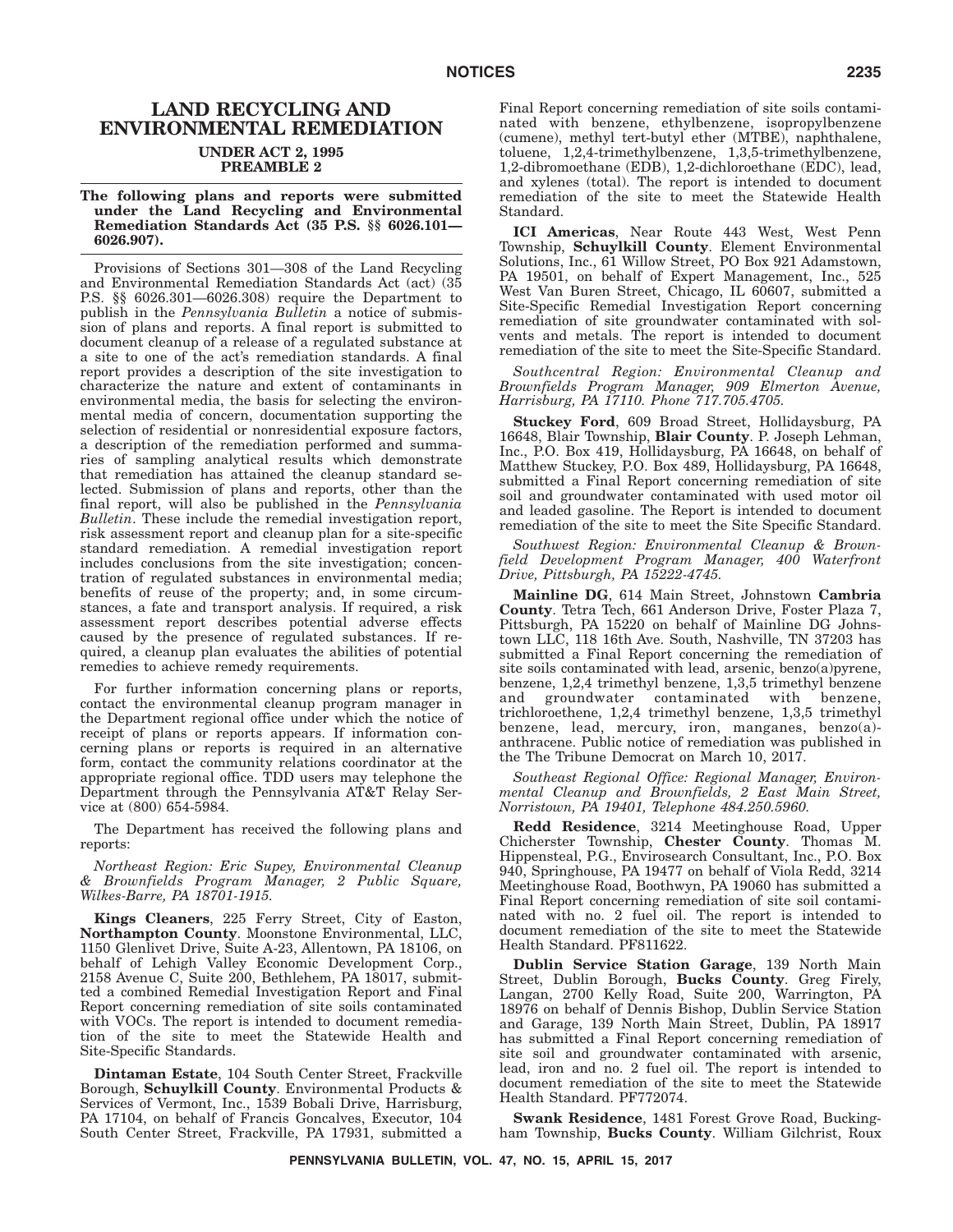Associates, Inc, 402 Heron Drive, Logan Township, NJ 08095, JR Evangelista, Active Remediation Services, 203 Main Street, Suite 332, Flemington, NJ 08822 on behalf of William Swank, 1481 Forest Grove Road, Forest Grove, PA 18925 has submitted a Final Report concerning remediation of site soil and groundwater contaminated with no. 2 fuel oil. The report is intended to document remediation of the site to meet the Statewide Health Standard. PF810391.

**Interport Philadelphia, L.P.**, 7600 Holstein Avenue, 7601 Essington Avenue, City of Philadelphia, **Philadelphia County**. Steve Kirschner, Advance Geosciences Corporation, 1055 Andrew Drive, Suite A, West Chester, PA 19380, Dan Wright, Advance Geoscience Corporation, 1055 Andrew Drive, Suite A, West Chester, PA 19380 on behalf of Clay Kenmore, Interport Philadelphia, LP, 11401 Strange Line Road, Lenexa, KS 66215 has submitted a Final Report concerning remediation of site soil contaminated with lead and arsenic. The report is intended to document remediation of the site to meet the Site-Specific Standard. PF806458.

**Sugarhouse Casino**, 1001 North Delaware Avenue, City of Philadelphia, **Philadelphia County**. Christopher Orzechowski, Keating Environmental Management, 835 Springdale Drive, Suite 200, Exton, PA 19341 on behalf of Terry McKenna, HSP Gaming L.P., c/o Keating Consulting, LLC, 1600 Arch Street, Suite 210, Philadelphia, PA 19103 has submitted a Remedial Investigation/Cleanup Plan concerning remediation of site groundwater contaminated with chlorinated solvents. The report is intended to document remediation of the site to meet the Site-Specific Standard. PF706654.

**910 Township Line Road**, 910 Township Road, Hilltown Borough, **Bucks County**. Mark Fortna, DelVal Soil Environmental Consultants Sky Run II, Suite A1, 4050 Skyron Drive, Doylestown, PA 18902 on behalf of Carol Ross, 255 Station Road, Quakertown, PA 18951 has submitted a Final Report concerning remediation of site soil with unleaded gasoline. The report is intended to document remediation of the site to meet the Statewide Health Standard. PF811543.

**Sun Pipeline Lima Release Site**, Rt. 452 and Rt. 1, Middletown Township, **Delaware County**. Stephanie Grillo, Groundwater & Environmental Services, Inc., 440 Creamery Way, Suite 500, Exton, PA 19341, Carl G. Borkland, Sunoco Logistics Partners, L.P., 4041 Markets Street, PA 19014, Gregory J. Rosenzweigh, P.G., Groundwater & Environmental Services, Inc., 440 Creamery Way, Suite 500, Exton, PA 19341 on behalf of Bruce Clark, CVS, 3 South Pennell Road, Lima, PA 19014 has submitted a Remedial Investigation/Risk Assessment concerning remediation of site soil and groundwater contaminated with mtb. The report is intended to document remediation of the site to meet the Site-Specific Standard. PF617929.

**Sunoco Inc R&M Philadelphia Refinery AO1-4**, 3144 Passyunk Avenue, City of Philadelphia, **Philadelphia County**. Tiffanie Doerr, Evergreen Resources Management Operation, 2 Righter Parkway, Suite 200, Wilmington, DE 19803 on behalf of Charles Barksdale, Philadelphia Energy Solutions Refining Marketing, LLC, 3144 Passyunk Avenue, Philadelphia, PA 19145 has submitted a Remedial Investigation Report concerning remediation of site groundwater contaminated with vocs, svoc, pahs, and metals. The report is intended to document remediation of the site to meet the Site-Specific Standard. PF770318.

**Sunoco Inc R&M Philadelphia Refinery AO1-3**, 3144 Passyunk Avenue, City of Philadelphia, **Philadelphia County**. Tiffanie Doerr, Evergreen Resources Management Operation, 2 Righter Parkway, Suite 200, Wilmington, DE 19803 on behalf of Charles Barksdale, Philadelphia Energy Solutions Refining Marketing, LLC, 3144 Passyunk Avenue, Philadelphia, PA 19145 has submitted a Remedial Investigation Report concerning remediation of site groundwater contaminated with vocs, svoc, pahs, and metals. The report is intended to document remediation of the site to meet the Site-Specific Standard. PF778377.

**9800 Bustleton Avenue Site**, 9800 Bustleton Avenue, City of Philadelphia, **Philadelphia County**. Michael A. Christie, P.G., 2755 Bergey Road, Hatfield, PA 19440, Darryl D. Borrelli, Manko, Gold, Katcher & Fox, LLP, 401 City Avenue, Suite 901, Bala Cynwyd, PA 19004 on behalf of Shari Klika, Bemis Healthcare packing, Inc., Three Neehah Center, Neenah, WI 54956 has submitted a Cleanup Plan/Remedial Investigation Report concerning remediation of site soil and groundwater contaminated with vocs and metals. The report is intended to document remediation of the site to meet the Statewide Health Standard. PF 816461.

## **LAND RECYCLING AND ENVIRONMENTAL REMEDIATION UNDER ACT 2, 1995 PREAMBLE 3**

**The Department has taken action on the following plans and reports under the Land Recycling and Environmental Remediation Standards Act (35 P.S. §§ 6026.101—6026.907).**

Section 250.8 of 25 Pa. Code and administration of the Land Recycling and Environmental Remediation Standards Act (act) require the Department to publish in the *Pennsylvania Bulletin* a notice of its final actions on plans and reports. A final report is submitted to document cleanup of a release of a regulated substance at a site to one of the remediation standards of the act. A final report provides a description of the site investigation to characterize the nature and extent of contaminants in environmental media, the basis of selecting the environmental media of concern, documentation supporting the selection of residential or nonresidential exposure factors, a description of the remediation performed and summaries of sampling methodology and analytical results which demonstrate that the remediation has attained the cleanup standard selected. Plans and reports required by the act for compliance with selection of remediation to a sitespecific standard, in addition to a final report, include a remedial investigation report, risk assessment report and cleanup plan. A remedial investigation report includes conclusions from the site investigation; concentration of regulated substances in environmental media; benefits of reuse of the property; and, in some circumstances, a fate and transport analysis. If required, a risk assessment report describes potential adverse effects caused by the presence of regulated substances. If required, a cleanup plan evaluates the abilities of potential remedies to achieve remedy requirements. A work plan for conducting a baseline remedial investigation is required by the act for compliance with selection of a special industrial area remediation. The baseline remedial investigation, based on the work plan, is compiled into the baseline environmental report to establish a reference point to show existing contamination, describe proposed remediation to be done and include a description of existing or potential

**PENNSYLVANIA BULLETIN, VOL. 47, NO. 15, APRIL 15, 2017**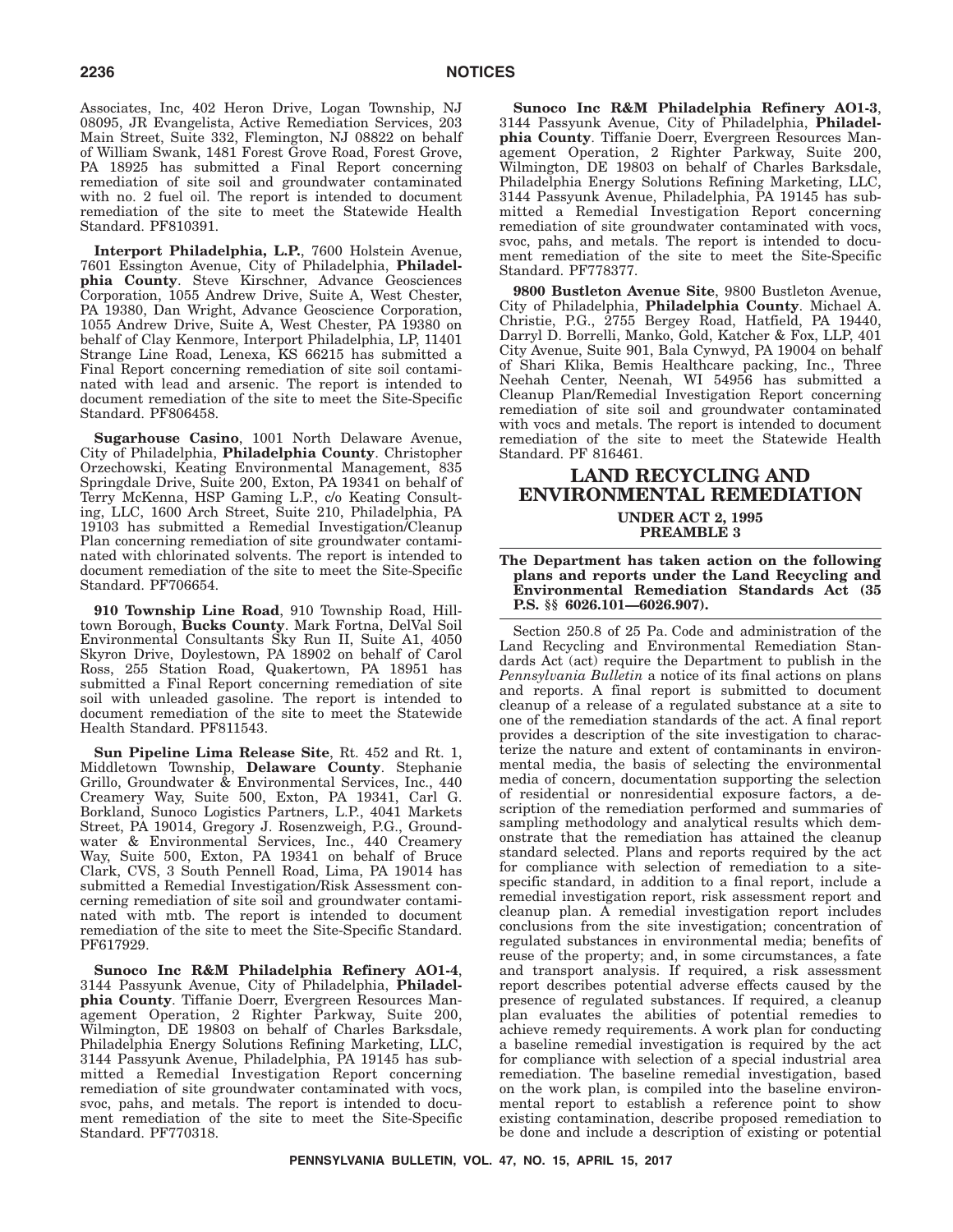public benefits of the use or reuse of the property. The Department may approve or disapprove plans and reports submitted. This notice provides the Department's decision and, if relevant, the basis for disapproval.

For further information concerning the plans and reports, contact the environmental cleanup program manager in the Department regional office under which the notice of the plan or report appears. If information concerning a final report is required in an alternative form, contact the community relations coordinator at the appropriate regional office. TDD users may telephone the Department through the Pennsylvania AT&T Relay Service at (800) 654-5984.

The Department has received the following plans and reports:

*Northeast Region: Eric Supey, Environmental Cleanup & Brownfields Program Manager, 2 Public Square, Wilkes-Barre, PA 18701-1915.*

**Kane Freight Lines**, 3 Stauffer Industrial Park, City of Scranton, **Lackawanna County**. Bluestone Environmental, Inc., 196 Beach Lake Highway, Honesdale, PA 18431, on behalf of Kane is Able, PO Box 931, Scranton, PA 18501, submitted a Final Report concerning the remediation of site soil contaminated with Benzene, Ethylbenzene, Isopropylbenzene (Cumene), MTBE, Naphthalene, Toluene, 1,2,4-TMB, and 1,3,5-TMB. The Final Report demonstrated attainment of the Statewide Health Standard, and was approved by the Department on March 22, 2017.

**Stankovic Transport Release**, I-80 West Mile Marker 267.5, Dennison Township, **Luzerne County**. Taylor GeoServices, Inc., 38 Bishop Hollow Road, Newtown Square, PA 19073, on behalf of Stankovic Transport, Inc., 1244 Industrial Parkway North, Brunswick, OH 44212, submitted a Final Report concerning the remediation of site soils contaminated with Benzene, Toluene, ethylbenzene, MTBE, Naphthalene, 1,3,5-Trimethylbenzene, 1,2,4-Trimethylbenzene, and Cumene. The Final Report demonstrated attainment of the Statewide Health Standard, and was approved by the Department on March 22, 2017.

**Lafayette College**, 219 North Third Street, City of Easton, **Northampton County**. Moonstone Environmental, LLC, 1150 Glenlivet Drive, Suite A23, Allentown, PA 18106, on behalf of Lafayette College, 9 North Campus Drive, Easton, PA 18042, submitted a Final Report concerning the remediation of site soils contaminated with VOC's, SVOC's, and lead. The Final Report demonstrated attainment of the Statewide Health and Site-Specific Standards, and was approved by the Department on March 22, 2017.

**Johnnies Fuel Service & Repair LLC Property**, 1417 Main Street, Dickson City Borough, **Lackawanna County**. Pennsylvania Tectonics, Inc., 723 Main Street, Archbald, PA 18403, on behalf of Johnnies Fuel Service & Repair, LLC, 1417 Main Street, Dickson City, PA 18519, submitted a Final Report concerning the remediation of site soils contaminated with Benzene, Cumene, Ethylbenzene, MTBE, Naphthalene, Toluene, 1,2,4-TMB, and 1,3,5-TMB. The Final Report demonstrated attainment of the Statewide Health Standard, and was approved by the Department on March 20, 2017.

**Fidorack Property**, 267 Moreland Avenue, Bethlehem City, **Northampton County**. Brickhouse Environmental, 515 South Franklin Street, West Chester, PA 19382, on behalf of Mr. Joseph Petraglia, Co-Executor of the Estate of Ruth O. Fidorack, 2404 Lafayette Avenue, Bethlehem, submitted a Site-Specific Remedial Investigation Report and Cleanup Plan concerning the remediation of site soils and groundwater contaminated with heating oil. The Remedial Investigation Report and Cleanup Plan was approved by the Department on March 29, 2017.

**G. Bolcato Pad 1**, 1065 Stonehouse Road, Gibson Township, **Susquehanna County**. Resource Environmental, 50 Maple Street, Montrose, PA 18801, on behalf of GasSearch Drilling Services, 8283 State Route 29, Montrose, PA 18801, submitted a Final Report concerning the remediation of site soils contaminated with Aluminum, Arsenic, Barium, Boron, Chromium, Copper, Iron, Lead, Manganese, Strontium, Vanadium, Zinc, VOCs, 1,2,4-Trimethylbenzene, 1,3,5-Trimethylbenzene, and SVOCs. The Final Report demonstrated attainment of the Statewide Health and Background Standards, and was approved by the Department on April 3, 2017.

*Southcentral Region: Environmental Cleanup and Brownfields Program Manager, 909 Elmerton Avenue, Harrisburg, PA 17110. Phone 717.705.4705.*

**Huntingdon Holdings LLC/Huntingdon Fiberglass**, 1200 Susquehanna Avenue, Huntingdon, PA 16652, Huntingdon Borough, **Huntingdon County**. Mountain Research, LLC, 825 25th Street, Altoona, PA 16652, on behalf of Huntingdon Holdings, LLC, 1200 Susquehanna Avenue, Huntingdon, PA 16652, submitted a Final Report concerning site soils and groundwater contaminated with chlorinated solvents, VOC, and inorganics. The Final Report demonstrated attainment of the Site Specific Standard, and was approved by the Department on March 27, 2017.

*Southwest Region: Environmental Cleanup & Brownfield Development Program Manager, 400 Waterfront Drive, Pittsburgh, PA 15222-4745.*

**Speedway Store # 2910 Neville Township**, Pittsburgh, **Allegheny County**. ATC Group Services, LLC, 270 William Pitt Way, Pittsburgh, PA 15238 on behalf of Speedway, LLC, 500 Speedway Drive, Enon, OH 45323, has submitted a Final Report concerning the remediation of site soil and groundwater contaminated with VOCs, SVOC and metals. The Final Report demonstrated attainment of a non-residential statewide health standard for soils and site-specific standard for groundwater. The department approved the report on March 28, 2017.

*Southeast Regional Office: Regional Manager, Environmental Cleanup and Brownfields, 2 East Main Street, Norristown, PA 19401, Telephone 484.250.5960.*

**Rohm Haas Chemical LLC Philadelphia Plant**, 500 Richmond Street, City of Philadelphia, **Philadelphia County**. Paul Brandt Butler, PHD, PE, URS, 625 West Ridge Pike, Suite E-100, Conshohocken, PA 19428 on behalf of Carl Coker, The Down Chemical Company, 310 George Patterson Boulevard, Suite 100, Bristol, PA 19007 has submitted a Remedial Investigation/Risk Assessment Report and Final Report concerning the remediation of site soil and groundwater contaminated with pesticides, vocs, svocs, metals and herbicides. The Remedial Investigation/Risk Assessment Report and Final Report were given a technical deficiency by the Department on March 17, 2017. PF742771.

**Mack Oil Berwyn**, 45 Branch Avenue, Easttown Township, **Chester County**. Tim McCorry, Mack Services Company, Inc., 45 Branch Avenue, Berwyn, PA 19312 on behalf of Michael S. Welsh, PE, Welsh Environmental, Inc., 131 Clearview Drive, Downingtown, PA 19335 has submitted a Final Report concerning the remediation of site soil and groundwater contaminated with no. 2 fuel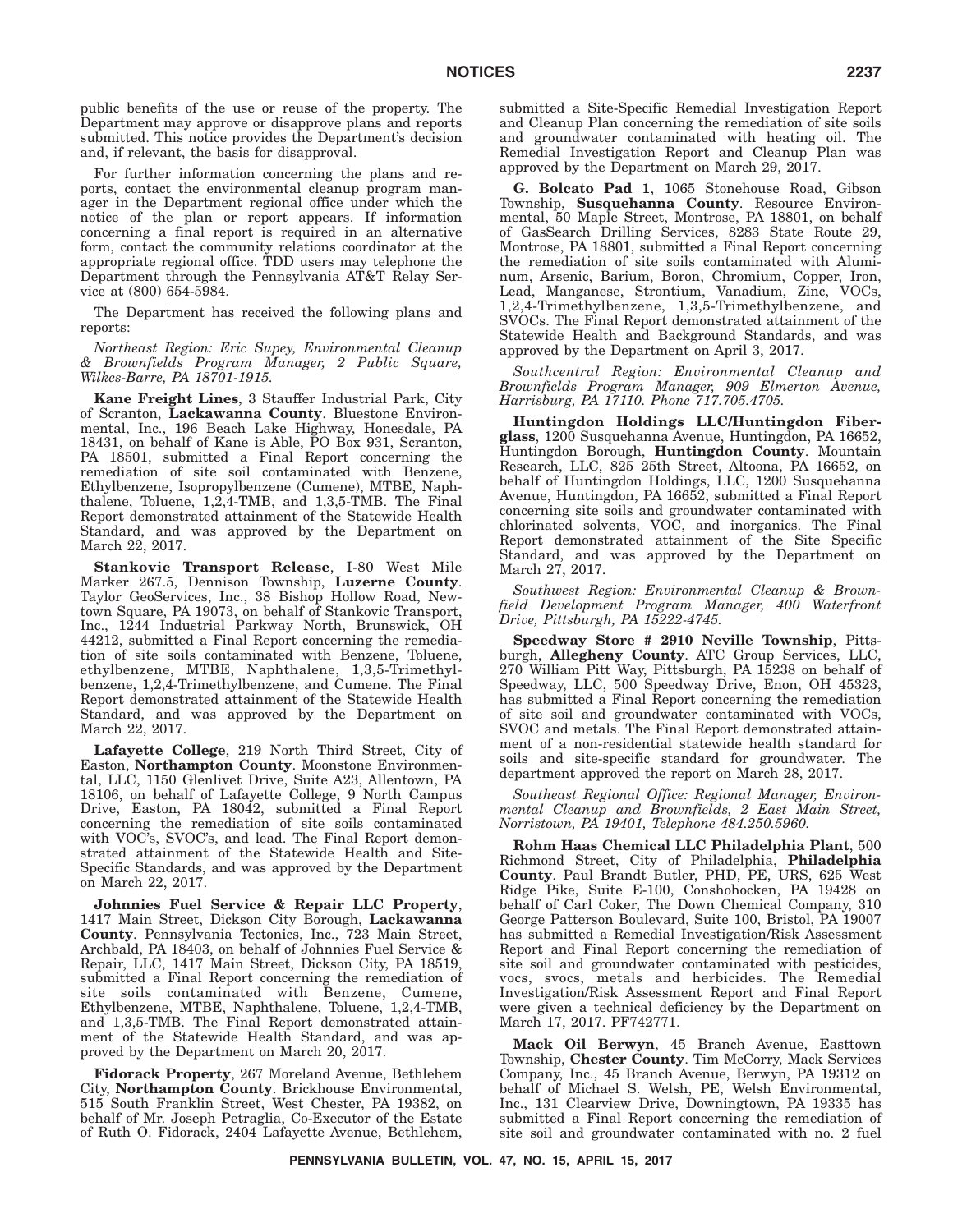oil. The Final report did not demonstrate attainment of the Site-Specific Standard and was given a letter of deficiency letter by the Department on March 16, 2017. PF617237.

**Berwyn Shopping Center**, 500 Lancaster Avenue, Easttown Township, **Chester County**. Arron Epstein, Partner Engineering & Science, 200 Sproul Road, Suite 106, Broomall, PA 19008 on behalf of Theresa Susco, Berwyn Center, LP, 725 Conshohocken State Road, Bala Cynwyd, PA 19004 has submitted a Remedial Investigation/Risk Assessment Report concerning the remediation of site groundwater contaminated with chlorinates solvents. The Remedial Investigation/Risk Assessment Report was given a letter of technical deficiency by the Department on March 15, 2017. PF777168.

**Clermont Property**, 330-340 Leidy Road, 30 Cowpath Road & 329 East Township Line Road, Franconia Township, **Bucks County**. Lawrence W. Bily, RT Environmental Services, Inc., 215 West Church Road, King of Prussia, PA 19406, James Sieracki, Environmental Services, Inc, 215 West Church Road, King of Prussia, PA 19406 on behalf of Christopher Canavan, Blecker Acquisitions, L.P., 404 Sumneytown Pike, Suite 200, North Wales, PA 19454 has submitted a Remedial Investigation/Risk Assessment Report and Cleanup Plan concerning the remediation of site soil contaminated with arsenic. The Remedial Investigation/Risk Assessment Report and Cleanup Plan was given a letter of technical deficiency by the Department March 21, 2017. PF810251.

**Gas Station**, 5300 West Baltimore Avenue, Upper Darby Township (Clifton Heights), **Delaware County**. Josh Sarett, ALC Environmental, 121 West 27th Street, Suite 402, New York, NY 10001 on behalf of Larry Dugan, Kravitz Properties, Inc., 25 Washington Lane, Suite 4A, Wyncote, PA 19098 has submitted a Remedial Investigation/ Final Report concerning the remediation of site soil and groundwater contaminated with unleaded gasoline. The Remedial Investigation/Final Report was approved by the Department on March 7, 2017. PF773528.

**5 Ways Lane**, 5 Ways Lane, Kennett Township, **Chester County**. Richard S. Werner, Environmental Consulting, Inc., 2002 Renaissance Boulevard, Suite 110, King of Prussia, PA 19406 on behalf of Joe Pepe, Kennett Square Specialties, LLC, Kennett Square, PA 19348 has submitted a Remedial Investigation/Risk Assessment Report/ Cleanup Plan and Final Report concerning the remediation of site soil contaminated with no. 2 fuel oil. The Remedial Investigation/Risk Assessment Report/Cleanup Plan and Final Report were approved by the Department on March 7, 2017. PF811547.

**1301-1331 North 8th Street and 1328-1330 North Perth Street**, 1301-1331 North 8th Street and 1328-1330 North Perth Street, City of Philadelphia, **Philadelphia County**. Andrew D. Hubley, Environmental Consulting, Inc., 2002 Renaissance Boulevard, Suite 110, King of Prussia, PA 19406, Richard S. Werner, Environmental Consulting, Inc, 20002 Renaissance Boulevard, Suite 110, King of Prussia, PA on behalf of Janet Stearns, Project H.O.M.E., 1845 North 23rd Street, Philadelphia, PA 19121 has submitted a Remedial Investigation/Risk Assessment Report/Cleanup Plan concerning the remediation of site soil and groundwater contaminated with pah, metals, and tcl and vocs. The Remedial Investigation/Risk Assessment Report/Cleanup Plan was approved by the Department on March 24, 2017. PF814753.

**Brightview Wayne**, 293-319 East Conestoga Road, Tredyffrin Township, **Chester County**. David Holland

Brightview Wayne LLC, 218 North Charles, Suite # 220, Baltimore, MD 21201, Richard Lake, Geo-Technology Associates, Inc., 14 Words Fair Drive, Somerset, NJ 08873 on behalf of Joseph Norcini, 293 East Conestoga Road, Wayne, PA 19087 has submitted a Remedial Investigation/Cleanup Plan concerning the remediation of site soil and groundwater contaminated with chlorinates solvent. The Remedial Investigation/Cleanup Plan was approved by the Department on March 23, 2017. PF812169.

**608 Grant Street**, 608 North Grant Street, Pottstown Borough, **Montgomery County**. Patrick Crawford, Crawford Environmental Services, LLC, 2-Cardinal Drive, Birdsboro, PA 19508, William F.E. Johns-Villa, Crawford Environmental Services, LLC, 20 Cardinal Drive, Birdsboro, PA 19058, Wyatt Morrison, Jerome H. Rhoads, Inc., 624 South Princes Street, Lancaster, PA 17603 on behalf of Brian Cooper, 608 Grant Street, Pottstown, PA 19464 has submitted a Final Report concerning the remediation of site soil and groundwater contaminated with heating oil. The Final report demonstrated attainment of the Statewide Health Standard and was approved by the Department on March 15, 2017. PF813030.

**St. Laurentius Church**, 1608 Berks Street, City of Philadelphia, **Philadelphia County**. Christopher Orzechowski, Keating Environmental Management, Inc., 835 Springdale Drive, Suite 200, Exton, PA 19341, St. Laurentius Church, Archdiocese of Philadelphia, 222 North 17th Street, Philadelphia, PA 19103 on behalf of James J. Bock, Jr., Archdiocese of Philadelphia 222 North 17th Street, Philadelphia, PA 18103 has submitted a Remedial Investigation and Cleanup Plan concerning the remediation of site soil and groundwater contaminated with No. 2 heating oil. The Remedial Investigation and Cleanup Plan was approved by the Department on March 24, 2017. PF684831.

**144 Lancaster Avenue**, 144 Lancaster Avenue, Easttown Township, **Chester County**. Michael A. Welsh, PE, Welsh Environmental, Inc., 131 Clearview Drive, Downingtown, PA 19335 on behalf of Eli Kahn, 144 Lancaster Avenue Associates, LP, 55 County Drive, Downingtown, PA 19335 has submitted a Final Report concerning the remediation of site soil and groundwater contaminated with other organics. The Final report demonstrated attainment of the Statewide Health Standard and was approved by the Department on March 27, 2017. PF781305.

## **HAZARDOUS WASTE TRANSPORTER LICENSE**

## **Actions on applications for Hazardous Waste Transporter License received under the Solid Waste Management Act (35 P.S. §§ 6018.101—6018.1003) and regulations to transport hazardous waste.**

*Central Office: Bureau of Land Recycling and Waste Management, Division of Hazardous Waste Management, PO Box 69170, Harrisburg, PA 17106-9170.*

*Hazardous Waste Transporter License Reissued*

**Dupre Logistics, LLC**, 201 Energy Parkway, Lafayette, LA 70508. License No. PA-AH 0764. Effective Mar 30, 2017.

**EQ Industrial Services, Inc.**, 17440 College Parkway, Livonia, MI 48152. License No. PA-AH 0615. Effective Mar 30, 2017.

## *New Applications Received*

**Sprint Waste Services, LP**, PO Box 940820, Houston, TX 77094. License No. PA-AH 0860. Effective Mar 29, 2017.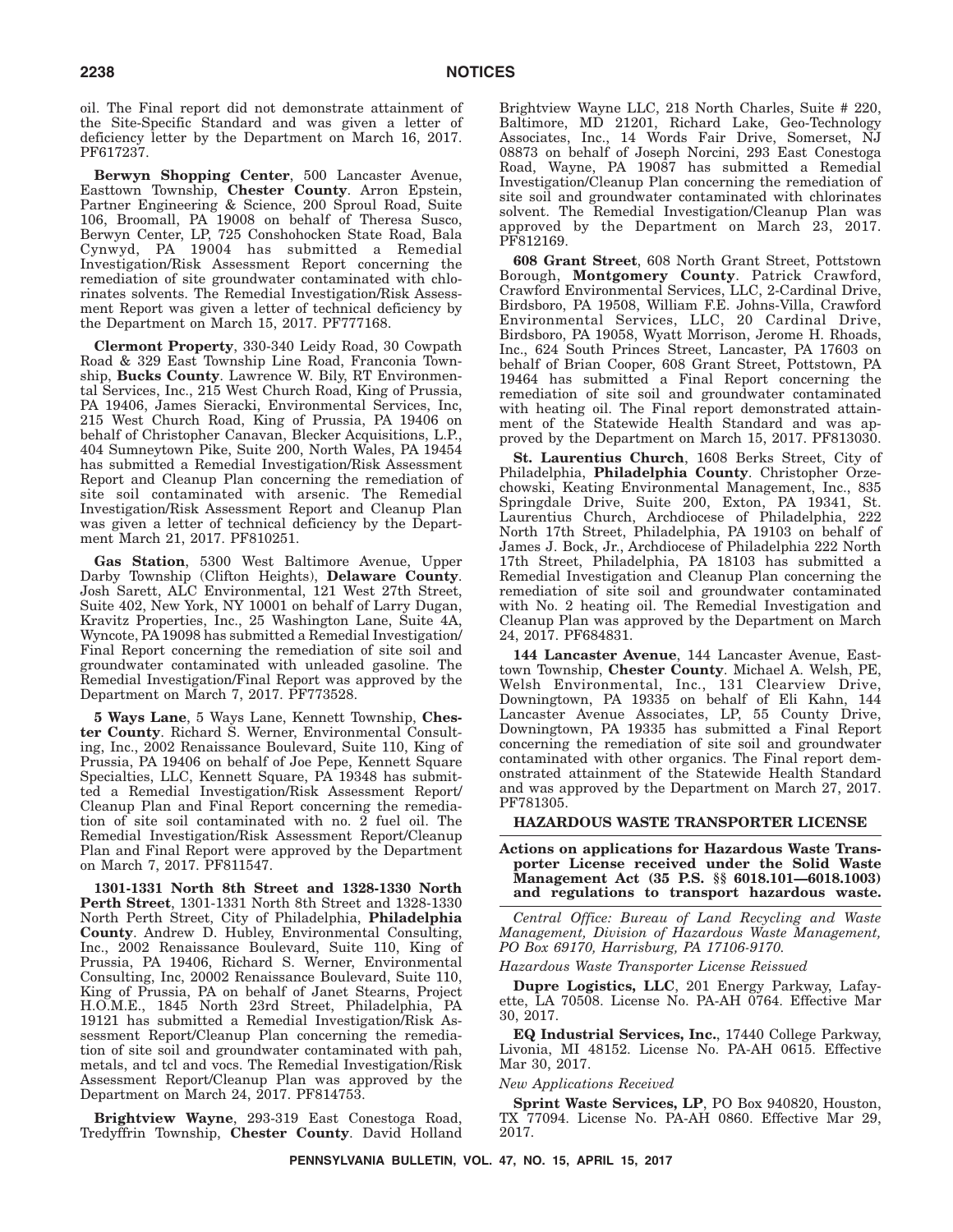## *Renewal Applications Received*

**Dupre Logistics, LLC**, 201 Energy Parkway, Lafayette, LA 70508. License No. PA-AH 0764. Effective Mar 29, 2017.

**EQ Industrial Services, Inc.**, 17440 College Parkway, Livonia, MI 48152. License No. PA-AH 0615. Effective Mar 29, 2017.

## **HAZARDOUS WASTE ACTION**

**Proposed action on the issuance of a variance from the classification as a solid waste under the Solid Waste Management Act and 40 CFR 260.33, incorporated by reference at 25 Pa. Code Chapter 260a.**

*Intent to Issue Variance*

*Southwest Region: Regional Solid Waste Program Manager, 400 Waterfront Drive, Pittsburgh, PA 15222-4745.*

**Langeloth Metallurgical Company, LLC**, 10 Langeloth Plant Drive, Langeloth, PA 15054. Request for a variance from classification as a solid waste for a one-time test run of a maximum of 250 tons of partiallyreclaimed K171 Spent Catalyst to be further reclaimed at Langeloth Metallurgical Company, LLC's facility located in Smith Township, **Washington County**. The Regional Office has proposed to conditionally grant a variance from Pennsylvania's hazardous waste requirements for certain K171 Spent Catalysts to be accepted for further reclamation at the above referenced facility.

Persons wishing to comment on the proposed action are invited to submit a statement to the Regional Office indicated as the office responsible, within 30 days from the date of this public notice. Comments received within this 30-day period will be considered in the formulation of the final determination regarding this application. Reponses should include the name, address and telephone number of the writer; and concise statement to inform the Regional Office of the exact basis of any comment and the relevant facts upon which it is based. A public hearing may be held if the Regional Office considers the public response significant.

The administrative record for this tentative decision, including the proposed variance and related information for the Langeloth facility may be reviewed and/or copied at the Pennsylvania Department of Environmental Protection, Southwest Regional Office, 400 Waterfront Drive, Pittsburgh, PA 15222. Please contact the Regional Files Manager at 412-442-4000 to schedule a review and/or copy this material.

Following the 30-day comment period and/or public hearing, the Department of Environmental Protection will make a final determination regarding the proposed action. Notice of determination will be published in the *Pennsylvania Bulletin* at which time this determination may be appealed to the Environmental Hearing Board.

## **HAZARDOUS WASTE TREATMENT, STORAGE AND DISPOSAL FACILITIES**

## **Permits issued, suspended, expired, denied, revoked, reinstated or returned under the Solid Waste Management Act and Regulations to Operate a Hazardous Waste Treatment, Storage, or Disposal Facility.**

*Southcentral Region: Regional Solid Waste Manager, 909 Elmerton Avenue, Harrisburg, PA 17110.*

**PAD067098822. Cycle Chem, Inc.**, 550 Industrial Drive, Lewisberry, PA 17339, Fairview Township, **York County**. A Class 1 Permit Modification was issued on March 28, 2017. This modification approves the informational change to the permit included in the Compliance History, Form HW-C, necessitated by the stock purchase of Cycle Chem, Inc.'s indirect corporate parent company, CC Environmental Resources, Inc. (f/k/a Witte Chase Environmental Resources, Inc.) by Clean Ventures Holdings, Inc. which acquired all of the outstanding shares of CC Environmental Resources, Inc. This modification also acknowledges Cycle Chem, Inc.'s new fictitious name of ACV Enviro CC.

Persons interested in reviewing the permit may contact John Oren, Permits Section Chief, Waste Management Program, 909 Elmerton Avenue, Harrisburg, PA 17110, (717) 705-4706. TDD users may contact the Department through the Pennsylvania AT&T Relay Service, (800) 654-5984.

## **RESIDUAL WASTE GENERAL PERMITS**

**Permit(s) issued Under the Solid Waste Management Act; the Municipal Waste Planning, Recycling and Waste Reduction Act (53 P.S. §§ 4000.101—4000.1904); and Residual Waste Regulations for a General Permit to Operate Residual Waste Processing Facilities and the Beneficial Use of Residual Waste other than Coal Ash.**

*Southwest Region: Regional Solid Waste Manager, 400 Waterfront Drive, Pittsburgh, PA 15222-4745.*

**General Permit No. WMGR123SW019. Hydro Recovery, LP**, 238 Main Street, Lobby # 2, Blossburg, PA 16912; Hydro Recovery, LP Washington Water Treatment Facility Site, 572 Route 18, Burgettstown, PA 15021. A registration modification authorizing erection of Tank C at the facility located in Hanover Township, **Washington County** for processing and beneficial use of oil and gas liquid waste to be used as a water supply to develop or hydraulically fracture an oil or gas well, was approved by the Southwest Regional Office on March 28, 2017.

**General Permit No. WMGR123SW019. Hydro Recovery, LP.**, 238 Main Street, Lobby # 2, Blossburg, PA 16912; Hydro Recovery, LP Washington Water Treatment Facility Site, 572 Route 18, Burgettstown, PA 15021. A registration modification authorizing erection of Tank C at the facility located in Hanover Township, **Washington County** for processing and beneficial use of oil and gas liquid waste to be used as a water supply to develop or hydraulically fracture an oil or gas well, was approved by the Southwest Regional Office on March 31, 2017.

**General Permit No. WMGR123SW009. Fluid Recovery Services, LLC**; Fluid Recovery Services, LLC Creekside Facility, 5035 Route 110, P.O. Box 232, Creekside, PA 15732. A registration modification approving processing equipment changes at the registered facility for processing and beneficial use of oil and gas liquid waste to be used as a water supply to develop or hydraulically fracture and oil and gas well, was issued by the Regional Office on April 3, 2017.

## **OPERATE WASTE PROCESSING OR DISPOSAL AREA OR SITE**

**Permit issued Under the Solid Waste Management Act, the Municipal Waste Planning, Recycling and Waste Reduction Act and Regulations to Operate Solid Waste Processing or Disposal Area or Site.**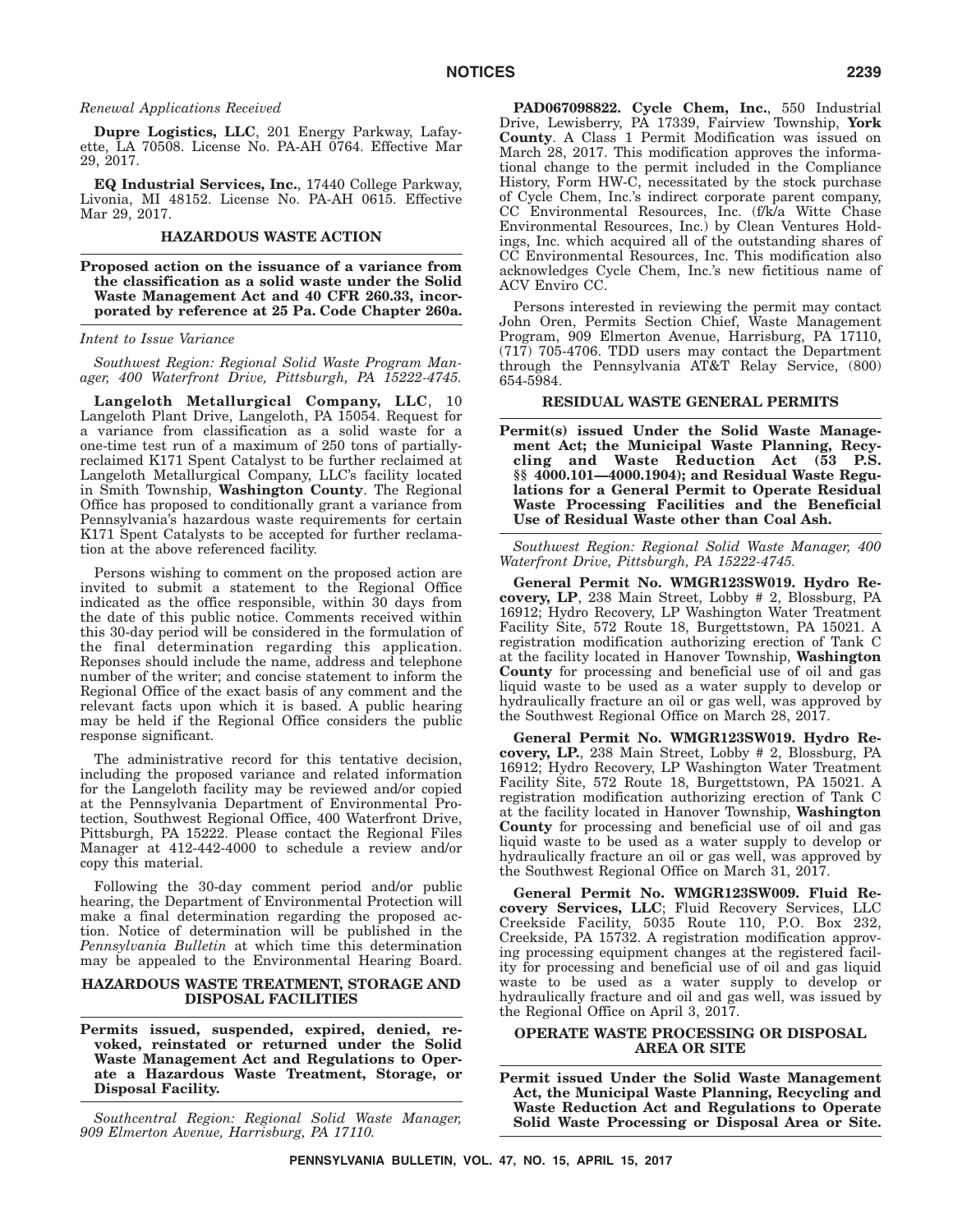*Southcentral Region: Regional Solid Waste Manager, 909 Elmerton Avenue, Harrisburg, PA 17110.*

**Permit Application No. 100758 Lancaster County Solid Waste Management Authority (LCSWMA)**, 1299 Harrisburg Pike Lancaster, PA 17604-4425, City of Harrisburg and Swatara Township, **Dauphin County**. This major permit modification to the Susquehanna Resource Management Complex owned and operated by LCSWMA and located in the City of Harrisburg, is issued for the construction and operation of a new ash storage building. This modification was issued on March 24, 2017, for Solid Waste Permit No. 100758, in accordance with Article V of the Solid Waste Management Act, 35 P.S. §§ 6018.101, et seq.

## **OPERATE WASTE PROCESSING OR DISPOSAL AREA OR SITE**

**Permits renewed under the Solid Waste Management Act, the Municipal Waste Planning, Recycling and Waste Reduction Act and Regulations to Operate Solid Waste Processing or Disposal Area or Site.**

*Southcentral Region: Regional Solid Waste Manager, 909 Elmerton Avenue, Harrisburg, PA 17110.*

**Permit No. 301280 Cycle Chem, Inc. (Residual Waste Processing Facility)**, 550 Industrial Drive Lewisberry, PA 17339-9537 located in Fairview Township, York County. The permit for Cycle Chem, Inc. which expires on April 15, 2017, was renewed until April 4, 2027. The permit renewal was issued on April 4, 2017 for Solid Waste Permit No. 301280 for the operation of the the residual waste processing facility in accordance with Article V of the Solid Waste Management Act, 35 P.S. §§ 6018.101, et seq.

Compliance with the terms and conditions set forth in the permit is mandatory. You have the right to file an appeal as to these terms and conditions.

## **AIR QUALITY**

**General Plan Approval and Operating Permit Usage Authorized under the Air Pollution Control Act (35 P.S. §§ 4001—4015) and 25 Pa. Code Chapter 127 to construct, modify, reactivate or operate air contamination sources and associated air cleaning devices.**

*Southeast Region: Air Quality Program, 2 East Main Street, Norristown, PA 19401.*

*Contact: James Beach, New Source Review Chief— Telephone: 484-250-5920.*

**GP3-15-0076: Mellott Company** (100 Mellott Drive, Warfordburg, PA 17267) On March 30, 2017 for portable nonmetallic mineral processing plant located in Charlestown Township, **Chester County**.

**GP11-15-0010: Mellott Company** (100 Mellott Drive, Warfordburg, PA 17267) On March 30, 2017 for a No. 2 diesel nonroad engines located in Charlestown Township, **Chester County**.

*Northeast Region: Air Quality Program, 2 Public Square, Wilkes-Barre, PA 18711-0790.*

*Contact: Raymond Kempa, New Source Review Chief— Telephone: 570-826-2531.*

**GP3-48-017: Chrin Brothers Inc.** (1225 Industrial Drive, Easton, PA 18042) on March 28, 2017 for the renewal of a Portable Crushing Operation with watersprays at the site located in Williams Twp., **Northampton County**.

**GP9-48-017: Chrin Brothers Inc.** (1225 Industrial Drive, Easton, PA 18042) on March 28, 2017 for the renewal of a Diesel I/C Engine at the site located in Williams Twp., **Northampton County**.

**GP3-40-020: Coal Contractors (1991) Inc.** (PO Box 39, Hazleton, PA 18201-0039) on March 29, 2017 for the construction and operation of a Portable Crushing Operation with watersprays at the Stockton Mine Operation Site located in Hazle Twp., **Luzerne County**.

**GP9-40-020: Coal Contractors (1991) Inc.** (PO Box 39, Hazleton, PA 18201-0039) on March 29, 2017 for the installation and operation of Diesel I/C engines at the Stockton Mine Operation Site located in Hazle Twp., **Luzerne County**.

**GP3-54-004: Lycoming Supply Inc.** (801 Beeber Street, Williamsport, PA 17701) on March 23, 2107, for the installation and operation of a portable crushing plant at the facility located in Mahanoy City Borough, **Schuylkill County**.

**GP9-54-004: Lycoming Supply Inc.** (801 Beeber Street, Williamsport, PA 17701) on March 23, 2107, for the installation and operation of I. C. Engine at the facility located in Mahanoy City Borough, **Schuylkill County**.

*Southcentral Region: Air Quality Program, 909 Elmerton Avenue, Harrisburg, PA 17110.*

*Contact: Thomas Hanlon, Facilities Permitting Chief, 717-705-4862, Virendra Trivedi, New Source Review Chief, 717-705-4863, or William Weaver, Regional Air Quality Manager, 717-705-4702.*

**GP3-36-03208: Kinsley Construction, Inc.** (PO Box 2886, York, PA 17405-2886) on March 23, 2017, for portable nonmetallic mineral processing equipment, including 2 jaw crushers, 1 impact crusher, 3 vibratory screens and 2 stackers, under GP3, at the Frey Farm/ Creswell Landfill in Manor Township, **Lancaster County**.

**GP11-36-03208: Kinsley Construction, Inc.** (PO Box 2886, York, PA 17405-2886) on March 23, 2017, for eight non-road engines under GP11, to operate portable nonmetallic mineral processing equipment at the Frey Farm/ Creswell Landfill in Manor Township, **Lancaster County**.

**GP1-36-05084A: Wellspan Ephrata Community Hospital** (169 Martin Avenue, PO Box 1002, Ephrata, PA 17522-1002) on March 29, 2017, for the continued operation of two existing natural gas/# 2 oil-fired boilers, each rated at 20.412 MMBtu/hr under GP1, at the hospital in Ephrata Borough, **Lancaster County**.

*Northcentral Region: Air Quality Program, 208 West Third Street, Williamsport, PA 17701.*

*Contact: Muhammad Q. Zaman, Program Manager, 570-327-3648*

**GP14-59-202: Twin Tiers Crematory** (2843 Tioga River Road, Lawrenceville, PA 16929) on April 3, 2017 to authorize the operation of a US Cremation Equipment "Classic" human crematorium pursuant to the General Plan Approval and General Operating Permit for Human or Animal Crematories (BAQ-GPA/GP-14) at their facility in Lawrence Township, **Tioga County**.

**PENNSYLVANIA BULLETIN, VOL. 47, NO. 15, APRIL 15, 2017**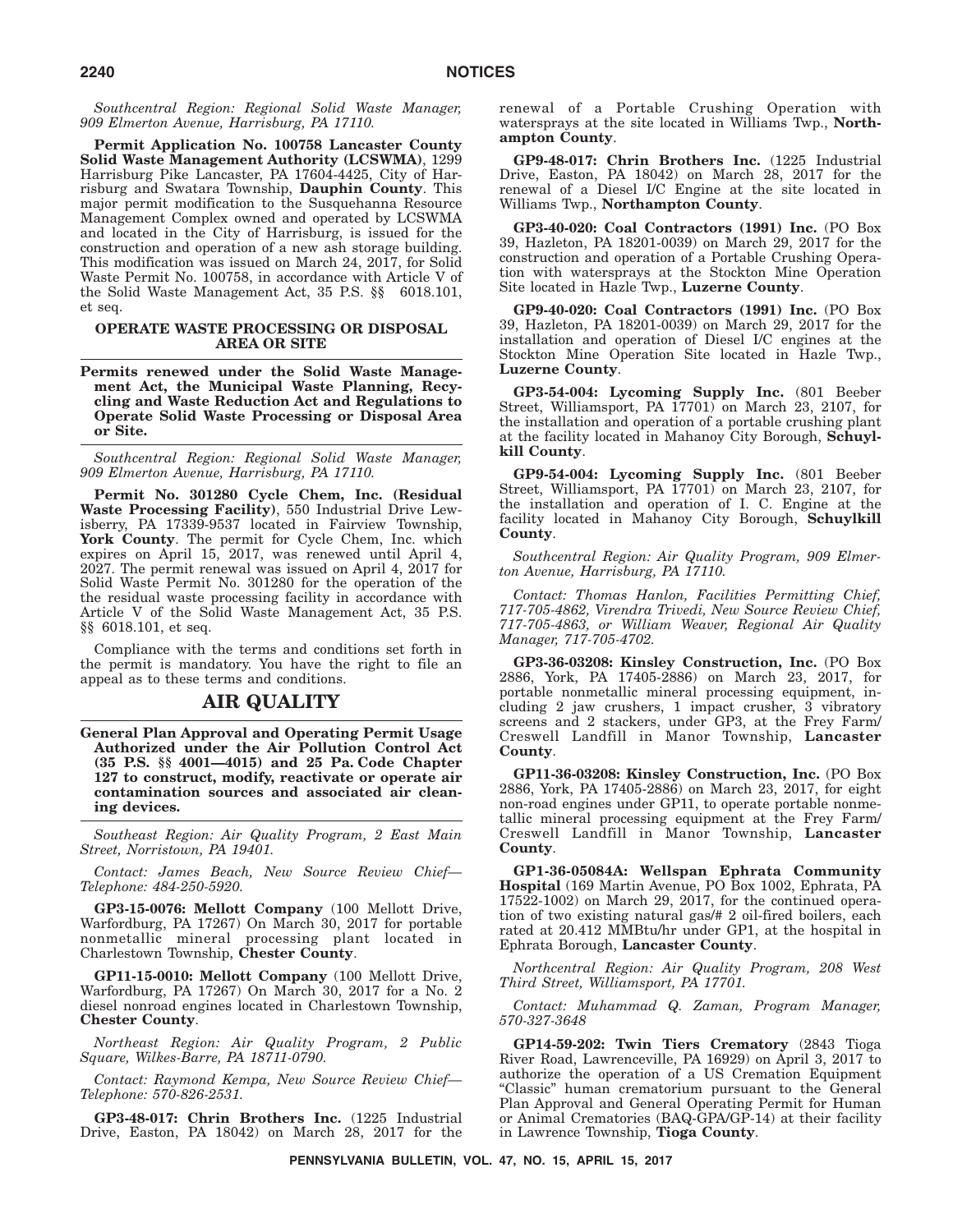**Plan Approvals Issued under the Air Pollution Control Act and regulations in 25 Pa. Code Chapter 127, Subchapter B relating to construction, modification and reactivation of air contamination sources and associated air cleaning devices.**

*Southcentral Region: Air Quality Program, 909 Elmerton Avenue, Harrisburg, PA 17110.*

*Contact: Thomas Hanlon, Facilities Permitting Chief, 717-705-4862, Virendra Trivedi, New Source Review Chief, 717-705-4863, or William Weaver, Regional Air Quality Manager, 717-705-4702.*

**36-05136D: Granger Energy of Honeybrook, LLC** (16980 Wood Road, Lansing, MI 48909-7185) on March 23, 2017, for an increase in the  $SO_2$  limit for each of the facility's two landfill gas-fired engines at the Lanchester Landfill located in Caernarvon Township, **Lancaster County**. As a result of the changes proposed, the modification will revise the facility's potential-to-emit (pte) for  $SO_x$  emissions to 21.7 tpy. The facility's potential emissions for all other pollutants will remain unchanged.

## **Plan Approval Revisions Issued including Extensions, Minor Modifications and Transfers of Ownership under the Air Pollution Control Act and 25 Pa. Code §§ 127.13, 127.13a and 127.32.**

*Southeast Region: Air Quality Program, 2 East Main Street, Norristown, PA 19401.*

*Contact: James A. Beach, New Source Review Chief— Telephone: 484-250-5920.*

**09-0007C: Waste Management Disposal Services** (1000 New Ford Mill Road, Morrisville, Mill Road) On April 3, 1017 for a landfill gas and two backup flares in Falls Township, **Bucks County**.

**23-0119E: Sunoco Partners Marketing & Terminals, L.P. (SPMT)** (2nd and Green Streets, Marcus Hook, PA 19061-0426) On March 28, 2017 for the modification of an existing plan approval to incorporate conditions addressing the retirement of 56.1 tons of VOC and 32.8 tons of  $NO_x$  Emission Reduction Credits (ERCs) as were required by this plan approval.

*Southcentral Region: Air Quality Program, 909 Elmerton Avenue, Harrisburg, PA 17110.*

*Contact: Thomas Hanlon, Facilities Permitting Chief, 717-705-4862, Virendra Trivedi, New Source Review Chief, 717-705-4863, or William Weaver, Regional Air Quality Manager, 717-705-4702.*

**06-03117G: Custom Processing Services, Inc.** (2 Birchmont Drive, Reading, PA 17606-3266) on March 28, 2017, for the construction and temporary operation of a micronizing mill controlled by a fabric collector and final filter, at the custom milling facility located in Exeter Township, **Berks County**. The plan approval was extended.

**05-05014B: WSI Sandy Run Landfill, Inc.** (995 Landfill Road, Hopewell, PA 16650-8653) on March 31, 2017, for the construction of an enclosed ground flare to control landfill gas emissions from the landfill expansion at the Sandy Run Landfill located in Broad Top Township, **Bedford County**. The plan approval was extended.

*Northcentral Region: Air Quality Program, 208 West Third Street, Williamsport, PA 17701.*

*Contact: Muhammad Q. Zaman, Environmental Program Manager—Telephone: 570-327-3648.*

**18-00030A: First Quality Tissue, LLC** (904 Woods Avenue, Lock Haven, PA 17745) on March 22, 2017 to extend the authorization to operate paper making machines at their facility located in Castanea Township, **Clinton County** on a temporary basis to September 18, 2017. The plan approval has been extended.

**08-00052A: REV LNG SSL BC, LLC** (1005 Empson Road, Ulysses, PA 16948) on April 3, 2017, to extend the plan approval expiration date to October 16, 2017 to allow completion of construction of several sources for the production of liquefied natural gas at the proposed Clark Facility in Herrick Township, **Bradford County**.

*Southwest Region: Air Quality Program, 400 Waterfront Drive, Pittsburgh, PA 15222-4745.*

*Contact: Alan Binder, P.E., Environmental Engineer Manager—Telephone: 412-442-4168.*

**32-00436A: John A. Lefdahl Funeral Home** (898 Old Route 119 North, Indiana, PA 15701) plan approval extension effective on April 28, 2017, with expiration on October 28, 2017, for continued temporary operation of an animal crematory incinerator at the above referenced facility located in White Township, **Indiana County**.

*Northwest Region: Air Quality Program, 230 Chestnut Street, Meadville, PA 16335-3481.*

*Contact: David Balog, New Source Review Chief— Telephone: 814-332-6328.*

**16-149C: Clarion Laminates, LLC** (P.O. Box 280, Shippenville, PA 16254) on March 30, 2017, effective March 31, 2017, has issued a plan approval extension for the construction of a 3rd profiling line with baghouse in Paint Township, **Clarion County**. This is a State Only facility.

**25-179C: Erie City Sewer Authority** (68 Port Access Road, Erie, PA 16507-2202) on August 30, 2016, effective September 30, 2016, will issue a plan approval extension for the replacement of incinerator burners and the emergency bypass stack, rehabilitation of the existing wet electrostatic precipitators and replacement of three existing dewatering belt filter presses. Expiring March 31, 2017. This facility is located in the City of Erie, **Erie County**.

## **Title V Operating Permits Issued under the Air Pollution Control Act and 25 Pa. Code Chapter 127, Subchapter G.**

*Southeast Region: Air Quality Program, 2 East Main Street, Norristown, PA 19401.*

*Contact: Janine Tulloch-Reid, Facilities Permitting Chief—Telephone: 484-250-5920.*

**09-00030: Brightsmith LLC.** (120 Enterprise Ave, Morrisville, PA 19067-3703) On February 2, 2017 for the renewal of their Title V Operating Permit for their metal coil coating operation located in Falls Township, **Bucks County**.

*Northwest Region: Air Quality Program, 230 Chestnut Street, Meadville, PA 16335-3481.*

*Contact: David Balog, New Source Review Chief— Telephone: 814-332-6328.*

**24-00127: National Fuel Gas Lamont Station** (6363 Main Street, Williamsville, NY 14221) on April 3, 2017, the Department issued the Title V Operating Permit to the facility located in Jones Township, **Elk County**. This NFGS facility is part of a natural gas transmission system. The facility is a major stationary source as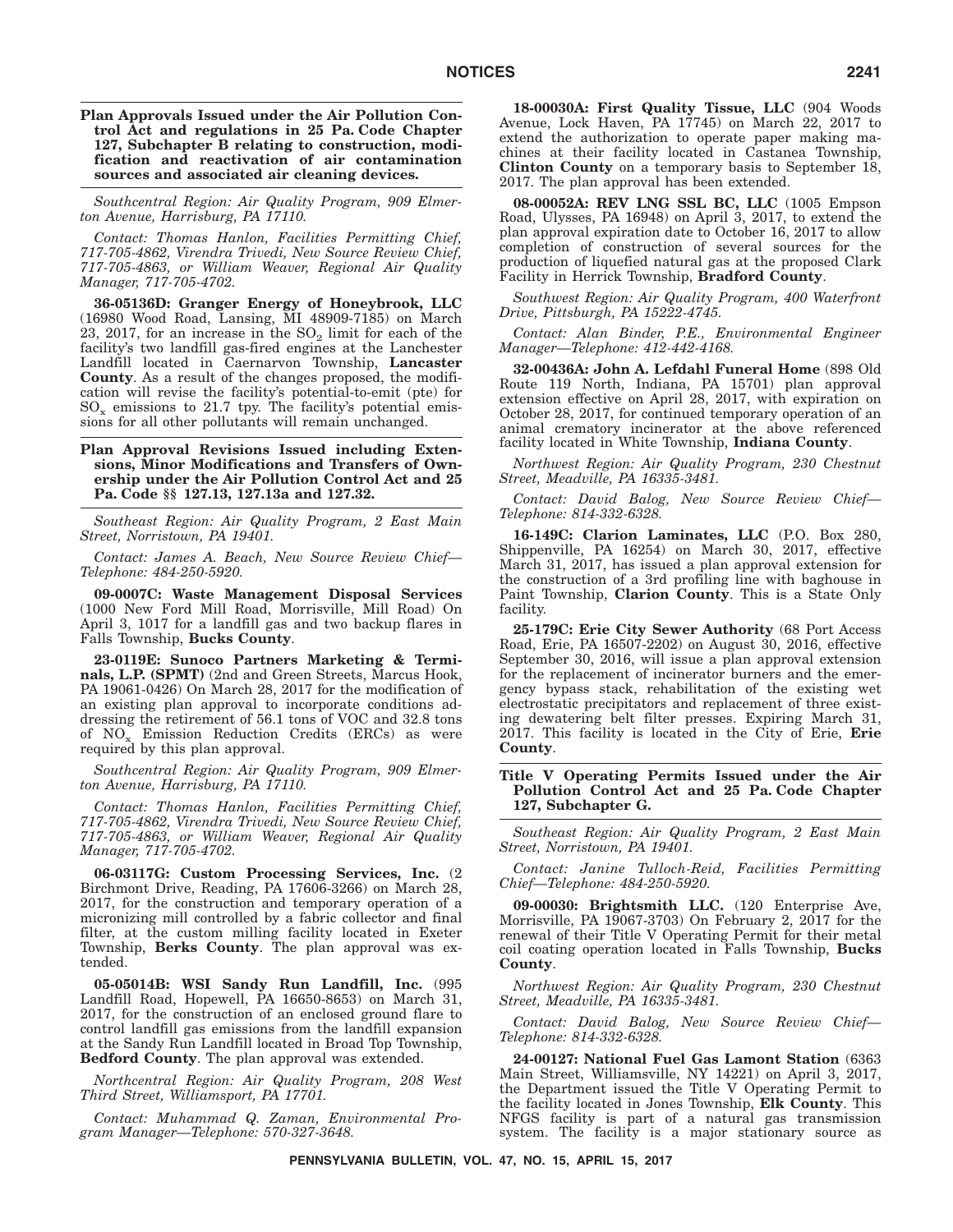defined in Title I, Part D of the Clean Air Act Amendments due to the facility's potential to emit CO and  $NO_x$ . The facility is therefore subject to the Title V Operating Permit requirements adopted in 25 Pa. Code Chapter 127, Subchapter G. The facility has five reciprocating internal combustion engines rated at 150 HP and one engine rated at 440 HP. These engines provide for the compression and transmission of natural gas. The facility also has two emergency generator engines rated at 108 HP. The facility has miscellaneous fuel burning equipment with a combined heat input of 0.96 mmbtu/hr. The station also has small storage tanks (for oil, glycol, drip fluids, etc.), fugitive emissions from component leaks, and two parts washers. The RICE are subject to 40 CFR 63 Subpart ZZZZ. The renewal permit also includes the presumptive  $NO<sub>x</sub>$  RACT requirements for the engines (§ 129.97(c)(5)). The actual emissions reported by the facility for 2015 were 28.8 TPY CO, 72.1 TPY  $NO_x$ , 0.1 TPY  $PM_{10}$ , 0.01  $TPY$  SO<sub>x</sub>, and 33.2 TPY VOCs.

**Operating Permits for Non-Title V Facilities Issued under the Air Pollution Control Act and 25 Pa. Code Chapter 127, Subchapter F.**

*Northeast Region: Air Quality Program, 2 Public Square, Wilkes-Barre, PA 18711-0790.*

*Contact: Raymond Kempa, New Source Review Chief— Telephone: 570-826-2507.*

**40-00065: SVC Manufacturing, Inc.** (750 Oak Hill Rd, Mountaintop, PA 18707) issued on 4/4/17, a State-Only (Synthetic Minor) Operating Permit renewal for operation of a bottled and canned soft drinks manufacturing operation in Wright Township, **Luzerne County**. The State-Only (Synthetic Minor) Operating Permit contains all applicable regulatory requirements including monitoring, recordkeeping and reporting conditions.

*Southcentral Region: Air Quality Program, 909 Elmerton Avenue, Harrisburg, PA 17110.*

*Contact: Thomas Hanlon, Facilities Permitting Chief, 717-705-4862, Virendra Trivedi, New Source Review Chief, 717-705-4863, or William Weaver, Regional Air Quality Manager, 717-705-4702.*

**22-03009: Dauphin Precision Tool LLC** (200 Front Street, Millersburg, PA 17061-1324) on March 24, 2017, for the machine tool manufacturing facility located in Millersburg Borough, **Dauphin County**. The State-only permit was renewed.

**36-05119: Signature Custom Cabinetry, Inc.** (434 Springville Road, Ephrata, PA 17522-9610) on March 27, 2017, for the wood cabinet manufacturing facility located in Ephrata Township, **Lancaster County**. The State-only permit was renewed.

**36-03152A: Wenger Feeds LLC** (101 West Harrisburg Avenue, Rheems, PA 17570) on March 27, 2017, for the extruded soybean meal and soybean oil production facility located in West Donegal Township, **Lancaster County**. The State-only permit was renewed.

**36-05065: Skyline Corporation** (99 Horseshoe Road, Leola, PA 17540-1763) on March 27, 2017, for the manufactured housing production facility located in Upper Leacock Township, **Lancaster County**. The State-only permit was renewed.

**21-05050: Naval Inventory Control Point** (5450 Carlisle Pike, Mechanicsburg, PA 17050-2411) on March 24, 2017, for the naval support facility located in Hampden Township, **Cumberland County**. The Stateonly permit was renewed.

*Northcentral Region: Air Quality Program, 208 West Third Street, Williamsport, PA 17701.*

*Contact: Muhammad Q. Zaman, Environmental Program Manager—Telephone: 570-327-3648.*

**08-00014: Bishop Brothers Construction Company, Inc.** (P.O. Box 289 Ulster, PA 18850) on March 29, 2017, for operation of its Wysox Plant facility located in Wysox Township, **Bradford County**.

*Southwest Region: Air Quality Program, 400 Waterfront Drive, Pittsburgh, PA 15222-4745.*

*Contact: Tom Joseph, P.E., Facilities Permitting Chief— Telephone: 412-442-4336.*

**04-00731: U.S. Electrofused Minerals, Inc.** (600 Steel Street, Aliquippa, PA 15001) on April 3, 2017, the Department issued a State Only Operating Permit renewal for the operation crushing, sizing, packaging, and distribution operations of brown aluminum oxide products located in the City of Aliquippa, **Beaver County**.

*Northwest Region: Air Quality Program, 230 Chestnut Street, Meadville, PA 16335-3481.*

*Contact: Matt Williams, Facilities Permitting Chief at Telephone: 814-332-6940.*

**10-00065: Allegheny Mineral Harrisville Plant** (PO Box 1022, One Glade Park East, Kittanning, PA 16201- 5022), on April 4, 2017, the Department issued the State Only Operating Permit for the limestone plant located at 133 Camp Ground Road in Mercer Township, **Butler County**. The facility is a Natural Minor. The primary sources at the facility include a feeder, jaw crusher, conveyors, screens, material bins, stockpiles, two Bradley Mills, Raymond Mill, bagging, transfer points, an emergency generator, and a parts washer. The mills are each controlled by cyclone/baghouse. Fugitive emissions are minimized by the wet spray Aquadyne system. The renewal permit contains emission restrictions, recordkeeping, work practice, and additional requirements to ensure compliance with the Clean Air Act and the Air Pollution Control Act. The emergency generator engine is subject to 40 CFR 63 Subpart ZZZZ pertaining to NESHAPs for Reciprocating Internal Combustion Engines. The new Bradley limestone grinding mill was installed in 2004 and is subject to 40 CFR 60 Subpart OOOO pertaining to NSPS for Non-Metallic Mineral Processing. The potential emissions of particulate are  $42.5$  TPY. The potential filterable PM<sub>-10</sub> emissions are 24.94 TPY. Potential NO<sub>x</sub> emissions are 2.33 TPY. Potential CO emissions are 1.96 TPY, and potential VOC emissions are 0.13 TPY.

**10-00305: Harsco Minerals PA** (359 North Pike Road, Sarver, PA 16055-8633) on April 3, 2017, the Department renewed the Natural Minor Operating Permit to operate a steel making byproduct processing plant and stockpiling located in Winfield Township, **Butler County**. The emitting sources include a Hyway thermal fluid heating system, Truck travel (Paved & Unpaved Roads), Materials handling, Front-End loaders travel, Slag crushing, Wind erosion from storage piles, Slag skull screening, Holo-Flight aggregate dryer and Fluid Bed Dryer, and 100 TPH screening plant. The emission of pollutants from the facility are less than the Title V threshold-limits. Thus, the facility is natural minor. The potential PM, NOx, CO, SOx, and VOC emissions are 27.9 TPY, 10.52 TPY, 8.8 TPY, 0.06 TPY, and 0.58 TPY, respectively.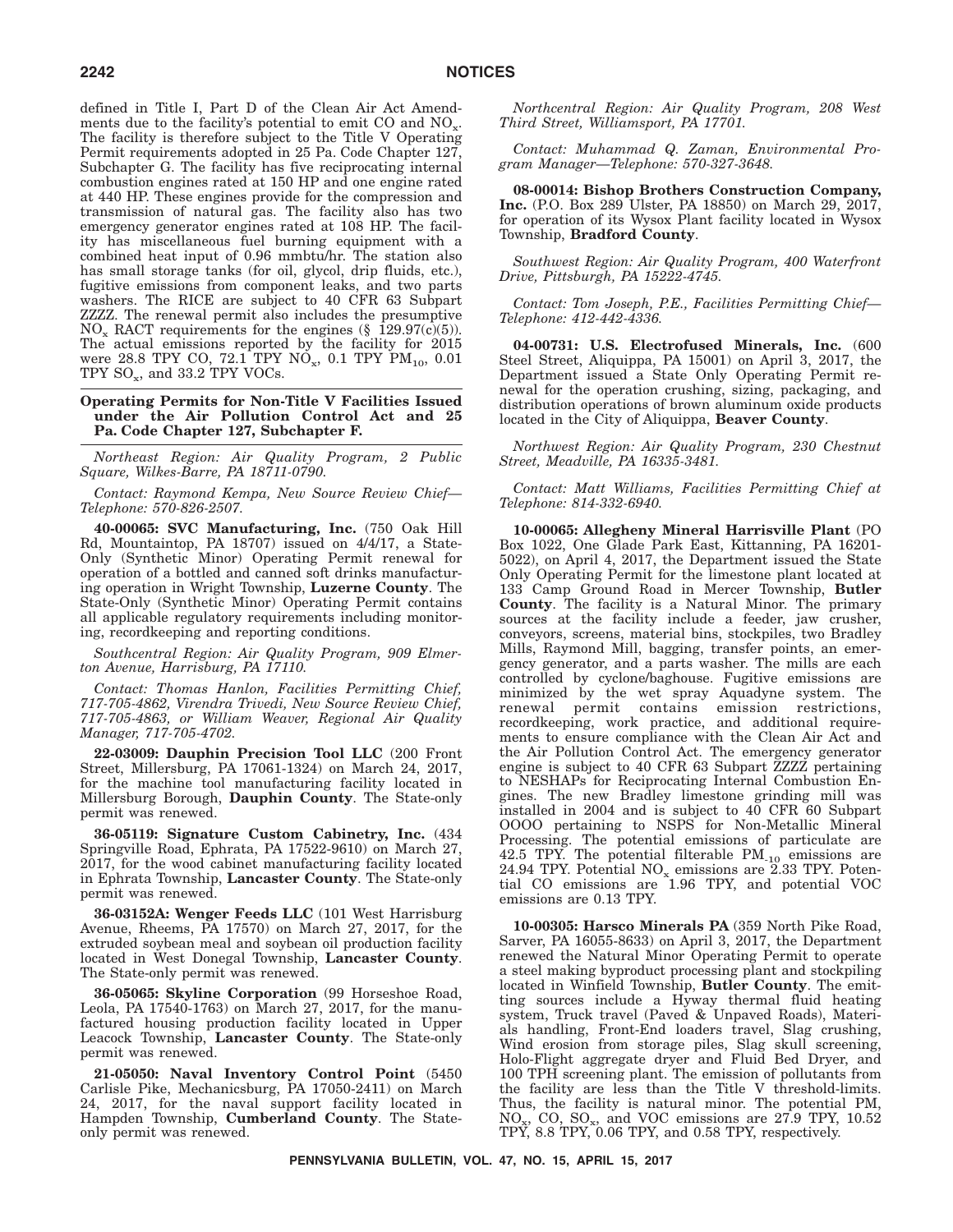**Operating Permit Revisions Issued including Administrative Amendments, Minor Modifications or Transfers of Ownership under the Air Pollution Control Act and 25 Pa. Code §§ 127.412, 127.450, 127.462 and 127.464.**

*Southeast Region: Air Quality Program, 2 East Main Street, Norristown, PA 19401.*

*Contact: Janine Tulloch-Reid, Facilities Permitting Chief—Telephone: 484-250-5920.*

**23-00012: Braskem America Inc.** (750 W. 10th Street, Marcus Hook, PA 19061) On April 3, 2017, for significant modification of a Title V Operating Permit a plastics materials and resins manufacturing plant in Marcus Hook Borough, **Delaware County**. The operating permit was modified to incorporate the provisions of Pennsylvania's Reasonably Achievable Control Technology (RACT II) rules. The facility is a major for VOC emissions and subject to the provisions of 25 Pa. Code § 129.96. These RACT revisions will be submitted to EPA to add to the State implementation plan. The modification of this operating permit does not authorize any increase in air emissions of any regulated pollutants above previously approved levels. The permit includes monitoring, recordkeeping, reporting, and work practice requirements designed to address all applicable air quality requirements.

*Southcentral Region: Air Quality Program, 909 Elmerton Avenue, Harrisburg, PA 17110.*

*Contact: Thomas Hanlon, Facilities Permitting Chief, 717-705-4862, Virendra Trivedi, New Source Review Chief, 717-705-4863, or William Weaver, Regional Air Quality Manager, 717-705-4702.*

**36-05152: Kellogg USA, Inc.** (2050 State Road, Caller Box 3006, Lancaster, PA 17604) on March 27, 2017, for the breakfast cereal manufacturing facility located in East Hempfield Township, **Lancaster County**. The State-only permit was administratively amended in order to incorporate the requirements of Plan Approval No. 36-05152D.

*Northcentral Region: Air Quality Program, 208 West Third Street, Williamsport, PA 17701.*

*Contact: Muhammad Q. Zaman, Environmental Program Manager—Telephone: 570-327-3648.*

**55-00014: Bingaman & Son Lumber, Inc.** (1195 Creek Mountain Road, Kreamer, PA 17833) on March 29, 2017, was issued a revised state only operating permit for their facility located in Middlecreek Township, **Snyder County** for a change in the permit contact for the facility. The revised state only operating permit contains all applicable regulatory requirements including monitoring, recordkeeping and reporting conditions.

*Southwest Region: Air Quality Program, 400 Waterfront Drive, Pittsburgh, PA 15222-4745.*

*Contact: Thomas Joseph, P.E., Facilities Permitting Chief—Telephone: 412-442-4336.*

**65-00596: St Clair Cemetery Association** (944 Saint Clair Way, Greensburg, PA 15601) on April 3, 2017, the Department amended the Natural Minor Operating Permit for the incorporation of PA-65-00596A and the change Responsible Official for the facility located in Hempfield Township, **Westmoreland County**.

**TV-65-00137: ATI Flat Rolled Products Holdings, LLC** (100 River Road, Brackenridge, PA 15014-4745) on March 27, 2017 an administrative amendment to change the name of the ownership of Vandergrift facility from Allegheny Ludlum, LLC to ATI Flat Rolled Products Holdings, LLC. The facility is in Vandergrift Boro., **Westmoreland County**.

**TV-65-00125: ATI Flat Rolled Products Holdings, LLC** (100 River Road, Brackenridge, PA 15014-4745) on March 27, 2017 an administrative amendment to change the name of the ownership of Latrobe facility from Allegheny Ludlum, LLC to ATI Flat Rolled Products Holdings, LLC. The facility is in Derry Township, **Westmoreland County**.

**De Minimis Emissions Increases Authorized under 25 Pa. Code § 127.449.**

*Southwest Region: Air Quality Program, 400 Waterfront Drive, Pittsburgh, PA 15222-4745.*

*Contact: Alan Binder, P.E., Environmental Engineer Manager—Telephone: 412-442-4168.*

**63-00015: Flexsys America, L.P.** (829 Route 481, Monongahela, PA 15063) on March 29, 2017, for de minimis emissions increase pursuant to 25 Pa. Code § 127.449 for annual emissions increases of up to to 0.011 ton of  $PM_{-10}$ , and 0.196 ton of VOC (including 0.138 ton of organic HAPs and 0.001 ton of metallic HAPs, each regulated under Section 112 of the Clean Air Act) resulting from the installation and operation of a sandblaster, welding station, and paint booth at its facility located in Carol Township, **Washington County**. To date, no other de minimis emissions increases have occurred at the facility during the term of its current Title V Operating Permit (TV-65-00015).

## **ACTIONS ON COAL AND NONCOAL MINING ACTIVITY APPLICATIONS**

**Actions on applications under the Surface Mining Conservation and Reclamation Act (52 P.S. §§ 1396.1—1396.19a); the Noncoal Surface Mining Conservation and Reclamation Act (52 P.S. §§ 3301—3326); The Clean Streams Law; the Coal Refuse Disposal Control Act (52 P.S. §§ 30.51— 30.66); and The Bituminous Mine Subsidence and Land Conservation Act (52 P.S. §§ 1406.1— 1406.20a). The final action on each application also constitutes action on the NPDES permit application and, if noted, the request for a Section 401 Water Quality Certification. Mining activity permits issued in response to applications will also address the application permitting requirements of the following statutes: the Air Quality Pollution Act (35 P.S. §§ 4001—4014); the Dam Safety and Encroachments Act (32 P.S. §§ 693.1— 693.27); and the Solid Waste Management Act (35 P.S. §§ 6018.101—6018.1002).**

*Coal Permits Issued*

*Cambria District Mining Office: 286 Industrial Park Road, Ebensburg, PA 15931, 814-472-1900.*

**Permit No. 56860104 and NPDES No. PA0597601. Rosebud Mining Co.**, 301 Market Street, Kittanning, PA 16201, permit renewal for reclamation only of a bituminous surface mine in Brothersvalley and Summit Townships, **Somerset County**, affecting 507.0 acres. Receiving streams: unnamed tributaries to/and Blue Lick Creek classified for the following use: cold water fishes. There are no potable water supply intakes within 10 miles downstream. Application received: November 4, 2016. Permit Issued: March 27, 2017.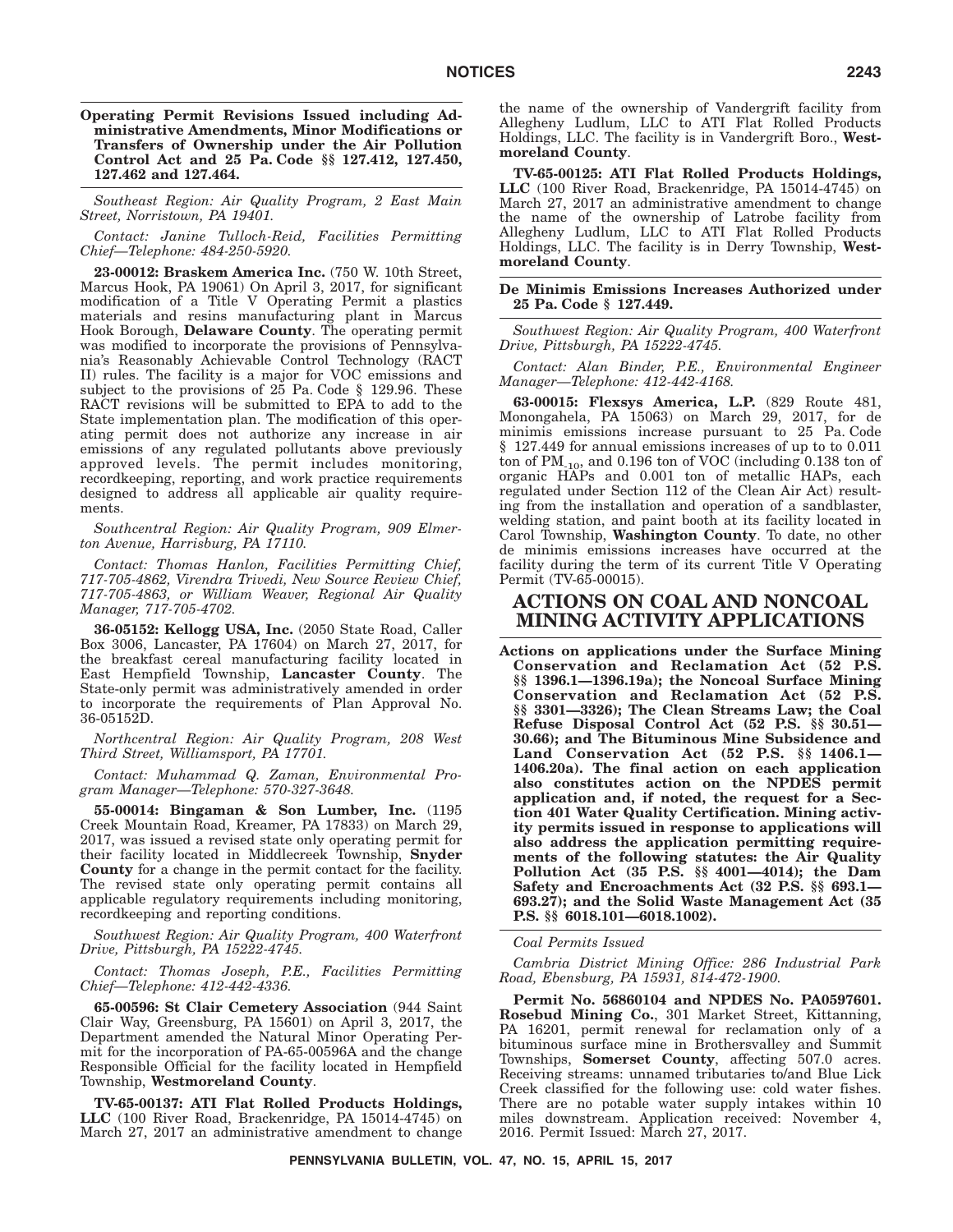**Permit No. 32150102 and NPDES No. PA0279439, Coal Loaders, Inc.**, 210 East Main Street, Ligonier, PA 15658, commencement, operation and restoration of a bituminous surface mine in West Wheatfield Township, **Indiana County**, affecting 122 acres. Receiving streams: unnamed tributaries to/and Blacklick Creek to Conemaugh River, classified for the following uses: cold water fishes, trout stocked fishes and warm water fishes. There are no potable water supply intakes within 10 miles downstream. Application Received: October 19, 2016. Permit Issued: March 28, 2017.

The application includes a stream encroachment to construct a proposed temporary stream crossing that will impact 0.011 acre of intermittent stream channel in unnamed tributary No. 1 to Blacklick Creek and will be removed after mining operations. Additionally, the permit will remove 309 linear feet of unnamed tributary No. 2 to Blacklick Creek and reconstruct it after mining.

The application also includes a request for a Section 401 Water Quality Certification.

*Knox District Mining Office: P.O. Box 669, 310 Best Avenue, Knox, PA 16232-0669, 814-797-1191.*

**61110103 and NPDES Permit No. PA0259209. K & A Mining** (P.O. Box 288, Grove City, PA 16127) Renewal of an existing bituminous surface and limestone removal mine and associated NPDES permit in Irwin Township, **Venango County**, affecting 59.8 acres. Receiving streams: Unnamed tributaries to Scrubgrass Creek. Application received: November 29, 2016. Permit Issued: March 22, 2017.

**61970101 and NPDES Permit No. PA0227358. Bedrock Mines, LP** (111 Freeport Road, Pittsburgh, PA 15215) Renewal of an existing bituminous surface mine and associated NPDES permit in Irwin Township, **Venango County**, affecting 75.2 acres. Receiving streams: Unnamed tributaries to Scrubgrass Creek. Application received: December 1, 2016. Permit Issued: March 27, 2017.

## *Moshannon District Mining Office: 186 Enterprise Drive, Philipsburg, PA 16866, 814-342-8200.*

**17960122. Forcey Coal, Inc.** (475 Banion Road, Madera, PA 16661). Permit renewal for reclamation only of a bituminous surface and auger coal mine located in Bigler Township, **Clearfield County** affecting 122.0 acres. Receiving streams: Banian Run and Muddy Run classified for the following use: CWF. There are no potable water supply intakes within 10 miles downstream. Application received: March 10, 2017. Permit issued: March 27, 2017.

*New Stanton District Office: 131 Broadview Road, New Stanton, PA 15672, 724-925-5500.*

**26110101 and NPDES Permit No. PA0252123. Amerikohl Mining, Inc.** (1384 State Route 711, Stahlstown, PA 15687). Permit renewal issued for reclamation only to an existing bituminous surface mine, located in Wharton Township, **Fayette County**, affecting 95.4 acres. Receiving streams: unnamed tributaries to Stony Fork and Stony Fork. Application received: February 6, 2017. Renewal permit issued: March 28, 2017.

**30100101 and NPDES Permit No. PA0251950. Border Energy, LLC** (103 Corporate Drive, Suite 102, Morgantown, WV 26501-4582). Permit renewal issued for continued operation and reclamation to an existing bituminous surface mine, located in Monongahela Township, **Greene County**, affecting 188.5 acres. Receiving stream: unnamed tributary to Whiteley Creek. Application received: March 25, 2016. Renewal permit issued: March 31, 2017.

*Noncoal Permits Issued*

*Knox District Mining Office: P.O. Box 669, 310 Best Avenue, Knox, PA 16232-0669, 814-797-1191.*

**PAM611012. Hasbrouck Sand & Gravel, Inc.** (12225 Gresham Road, Titusville, PA 16354) General NPDES Permit for stormwater discharges associated with mining activities on Surface Mining Permit No. 20090303 in Oil Creek Township, **Crawford County**. Receiving streams: Oil Creek. Application received: March 1, 2017. Permit Issued: March 27, 2017.

*Moshannon District Mining Office: 186 Enterprise Drive, Philipsburg, PA 16866, 814-342-8200.*

**PAM217006. DeCristo Inc.** (9070 Route 414, Canton, PA 17724), hereby approves the Notice of Intent (NOI) submitted for coverage to discharge stormwater associated with Permit GP-105 59162501 to the following surface water(s) in Sullivan Township, **Tioga County**. Receiving stream(s): Gaffers Creek. Application received: October 12, 2016. Permit Issued: March 27, 2017.

**4775SM14 and NPDES PA0115525. Hanson Aggregates Pennsylvania LLC** (7660 Imperial Way, Allentown, PA 18195). Renewal of the NPDES permit on an existing large noncoal surface mine located in Lamar Township, **Clinton County** affecting 163.2 acres. Receiving stream(s): Long Run and Fishing Creek. Application received: July 20, 2016. Permit issued: March 28, 2017.

**53162801. Patrick Hoopes Trucking, Inc.** (437 Northern Potter Rd, Ulysses, PA 16948-9571). Commencement, operation, and restoration of a small noncoal industrial minerals (limestone, shale, flagstone) in Bingham Township, **Potter County** affecting 1.7 acre. Receiving stream(s): Unnamed Tributary to Genesee River. Application received: August 2, 2016. Permit Issued: March 28, 2017.

**PAM216019. Patrick Hoopes Trucking, Inc.** (437 Northern Potter Rd, Ulysses, PA 16948-9571). General NPDES permit for stormwater discharge associated with mining activities on Surface Mining Permit No. 53162801 in Bingham Township, **Potter County**. Receiving stream(s): Unnamed Tributary to Genesee River. Application received: August 2, 2016. Permit Issued: March 28, 2017.

**55100301 and NPDES PA0257401. National Limestone Quarry, Inc.** (P.O. Box 397, Middleburg, PA 17842). Renewal of the NPDES permit on an existing large noncoal surface mine located in Franklin and Beaver Townships, **Snyder County** affecting 12.8 acres. Receiving stream(s): Unnamed Tributary to Middle Creek. Application received: September 28, 2016. Permit issued: March 28, 2017.

*New Stanton District Office: 131 Broadview Road, New Stanton, PA 15672, 724-925-5500.*

**26042801, Mon River Energy**, PO Box 466, Brier Hill, PA 15415. Final bond release for a small noncoal mining operation in Redstone Township, **Fayette County**. Restoration of 18.7 acres completed. Application received: February 10, 2014. Final bond release approved March 24, 2017.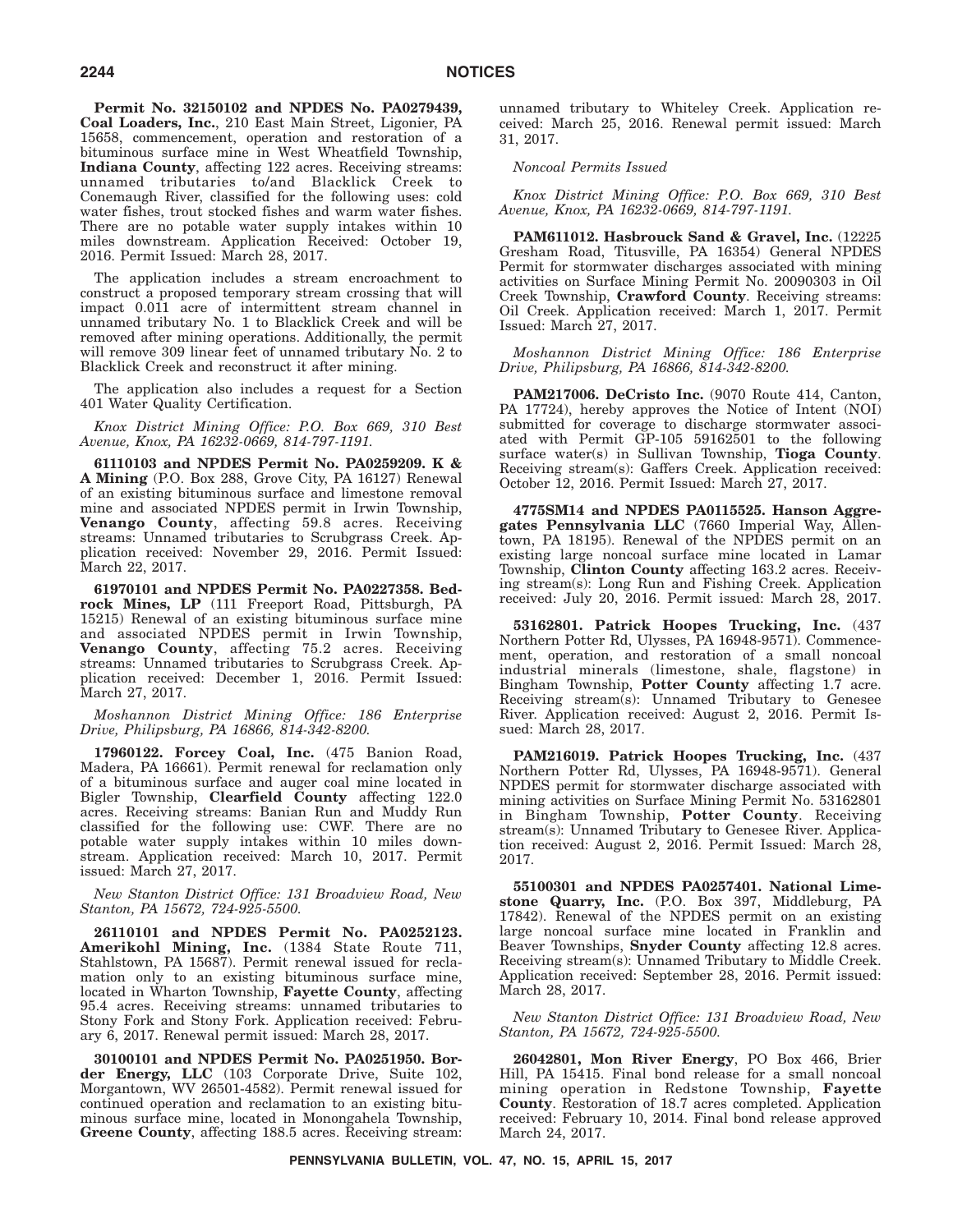# **FEDERAL WATER POLLUTION CONTROL ACT SECTION 401**

The Department has taken the following actions on previously received permit applications, requests for Environmental Assessment approval and requests for Water Quality Certification under section 401 of the Federal Water Pollution Control Act (FWPCA) (33 U.S.C.A. § 1341).

Except as otherwise noted, the Department has granted 401 Water Quality Certification certifying that the construction and operation described will comply with sections 301—303, 306 and 307 of the FWPCA (33 U.S.C.A. §§ 1311—1313, 1316 and 1317) and that the construction will not violate applicable Federal and State water quality standards.

Persons aggrieved by an action may appeal that action to the Environmental Hearing Board (Board) under section 4 of the Environmental Hearing Board Act and 2 Pa.C.S. §§ 501—508 and 701—704. The appeal should be sent to the Environmental Hearing Board, Second Floor, Rachel Carson State Office Building, 400 Market Street, PO Box 8457, Harrisburg, PA 17105-8457, (717) 787-3483. TDD users may contact the Board through the Pennsylvania AT&T Relay Service, (800) 654-5984. Appeals must be filed with the Board within 30 days of publication of this notice in the *Pennsylvania Bulletin* unless the appropriate statute provides a different time period. Copies of the appeal form and the Board's rules of practice and procedure may be obtained from the Board. The appeal form and the Board's rules of practice and procedure are also available in Braille or on audiotape from the Secretary to the Board at (717) 787-3483. This paragraph does not, in and of itself, create a right of appeal beyond that permitted by applicable statutes and decisional law.

For individuals who wish to challenge an action, the appeal must reach the Board within 30 days. A lawyer is not needed to file an appeal with the Board.

Important legal rights are at stake, however, so individuals should show this notice to a lawyer at once. Persons who cannot afford a lawyer may qualify for free pro bono representation. Call the Secretary to the Board at (717) 787-3483 for more information.

**Actions on applications for the following activities filed under the Dam Safety and Encroachments Act (32 P.S. §§ 693.1—693.27), section 302 of the Flood Plain Management Act (32 P.S. §679.302) and The Clean Streams Law and Notice of Final Action for Certification under section 401 of the FWPCA.**

*Permits, Environmental Assessments and 401 Water Quality Certifications Issued:*

#### **WATER OBSTRUCTIONS AND ENCROACHMENTS**

*Southcentral Region: Waterways & Wetlands Program, 909 Elmerton Avenue, Harrisburg, PA 17110, Ed Muzic, Section Chief, 717.705.4802.*

**E01-320: Plenary Walsh Keystone Partners**, 2000 Cliff Mine Road, Park West Two, 3rd Floor, Pittsburgh, PA 15275 in Butler Township, **Adams County**, U.S. Army Corps of Engineers Baltimore District.

To remove the existing structure and to 1) construct and maintain a two-span pre-stressed concrete spread box beam bridge with a span of 172.0 feet, an out-to-out width of 42.00 feet, and an underclearance of 6.80 feet, all over Conewago Creek (CWF, MF), temporarily impacting 0.15

acre of Palustrine Emergent (PEM) wetland and 0.12 acre of floodway and permanently impacting 0.048 acre of PEM wetland, and 0.06 acre of floodway, and 2) relocate 117 linear foot of a UNT to Conewago Creek (WWF). All impacts are associated with the SR 0394 bridge replacement over Conewago Creek (Latitude 39°54'54.0"; Longitude -77°13'18.0") for the purpose of improving safety standards. The amount of wetland impact is considered a deminimus impact and wetland mitigation is not required.

*Southwest Region: Waterways & Wetlands Program, 500 Waterfront Drive, Pittsburgh, PA 15222, Rita A. Coleman (412) 442-4149.*

**E02-1705, Jefferson Hills Borough**, 925 Old Clairton Road, Jefferson Hills, PA 15025-3133, Jefferson Hills Borough, **Allegheny County**, ACOE Pittsburgh District.

Has been given consent to:

Construct and maintain a stream restoration project in and along the channel of Peters Creek (TSF) for approximately 800 linear feet and will consist of three rock cross vanes, three log vanes, four log sills, and root wads and boulders where needed. This channel change will result in a loss of 23 linear feet of stream channel. The purpose of this project is to protect an existing high pressure gas line and Peters Creek Road. As mitigation for the impacts, an unnamed tributary to Peters Creek will be lengthened by 66 linear feet to join the relocated channel. Overall, the proposed project will shorten Peters Creek by 23 linear feet and lengthen the unnamed tributary to Peters Creek by 66 linear feet. The project site is located on the south side of Peters Creek Road, approximately 1,600.00 feet east from the confluence of Peters Creek and Beam Run (Glassport, PA Quadrangle N: 6.5 inches; W: 7.7 inches, Latitude: 40° 17' 10"; Longitude: -79° 55' 59), in Jefferson Hills Borough, Allegheny County.

**E26-372, German Township Supervisors**, 2 Long Street, McClellandtown, PA 15458, German Township, **Fayette County**, ACOE Pittsburgh District.

Has been given consent to:

Construct and maintain a steel beam bridge with wood decking on existing abutments and piers, having a clear span of 110.0 feet and an underclearance of 10.0 feet across Browns Run (WWF) (previously authorized by DEP Permit No. E26-306), to place and maintain fill in approximately 0.0457 acre of wetlands and to construct and maintain thirteen (13) 6-inch diameter crosspipes every 20 feet of length in said wetland for the purpose of constructing a 248 ft. long  $\times$  8 ft. wide wetland crossing, for the purpose of constructing the Brown's Run Trail. The Browns Run Trail is located between Varsity Road and Shortcut Road (Masontown, PA Quadrangle; Latitude: 39°52'14.7"; Longitude: 79°54'42"), in German Township, Fayette County.

**E56-381, Columbia Gas Transmission, LLC**, 1700 MacCorkle Avenue, S.E., Charleston, WV 25314, Addison Township and Elk Lick Township, **Somerset County**, ACOE Pittsburgh District.

Has been given consent to:

The proposed project starts approximately 2.25 miles south of the US Route 40 bridge over the Youghiogheny River in Addison Township, Somerset County (Friendsville, MD, PA, WV Quadrangle N: 39°, 43′, 18″; W: -79°, 23', 32") and ends approximately 0.7 mile southwest of the intersection of State Route 669 and Ash Hill Road in Elk Lick Township, Somerset County (Grantsville, MD, PA Quadrangle N: 39°, 43′, 22″; W: -79°, 10′, 18″). In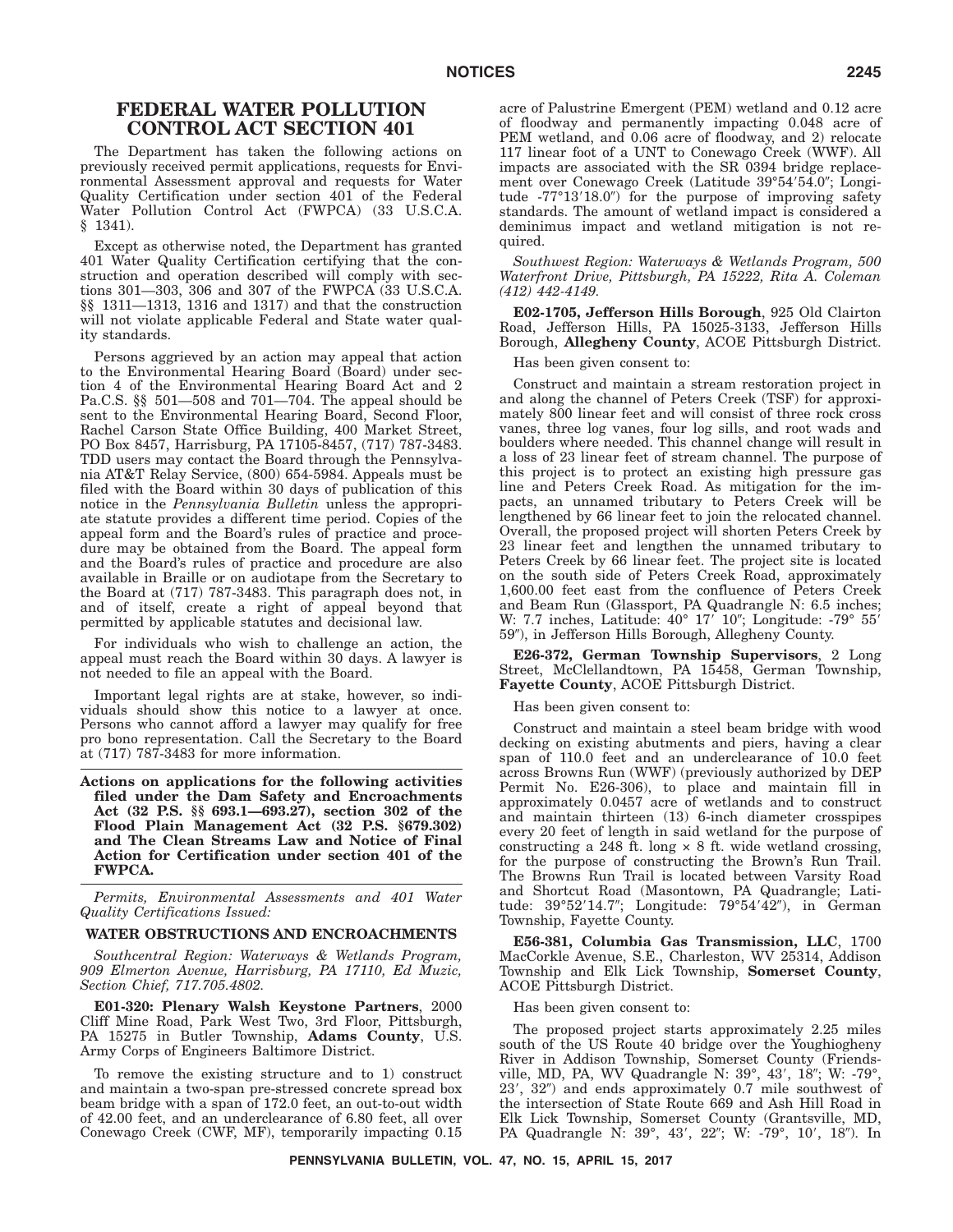Somerset County, the project consists of the construction and maintenance of an approximately 475 LF temporary road crossing of wetland W74A (EV) and an approximately 480 LF temporary road crossing of wetland W72 (EV), Sub basin 19F; Zehner Run Watershed (HQ-CWF). In addition, the proposed project impacts in Somerset County also include a total of five (5) pipeline crossings through the construction of a 0.65-mile-long 2-inch lateral pipeline, the removal of ten (10) pipeline crossings, grouting of seven (7) pipeline crossings, the removal of one (1) valve within a wetland, the removal of one (1) tap within a wetland, and the operation of maintenance of some segments of the existing line 138 within an existing Right-of-Way where service will be abandoned in Addison and Elk Lick Townships, which will be constructed in accordance with the terms and conditions of General Permit No. 11 (GP-11) regarding maintenance of existing water obstructions and General Permit No. 8 (GP-8) regarding temporary road crossings. These structures and activities will cumulatively affect approximately 1898LF of watercourses including Collier Run (WWF) and Zehner Run (HQ-CWF), and unnamed tributaries of Chub Run (WWF), Mill Run (WWF), Zehner Run (HQ-CWF), Big Shade Run (CWF), and Youghiogheny Lake (WWF) and 1.05 acre of wetlands (including the aforementioned wetland). The aforementioned proposed project impacts in this permit application are associated with a larger proposed, approximately 33 mile transmission pipeline service abandonment project, with portions extending into Somerset and Fayette Counties, in Pennsylvania. For more detailed information regarding the Chapter 105 permit application related to this proposed project, which is available in the DEP regional office, please contact the Waterways and Wetlands Program Manager, Rita Coleman at 412-442-4149 to request a file review.

*Northwest Region: Water Management Program Manager, 230 Chestnut Street, Meadville, PA 16335-3481.*

**E10-452A, Gigliotti Holdings, L.P.**, 11279 Perry Highway, Suite 509, Wexford, PA 15090-9303. Weatherburn Heights Residential Development Phase 3, in Middlesex Township, **Butler County**, ACOE Pittsburgh District (Valencia, PA Quadrangle N: 40°, 41', 42"; W: 79°,  $57', 21.6'$ ).

Applicant proposes to amend permit E10-452 issued 12/08/2009, which authorized impacts associated with the construction of Weatherburn Heights Residential Development Phase 1, to include additional impacts for Phase 3 of the development. Phase 3 is a 63 unit, single family residential development including all associated grading, roadways, utilities, and stormwater management facilities and will be accessed by extending the existing roadway through Phase 1. The project will permanently impact 0.06 acres of wetland, 226 linear feet of stream channel (<100 acre drainage), and 0.01 ac of floodway. The applicant proposes to construct a 0.08 acre wetland mitigation area on-site and to stream enhancement (bank and riparian plantings) to 1,340 linear feet of streams on-site as mitigation for the proposed impacts.

# **ENVIRONMENTAL ASSESSMENTS**

*Central Office: Bureau of Waterways Engineering and Wetlands, Rachel Carson State Office Building, Floor 2, 400 Market Street, P.O. Box 8460, Harrisburg, PA 17105- 8460.*

**D46-103EA. Mr. Jon Delp**, 746 Eisenhauer Drive, Telford, PA 18969. Franconia Township, **Montgomery County**, USACOE Philadelphia District.

Project proposes to remove the Delp Dam for the purpose of eliminating a threat to public safety and restoring approximately 300 feet of stream channel to a free-flowing condition. The proposed restoration project will remove the entire dam and include construction of habitat enhancement structures in the stream channel through the former reservoir. The project is located across Indian Creek (WWF) (Perkiomenville, PA Quadrangle, Latitude: 40.3082; Longitude: -75.3757).

**EA3614-002. 206 Rohrerstown Road LP**, 2450 Marietta Avenue, Lancaster, PA 17601, East Hempfield Township, **Lancaster County**, USACOE Baltimore District.

To remove approximately 35,000 cubic yards of legacy sediment from an approximately 11 acre floodway area of Brubaker Run (WWF) for the purpose of restoring natural aquatic ecosystems; to realign the stream for the purpose of restoring approximately 4,500 lineal feet of stream channel; to construct temporary road crossings for construction vehicles; and to place wood grade control structures and other large woody debris in restored channels and floodway areas. The project is located between Running Pump Road and Rohrerstown Road (SR 741) (USGS Quadrangle: Lancaster, PA; Latitude: 40°02' 43"; Longitude: -76°22′1.2″).

# **EROSION AND SEDIMENT CONTROL**

The following Erosion and Sediment Control permits have been issued.

Persons aggrieved by an action may appeal that action to the Environmental Hearing Board (Board) under section 4 of the Environmental Hearing Board Act and 2 Pa.C.S. §§ 501—508 and 701—704. The appeal should be sent to the Environmental Hearing Board, Second Floor, Rachel Carson State Office Building, 400 Market Street, PO Box 8457, Harrisburg, PA 17105-8457, (717) 787-3483. TDD users may contact the Board through the Pennsylvania AT&T Relay Service, (800) 654-5984. Appeals must be filed with the Board within 30 days of publication of this notice in the *Pennsylvania Bulletin* unless the appropriate statute provides a different time period. Copies of the appeal form and the Board's rules of practice and procedure may be obtained from the Board. The appeal form and the Board's rules of practice and procedure are also available in Braille or on audiotape from the Secretary to the Board at (717) 787-3483. This paragraph does not, in and of itself, create a right of appeal beyond that permitted by applicable statutes and decisional law.

For individuals who wish to challenge an action, the appeal must reach the Board within 30 days. A lawyer is not needed to file an appeal with the Board.

Important legal rights are at stake, however, so individuals should show this notice to a lawyer at once. Persons who cannot afford a lawyer may qualify for free pro bono representation. Call the Secretary to the Board at (717) 787-3483 for more information.

*Southwest District: Oil & Gas Management Program Manager, 400 Waterfront Drive, Pittsburgh, PA 15222.*

ESCGP-2 # ESX15-059-0063

- Applicant Name Rice Drilling B, LLC
- Contact Person Joseph C. Mallow
- Address 2200 Rice Drive
- City, State, Zip Canonsburg, PA 15317
- County Greene County
- Township(s) Richhill Township
- Receiving Stream(s) and Classification(s) UNTs to North Fork Dunkard Fork (TSF) and North Fork Dunkard Fork (TSF)

Secondary—North Fork Dunkard Fork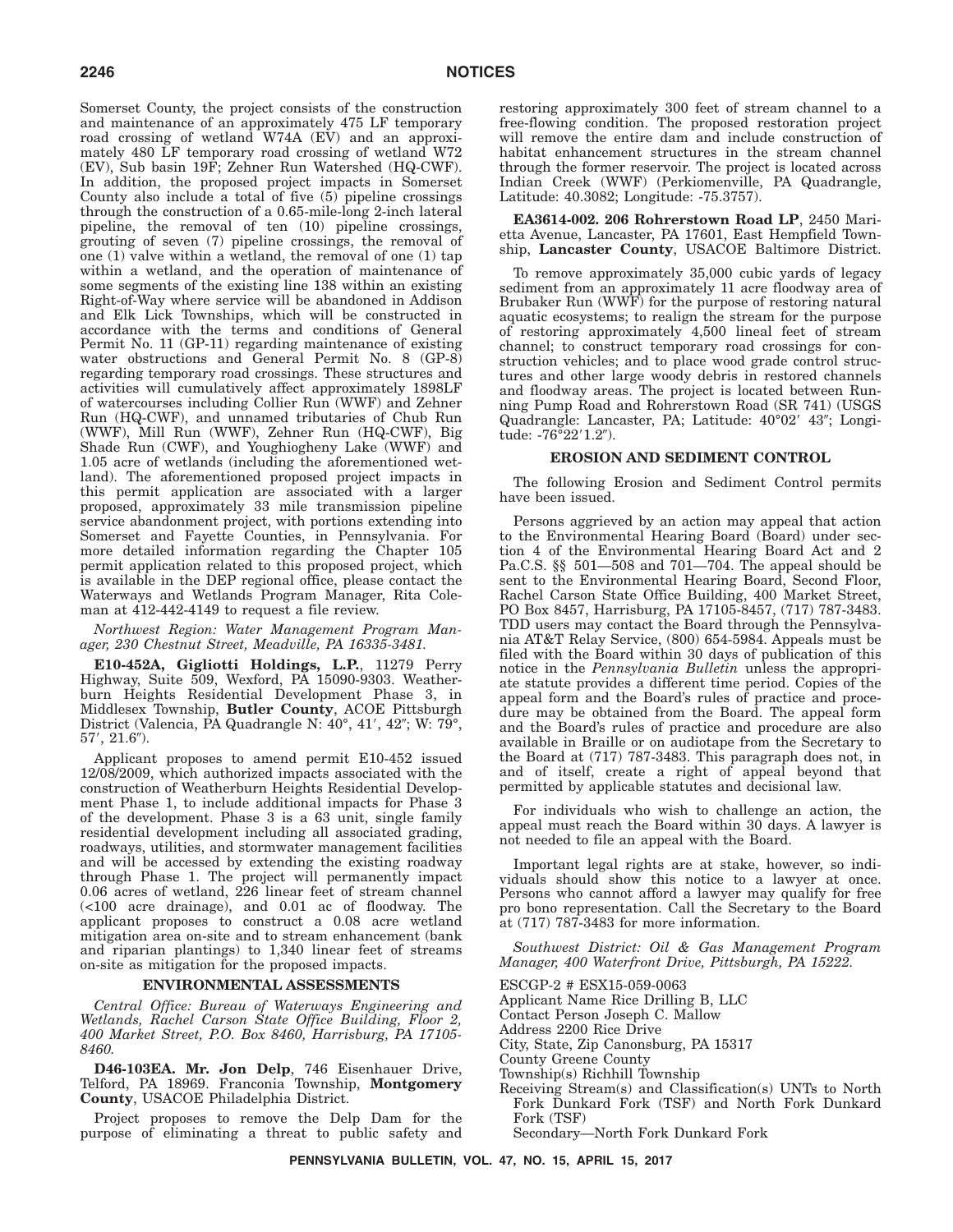ESCGP-2 # ESX12-125-0002 (Major Modification) Applicant Name MarkWest Liberty Midstream & Resources, LLC Contact Person Rick Lowry Address 4600 J. Barry Court, Suite 500 City, State, Zip Canonsburg, PA 15317 County Washington County Township(s) Cross Creek and Mount Pleasant Townships Receiving Stream(s) and Classification(s) UNTs to South Fork Cross Creek (HQ-WWF) Secondary—South Fork Cross Creek ESCGP-2 # ESG17-125-0002 Applicant Name Appalachia Midstream Sevices LLC Contact Person Chris Forinash Address 190 Midstream Way City, State, Zip Jane Lew, WV 26378 County Washington Township(s) West Finley Receiving Stream(s) and Classification(s) UNT to Turkey Run (WWF); UNT to Beham Run (WWF); Beham Run (WWF); UNT to Gillespie Run (WWFP; UNT to Robinson Fork (WWF) Secondary—Turkey Run; Gillespie Run and Robinson Fork ESCGP-2 # ESX17-059-0007 Applicant Name EQT Production Co Contact Person Todd Klaner Address 2400 Ansys Dr, Suite 200 City, State, Zip Canonsburg, PA 15317 County Greene & Washington Township(s) Morgan & West Bethlehem Receiving Stream(s) and Classification(s) UNT to Tenmile Ck (TSF); UNT to Bacon Run (WWF) Secondary—Tenmile Ck & Bacon Run ESCGP-2 # ESX16-125-0041 Applicant Name EQT Production Co Contact Person Todd Klaner Address 2400 Ansys Dr, Suite 200 City, State, Zip Canonsburg, PA 15317 County Washington Township(s) West Bethlehem Receiving Stream(s) and Classification(s) UNTs to Little Tenmile Ck (TSF) Secondary—Little Tenmile Ck (TSF) ESCGP-2 # ESG17-125-0008 Applicant Name EQT Production Co Contact Person Todd Klaner Address 2400 Ansys Dr, Suite 200 City, State, Zip Canonsburg, PA 15317 County Washington Township(s) Union Receiving Stream(s) and Classification(s) UNT to Mingo Ck (HQ-TSF) Secondary—Mingo Ck ESCGP-2 # ESX12-059-0009 (Major Modification) Applicant Name EQT Production Co Contact Person Todd Klaner Address 2400 Ansys Dr, Suite 200 City, State, Zip Canonsburg, PA 15317 County Greene Township(s) Center Receiving Stream(s) and Classification(s) UNTs to West Run (HQ-WWF), West Run (HQ-WWF) Secondary—South Fork Ten Mile Creek

*Northwest Region: Oil and Gas Program Manager, 230 Chestnut St., Meadville, PA 16335.* ESCGP-2 # ESG16-019-0030—PAW Vault to Stein Temporary Waterline Applicant XTO Energy Inc. Contact Melissa Breitenbach Address 190 Thorn Hill Road City Warrendale State PA Zip Code 15086 County Butler Township(s) Franklin Receiving Stream(s) and Classification(s) UNT to Mulligan Run CWF Little Connoquennessing Creek ESCGP-2 # ESG15-019-0023—Cratty Well Pad Applicant XTO Energy, Inc. Contact Bernhardt Kissel Address 190 Thorn Hill Road City Warrendale State PA Zip Code 15086 County Butler Township(s) Franklin Receiving Stream(s) and Classification(s) Shannon Run HQ-CWF ESCGP-2 # ESG15-019-0037—Cratty B Gas Pipeline Applicant Mountain Gathering, LLC Contact Mr. Dewey Chalos Address 810 Houston Street City Fort Worth State TX Zip Code 76102 County Butler Township(s) Franklin and Connoquenessing Receiving Stream(s) and Classification(s) UNT to Mulligan Run (CWF) and Mulligan Run (CWF)/Connoquenessing Creek *Eastern Region: Oil & Gas Management Program Manager, 208 West Third Street, Williamsport, PA 17701.* ESCGP-2 # ESX29-117-17-0008 Applicant Name SWEPI LP Contact Person Jason Shoemaker Address 150 N Dairy Ashford, E1296-E City, State, Zip Houston, TX 77079 County Tioga Township(s) Richmond Receiving Stream(s) and Classification(s) Canoe Camp Ck  $(CWF)$ ESCGP-2 # ESX29-081-16-0037 Applicant Name EXCO Resources PA LLC Contact Person Brian Rushe Address 260 Executive Dr, Suite 100 City, State, Zip Cranberry Twp, PA 16066 County Lycoming Township(s) Franklin Receiving Stream(s) and Classification(s) UNT to German Run (CWF); UNT to Laurel Run (CWF) Secondary—German Run (CWF); Laurel Run (CWF) ESCGP-2 # ESX29-015-17-0012 Applicant Name Appalachia Midstream Svcs LLC Contact Person Josh Brown Address 400 IST Center, Suite 404 City, State, Zip Horseheads, NY 14845 County Bradford Township(s) Smithfield & West Burlington Receiving Stream(s) and Classification(s) UNT to Tomjack Ck (TSF); UNT to Wallace Run (WWF) Secondary—Tomjack Ck & Wallace Run ESCGP-2 # ESG29-117-17-0003 Applicant Name EQT Production Co Contact Person Todd Klaner Address 2400 Zenith Ridge Rd, Suite 200 City, State, Zip Canonsburg, PA 15317 County Tioga

Township(s) Duncan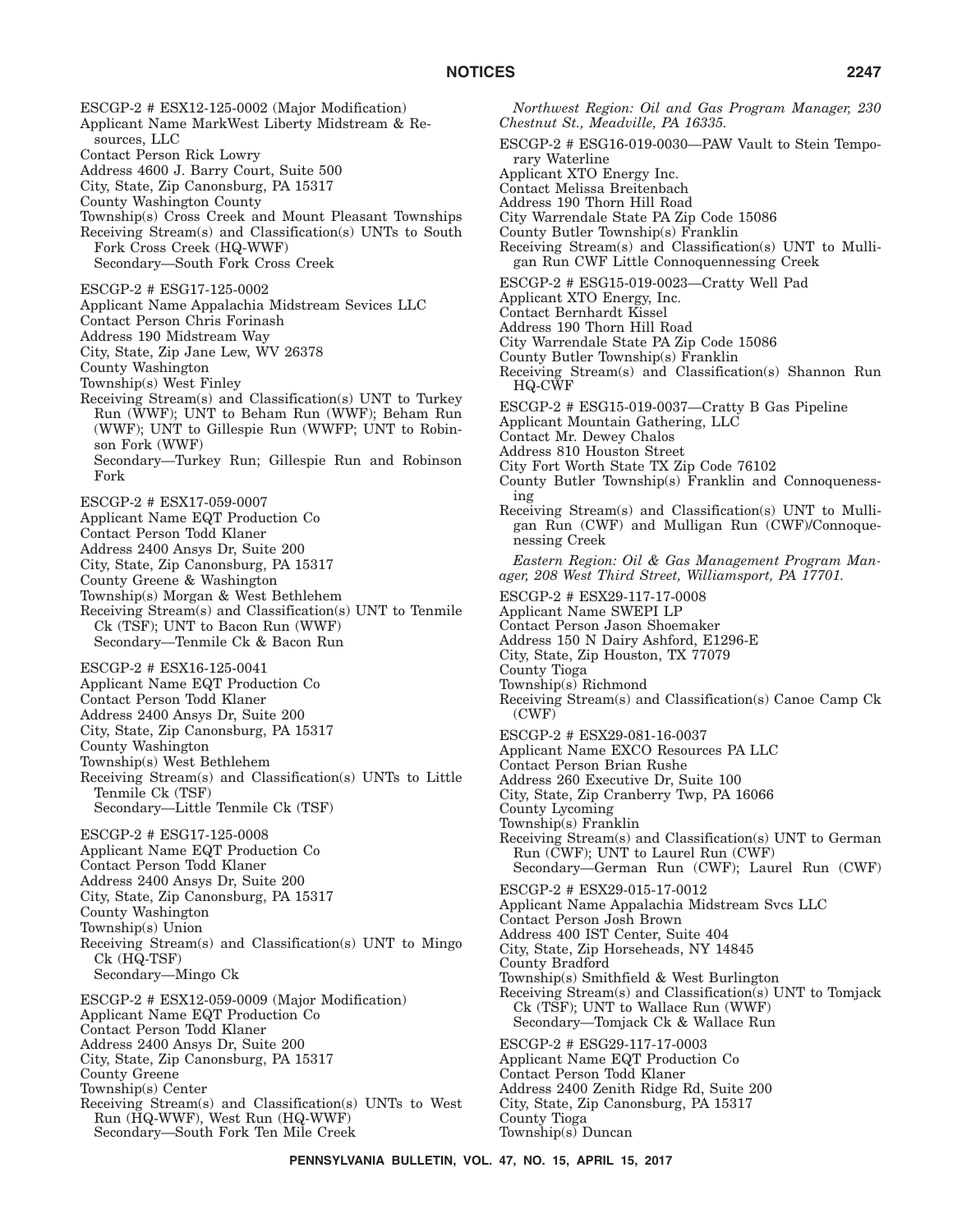| Receiving Stream(s) and Classification(s) Sand Run (HQ-                                                                                                                                           | Address 260 Executive Dr. Suite 100                                                                                                                                                                            |
|---------------------------------------------------------------------------------------------------------------------------------------------------------------------------------------------------|----------------------------------------------------------------------------------------------------------------------------------------------------------------------------------------------------------------|
| CWF); Wilson Ck (CWF); Rock Run (CWF)                                                                                                                                                             | City, State, Zip Cranberry Twp, PA 16066                                                                                                                                                                       |
| ESCGP-2 # ESX29-015-17-0013                                                                                                                                                                       | County Lycoming                                                                                                                                                                                                |
| Applicant Name Appalachia Midstream Sycs LLC                                                                                                                                                      | $Township(s)$ Mifflin                                                                                                                                                                                          |
| Contact Person Josh Brown                                                                                                                                                                         | Receiving Stream(s) and Classification(s) Mud Run (EV);                                                                                                                                                        |
| Address 400 IST Center, Suite 404                                                                                                                                                                 | First Fork Larrys Ck (EV)                                                                                                                                                                                      |
| City, State, Zip Horseheads, NY 14845                                                                                                                                                             | Secondary-Larrys Ck (EV)                                                                                                                                                                                       |
| County Bradford<br>Township(s) Smithfield<br>Receiving Stream(s) and Classification(s) UNT to Leonard<br>Ck (TSF); Leonard Ck (TSF); UNT to Mill Ck (TSF);<br>Mill Ck (TSF)<br>Secondary—Sugar Ck | ESCGP-2 # ESX29-015-17-0014<br>Applicant Name EOG Resources Inc.<br>Contact Person Jon Jorgenson<br>Address 2039 S Sixth St<br>City, State, Zip Indiana, PA 15701<br>County Bradford<br>Township(s) Smithfield |
| ESCGP-2 # ESG29-081-17-004                                                                                                                                                                        | Receiving Stream(s) and Classification(s) W Branch                                                                                                                                                             |
| Applicant Name EXCO Resources PA LLC                                                                                                                                                              | Tomjack Ck (TSF, MF)                                                                                                                                                                                           |
| Contact Person Brian Rushe                                                                                                                                                                        | Secondary—Sugar Ck                                                                                                                                                                                             |

# **SPECIAL NOTICES**

# **Notice of Certification to Perform Radon-Related Activities in Pennsylvania**

In the month of March 2017 Department of Environmental Protection of the Commonwealth of Pennsylvania, under the authority contained in the Radon Certification Act, act of July 9, 1987, P.L. 238, No. 43 (63 P.S. §§ 2001—2014) and regulations promulgated thereunder at 25 Pa. Code Chapter 240, has certified the persons listed below to perform radon-related activities in Pennsylvania. The period of certification is two years. (For a complete list of persons currently certified to perform radon-related activities in Pennsylvania and for information as to the specific testing devices that persons certified for testing or laboratory are certified to use, contact the Bureau of Radiation Protection, Radon Division, P.O. Box 8469, Harrisburg, PA 17105-8469, (1-800-23RADON).

| Name                                        | Address                                                       | Type of<br>Certification |
|---------------------------------------------|---------------------------------------------------------------|--------------------------|
| Mark Achuff                                 | 101 South Broad Street, Ste. 100<br>Lansdale, PA 19446        | Mitigation               |
| Carl Allison, II<br>Liberty Inspectors      | 153 Sally Road<br>Johnstown, PA 15906                         | Testing                  |
| Amerispec Home Inspection Services          | 100 Rylie Drive<br>Harmony, PA 16037                          | Testing                  |
| Timothy Bach                                | 370 Brush Creek Road<br>Irwin, PA 15642                       | Testing                  |
| Kevin Barnaba                               | 9106 Philadelphia Road, Ste. 108B<br>Rosedale, MD 21237       | Testing                  |
| James Battaglia                             | 1329 Dupont Street<br>Conway, PA 15027                        | Testing                  |
| Melissa Brickner                            | 2117 Lone Tree Drive<br>Findlay, OH 45840                     | Testing                  |
| James Budzeak                               | 201 Penn Center Boulevard<br>Ste. 400<br>Pittsburgh, PA 15235 | Mitigation               |
| Kayla Bufalini<br>Northeast Mitigation, LLC | 101 Nicola Lane<br>Indiana, PA 15701                          | Mitigation               |
| Daniel Casciato, Jr.                        | 5353 Page Drive<br>Pittsburgh, PA 15236                       | Testing                  |
| Jim Dombrowski                              | PO Box 8105<br>Erie, PA 16505                                 | Testing                  |
| EMSL Analytical, Inc.                       | 200 Route 130 North<br>Cinnaminson, NJ 08077                  | Laboratory<br>Analysis   |
| David Freeman                               | 110 Ingrid Court<br>Sarver, PA 16055                          | Testing                  |
| David Gray                                  | 419 Jerome Road<br>Trevose, PA 19053                          | Mitigation               |
| Russell Heiges                              | 351 Big Oak Road<br>Dillsburg, PA 17019                       | Testing                  |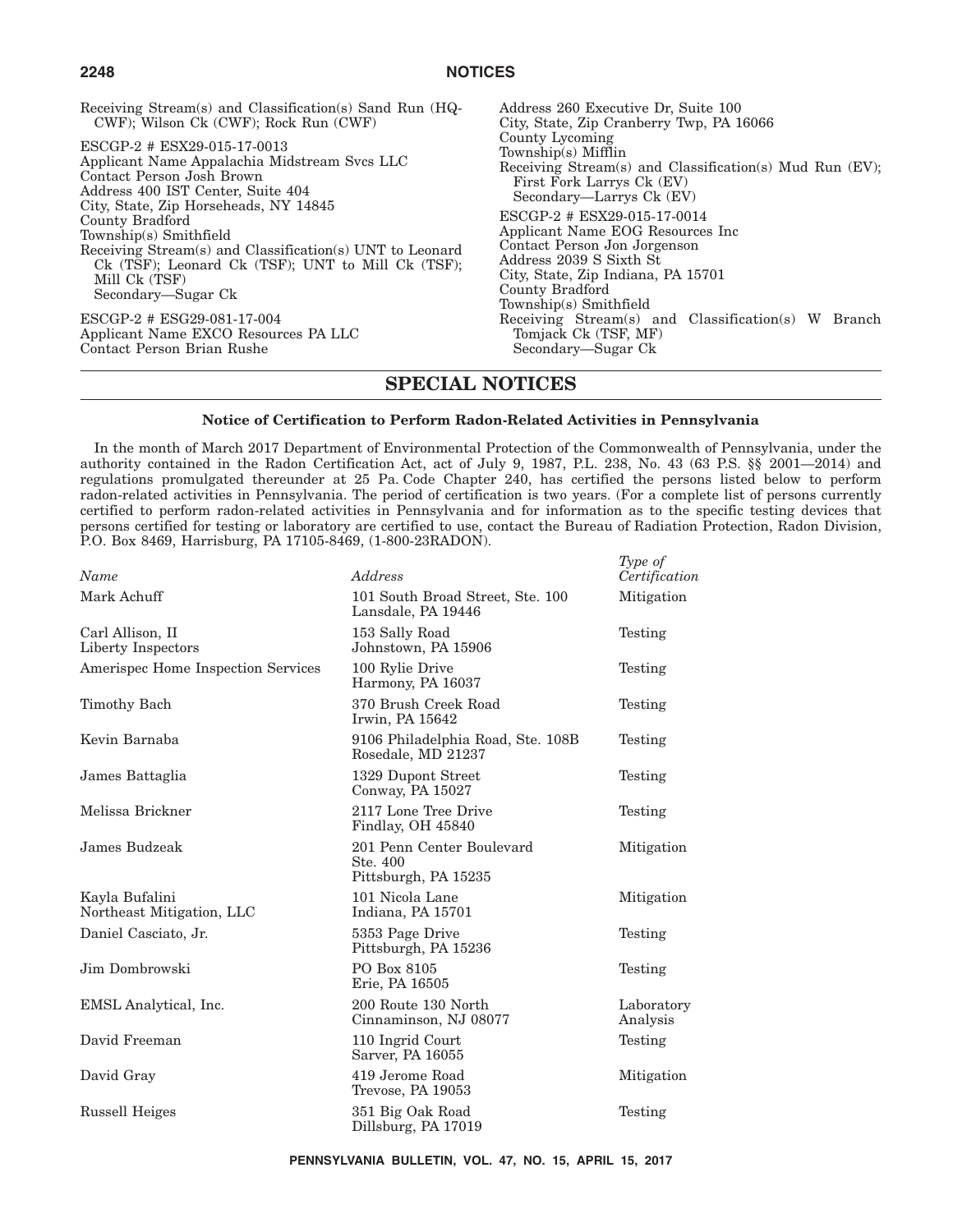| Name                                                | Address                                                 | Type of<br>Certification |
|-----------------------------------------------------|---------------------------------------------------------|--------------------------|
| <b>James Hetrick</b>                                | 766 Magaro Road<br>Enola, PA 17025                      | Mitigation               |
| Corwin Jackson                                      | 5656 Cricket Lane<br>Bensalem, PA 19020                 | Testing                  |
| Shawn Jackson                                       | 8020 Mine Street<br>Fogelsville, PA 18051               | Mitigation               |
| Ludwig Kubli                                        | 1090 Aerie Drive<br>North Huntingdon, PA 15642          | Testing                  |
| <b>Ronald Kuntz</b>                                 | PO Box 174<br>Alexandria, PA 16611                      | Testing                  |
| <b>Edward Lampl</b>                                 | 462 Biddle Avenue<br>Pittsburgh, PA 15221               | Testing                  |
| Thomas Laurito                                      | 6006 Forest Drive<br>Monaca, PA 15061                   | Testing                  |
| Seymour Levine                                      | 198 Rose Hill Drive<br>New Cumberland, PA 17070         | Testing &<br>Mitigation  |
| Joshua Lindner                                      | 840 Coalfax Street<br>Springdale, PA 15144              | Testing                  |
| Jon Melvin                                          | 1024 Ledgeview Drive<br>West Pittston, PA 18643         | Testing                  |
| Chase Millard                                       | 600 Chestnut Street, Ste. 675<br>Philadelphia, PA 19106 | Testing                  |
| Eric Montag                                         | 124 Old Colony Drive<br>Johnstown, PA 15904             | Mitigation               |
| Tuan Nguyen<br>American Radon Solutions, Inc.       | 3537 Hartzdale Drive # 9<br>Camp Hill, PA 17011         | Mitigation               |
| Michael Nowicki<br>Steel City Radon                 | 1223 Southgate Drive<br>Pittsburgh, PA 15241            | Mitigation               |
| Andrew Nyveldt                                      | 27 Mount Carmel Street<br>Roseto, PA 18013              | Testing                  |
| Heather Papinchak                                   | 246 Ewing Road<br>Pittsburgh, PA 15205                  | Testing                  |
| Pillar To Post Home Inspection                      | 121 South Spruce Street<br>Lititz, PA 17543             | Testing                  |
| John Ramsey, Jr.                                    | 317 Rambling Way<br>Milford, PA 18337                   | Testing                  |
| Chris Ritko                                         | 1208 Rebecca Drive<br>Johnstown, PA 15902               | Testing                  |
| William Schneider                                   | 481 Nantucket Drive<br>Pittsburgh, PA 15236             | Testing                  |
| John Tuck, Jr.                                      | PO Box 132<br>Downingtown, PA 19335                     | Testing                  |
| Robert Kelly Ulm                                    | 543 Twele Road<br>Greenock, PA 15047                    | Testing                  |
| Michael R. Webster                                  | 805 Pershing Street<br>Lebanon, PA 17046                | Testing                  |
| Michael R. Webster<br>M. Webster Construction, Inc. | 805 Pershing Street<br>Lebanon, PA 17046                | Mitigation               |
| John Wechter                                        | 72 Gristmill Lane<br>Linfield, PA 19468                 | Testing                  |
| Brian Wentz                                         | 6235 Warren Avenue<br>Harrisburg, PA 17112              | Testing                  |
| Anthony Wilhelm                                     | 3051 Fishing Creek Valley Road<br>Harrisburg, PA 17112  | Testing                  |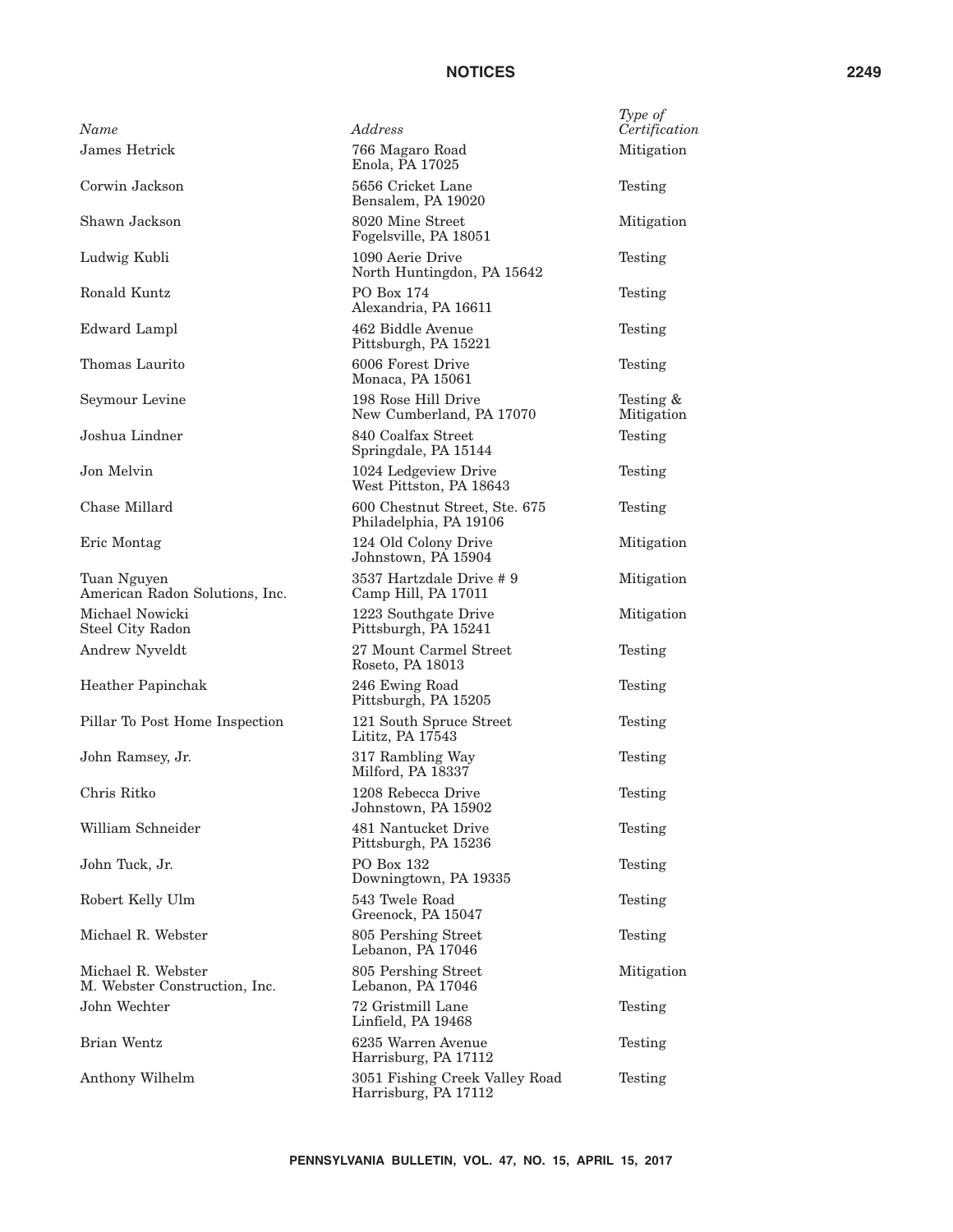*Name Address*

George Zarick 201 Furnace Road

Chris Willig 4 Theresa Drive Conestoga, PA 17516 Lewisburg, PA 17837 *Type of Certification* Testing

Testing

[Pa.B. Doc. No. 17-626. Filed for public inspection April 14, 2017, 9:00 a.m.]

# **Air Quality Technical Advisory Committee Meeting Cancellation**

The Air Quality Technical Advisory Committee (Committee) meeting scheduled for April 20, 2017, has been cancelled. The next Committee meeting is scheduled for Thursday, June 15, 2017, at 9:15 a.m. in Room 105, Rachel Carson State Office Building, 400 Market Street, Harrisburg, PA.

For additional information contact Kirit Dalal at (717) 772-3436 or kdalal@pa.gov. The agenda and materials for the June 15, 2017, meeting will be available through the Public Participation tab on the Department of Environmental Protection's (Department) web site at http://www. dep.pa.gov.

Persons in need of accommodations as provided for in the Americans with Disabilities Act of 1990 should contact Kirit Dalal at (717) 772-3436 or through the Pennsylvania AT&T Relay Service at (800) 654-5984 (TDD) or (800) 654-5988 (voice users) to discuss how the Department may accommodate their needs.

> PATRICK McDONNELL, *Acting Secretary*

[Pa.B. Doc. No. 17-627. Filed for public inspection April 14, 2017, 9:00 a.m.]

# **Bid Opportunity**

**AMD 18(0817)103.1, Acid Mine Drainage Abatement Project, Fran Contracting Camp Run No. 2, East Keating Township, Clinton County.** The principal items of work and approximate quantities include: excavation and rebackfilling 1,355,097 cubic yards; alkaline addition (limestone screenings) 161,200 tons; seed bed preparation and seeding 51.5 acres; tree planting seedlings 30,000 trees; rock underdrains 1,720 linear feet; and permanent access roads 8,667 square yards.

This bid issues on April 28, 2017, and bids will be opened on June 6, 2017, at 2 p.m. Bid documents, including drawings in PDF format and Auto-Cad Map 3D format, may be downloaded for free beginning on the issue date from the Department of Environmental Protection by going to www.BidExpress.com. This project is financed by the Federal government under the authority given it by the Surface Mining Control and Reclamation Act of 1977 (act) (30 U.S.C.A. §§ 1201—1308) and is subject to the act and to the Federal grant for this project. Contact the Construction Contracts Section at (717) 787-7820 for more information on this bid.

> PATRICK McDONNELL, *Acting Secretary*

[Pa.B. Doc. No. 17-628. Filed for public inspection April 14, 2017, 9:00 a.m.]

# **Interstate Pollution Transport Reduction; Final 2017 Ozone Season Nitrogen Oxide Emission Limits for Nonelectric Generating Units**

The Department of Environmental Protection (Department) is providing notice for the final Nonelectric Generating Unit (non-EGU) 2017 Ozone Season Nitrogen Oxide  $(NO<sub>x</sub>)$  emission limitations established in accordance with 25 Pa. Code § 145.8(d) (relating to transition to CAIR  $NO<sub>x</sub>$  trading programs).

Notice of the proposed  $NO_x$  emission limitations was published at 47 Pa.B. 1593 (March 11, 2017) to allow for a minimum 15-day public comment period, which closed on March 27, 2017. The Department did not receive any comments on the Proposed 2017 Ozone Season Nitrogen Oxide Emission Limits for Nonelectric Generating Units notice during the public comment period. Therefore, no changes were made to the proposed emission limits.

The  $NO_x$  emissions cap provides 181 tons of  $NO_x$ emissions for non-EGUs and the other units that need to address their emissions through accounting adjustments, including units that previously participated in the  $NO<sub>x</sub>$ Budget Trading Program; emissions from these units were below the 25-ton exemption threshold. Adjustments were also made for the permanent retirement of  $NO_x$ allowances due to generation of emission reduction credits. The Department will also use a portion of the 181 tons of the budgeted  $NO_x$  emissions, if necessary, to address mistakes or miscalculations. This year, the Department is using 71 tons of the 181 tons of  $NO_x$  for account adjustments, leaving 110 tons available for any additional adjustments at the end of the control period.

The Department made accounting adjustments for the following facilities:

*Retired Units*: Naval Surface Warfare Division Unit 98; Shenango Units Nos. 6 and 9 (the generation of emission offsets for small non- $NO_x$  Budget Trading Program units resulted in a permanent  $NO<sub>x</sub>$  accounting adjustment of 45 tons).

*Exempt Units*: The Naval Surface Warfare Division (Unit 100) has a 25-ton  $NO_x$  permit limit. The Naval Surface Warfare Division (Unit 99) has a 1-ton  $NO<sub>x</sub>$ permit limit. These two exempt status units account for a total adjustment of 26 tons of  $NO_x$  emissions.

The following "Final Non-EGU 2017 Ozone Season  $NO_x$ Emission Limits'' table lists the following: the facility name; ORIS code; the unit ID for each non-EGU unit; the  $NO<sub>x</sub>$  rate in lb/MMBtu; the 2016  $NO<sub>x</sub>$  mass tons or the 2016 Ozone Season emissions; the heat input for the 2016 Ozone Season; the county location of the facility; the calculated 2017 rate; and the 2017 Ozone Season (OS) limit.

Persons aggrieved by an action may appeal, under section 4 of the Environmental Hearing Board Act (35 P.S. § 7514) and 2 Pa.C.S. §§ 501—508 and 701—704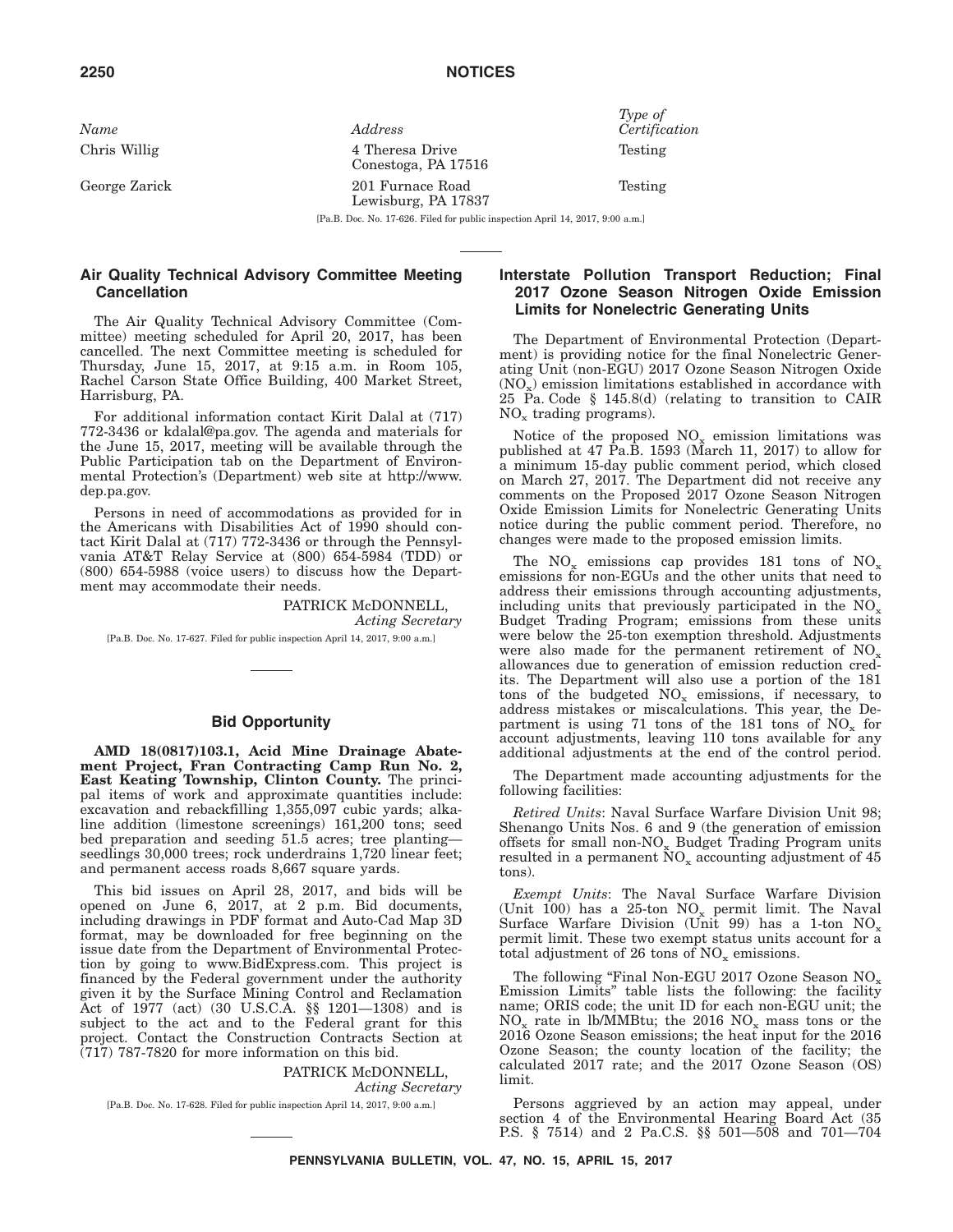(relating to Administrative Agency Law), to the Environmental Hearing Board, Second Floor, Rachel Carson State Office Building, 400 Market Street, P.O. Box 8457, Harrisburg, PA 17105-8457, (717) 787-3483. TDD users may contact the Environmental Hearing Board (Board) through the Pennsylvania AT&T Relay Service (800) 654-5984. Appeals must be filed with the Board within 30 days of publication of this notice in the *Pennsylvania Bulletin*, unless the appropriate statute provides a different time period. Copies of the appeal form and the Board's rules of practice and procedure may be obtained from the Board. The appeal form and the Board's rules of practice and procedure are also available in Braille or on audiotape from the Secretary of the Board at (717) 787-3483. This paragraph does not, in and of itself, create any right of appeal beyond that permitted by applicable statutes and decision law.

For individuals who wish to challenge an action, appeals must reach the Board within 30 days. A lawyer is not needed to file an appeal with the Board.

Important legal rights are at stake, however, so individuals should show this notice to a lawyer at once. Persons who cannot afford a lawyer may qualify for pro bono representation. Call the Secretary to the Board at (717) 787-3483 for more information.

Questions concerning this notice should be directed to Randy Bordner at (717) 772-3921 or ranbordner@pa.gov. TDD users may contact the Pennsylvania AT&T Relay Service at (800) 654-5984 to discuss how the Department can best accommodate their needs.

|        |                     | $N o_x$      | 2016                             |                          |                              | 2017   | 2017 OS                 |
|--------|---------------------|--------------|----------------------------------|--------------------------|------------------------------|--------|-------------------------|
|        |                     |              |                                  |                          |                              |        | Limit                   |
|        |                     |              |                                  |                          |                              |        | (Tons)                  |
|        |                     |              |                                  |                          |                              |        | $NO_{x}$                |
| 880071 | 31301               | $\Omega$     | $\Omega$                         | $\Omega$                 | Indiana                      | 0.27   | $\Omega$                |
| 880049 | 32001               | $\Omega$     | $\Omega$                         | $\Omega$                 | <b>Berks</b>                 | 0.27   | $\Omega$                |
| 54638  | 40                  | 0.4446       | 176.303                          | 810,138.9                | Elk                          | 0.27   | 108                     |
| 54638  | 41                  | 0.4446       | 94.104                           | 430,556.3                | Elk                          | 0.27   | 57                      |
| 880072 | 31601               | $\theta$     | $\mathbf{0}$                     | $\mathbf{0}$             | Huntingdon                   | 0.27   | $\theta$                |
| 880007 | 52                  | 0.078        | 31.456                           | 806,633.9                | Philadelphia                 | 0.27   | 108                     |
| 50410  | 34                  | 1.5052       | 40.058                           | 53,403.8                 | Delaware                     | 0.27   | $\mathbf 7$             |
| 50410  | 35                  | 0.0685       | 67.062                           | 2,080,014                | Delaware                     | 0.27   | 278                     |
| 52149  | 39                  | 0.0803       | 9.421                            | 232,274.2                | Montgomery                   | 0.27   | 31                      |
| 52149  | 40                  | 0.0248       | 18.24                            | 1,464,518                | Montgomery                   | 0.27   | 195                     |
| 50074  | $\mathbf{1}$        | 1.2625       | 0.507                            | 1,806.076                | Delaware                     | 0.27   | $\theta$                |
| 55801  | AB01                | 0.023        | 6.188                            | 539,124.7                | Delaware                     | 0.27   | 72                      |
| 55801  | AB02                | $\Omega$     | $\theta$                         | $\Omega$                 | Delaware                     | 0.27   | $\theta$                |
| 55801  | AB03                | 0.0221       | 3.708                            | 336,863.8                | Delaware                     | 0.27   | 45                      |
| 55801  | AB04                | 0.0249       | 5.456                            | 438,306.1                | Delaware                     | 0.27   | 58                      |
| 50397  | 34                  | 0.4723       | 279.771                          | 1,181,121                | York                         | 0.27   | 158                     |
| 50397  | 35                  | 0.4799       | 131.27                           | 526,648.2                | York                         | 0.27   | 70                      |
| 50397  | 36                  | 0.1995       | 121.011                          | 1,228,263                | York                         | 0.27   | 164                     |
| 52106  | 150137              | 0.0414       | 17.382                           | 844,619.6                | Philadelphia                 | 0.27   | 113                     |
| 52106  | 150138              | $\mathbf{0}$ | $\mathbf{0}$                     | $\boldsymbol{0}$         | Philadelphia                 | 0.27   | $\boldsymbol{0}$        |
|        | <b>ORIS</b><br>Code | Unit ID      | Rate<br>$\frac{db}{ }$<br>MMBtu) | $No_x$<br>Mass<br>(Tons) | <b>Heat Input</b><br>(MMBtu) | County | Rate<br>(lbs)<br>MMBtu) |

| Table 1: Final Non-EGU 2017 Ozone Season $NO_x$ Emission Limits |
|-----------------------------------------------------------------|
|-----------------------------------------------------------------|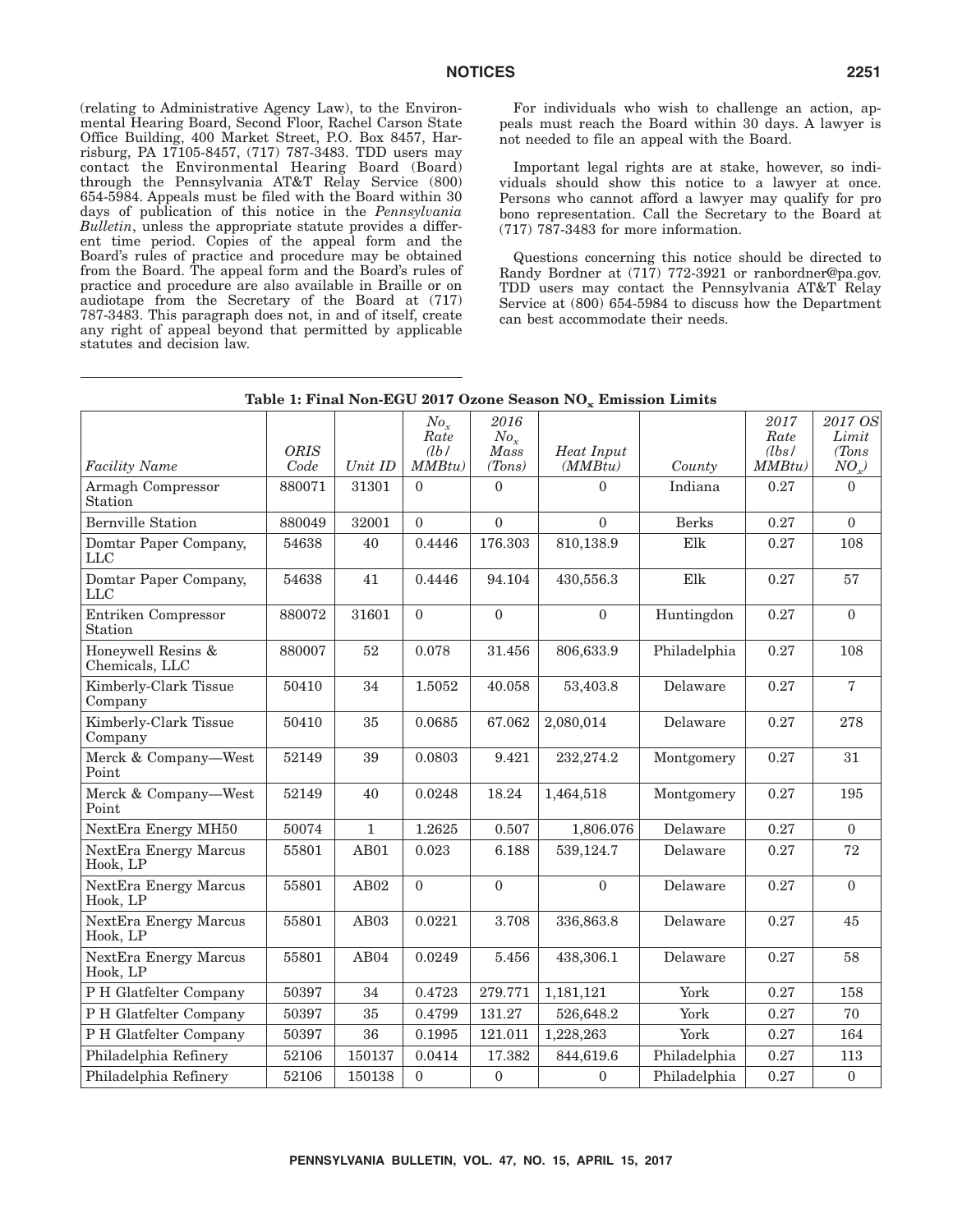|                                          | <b>ORIS</b> |                  | $No_x$<br>Rate<br>$\frac{db}{b}$ | 2016<br>$No_x$<br>Mass | Heat Input                      |              | 2017<br>Rate<br>(lbs /   | 2017 OS<br>Limit<br>(Tons) |
|------------------------------------------|-------------|------------------|----------------------------------|------------------------|---------------------------------|--------------|--------------------------|----------------------------|
| <b>Facility Name</b>                     | Code        | Unit ID          | MMBtu)                           | (Tons)                 | (MMBtu)                         | County       | MMBtu)                   | $NO_x$ )                   |
| Philadelphia Refinery                    | 52106       | 150139           | 0.0415                           | 19.148                 | 922,194.4                       | Philadelphia | 0.27                     | 123                        |
| Philadelphia Refinery                    | 52106       | 150140           | 0.0414                           | 21.249                 | 1,030,673                       | Philadelphia | 0.27                     | 138                        |
| Philadelphia Refinery                    | 52106       | 150145           | 0.0023                           | 0.453                  | 391,350.2                       | Philadelphia | 0.27                     | 52                         |
| Procter & Gamble Paper<br>Products       | 50463       | 328001           | 0.1427                           | 130.18                 | 1,837,778                       | Wyoming      | 0.27                     | 245                        |
| Procter & Gamble Paper<br>Products       | 50463       | 328002           | 0.0087                           | 7.376                  | 1,970,503                       | Wyoming      | 0.27                     | 263                        |
| <b>Shermans Dale Station</b>             | 880050      | 31801            | $\theta$                         | $\mathbf{0}$           | $\overline{0}$                  | Perry        | 0.27                     | $\overline{0}$             |
| <b>Trainer Refinery</b>                  | 880025      | 33               | $\theta$                         | $\theta$               | $\Omega$                        | Delaware     | 0.27                     | $\Omega$                   |
| <b>Trainer Refinery</b>                  | 880025      | 34               | 0.0046                           | 1.751                  | 764,397.7                       | Delaware     | 0.27                     | 102                        |
| <b>Trainer Refinery</b>                  | 880025      | 35               | 0.0052                           | 1.938                  | 753,081.6                       | Delaware     | 0.27                     | 101                        |
| US Steel (Clairton Coke)                 | 50729       | CLBLR1           | 0.1736                           | 114.243                | 1,299,393                       | Allegheny    | 0.27                     | 173                        |
| US Steel (Clairton Coke)                 | 50729       | CLBLR2           | 0.1319                           | 88.153                 | 1,221,892                       | Allegheny    | 0.27                     | 163                        |
| US Steel (Edgar Thomson)                 | 50732       | ETBLR1           | 0.0265                           | 25.338                 | 1,577,441                       | Allegheny    | 0.27                     | 211                        |
| US Steel (Edgar Thomson)                 | 50732       | ETBLR2           | 0.0234                           | 11.538                 | 1,005,629                       | Allegheny    | 0.27                     | 134                        |
| US Steel (Edgar Thomson)                 | 50732       | ETBLR3           | 0.0245                           | 15.69                  | 1,359,533                       | Allegheny    | 0.27                     | 181                        |
| Veolia Energy<br>Philadelphia-Edison Sta | 880006      | $\mathbf{1}$     | 0.3106                           | 0.244                  | 1,555.6                         | Philadelphia | 0.27                     | $\mathbf{0}$               |
| Veolia Energy<br>Philadelphia-Edison Sta | 880006      | $\mathbf{2}$     | 0.289                            | 0.01                   | 70                              | Philadelphia | 0.27                     | $\overline{0}$             |
| Veolia Energy<br>Philadelphia-Edison Sta | 880006      | $\sqrt{3}$       | 0.4626                           | 0.136                  | 927.2                           | Philadelphia | 0.27                     | $\Omega$                   |
| Veolia Energy<br>Philadelphia-Edison Sta | 880006      | $\overline{4}$   | 0.358                            | 0.709                  | 4,856.9                         | Philadelphia | 0.27                     | 1                          |
| Veolia Energy<br>Philadelphia-Schuylkill | 50607       | 23               | $\mathbf{0}$                     | $\mathbf{0}$           | $\mathbf{0}$                    | Philadelphia | 0.27                     | $\overline{0}$             |
| Veolia Energy<br>Philadelphia-Schuylkill | 50607       | 24               | $\Omega$                         | $\mathbf{0}$           | $\mathbf{0}$                    | Philadelphia | 0.27                     | $\Omega$                   |
| Veolia Energy<br>Philadelphia-Schuylkill | 50607       | 26               | 0.0234                           | 2.174                  | 164,600.4                       | Philadelphia | 0.27                     | 22                         |
| Veolia Energy<br>Philadelphia-Schuylkill | 50607       | RSB1             | 0.031                            | 0.526                  | 38,823.77                       | Philadelphia | 0.27                     | $\bf 5$                    |
| Veolia Energy<br>Philadelphia-Schuylkill | 50607       | RSB2             | 0.0123                           | 0.399                  | 67,445.58                       | Philadelphia | 0.27                     | $\boldsymbol{9}$           |
| United Refining                          | 880099      | boiler 4         | 0.089                            | 14.93                  | 379,418                         | Warren       | $0.27\,$                 | $51\,$                     |
| Naval Surface Warfare<br>Division        | 880009      | 98               |                                  | retired                |                                 | Philadelphia |                          | $\overline{0}$             |
| Naval Surface Warfare<br>Division        | 880009      | 99               |                                  |                        | 25-ton exemption (limit 1-ton)  | Philadelphia | $\overline{\phantom{a}}$ | $\boldsymbol{0}$           |
| Naval Surface Warfare<br>Division        | 880009      | 100              |                                  |                        | 25-ton exemption (limit 25-ton) | Philadelphia | $\overline{\phantom{a}}$ | $\boldsymbol{0}$           |
| Shenango Incorporated                    | 54532       | $\,6\,$          |                                  | long-term cold storage |                                 | Allegheny    | $\blacksquare$           | $\overline{0}$             |
| Shenango Incorporated                    | 54532       | $\boldsymbol{9}$ |                                  | long-term cold storage |                                 | Allegheny    |                          | $\overline{0}$             |
|                                          |             |                  | Total                            | 1,458.122              | 25,765,856                      |              |                          | 3,438                      |

PATRICK McDONNELL,

*Acting Secretary*

[Pa.B. Doc. No. 17-629. Filed for public inspection April 14, 2017, 9:00 a.m.]

 $\sim$  $\overline{\phantom{a}}$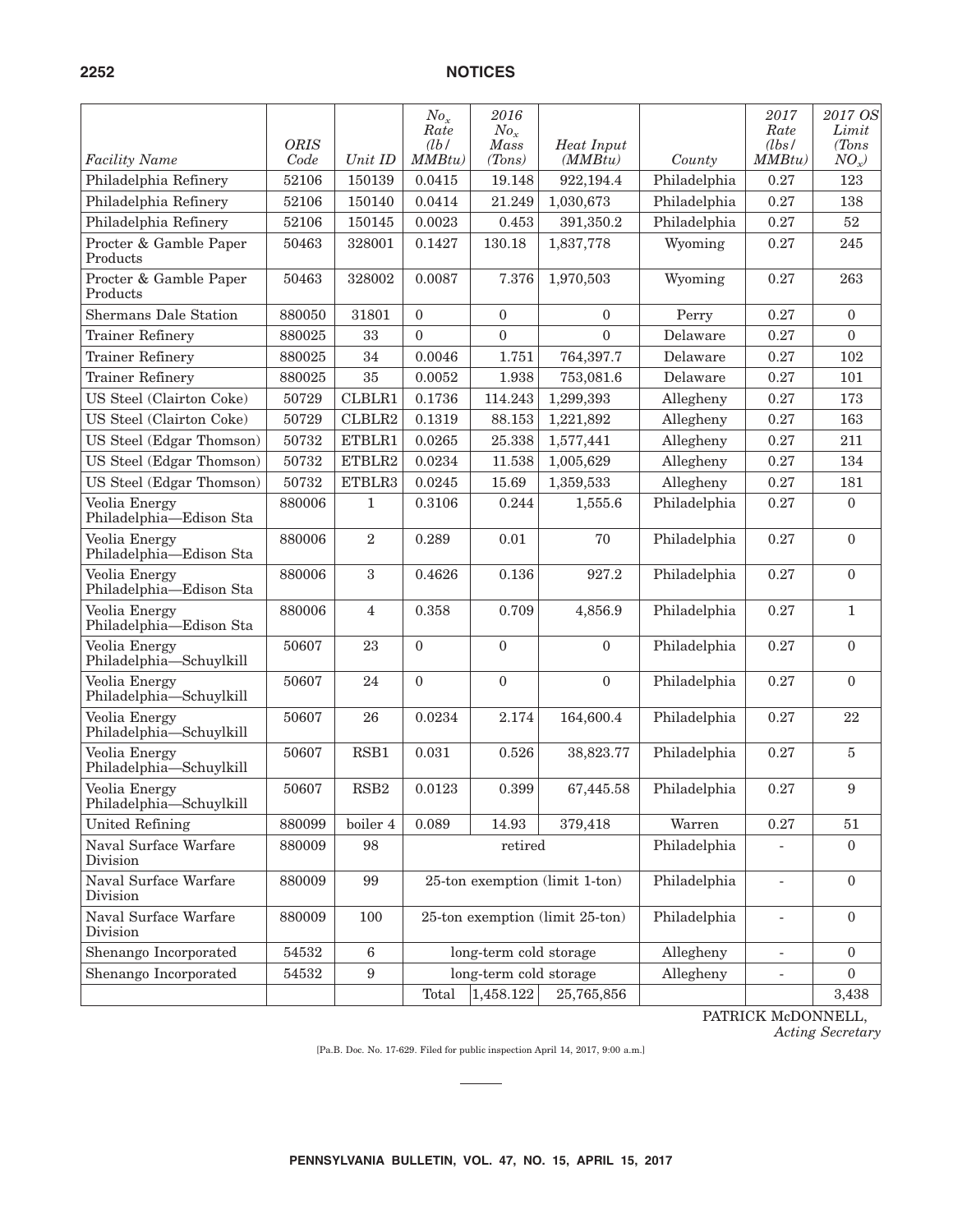# **Nutrient Credit Trading Program; Credit Certification**

The Department of Environmental Protection (Department) provides notice of its intention under the Nutrient Credit Trading Program (Trading Program) to approve a mass certification of pollutant reduction activities to generate credits by Significant Sewage point source discharges within the Commonwealth portion of the Chesapeake Bay watershed with annual mass load effluent limitations (Cap Load) in a National Pollutant Discharge Elimination System (NPDES) permit.

For a list of Significant Sewage point sources see Table 7-1 of the Phase 2 Watershed Implementation Plan (Phase 2 WIP) Wastewater Supplement, available at www.dep.pa.gov/npdes-bay or the Department's Nutrient Trading Program web site at www.dep.pa.gov/Nutrient\_ Trading. Also see 25 Pa. Code § 96.8 (relating to use of offsets and tradable credits from pollution reduction activities in the Chesapeake Bay Watershed).

#### *Credit Certification*

Effective October 1, 2017, to be eligible to generate credits for sale, all Significant Sewage point source discharges with an assigned Cap Load (see Table 7-1 of the Phase 2 WIP Wastewater Supplement) must demonstrate treated yearly effluent concentrations below 6.0 mg/L total nitrogen (TN) and 0.8 mg/L total phosphorous (TP) (that is, ''baseline concentrations'') in accordance with the procedures described in the Phase 2 WIP Nutrient Trading Supplement. When stringent effluent limitations for TN or TP, or both, are established in Part A of the permit for reasons other than the Cap Load assigned for protection of the Chesapeake Bay, the permittee is eligible to generate credits when the permittee demonstrates that these effluent limitations have been achieved in accord with the Phase 2 WIP Nutrient Trading Supplement. In addition:

• To generate credits, facilities must demonstrate they are in compliance with their NPDES permit.

• The total amount of credits the facility is certified to generate cannot exceed its permitted Cap Load.

• The calculation of credits will be made using formulas described in the Phase 2 WIP Nutrient Trading Supplement.

• This point source certification will expire on September 30, 2019.

To ensure that verification is complete in time for credit availability to be posted on the Department web site, facilities are encouraged to provide the Department with their verification requests by October 28th of each year. Verification requests must include a complete ''Annual Chesapeake Bay Spreadsheet'' for the compliance year in which the credits were generated (October 1 through September 30). This spreadsheet, verification forms and instructions can be found at the Department's Nutrient Trading web site at www.dep.pa.gov/Nutrient\_Trading (select "Credit Generation Process").

The Department will accept written comments on this proposed pollutant reduction activity for 30 days. The Department must receive comments on this notice for credit certification no later than Monday, May 15, 2017. Commentators are encouraged to submit electronic comments using the Department's eComment site at www.ahs.dep.pa.gov/eComment. Written comments can be submitted by e-mail to ecomment@pa.gov or by mail to the Policy Office, Department of Environmental Protection, Rachel Carson State Office Building, P.O. Box 2063, Harrisburg, PA 17105-2063. Use "Mass Certification" as the subject line in written communication.

For further information about this certification notice or the Trading Program, contact the Nutrient Trading Program, Department of Environmental Protection, Bureau of Clean Water, P.O. Box 8774, Harrisburg, PA 17105-8774, RA\_EPPANutrientTrad@pa.gov or visit the Department's web site at www.dep.pa.gov/Nutrient\_ Trading.

> PATRICK McDONNELL, *Acting Secretary*

[Pa.B. Doc. No. 17-630. Filed for public inspection April 14, 2017, 9:00 a.m.]

# **DEPARTMENT OF HEALTH**

#### **Ambulatory Surgical Facilities; Requests for Exceptions**

The following ambulatory surgical facilities (ASF) have filed requests for exceptions under 28 Pa. Code § 51.33 (relating to requests for exceptions) with the Department of Health (Department), which has authority to license ASFs under the Health Care Facilities Act (35 P.S. §§ 448.101—448.904b). The following requests for exception relate to regulations governing ASF licensure in 28 Pa. Code Chapters 51 and 551—571 (relating to general information; and ambulatory surgical facilities).

#### *Facility Name* Regulation

American Access Care of SP ASC, LLC 28 Pa. Code § 551.21(d)(1) and (3)

American Access Care of Pennsylvania ASC, LLC 28 Pa. Code § 551.21(d)(1) and (3) (relating to criteria for ambulatory surgery)

28 Pa. Code § 551.3 (relating to definitions), specifically subparagraph (ii) of the definition of "classification levels," regarding Class B facilities PS III patients

The following ASF is requesting exceptions under 28 Pa. Code § 571.1 (relating to minimum standards). Requests for exceptions under this section relate to minimum standards that ASFs must comply with under the *Guidelines for Design and Construction of Hospitals and Outpatient Facilities (Guidelines)*. The following list includes the citation to the section under the *Guidelines* to which the ASF is seeking an exception, as well as the publication year of the applicable *Guidelines*.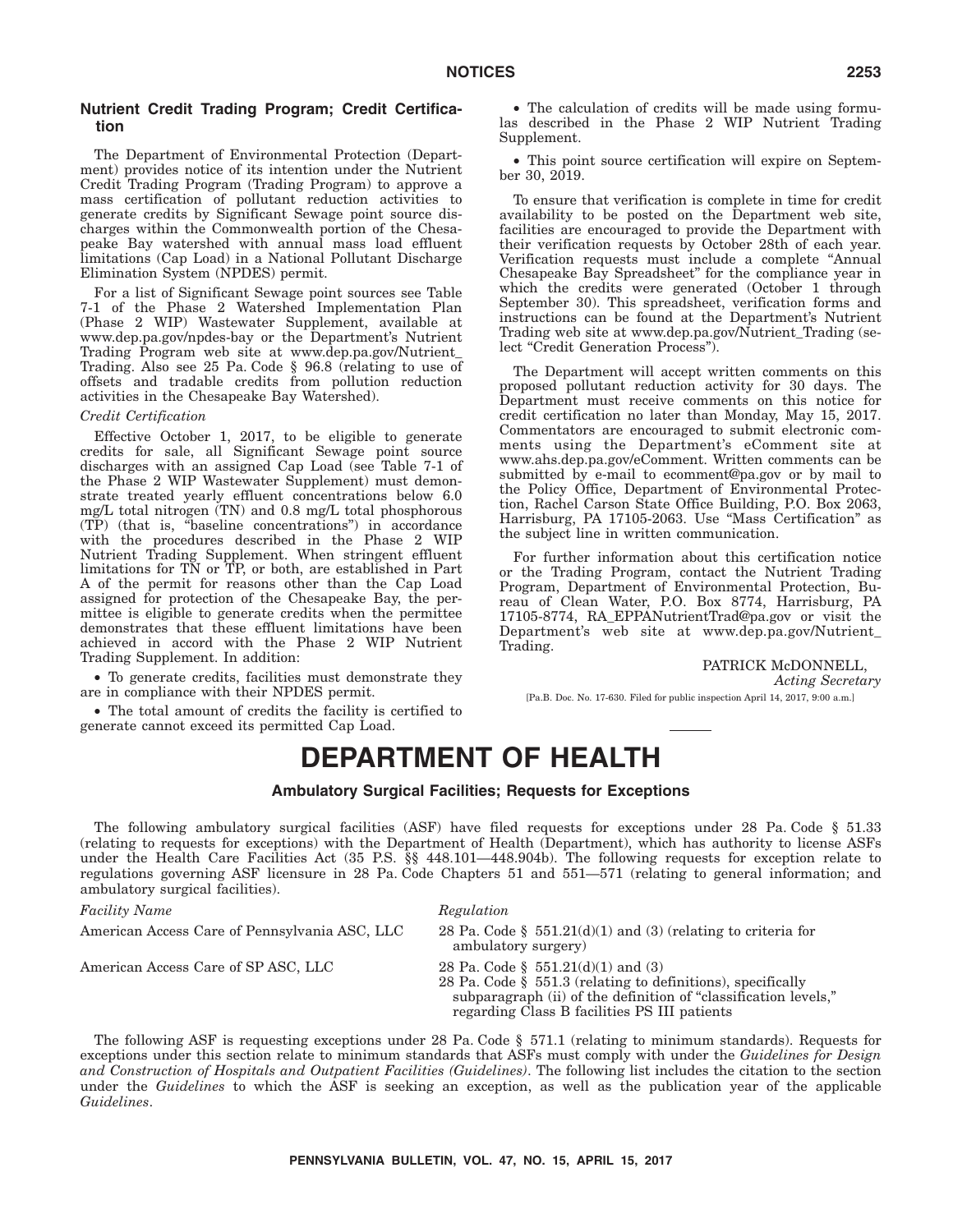| <i>Facility Name</i>                | Guidelines<br><b>Section</b>                                              | Relating to                                                     | Publication<br>Year |
|-------------------------------------|---------------------------------------------------------------------------|-----------------------------------------------------------------|---------------------|
| American Access Care of SP ASC, LLC | $3.1 - 3.6.7(1)$<br>Hand-washing stations (nourishment<br>areas or rooms) |                                                                 | 2014                |
|                                     | $3.7 - 7.2.2.1(2)$                                                        | Corridor widths                                                 | 2014                |
|                                     |                                                                           | $3.7-7.2.2.3(1)(b)$ Doors openings (doors and door<br>hardware) | 2014                |

All previously listed requests are on file with the Department. Persons may receive a copy of a request for exception by requesting a copy from the Department of Health, Division of Acute and Ambulatory Care, Room 532, Health and Welfare Building, Harrisburg, PA 17120, (717) 783-8980, fax (717) 772-2163, ra-paexcept@pa.gov. Persons who wish to comment on an exception request may do so by sending a letter by mail, e-mail or facsimile to the Division at the previously listed address. Comments received by the Department within 10 days after the date of publication of this notice will be reviewed by the Department before it decides whether to approve or disapprove the request for exception.

Persons with a disability who wish to obtain a copy of a request and/or provide comments to the Department and require an auxiliary aid, service or other accommodation to do so should contact the Director, Division of Acute and Ambulatory Care at (717) 783-8980, for speech and/or hearing impaired persons V/TT (717) 783-6154, or the Pennsylvania AT&T Relay Service (800) 654-5984 (TT).

KAREN M. MURPHY, PhD, RN,

*Secretary*

[Pa.B. Doc. No. 17-631. Filed for public inspection April 14, 2017, 9:00 a.m.]

# **Hospitals; Requests for Exceptions**

The following hospitals have filed requests for exceptions under 28 Pa. Code § 51.33 (relating to requests for exceptions) with the Department of Health (Department), which has authority to license hospitals under the Health Care Facilities Act (35 P.S. §§ 448.101—448.904b). The following requests for exceptions relate to regulations governing hospital licensure in 28 Pa. Code Chapters 51 and 101—158 (relating to general information; and general and special hospitals), with the exception of 28 Pa. Code § 153.1 (relating to minimum standards). Exception requests related to 28 Pa. Code § 153.1 are listed separately in this notice.

| <b>Facility Name</b>                                      | Regulation                                                                                                                                                                                                          |
|-----------------------------------------------------------|---------------------------------------------------------------------------------------------------------------------------------------------------------------------------------------------------------------------|
| Bryn Mawr Rehabilitation Hospital                         | 28 Pa. Code $\S$ 103.1 (relating to principle)<br>28 Pa. Code § 103.3 (relating to governing body bylaws)<br>28 Pa. Code $\S$ 103.4 (relating to functions)<br>28 Pa. Code $\S$ 103.5 (relating to other functions) |
| Corry Memorial Hospital                                   | 28 Pa. Code § 135.5 (relating to surgical emergency care)                                                                                                                                                           |
| Main Line Hospital Bryn Mawr                              | 28 Pa. Code § 103.1<br>28 Pa. Code § 103.3<br>28 Pa. Code § 103.4<br>28 Pa. Code § 103.5                                                                                                                            |
| Main Line Hospital Inc., d/b/a Lankenau<br>Medical Center | 28 Pa. Code § 103.1<br>28 Pa. Code § 103.3<br>28 Pa. Code § 103.4<br>28 Pa. Code § 103.5                                                                                                                            |
| Main Line Hospital Inc., d/b/a Paoli Hospital             | 28 Pa. Code § 103.1<br>28 Pa. Code § 103.3<br>28 Pa. Code § 103.4<br>28 Pa. Code § 103.5                                                                                                                            |
| Penn Highlands Brookville                                 | 28 Pa. Code $\S$ 107.61 (relating to written orders)                                                                                                                                                                |
| Penn Highlands DuBois                                     | 28 Pa. Code § 107.61                                                                                                                                                                                                |
| Penn Highlands Elk                                        | 28 Pa. Code § 107.61                                                                                                                                                                                                |
| Penn State Hershey Rehabilitation, LLC                    | 28 Pa. Code § 103.3(1)<br>28 Pa. Code $\S$ 107.5(b)(1) (relating to membership appointment<br>and reappointment)<br>28 Pa. Code § 107.11 (relating to principle) (medical staff bylaws)                             |
| Hanover Hospital                                          | 28 Pa. Code $\S$ 117.30(1) (relating to emergency paramedic services)                                                                                                                                               |

The following hospitals are requesting exceptions under 28 Pa. Code § 153.1. Requests for exceptions under this section relate to minimum standards that hospitals must comply with under the *Guidelines for Design and Construction of Hospitals and Outpatient Facilities (Guidelines)*. The following list includes the citation to the section under the *Guidelines* that the hospital is seeking an exception, as well as the publication year of the applicable *Guidelines*.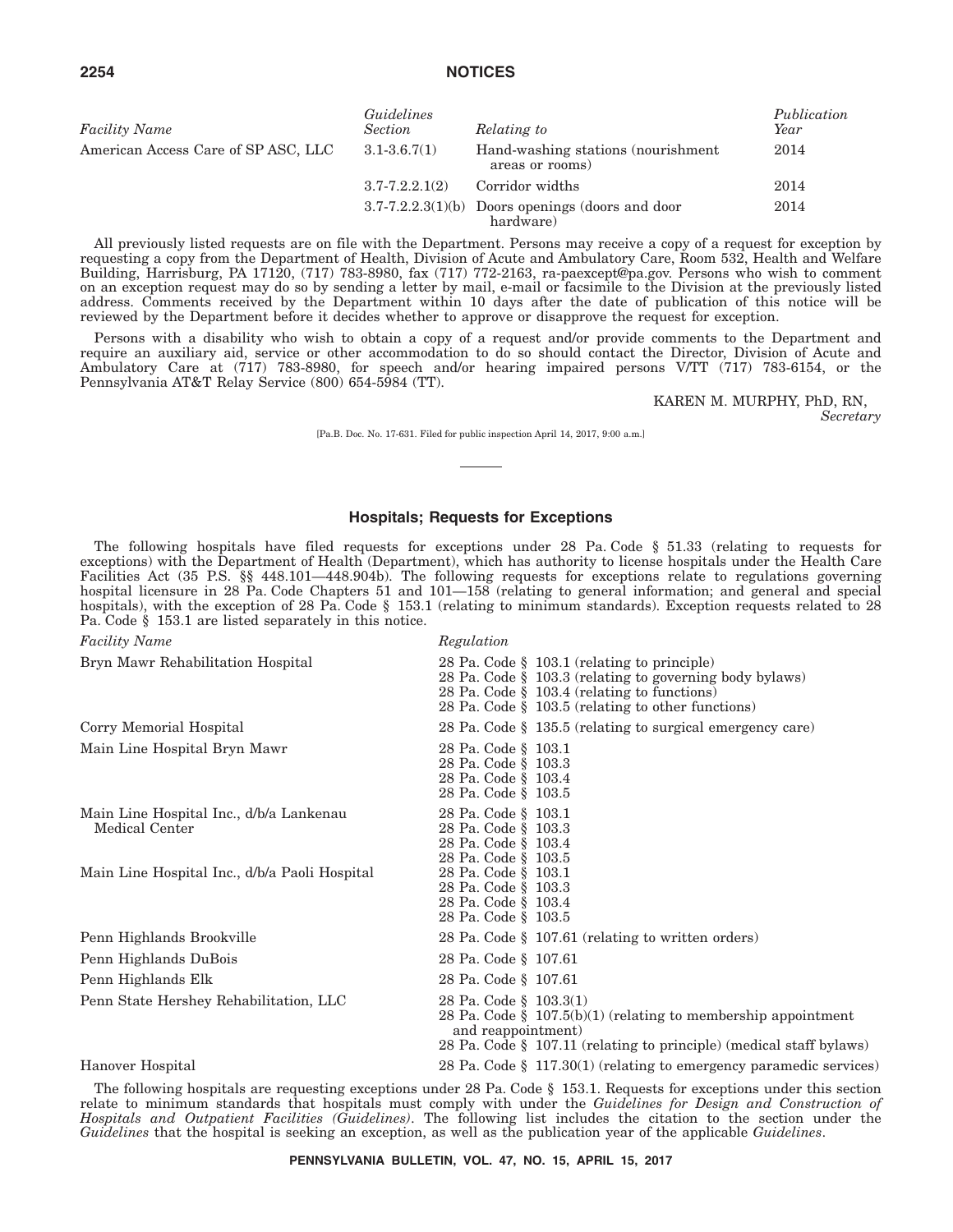| <b>Facility Name</b>                                                                    | Guidelines<br><b>Section</b> | Relating to                                                          | Publication<br>Year |
|-----------------------------------------------------------------------------------------|------------------------------|----------------------------------------------------------------------|---------------------|
| Albert Einstein Medical Center                                                          | $2.1 - 7.2.2.2$              | Ceiling heights (architectural details,<br>surfaces and furnishings) | 2014                |
| CHOP and the Children's Seashore<br>House of the Children's Hospital of<br>Philadelphia | $2.2 - 3.5.2.1$              | Space requirements (IIP rooms)<br>(care areas) (new procedure)       | 2014<br>2014        |
| Doylestown Hospital                                                                     | $2.2 - 3.3.3.2(2)(a)(b)$     | Space requirements (medical/surgical units)                          | 2014                |
| Ephrata Community Hospital                                                              | $2.1 - 8.5.3.2$              | Size (TDRs)                                                          | 2014                |
| Jefferson Regional Medical Center, d/b/a<br>Jefferson Hospital                          | $2.1 - 2.2.5.1$              | Location (hand-washing stations in the<br>patient rooms)             | 2014                |
|                                                                                         | $2.1 - 2.2.5.3$              | Renovation (hand-washing stations in the<br>patient rooms)           | 2014                |
|                                                                                         | $2.2 - 2.2.2.5$              | Hand-washing stations                                                | 2014                |
|                                                                                         | $2.2 - 2.11.2.2(2)$          | Space requirements (postpartum rooms)                                | 2014                |
| Magee-Womens Hospital of UPMC<br>Health System                                          | $2.1 - 8.5.3.2$              | Size (TDRs)                                                          | 2014                |

All previously listed requests are on file with the Department. Persons may receive a copy of a request for exception by requesting a copy from the Department of Health, Division of Acute and Ambulatory Care, Room 532, Health and Welfare Building, Harrisburg, PA 17120, (717) 783-8980, fax (717) 772-2163, ra-paexcept@pa.gov. Persons who wish to comment on an exception request may do so by sending a letter by mail, e-mail or facsimile to the Division at the previously listed address. Comments received by the Department within 10 days after the date of publication of this notice will be reviewed by the Department before it decides whether to approve or disapprove the request for exception.

Persons with a disability who wish to obtain a copy of a request and/or provide comments to the Department and require an auxiliary aid, service or other accommodation to do so should contact the Director, Division of Acute and Ambulatory Care at (717) 783-8980, for speech and/or hearing impaired persons V/TT (717) 783-6154, or the Pennsylvania AT&T Relay Service (800) 654-5984 (TT).

KAREN M. MURPHY, PhD, RN,

*Secretary*

[Pa.B. Doc. No. 17-632. Filed for public inspection April 14, 2017, 9:00 a.m.]

# **Long-Term Care Nursing Facilities; Requests for Exception**

The following long-term care nursing facility is seeking an exception to 28 Pa. Code § 205.33(a) (relating to utility room):

Jefferson Hills Healthcare and Rehabilitation Center 448 Old Clairton Road Jefferson Hills, PA 15025 FAC ID # 100202

The following long-term care nursing facilities are seeking exceptions to 28 Pa. Code § 211.9(g) (relating to pharmacy services):

Mount Lebanon Rehabilitation and Wellness Center 350 Old Gilkeson Road Pittsburgh, PA 15228 FAC ID # 137202

The Springs at The Watermark Two Franklin Towne Boulevard Philadelphia, PA 19103 FAC ID # 127502

These requests are on file with the Department of Health (Department). Persons may receive a copy of a request for exception by requesting a copy from the Department of Health, Division of Nursing Care Facilities, Room 526, Health and Welfare Building, Harrisburg, PA 17120, (717) 787-1816, fax (717) 772-2163, ra-paexcept@pa.gov.

Persons who wish to comment on an exception request may do so by sending a letter by mail, e-mail or facsimile to the Division at the previously listed address.

Comments received by the Department within 10 days after the date of publication of this notice will be reviewed by the Department before it decides whether to approve or disapprove the request for exception.

Persons with a disability who wish to obtain a copy of the request and/or provide comments to the Department and require an auxiliary aid, service or other accommodation to do so should contact the Division at the address or phone number listed previously, or for speech and/or hearing impaired persons V/TT (717) 783-6514 or the Pennsylvania AT&T Relay Service (800) 654-5984 (TT).

KAREN M. MURPHY, PhD, RN, *Secretary*

[Pa.B. Doc. No. 17-633. Filed for public inspection April 14, 2017, 9:00 a.m.]

# **Newborn Screening and Follow-Up Technical Advisory Board Meeting**

The Newborn Screening and Follow-Up Technical Advisory Board, established under the Newborn Child Testing Act (35 P.S. §§ 621—625), will hold a public meeting on Thursday, April 20, 2017, from 10 a.m. until 3 p.m. The meeting will be held at the Department of Transportation, Materials and Testing Laboratory, DGS Annex Complex,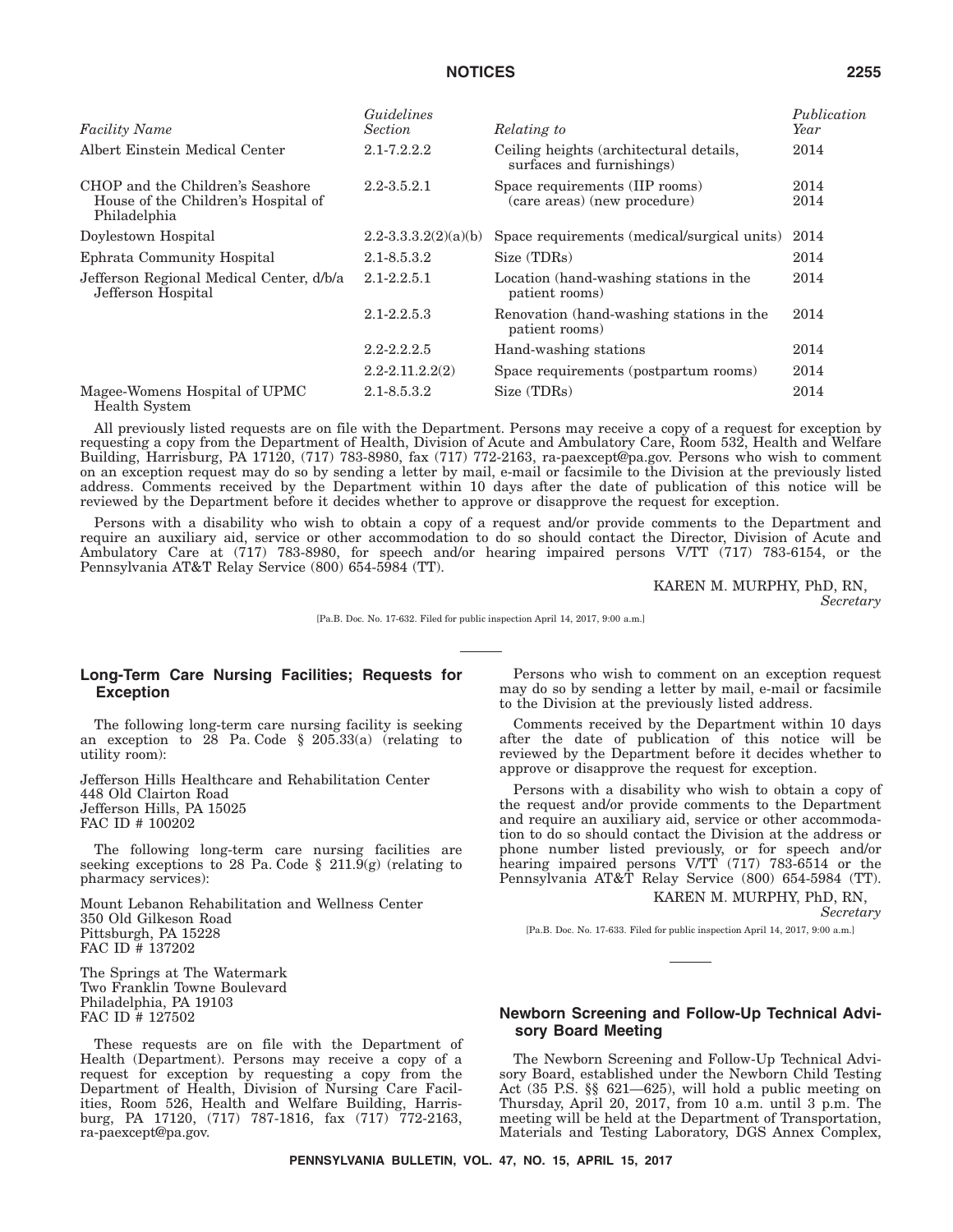81 Lab Lane, Harrisburg, PA 17110-2543. Agenda items will include the election of a Vice Chairperson, updates about lysosomal storage disorders, critical congenital heart disease, severe combined immunodeficiency and cystic fibrosis, birth defects registry and newborn dried bloodspot screening panels.

For additional information or for persons with a disability who wish to attend the meeting and require auxiliary aid, service or other accommodation to do so contact Lani Culley, Public Health Program Administrator, Division of Newborn Screening and Genetics, (717) 783-8143. Speech and/or hearing impaired persons use V/TT (717) 783-6514 or the Pennsylvania AT&T Relay Service at (800) 654- 5984 (TT).

> KAREN M. MURPHY, PhD, RN, *Secretary*

[Pa.B. Doc. No. 17-634. Filed for public inspection April 14, 2017, 9:00 a.m.]

# **Pennsylvania Achieving Better Care by Monitoring All Prescriptions Board Meeting**

The Pennsylvania Achieving Better Care by Monitoring All Prescriptions Board, established under the Achieving Better Care by Monitoring All Prescriptions Program (ABC-MAP) Act (35 P.S. §§ 872.1—872.40), will hold meetings on a quarterly basis in January, April, July and October.

The next meeting will be held on Tuesday, April 25, 2017, at 9:30 a.m. in Room 129, Health and Welfare Building, 625 Forster Street, Harrisburg, PA 17120. Items to be discussed at the meeting include program status updates and upcoming activities.

For additional information or for persons with a disability who wish to attend this meeting and require and auxiliary aid, service or other accommodation to do so should contact Terry Calloway, Administrative Assistant, Prescription Drug Monitoring Program Office, Department of Health, Health and Welfare Building, 625 Forster Street, Harrisburg, PA 17120, (717) 547-3309 or the Pennsylvania AT&T Relay Service at (800) 654-5984 (TT) for speech and/or hearing impaired persons.

This meeting is subject to cancellation without notice.

KAREN M. MURPHY, PhD, RN,

[Pa.B. Doc. No. 17-635. Filed for public inspection April 14, 2017, 9:00 a.m.]

# **Traumatic Brain Injury Advisory Board Meeting**

The Traumatic Brain Injury Advisory Board (Board), established under section 1252 of the Federal Traumatic Brain Injury Act of 1996 (42 U.S.C.A. § 300d-52), will hold a public meeting on Friday, May 5, 2017, from 10 a.m. to 3 p.m. in the large conference room of the Community Center, 2nd Floor, Giant Food Store, 2300 Linglestown Road, Harrisburg, PA 17110.

Currently in this Commonwealth, nearly 250,000 individuals are living with brain injury. On average, 8,600 residents of this Commonwealth sustain long-term disabilities from brain injury each year. The Department of Health's (Department) Head Injury Program (HIP) strives

to ensure that eligible individuals who have a traumatic brain injury receive high quality rehabilitative services aimed at reducing functional limitations and improving quality of life. The Board assists the Department in understanding and meeting the needs of persons living with traumatic brain injury and their families. This quarterly meeting will provide updates on a variety of topics including the number of people served by HIP. In addition, meeting participants will discuss budgetary and programmatic issues, community programs relating to traumatic brain injury and available advocacy opportunities.

For additional information or for persons with a disability who wish to attend the meeting and require an auxiliary aid, service or other accommodation to do so should contact Michael Yakum, Division of Community Systems Development and Outreach, (717) 772-2763, or for speech and/or hearing impaired persons, contact V/TT (717) 783-6514 or the Pennsylvania AT&T Relay Service at (800) 654-5984.

This meeting is subject to cancellation without notice. KAREN M. MURPHY, PhD, RN,

*Secretary*

[Pa.B. Doc. No. 17-636. Filed for public inspection April 14, 2017, 9:00 a.m.]

# **DEPARTMENT OF REVENUE**

### **Pennsylvania \$100,000 Club Instant Lottery Game 1277**

Under the State Lottery Law (72 P.S. §§ 3761-101— 3761-314) and 61 Pa. Code § 819.203 (relating to notice of instant game rules), the Secretary of Revenue hereby provides public notice of the rules for the following instant lottery game:

1. *Name*: The name of the game is Pennsylvania \$100,000 Club (hereinafter "\$100,000 Club"). The game number is PA-1277.

2. *Price*: The price of a \$100,000 Club instant lottery game ticket is \$5.

3. *Play Symbols*: Each \$100,000 Club instant lottery game ticket will contain one play area featuring a ''WINNING NUMBERS'' area and a ''YOUR NUMBERS'' area. The play symbols and their captions located in the ''WINNING NUMBERS'' area are: 1 (ONE), 2 (TWO), 3 (THREE), 4 (FOUR), 5 (FIVE), 6 (SIX), 7 (SEVEN), 8 (EIGHT), 9 (NINE), 11 (ELEVN), 12 (TWLV), 13 (THRTN), 14 (FORTN), 15 (FIFTN), 16 (SIXTN), 17 (SVNTN), 18 (EGHTN), 19 (NINTN), 20 (TWENT), 21  $(TWYONE)$ , 22  $(TWYTWO)$ , 23  $(TWYTHR)$ , (TWYFOR), 25 (TWYFIV), 26 (TWYSIX), 27 (TWYSVN), 28 (TWYEGT), 29 (TWYNIN) and 30 (THIRTY). The play symbols and their captions located in the "YOUR NUM-BERS" area are:  $1$  (ONE),  $2$  (TWO),  $3$  (THREE),  $4$ (FOUR), 5 (FIVE), 6 (SIX), 7 (SEVEN), 8 (EIGHT), 9 (NINE), 11 (ELEVN), 12 (TWLV), 13 (THRTN), 14 (FORTN), 15 (FIFTN), 16 (SIXTN), 17 (SVNTN), 18 (EGHTN), 19 (NINTN), 20 (TWENT), 21 (TWYONE), 22 (TWYTWO), 23 (TWYTHR), 24 (TWYFOR), 25 (TWYFIV), 26 (TWYSIX), 27 (TWYSVN), 28 (TWYEGT), 29 (TWYNIN), 30 (THIRTY), Trophy (TROPHY) symbol, 10X (10TIMES) symbol and a CLUB (\$100K) symbol.

*Secretary*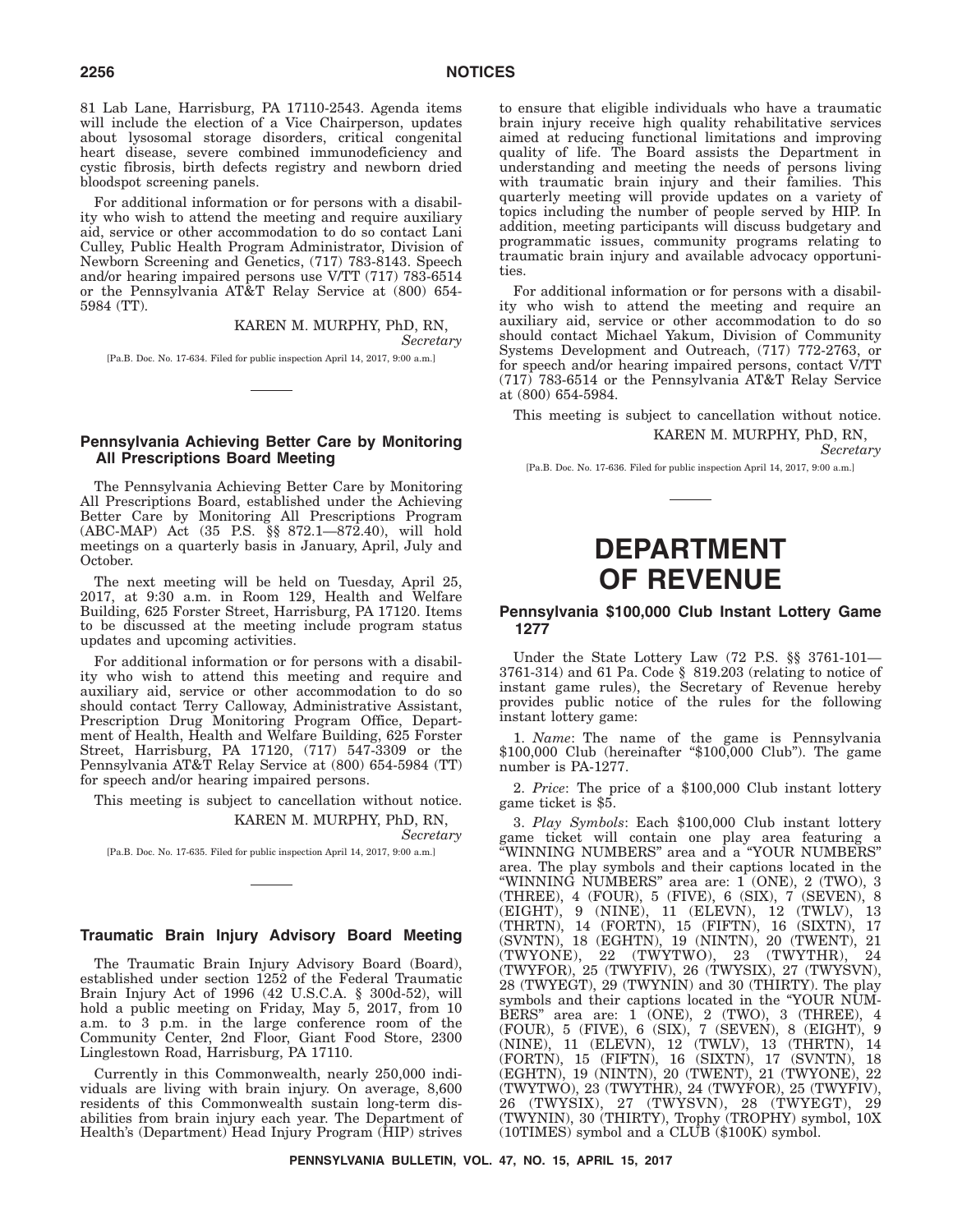4. *Prize Symbols*: The prize symbols and their captions located in the ''YOUR NUMBERS'' area are: \$5.00 (FIV DOL), \$10.00 (TEN DOL), \$20.00 (TWENTY), \$50.00 (FIFTY), \$100 (ONE HUN), \$250 (TWOHUNFTY), \$500 (FIV HUN), \$1,000 (ONE THO), \$10,000 (TEN THO) and \$100,000 (ONEHUNTHO).

5. *Prizes*: The prizes that can be won in this game are: \$5, \$10, \$20, \$50, \$100, \$250, \$500, \$1,000, \$10,000 and \$100,000. The player can win up to 12 times on a ticket.

6. *Approximate Number of Tickets Printed For the* Game: Approximately 9,600,000 tickets will be printed for the \$100,000 Club instant lottery game.

7. *Determination of Prize Winners*:

(a) Holders of tickets upon which any one of the ''YOUR NUMBERS'' play symbols is a CLUB (\$100K) symbol, and a prize symbol of \$100,000 (ONEHUNTHO) appears in the "prize" area under that CLUB (\$100K) symbol, on a single ticket, shall be entitled to a prize of \$100,000.

(b) Holders of tickets upon which any one of the ''YOUR NUMBERS'' play symbols matches any of the ''WINNING NUMBERS'' play symbols and a prize symbol of \$10,000 (TEN THO) appears in the ''prize'' area under the matching ''YOUR NUMBERS'' play symbol, on a single ticket, shall be entitled to a prize of \$10,000.

(c) Holders of tickets upon which any one of the ''YOUR NUMBERS'' play symbols matches any of the ''WINNING NUMBERS'' play symbols and a prize symbol of \$1,000 (ONE THO) appears in the "prize" area under the matching ''YOUR NUMBERS'' play symbol, on a single ticket, shall be entitled to a prize of \$1,000.

(d) Holders of tickets upon which any one of the ''YOUR NUMBERS'' play symbols is a 10X (10TIMES) symbol, and a prize symbol of \$100 (ONE HUN) appears in the ''prize'' area under that 10X (10TIMES) symbol, on a single ticket, shall be entitled to a prize of \$1,000.

(e) Holders of tickets upon which any one of the ''YOUR NUMBERS'' play symbols matches any of the ''WINNING NUMBERS'' play symbols and a prize symbol of \$500 (FIV HUN) appears in the "prize" area under the matching "YOUR NUMBERS" play symbol, on a single ticket, shall be entitled to a prize of \$500.

(f) Holders of tickets upon which any one of the ''YOUR NUMBERS'' play symbols is a Trophy (TROPHY) symbol, and a prize symbol of \$500 (FIV HUN) appears in the "prize" area under that Trophy (TROPHY) symbol, on a single ticket, shall be entitled to a prize of \$500.

(g) Holders of tickets upon which any one of the "YOUR NUMBERS" play symbols is a 10X (10TIMES) symbol, and a prize symbol of \$50<sup>.00</sup> (FIFTY) appears in the "prize" area under that 10X (10TIMES) symbol, on a single ticket, shall be entitled to a prize of \$500.

(h) Holders of tickets upon which any one of the ''YOUR NUMBERS'' play symbols matches any of the ''WINNING NUMBERS'' play symbols and a prize symbol of \$250 (TWOHUNFTY) appears in the "prize" area under the matching ''YOUR NUMBERS'' play symbol, on a single ticket, shall be entitled to a prize of \$250.

(i) Holders of tickets upon which any one of the ''YOUR NUMBERS'' play symbols is a Trophy (TROPHY) symbol, and a prize symbol of \$250 (TWOHUNFTY) appears in the "prize" area under that Trophy (TROPHY) symbol, on a single ticket, shall be entitled to a prize of \$250.

(j) Holders of tickets upon which any one of the ''YOUR NUMBERS'' play symbols is a 10X (10TIMES) symbol,

and a prize symbol of \$20.00 (TWENTY) appears in the "prize" area under that  $10X$  (10TIMES) symbol, on a single ticket, shall be entitled to a prize of \$200.

(k) Holders of tickets upon which any one of the ''YOUR NUMBERS'' play symbols matches any of the ''WINNING NUMBERS'' play symbols and a prize symbol of \$100 (ONE HUN) appears in the "prize" area under the matching ''YOUR NUMBERS'' play symbol, on a single ticket, shall be entitled to a prize of \$100.

(l) Holders of tickets upon which any one of the ''YOUR NUMBERS'' play symbols is a Trophy (TROPHY) symbol, and a prize symbol of \$100 (ONE HUN) appears in the "prize" area under that Trophy (TROPHY) symbol, on a single ticket, shall be entitled to a prize of \$100.

(m) Holders of tickets upon which any one of the "YOUR NUMBERS" play symbols is a 10X (10TIMES) symbol, and a prize symbol of \$10<sup>.00</sup> (TEN DOL) appears in the "prize" area under that 10X (10TIMES) symbol, on a single ticket, shall be entitled to a prize of \$100.

(n) Holders of tickets upon which any one of the ''YOUR NUMBERS'' play symbols matches any of the ''WINNING NUMBERS'' play symbols and a prize symbol of  $$50^{.00}$  (FIFTY) appears in the "prize" area under the matching "YOUR NUMBERS" play symbol, on a single ticket, shall be entitled to a prize of \$50.

(o) Holders of tickets upon which any one of the ''YOUR NUMBERS'' play symbols is a Trophy (TROPHY) symbol, and a prize symbol of  $$50^{.00}$  (FIFTY) appears in the "prize" area under that Trophy (TROPHY) symbol, on a single ticket, shall be entitled to a prize of \$50.

(p) Holders of tickets upon which any one of the ''YOUR NUMBERS'' play symbols is a 10X (10TIMES) symbol, and a prize symbol of \$5.00 (FIV DOL) appears in the "prize" area under that 10X (10TIMES) symbol, on a single ticket, shall be entitled to a prize of \$50.

(q) Holders of tickets upon which any one of the ''YOUR NUMBERS'' play symbols matches any of the ''WINNING NUMBERS'' play symbols and a prize symbol of  $\$20^{.00}$  (TWENTY) appears in the "prize" area under the matching ''YOUR NUMBERS'' play symbol, on a single ticket, shall be entitled to a prize of \$20.

(r) Holders of tickets upon which any one of the ''YOUR NUMBERS'' play symbols is a Trophy (TROPHY) symbol, and a prize symbol of \$20.00 (TWENTY) appears in the "prize" area under that Trophy (TROPHY) symbol, on a single ticket, shall be entitled to a prize of \$20.

(s) Holders of tickets upon which any one of the ''YOUR NUMBERS'' play symbols matches any of the ''WINNING NUMBERS'' play symbols and a prize symbol of \$10.00 (TEN DOL) appears in the "prize" area under the matching ''YOUR NUMBERS'' play symbol, on a single ticket, shall be entitled to a prize of \$10.

(t) Holders of tickets upon which any one of the ''YOUR NUMBERS" play symbols is a Trophy (TROPHY) symbol, and a prize symbol of \$10<sup>.00</sup> (TEN DOL) appears in the "prize" area under that Trophy (TROPHY) symbol, on a single ticket, shall be entitled to a prize of \$10.

(u) Holders of tickets upon which any one of the ''YOUR NUMBERS'' play symbols matches any of the ''WINNING NUMBERS'' play symbols and a prize symbol of  $\$5^{.00}$  (FIV DOL) appears in the "prize" area under the matching "YOUR NUMBERS" play symbol, on a single ticket, shall be entitled to a prize of \$5.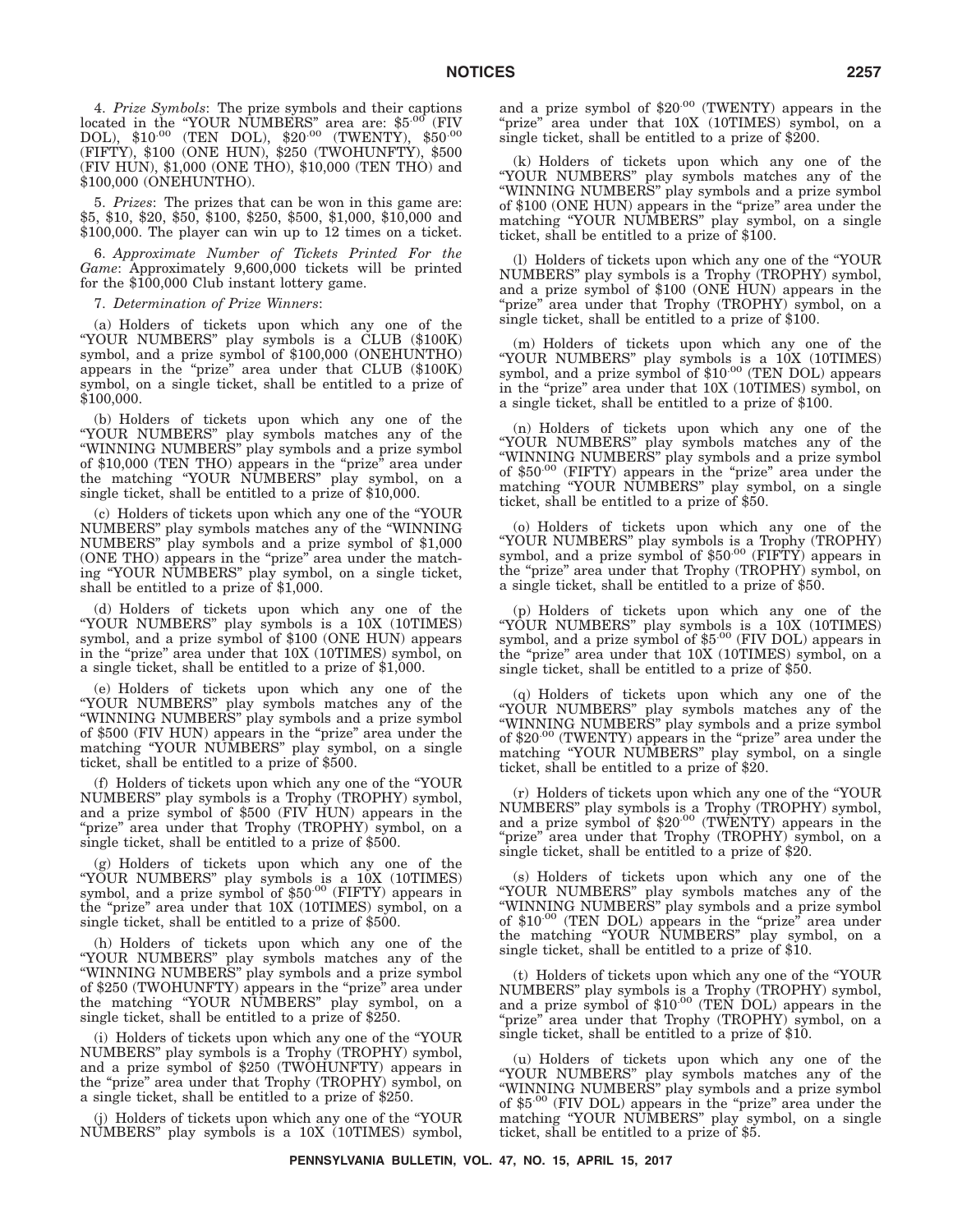(v) Holders of tickets upon which any one of the ''YOUR NUMBERS'' play symbols is a Trophy (TROPHY) symbol, and a prize symbol of \$5.00 (FIV DOL) appears in the "prize" area under that Trophy (TROPHY) symbol, on a single ticket, shall be entitled to a prize of \$5.

8. *Number and Description of Prizes and Approximate Odds*: The following table sets forth the approximate number of winners, amounts of prizes, and approximate odds of winning:

| When Any Of Your Numbers<br>Match Any Winning Number,<br>Win Prize Shown Under The<br>Matching Number. Win With: | Win:      | Approximate<br>Odds Are 1 In: | Approximate No.<br>Of Winners Per<br>9,600,000 Tickets |
|------------------------------------------------------------------------------------------------------------------|-----------|-------------------------------|--------------------------------------------------------|
| \$5 w/TROPHY                                                                                                     | \$5       | 17.14                         | 560,000                                                |
| \$5                                                                                                              | \$5       | 17.14                         | 560,000                                                |
| $$5 \times 2$                                                                                                    | \$10      | 60                            | 160,000                                                |
| $(\$5 w / TROPHY) + \$5$                                                                                         | \$10      | 60                            | 160,000                                                |
| \$10 w/ TROPHY                                                                                                   | \$10      | 60                            | 160,000                                                |
| \$10                                                                                                             | \$10      | 60                            | 160,000                                                |
| $$5 \times 4$                                                                                                    | \$20      | 300                           | 32,000                                                 |
| $$10 \times 2$                                                                                                   | \$20      | 300                           | 32,000                                                 |
| $((\$5 \le / \text{TROPHY}) \times 2) + (\$5 \times 2)$                                                          | \$20      | 600                           | 16,000                                                 |
| $(\$5$ w/ TROPHY) $\times$ 4                                                                                     | \$20      | 600                           | 16,000                                                 |
| \$20 w/ TROPHY                                                                                                   | \$20      | 300                           | 32,000                                                 |
| \$20                                                                                                             | \$20      | 300                           | 32,000                                                 |
| $$10 \times 5$                                                                                                   | \$50      | 300                           | 32,000                                                 |
| \$5 w/ 10X                                                                                                       | \$50      | 54.55                         | 176,000                                                |
| $((\$5 \le / \text{TROPHY}) \times 6) + (\$10 \times 2)$                                                         | \$50      | 600                           | 16,000                                                 |
| \$50 w/ TROPHY                                                                                                   | \$50      | 600                           | 16,000                                                 |
| \$50                                                                                                             | \$50      | 600                           | 16,000                                                 |
| $$20 \times 5$                                                                                                   | \$100     | 4,000                         | 2,400                                                  |
| $(\$5 \text{ w}/ 10 \text{X}) \times 2$                                                                          | \$100     | 1,200                         | 8,000                                                  |
| \$10 w/ 10X                                                                                                      | \$100     | 1,200                         | 8,000                                                  |
| $(\$50$ w/ TROPHY) $\times$ 2                                                                                    | \$100     | 12,000                        | 800                                                    |
| \$100 w/TROPHY                                                                                                   | \$100     | 12,000                        | 800                                                    |
| \$100                                                                                                            | \$100     | 6,000                         | 1,600                                                  |
| $$50 \times 5$                                                                                                   | \$250     | 12,000                        | 800                                                    |
| $(\$100 \times 2) + (\$5 \times 10)$                                                                             | \$250     | 12,000                        | 800                                                    |
| $(\$20 \text{ w}/ 10X) + ($5 \times 10)$                                                                         | \$250     | 12,000                        | 800                                                    |
| $((\$10 \text{ w}/ \text{TROPHY}) \times 5) +$                                                                   | \$250     | 6,000                         | 1,600                                                  |
| $(\$20 \text{ w}/ 10X)$                                                                                          |           |                               |                                                        |
| \$250 w/TROPHY                                                                                                   | \$250     | 12,000                        | 800                                                    |
| \$250                                                                                                            | \$250     | 12,000                        | 800                                                    |
| $$50 \times 10$                                                                                                  | \$500     | 24,000                        | 400                                                    |
| $$100 \times 5$                                                                                                  | \$500     | 24,000                        | 400                                                    |
| $(\$50 \times 6) + \$20 \times 5) + \$100$                                                                       | \$500     | 24.000                        | 400                                                    |
| $((\$50 \text{ w/TROPHY}) \times 6) +$                                                                           | \$500     | 24,000                        | 400                                                    |
| $(\$20 \text{ w}/ 10X)$                                                                                          |           |                               |                                                        |
| \$50 w/ 10X                                                                                                      | \$500     | 24,000                        | 400                                                    |
| \$500 w/ TROPHY                                                                                                  | \$500     | 24,000                        | 400                                                    |
| \$500                                                                                                            | \$500     | 24,000                        | 400                                                    |
| $$100 \text{ w}/10X$                                                                                             | \$1,000   | 960,000                       | 10                                                     |
| \$1,000                                                                                                          | \$1,000   | 960,000                       | 10                                                     |
| \$10,000                                                                                                         | \$10,000  | 960,000                       | 10                                                     |
| \$100,000 w/ CLUB                                                                                                | \$100,000 | 960,000                       | 10                                                     |

Reveal a ''TROPHY'' (TROPHY) symbol, win prize shown under that symbol automatically.

Reveal a "10X" (10TIMES) symbol, win 10 times the prize shown under that symbol.

Reveal a "CLUB" (\$100K) symbol, win \$100,000 instantly!

Prizes, including top prizes, are subject to availability at the time of purchase.

9. *Retailer Incentive Awards*: The Lottery may conduct a separate Retailer Incentive Program for retailers who sell \$100,000 Club instant lottery game tickets.

10. *Retailer Bonus*: The Lottery may offer a retailer bonus in connection with the sale of Pennsylvania instant lottery game tickets. If a retailer bonus is offered, a Lottery retailer shall be eligible for a bonus as described

in this section. Lottery retailers who sell a winning ticket that entitles the ticket holder to a prize, either payable in a single installment or having a guaranteed minimum payout, of at least \$100,000 and not exceeding \$500,000 shall be paid a bonus of \$500. Lottery retailers who sell a winning ticket that entitles the ticket holder to a prize, either payable in a single installment or having a guaranteed minimum payout, of at least \$500,001 and not exceeding \$1,000,000 shall be paid a bonus of \$5,000. Lottery retailers who sell a winning ticket that entitles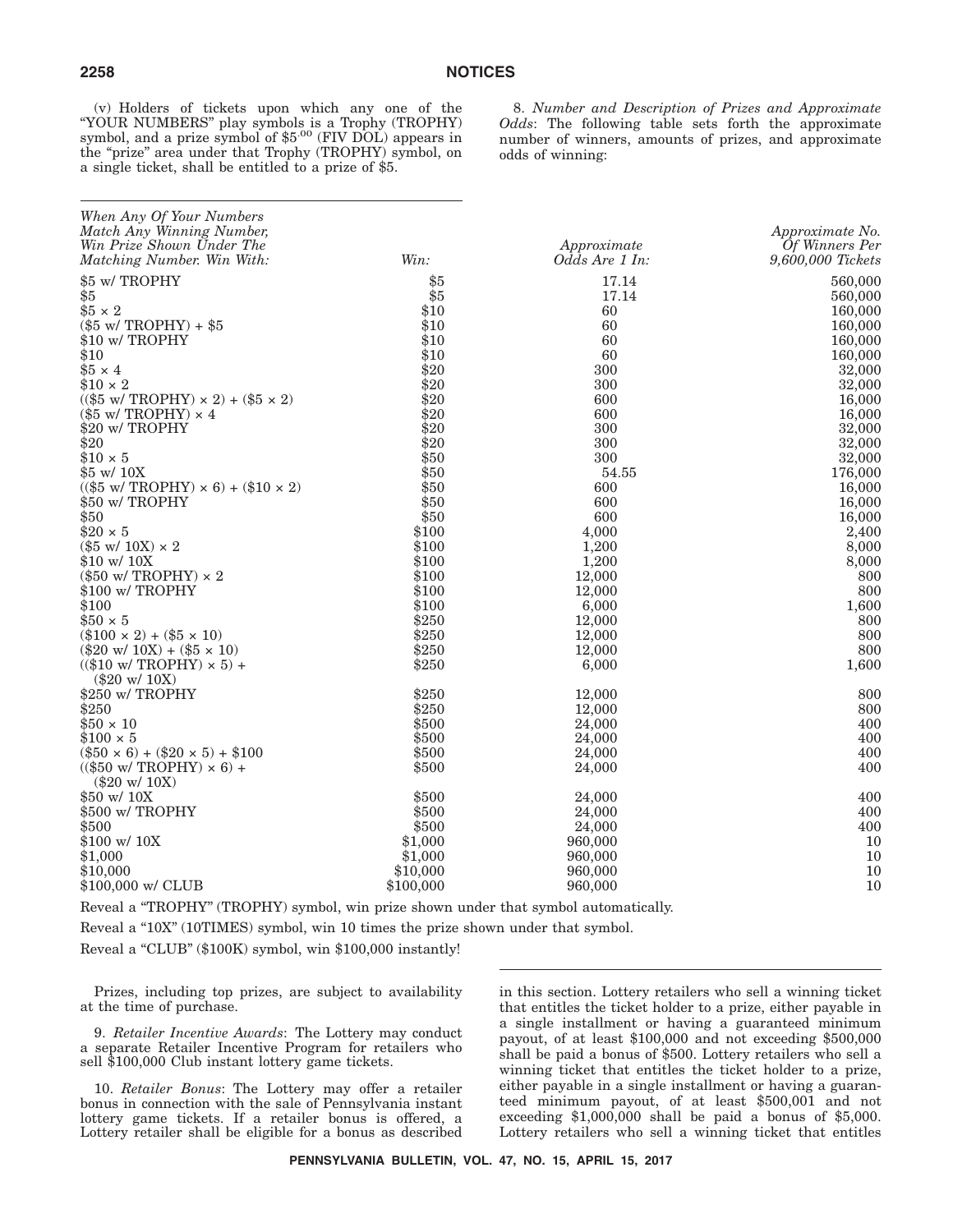the ticket holder to a prize, either payable in a single installment or having a guaranteed minimum payout, of at least \$1,000,001 and not exceeding \$10,000,000 shall be paid a bonus of \$10,000. A Lottery retailer is entitled only to the largest bonus for which he qualifies on a winning ticket. A bonus will be initiated for payment after the instant ticket is claimed and validated. A bonus will not be awarded to a Lottery retailer that sells a nonwinning Pennsylvania Lottery instant ticket used to enter a Pennsylvania Lottery second-chance drawing or promotion that is subsequently selected to win a prize.

11. *Unclaimed Prize Money*: For a period of 1 year from the announced close of \$100,000 Club, prize money from winning \$100,000 Club instant lottery game tickets will be retained by the Secretary for payment to the persons entitled thereto. If no claim is made within 1 year of the announced close of the \$100,000 Club instant lottery game, the right of a ticket holder to claim the prize represented by the ticket, if any, will expire and the prize money will be paid into the State Lottery Fund and used for purposes provided for by statute.

12. *Governing Law*: In purchasing a ticket, the customer agrees to comply with and abide by the State Lottery Law (72 P.S. §§ 3761-101—3761-314), 61 Pa. Code Part V (relating to State Lotteries) and the provisions contained in this notice.

13. *Termination of the Game*: The Secretary may announce a termination date, after which no further tickets from this game may be sold. The announcement will be disseminated through media used to advertise or promote \$100,000 Club or through normal communications methods.

#### EILEEN H. McNULTY, *Secretary*

[Pa.B. Doc. No. 17-637. Filed for public inspection April 14, 2017, 9:00 a.m.]

# **Pennsylvania 5 Star Crossword Instant Lottery Game 1278**

Under the State Lottery Law (72 P.S. §§ 3761-101— 3761-314) and 61 Pa. Code § 819.203 (relating to notice of instant game rules), the Secretary of Revenue hereby provides public notice of the rules for the following instant lottery game:

1. *Name*: The name of the game is Pennsylvania 5 Star Crossword (hereinafter "5 Star Crossword"). The game number is PA-1278.

2. *Price*: The price of a 5 Star Crossword instant lottery game ticket is \$3.

3. *Play Symbols*: Each 5 Star Crossword instant lottery game ticket will feature a ''YOUR LETTERS'' area and two crossword puzzle play grids known as ''GRID 1'' and ''GRID 2'' respectively, and a ''BONUS'' area. ''GRID 1," "GRID 2" and the "5X BONUS" play area are played separately. The play symbols located in the "YOUR LETTERS'' area are: the letters A through and including Z. The play symbols located in "GRID 1" and "GRID 2" are: the letters A through and including Z. The play symbols and their captions located in the "5X BONUS" area are: Book (NO BONUS) symbol, Magnifying Glass (TRY AGAIN) symbol, Television (NO BONUS) symbol, Eyeglasses (TRY AGAIN) symbol, Pencil (NO BONUS) symbol, Trophy (TRY AGAIN) symbol, Thimble (NO BO- NUS) symbol, Safety Pin (TRY AGAIN) symbol, Newspaper (NO BONUS) symbol, and a Star (5TIMES) symbol.

4. *Prizes*: The prizes that can be won in ''GRID 1'' are: \$3, \$10, \$40, \$50, \$100, \$300, \$1,000, \$3,000 and \$75,000. The prizes that can be won in "GRID  $2$ " are: \$5, \$10, \$30 and \$100. A player can win up to 2 times on a ticket.

5. *Approximate Number of Tickets Printed For the Game*: Approximately 13,200,000 tickets will be printed for the 5 Star Crossword instant lottery game.

6. *Determination of Prize Winners*:

(a) Holders of tickets where the player completely matches ten words in "GRID 1," using only the letters found in the ''YOUR LETTERS'' area, on a single ticket, shall be entitled to a prize of \$75,000.

(b) Holders of tickets on which a Star (5TIMES) symbol appears in the "5X BONUS" area, and on which the player completely matches eight words in ''GRID 1,'' using only the letters found in the ''YOUR LETTERS'' area, on a single ticket, shall be entitled to a prize of \$5,000.

(c) Holders of tickets where the player completely matches nine words in "GRID 1," using only the letters found in the "YOUR LETTERS" area, on a single ticket, shall be entitled to a prize of \$3,000.

(d) Holders of tickets on which a Star (5TIMES) symbol appears in the "5X BONUS" area, and on which the player completely matches seven words in ''GRID 1,'' using only the letters found in the ''YOUR LETTERS'' area, on a single ticket, shall be entitled to a prize of \$1,500.

(e) Holders of tickets where the player completely matches eight words in "GRID 1," using only the letters found in the "YOUR LETTERS" area, on a single ticket, shall be entitled to a prize of \$1,000.

(f) Holders of tickets on which a Star (5TIMES) symbol appears in the "5X BONUS" area, and on which the player completely matches six words in ''GRID 1,'' using only the letters found in the "YOUR LETTERS" area, on a single ticket, shall be entitled to a prize of \$500.

(g) Holders of tickets on which a Star (5TIMES) symbol appears in the "5X BONUS" area, and on which the player completely matches five words in "GRID 2," using only the letters found in the ''YOUR LETTERS'' area, on a single ticket, shall be entitled to a prize of \$500.

(h) Holders of tickets where the player completely matches seven words in "GRID 1," using only the letters found in the "YOUR LETTERS" area, on a single ticket, shall be entitled to a prize of \$300.

(i) Holders of tickets on which a Star (5TIMES) symbol appears in the "5X BONUS" area, and on which the player completely matches five words in "GRID 1," using only the letters found in the ''YOUR LETTERS'' area, on a single ticket, shall be entitled to a prize of \$250.

(j) Holders of tickets on which a Star (5TIMES) symbol appears in the "5X BONUS" area, and on which the player completely matches four words in "GRID 1," using only the letters found in the "YOUR LETTERS" area, on a single ticket, shall be entitled to a prize of \$200.

(k) Holders of tickets on which a Star (5TIMES) symbol appears in the "5X BONUS" area, and on which the player completely matches four words in "GRID 2," using only the letters found in the ''YOUR LETTERS'' area, on a single ticket, shall be entitled to a prize of \$150.

(l) Holders of tickets where the player completely matches six words in "GRID 1," using only the letters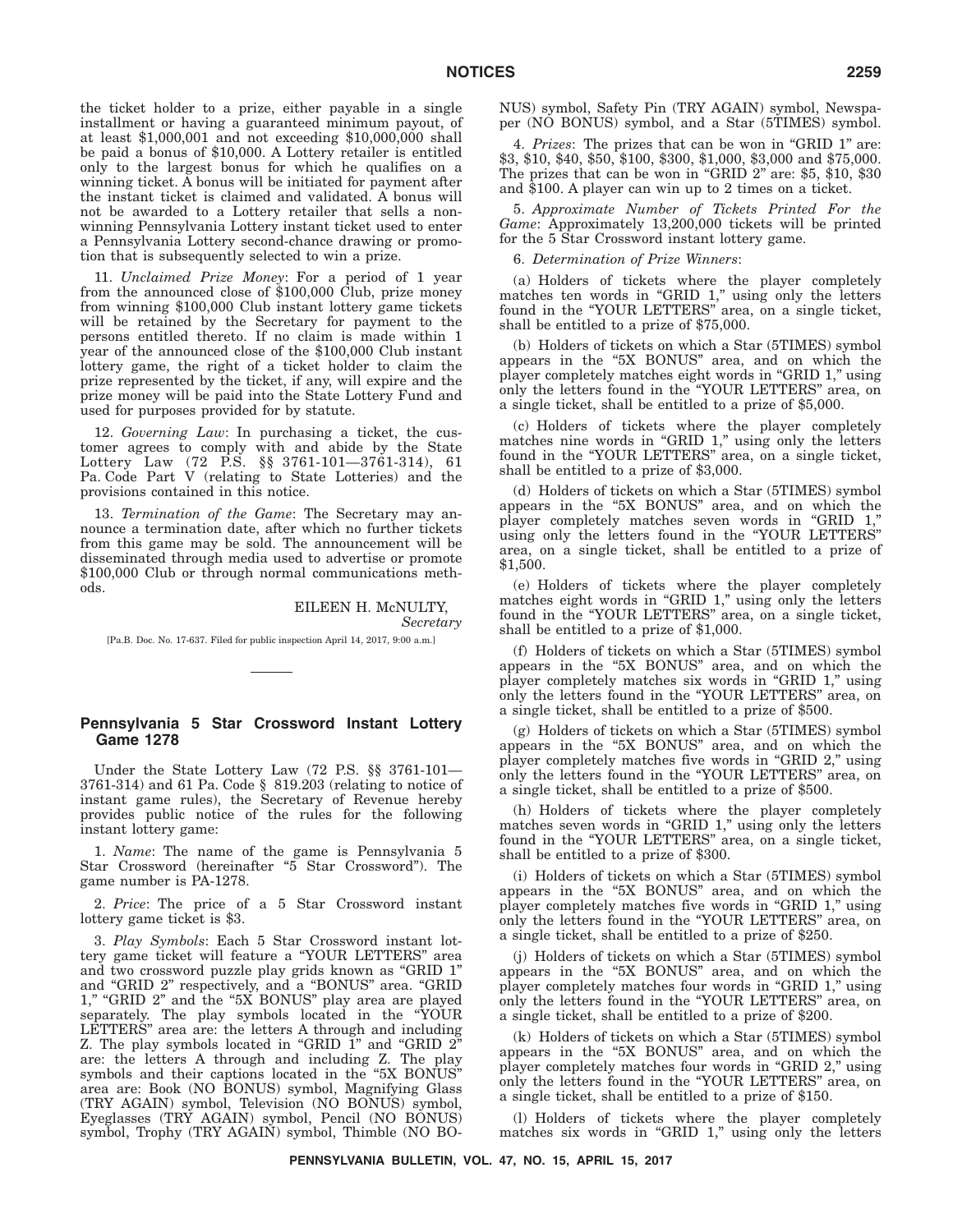found in the "YOUR LETTERS" area, on a single ticket, shall be entitled to a prize of \$100.

(m) Holders of tickets where the player completely matches five words in "GRID 2," using only the letters found in the ''YOUR LETTERS'' area, on a single ticket, shall be entitled to a prize of \$100.

(n) Holders of tickets where the player completely matches five words in "GRID 1," using only the letters found in the "YOUR LETTERS" area, on a single ticket, shall be entitled to a prize of \$50.

(o) Holders of tickets on which a Star (5TIMES) symbol appears in the "5X BONUS" area, and on which the player completely matches three words in ''GRID 1'' or ''GRID 2,'' using only the letters found in the ''YOUR LETTERS" area, on a single ticket, shall be entitled to a prize of \$50.

(p) Holders of tickets where the player completely matches four words in "GRID 1," using only the letters found in the ''YOUR LETTERS'' area, on a single ticket, shall be entitled to a prize of \$40.

(q) Holders of tickets where the player completely matches four words in "GRID 2," using only the letters found in the ''YOUR LETTERS'' area, on a single ticket, shall be entitled to a prize of \$30.

(r) Holders of tickets on which a Star (5TIMES) symbol appears in the "5X BONUS" area, and on which the player completely matches two words in "GRID 2," using only the letters found in the "YOUR LETTERS" area, on a single ticket, shall be entitled to a prize of \$25.

(s) Holders of tickets on which a Star (5TIMES) symbol appears in the "5X BONUS" area, and on which the player completely matches two words in "GRID 1," using only the letters found in the ''YOUR LETTERS'' area, on a single ticket, shall be entitled to a prize of \$15.

(t) Holders of tickets where the player completely matches three words in "GRID 1" or "GRID 2," using only the letters found in the "YOUR LETTERS" area, on a single ticket, shall be entitled to a prize of \$10.

(u) Holders of tickets where the player completely matches two words in "GRID 2," using only the letters found in the "YOUR LETTERS" area, on a single ticket, shall be entitled to a prize of \$5.

(v) Holders of tickets where the player completely matches two words in "GRID 1," using only the letters found in the ''YOUR LETTERS'' area, on a single ticket, shall be entitled to a prize of \$3.

7. *Game Play Instructions for the 5 Star Crossword game are*:

(a) The player shall scratch the ''YOUR LETTERS'' area to reveal 18 letters. For each of the 18 letters revealed in the ''YOUR LETTERS'' area, the player shall rub the same letter each time it is found in "GRID 1" and ''GRID 2.''

(b) When a player reveals two or more entire words in "GRID 1" or "GRID 2," the player is entitled to win a prize as described in Section 6.

(c) Only the highest prize won in each ''GRID'' will be paid if the ticket meets the criteria established in 61 Pa. Code § 819.213 (relating to ticket validation and requirements).

(d) For purposes of this game, a word must contain at least three letters and cannot be formed by linking letters diagonally or by reading the letters from the bottom to the top.

(e) Every single letter square of a word must be matched and letters combined to form a word must appear in an unbroken horizontal or vertical string of letters in "GRID 1" and "GRID 2." There will only be one word in an unbroken horizontal or vertical string of letters.

(f) Every single letter in the unbroken string must be revealed in the ''YOUR LETTERS'' area and must be included to form a word.

(g) The possible complete words for each ticket in the game are shown on the "GRID 1" and "GRID 2" play areas. The player must match all of the letters in a possible complete word in order to complete the word.

8. *Number and Description of Prizes and Approximate Odds*: The following table sets forth the approximate number of winners, amounts of prizes, and approximate odds of winning:

*Approximate No.*

| GRID 1 Win With:    | GRID 2 Win With:    | Win:  | Approximate<br>Odds Are 1 In: | $\Delta$<br>Of Winners Per<br>13,200,000 Tickets: |
|---------------------|---------------------|-------|-------------------------------|---------------------------------------------------|
| 2 WORDS             |                     | \$3   | 8.33                          | 1,584,000                                         |
|                     | 2 WORDS             | \$5   | 10.53                         | 1,254,000                                         |
|                     | 3 WORDS             | \$10  | 100                           | 132,000                                           |
| 3 WORDS             |                     | \$10  | 90.91                         | 145,200                                           |
| 3 WORDS             | 2 WORDS             | \$15  | 333.33                        | 39,600                                            |
| 2 WORDS w/ 5X BONUS |                     | \$15  | 142.86                        | 92,400                                            |
| 3 WORDS             | 3 WORDS             | \$20  | 200                           | 66,000                                            |
|                     | 2 WORDS w/ 5X BONUS | \$25  | 1,000                         | 13,200                                            |
|                     | 4 WORDS             | \$30  | 333.33                        | 39,600                                            |
| 3 WORDS             | 4 WORDS             | \$40  | 2,000                         | 6,600                                             |
| 2 WORDS w/ 5X BONUS | 2 WORDS w/ 5X BONUS | \$40  | 2,400                         | 5,500                                             |
| 4 WORDS             |                     | \$40  | 2,400                         | 5,500                                             |
|                     | 3 WORDS w/ 5X BONUS | \$50  | 2,400                         | 5,500                                             |
| 3 WORDS w/ 5X BONUS |                     | \$50  | 2,400                         | 5,500                                             |
| 5 WORDS             |                     | \$50  | 2,400                         | 5,500                                             |
| 5 WORDS             | 3 WORDS             | \$60  | 1,333                         | 9,900                                             |
| 3 WORDS w/ 5X BONUS | 3 WORDS w/ 5X BONUS | \$100 | 857.14                        | 15,400                                            |
|                     | 5 WORDS             | \$100 | 4,000                         | 3,300                                             |
| 6 WORDS             |                     | \$100 | 4,000                         | 3,300                                             |
| 5 WORDS             | 5 WORDS             | \$150 | 8,000                         | 1,650                                             |
|                     | 4 WORDS w/ 5X BONUS | \$150 | 12,000                        | 1,100                                             |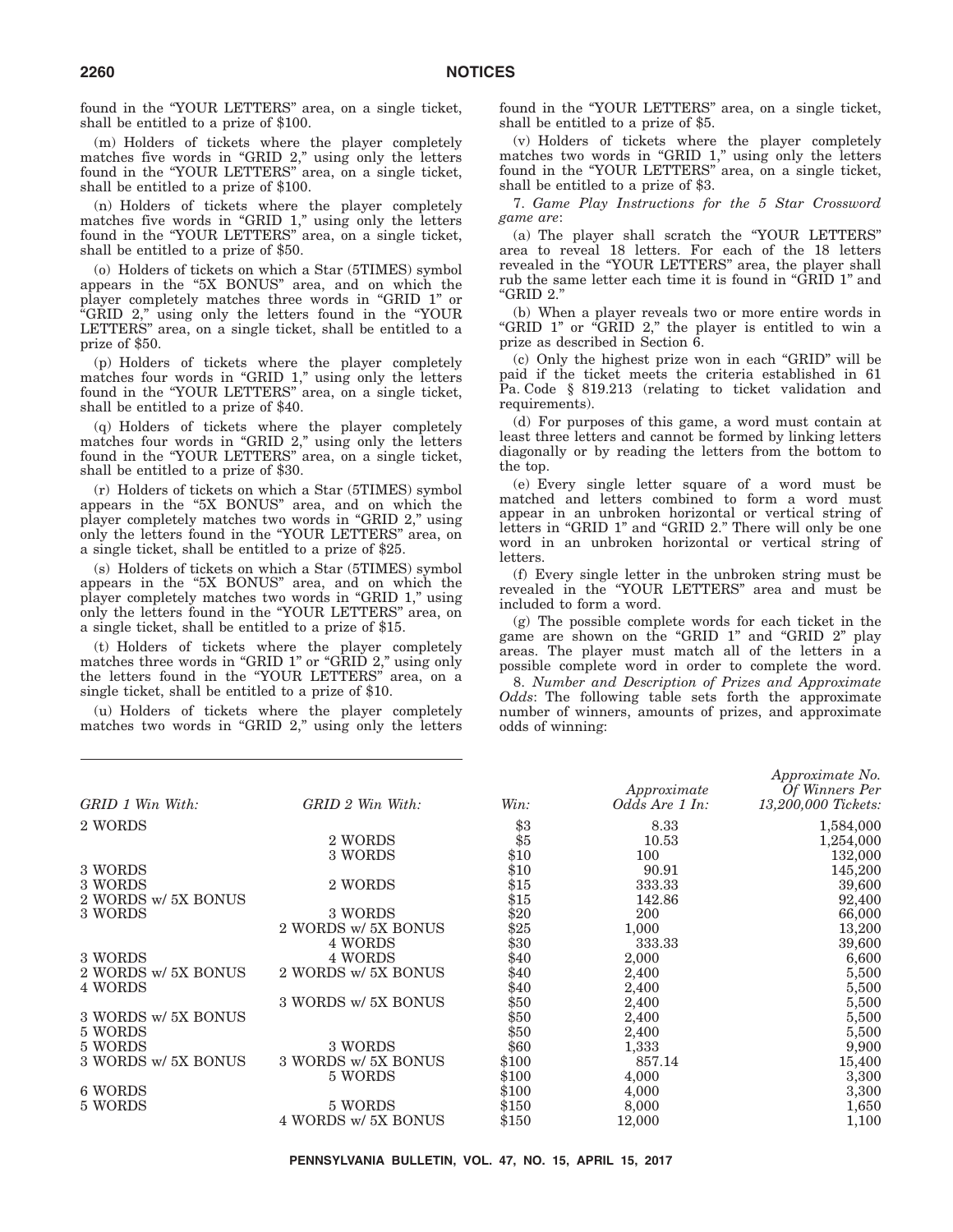| GRID 1 Win With:    | $GRID$ 2 Win With:  | Win:     | Approximate<br>Odds Are 1 In: | <i>Approximate Ivo.</i><br>Of Winners Per<br>13,200,000 Tickets: |
|---------------------|---------------------|----------|-------------------------------|------------------------------------------------------------------|
| 6 WORDS             | 5 WORDS             | \$200    | 12,000                        | 1,100                                                            |
| 4 WORDS w/ 5X BONUS |                     | \$200    | 12,000                        | 1,100                                                            |
| 5 WORDS w/ 5X BONUS | 3 WORDS w/ 5X BONUS | \$300    | 12,000                        | 1,100                                                            |
| 7 WORDS             |                     | \$300    | 24,000                        | 550                                                              |
| 5 WORDS w/ 5X BONUS | 4 WORDS w/ 5X BONUS | \$400    | 24,000                        | 550                                                              |
| 7 WORDS             | 5 WORDS             | \$400    | 24,000                        | 550                                                              |
|                     | 5 WORDS w/ 5X BONUS | \$500    | 24,000                        | 550                                                              |
| 6 WORDS w/ 5X BONUS |                     | \$500    | 120,000                       | 110                                                              |
| 6 WORDS w/ 5X BONUS | 5 WORDS w/ 5X BONUS | \$1,000  | 120,000                       | 110                                                              |
| 8 WORDS             |                     | \$1,000  | 120,000                       | 110                                                              |
| 7 WORDS w/ 5X BONUS | 5 WORDS w/ 5X BONUS | \$2,000  | 1,320,000                     | 10                                                               |
| 9 WORDS             |                     | \$3,000  | 660,000                       | 20                                                               |
| 8 WORDS w/ 5X BONUS |                     | \$5,000  | 1,320,000                     | 10                                                               |
| 10 WORDS            |                     | \$75,000 | 1,320,000                     | 10                                                               |
|                     |                     |          |                               |                                                                  |

Scratch ''YOUR LETTERS'' to reveal 18 letters. Rub each matching letter every time it is found in either crossword GRID. Each letter's square, when rubbed gently, will turn white. When you have matched the letters of two (2) or more entire words, on either crossword GRID, win the corresponding prize shown in the prize key for that GRID. Only the highest prize won in each crossword GRID will be paid.

Each crossword GRID is played separately.

5X BONUS: Reveal a "STAR" (5TIMES) symbol in the 5X BONUS box, win 5 times any prize won in either crossword GRID.

Prizes, including top prizes, are subject to availability at the time of purchase.

9. *Retailer Incentive Awards*: The Lottery may conduct a separate Retailer Incentive Program for retailers who sell 5 Star Crossword instant lottery game tickets.

10. *Retailer Bonus*: The Lottery may offer a retailer bonus in connection with the sale of Pennsylvania instant lottery game tickets. If a retailer bonus is offered, a Lottery retailer shall be eligible for a bonus as described in this section. Lottery retailers who sell a winning ticket that entitles the ticket holder to a prize, either payable in a single installment or having a guaranteed minimum payout, of at least \$100,000 and not exceeding \$500,000 shall be paid a bonus of \$500. Lottery retailers who sell a winning ticket that entitles the ticket holder to a prize, either payable in a single installment or having a guaranteed minimum payout, of at least \$500,001 and not exceeding \$1,000,000 shall be paid a bonus of \$5,000. Lottery retailers who sell a winning ticket that entitles the ticket holder to a prize, either payable in a single installment or having a guaranteed minimum payout, of at least \$1,000,001 and not exceeding \$10,000,000 shall be paid a bonus of \$10,000. A Lottery retailer is entitled only to the largest bonus for which he qualifies on a winning ticket. A bonus will be initiated for payment after the instant ticket is claimed and validated. A bonus will not be awarded to a Lottery retailer that sells a nonwinning Pennsylvania Lottery instant ticket used to enter a Pennsylvania Lottery second-chance drawing or promotion that is subsequently selected to win a prize.

11. *Unclaimed Prize Money*: For a period of 1 year from the announced close of 5 Star Crossword, prize money from winning 5 Star Crossword instant lottery game tickets will be retained by the Secretary for payment to the persons entitled thereto. If no claim is made within 1 year of the announced close of the 5 Star Crossword instant lottery game, the right of a ticket holder to claim the prize represented by the ticket, if any, will expire and the prize money will be paid into the State Lottery Fund and used for purposes provided for by statute.

12. *Governing Law*: In purchasing a ticket, the customer agrees to comply with and abide by the State Lottery Law (72 P.S. §§ 3761-101—3761-314), 61 Pa. Code Part V (relating to State Lotteries) and the provisions contained in this notice.

13. *Termination of the Game*: The Secretary may announce a termination date, after which no further tickets from this game may be sold. The announcement will be disseminated through media used to advertise or promote 5 Star Crossword or through normal communications methods.

EILEEN H. McNULTY,

*Secretary*

[Pa.B. Doc. No. 17-638. Filed for public inspection April 14, 2017, 9:00 a.m.]

# **Pennsylvania 50 Buck\$ Instant Lottery Game 1279**

Under the State Lottery Law (72 P.S. §§ 3761-101— 3761-314) and 61 Pa. Code § 819.203 (relating to notice of instant game rules), the Secretary of Revenue hereby provides public notice of the rules for the following instant lottery game:

1. *Name*: The name of the game is Pennsylvania 50 Buck $\frac{1}{2}$  (hereinafter "50 Buck $\frac{1}{2}$ "). The game number is PA-1279.

2. *Price*: The price of a 50 Buck\$ instant lottery game ticket is \$2.

3. *Play Symbols*: Each 50 Buck\$ instant lottery game ticket will contain one play area featuring a ''WINNING NUMBERS'' area and a ''YOUR NUMBERS'' area. The play symbols and their captions located in the ''WINNING NUMBERS'' area are: 1 (ONE), 2 (TWO), 3 (THREE), 4 (FOUR), 5 (FIVE), 6 (SIX), 7 (SEVEN), 8 (EIGHT), 9 (NINE), 10 (TEN), 11 (ELEVN), 12 (TWLV), 13 (THRTN), 14 (FORTN), 15 (FIFTN), 16 (SIXTN), 17 (SVNTN), 18 (EGHTN), 19 (NINTN) and 20 (TWENT). The play symbols and their captions located in the ''YOUR NUMBERS'' area are: 1 (ONE), 2 (TWO), 3 (THREE), 4 (FOUR), 5

*Approximate No.*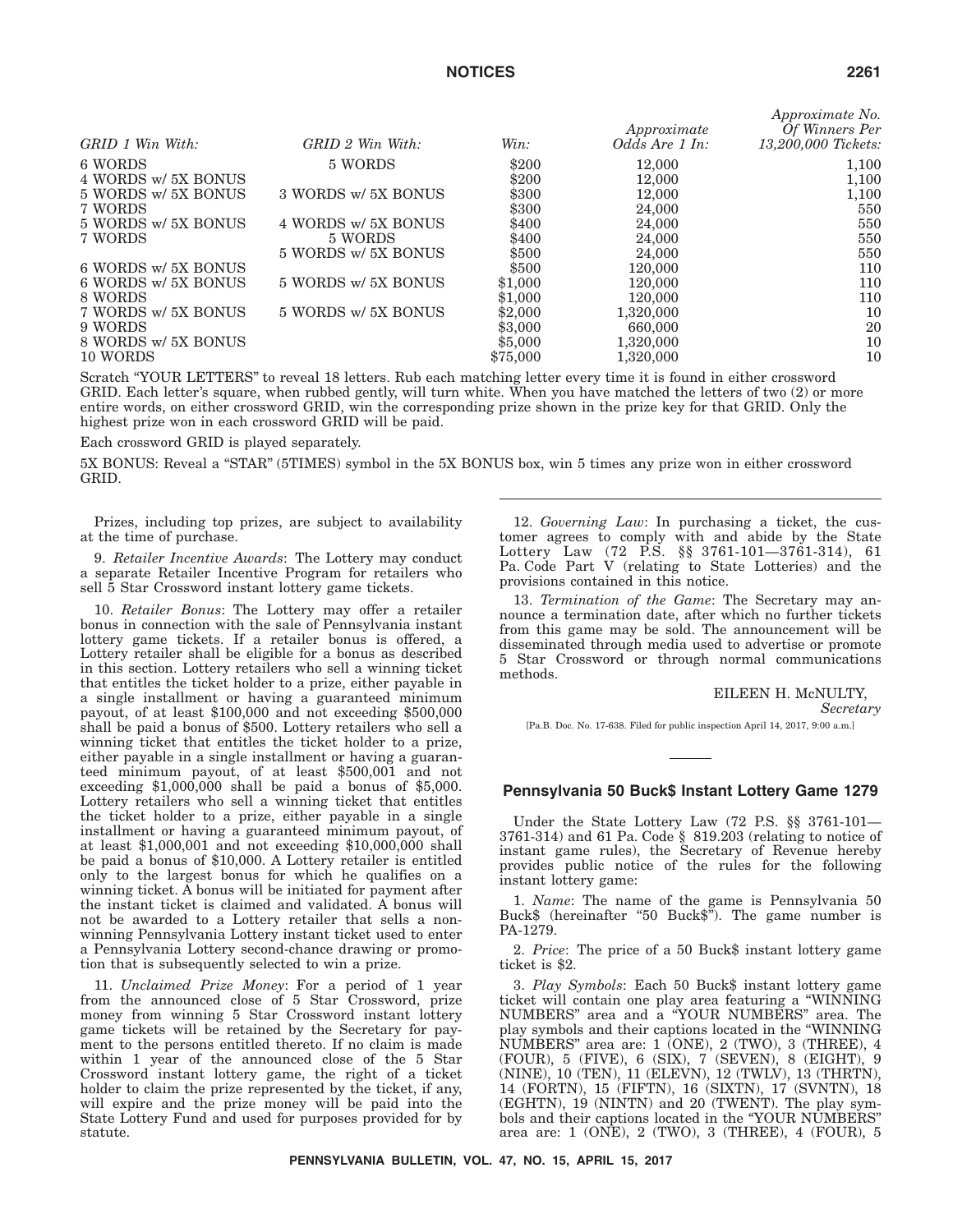(FIVE), 6 (SIX), 7 (SEVEN), 8 (EIGHT), 9 (NINE), 10 (TEN), 11 (ELEVN), 12 (TWLV), 13 (THRTN), 14 (FORTN), 15 (FIFTN), 16 (SIXTN), 17 (SVNTN), 18 (EGHTN), 19 (NINTN), 20 (TWENT) and a 50 (WIN50) symbol.

4. *Prize Symbols*: The prize symbols and their captions located in the "YOUR NUMBERS" area are: FREE (TICKET), \$2.00 (TWO DOL), \$4.00 (FOR DOL), \$5.00 (FIV  ${\rm DOL}$ ),  $$10^{-00}$  (TEN DOL),  $$50^{-00}$  (FIFTY),  $$100$  (ONE HUN), \$500 (FIV HUN) and \$50,000 (FTY THO).

5. *Prizes*: The prizes that can be won in this game are: Free \$2 ticket, \$2, \$4, \$5, \$10, \$50, \$100, \$500 and \$50,000. The player can win up to 10 times on a ticket.

6. *Approximate Number of Tickets Printed For the Game*: Approximately 10,800,000 tickets will be printed for the 50 Buck\$ instant lottery game.

7. *Determination of Prize Winners*:

(a) Holders of tickets upon which any one of the ''YOUR NUMBERS'' play symbols matches either of the ''WINNING NUMBERS'' play symbols and a prize symbol of \$50,000 (FTY THO) appears in the "prize" area under the matching ''YOUR NUMBERS'' play symbol, on a single ticket, shall be entitled to a prize of \$50,000.

(b) Holders of tickets upon which any one of the ''YOUR NUMBERS'' play symbols matches either of the ''WINNING NUMBERS'' play symbols and a prize symbol of \$500 (FIV HUN) appears in the "prize" area under the matching ''YOUR NUMBERS'' play symbol, on a single ticket, shall be entitled to a prize of \$500.

(c) Holders of tickets upon which any one of the ''YOUR NUMBERS'' play symbols matches either of the ''WIN-NING NUMBERS'' play symbols and a prize symbol of \$100 (ONE HUN) appears in the "prize" area under the matching ''YOUR NUMBERS'' play symbol, on a single ticket, shall be entitled to a prize of \$100.

(d) Holders of tickets upon which any one of the ''YOUR NUMBERS'' play symbols matches either of the "WINNING NUMBERS" play symbols and a prize symbol of \$50.00 (FIFTY) appears in the ''prize'' area under the matching "YOUR NUMBERS" play symbol, on a single ticket, shall be entitled to a prize of \$50.

(e) Holders of tickets upon which any one of the "YOUR NUMBERS" play symbols is a 50 (WIN50) symbol, and a prize symbol of \$50<sup>.00</sup> (FIFTY) appears in the "prize" area under that 50 (WIN50) symbol, on a single ticket, shall be entitled to a prize of \$50.

(f) Holders of tickets upon which any one of the ''YOUR NUMBERS'' play symbols matches either of the ''WIN-NING NUMBERS'' play symbols and a prize symbol of \$10<sup>.00</sup> (TEN DOL) appears in the "prize" area under the matching "YOUR NUMBERS" play symbol, on a single ticket, shall be entitled to a prize of \$10.

(g) Holders of tickets upon which any one of the ''YOUR NUMBERS'' play symbols matches either of the ''WINNING NUMBERS'' play symbols and a prize symbol of \$5.00 (FIV DOL) appears in the "prize" area under the matching ''YOUR NUMBERS'' play symbol, on a single ticket, shall be entitled to a prize of \$5.

(h) Holders of tickets upon which any one of the ''YOUR NUMBERS'' play symbols matches either of the ''WINNING NUMBERS'' play symbols and a prize symbol of \$4.00 (FOR DOL) appears in the "prize" area under the matching ''YOUR NUMBERS'' play symbol, on a single ticket, shall be entitled to a prize of \$4.

(i) Holders of tickets upon which any one of the ''YOUR NUMBERS'' play symbols matches either of the ''WIN-NING NUMBERS" play symbols and a prize symbol of \$2.00 (TWO DOL) appears in the "prize" area under the matching ''YOUR NUMBERS'' play symbol, on a single ticket, shall be entitled to a prize of \$2.

(j) Holders of tickets upon which any one of the ''YOUR NUMBERS'' play symbols matches either of the ''WIN-NING NUMBERS'' play symbols and a prize symbol of FREE (TICKET) appears in the "prize" area under the matching "YOUR NUMBERS" play symbol, on a single ticket, shall be entitled to a prize of one 50 Buck\$ instant lottery game ticket or one Pennsylvania Lottery instant game ticket of equivalent sale price which is currently on sale.

8. *Number and Description of Prizes and Approximate Odds*: The following table sets forth the approximate number of winners, amounts of prizes, and approximate odds of winning:

| When Any Of Your Numbers<br>Match Either Winning Number,<br>Win Prize Shown Under The<br>Matching Number. Win With: | Win:                   | Approximate<br>Odds Are 1 In: | Approximate No.<br>Of Winners Per<br>10,800,000 Tickets |
|---------------------------------------------------------------------------------------------------------------------|------------------------|-------------------------------|---------------------------------------------------------|
| <b>FREE</b>                                                                                                         | <b>FREE \$2 TICKET</b> | 7.89                          | 1,368,000                                               |
| $\$2$                                                                                                               | $\$2$                  | 25                            | 432,000                                                 |
| $$2 \times 2$                                                                                                       | \$4                    | 150                           | 72,000                                                  |
|                                                                                                                     |                        | 300                           | 36,000                                                  |
| $$4$<br>$$5$                                                                                                        | $$4\n$5\n$10$          | 50                            | 216,000                                                 |
| $$2 \times 5$                                                                                                       |                        | 1,500                         | 7,200                                                   |
| $$5 \times 2$                                                                                                       | \$10                   | 300                           | 36,000                                                  |
| $(\$4 \times 2) + \$2$                                                                                              | \$10                   | 750                           | 14,400                                                  |
| \$10                                                                                                                | \$10                   | 750                           | 14,400                                                  |
| $$5 \times 10$                                                                                                      | \$50                   | 1,500                         | 7,200                                                   |
| $$10 \times 5$                                                                                                      | \$50                   | 1,500                         | 7,200                                                   |
| \$50 w/ 50 SYMBOL                                                                                                   | \$50                   | 68.18                         | 158,400                                                 |
| \$50                                                                                                                | \$50                   | 1,500                         | 7,200                                                   |
| $$10 \times 10$                                                                                                     | \$100                  | 60,000                        | 180                                                     |
| $(\$50 \text{ w} / 50 \text{ SYMBOL}) \times 2$                                                                     | \$100                  | 24,000                        | 450                                                     |
| \$100                                                                                                               | \$100                  | 120,000                       | 90                                                      |
| $$50 \times 10$                                                                                                     | \$500                  | 432,000                       | 25                                                      |
| $$100 \times 5$                                                                                                     | \$500                  | 2,160,000                     | 5                                                       |
| $(\$50 \text{ w} / 50 \text{ SYMBOL}) \times 10$                                                                    | \$500                  | 432,000                       | 25                                                      |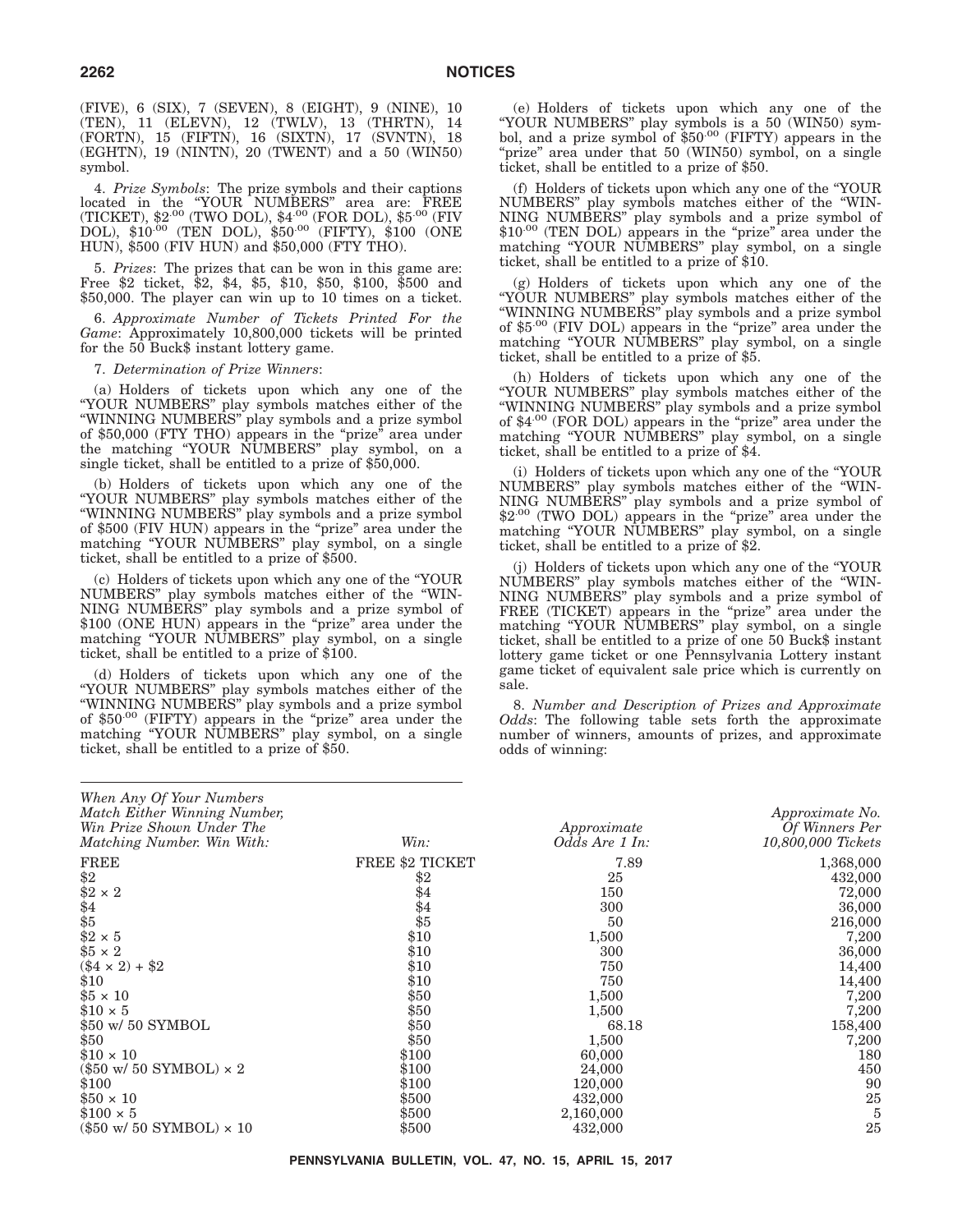| When Any Of Your Numbers<br>Match Either Winning Number,<br>Win Prize Shown Under The<br>Matching Number. Win With: | Win:     | Approximate<br>Odds Are 1 In: | Approximate No.<br>Of Winners Per<br>10,800,000 Tickets |
|---------------------------------------------------------------------------------------------------------------------|----------|-------------------------------|---------------------------------------------------------|
| \$500                                                                                                               | \$500    | 2,160,000                     |                                                         |
| \$50,000                                                                                                            | \$50,000 | 2,160,000                     |                                                         |
| Reveal a "50" (WIN50) symbol, win \$50 instantly!                                                                   |          |                               |                                                         |

Prizes, including top prizes, are subject to availability at the time of purchase.

9. *Retailer Incentive Awards*: The Lottery may conduct a separate Retailer Incentive Program for retailers who sell 50 Buck\$ instant lottery game tickets.

10. *Retailer Bonus*: The Lottery may offer a retailer bonus in connection with the sale of Pennsylvania instant lottery game tickets. If a retailer bonus is offered, a Lottery retailer shall be eligible for a bonus as described in this section. Lottery retailers who sell a winning ticket that entitles the ticket holder to a prize, either payable in a single installment or having a guaranteed minimum payout, of at least \$100,000 and not exceeding \$500,000 shall be paid a bonus of \$500. Lottery retailers who sell a winning ticket that entitles the ticket holder to a prize, either payable in a single installment or having a guaranteed minimum payout, of at least \$500,001 and not exceeding \$1,000,000 shall be paid a bonus of \$5,000. Lottery retailers who sell a winning ticket that entitles the ticket holder to a prize, either payable in a single installment or having a guaranteed minimum payout, of at least \$1,000,001 and not exceeding \$10,000,000 shall be paid a bonus of \$10,000. A Lottery retailer is entitled only to the largest bonus for which he qualifies on a winning ticket. A bonus will be initiated for payment after the instant ticket is claimed and validated. A bonus will not be awarded to a Lottery retailer that sells a nonwinning Pennsylvania Lottery instant ticket used to enter a Pennsylvania Lottery second-chance drawing or promotion that is subsequently selected to win a prize.

11. *Unclaimed Prize Money*: For a period of 1 year from the announced close of 50 Buck\$, prize money from winning 50 Buck\$ instant lottery game tickets will be retained by the Secretary for payment to the persons entitled thereto. If no claim is made within 1 year of the announced close of the 50 Buck\$ instant lottery game, the right of a ticket holder to claim the prize represented by the ticket, if any, will expire and the prize money will be paid into the State Lottery Fund and used for purposes provided for by statute.

12. *Governing Law*: In purchasing a ticket, the customer agrees to comply with and abide by the State Lottery Law (72 P.S. §§ 3761-101—3761-314), 61 Pa. Code Part V (relating to State Lotteries) and the provisions contained in this notice.

13. *Termination of the Game*: The Secretary may announce a termination date, after which no further tickets from this game may be sold. The announcement will be disseminated through media used to advertise or promote 50 Buck\$ or through normal communications methods.

> EILEEN H. McNULTY, *Secretary*

[Pa.B. Doc. No. 17-639. Filed for public inspection April 14, 2017, 9:00 a.m.]

# *Approximate Odds Are 1 In: Approximate No. Of Winners Per 10,800,000 Tickets*

### **Pennsylvania Millionaire Instant Lottery Game 1276**

Under the State Lottery Law (72 P.S. §§ 3761-101— 3761-314) and 61 Pa. Code § 819.203 (relating to notice of instant game rules), the Secretary of Revenue hereby provides public notice of the rules for the following instant lottery game:

1. *Name*: The name of the game is Pennsylvania Millionaire (hereinafter ''Millionaire''). The game number is PA-1276.

2. *Price*: The price of a Millionaire instant lottery game ticket is \$20.

3. *Play Symbols*: Each Millionaire instant lottery game ticket will contain one play area featuring a ''WINNING NUMBERS'' area, a ''YOUR NUMBERS'' area and a ''BONUS'' area. The ''BONUS'' area is played separately. The play symbols and their captions located in the ''WINNING NUMBERS'' area are: 1 (ONE), 2 (TWO), 3 (THREE), 4 (FOUR), 5 (FIVE), 6 (SIX), 7 (SEVEN), 8 (EIGHT), 9 (NINE), 10 (TEN), 11 (ELEVN), 12 (TWLV), 13 (THRTN), 14 (FORTN), 15 (FIFTN), 16 (SIXTN), 17 (SVNTN), 18 (EGHTN), 19 (NINTN), 20 (TWENT), 21 (TWYONE), 22 (TWYTWO), 23 (TWYTHR), 24 (TWYFOR), 25 (TWYFIV), 26 (TWYSIX), 27 (TWYSVN), 28 (TWYEGT), 29 (TWYNIN), 30 (THIRTY), 31 (THYONE), 32 (THYTWO), 33 (THYTHR), 34 (THYFOR), 35 (THYFIV), 36 (THYSIX), 37 (THYSVN), 38 (THYEGT), 39 (THYNIN) and 40 (FORTY). The play symbols and their captions located in the "YOUR NUMBERS" area are: 1 (ONE), 2 (TWO), 3 (THREE), 4 (FOUR), 5 (FIVE), 6 (SIX), 7 (SEVEN), 8 (EIGHT), 9 (NINE), 10 (TEN), 11 (ELEVN), 12 (TWLV), 13 (THRTN), 14 (FORTN), 15 (FIFTN), 16 (SIXTN), 17 (SVNTN), 18 (EGHTN), 19 (NINTN), 20 (TWENT), 21 (TWYONE), 22 (TWYTWO), 23 (TWYTHR), 24 (TWYFOR), 25 (TWYFIV), 26 (TWYSIX), 27 (TWYSVN), 28 (TWYEGT), 29 (TWYNIN), 30 (THIRTY), 31 (THYONE), 32 (THYTWO), 33 (THYTHR), 34 (THYFOR), 35 (THYFIV), 36 (THYSIX), 37 (THYSVN), 38 (THYEGT), 39 (THYNIN), 40 (FORTY), WIN (WIN) symbol, \$1,000 (WIN1K) symbol, and a Stack of Cash (WINALL) symbol.

4. *Prize Symbols*: The prize symbols and their captions located in the "YOUR NUMBERS" area are: \$20.00 (TWENTY), \$30.00 (THIRTY), \$40.00 (FORTY), \$50.00 (FIFTY), \$100 (ONE HUN), \$200 (TWO HUN), \$500 (FIV HUN), \$1,000 (ONE THO), \$10,000 (TEN THO), \$100,000 (ONEHUNTHO) and \$1MILL (ONE MIL). The prize play symbols and their captions located in the "BONUS" area are: \$20.00 (TWENTY), \$30.00 (THIRTY), \$50.00 (FIFTY), \$100 (ONE HUN), \$200 (TWO HUN), \$500 (FIV HUN) and \$1,000 (ONE THO).

5. *Prizes*: The prizes that can be won in this game are: \$20, \$30, \$40, \$50, \$100, \$200, \$500, \$1,000, \$10,000, \$100,000 and \$1,000,000. The prizes that can be won in the ''BONUS'' area are: \$20, \$30, \$50, \$100, \$500 and \$1,000. A player can win up to 21 times on a ticket.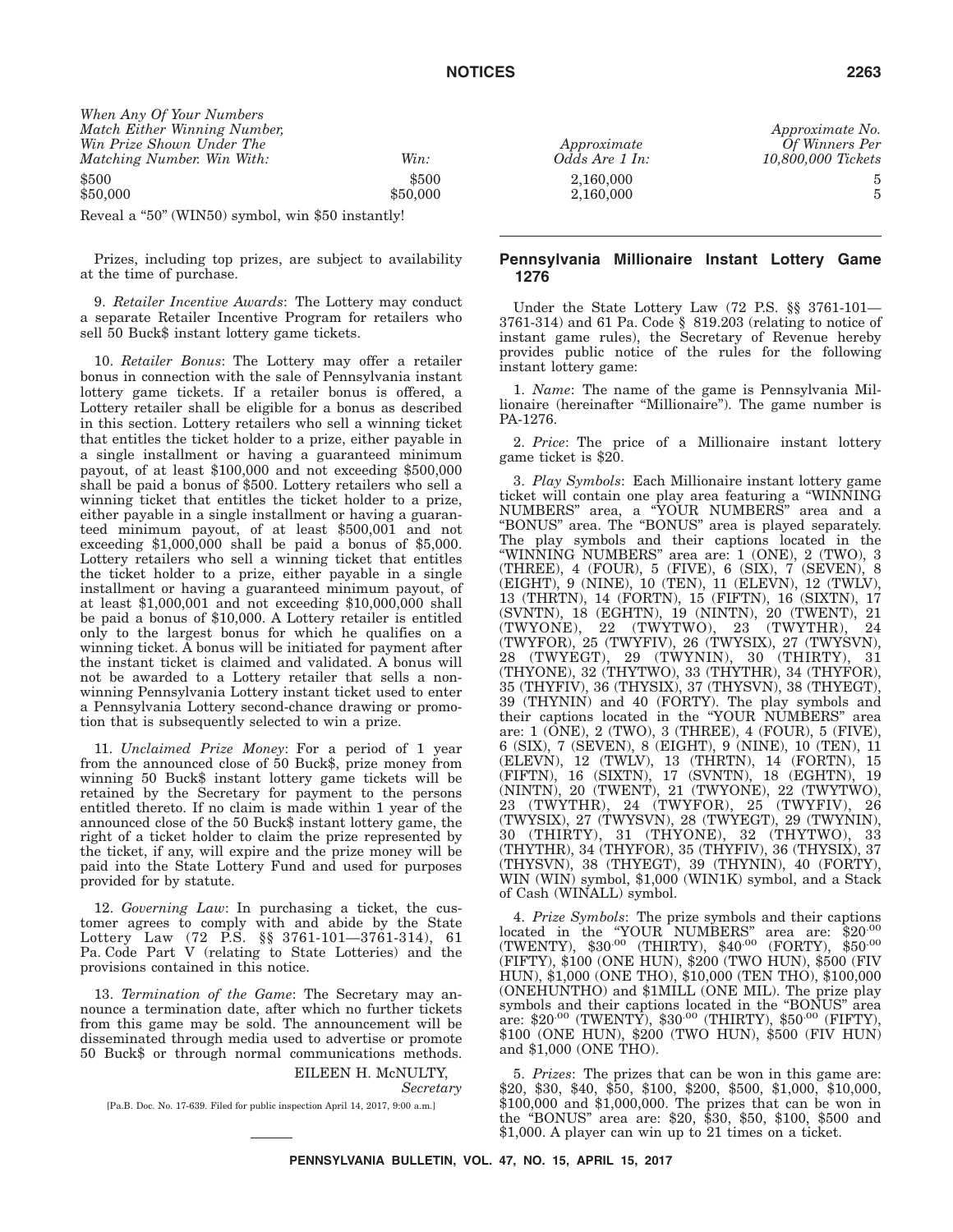6. *Approximate Number of Tickets Printed For the Game*: Approximately 5,400,000 tickets will be printed for the Millionaire instant lottery game.

# 7. *Determination of Prize Winners*:

(a) Holders of tickets upon which any one of the ''YOUR NUMBERS'' play symbols matches any of the ''WINNING NUMBERS'' play symbols and a prize symbol of \$1MILL (ONE MIL) appears in the "prize" area under the matching ''YOUR NUMBERS'' play symbol, on a single ticket, shall be entitled to a prize of \$1,000,000. This prize shall be paid as a one-time, lump-sum, cash payment.

(b) Holders of tickets upon which any one of the ''YOUR NUMBERS'' play symbols matches any of the ''WINNING NUMBERS'' play symbols and a prize symbol of \$100,000 (ONEHUNTHO) appears in the ''prize'' area under the matching ''YOUR NUMBERS'' play symbol, on a single ticket, shall be entitled to a prize of \$100,000.

(c) Holders of tickets upon which any one of the ''YOUR NUMBERS'' play symbols matches any of the ''WINNING NUMBERS'' play symbols and a prize symbol of \$10,000 (TEN THO) appears in the "prize" area under the matching ''YOUR NUMBERS'' play symbol, on a single ticket, shall be entitled to a prize of \$10,000.

(d) Holders of tickets upon which any one of the ''YOUR NUMBERS'' play symbols is a WIN (WIN) symbol, and a prize symbol of \$10,000 (TEN THO) appears in the "prize" area under that WIN (WIN) symbol, on a single ticket, shall be entitled to a prize of \$10,000.

(e) Holders of tickets upon which any one of the ''YOUR NUMBERS'' play symbols is a Stack of Cash (WINALL) symbol, and a prize symbol of \$500 (FIV HUN) appears in all twenty of the "prize" areas, on a single ticket, shall be entitled to a prize of \$10,000.

(f) Holders of tickets upon which any one of the ''YOUR NUMBERS'' play symbols matches any of the ''WINNING NUMBERS'' play symbols and a prize symbol of \$1,000 (ONE THO) appears in the "prize" area under the matching ''YOUR NUMBERS'' play symbol, on a single ticket, shall be entitled to a prize of \$1,000.

(g) Holders of tickets upon which any one of the "YOUR NUMBERS" play symbols is a WIN (WIN) symbol, and a prize symbol of \$1,000 (ONE THO) appears in the "prize" area under that WIN (WIN) symbol, on a single ticket, shall be entitled to a prize of \$1,000.

(h) Holders of tickets upon which any one of the ''YOUR NUMBERS'' play symbols is a \$1,000 (WIN1K) symbol, and a prize symbol of \$1,000 (ONE THO) appears in the "prize" area under that \$1,000 (WIN1K) symbol, on a single ticket, shall be entitled to a prize of \$1,000.

(i) Holders of tickets upon which two prize play symbols of \$1,000 (ONE THO) appear in the ''BONUS'' area, on a single ticket, shall be entitled to a prize of \$1,000.

(j) Holders of tickets upon which any one of the ''YOUR NUMBERS'' play symbols is a Stack of Cash (WINALL) symbol, and a prize symbol of \$50.00 (FIFTY) appears in all twenty of the "prize" areas, on a single ticket, shall be entitled to a prize of \$1,000.

(k) Holders of tickets upon which any one of the ''YOUR NUMBERS'' play symbols is a Stack of Cash (WINALL) symbol, and a prize symbol of \$100 (ONE HUN) appears in two of the "prize" areas, a prize symbol of \$50.00 (FIFTY) appears in eight of the "prize" areas and a prize symbol of \$40.00 (FORTY) appears in ten of the "prize" areas, on a single ticket, shall be entitled to a prize of \$1,000.

(l) Holders of tickets upon which any one of the ''YOUR NUMBERS'' play symbols matches any of the ''WINNING NUMBERS'' play symbols and a prize symbol of \$500 (FIV HUN) appears in the ''prize'' area under the matching ''YOUR NUMBERS'' play symbol, on a single ticket, shall be entitled to a prize of \$500.

(m) Holders of tickets upon which any one of the ''YOUR NUMBERS'' play symbols is a WIN (WIN) symbol, and a prize symbol of \$500 (FIV HUN) appears in the "prize" area under that WIN (WIN) symbol, on a single ticket, shall be entitled to a prize of \$500.

(n) Holders of tickets upon which two prize play symbols of \$500 (FIV HUN) appear in the ''BONUS'' area, on a single ticket, shall be entitled to a prize of \$500.

(o) Holders of tickets upon which any one of the ''YOUR NUMBERS'' play symbols is a Stack of Cash (WINALL) symbol, and a prize symbol of \$40.00 (FORTY) appears in five of the "prize" areas and a prize symbol of  $$20^{.00}$  (TWENTY) appears in fifteen of the "Prize" areas, on a single ticket, shall be entitled to a prize of \$500.

(p) Holders of tickets upon which any one of the ''YOUR NUMBERS'' play symbols matches any of the ''WINNING NUMBERS'' play symbols and a prize symbol of \$200 (TWO HUN) appears in the "prize" area under the matching ''YOUR NUMBERS'' play symbol, on a single ticket, shall be entitled to a prize of \$200.

(q) Holders of tickets upon which any one of the "YOUR NUMBERS" play symbols is a WIN (WIN) symbol, and a prize symbol of \$200 (TWO HUN) appears in the "prize" area under that WIN (WIN) symbol, on a single ticket, shall be entitled to a prize of \$200.

(r) Holders of tickets upon which two prize play symbols of \$200 (TWO HUN) appear in the "BONUS" area, on a single ticket, shall be entitled to a prize of \$200.

(s) Holders of tickets upon which any one of the ''YOUR NUMBERS'' play symbols matches any of the ''WINNING NUMBERS'' play symbols and a prize symbol of \$100 (ONE HUN) appears in the "prize" area under the matching ''YOUR NUMBERS'' play symbol, on a single ticket, shall be entitled to a prize of \$100.

(t) Holders of tickets upon which any one of the ''YOUR NUMBERS'' play symbols is a WIN (WIN) symbol, and a prize symbol of \$100 (ONE HUN) appears in the "prize" area under that WIN (WIN) symbol, on a single ticket, shall be entitled to a prize of \$100.

(u) Holders of tickets upon which two prize play symbols of \$100 (ONE HUN) appear in the ''BONUS'' area, on a single ticket, shall be entitled to a prize of \$100.

(v) Holders of tickets upon which any one of the ''YOUR NUMBERS'' play symbols matches any of the ''WINNING NUMBERS'' play symbols and a prize symbol of \$50.00 (FIFTY) appears in the "prize" area under the matching "YOUR NUMBERS" play symbol, on a single ticket, shall be entitled to a prize of \$50.

(w) Holders of tickets upon which any one of the "YOUR NUMBERS" play symbols is a WIN (WIN) symbol, and a prize symbol of  $$50\,^{\,00}$  (FIFTY) appears in the "prize" area under that WIN (WIN) symbol, on a single ticket, shall be entitled to a prize of \$50.

(x) Holders of tickets upon which two prize play symbols of \$50.00 (FIFTY) appear in the "BONUS" area, on a single ticket, shall be entitled to a prize of \$50.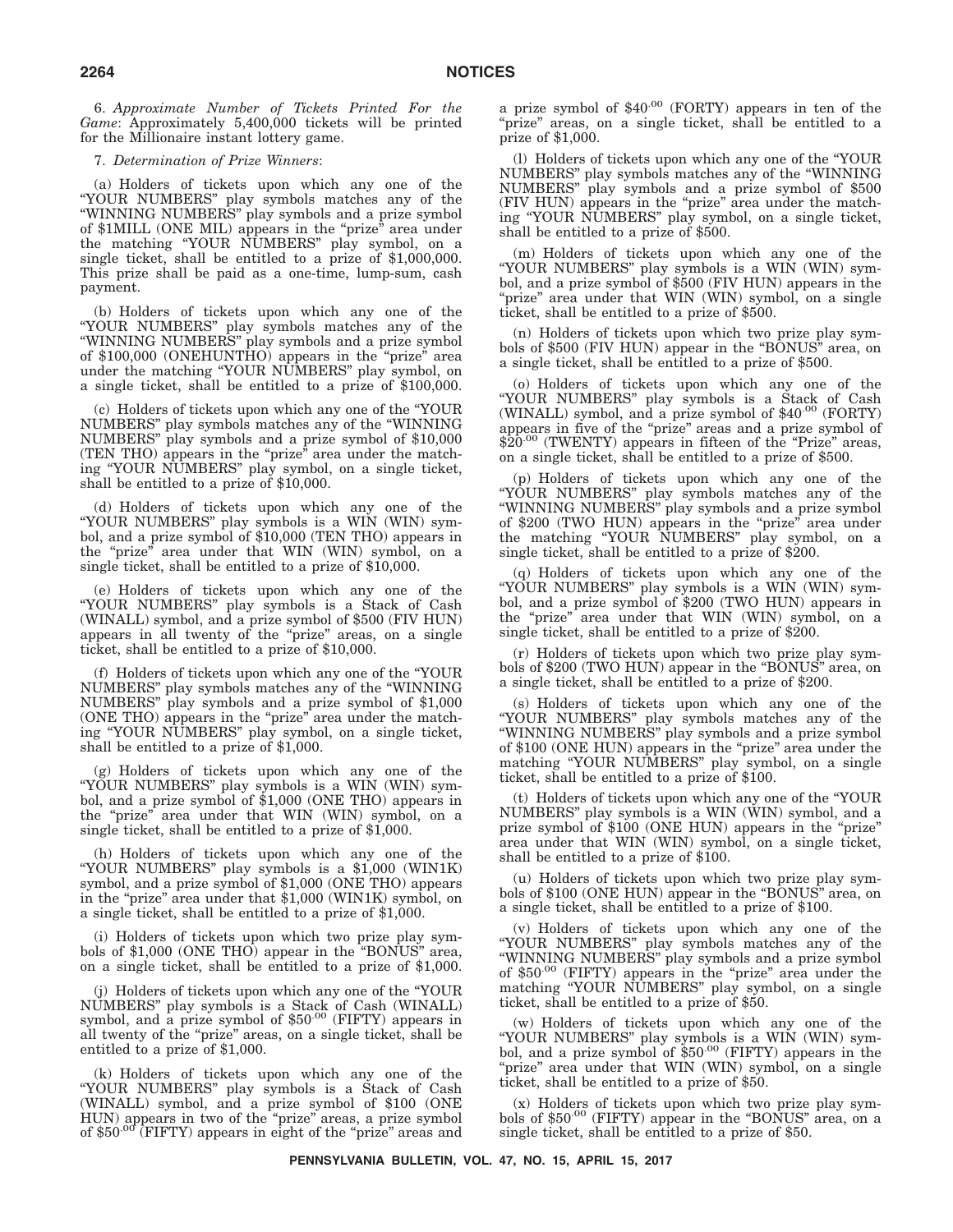(y) Holders of tickets upon which any one of the ''YOUR NUMBERS'' play symbols matches any of the ''WINNING NUMBERS'' play symbols and a prize symbol of \$40.00 (FORTY) appears in the "prize" area under the matching "YOUR NUMBERS" play symbol, on a single ticket, shall be entitled to a prize of \$40.

(z) Holders of tickets upon which any one of the ''YOUR NUMBERS'' play symbols matches any of the ''WINNING NUMBERS'' play symbols and a prize symbol of  $\$30^{.00}$  (THIRTY) appears in the "prize" area under the matching "YOUR NUMBERS" play symbol, on a single ticket, shall be entitled to a prize of \$30.

(aa) Holders of tickets upon which any one of the ''YOUR NUMBERS'' play symbols is a WIN (WIN) sym-bol, and a prize symbol of \$30.00 (THIRTY) appears in the "prize" area under that WIN (WIN) symbol, on a single ticket, shall be entitled to a prize of \$30.

(bb) Holders of tickets upon which two prize play symbols of  $$30^{.00}$  (THIRTY) appear in the "BONUS" area, on a single ticket, shall be entitled to a prize of \$30.

(cc) Holders of tickets upon which any one of the ''YOUR NUMBERS'' play symbols matches any of the ''WINNING NUMBERS'' play symbols and a prize symbol of \$20.00 (TWENTY) appears in the "prize" area under the matching ''YOUR NUMBERS'' play symbol, on a single ticket, shall be entitled to a prize of \$20.

(dd) Holders of tickets upon which any one of the "YOUR NUMBERS" play symbols is a WIN (WIN) symbol, and a prize symbol of \$20<sup>.00</sup> (TWENTY) appears in the ''prize'' area under that WIN (WIN) symbol, on a single ticket, shall be entitled to a prize of \$20.

(ee) Holders of tickets upon which two prize play symbols of  $$20^{.00}$  (TWENTY) appear in the "BONUS" area, on a single ticket, shall be entitled to a prize of \$20.

8. *Number and Description of Prizes and Approximate Odds*: The following table sets forth the approximate number of winners, amounts of prizes, and approximate odds of winning:

| When Any Of Your Numbers                                                       |                              |         |                |                    |
|--------------------------------------------------------------------------------|------------------------------|---------|----------------|--------------------|
| Match Any Winning Number,                                                      |                              |         |                | Approximate No.    |
| Win Prize Shown Under The                                                      |                              |         | Approximate    | Of Winners Per     |
| Matching Number. Win With:                                                     | <b>BONUS:</b>                | Win:    | Odds Are 1 In: | 5,400,000 Tickets: |
|                                                                                | 2 - \$20s w/ BONUS           | \$20    | 300            | 18,000             |
| \$20 w/ WIN                                                                    |                              | \$20    | 10             | 540,000            |
| \$20                                                                           |                              | \$20    | 12.5           | 432,000            |
|                                                                                | $2 - $30s \le  BONUS$        | \$30    | 300            | 18,000             |
| \$30 w/ WIN                                                                    |                              | \$30    | 75             | 72,000             |
| \$30                                                                           |                              | \$30    | 60             | 90,000             |
| \$30                                                                           | 2 - \$20s w/ BONUS           | \$50    | 30             | 180,000            |
|                                                                                | $2 - $50s \le  BONUS$        | \$50    | 300            | 18,000             |
| \$50 w/ WIN                                                                    |                              | \$50    | 42.86          | 126,000            |
| \$50                                                                           |                              | \$50    | 150            | 36,000             |
| $$20 \times 5$                                                                 |                              | \$100   | 300            | 18,000             |
| $$30 + ($50 \text{ w}/\text{WIN})$$                                            | 2 - \$20s w/ BONUS           | \$100   | 150            | 36,000             |
| $$50 \times 2$                                                                 |                              | \$100   | 300            | 18,000             |
| \$50                                                                           | 2 - \$50s w/ BONUS           | \$100   | 300            | 18,000             |
|                                                                                | $2 - $100s \le BONUS$        | \$100   | 300            | 18,000             |
| \$100 w/ WIN                                                                   |                              | \$100   | 300            | 18,000             |
| \$100                                                                          |                              | \$100   | 300            | 18,000             |
| $$20 \times 10$                                                                |                              | \$200   | 2,400          | 2,250              |
| $$40 \times 5$                                                                 |                              | \$200   | 2,400          | 2,250              |
| $$50 \times 4$                                                                 |                              | \$200   | 6,000          | 900                |
| $(\$50 \times 2) + ((\$20 \text{ w} / \text{WIN}) \times 5)$                   |                              | \$200   | 6,000          | 900                |
| $(\$50 \times 2) + \$50$ w/ WIN)                                               | 2 - \$50s w/ BONUS           | \$200   | 2,400          | 2,250              |
| $$100 \times 2$                                                                |                              | \$200   | 6,000          | 900                |
| \$100                                                                          | $2 - $100s \le BONUS$        | \$200   | 6,000          | 900                |
| \$200 w/ WIN                                                                   |                              | \$200   | 12,000         | 450                |
| \$200                                                                          |                              | \$200   | 12,000         | 450                |
| STACK OF CASH w/ $((\$40 \times 5)$ +<br>$(\$20 \times 15)$                    |                              | \$500   | 12,000         | 450                |
| $$50 \times 9$                                                                 | 2 - \$50s w/ BONUS           | \$500   | 12,000         | 450                |
| $$100 \times 4$                                                                | $2 - $100s \le \text{BONUS}$ | \$500   | 24,000         | 225                |
| $$200 \times 2$                                                                | 2 - \$100s w/ BONUS          | \$500   | 24,000         | 225                |
|                                                                                | 2 - \$500s w/ BONUS          | \$500   | 24,000         | 225                |
| \$500 w/ WIN                                                                   |                              | \$500   | 24,000         | 225                |
| \$500                                                                          |                              | \$500   | 24,000         | 225                |
| STACK OF CASH w/ $((\$100 \times 2) +$<br>$(\$50 \times 8) + (\$40 \times 10)$ |                              | \$1,000 | 12,000         | 450                |
| STACK OF CASH w/ $(\$50 \times 20)$                                            |                              | \$1,000 | 12,000         | 450                |
| STACK OF CASH w/ $((\$40 \times 5)$ +                                          | 2 - \$500s w/ BONUS          | \$1,000 | 12,000         | 450                |
| $(\$20 \times 15)$                                                             |                              |         |                |                    |
| $$100 \times 9$                                                                | $2 - $100s \le BONUS$        | \$1,000 | 12,000         | 450                |
| $$100 \times 5$                                                                | 2 - \$500s w/ BONUS          | \$1,000 | 24,000         | 225                |
| $$200 \times 4$                                                                | 2 - \$200s w/ BONUS          | \$1,000 | 24,000         | 225                |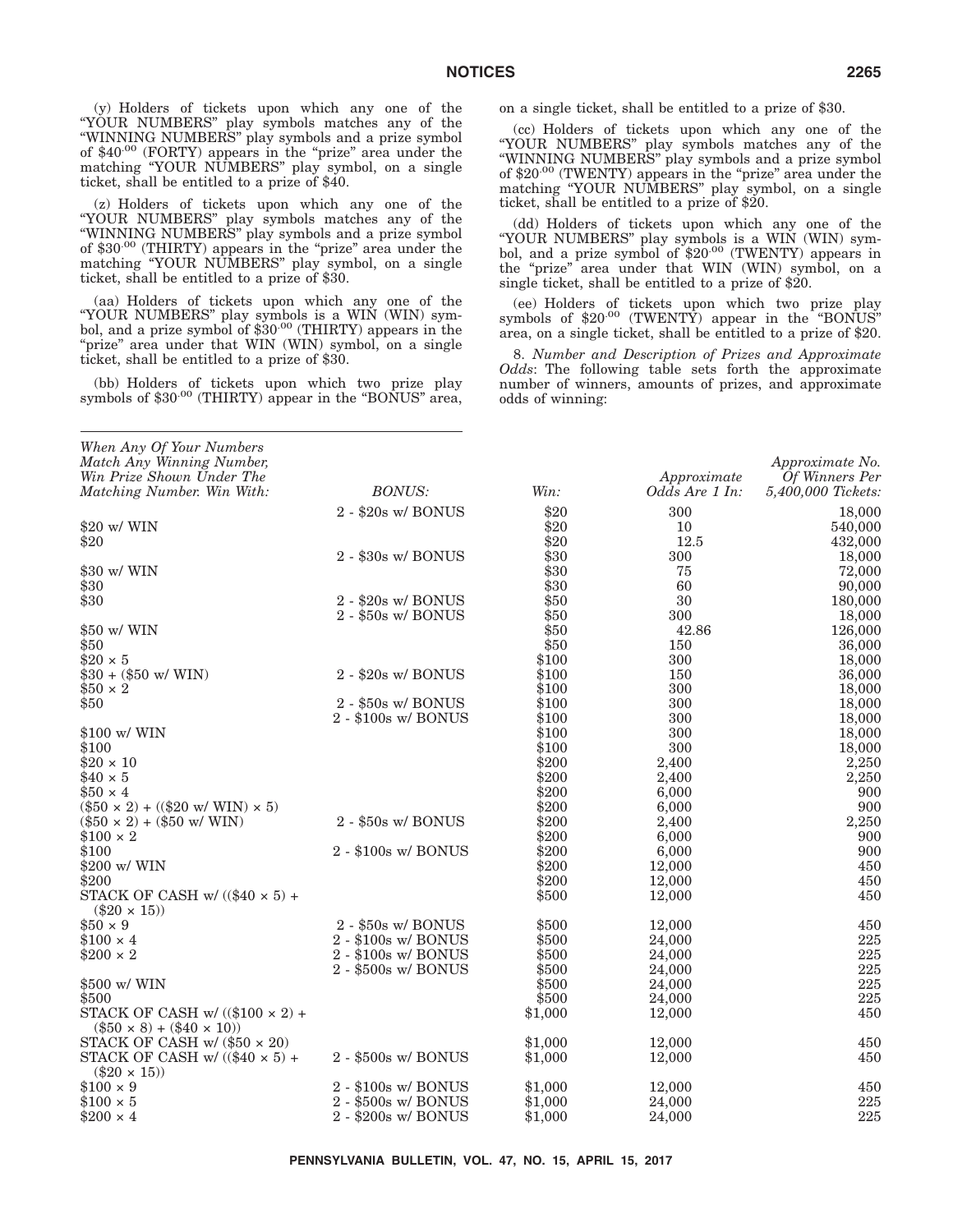| When Any Of Your Numbers<br>Match Any Winning Number,<br>Win Prize Shown Under The<br><i>Matching Number. Win With:</i> | <b>BONUS:</b>                | Win:        | Approximate<br>Odds Are 1 In: | <i>Approximate No.</i><br>Of Winners Per<br>5,400,000 Tickets: |
|-------------------------------------------------------------------------------------------------------------------------|------------------------------|-------------|-------------------------------|----------------------------------------------------------------|
| $(\$200 \times 2) + ((\$100 \text{ w/WIN}) \times 4)$                                                                   | $2 - $200s \le \text{BONUS}$ | \$1,000     | 24,000                        | 225                                                            |
| \$500                                                                                                                   | $2 - $500s \le \text{BONUS}$ | \$1,000     | 24,000                        | 225                                                            |
| $$1,000 \text{ w}$ \$1,000 SYMBOL                                                                                       |                              | \$1,000     | 480                           | 11,250                                                         |
| $$1.000 \text{ w} / \text{WIN}$                                                                                         |                              | \$1,000     | 24,000                        | 225                                                            |
| \$1,000                                                                                                                 |                              | \$1,000     | 24,000                        | 225                                                            |
| STACK OF CASH w/ $(\$500 \times 20)$                                                                                    |                              | \$10,000    | 1,080,000                     | 5                                                              |
| $$1.000 \times 9$                                                                                                       | $2 - $1,000s$ w/ BONUS       | \$10,000    | 1,080,000                     | 5                                                              |
| $(\$1,000 \text{ w}$ / $\$1,000 \text{ SYMBOL} \times 10$                                                               |                              | \$10,000    | 1,080,000                     | 5                                                              |
| $$10,000 \text{ w} / \text{WIN}$                                                                                        |                              | \$10,000    | 1,080,000                     | 5                                                              |
| \$10,000                                                                                                                |                              | \$10,000    | 1,080,000                     | 5                                                              |
| \$100,000                                                                                                               |                              | \$100,000   | 1,080,000                     | 5                                                              |
| \$1,000,000                                                                                                             |                              | \$1,000,000 | 1,080,000                     | 5                                                              |

Reveal a ''WIN'' (WIN) symbol, win prize shown under that symbol automatically.

Reveal a "\$1,000" (WIN1K) symbol, win \$1,000 instantly.

Reveal a "STACK OF CASH" (WINALL) symbol, win all 20 prizes shown!

BONUS: Reveal two like prize amounts, win that amount. BONUS is played separately.

Prizes, including top prizes, are subject to availability at the time of purchase.

9. *Retailer Incentive Awards*: The Lottery may conduct a separate Retailer Incentive Program for retailers who sell Millionaire instant lottery game tickets.

10. *Retailer Bonus*: The Lottery may offer a retailer bonus in connection with the sale of Pennsylvania instant lottery game tickets. If a retailer bonus is offered, a Lottery retailer shall be eligible for a bonus as described in this section. Lottery retailers who sell a winning ticket that entitles the ticket holder to a prize, either payable in a single installment or having a guaranteed minimum payout, of at least \$100,000 and not exceeding \$500,000 shall be paid a bonus of \$500. Lottery retailers who sell a winning ticket that entitles the ticket holder to a prize, either payable in a single installment or having a guaranteed minimum payout, of at least \$500,001 and not exceeding \$1,000,000 shall be paid a bonus of \$5,000. Lottery retailers who sell a winning ticket that entitles the ticket holder to a prize, either payable in a single installment or having a guaranteed minimum payout, of at least \$1,000,001 and not exceeding \$10,000,000 shall be paid a bonus of \$10,000. A Lottery retailer is entitled only to the largest bonus for which he qualifies on a winning ticket. A bonus will be initiated for payment after the instant ticket is claimed and validated. A bonus will not be awarded to a Lottery retailer that sells a nonwinning Pennsylvania Lottery instant ticket used to enter a Pennsylvania Lottery second-chance drawing or promotion that is subsequently selected to win a prize.

11. *Unclaimed Prize Money*: For a period of 1 year from the announced close of Millionaire, prize money from winning Millionaire instant lottery game tickets will be retained by the Secretary for payment to the persons entitled thereto. If no claim is made within 1 year of the announced close of the Millionaire instant lottery game, the right of a ticket holder to claim the prize represented by the ticket, if any, will expire and the prize money will be paid into the State Lottery Fund and used for purposes provided for by statute.

12. *Governing Law*: In purchasing a ticket, the customer agrees to comply with and abide by the State Lottery Law (72 P.S. §§ 3761-101—3761-314), 61

Pa. Code Part V (relating to State Lotteries) and the provisions contained in this notice.

13. *Termination of the Game*: The Secretary may announce a termination date, after which no further tickets from this game may be sold. The announcement will be disseminated through media used to advertise or promote Millionaire or through normal communications methods.

EILEEN H. McNULTY,

*Secretary*

[Pa.B. Doc. No. 17-640. Filed for public inspection April 14, 2017, 9:00 a.m.]

# **Pennsylvania Quick Cash Instant Lottery Game 1280**

Under the State Lottery Law (72 P.S. §§ 3761-101— 3761-314) and 61 Pa. Code § 819.203 (relating to notice of instant game rules), the Secretary of Revenue hereby provides public notice of the rules for the following instant lottery game:

1. *Name*: The name of the game is Pennsylvania Quick Cash (hereinafter ''Quick Cash''). The game number is PA-1280.

2. *Price*: The price of a Quick Cash instant lottery game ticket is \$1.

3. *Play Symbols*: Each Quick Cash instant lottery game ticket will contain one play area featuring a ''WINNING NUMBER'' area and a ''YOUR NUMBERS'' area. The play symbols and their captions located in the ''WINNING NUMBER'' area are: 1 (ONE), 2 (TWO), 3 (THREE), 4 (FOUR), 5 (FIVE), 6 (SIX), 7 (SEVEN), 8 (EIGHT), 9 (NINE), 10 (TEN), 11 (ELEVN), 12 (TWLV), 13 (THRTN), 14 (FORTN), 15 (FIFTN), 16 (SIXTN), 17 (SVNTN), 18 (EGHTN), 19 (NINTN) and 20 (TWENT). The play symbols and their captions located in the ''YOUR NUMBERS'' area are: 1 (ONE), 2 (TWO), 3 (THREE), 4 (FOUR), 5 (FIVE), 6 (SIX), 7 (SEVEN), 8 (EIGHT), 9 (NINE), 10 (TEN), 11 (ELEVN), 12 (TWLV), 13 (THRTN), 14 (FORTN), 15 (FIFTN), 16 (SIXTN), 17 (SVNTN), 18 (EGHTN), 19 (NINTN), 20 (TWENT) and a Cash (CASH) symbol.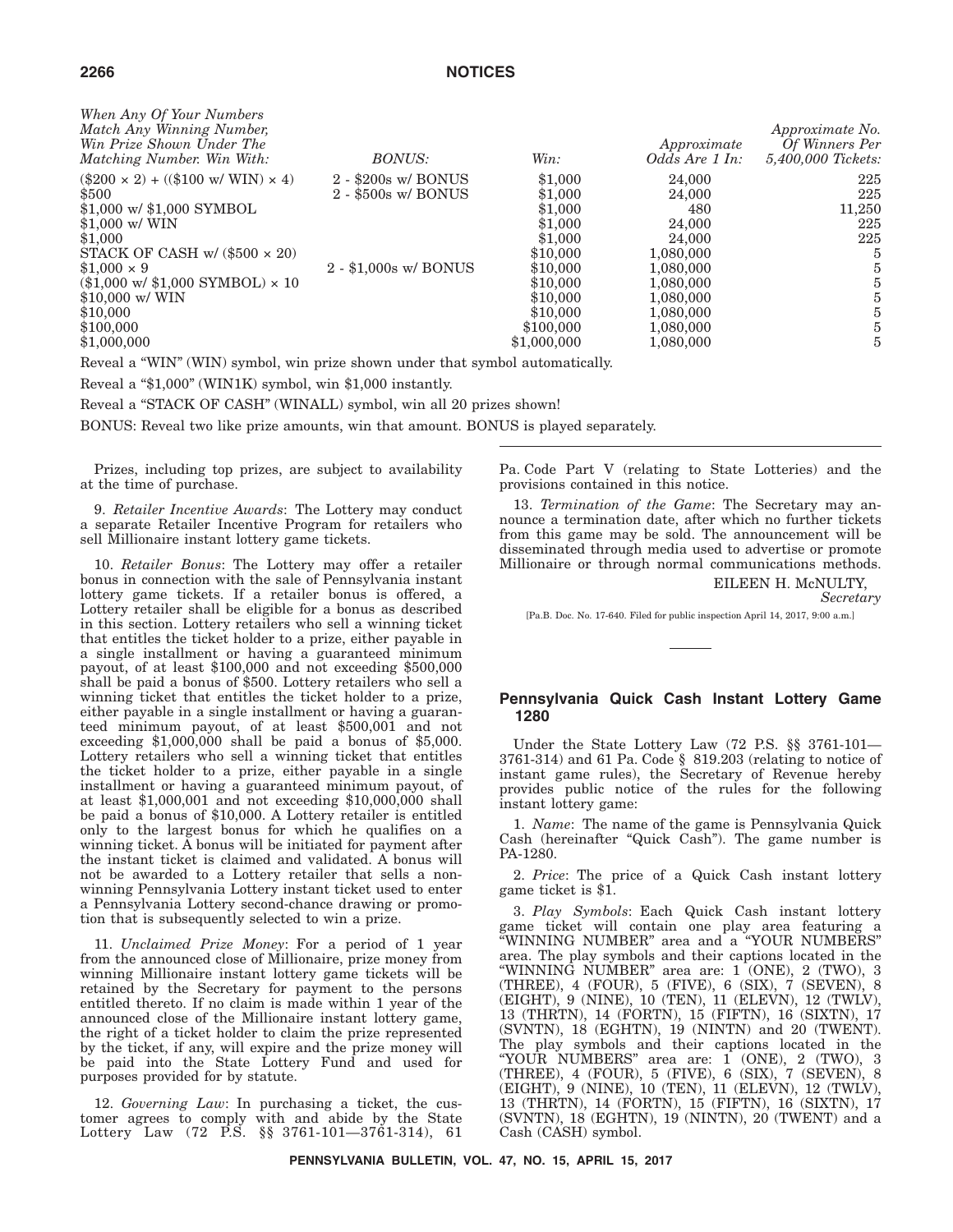4. *Prize Symbols*: The prize symbols and their captions located in the "YOUR NUMBERS" area are: FREE<br>(TICKET), \$1<sup>.00</sup> (ONE DOL), \$2<sup>.00</sup> (TWO DOL), \$5<sup>.00</sup> (FIV DOL), \$10.00 (TEN DOL), \$20.00 (TWENTY), \$40.00 (FORTY), \$100 (ONE HUN), \$400 (FOR HUN) and \$10,000 (TEN THO).

5. *Prizes*: The prizes that can be won in this game are: Free \$1 ticket, \$1, \$2, \$5, \$10, \$20, \$40, \$100, \$400 and \$10,000. A player can win up to 5 times on a ticket.

6. *Approximate Number of Tickets Printed For the Game*: Approximately 10,800,000 tickets will be printed for the Quick Cash instant lottery game.

7. *Determination of Prize Winners*:

(a) Holders of tickets upon which any one of the ''YOUR NUMBERS'' play symbols matches the ''WIN-NING NUMBER'' play symbol and a prize symbol of \$10,000 (TEN THO) appears in the "prize" area under the matching "YOUR NUMBERS" play symbol, on a single ticket, shall be entitled to a prize of \$10,000.

(b) Holders of tickets upon which any one of the ''YOUR NUMBERS'' play symbols matches the ''WIN-NING NUMBER'' play symbol and a prize symbol of \$400 (FOR HUN) appears in the "prize" area under the matching "YOUR NUMBERS" play symbol, on a single ticket, shall be entitled to a prize of \$400.

(c) Holders of tickets upon which any one of the ''YOUR NUMBERS'' play symbols is a Cash (CASH) symbol and a prize symbol of \$400 (FOR HUN) appears in the "prize" area under that Cash (CASH) symbol, on a single ticket, shall be entitled to a prize of \$400.

(d) Holders of tickets upon which any one of the ''YOUR NUMBERS'' play symbols matches the ''WIN-NING NUMBER'' play symbol and a prize symbol of \$100 (ONE HUN) appears in the "prize" area under the matching "YOUR NUMBERS" play symbol, on a single ticket, shall be entitled to a prize of \$100.

(e) Holders of tickets upon which any one of the ''YOUR NUMBERS'' play symbols is a Cash (CASH) symbol and a prize symbol of \$100 (ONE HUN) appears in the "prize" area under that Cash (CASH) symbol, on a single ticket, shall be entitled to a prize of \$100.

(f) Holders of tickets upon which any one of the ''YOUR NUMBERS'' play symbols matches the ''WINNING NUM-BER'' play symbol and a prize symbol of \$40.00 (FORTY) appears in the "prize" area under the matching "YOUR NUMBERS'' play symbol, on a single ticket, shall be entitled to a prize of \$40.

(g) Holders of tickets upon which any one of the "YOUR NUMBERS" play symbols is a Cash (CASH)<br>symbol and a prize symbol of \$40.00 (FORTY) appears in the "prize" area under that Cash (CASH) symbol, on a single ticket, shall be entitled to a prize of \$40.

(h) Holders of tickets upon which any one of the ''YOUR NUMBERS'' play symbols matches the ''WIN-NING NUMBER'' play symbol and a prize symbol of \$20<sup>.00</sup> (TWENTY) appears in the "prize" area under the matching "YOUR NUMBERS" play symbol, on a single ticket, shall be entitled to a prize of \$20.

(i) Holders of tickets upon which any one of the ''YOUR NUMBERS'' play symbols is a Cash (CASH) symbol and a

prize symbol of \$20.00 (TWENTY) appears in the "prize" area under that Cash (CASH) symbol, on a single ticket, shall be entitled to a prize of \$20.

(j) Holders of tickets upon which any one of the ''YOUR NUMBERS'' play symbols matches the ''WINNING NUM-BER" play symbol and a prize symbol of \$10.00 (TEN DOL) appears in the "prize" area under the matching ''YOUR NUMBERS'' play symbol, on a single ticket, shall be entitled to a prize of \$10.

(k) Holders of tickets upon which any one of the "YOUR NUMBERS" play symbols is a Cash (CASH)<br>symbol and a prize symbol of \$10<sup>.00</sup> (TEN DOL) appears in the "prize" area under that Cash (CASH) symbol, on a single ticket, shall be entitled to a prize of \$10.

(l) Holders of tickets upon which any one of the ''YOUR NUMBERS'' play symbols matches the ''WINNING NUM-BER'' play symbol and a prize symbol of \$5.00 (FIV DOL) appears in the "prize" area under the matching "YOUR NUMBERS'' play symbol, on a single ticket, shall be entitled to a prize of \$5.

(m) Holders of tickets upon which any one of the ''YOUR NUMBERS'' play symbols is a Cash (CASH) symbol and a prize symbol of \$5.00 (FIV DOL) appears in the "prize" area under that Cash (CASH) symbol, on a single ticket, shall be entitled to a prize of \$5.

(n) Holders of tickets upon which any one of the ''YOUR NUMBERS'' play symbols matches the ''WIN-NING NUMBER'' play symbol and a prize symbol of \$2.00 (TWO DOL) appears in the ''prize'' area under the matching "YOUR NUMBERS" play symbol, on a single ticket, shall be entitled to a prize of \$2.

(o) Holders of tickets upon which any one of the "YOUR NUMBERS" play symbols is a Cash (CASH)<br>symbol and a prize symbol of \$2<sup>.00</sup> (TWO DOL) appears in the "prize" area under that Cash (CASH) symbol, on a single ticket, shall be entitled to a prize of \$2.

(p) Holders of tickets upon which any one of the ''YOUR NUMBERS'' play symbols matches the ''WIN-NING NUMBER'' play symbol and a prize symbol of \$1.00 (ONE DOL) appears in the "prize" area under the matching ''YOUR NUMBERS'' play symbol, on a single ticket, shall be entitled to a prize of \$1.

(q) Holders of tickets upon which any one of the ''YOUR NUMBERS'' play symbols is a Cash (CASH) symbol and a prize symbol of \$1.00 (ONE DOL) appears in the "prize" area under that Cash (CASH) symbol, on a single ticket, shall be entitled to a prize of \$1.

(r) Holders of tickets upon which any one of the ''YOUR NUMBERS'' play symbols matches the ''WINNING NUM-BER'' play symbol and a prize symbol of FREE (TICKET) appears in the ''prize'' area under the matching ''YOUR NUMBERS'' play symbol, on a single ticket, shall be entitled to a prize of one Quick Cash instant lottery game ticket or one Pennsylvania Lottery instant game ticket of equivalent sale price which is currently on sale.

8. *Number and Description of Prizes and Approximate Odds*: The following table sets forth the approximate number of winners, amounts of prizes, and approximate odds of winning: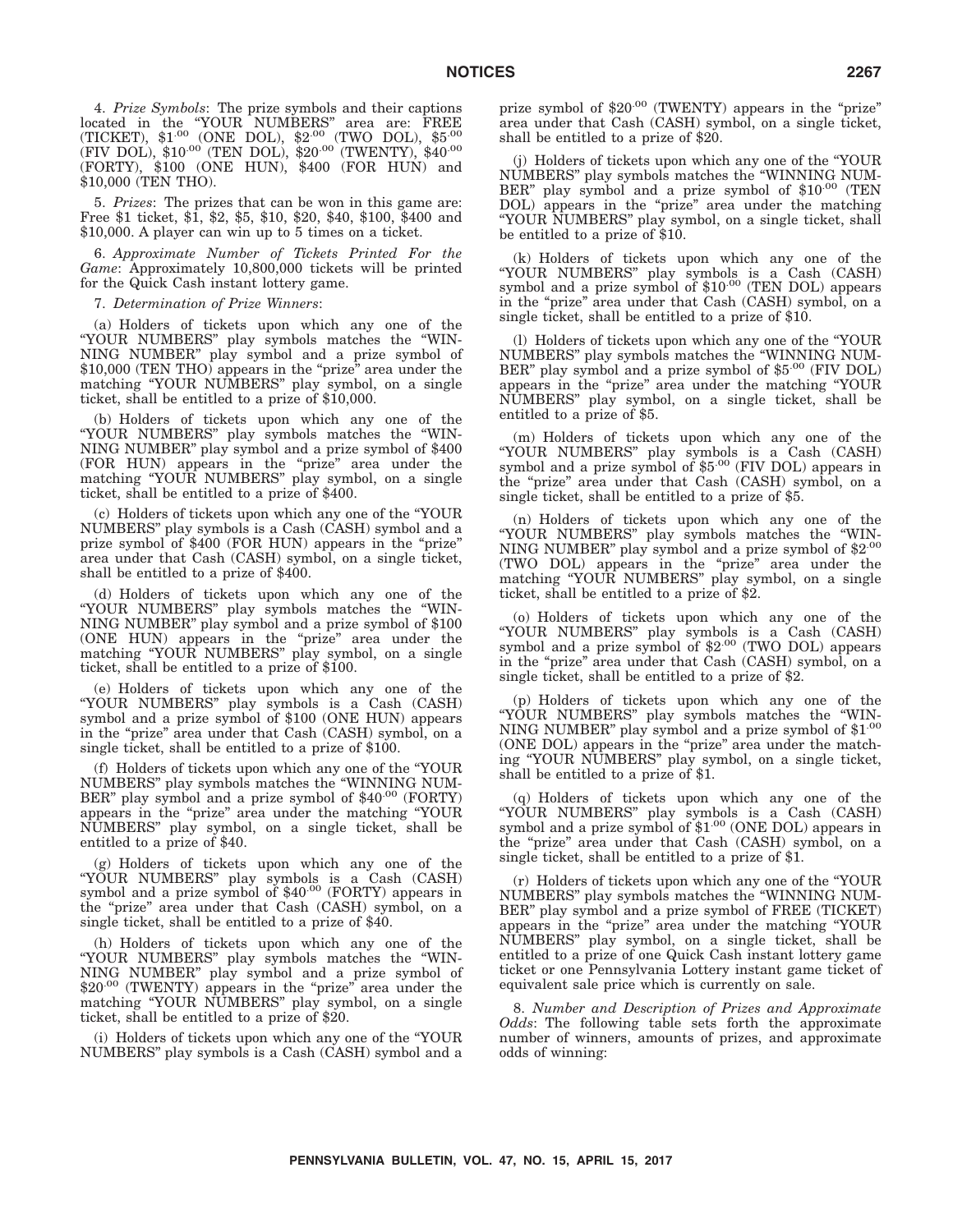| When Any Of Your Numbers<br>Match The Winning Number,<br>Win Prize Shown Under The<br>Matching Number. Win With: | Win:            | Approximate<br>Odds Are 1 In: | Approximate No.<br>Of Winners Per<br>10,800,000 Tickets |
|------------------------------------------------------------------------------------------------------------------|-----------------|-------------------------------|---------------------------------------------------------|
| <b>FREE</b>                                                                                                      | FREE \$1 TICKET | 11.54                         | 936,000                                                 |
| \$1 w/ CASH                                                                                                      | \$1             | 60                            | 180,000                                                 |
| \$1                                                                                                              | \$1             | 150                           | 72,000                                                  |
| $$1 \times 2$                                                                                                    | \$2             | 100                           | 108,000                                                 |
| $(\$1 w / CASH) \times 2$                                                                                        | $\dot{\$2}$     | 75                            | 144,000                                                 |
| \$2 w/ CASH                                                                                                      | \$2             | 75                            | 144,000                                                 |
| \$2                                                                                                              | \$2             | 150                           | 72,000                                                  |
| $$1 \times 5$                                                                                                    | \$5             | 60                            | 180,000                                                 |
| $(\$1 \text{ w/CASH}) \times 5$                                                                                  | \$5             | 150                           | 72,000                                                  |
| \$5 w/ CASH                                                                                                      | \$5             | 100                           | 108,000                                                 |
| \$5                                                                                                              | \$5             | 60                            | 180,000                                                 |
| $$2 \times 5$                                                                                                    | \$10            | 1,000                         | 10,800                                                  |
| $$5 \times 2$                                                                                                    | \$10            | 600                           | 18,000                                                  |
| $(\$2$ w/ CASH) $\times$ 5                                                                                       | \$10            | 1,000                         | 10,800                                                  |
| $(\$5$ w/ CASH) $\times$ 2                                                                                       | \$10            | 1,000                         | 10,800                                                  |
| \$10 w/ CASH                                                                                                     | \$10            | 1,000                         | 10,800                                                  |
| \$10                                                                                                             | \$10            | 1,000                         | 10,800                                                  |
| $$5 \times 4$                                                                                                    | \$20            | 3,000                         | 3,600                                                   |
| $$10 \times 2$                                                                                                   | \$20            | 3,000                         | 3,600                                                   |
|                                                                                                                  |                 |                               |                                                         |
| $(\$5$ w/ CASH) $\times$ 4                                                                                       | \$20            | 1,000                         | 10,800                                                  |
| $(\$10 \text{ w/CASH}) \times 2$                                                                                 | \$20            | 1,500                         | 7,200                                                   |
| \$20 w/ CASH                                                                                                     | \$20            | 1,500                         | 7,200                                                   |
| \$20                                                                                                             | \$20            | 3,000                         | 3,600                                                   |
| $$10 \times 4$                                                                                                   | \$40            | 4,800                         | 2,250                                                   |
| $$20 \times 2$                                                                                                   | \$40            | 8,000                         | 1,350                                                   |
| $(\$20 \text{ w/CASH}) \times 2$                                                                                 | \$40            | 4,000                         | 2,700                                                   |
| \$40 w/ CASH                                                                                                     | \$40            | 4,800                         | 2,250                                                   |
| \$40                                                                                                             | \$40            | 8,000                         | 1,350                                                   |
| $$20 \times 5$                                                                                                   | \$100           | 24,000                        | 450                                                     |
| $(\$40 \times 2) + ($10 \times 2)$                                                                               | \$100           | 24,000                        | 450                                                     |
| $((\$40 \text{ w/CASH}) \times 2) + ((\$10 \text{ w/C})$<br>$CASH) \times 2$                                     | \$100           | 48,000                        | 225                                                     |
| $(\$20 \text{ w/CASH}) \times 5$                                                                                 | \$100           | 48,000                        | 225                                                     |
| \$100 w/ CASH                                                                                                    | \$100           | 48,000                        | 225                                                     |
| \$100                                                                                                            | \$100           | 48,000                        | 225                                                     |
| $$100 \times 4$                                                                                                  | \$400           | 1,080,000                     | 10                                                      |
| $(\$100 \text{ w/CASH}) \times 4$                                                                                | \$400           | 1,080,000                     | 10                                                      |
| \$400 w/ CASH                                                                                                    | \$400           | 1,080,000                     | 10                                                      |
| \$400                                                                                                            | \$400           | 1,080,000                     | 10                                                      |
| \$10,000                                                                                                         | \$10,000        | 1,080,000                     | 10                                                      |
|                                                                                                                  |                 |                               |                                                         |

Reveal a "CASH" (CASH) symbol, win prize shown under that symbol automatically.

Prizes, including top prizes, are subject to availability at the time of purchase.

9. *Retailer Incentive Awards*: The Lottery may conduct a separate Retailer Incentive Program for retailers who sell Quick Cash instant lottery game tickets.

10. *Retailer Bonus*: The Lottery may offer a retailer bonus in connection with the sale of Pennsylvania instant lottery game tickets. If a retailer bonus is offered, a Lottery retailer shall be eligible for a bonus as described in this section. Lottery retailers who sell a winning ticket that entitles the ticket holder to a prize, either payable in a single installment or having a guaranteed minimum payout, of at least \$100,000 and not exceeding \$500,000 shall be paid a bonus of \$500. Lottery retailers who sell a winning ticket that entitles the ticket holder to a prize, either payable in a single installment or having a guaranteed minimum payout, of at least \$500,001 and not exceeding \$1,000,000 shall be paid a bonus of \$5,000. Lottery retailers who sell a winning ticket that entitles the ticket holder to a prize, either payable in a single installment or having a guaranteed minimum payout, of

at least \$1,000,001 and not exceeding \$10,000,000 shall be paid a bonus of \$10,000. A Lottery retailer is entitled only to the largest bonus for which he qualifies on a winning ticket. A bonus will be initiated for payment after the instant ticket is claimed and validated. A bonus will not be awarded to a Lottery retailer that sells a nonwinning Pennsylvania Lottery instant ticket used to enter a Pennsylvania Lottery second-chance drawing or promotion that is subsequently selected to win a prize.

11. *Unclaimed Prize Money*: For a period of 1 year from the announced close of Quick Cash, prize money from winning Quick Cash instant lottery game tickets will be retained by the Secretary for payment to the persons entitled thereto. If no claim is made within 1 year of the announced close of the Quick Cash instant lottery game, the right of a ticket holder to claim the prize represented by the ticket, if any, will expire and the prize money will be paid into the State Lottery Fund and used for purposes provided for by statute.

12. *Governing Law*: In purchasing a ticket, the customer agrees to comply with and abide by the State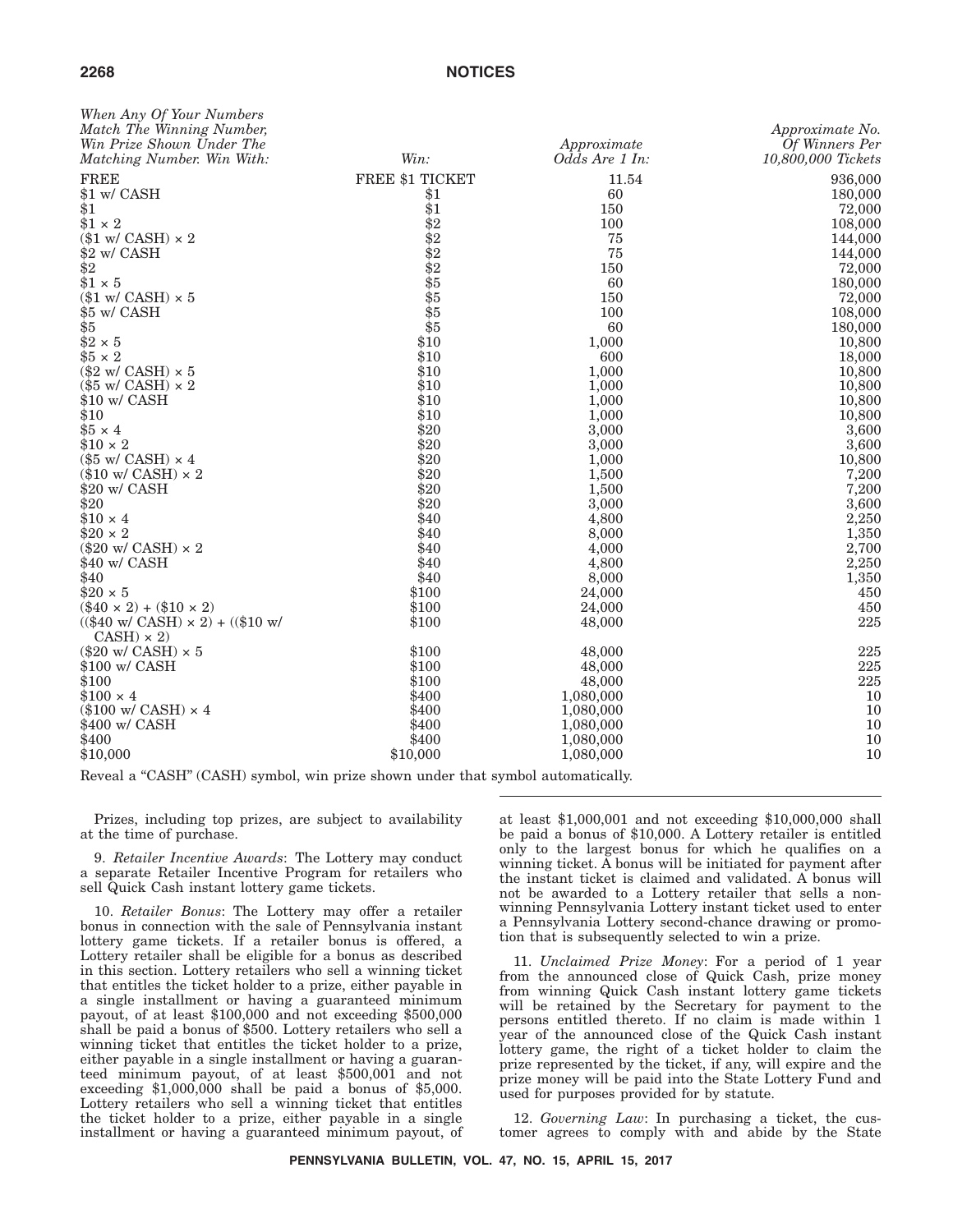Lottery Law (72 P.S. §§ 3761-101—3761-314), 61 Pa. Code Part V (relating to State Lotteries) and the provisions contained in this notice.

13. *Termination of the Game*: The Secretary may announce a termination date, after which no further tickets from this game may be sold. The announcement will be disseminated through media used to advertise or promote Quick Cash or through normal communications methods.

> EILEEN H. McNULTY, *Secretary*

[Pa.B. Doc. No. 17-641. Filed for public inspection April 14, 2017, 9:00 a.m.]

# **DEPARTMENT OF TRANSPORTATION**

# **Proposed Disadvantaged Business Enterprise Public Consultation Forums; Federal Highway Administration and Federal Transit Administration Methodology and Goals for Federal Fiscal Years 2018—2020**

The Department of Transportation (Department) is providing notice of its Public Consultation Forums regarding the proposed methodology and goals for Disadvantaged Business Enterprise (DBE) participation for Federal Fiscal Years (FFY) 2018 through 2020. These goals apply to contracts in which Federal Highway Administration (FHWA) and Federal Transit Administration (FTA) funding for FFYs 2018 through 2020 are utilized.

The purpose of these forums is to give individuals the opportunity to provide input and information to the Department regarding participation of DBEs certified by the Pennsylvania Unified Certified Program on FHWA and FTA funded projects.

*Agenda*

*First Hour*:

• Overview of the regulatory basis for the 3-year DBE goal

• Review of the FHWA and FTA methodology

• Conduction Business with the Department

*Second Hour*:

• DBE-only Forum

*Forum Locations, Dates and Times*

*Allentown/Philadelphia Area* Thursday, April 13, 2017 10 a.m.—1 p.m. PennDOT Engineering District 5-0 Office 1002 Hamilton Street Conference Room 102 Allentown, PA 18101

> *Erie Area* Tuesday, April 18, 2017 1 p.m.—3 p.m. Primo Barone's Restaurant 1564 Airport Road Franklin, PA 16323

*Pittsburgh Area* Wednesday, April 19, 2017 10 a.m.—1 p.m. PennDOT Engineering District 12-0 Office 825 North Gallatin Avenue Fayette County Classroom Uniontown, PA 15401

*Harrisburg Area* Monday, April 24, 2017 2:30 p.m.—4:30 p.m. Commonwealth Keystone Building Bid Room 5th Floor Harrisburg, PA 17120

All meeting locations are accessible to persons with disabilities. With advance notification, accommodations may be provided for those with special needs or those who require language assistive services. For persons who have a request for an accommodation or need additional information contact Denise Gross, Operations Manager, Bureau of Equal Opportunity, Department of Transportation, 400 North Street, 5 West, Harrisburg, PA 17120, (800) 468-4201, (717) 265-7662; or Katherine Peters, Director, Bureau of Equal Opportunity, Department of Transportation, 400 North Street, 5 West, Harrisburg, PA 17120, (800) 468-4201, (717) 787-5891.

LESLIE S. RICHARDS,

*Secretary*

[Pa.B. Doc. No. 17-642. Filed for public inspection April 14, 2017, 9:00 a.m.]

# **Transportation Advisory Committee Meeting**

The Transportation Advisory Committee will hold a meeting on Thursday, April 20, 2017, from 10 a.m. to 12 p.m. in Conference Room 8N1, Commonwealth Keystone Building, Harrisburg, PA. For more information contact Ellen E. Sweeney, (717) 787-2913, ellsweeney@pa.gov.

LESLIE S. RICHARDS,

*Secretary*

[Pa.B. Doc. No. 17-643. Filed for public inspection April 14, 2017, 9:00 a.m.]

# **FISH AND BOAT COMMISSION**

### **Lake Erie Commercial Fishing—2017**

The Executive Director of the Fish and Boat Commission (Commission), acting under the authority of 58 Pa. Code § 69.31(b) (relating to seasons), has determined that the 2017 total allowable commercial catch for walleye from the Commonwealth waters of Lake Erie is 4,000 pounds. The commercial fishing season for walleye on Lake Erie is January 1 to March 14 and 12:01 a.m. the first Saturday in May to December 31. This season shall end when the Executive Director determines that 4,000 pounds of walleye probably have been taken by commercial fishing interests fishing in the Commonwealth waters of Lake Erie.

The Executive Director of the Commission, acting under the authority of 58 Pa. Code § 69.31(c), has estab-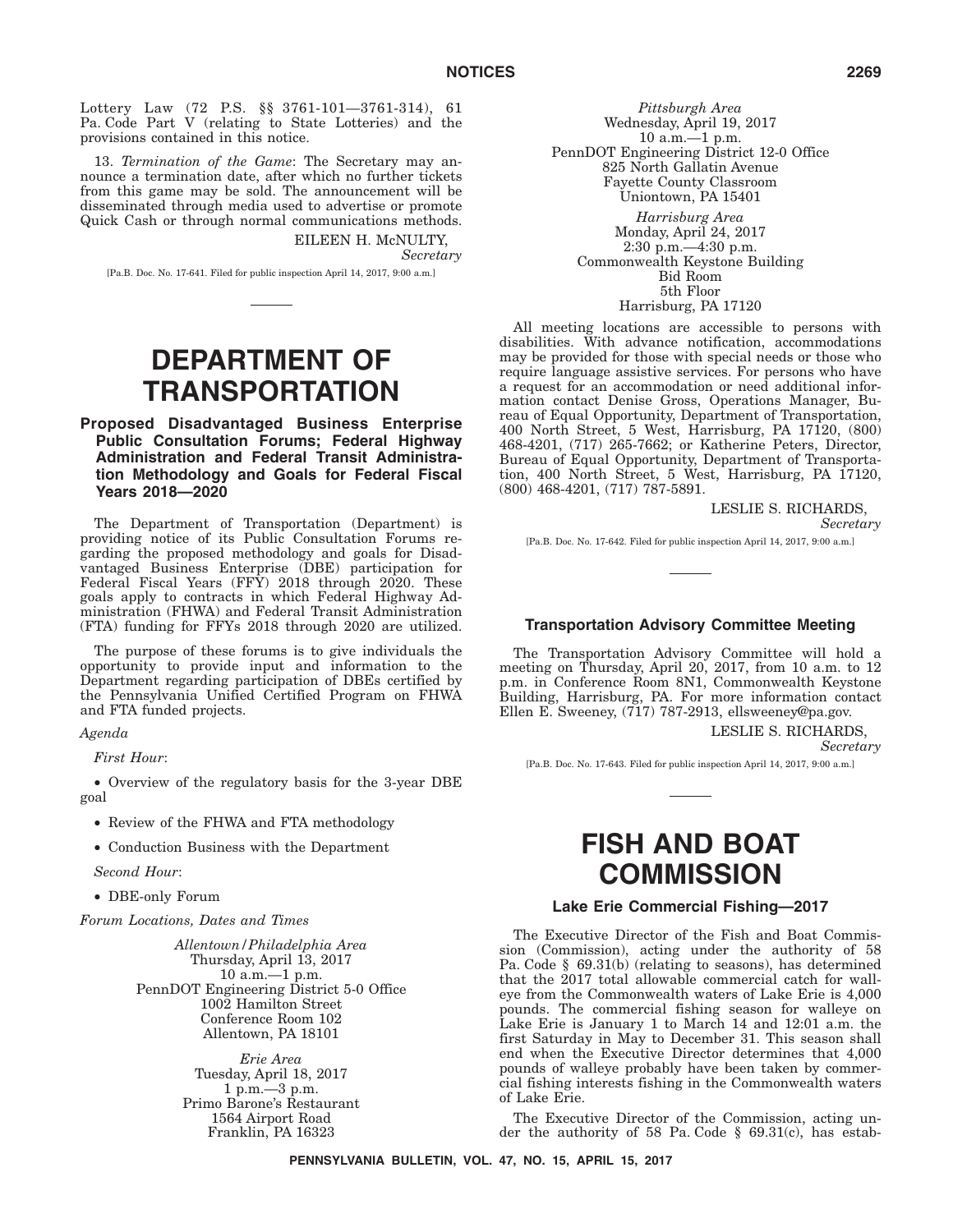lished that the 2017 total allowable commercial catch for yellow perch from the Commonwealth waters of Lake Erie is 100,000 pounds. The commercial fishing season for yellow perch on Lake Erie is January 1 until the date the Executive Director determines that 100,000 pounds of yellow perch probably have been taken by commercial fishing interests fishing in the Commonwealth waters of Lake Erie.

> JOHN A. ARWAY, *Executive Director*

[Pa.B. Doc. No. 17-644. Filed for public inspection April 14, 2017, 9:00 a.m.]

# **Lake Erie Creel Limits for Walleye and Yellow Perch—2017**

The Executive Director of the Fish and Boat Commission, acting under the authority of 58 Pa. Code § 69.12b (relating to Lake Erie walleye and yellow perch adaptive management for establishing daily limits), has established the daily limits for walleye and yellow perch that are necessary and appropriate for the better protection and management of the fishery. Effective May 1, 2017, the daily limit for walleye in Lake Erie is 6 and the daily limit for yellow perch is 30.

The Executive Director may revise the daily limit for walleye or yellow perch if he determines that conditions so warrant. The daily limits will remain in effect until April 30, 2018, or until the Executive Director establishes new daily limits. Anglers are responsible for obtaining the current daily limits for walleye and yellow perch on Lake Erie including Presque Isle Bay prior to fishing those waters.

JOHN A. ARWAY, *Executive Director* [Pa.B. Doc. No. 17-645. Filed for public inspection April 14, 2017, 9:00 a.m.]

# **INSURANCE DEPARTMENT**

# **Alleged Violation of Insurance Laws; Mark Bleier; Doc. No. SC17-03-004**

Notice is hereby given of the Order to Show Cause issued on April 5, 2017, by the Deputy Insurance Commissioner in the previously-referenced matter. Violation of the following is alleged: sections  $611-A(4)$ ,  $(7)$ ,  $(17)$  and (20) and 612-A(a) of The Insurance Department Act of 1921 (40 P.S. §§ 310.11(4), (7), (17) and (20) and 310.12(a)).

Respondent shall file a written answer to the Order to Show Cause within 30 days of the date of issue. If respondent files a timely answer, a formal administrative hearing shall be held in accordance with 2 Pa.C.S. §§ 501—508 (relating to Administrative Agency Law), 1 Pa. Code Part II (relating to General Rules of Administrative Practice and Procedure), 31 Pa. Code §§ 56.1—56.3 (relating to Special Rules of Administrative Practice and Procedure) and other relevant procedural provisions of law.

Answers, motions preliminary to those at hearing, protests, petitions to intervene or notices of intervention, if any, must be filed in writing with the Hearings Administrator, Insurance Department, Administrative Hearings Office, 901 North 7th Street, Harrisburg, PA 17102.

Persons with a disability who wish to attend the previously-referenced administrative hearing, and require an auxiliary aid, service or other accommodation to participate in the hearing, contact Donna Fleischauer, Agency ADA Coordinator at (717) 705-4194.

TERESA D. MILLER,

*Insurance Commissioner*

[Pa.B. Doc. No. 17-646. Filed for public inspection April 14, 2017, 9:00 a.m.]

# **Application for Approval to Acquire Control of Provider Partners Health Plan of Pennsylvania, Inc.**

BTY Health Partners, LLC, a Pennsylvania domiciled limited liability company, has filed an application to acquire control of Provider Partners Health Plan of Pennsylvania, Inc., a Pennsylvania health maintenance organization. The filing was received on March 30, 2017, and was made under the requirements of Article XIV of The Insurance Company Law of 1921 (40 P.S. §§ 991.1401—991.1413).

Persons wishing to comment on this acquisition are invited to submit a written statement to the Insurance Department (Department) within 30 days from the date of publication of this notice in the *Pennsylvania Bulletin*. Each written statement must include the name, address and telephone number of the interested party; identification of the application to which the statement is addressed; and a concise statement with sufficient detail and relevant facts to inform the Department of the exact basis of the statement. Written statements should be directed to Lori Bercher, Company Licensing Division, Insurance Department, 1345 Strawberry Square, Harrisburg, PA 17120, fax (717) 787-8557, lbercher@pa.gov. Comments received will be part of the public record regarding the filing and will be forwarded to the applicant for appropriate response.

#### TERESA D. MILLER, *Insurance Commissioner*

[Pa.B. Doc. No. 17-647. Filed for public inspection April 14, 2017, 9:00 a.m.]

# **Capital Advantage Assurance Company, Inc. (CABC-130954662); Small Group Off Exchange; Rate Filing; Correction**

An error occurred in the notice published at 47 Pa.B. 1927 (April 1, 2017). The total average rate increase in the first paragraph was incorrect and is corrected as follows.

Capital Advantage Assurance Company, Inc. submitted a rate filing to change the premium rates for its Small Group products (PPO). The filing proposes a rate increase of 2.7% over the prior approved 2017 3rd and 4th quarter rates for a total average rate increase of 6.2%. Approximately 61,616 members will be impacted. The proposed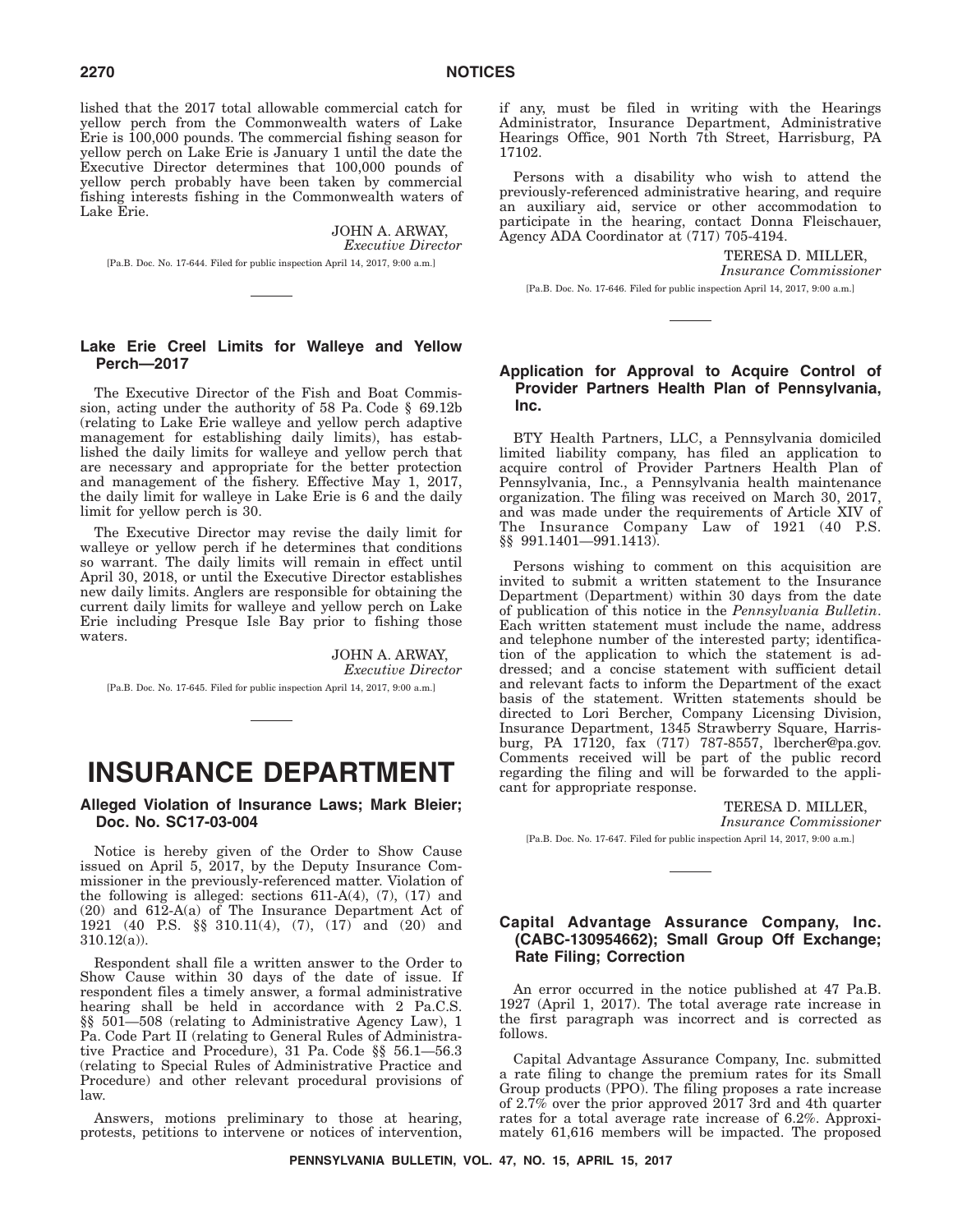rate increase will generate an annualized increase of approximately \$22.2 million of revenue and will be effective July 1, 2017.

Unless formal administrative action is taken prior to June 14, 2017, the subject filing may be deemed approved by operation of law.

A copy of the filing is available on the Insurance Department's (Department) web site at www.insurance. pa.gov (hover the cursor over the ''Consumers'' tab, then select "ACA Health Rate Filings").

A copy of the filing is also available for public inspection, by appointment, during normal working hours at the Department's regional office in Harrisburg.

Interested parties are invited to submit written or e-mail comments, suggestions or objections to Cherri Sanders-Jones, Insurance Department, Insurance Product Regulation, 1311 Strawberry Square, Harrisburg, PA 17120, csandersjo@pa.gov within 30 days after publication of this notice in the *Pennsylvania Bulletin*.

> TERESA D. MILLER, *Insurance Commissioner*

[Pa.B. Doc. No. 17-648. Filed for public inspection April 14, 2017, 9:00 a.m.]

# **Export List of Insurance Coverages; Request for Comments**

The Insurance Commissioner (Commissioner) published a notice at 47 Pa.B. 804 (February 4, 2017) soliciting comments to the export list published at 45 Pa.B. 2563 (May 23, 2015). Consideration was given to all comments received.

The Commissioner proposes to amend the May 23, 2015, list as following:

Add:

• Scrap Metal Dealers/Recycling Centers with Off-Site Disassembling (general liability only)

• Homeshare Business Multi-Peril Insurance (ondemand short-term)

Persons wishing to comment on the Commissioner's proposal are invited to submit a written statement within 15 days from the date of this publication. Each written statement must include sufficient detail and relevant facts to inform the Insurance Department of the exact basis of the statement. Written statements should be directed to Cressinda Bybee, Office of Corporate and Financial Regulation, Insurance Department, 1345 Strawberry Square, Harrisburg, PA 17120, fax (717) 787-8557, cbybee@pa.gov. Formal notification of any changes will be published in the *Pennsylvania Bulletin* after the 15-day comment period, or a notice will be published stating that the May 23, 2015, list remains in effect.

# TERESA D. MILLER,

*Insurance Commissioner*

[Pa.B. Doc. No. 17-649. Filed for public inspection April 14, 2017, 9:00 a.m.]

# **Keystone Health Plan East, Inc. (INAC-130959307); Small Group On and Off Exchange; Rate Filing**

Keystone Health Plan East, Inc. submitted a rate filing to change the premium rates for its Small Group products (HMO). The filing proposes a rate increase of 2.0% over the prior approved 2017 3rd and 4th quarter rates for a total average rate increase of 6.6%. Approximately 125,640 members will be impacted. The proposed rate increase will generate an additional increase of approximately \$1.4 million of revenue over the prior approved 3rd and 4th quarter revenue and will be effective July 1, 2017.

Unless formal administrative action is taken prior to June 14, 2017, the subject filing may be deemed approved by operation of law.

A copy of the filing is available on the Insurance Department's (Department) web site at www.insurance. pa.gov (hover the cursor over the "Consumers" tab, then select "ACA Health Rate Filings").

A copy of the filing is also available for public inspection, by appointment, during normal working hours at the Department's regional office in Harrisburg.

Interested parties are invited to submit written or e-mail comments, suggestions or objections to Rashmi Mathur, Insurance Department, Insurance Product Regulation, 1311 Strawberry Square, Harrisburg, PA 17120, rmathur@pa.gov within 30 days after publication of this notice in the *Pennsylvania Bulletin*.

TERESA D. MILLER,

*Insurance Commissioner*

[Pa.B. Doc. No. 17-650. Filed for public inspection April 14, 2017, 9:00 a.m.]

# **Pennsylvania Life & Health Insurance Guaranty Association (SERFF # LTCG-130970630); Rate Increase Filing for Several Penn Treaty Network America LTC Forms**

Pennsylvania Life & Health Insurance Guaranty Association is requesting approval to increase the premium 25% on 7,703 policyholders with Penn Treaty Network America LTC series: 2400 et al., 2600 et al., 6000 et al., 6500 et al., 6700 et al., ALP et al., ALP2 et al., FLTC91 et al., HHC et al., HHC92 et al., HNC-700 et al., IL2 et al., IL4 et al., IL5 et al., IL94 et al., LTC et al., LTC91 et al., LTC93 et al., LTC94 et al., NHP et al., NHPGR et al., PF2 et al., PF3 et al., SLS et al., SNCC et al. and SR400 et al.

Unless formal administrative action is taken prior to June 29, 2017, the subject filing may be deemed approved by operation of law.

A copy of the filing is available on the Insurance Department's (Department) web site at www.insurance. pa.gov (hover the cursor over the "Consumers" tab, then select "Long Term Care Rate Filings").

Copies of the filing are also available for public inspection, by appointment, during normal working hours at the Department's Harrisburg office.

Interested parties are invited to submit written comments, suggestions or objections to James Laverty, Actuary, Insurance Department, Insurance Product Regulation, Room 1311, Strawberry Square, Harrisburg, PA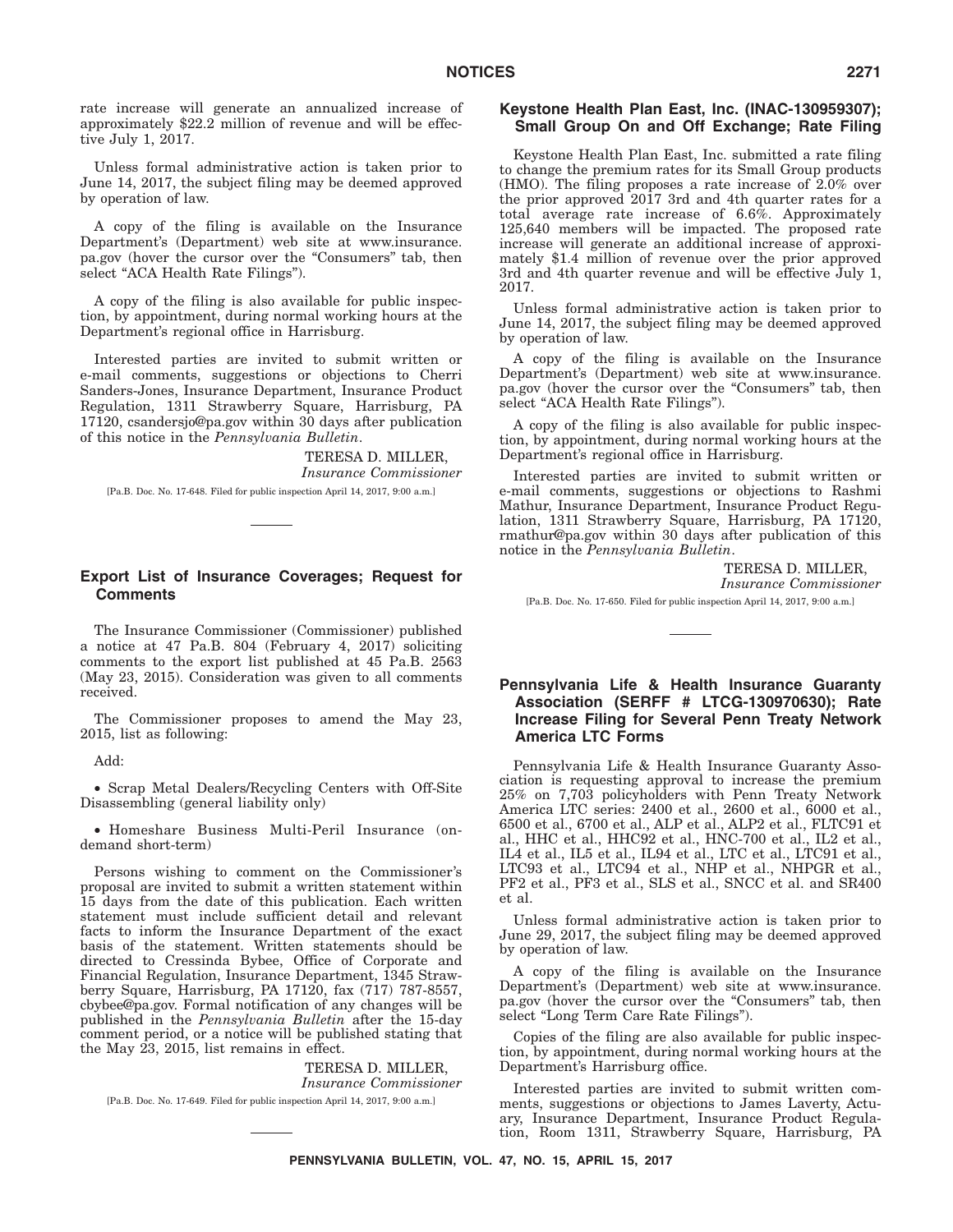17120, jlaverty@pa.gov within 30 days after publication of this notice in the *Pennsylvania Bulletin*.

> TERESA D. MILLER, *Insurance Commissioner*

[Pa.B. Doc. No. 17-651. Filed for public inspection April 14, 2017, 9:00 a.m.]

# **QCC Insurance Company (INAC-130959332); Small Group On and Off Exchange; Rate Filing**

QCC Insurance Company submitted a rate filing to change the premium rates for its Small Group products (PPO). The filing proposes a rate increase of 2.0% over the prior approved 2017 3rd and 4th quarter rates for a total average rate increase of 8.2%. Approximately 74,616 members will be impacted. The proposed rate increase will generate an additional increase of approximately \$1 million of revenue over the prior approved 3rd and 4th quarter revenue and will be effective July 1, 2017.

Unless formal administrative action is taken prior to June 14, 2017, the subject filing may be deemed approved by operation of law.

A copy of the filing is available on the Insurance Department's (Department) web site at www.insurance. pa.gov (hover the cursor over the ''Consumers'' tab, then select "ACA Health Rate Filings").

A copy of the filing is also available for public inspection, by appointment, during normal working hours at the Department's regional office in Harrisburg.

Interested parties are invited to submit written or e-mail comments, suggestions or objections to Rashmi Mathur, Insurance Department, Insurance Product Regulation, 1311 Strawberry Square, Harrisburg, PA 17120, rmathur@pa.gov within 30 days after publication of this notice in the *Pennsylvania Bulletin*.

> TERESA D. MILLER, *Insurance Commissioner*

[Pa.B. Doc. No. 17-652. Filed for public inspection April 14, 2017, 9:00 a.m.]

# **Review Procedure Hearings; Cancellation or Refusal of Insurance**

The following insurer has requested a hearing as authorized by the act of June 17, 1998 (P.L. 464, No. 68) (Act 68) in connection with the termination of the insured's automobile insurance policy. The hearing will be held in accordance with the requirements of Act 68; 2 Pa.C.S. §§ 501—508, 561—588 and 701—704 (relating to Administrative Agency Law); 1 Pa. Code Part II (relating to General Rules of Administrative Practice and Procedure); and 31 Pa. Code §§ 56.1—56.3 (relating to Special Rules of Administrative Practice and Procedure). The administrative hearing will be held in the Insurance Department's regional office in Pittsburgh, PA. Failure by the appellant to appear at the scheduled hearing may result in dismissal with prejudice.

The following hearing will be held in Room 2026, Piatt Building, 301 5th Avenue, Pittsburgh, PA 15222.

Appeal of Auto-Owners Insurance Company; File No. 17-188-206632; Frank Edward Scozio, Sr.; Doc. No. P17- 03-002; May 17, 2017, 9 a.m.

Following the hearing and receipt of the stenographic transcript, the Insurance Commissioner (Commissioner) will issue a written order resolving the factual issues presented at the hearing and stating what remedial action, if any, is required. The Commissioner's Order will be sent to those persons participating in the hearing or their designated representatives. The Order of the Commissioner may be subject to judicial review by the Commonwealth Court.

Persons with a disability who wish to attend the previously-referenced administrative hearing and require an auxiliary aid, service or other accommodation to participate in the hearing, should contact Donna R. Fleischauer, Human Resources Director, at (717) 705- 4194.

> TERESA D. MILLER, *Insurance Commissioner*

[Pa.B. Doc. No. 17-653. Filed for public inspection April 14, 2017, 9:00 a.m.]

# **Review Procedure Hearings; Cancellation or Refusal of Insurance**

The following insureds have requested a hearing as authorized by the act of June 17, 1998 (P.L. 464, No. 68) (Act 68) in connection with the termination of the insureds' automobile insurance policy. The hearing will be held in accordance with the requirements of Act 68; 2 Pa.C.S. §§ 501—508, 561—588 and 701—704 (relating to Administrative Agency Law); 1 Pa. Code Part II (relating to General Rules of Administrative Practice and Procedure); and 31 Pa. Code §§ 56.1—56.3 (relating to Special Rules of Administrative Practice and Procedure). The administrative hearing will be held in the Insurance Department's regional office in Pittsburgh, PA. Failure by the appellant to appear at the scheduled hearing may result in dismissal with prejudice.

The following hearing will be held in Room 2026, Piatt Building, 301 5th Avenue, Pittsburgh, PA 15222.

Appeal of Ryan and Jo Jabaut; File No. 16-188-204867; GEICO Casualty Company; Doc. No. P17-01-001; May 17, 2017, 10 a.m.

Following the hearing and receipt of the stenographic transcript, the Insurance Commissioner (Commissioner) will issue a written order resolving the factual issues presented at the hearing and stating what remedial action, if any, is required. The Commissioner's Order will be sent to those persons participating in the hearing or their designated representatives. The Order of the Commissioner may be subject to judicial review by the Commonwealth Court.

Persons with a disability who wish to attend the previously-referenced administrative hearing and require an auxiliary aid, service or other accommodation to participate in the hearing, should contact Donna R. Fleischauer, Human Resources Director, at (717) 705- 4194.

> TERESA D. MILLER, *Insurance Commissioner*

[Pa.B. Doc. No. 17-654. Filed for public inspection April 14, 2017, 9:00 a.m.]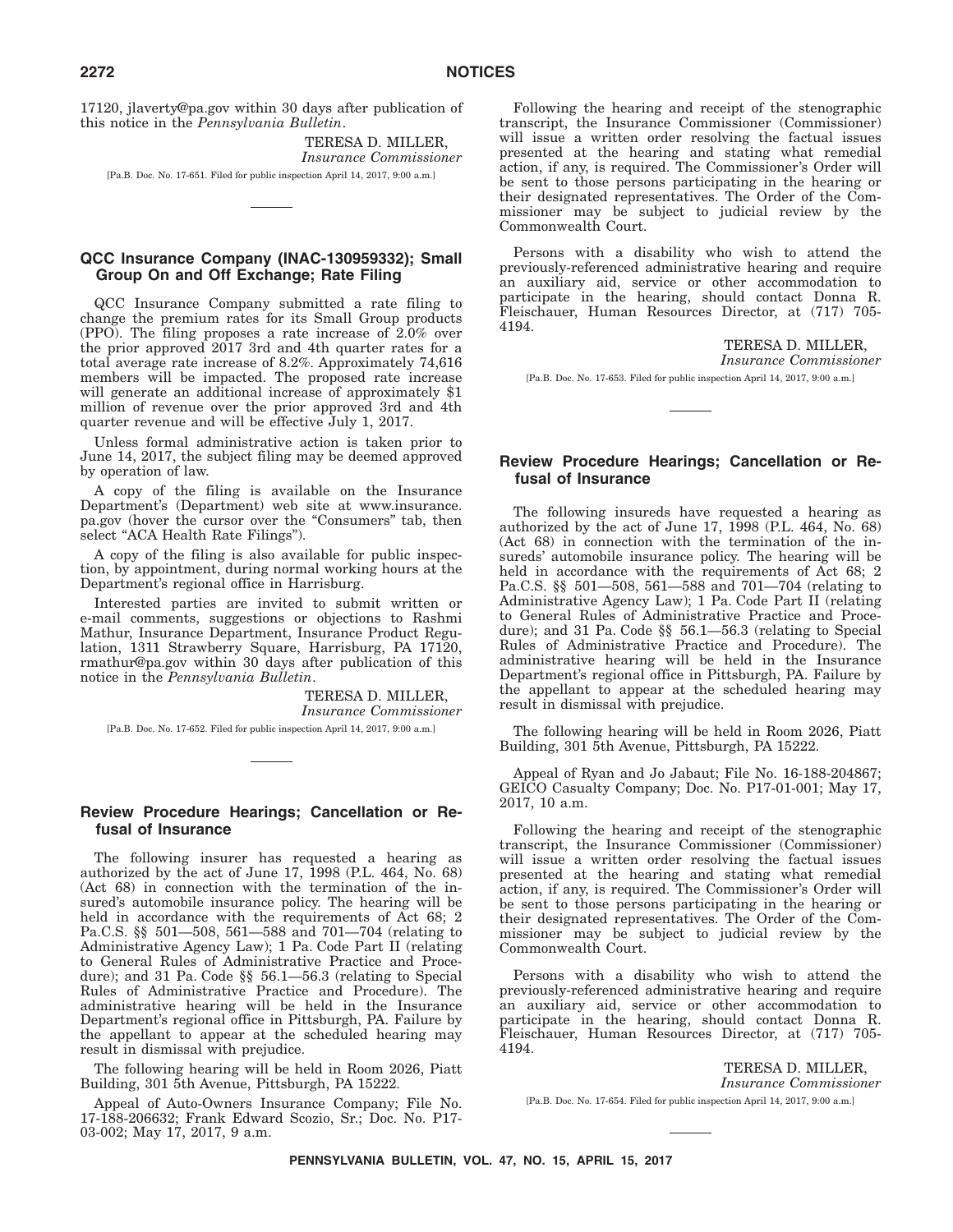# **Review Procedure Hearings under the Unfair Insurance Practices Act**

The following insureds have requested a hearing as authorized by section 8 of the Unfair Insurance Practices Act (act) (40 P.S. § 1171.8) in connection with the companies' termination of the insureds' homeowners policies. The hearings will be held in accordance with the requirements of the act; 2 Pa.C.S. §§ 501—508, 561—588 and 701—704 (relating to Administrative Agency Law); 1 Pa. Code Part II (relating to Administrative Rules of Practice and Procedure); and 31 Pa. Code §§ 56.1—56.3 (relating to Special Rules of Administrative Practice and Procedure). The administrative hearings will be held in the Insurance Department's regional office in Philadelphia, PA. Failure by the appellant to appear at the scheduled hearing may result in dismissal with prejudice.

The following hearings will be held at Strawbridge and Clothier, Justice Hearing Room No. 4030, 801 Market Street, Philadelphia, PA 19107.

Appeal of Gloria L. Moore-Geiger; File No. 16-188- 206509; Liberty Mutual Fire Insurance Company; Doc. No. P17-02-011; May 11, 2017, 9 a.m.

Appeal of Jeffrey B. and Robin Otto; File No. 16-130- 205463; IDS Property Casualty Insurance Company; Doc. No. P17-01-007; May 11, 2017, 11 a.m.

Following the hearing and receipt of the stenographic transcript, the Insurance Commissioner (Commissioner) will issue a written order resolving the factual issues presented at the hearing and stating what remedial action, if any, is required. The Commissioner's Order will be sent to those persons participating in the hearing or their designated representatives. The Order of the Commissioner may be subject to judicial review by the Commonwealth Court.

Persons with a disability who wish to attend a previously-referenced administrative hearing and require an auxiliary aid, service or other accommodation to participate in the hearing, should contact Donna R. Fleischauer, Human Resources Director, at (717) 705- 4194.

> TERESA D. MILLER, *Insurance Commissioner*

[Pa.B. Doc. No. 17-655. Filed for public inspection April 14, 2017, 9:00 a.m.]

# **LEGISLATIVE REFERENCE BUREAU**

# **Documents Filed But Not Published**

The Legislative Reference Bureau (Bureau) accepted the following documents during the preceding calendar month for filing without publication under  $\overline{1}$  Pa. Code § 3.13(b) (relating to contents of *Bulletin*). The Bureau will continue to publish on a monthly basis either a summary table identifying the documents accepted during the preceding calendar month under this subsection or a statement that no documents have been received. For questions concerning or copies of documents filed, but not published, call (717) 783-1530.

#### *Executive Board*

Resolution No. CB-17-006, Dated March 21, 2017. Authorizes the Collective Bargaining Agreement between the Commonwealth of Pennsylvania and AFSCME Council 13. The Collective Bargaining Agreement provides for the establishment of rates of pay, hours of work, and other conditions of employment for the period July 1, 2016 through June 30, 2019.

Resolution No. CB-17-007, Dated March 21, 2017. Authorizes the Memorandum of Understanding between the Commonwealth of Pennsylvania and AFSCME. The Memorandum of Understanding provides for the establishment of rates of pay, hours of work, and other conditions of employment for the period July 1, 2016 through June 30, 2019.

#### *Governor's Office*

Manual No. 505.3—State Employee Assistance Program, Amended March 13, 2017.

Management Directive No. 260.1—Reorganization Requests, Amended March 2, 2017.

Management Directive No. 310.28—Use of One-Time Vendor Records in SAP, Amended March 6, 2017.

Management Directive No. 505.22—State Employee Assistance Program, Amended March 13, 2017.

Management Directive No. 505.25—Substance Abuse in the Workplace, Amended March 13, 2017.

Management Directive No. 505.27—Worker and Community Right-to-Know Act, Amended March 22, 2017.

LAURA CAMPBELL,

*Director Pennsylvania Code and Bulletin* [Pa.B. Doc. No. 17-656. Filed for public inspection April 14, 2017, 9:00 a.m.]

# **PENNSYLVANIA GAMING CONTROL BOARD**

# **List of Applicants and Licensees**

In accordance with 4 Pa.C.S.  $\S$  1202(b)(27) and (27.1) and 1513(a.2)(1) (relating to general and specific powers; and political influence), the Pennsylvania Gaming Control Board (Board) is providing the following list of all applicants for and holders of a slot machine license, table game operation certificate, manufacturer license, supplier license or racing entity license, and the affiliates, intermediaries, subsidiaries, holding companies, principals and key employees thereof. These reports are also available on the Board's web site at gamingcontrolboard.pa.gov. The reports can be found by clicking the "Reports & General Information" link under the "Licensure" tab.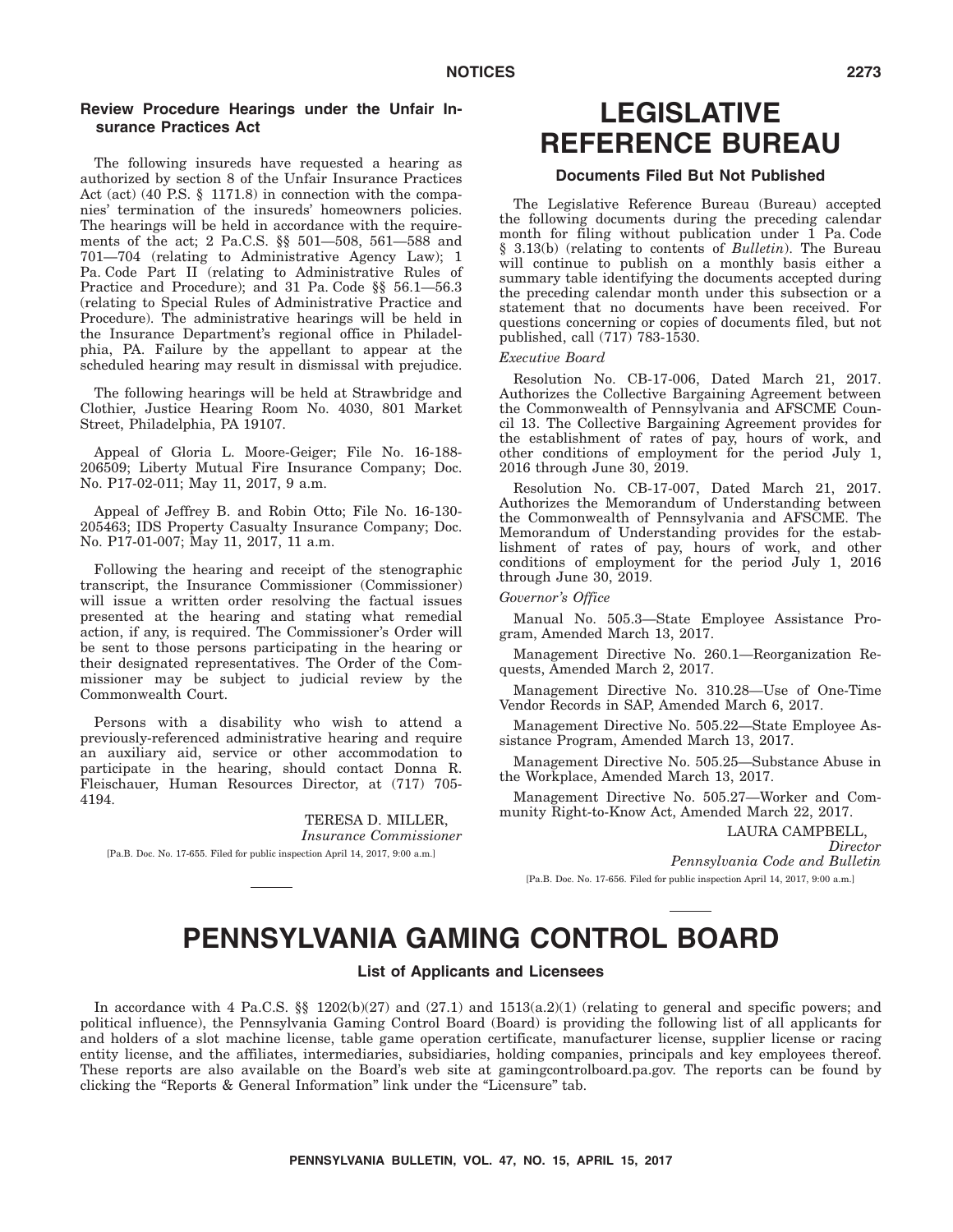#### **Pennsylvania Gaming Control Board Application Status Report**

| <b>Applicant Name</b>                                                                       | <b>Application Status</b>                        | Application<br><b>Status</b> Date | Expiration<br>Date   |
|---------------------------------------------------------------------------------------------|--------------------------------------------------|-----------------------------------|----------------------|
|                                                                                             | <b>Facility-Category 1 Application</b>           |                                   |                      |
| Chester Downs and Marina, LLC, DBA: Harrah's Philadelphia Casino and Racetrack<br>Affiliate |                                                  |                                   |                      |
| Caesars Entertainment Corporation                                                           | License Renewed                                  | 2/25/2015                         | 2/24/2018            |
| Caesars Entertainment Operating Company, Inc.                                               | License Renewed                                  | 2/25/2015                         | 2/24/2018            |
| Hamlet Holdings, LLC                                                                        | License Renewed                                  | 2/25/2015                         | 2/24/2018            |
| Harrah's Chester Downs Investment Company, LLC                                              | License Renewed                                  | 2/25/2015                         | 2/24/2018            |
| Caesars Acquisition Company                                                                 | Pending                                          | 1/13/2015                         |                      |
| Caesars Enterprise Services, LLC                                                            | Pending                                          | 1/13/2015                         |                      |
| Caesars Entertainment Resort Properties Holdco, LLC                                         | Pending                                          | 1/13/2015                         |                      |
| Caesars Entertainment Resorts Properties, LLC<br>Facility-Category 1                        | Pending                                          | 1/13/2015                         |                      |
| Chester Downs and Marina, LLC, DBA: Harrah's                                                | License Renewed                                  | 2/25/2015                         | 2/24/2018            |
| Philadelphia Casino and Racetrack                                                           |                                                  |                                   |                      |
| <b>Key Employee</b>                                                                         |                                                  |                                   |                      |
| Alan Clifford Gartrell                                                                      | Approved for Licensure                           | 2/10/2016                         | 2/9/2019             |
| Alan Wayne Thompson                                                                         | Approved for Licensure                           | 3/30/2016                         | 3/29/2019            |
| Aziza Eastwood                                                                              | Approved for Licensure                           | 4/27/2016                         | 4/26/2019            |
| Christy Jo Rodriguez                                                                        | Approved for Licensure                           | 4/30/2014                         | 4/29/2017            |
| Efrain Lopez                                                                                | Approved for Licensure                           | 4/30/2014                         | 4/29/2017            |
| Jacqueline Suzanne Grace-Pope                                                               | Approved for Licensure                           | 11/16/2016                        | 11/15/2019           |
| Kristopher Thomas Petrillo                                                                  | Approved for Licensure                           | 10/21/2015                        | 10/20/2018           |
| Matthew J Conner                                                                            | Approved for Licensure                           | 4/29/2015                         | 4/28/2018            |
| Michael John DeMoss                                                                         | Approved for Licensure                           | 4/30/2014                         | 4/29/2017            |
| Ramona Hamill                                                                               | Approved for Licensure                           | 3/30/2016                         | 3/29/2019            |
| Zaruhi Alayan                                                                               | Approved for Licensure                           | 5/20/2015                         | 5/19/2018            |
| Christopher L. Riess                                                                        | Expired                                          | 1/8/2016                          | 1/8/2016             |
| Lacey Rae Scheeper                                                                          | Expired                                          | 10/8/2016                         | 10/8/2016            |
| Leslie Anne Parker                                                                          | Expired                                          | 7/16/2016                         | 7/16/2016            |
| Logan Peter Philip Gaskill                                                                  | Expired                                          | 4/2/2016                          | 4/2/2016             |
| Randall H Conroy                                                                            | Expired                                          | 2/19/2016                         | 2/19/2016            |
| Briana Hope Lashkevich                                                                      | Inactive-Approved for Licensure                  | 7/21/2016                         | 9/1/2018             |
| Frederick Zachariah Adams                                                                   | Inactive-Approved for Licensure 10/5/2015        |                                   | 4/29/2017            |
| Jaclyn Diane D'Amico                                                                        | Inactive-Approved for Licensure                  | 6/11/2015                         | 2/24/2018            |
| Kyu Myoung                                                                                  | Inactive-Approved for Licensure                  | 2/22/2016                         | 9/16/2017            |
| Mark Lunter                                                                                 | Inactive-Approved for Licensure                  | 2/3/2016                          | 4/28/2018            |
| Noel Lance Levine                                                                           | Inactive-Approved for Licensure                  | 12/16/2016                        | 2/24/2018            |
| Stacey Marie Kelsall                                                                        | Inactive-Approved for Licensure                  | 2/6/2015                          | 4/29/2017            |
| Nicholas Capriotti                                                                          | Inactive-Renewed                                 | 12/1/2014                         | 6/10/2017            |
| Charles O'Hala                                                                              | License Renewed                                  | 2/10/2016                         | 2/9/2019             |
| Mary Frances Harper                                                                         | License Renewed                                  | 4/27/2016                         | 4/26/2019            |
| Michelle Marie Yarrow                                                                       | License Renewed                                  | 7/8/2015                          | 7/7/2018             |
| Christopher Jeffrey Albrecht                                                                | Pending                                          | 9/8/2016                          |                      |
| Glenn Martin Cademartori                                                                    | Pending                                          | 4/18/2016                         |                      |
| Timothy Procak                                                                              | Pending                                          | 12/29/2016                        |                      |
| Trevor Raymond Sterling                                                                     | Pending                                          | 7/25/2016<br>7/15/2016            |                      |
| N. Lynne Hughes                                                                             | Renewal App Pending                              | 1/27/2016                         |                      |
| Vicki L. Guveiyian                                                                          | Renewal App Pending                              |                                   |                      |
| Principal<br>Frederick John Kleisner                                                        | Approved for Licensure                           | 2/25/2015                         | 2/24/2018            |
| Jacqueline Beato                                                                            | Approved for Licensure                           | 2/10/2016                         | 2/9/2019             |
| Kenneth J Kuick                                                                             | Approved for Licensure                           | 7/8/2015                          | 7/7/2018             |
| Mark Paul Frissora                                                                          | Approved for Licensure                           | 4/27/2016                         | 4/26/2019            |
| Mary Elizabeth Higgins                                                                      |                                                  | 7/8/2015                          | 7/7/2018             |
| Ronen Larry Stauber                                                                         | Approved for Licensure                           | 3/31/2015                         | 3/30/2018            |
|                                                                                             | Approved for Licensure                           |                                   | 4/28/2018            |
| Scott Edward Wiegand                                                                        | Approved for Licensure                           | 4/29/2015                         |                      |
| Steven Winograd                                                                             | Approved for Licensure<br>Approved for Licensure | 9/2/2015<br>7/8/2015              | 9/1/2018<br>7/7/2018 |
| Timothy James Lambert<br>Charles A. Paelinck                                                | Expired                                          | 7/16/2016                         | 7/16/2016            |
| Thomas M. Jenkin                                                                            | Expired                                          | 1/8/2016                          | 1/8/2016             |
| Christopher J. Williams                                                                     | License Renewed                                  | 2/25/2015                         | 2/24/2018            |
| David Bonderman                                                                             | License Renewed                                  | 2/25/2015                         | 2/24/2018            |
| David Benjamin Sambur                                                                       | License Renewed                                  | 9/2/2015                          | 9/1/2018             |
| Eric Press                                                                                  | License Renewed                                  | 2/25/2015                         | 2/24/2018            |
| Gary W. Loveman                                                                             | License Renewed                                  | 2/25/2015                         | 2/24/2018            |
|                                                                                             |                                                  |                                   |                      |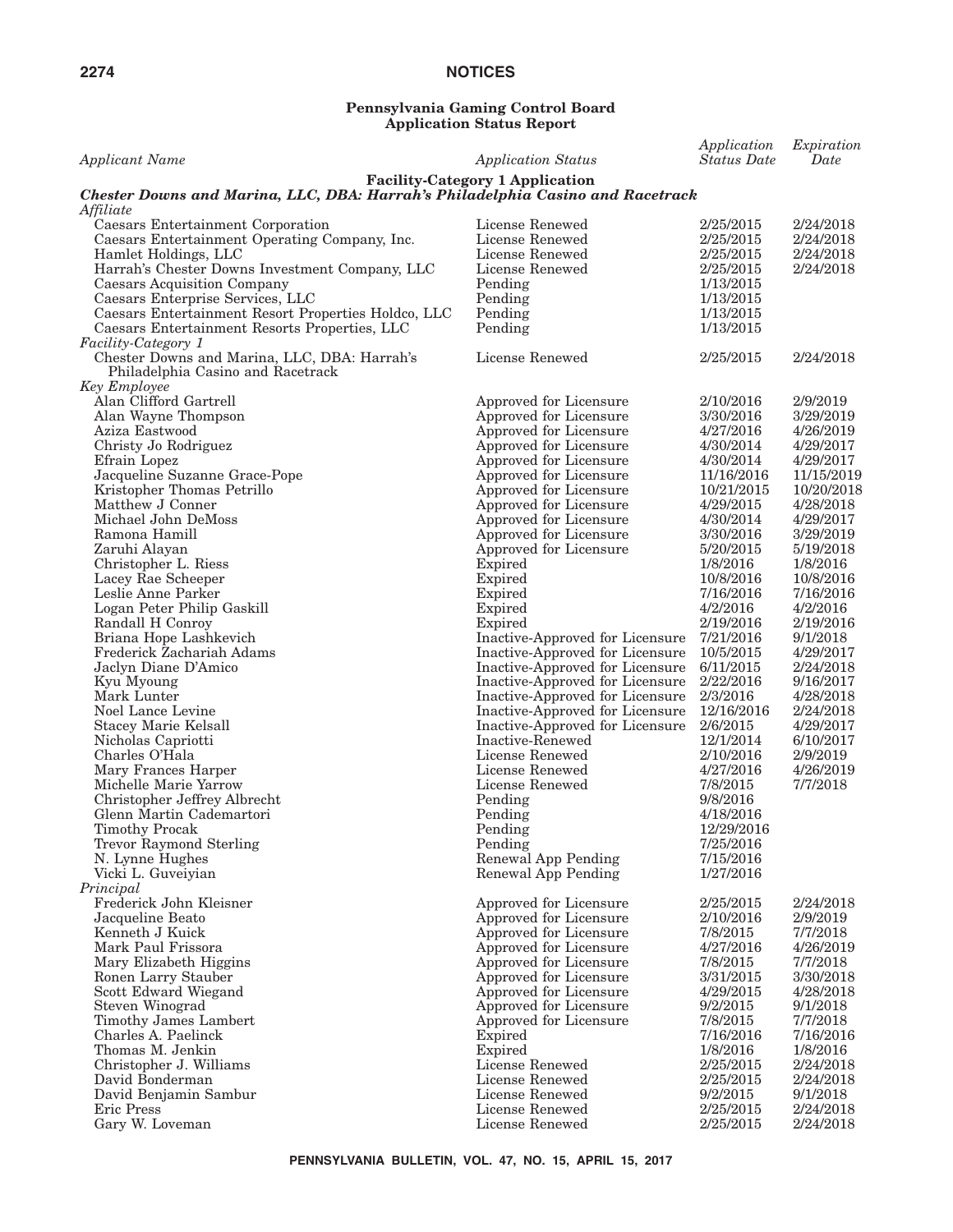| <b>Applicant Name</b>                     | <b>Application Status</b>                  | Application<br><b>Status Date</b> | Expiration<br>Date |
|-------------------------------------------|--------------------------------------------|-----------------------------------|--------------------|
| George K. Miller, Jr.                     | License Renewed                            | 2/25/2015                         | 2/24/2018          |
| Jeffrey David Benjamin                    | License Renewed                            | 2/25/2015                         | 2/24/2018          |
| John W.R. Payne                           | License Renewed                            | 7/13/2016                         | 7/12/2019          |
| Joshua Harris                             | License Renewed                            | 2/25/2015                         | 2/24/2018          |
| Kelvin Davis                              | License Renewed                            | 2/25/2015                         | 2/24/2018          |
| Leon Black                                | License Renewed                            | 2/25/2015                         | 2/24/2018          |
| Marc J. Rowan                             | License Renewed                            | 2/25/2015                         | 2/24/2018          |
| Thomas M. Jenkin                          | License Renewed                            | 9/7/2016                          | 9/6/2019           |
| Timothy Richard Donovan                   | License Renewed                            | 7/8/2015                          | 7/7/2018           |
| Bernard Lucking Zuroff                    | Pending                                    | 12/19/2016                        |                    |
| Craig Justin Abrahams                     | Pending                                    | 1/13/2015                         |                    |
| Karl Otto Stingily                        | Pending                                    | 12/5/2016                         |                    |
| Keith Austin Causey                       | Pending                                    | 12/8/2014                         |                    |
| Leslie Marcel Ottolenghi                  | Pending                                    | 3/10/2016                         |                    |
| Eric Alan Hession                         | Renewal App Pending                        | 4/13/2016                         |                    |
| James G. Coulter<br>Karl Ivar Peterson    | Renewal App Pending                        | 8/18/2016<br>8/18/2016            |                    |
| Kevin D. Flynn                            | Renewal App Pending                        | 7/18/2016                         |                    |
| Michael D. Cohen                          | Renewal App Pending<br>Renewal App Pending | 5/16/2016                         |                    |
| Lynn Curtis Swann                         | Surrendered License                        | 9/7/2016                          |                    |
| Principal Entity                          |                                            |                                   |                    |
| Apollo Hamlet Holdings B, LLC             | License Renewed                            | 2/25/2015                         | 2/24/2018          |
| Apollo Hamlet Holdings, LLC               | License Renewed                            | 2/25/2015                         | 2/24/2018          |
| Chester Downs Finance Corp.               | License Renewed                            | 6/10/2015                         | 6/9/2018           |
| Co-Invest Hamlet Holdings B, LLC          | License Renewed                            | 2/25/2015                         | 2/24/2018          |
| Co-Invest Hamlet Holdings, Series LLC     | License Renewed                            | 2/25/2015                         | 2/24/2018          |
| TPG Hamlet Holdings B, LLC                | License Renewed                            | 2/25/2015                         | 2/24/2018          |
| TPG Hamlet Holdings LLC                   | License Renewed                            | 2/25/2015                         | 2/24/2018          |
| Caesars Growth Partners, LLC              | Pending                                    | 1/13/2015                         |                    |
| Caesars Growth Properties Holdings, LLC   | Pending                                    | 1/13/2015                         |                    |
| Caesars Growth Properties Parent, LLC     | Pending                                    | 12/1/2015                         |                    |
| Harrah's BC, Inc                          | Pending                                    | 12/1/2015                         |                    |
| HIE Holdings Inc.                         | Pending                                    | 12/1/2015                         |                    |
| HIE Holdings Topco, Inc.                  | Pending                                    | 12/1/2015                         |                    |
| Downs Racing, LP, DBA: Mohegan Sun Pocono |                                            |                                   |                    |
| Affiliate                                 |                                            |                                   |                    |
| Mohegan Tribal Gaming Authority           | Renewal App Pending                        | 6/20/2016                         |                    |
| Mohegan Tribe of Indians of Connecticut   | Renewal App Pending                        | 6/17/2016                         |                    |
| Facility-Category 1                       |                                            |                                   |                    |
| Downs Racing, LP, DBA: Mohegan Sun Pocono | Expired                                    | 8/20/2016<br>6/20/2016            | 8/20/2016          |
| Downs Racing, LP, DBA: Mohegan Sun Pocono | Renewal App Pending                        |                                   |                    |
| <b>Key Employee</b><br>Daniel Frank Lynn  | Approved for Licensure                     | 10/8/2014                         | 10/7/2017          |
| Joseph Peter Carrozza                     | Approved for Licensure                     | 9/2/2015                          | 9/1/2018           |
| Sunil Mukul                               | Approved for Licensure                     | 5/20/2015                         | 5/19/2018          |
| Julia Felice Gould                        | Expired                                    | 1/8/2016                          | 1/8/2016           |
| Merrit C. Nash                            | Expired                                    | 2/19/2016                         | 2/19/2016          |
| Robyn Ryan                                | Expired                                    | 4/2/2016                          | 4/2/2016           |
| Sandra Taylor Morelli                     | Inactive-Approved for Licensure            | 8/18/2016                         | 6/10/2017          |
| Dennis Driscoll                           | Inactive-Renewed                           | 10/27/2016                        | 2/25/2017          |
| Jeffrey George                            | Inactive-Renewed                           | 9/7/2016                          | 5/19/2018          |
| Jeffrey John Walker                       | Inactive-Renewed                           | 8/22/2016                         | 5/19/2018          |
| Anthony Connell McGowan                   | License Renewed                            | 5/20/2015                         | 5/19/2018          |
| Dale Rapson                               | License Renewed                            | 10/8/2014                         | 10/7/2017          |
| David Christopher Parfrey                 | License Renewed                            | 2/25/2015                         | 2/24/2018          |
| Glenn J. Lawless                          | License Renewed                            | 2/10/2016                         | 2/9/2019           |
| Kawel B. Laubach                          | License Renewed                            | 3/31/2015                         | 3/30/2018          |
| Maria Teresa Zangardi                     | License Renewed                            | 1/14/2015                         | 1/13/2018          |
| Ronald J. Chrzan                          | License Renewed                            | 2/25/2015                         | 2/24/2018          |
| Susana Lynn Segars                        | License Renewed                            | 2/10/2016                         | 2/9/2019           |
| Thomas M. Brannigan                       | License Renewed                            | 3/31/2015                         | 3/30/2018          |
| Anthony Carlucci                          | Pending                                    | 6/27/2016                         |                    |
| Anthony P. Casdia                         | Pending                                    | 5/10/2016                         |                    |
| Catherine Beach                           | Pending                                    | 9/23/2016                         |                    |
| Erica Michaliga                           | Pending                                    | 10/12/2016                        |                    |
| Katie Borkowski                           | Pending                                    | 11/3/2016                         |                    |
| Mark Angelo                               | Pending                                    | 12/1/2016                         |                    |
|                                           |                                            |                                   |                    |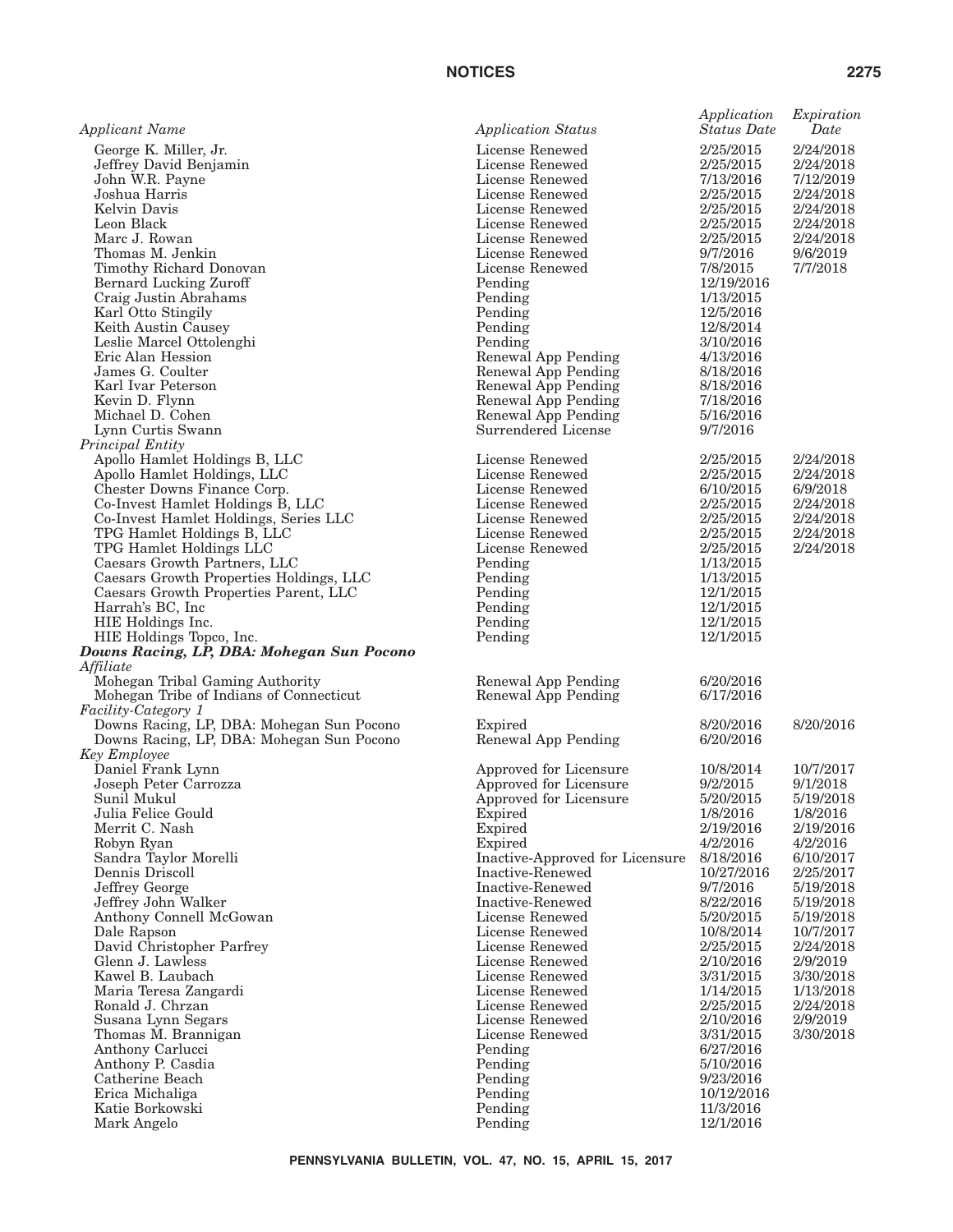| Applicant Name                                             | <b>Application Status</b>       | Application<br><b>Status</b> Date | Expiration<br>Date |
|------------------------------------------------------------|---------------------------------|-----------------------------------|--------------------|
| Shaun Connell                                              | Pending                         | 7/7/2016                          |                    |
| Frederick M. Brown IV                                      | Renewal App Pending             | 12/13/2016                        |                    |
| James Andruskiewicz                                        | Renewal App Pending             | 6/17/2016                         |                    |
| John Joseph Gutkowski                                      | Renewal App Pending             | 5/11/2016                         |                    |
| Lucretia A. Fetcho                                         | Renewal App Pending             | 11/1/2016                         |                    |
| Paul Timothy Toennes                                       | Renewal App Pending             | 11/7/2016                         |                    |
| Michael S. Bean                                            | Surrendered License             | 7/13/2016                         |                    |
| Benjamin B. Iverson                                        | Withdrawn                       | 12/22/2016                        |                    |
| Kara M. Fox-LaRose                                         | Withdrawn                       | 2/18/2016                         |                    |
| Principal                                                  |                                 |                                   |                    |
| Joseph Smith                                               | Approved for Licensure          | 9/7/2016                          | 9/6/2019           |
| Kevin Brown                                                | Approved for Licensure          | 6/11/2014                         | 6/10/2017          |
| Mario Kontomerkos                                          | Approved for Licensure          | 1/7/2013                          | 2/25/2017          |
| Thomas Burke                                               | Approved for Licensure          | 1/13/2016                         | 1/12/2019          |
| Mark Sperry                                                | Expired                         | 4/23/2016                         | 4/23/2016          |
| Mitchell G. Etess                                          | Expired                         | 4/2/2016                          | 4/2/2016           |
| David Andrew Rome                                          | License Renewed                 | 5/20/2015                         | 5/19/2018          |
| Kathleen M. Regan-Pyne                                     | License Renewed                 | 5/20/2015                         | 5/19/2018          |
| Mark F. Brown                                              | License Renewed                 | 10/5/2016                         | 10/4/2019          |
| Thayne D. Hutchins, Jr.                                    | License Renewed                 | 11/19/2014                        | 11/18/2017         |
| Bryant Richards                                            | Pending                         | 12/2/2015                         |                    |
| Mark Rosa                                                  | Pending                         | 11/30/2016                        |                    |
| Robert C Rubenstein                                        | Pending                         | 11/4/2016                         |                    |
| Bruce S. Bozsum                                            | Renewal App Pending             | 12/18/2015                        |                    |
| Cheryl Todd                                                | Renewal App Pending             | 6/20/2016                         |                    |
| Mario Kontomerkos                                          | Renewal App Pending             | 12/13/2016                        |                    |
| Ralph J. Gessner, Jr.                                      | Renewal App Pending             | 6/17/2016                         |                    |
| Robert J. Soper                                            | Renewal App Pending             | 11/7/2016                         |                    |
| William Quidgeon Jr                                        | Renewal App Pending             | 6/17/2016                         |                    |
| Principal Entity                                           |                                 |                                   |                    |
| Mill Creek Land, LP                                        | Renewal App Pending             | 6/17/2016                         |                    |
| Mohegan Commercial Ventures PA, LLC                        | Renewal App Pending             | 6/20/2016                         |                    |
| Northeast Concessions, LP                                  | Renewal App Pending             | 6/17/2016                         |                    |
| Endeka Entertainment, L.P.                                 |                                 |                                   |                    |
| Principal                                                  |                                 |                                   |                    |
| Kurt Wise                                                  | Administrative Withdrawal       | 7/13/2016                         |                    |
| Greenwood Gaming and Entertainment, Inc., DBA: Parx Casino |                                 |                                   |                    |
| Affiliate                                                  |                                 |                                   |                    |
| Bensalem Park Maintenance, Ltd.                            | License Renewed                 | 11/19/2014                        | 11/18/2017         |
| Bettor Technology, Inc.                                    | License Renewed                 | 11/19/2014                        | 11/18/2017         |
| Casino Food Services Inc.                                  | License Renewed                 | 11/19/2014                        | 11/18/2017         |
| Green Racing Management Company                            | License Renewed                 | 11/19/2014                        | 11/18/2017         |
| Greenwood G&E Holding, Inc.                                | License Renewed                 | 11/19/2014                        | 11/18/2017         |
| Greenwood Gaming Services Co.                              | License Renewed                 | 11/19/2014                        | 11/18/2017         |
| Greenwood Racing, Inc.                                     | License Renewed                 | 11/19/2014                        | 11/18/2017         |
| International Turf Investment Company, Inc.                | License Renewed                 | 11/19/2014                        | 11/18/2017         |
| Keystone Park Services, Co.                                | License Renewed                 | 11/19/2014                        | 11/18/2017         |
| Kooringal Holdings B.V.                                    | License Renewed                 | 11/19/2014                        | 11/18/2017         |
| Kooringal Holdings Curacao N.V.                            | License Renewed                 | 11/19/2014                        | 11/18/2017         |
| Greenwood Table Game Services, Inc.                        | Renewal App Pending             | 9/16/2015                         |                    |
| <i>Facility-Category 1</i>                                 |                                 |                                   |                    |
| Greenwood Gaming and Entertainment, Inc., DBA:             | License Renewed                 | 11/19/2014                        | 11/18/2017         |
| Parx Casino                                                |                                 |                                   |                    |
| <b>Key Employee</b>                                        |                                 |                                   |                    |
| Donald Richard Ryan                                        | Approved for Licensure          | 4/27/2016                         | 4/26/2019          |
| Michelle Marie Tirendi                                     | Approved for Licensure          | 7/8/2015                          | 7/7/2018           |
| Robert Mulhern                                             | Approved for Licensure          | 7/8/2015                          | 7/7/2018           |
| Yeghiche Watche Manoukian                                  | Approved for Licensure          | 9/23/2015                         | 9/22/2018          |
| Andrew Goldberg                                            | Inactive-Approved for Licensure | 2/23/2016                         | 10/7/2017          |
| Felicia Lachele Odom                                       | Inactive-Approved for Licensure | 7/13/2016                         | 11/18/2017         |
| Anthony Gilbert Faranca                                    | Inactive-Renewed                | 12/30/2016                        | 4/8/2017           |
| Allen N. Strauss                                           | License Renewed                 | 6/22/2016                         | 6/21/2019          |
| Andrew J. Green                                            | License Renewed                 | 10/5/2016                         | 10/4/2019          |
| Bette A. Strauss                                           | License Renewed                 | 6/22/2016                         | 6/21/2019          |
| Bryan P. Schroeder                                         | License Renewed                 | 3/31/2015                         | 3/30/2018          |
| Carrie Anne Nork-Minelli                                   | License Renewed                 | 11/19/2014                        | 11/18/2017         |
| Gary E. Prestage                                           | License Renewed                 | 3/31/2015                         | 3/30/2018          |
|                                                            |                                 |                                   |                    |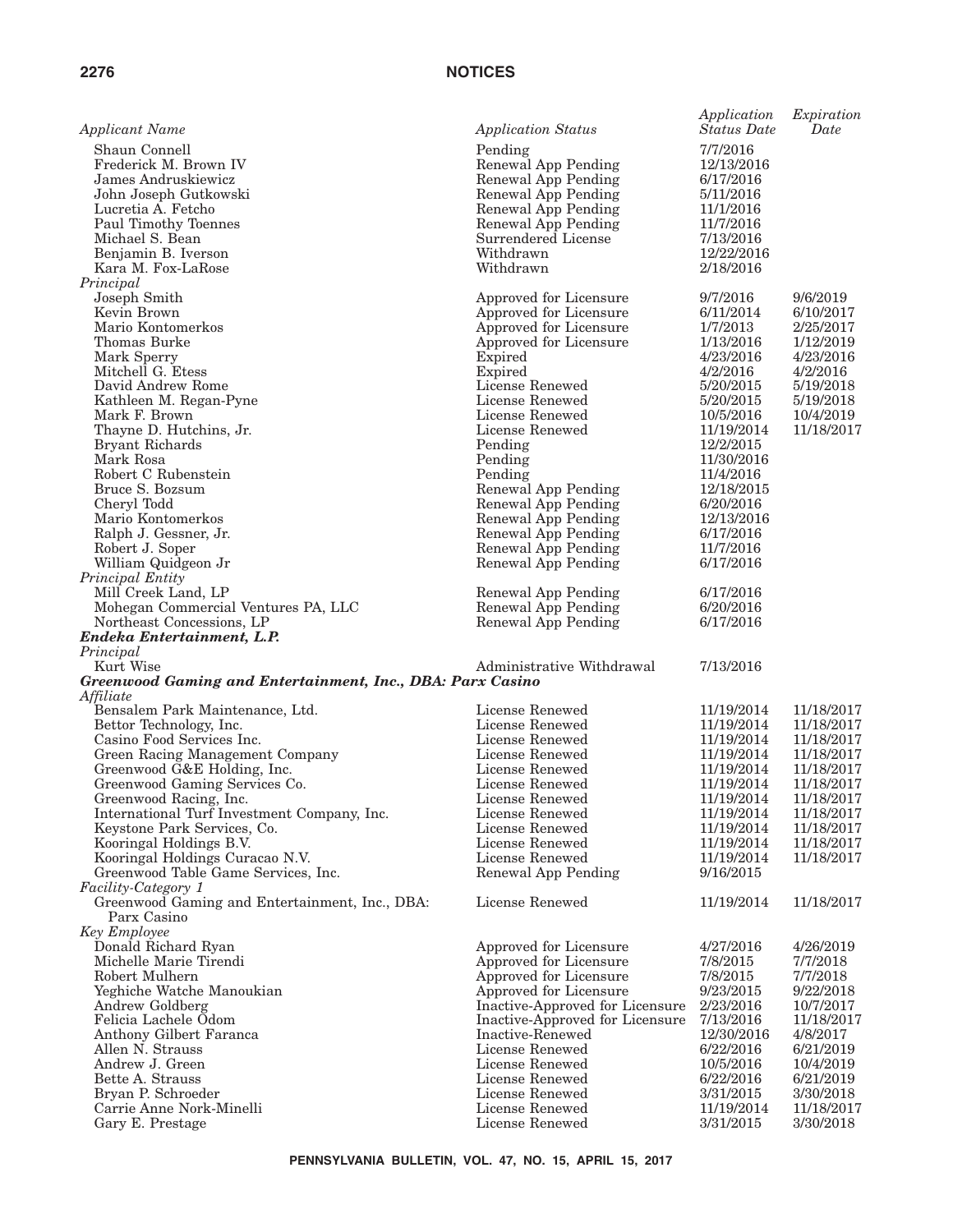| <b>Applicant Name</b>                                                                                                         | <b>Application Status</b>                        | Application<br><b>Status</b> Date | Expiration<br>Date       |
|-------------------------------------------------------------------------------------------------------------------------------|--------------------------------------------------|-----------------------------------|--------------------------|
| Gerald Fretz                                                                                                                  | License Renewed                                  | 10/8/2014                         | 10/7/2017                |
| John Anthony Ranere Jr                                                                                                        | License Renewed                                  | 3/31/2015                         | 3/30/2018                |
| Joseph William Wilson                                                                                                         | License Renewed                                  | 11/19/2014                        | 11/18/2017               |
| Judson James Boyer                                                                                                            | License Renewed                                  | 2/4/2015                          | 2/3/2018                 |
| Matthew W. Hayes                                                                                                              | License Renewed                                  | 10/8/2014                         | 10/7/2017                |
| Nicolle Marie Miller                                                                                                          | License Renewed                                  | 11/19/2014                        | 11/18/2017               |
| Pablo Fernando Dishman                                                                                                        | License Renewed                                  | 3/31/2015                         | 3/30/2018                |
| Paul Anthony Greco                                                                                                            | License Renewed                                  | 10/5/2016                         | 10/4/2019                |
| Remaitha Polite                                                                                                               | License Renewed                                  | 11/19/2014                        | 11/18/2017               |
| Richelle Ruemeli<br>Ronald W. Davis                                                                                           | License Renewed<br>License Renewed               | 10/5/2016<br>11/19/2014           | 10/4/2019                |
| Rosemarie McElroy                                                                                                             | License Renewed                                  | 11/18/2015                        | 11/18/2017<br>11/17/2018 |
| <b>Steven Arthur Fayne</b>                                                                                                    | License Renewed                                  | 8/10/2016                         | 8/9/2019                 |
| Grace Flanagan                                                                                                                | Pending                                          | 6/14/2016                         |                          |
| Megan Black                                                                                                                   | Pending                                          | 11/7/2016                         |                          |
| David L. Norcutt, Sr.                                                                                                         | Renewal App Pending                              | 2/1/2016                          |                          |
| Marc Allen Oppenheimer                                                                                                        | Renewal App Pending                              | 8/23/2016                         |                          |
| Robert J. Kirby                                                                                                               | Renewal App Pending                              | 7/18/2016                         |                          |
| Francis E. McDonnell                                                                                                          | Withdrawn                                        | 8/5/2016                          |                          |
| James Russell Jurgensen                                                                                                       | Withdrawn                                        | 3/17/2016                         |                          |
| Principal                                                                                                                     |                                                  |                                   |                          |
| Bryan Eugene Bartlett                                                                                                         | Approved for Licensure                           | 11/19/2014                        | 11/18/2017               |
| Anthony D. Ricci, Jr.                                                                                                         | License Renewed                                  | 11/19/2014                        | 11/18/2017               |
| Arthur J. Dixon                                                                                                               | License Renewed                                  | 10/5/2016                         | 10/4/2019                |
| James Lane                                                                                                                    | License Renewed                                  | 11/19/2014                        | 11/18/2017               |
| Richard J. Kendle                                                                                                             | License Renewed                                  | 11/19/2014                        | 11/18/2017               |
| Robert W. Green                                                                                                               | License Renewed                                  | 11/19/2014                        | 11/18/2017               |
| Terrence A. Everett                                                                                                           | License Renewed                                  | 11/19/2014                        | 11/18/2017               |
| Thomas C. Bonner<br>Watche A. Manoukian                                                                                       | License Renewed<br>License Renewed               | 10/8/2014<br>11/19/2014           | 10/7/2017<br>11/18/2017  |
| William E. Hogwood                                                                                                            | License Renewed                                  | 11/19/2014                        | 11/18/2017               |
| David Charles Budd                                                                                                            | Renewal App Pending                              | 7/6/2016                          |                          |
| Principal Entity                                                                                                              |                                                  |                                   |                          |
| Bensalem Holding Co.                                                                                                          | Approved for Licensure                           | 4/27/2016                         | 4/26/2019                |
| Casino Op Co.                                                                                                                 | Approved for Licensure                           | 4/27/2016                         | 4/26/2019                |
| International Turf Acquisition Co., Inc.                                                                                      | Approved for Licensure                           | 11/19/2014                        | 11/18/2017               |
| <b>ITIC/ITAC LLC</b>                                                                                                          | Approved for Licensure                           | 4/6/2012                          | 11/18/2017               |
| Keystone Holding Co.                                                                                                          | Approved for Licensure                           | 4/27/2016                         | 4/26/2019                |
| PA Op Holding Co.                                                                                                             | Approved for Licensure                           | 4/27/2016                         | 4/26/2019                |
| PA Real Estate Holding Co.                                                                                                    | Approved for Licensure                           | 4/27/2016                         | 4/26/2019                |
| Bensalem Racing Association, Inc.                                                                                             | License Renewed                                  | 11/19/2014                        | 11/18/2017               |
| Keystone Turf Club, Inc.                                                                                                      | License Renewed                                  | 11/19/2014                        | 11/18/2017               |
| Rock Limited                                                                                                                  | License Renewed                                  | 11/19/2014                        | 11/18/2017               |
| Management Enterprises Holding LLC                                                                                            | Pending                                          | 4/14/2016                         |                          |
| Management Enterprises LLC                                                                                                    | Pending                                          | 4/14/2016                         |                          |
| MEH Manager, Inc.                                                                                                             | Pending                                          | 7/27/2016<br>10/17/2016           |                          |
| Racetrack Op Holding<br>Mountainview Thoroughbred Racing Association, LLC, DBA: Hollywood Casino at Penn National Race Course | Pending                                          |                                   |                          |
| Affiliate                                                                                                                     |                                                  |                                   |                          |
| eBetUSA.com, Inc.                                                                                                             | License Renewed                                  | 8/6/2014                          | 8/5/2017                 |
| Penn National Gaming, Inc.                                                                                                    | License Renewed                                  | 8/6/2014                          | 8/5/2017                 |
| Penn National Turf Club, LLC, DBA: Pennsylvania                                                                               | License Renewed                                  | 8/6/2014                          | 8/5/2017                 |
| National Turf Club, Inc.                                                                                                      |                                                  |                                   |                          |
| Penn Tenant, LLC                                                                                                              | Renewal App Pending                              | 8/1/2016                          |                          |
| Facility-Category 1                                                                                                           |                                                  |                                   |                          |
| Mountainview Thoroughbred Racing Association, LLC,                                                                            | License Renewed                                  | 8/6/2014                          | 8/5/2017                 |
| DBA: Hollywood Casino at Penn National Race                                                                                   |                                                  |                                   |                          |
| Course                                                                                                                        |                                                  |                                   |                          |
| Key Employee                                                                                                                  |                                                  |                                   |                          |
| Alex Matthew Hvizda                                                                                                           | Approved for Licensure                           | 2/10/2016                         | 2/9/2019                 |
| Francis Edward Quigley                                                                                                        | Approved for Licensure                           | 10/5/2016                         | 10/4/2019                |
| Harry Samuel Garula III                                                                                                       | Approved for Licensure                           | 3/31/2015                         | 3/30/2018                |
| Heather D Nicarry                                                                                                             | Approved for Licensure                           | 7/8/2015                          | 7/7/2018                 |
| Jeanne Margaret Chiaradio<br>Jeffrey Berndt                                                                                   | Approved for Licensure<br>Approved for Licensure | 4/27/2016<br>9/7/2016             | 4/26/2019<br>9/6/2019    |
| Jonathan Senczakowicz                                                                                                         | Approved for Licensure                           | 2/10/2016                         | 2/9/2019                 |
| Karen Jean Shinham                                                                                                            | Approved for Licensure                           | 11/16/2016                        | 11/15/2019               |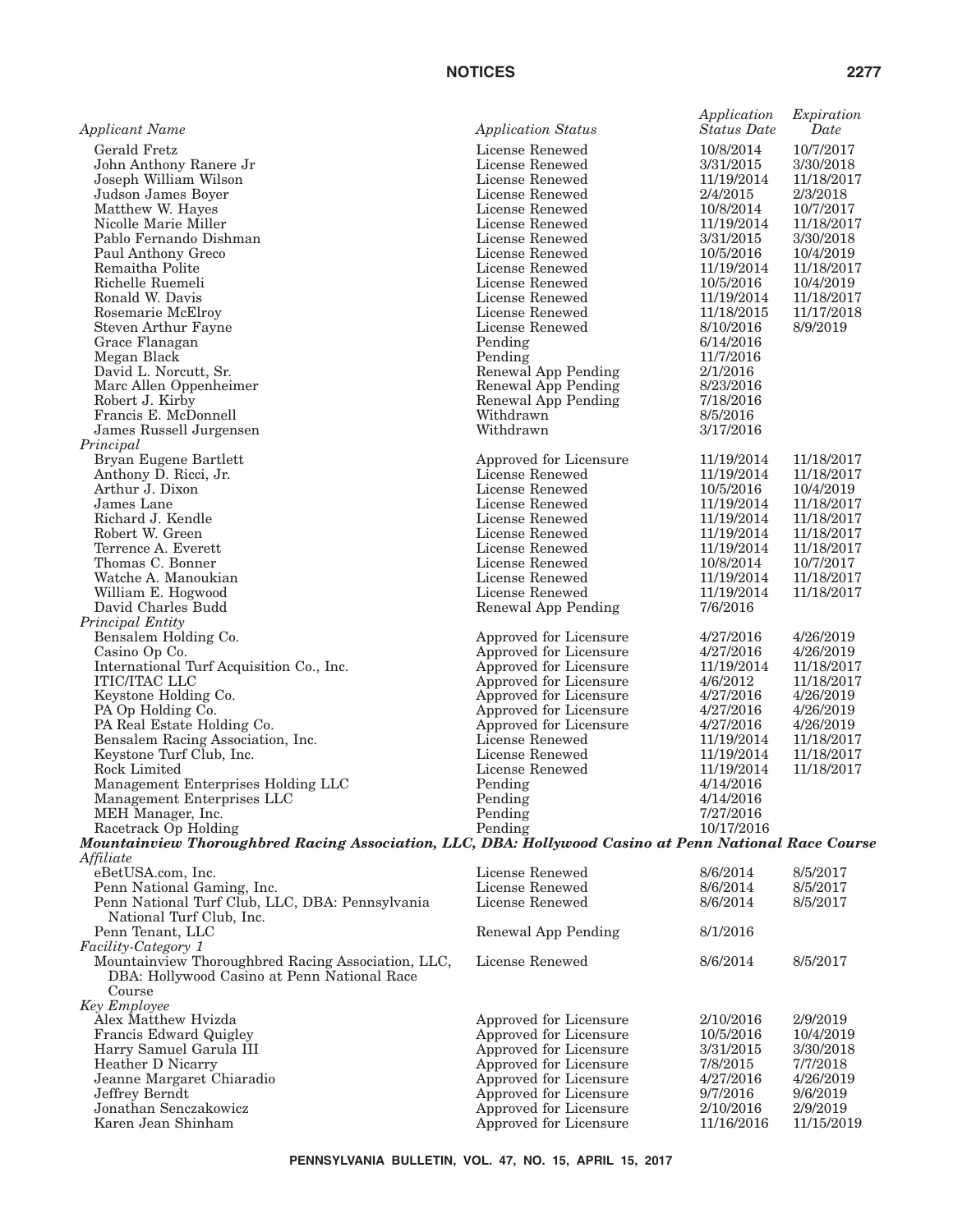| <b>Applicant Name</b>                                                           | <b>Application Status</b>                                                  | Application<br><b>Status</b> Date   | Expiration<br>Date                  |
|---------------------------------------------------------------------------------|----------------------------------------------------------------------------|-------------------------------------|-------------------------------------|
| Melissa Brunette Richards<br><b>Richard Matthew Primus</b><br>Ryan Charles Derr | Approved for Licensure<br>Approved for Licensure<br>Approved for Licensure | 6/20/2016<br>3/30/2016<br>10/8/2014 | 2/24/2018<br>3/29/2019<br>10/7/2017 |
| Lisa R. Watts                                                                   | Expired                                                                    | 10/8/2016                           | 10/8/2016                           |
| Thomas Allen Beauchamp                                                          | Expired                                                                    | 6/25/2016<br>1/28/2016              | 6/25/2016                           |
| Timothy O Shea<br>Brian Michael Aldrich                                         | Expired<br>Inactive-Approved for Licensure                                 | 7/19/2016                           | 1/28/2016<br>4/28/2018              |
| Gloria Jean Ballentine                                                          | Inactive-Approved for Licensure                                            | 1/26/2015                           | 4/29/2017                           |
| Gregory Randolph Moore                                                          | Inactive-Approved for Licensure                                            | 2/2/2016                            | 5/19/2018                           |
| Louis Michael Starzl                                                            | Inactive-Approved for Licensure                                            | 3/18/2015                           | 8/5/2017                            |
| William Hayles                                                                  | Inactive-Approved for Licensure                                            | 12/3/2015                           | 2/25/2017                           |
| Stephanie Kohr                                                                  | Inactive-Renewed                                                           | 11/15/2016                          | 5/19/2018                           |
| Susan Reyes                                                                     | Inactive-Renewed                                                           | 7/11/2016                           | 9/22/2018                           |
| Zachary C Zarnoch                                                               | Inactive-Renewed                                                           | 6/12/2015                           | 3/30/2018                           |
| Charles Berdinis<br>Chy N Stewart                                               | License Renewed<br>License Renewed                                         | 2/4/2015<br>5/20/2015               | 2/3/2018<br>5/19/2018               |
| Danielle Espenshade                                                             | License Renewed                                                            | 2/26/2014                           | 2/25/2017                           |
| John C. Newman, Sr.                                                             | License Renewed                                                            | 4/27/2016                           | 4/26/2019                           |
| Mathew Dale Crader                                                              | Pending                                                                    | 4/21/2016                           |                                     |
| Vincente Mario Lorenzo                                                          | Pending                                                                    | 8/19/2016                           |                                     |
| Danielle Espenshade                                                             | Renewal App Pending                                                        | 12/6/2016                           |                                     |
| Principal                                                                       |                                                                            |                                     |                                     |
| Brandon John Moore<br>Carl Sottosanti                                           | Approved for Licensure                                                     | 4/29/2015<br>5/20/2015              | 4/28/2018<br>5/19/2018              |
| David A Handler                                                                 | Approved for Licensure<br>Approved for Licensure                           | 8/6/2014                            | 8/5/2017                            |
| Evan Scott Urdang                                                               | Approved for Licensure                                                     | 8/6/2014                            | 8/5/2017                            |
| Jane Scaccetti                                                                  | Approved for Licensure                                                     | 7/13/2016                           | 7/12/2019                           |
| Joseph Walter Marshall III                                                      | Approved for Licensure                                                     | 1/14/2015                           | 1/13/2018                           |
| Steven Todd Snyder                                                              | Approved for Licensure                                                     | 5/20/2015                           | 5/19/2018                           |
| William Joseph Fair                                                             | Approved for Licensure                                                     | 3/31/2015                           | 3/30/2018                           |
| Barbara Z. Shattuck                                                             | License Renewed                                                            | 8/6/2014                            | 8/5/2017                            |
| Desiree Ann Burke<br>Francis T. Donaghue                                        | License Renewed<br>License Renewed                                         | 8/6/2014<br>9/2/2015                | 8/5/2017<br>9/1/2018                |
| Harold Cramer                                                                   | License Renewed                                                            | 8/6/2014                            | 8/5/2017                            |
| Jay Anthony Snowden                                                             | License Renewed                                                            | 2/10/2016                           | 2/9/2019                            |
| John M. Jacquemin                                                               | License Renewed                                                            | 8/6/2014                            | 8/5/2017                            |
| John V. Finamore                                                                | License Renewed                                                            | 8/6/2014                            | 8/5/2017                            |
| Kyle Martin Sr                                                                  | License Renewed                                                            | 8/6/2014                            | 8/5/2017                            |
| Peter M. Carlino                                                                | License Renewed                                                            | 8/6/2014                            | 8/5/2017                            |
| Saul Reibstein                                                                  | License Renewed<br>License Renewed                                         | 2/10/2016<br>8/6/2014               | 2/9/2019<br>8/5/2017                |
| Timothy J. Wilmott<br>William J. Clifford                                       | License Renewed                                                            | 8/6/2014                            | 8/5/2017                            |
| Shamira Mavany                                                                  | Pending                                                                    | 4/29/2016                           |                                     |
| Randal Alan Nardone                                                             | Request to Surrender License                                               | 7/8/2016                            | 3/29/2019                           |
| Wesley Edens                                                                    | Request to Surrender License                                               | 10/17/2016                          | 8/5/2017                            |
| Gregg William Hart                                                              | Surrendered License                                                        | 4/27/2016                           |                                     |
| Principal Entity                                                                |                                                                            |                                     |                                     |
| GLP Financing II, Inc.<br>FIF V PFD LLC                                         | Approved for Licensure<br>License Renewed                                  | 8/6/2014<br>8/6/2014                | 8/5/2017<br>8/5/2017                |
| The Carlino Family Trust                                                        | License Renewed                                                            | 8/6/2014                            | 8/5/2017                            |
| Gaming and Leisure Properties, Inc.                                             | Renewal App Pending                                                        | 8/8/2016                            |                                     |
| GLP Capital Partners, LLC                                                       | Renewal App Pending                                                        | 8/8/2016                            |                                     |
| GLP Capital, L.P.                                                               | Renewal App Pending                                                        | 8/8/2016                            |                                     |
| Fortress GLPI Voteco, LLC                                                       | Surrendered License                                                        | 9/7/2016                            |                                     |
| Presque Isle Downs, Inc.                                                        |                                                                            |                                     |                                     |
| Affiliate                                                                       |                                                                            | 9/17/2014                           | 9/16/2017                           |
| Eldorado Resorts, Inc.<br>Recreational Enterprises, Inc.                        | Approved for Licensure<br>Approved for Licensure                           | 9/17/2014                           | 9/16/2017                           |
| MTR Gaming Group, Inc.                                                          | License Renewed                                                            | 9/2/2015                            | 9/1/2018                            |
| Facility-Category 1                                                             |                                                                            |                                     |                                     |
| Presque Isle Downs, Inc.                                                        | License Renewed                                                            | 9/2/2015                            | 9/1/2018                            |
| Key Employee                                                                    |                                                                            |                                     |                                     |
| Daniel Terry Cuic                                                               | Approved for Licensure                                                     | 4/27/2016                           | 4/26/2019                           |
| Jeffrey Spikes Favre                                                            | Approved for Licensure                                                     | 9/2/2015                            | 9/1/2018                            |
| Jill Marie Snyder<br>John Robert Blakeslee                                      | Approved for Licensure<br>Approved for Licensure                           | 4/27/2016<br>9/2/2015               | 4/26/2019<br>9/1/2018               |
| Kevin Michael O'Sullivan                                                        | Approved for Licensure                                                     | 9/2/2015                            | 9/1/2018                            |
|                                                                                 |                                                                            |                                     |                                     |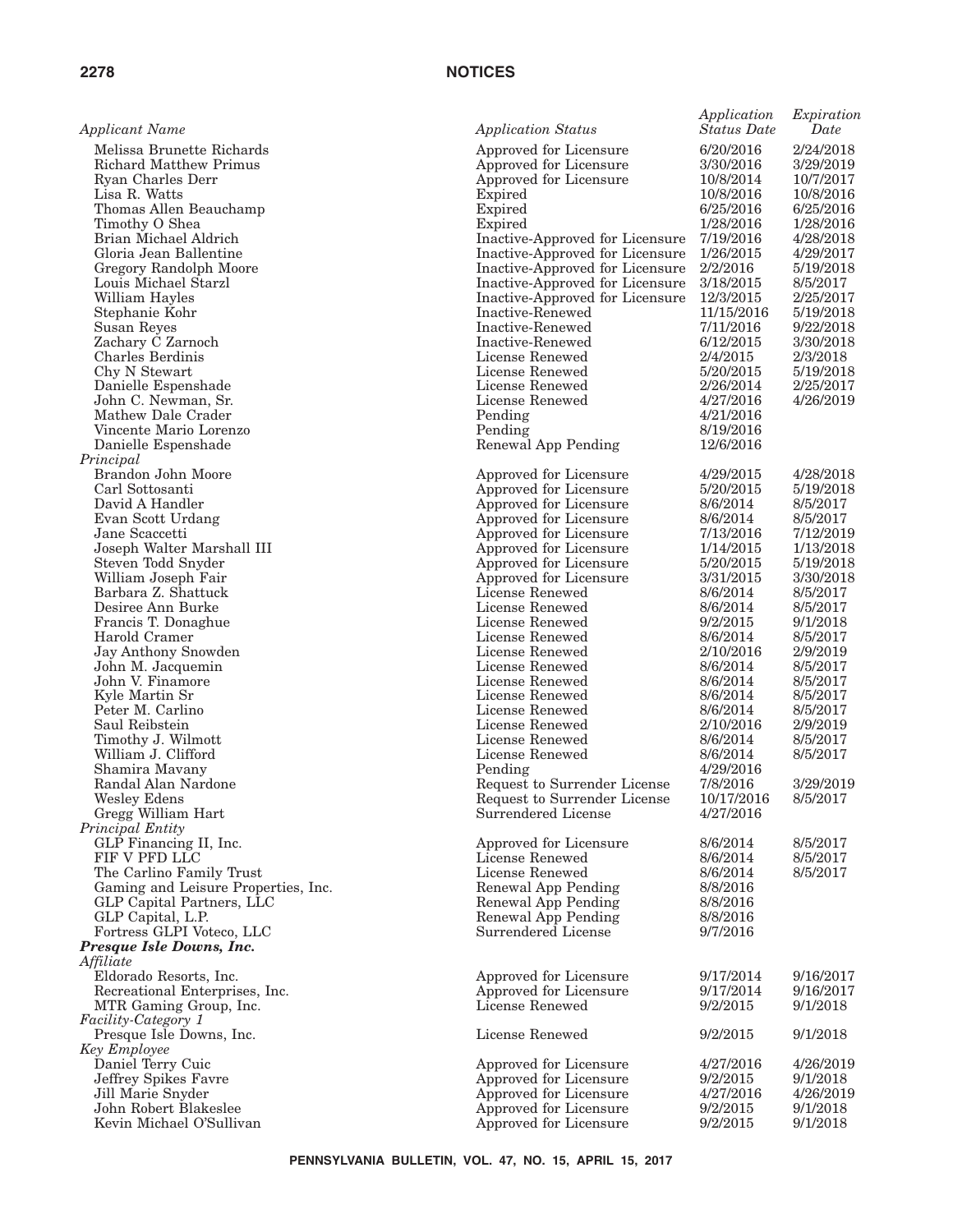| <b>Applicant Name</b>                                                                         | <b>Application Status</b>                        | Application<br><b>Status Date</b> | Expiration<br>Date     |
|-----------------------------------------------------------------------------------------------|--------------------------------------------------|-----------------------------------|------------------------|
| Kurt Michael Slater                                                                           | Approved for Licensure                           | 5/20/2015                         | 5/19/2018              |
| Michael James Pati                                                                            | Approved for Licensure                           | 8/5/2015                          | 8/4/2018               |
| Nick George Mavromatis                                                                        | Approved for Licensure                           | 11/19/2014                        | 11/18/2017             |
| Nicole Thompson                                                                               | Approved for Licensure                           | 4/27/2016                         | 4/26/2019              |
| Erica Marie Yacoviello                                                                        | Expired                                          | 10/8/2016                         | 10/8/2016              |
| <b>Shayne Morrow</b>                                                                          | Expired                                          | 8/20/2016                         | 8/20/2016              |
| Eric Joseph Kinser                                                                            | Inactive-Approved for Licensure                  | 5/26/2016                         | 11/17/2018             |
| David Allen Bates                                                                             | License Renewed                                  | 9/2/2015                          | 9/1/2018               |
| Jennifer A. See<br>Matthew C. Ennis                                                           | License Renewed<br>License Renewed               | 10/8/2014<br>1/13/2016            | 10/7/2017<br>1/12/2019 |
| Roseane Law Paligo                                                                            | License Renewed                                  | 2/26/2014                         | 2/25/2017              |
| Shayne Leandeur Morrow                                                                        | License Renewed                                  | 12/14/2016                        | 12/13/2019             |
| Stephen Paul Danowski                                                                         | License Renewed                                  | 11/19/2014                        | 11/18/2017             |
| Stephen Paul Wagner                                                                           | License Renewed                                  | 9/23/2015                         | 9/22/2018              |
| Vicki Cuic                                                                                    | Pending                                          | 3/25/2016                         |                        |
| William Gregory                                                                               | Pending                                          | 7/19/2016                         |                        |
| Roseane Law Paligo                                                                            | Renewal App Pending                              | 12/1/2016                         |                        |
| Scott Stoller                                                                                 | Renewal App Pending                              | 4/26/2016                         |                        |
| Principal                                                                                     |                                                  |                                   |                        |
| Anthony Louis Carano                                                                          | Approved for Licensure                           | 9/23/2015                         | 9/22/2018              |
| Cindy Lynn Carano                                                                             | Approved for Licensure                           | 9/17/2014                         | 9/16/2017              |
| David Paul Tomick                                                                             | Approved for Licensure                           | 9/17/2014                         | 9/16/2017              |
| Donald Louis Carano<br>Gary Louis Carano                                                      | Approved for Licensure<br>Approved for Licensure | 9/17/2014<br>9/17/2014            | 9/16/2017<br>9/16/2017 |
| Gene Robert Carano                                                                            | Approved for Licensure                           | 9/17/2014                         | 9/16/2017              |
| Glenn Thomas Carano                                                                           | Approved for Licensure                           | 9/17/2014                         | 9/16/2017              |
| Gregg Russell Carano                                                                          | Approved for Licensure                           | 9/17/2014                         | 9/16/2017              |
| <b>James Barry Hawkins</b>                                                                    | Approved for Licensure                           | 1/13/2016                         | 1/12/2019              |
| John James Frankovich                                                                         | Approved for Licensure                           | 9/17/2014                         | 9/16/2017              |
| Michael E Pegram                                                                              | Approved for Licensure                           | 8/10/2016                         | 8/9/2019               |
| Raymond Jerome Poncia Jr                                                                      | Approved for Licensure                           | 9/17/2014                         | 9/16/2017              |
| Ronald Samuel Ellis                                                                           | Approved for Licensure                           | 6/22/2016                         | 6/21/2019              |
| Thomas Robert Reeg                                                                            | Approved for Licensure                           | 9/17/2014                         | 9/16/2017              |
| Thomas Sheldon Diehl<br>Rose M. Williams                                                      | Approved for Licensure<br>License Renewed        | 9/2/2015                          | 9/1/2018               |
| Thomas F. Trygar                                                                              | License Renewed                                  | 9/2/2015<br>9/2/2015              | 9/1/2018<br>9/1/2018   |
| Charles Phillip Fortino                                                                       | Pending                                          | 9/6/2016                          |                        |
| Michael Francis Whitemaine                                                                    | Pending                                          | 2/11/2016                         |                        |
| Robert Bradley Mouchou                                                                        | Pending                                          | 2/11/2016                         |                        |
| Stephanie Dana Lepori                                                                         | Pending                                          | 7/5/2016                          |                        |
| Jeffrey P. Jacobs                                                                             | Surrendered License                              | 5/25/2016                         |                        |
| Joseph Larry Billhimer                                                                        | Surrendered License                              | 3/30/2016                         |                        |
| Robert McDonald Jones                                                                         | Surrendered License                              | 5/25/2016                         |                        |
| Roger Adam May                                                                                | Surrendered License                              | 11/16/2016                        |                        |
| Ryan Lee Langdon                                                                              | Surrendered License                              | 11/16/2016                        |                        |
| Timothy Thomas Janszen<br>Vincent James Azzarello                                             | Surrendered License<br>Surrendered License       | 11/16/2016<br>5/25/2016           |                        |
| Principal Entity                                                                              |                                                  |                                   |                        |
| Hotel Casino Management, Inc.                                                                 | Approved for Licensure                           | 9/17/2014                         | 9/16/2017              |
| The Donald L Carano Family Trust                                                              | Approved for Licensure                           | 9/17/2014                         | 9/16/2017              |
| The Raymond J Poncia Jr Family Trust                                                          | Approved for Licensure                           | 9/17/2014                         | 9/16/2017              |
| Jeffrey P. Jacobs Revocable Trust, under Declaration of                                       | Surrendered License                              | 5/25/2016                         |                        |
| Trust dated July 10, 2000. Jeffrey P. Jacobs, Trustee                                         |                                                  |                                   |                        |
| NGA Acquisition Co LLC                                                                        | Surrendered License                              | 11/16/2016                        |                        |
| NGA Blocker LLC                                                                               | Surrendered License                              | 11/16/2016                        |                        |
| NGA Holdco, LLC                                                                               | Surrendered License                              | 11/16/2016                        |                        |
| NGA NoVote Co, LLC                                                                            | Surrendered License                              | 11/16/2016                        |                        |
| NGA VoteCo LLC<br>Washington Trotting Association, LLC, DBA: The Meadows Racetrack and Casino | Surrendered License                              | 11/16/2016                        |                        |
| Affiliate                                                                                     |                                                  |                                   |                        |
| Gaming and Leisure Properties, Inc.                                                           | Approved for Licensure                           | 9/7/2016                          | 9/6/2019               |
| GLP Capital Partners, LLC                                                                     | Approved for Licensure                           | 9/7/2016                          | 9/6/2019               |
| GLP Capital, L.P.                                                                             | Approved for Licensure                           | 9/7/2016                          | 9/6/2019               |
| Pinnacle Entertainment, Inc.                                                                  | Approved for Licensure                           | 9/7/2016                          | 9/6/2019               |
| PNK Development 33, LLC                                                                       | Approved for Licensure                           | 9/7/2016                          | 9/6/2019               |
| WTA II, Inc                                                                                   | Approved for Licensure                           | 9/7/2016                          | 9/6/2019               |
| <b>Bareage Pty Limited</b>                                                                    | Surrendered License                              | 9/7/2016                          |                        |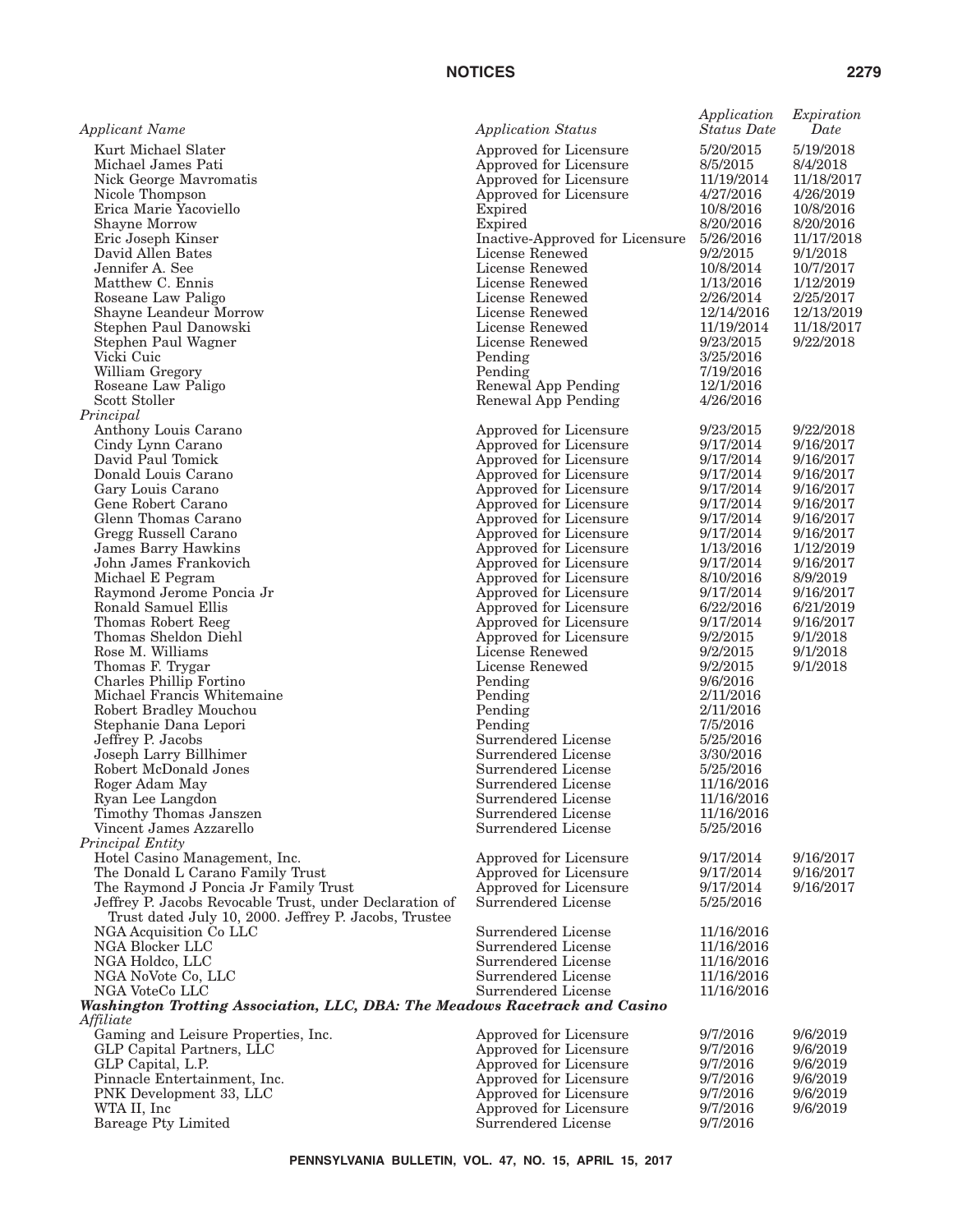| Applicant Name                                                               | <b>Application Status</b>                  | Application<br><b>Status Date</b> | Expiration<br>Date     |
|------------------------------------------------------------------------------|--------------------------------------------|-----------------------------------|------------------------|
| Cairnton Holdings Limited                                                    | Surrendered License                        | 9/7/2016                          |                        |
| Cairnton Pty Limited                                                         | Surrendered License                        | 9/7/2016                          |                        |
| Cannery Casino Resorts, LLC                                                  | Surrendered License                        | 9/7/2016                          |                        |
| Consolidated Custodians International Limited                                | Surrendered License                        | 9/7/2016                          |                        |
| Consolidated Press Financial Services PTY Limited                            | Surrendered License                        | 9/7/2016                          |                        |
| <b>Consolidated Press Holdings Limited</b>                                   | Surrendered License                        | 9/7/2016                          |                        |
| Consolidated Press International Holdings Limited                            | Surrendered License                        | 9/7/2016                          |                        |
| Consolidated Press International Limited                                     | Surrendered License                        | 9/7/2016                          |                        |
| CPH Crown Holdings Pty Limited                                               | Surrendered License<br>Surrendered License | 9/7/2016<br>9/7/2016              |                        |
| CPH Gaming I Pty Limited<br>CPH Gaming II Pty Limited                        | Surrendered License                        | 9/7/2016                          |                        |
| CPH Gaming III Pty Limited                                                   | Surrendered License                        | 9/7/2016                          |                        |
| CPH Gaming IV A Pty Limited                                                  | Surrendered License                        | 9/7/2016                          |                        |
| CPH Gaming IV B Pty Limited                                                  | Surrendered License                        | 9/7/2016                          |                        |
| Crown CCR Group Holdings One Pty Ltd                                         | Surrendered License                        | 9/7/2016                          |                        |
| Crown CCR Group Holdings Two Pty Ltd                                         | Surrendered License                        | 9/7/2016                          |                        |
| Crown CCR Group Investments One, LLC                                         | Surrendered License                        | 9/7/2016                          |                        |
| Crown CCR Group Investments Two, LLC                                         | Surrendered License                        | 9/7/2016                          |                        |
| Crown CCR Holdings General Partnership                                       | Surrendered License                        | 9/7/2016                          |                        |
| Crown CCR Holdings, LLC                                                      | Surrendered License                        | 9/7/2016                          |                        |
| Crown Entertainment Group Holdings Pty Ltd                                   | Surrendered License                        | 9/7/2016                          |                        |
| Crown Group Finance Limited                                                  | Surrendered License<br>Surrendered License | 9/7/2016                          |                        |
| Crown North America Holdings One Pty Ltd.<br>Crown Resorts Limited           | Surrendered License                        | 9/7/2016<br>9/7/2016              |                        |
| Millennium Gaming, Inc.                                                      | Surrendered License                        | 9/7/2016                          |                        |
| Mountain Laurel Racing, Inc.                                                 | Surrendered License                        | 9/7/2016                          |                        |
| Northkom Pty Limited                                                         | Surrendered License                        | 9/7/2016                          |                        |
| OCM AcquisitionCo, LLC                                                       | Surrendered License                        | 9/7/2016                          |                        |
| OCM Blocker, LLC                                                             | Surrendered License                        | 9/7/2016                          |                        |
| OCM HoldCo, LLC                                                              | Surrendered License                        | 9/7/2016                          |                        |
| OCM VoteCo, LLC                                                              | Surrendered License                        | 9/7/2016                          |                        |
| PA Meadows, LLC                                                              | Surrendered License                        | 9/7/2016                          |                        |
| PA MezzCo, LLC                                                               | Surrendered License                        | 9/7/2016                          |                        |
| GLP Southeast Properties 1, LLC                                              | Withdrawn                                  | 10/5/2016                         |                        |
| <i>Facility-Category 1</i><br>Washington Trotting Association, LLC, DBA: The | License Renewed                            | 3/30/2016                         | 3/29/2019              |
| Meadows Racetrack and Casino                                                 |                                            |                                   |                        |
| Key Employee                                                                 |                                            |                                   |                        |
| Kevin Patrick Brogan                                                         | Approved for Licensure                     | 4/30/2014                         | 4/29/2017              |
| Lawrence E Rybacki                                                           | Approved for Licensure                     | 10/21/2015                        | 10/20/2018             |
| Marco Giacomo DiBias                                                         | Approved for Licensure                     | 3/30/2016                         | 3/29/2019              |
| Adrian Richard Ashmore                                                       | Expired                                    | 8/20/2016                         | 8/20/2016              |
| Camille Renae Kobrys                                                         | Expired                                    | 5/14/2016                         | 5/14/2016              |
| Catherine Morganti                                                           | Expired                                    | 11/19/2016                        | 11/19/2016             |
| Jill M Eden                                                                  | Expired                                    | 8/20/2016                         | 8/20/2016              |
| Kelly C. Harvison                                                            | Expired                                    | 8/20/2016                         | 8/20/2016              |
| Kevin Michael Salo                                                           | Expired                                    | 8/20/2016                         | 8/20/2016<br>6/25/2016 |
| Mary C. McGrath<br>Virginia Mae Schussler                                    | Expired<br>Expired                         | 6/25/2016<br>8/20/2016            | 8/20/2016              |
| Kathleen Louise Prieto                                                       | Inactive-Renewed                           | 9/14/2016                         | 3/29/2019              |
| Lance Brady Young                                                            | Inactive-Renewed                           | 8/8/2016                          | 10/20/2018             |
| Alannah Jeanne Taylor                                                        | License Renewed                            | 5/21/2014                         | 5/20/2017              |
| David Gerard Wiegmann                                                        | License Renewed                            | 3/30/2016                         | 3/29/2019              |
| George Brian Beinhauer                                                       | License Renewed                            | 3/30/2016                         | 3/29/2019              |
| Karen E Baughman                                                             | License Renewed                            | 4/30/2014                         | 4/29/2017              |
| Mary Catherine McGrath                                                       | License Renewed                            | 10/5/2016                         | 10/4/2019              |
| Pamela M Reuter                                                              | License Renewed                            | 4/9/2014                          | 4/8/2017               |
| Sean Sullivan                                                                | License Renewed                            | 10/21/2015                        | 10/20/2018             |
| Steven William Hartmann                                                      | License Renewed                            | 4/30/2014                         | 4/29/2017              |
| Timothy Michael Timko                                                        | License Renewed                            | 3/30/2016                         | 3/29/2019              |
| Alethea Evangelista                                                          | Pending                                    | 11/14/2016<br>8/17/2016           |                        |
| Benjamin Kowalski<br>Brandi Ann Kruse                                        | Pending<br>Pending                         | 11/4/2016                         |                        |
| Rodney Ernest Centers                                                        | Pending                                    | 8/9/2016                          |                        |
| Deborah L. Hauser                                                            | Renewal App Pending                        | 7/11/2016                         |                        |
| Jennifer R Zaramba                                                           | Renewal App Pending                        | 9/16/2016                         |                        |
| Michael J. Jankoviak                                                         | Renewal App Pending                        | 4/25/2016                         |                        |
|                                                                              |                                            |                                   |                        |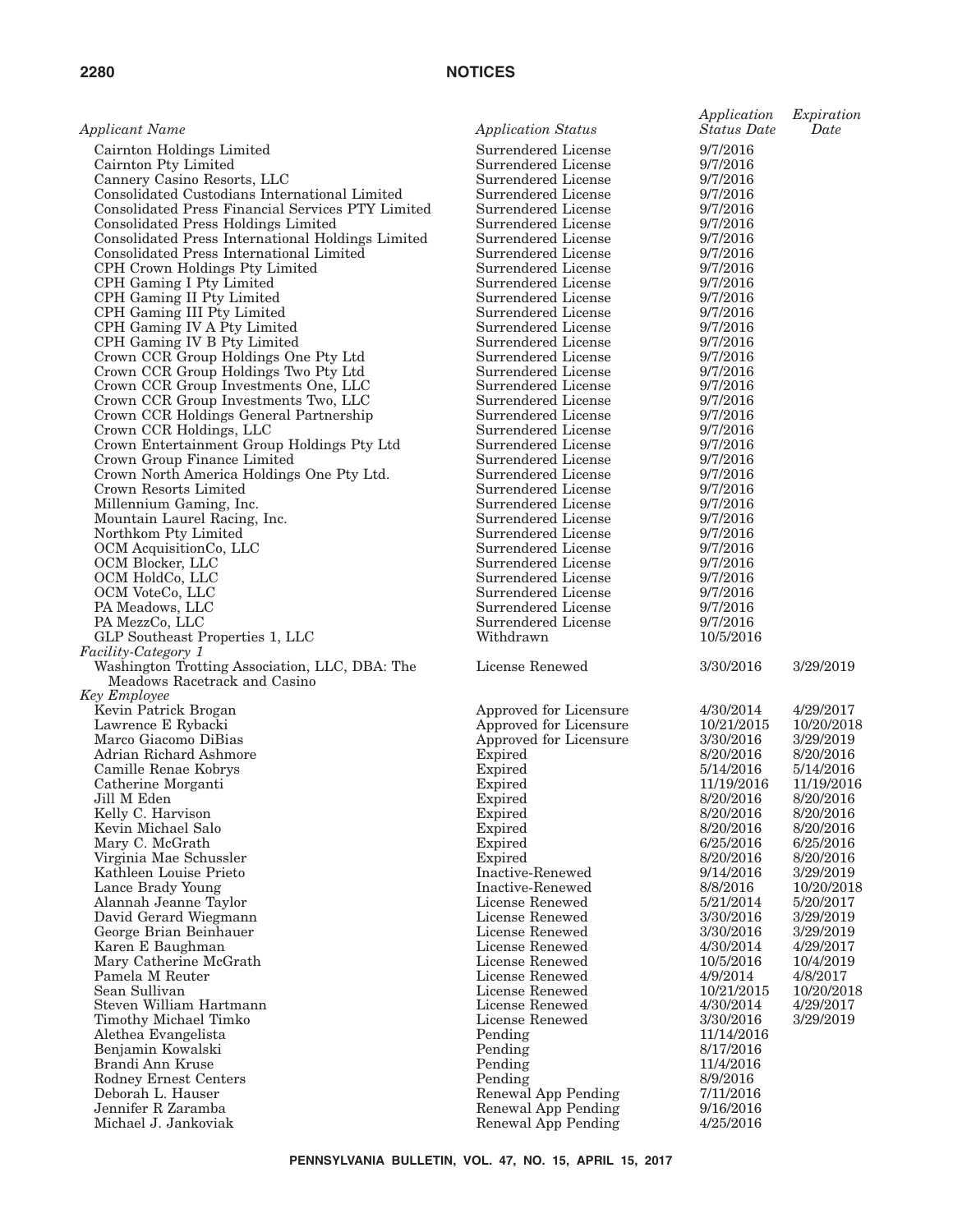| Applicant Name                                     | <b>Application Status</b>                |
|----------------------------------------------------|------------------------------------------|
| Michael Steven Keelon                              | Renewal App Pend                         |
| Principal                                          |                                          |
| Anthony Michael Sanfilippo                         | Approved for Licer                       |
| Brandon John Moore                                 | Approved for Licer                       |
| Carlos Alberto Ruisanchez                          | Approved for Licer                       |
| Charles L. Atwood                                  | Approved for Licer                       |
| Cheryl Ann Kondra                                  | Approved for Licer                       |
| David A Handler                                    | Approved for Licer                       |
| Desiree Ann Burke<br>Desiree Katherine Rogers      | Approved for Licer<br>Approved for Licer |
| Donna Sue Negrotto                                 | Approved for Licer                       |
| Evan Scott Urdang                                  | Approved for Licer                       |
| James L. Martineau                                 | Approved for Licer                       |
| Joseph Walter Marshall III                         | Approved for Licer                       |
| Peter M. Carlino                                   | Approved for Licer                       |
| Stephen Craig Comer                                | Approved for Licer                       |
| Steven Todd Snyder                                 | Approved for Licer                       |
| Vincent Joseph Zahn                                | Approved for Licer                       |
| William J. Clifford                                | Approved for Licer                       |
| <b>James Andrew Zubay</b>                          | Pending                                  |
| Jeffrey Alan Danis                                 | Pending                                  |
| Neil Walkoff                                       | Pending                                  |
| Peggy Lopez Pepper                                 | Pending                                  |
| Robert John Rankin<br>Virginia E. Shanks           | Pending<br>Pending                       |
| Gurpreet Singh Dhindsa                             | Request for Withdi                       |
| Randal Alan Nardone                                | Request for Withdi                       |
| Wesley Robert Edens                                | Request to Surreno                       |
| Bruce A. Karsh                                     | Surrendered Licen                        |
| Catherine Elizabeth Davies                         | Surrendered Licen                        |
| Daniel Vieira                                      | Surrendered Licen                        |
| David M. Kirchheimer                               | Surrendered Licen                        |
| Gretel Lees Packer                                 | Surrendered Licen                        |
| Guy T. Hillyer                                     | Surrendered Licen                        |
| Howard S. Marks                                    | Surrendered Licen                        |
| James D. Packer                                    | Surrendered Licen                        |
| John B. Frank<br>John H. Alexander                 | Surrendered Licen<br>Surrendered Licen   |
| Kenneth McRae Barton                               | Surrendered Licen                        |
| Michael A. Day                                     | Surrendered Licen                        |
| Michael J. Neilson                                 | Surrendered Licen                        |
| Michael R. Johnston                                | Surrendered Licen                        |
| Ronald N. Beck                                     | Surrendered Licen                        |
| Rowen B. Craigie                                   | Surrendered Licen                        |
| Rowena Danziger                                    | Surrendered Licen                        |
| Sheldon M. Stone                                   | Surrendered Licen                        |
| Stephen A. Kaplan                                  | Surrendered Licen                        |
| Thomas A. Lettero                                  | Surrendered Licen                        |
| Thomas J. Gallagher                                | Surrendered Licen<br>Surrendered Licen   |
| William C. Wortman                                 | Surrendered Licen                        |
| William Joseph Paulos<br>Benjamin Alexander Brazil | Withdrawn                                |
| Bruce A. Leslie                                    | Withdrawn                                |
| John A. Godfrey                                    | Withdrawn                                |
| Thomas LaPlaca                                     | Withdrawn                                |
| Walter Daniel Redding                              | Withdrawn                                |
| Principal Entity                                   |                                          |
| GLP Financing II, Inc.                             | Approved for Licer                       |
| The Carlino Family Trust                           | Approved for Licer                       |
| CCR Pennsylvania Food Service, Inc.                | Surrendered Licen                        |
| CCR Pennsylvania Racing, Inc.                      | Surrendered Licen                        |
| CCR Racing Management                              | Surrendered Licen                        |
| Custodians Settlement (No.8)                       | Surrendered Licen                        |
| OCM InvestCo, LLC                                  | Surrendered Licen<br>Withdrawn           |
| Fortress GLPI Voteco, LLC                          |                                          |

| pplicant Name                                                                                                                                                                                                                                                                                                                                                                                                                                                                                                                                                                                                                                                               | <b>Application Status</b>                                                                                                                                                                                                                                                                                                                                                                                                                                                                                                                                                                                                                                                                 | Application<br><i><b>Status Date</b></i>                                                                                                                                                                                                                                                                                                                       | Expiration<br>Date                                                                                                    |
|-----------------------------------------------------------------------------------------------------------------------------------------------------------------------------------------------------------------------------------------------------------------------------------------------------------------------------------------------------------------------------------------------------------------------------------------------------------------------------------------------------------------------------------------------------------------------------------------------------------------------------------------------------------------------------|-------------------------------------------------------------------------------------------------------------------------------------------------------------------------------------------------------------------------------------------------------------------------------------------------------------------------------------------------------------------------------------------------------------------------------------------------------------------------------------------------------------------------------------------------------------------------------------------------------------------------------------------------------------------------------------------|----------------------------------------------------------------------------------------------------------------------------------------------------------------------------------------------------------------------------------------------------------------------------------------------------------------------------------------------------------------|-----------------------------------------------------------------------------------------------------------------------|
| Michael Steven Keelon<br>incipal                                                                                                                                                                                                                                                                                                                                                                                                                                                                                                                                                                                                                                            | Renewal App Pending                                                                                                                                                                                                                                                                                                                                                                                                                                                                                                                                                                                                                                                                       | 7/19/2016                                                                                                                                                                                                                                                                                                                                                      |                                                                                                                       |
| Anthony Michael Sanfilippo<br>Brandon John Moore<br>Carlos Alberto Ruisanchez<br>Charles L. Atwood<br>Cheryl Ann Kondra<br>David A Handler<br>Desiree Ann Burke                                                                                                                                                                                                                                                                                                                                                                                                                                                                                                             | Approved for Licensure<br>Approved for Licensure<br>Approved for Licensure<br>Approved for Licensure<br>Approved for Licensure<br>Approved for Licensure<br>Approved for Licensure                                                                                                                                                                                                                                                                                                                                                                                                                                                                                                        | 9/7/2016<br>9/7/2016<br>9/7/2016<br>9/7/2016<br>9/7/2016<br>9/7/2016<br>9/7/2016                                                                                                                                                                                                                                                                               | 9/6/2019<br>9/6/2019<br>9/6/2019<br>9/6/2019<br>9/6/2019<br>9/6/2019<br>9/6/2019                                      |
| Desiree Katherine Rogers<br>Donna Sue Negrotto<br>Evan Scott Urdang<br>James L. Martineau<br>Joseph Walter Marshall III<br>Peter M. Carlino<br>Stephen Craig Comer<br>Steven Todd Snyder<br>Vincent Joseph Zahn<br>William J. Clifford<br><b>James Andrew Zubay</b><br>Jeffrey Alan Danis<br>Neil Walkoff<br>Peggy Lopez Pepper<br>Robert John Rankin<br>Virginia E. Shanks<br>Gurpreet Singh Dhindsa                                                                                                                                                                                                                                                                       | Approved for Licensure<br>Approved for Licensure<br>Approved for Licensure<br>Approved for Licensure<br>Approved for Licensure<br>Approved for Licensure<br>Approved for Licensure<br>Approved for Licensure<br>Approved for Licensure<br>Approved for Licensure<br>Pending<br>Pending<br>Pending<br>Pending<br>Pending<br>Pending<br>Request for Withdrawal Pending 11/22/2016                                                                                                                                                                                                                                                                                                           | 9/7/2016<br>10/5/2016<br>9/7/2016<br>9/7/2016<br>9/7/2016<br>9/7/2016<br>9/7/2016<br>9/7/2016<br>9/7/2016<br>9/7/2016<br>8/29/2016<br>8/29/2016<br>9/9/2016<br>8/10/2016<br>5/4/2015<br>8/17/2016                                                                                                                                                              | 9/6/2019<br>10/4/2019<br>9/6/2019<br>9/6/2019<br>9/6/2019<br>9/6/2019<br>9/6/2019<br>9/6/2019<br>9/6/2019<br>9/6/2019 |
| Randal Alan Nardone<br>Wesley Robert Edens<br>Bruce A. Karsh<br>Catherine Elizabeth Davies<br>Daniel Vieira<br>David M. Kirchheimer<br>Gretel Lees Packer<br>Guy T. Hillyer<br>Howard S. Marks<br>James D. Packer<br>John B. Frank<br>John H. Alexander<br>Kenneth McRae Barton<br>Michael A. Day<br>Michael J. Neilson<br>Michael R. Johnston<br>Ronald N. Beck<br>Rowen B. Craigie<br>Rowena Danziger<br>Sheldon M. Stone<br>Stephen A. Kaplan<br>Thomas A. Lettero<br>Thomas J. Gallagher<br>William C. Wortman<br>William Joseph Paulos<br>Benjamin Alexander Brazil<br>Bruce A. Leslie<br>John A. Godfrey<br>Thomas LaPlaca<br>Walter Daniel Redding<br>incipal Entity | Request for Withdrawal Pending 7/8/2016<br>Request to Surrender License<br>Surrendered License<br>Surrendered License<br>Surrendered License<br>Surrendered License<br>Surrendered License<br>Surrendered License<br>Surrendered License<br>Surrendered License<br>Surrendered License<br>Surrendered License<br>Surrendered License<br>Surrendered License<br>Surrendered License<br>Surrendered License<br>Surrendered License<br>Surrendered License<br>Surrendered License<br>Surrendered License<br>Surrendered License<br>Surrendered License<br>Surrendered License<br>Surrendered License<br>Surrendered License<br>Withdrawn<br>Withdrawn<br>Withdrawn<br>Withdrawn<br>Withdrawn | 10/17/2016<br>9/7/2016<br>9/7/2016<br>9/7/2016<br>9/7/2016<br>9/7/2016<br>9/7/2016<br>9/7/2016<br>9/7/2016<br>9/7/2016<br>9/7/2016<br>9/7/2016<br>9/7/2016<br>9/7/2016<br>9/7/2016<br>9/7/2016<br>9/7/2016<br>9/7/2016<br>9/7/2016<br>9/7/2016<br>9/7/2016<br>9/7/2016<br>9/7/2016<br>9/7/2016<br>9/7/2016<br>8/10/2016<br>9/7/2016<br>8/10/2016<br>11/16/2016 | 9/6/2019                                                                                                              |
| GLP Financing II, Inc.<br>The Carlino Family Trust<br>CCR Pennsylvania Food Service, Inc.<br>CCR Pennsylvania Racing, Inc.<br>CCR Racing Management<br>Custodians Settlement (No.8)<br>OCM InvestCo, LLC<br>Fortress GLPI Voteco, LLC                                                                                                                                                                                                                                                                                                                                                                                                                                       | Approved for Licensure<br>Approved for Licensure<br>Surrendered License<br>Surrendered License<br>Surrendered License<br>Surrendered License<br>Surrendered License<br>Withdrawn                                                                                                                                                                                                                                                                                                                                                                                                                                                                                                          | 9/7/2016<br>9/7/2016<br>9/7/2016<br>9/7/2016<br>9/7/2016<br>9/7/2016<br>9/7/2016<br>9/7/2016                                                                                                                                                                                                                                                                   | 9/6/2019<br>9/6/2019                                                                                                  |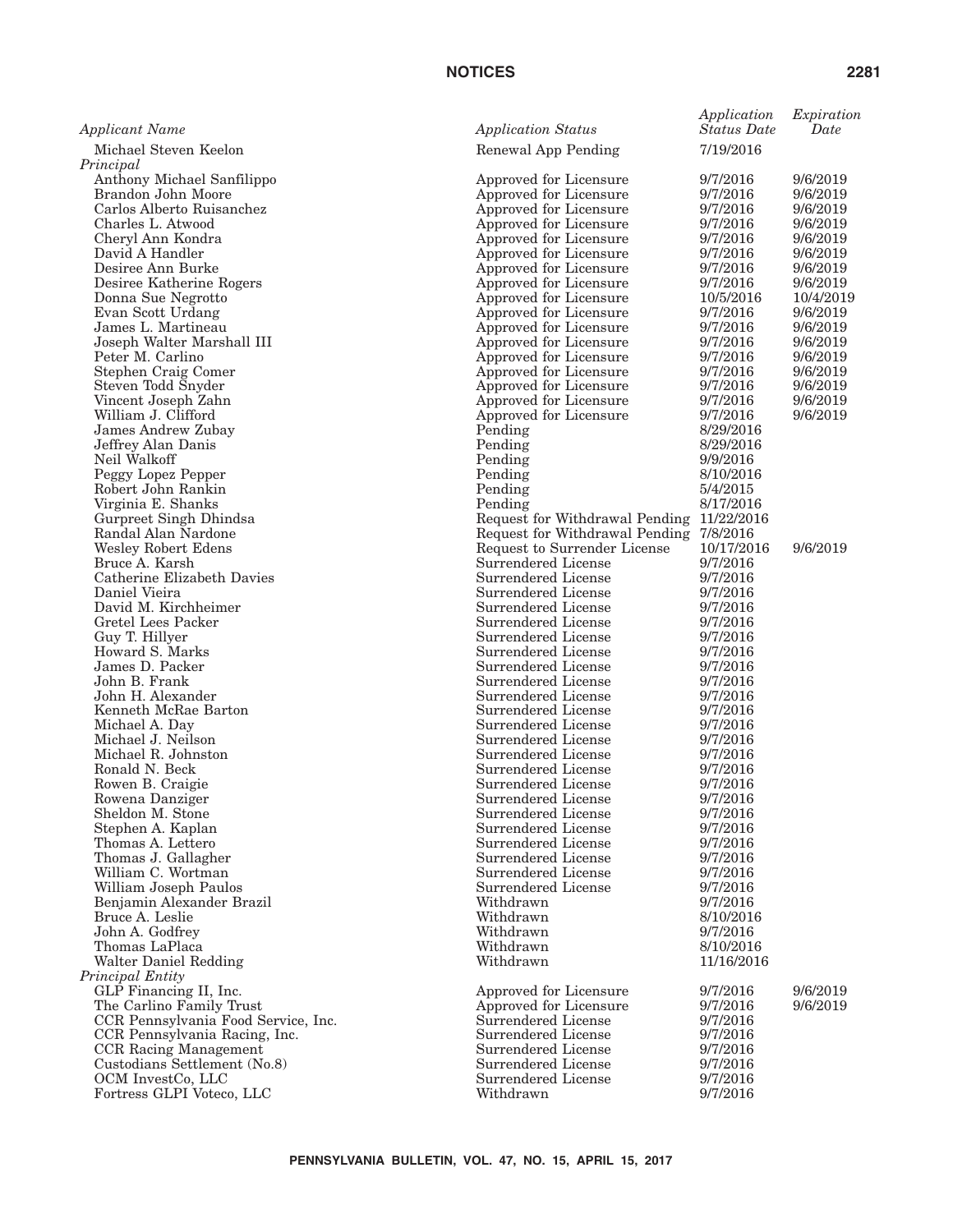| <b>Applicant Name</b>                                          | <b>Application Status</b>                        | Application<br><b>Status Date</b> | Expiration<br>Date |
|----------------------------------------------------------------|--------------------------------------------------|-----------------------------------|--------------------|
|                                                                | <b>Facility-Category 2 Application</b>           |                                   |                    |
| Holdings Acquisition Co, L.P., DBA: Rivers Casino<br>Affiliate |                                                  |                                   |                    |
| 2013 AGB Family Dynasty Trust Exempt #2                        | Approved for Licensure                           | 11/18/2015                        | 11/17/2018         |
| 2013 LNB Family Dynasty Trust Exempt #2                        | Approved for Licensure                           | 11/18/2015                        | 11/17/2018         |
| 2013 Meredith A. Bluhm-Wolf Family GST Trust #2                | Approved for Licensure                           | 11/18/2015                        | 11/17/2018         |
| High Pitt Gaming GP, L.L.C.                                    | License Renewed                                  | 11/18/2015                        | 11/17/2018         |
| High Pitt Gaming, LP                                           | License Renewed                                  | 11/18/2015                        | 11/17/2018         |
| Holdings Acquisition Co GP, L.L.C                              | License Renewed                                  | 11/18/2015                        | 11/17/2018         |
| Holdings Gaming Borrower GP, L.L.C                             | License Renewed                                  | 11/18/2015                        | 11/17/2018         |
| Pittsburgh Gaming Holdings GP, L.L.C.                          | License Renewed                                  | 11/18/2015                        | 11/17/2018         |
| Pittsburgh Gaming Holdings, L.P.                               | License Renewed                                  | 11/18/2015                        | 11/17/2018         |
| Pittsburgh Gaming Investors GP, LLC                            | License Renewed                                  | 11/18/2015                        | 11/17/2018         |
| Pittsburgh Gaming Investors Intermediate, LLC                  | License Renewed                                  | 11/18/2015                        | 11/17/2018         |
| Pittsburgh Gaming Investors, LP                                | License Renewed                                  | 11/18/2015                        | 11/17/2018         |
| Rivers Pittsburgh Borrower, L.P., DBA: Holdings                | License Renewed                                  | 11/18/2015                        | 11/17/2018         |
| Gaming Borrower, L.P.                                          |                                                  |                                   |                    |
| Rivers Pittsburgh Finance Corp.                                | License Renewed                                  | 11/18/2015                        | 11/17/2018         |
| Walton Majestic Star Holdings VI GP, LLC                       | License Renewed                                  | 11/18/2015                        | 11/17/2018         |
| Walton Majestic Star Holdings VI, L.P.                         | License Renewed                                  | 11/18/2015                        | 11/17/2018         |
| Walton Street Managers VI, LP                                  | License Renewed                                  | 11/18/2015                        | 11/17/2018         |
| WSC Managers VI, Inc.                                          | License Renewed                                  | 11/18/2015                        | 11/17/2018         |
| Facility-Category 2                                            |                                                  |                                   |                    |
| Holdings Acquisition Co, L.P., DBA: Rivers Casino              | License Renewed                                  | 11/18/2015                        | 11/17/2018         |
| <b>Key Employee</b><br>Anthony Edward Carolo                   |                                                  |                                   | 2/9/2019           |
| April Thorpe                                                   | Approved for Licensure<br>Approved for Licensure | 2/10/2016<br>4/29/2015            | 4/28/2018          |
| John Robert Boyle                                              | Approved for Licensure                           | 11/18/2015                        | 11/17/2018         |
| Karen Merlino                                                  | Approved for Licensure                           | 3/31/2015                         | 3/30/2018          |
| Lorraine Nancy Davis                                           | Approved for Licensure                           | 10/8/2014                         | 10/7/2017          |
| Richard James Stewart                                          | Approved for Licensure                           | 5/25/2016                         | 5/24/2019          |
| Robert Deane Guthrie                                           | Approved for Licensure                           | 10/8/2014                         | 10/7/2017          |
| Tyrone Thompson                                                | Approved for Licensure                           | 3/31/2015                         | 3/30/2018          |
| Uriah Joseph Leddy                                             | Approved for Licensure                           | 9/23/2015                         | 9/22/2018          |
| Richard Allan Fitzsimmons                                      | Expired                                          | 1/28/2016                         | 1/28/2016          |
| Emily Smythe                                                   | Inactive-Approved for Licensure                  | 7/26/2016                         | 4/26/2019          |
| Shawn Timothy Cassatt                                          | Inactive-Approved for Licensure                  | 3/30/2016                         | 1/13/2018          |
| Wilson Ning                                                    | Inactive-Approved for Licensure                  | 2/26/2015                         | 2/24/2018          |
| Rhonda L. Gilchrist                                            | Inactive-Renewed                                 | 3/14/2016                         | 10/7/2017          |
| Adam David Fischer                                             | License Renewed                                  | 3/31/2015                         | 3/30/2018          |
| Andre Joseph Barnabei                                          | License Renewed                                  | 6/11/2014                         | 6/10/2017          |
| Dannielle Elizabeth Cisneros                                   | License Renewed                                  | 2/4/2015                          | 2/3/2018           |
| James Daniel Cahill                                            | License Renewed                                  | 4/27/2016                         | 4/26/2019          |
| Mark Konrad Wolz                                               | License Renewed                                  | 2/25/2015                         | 2/24/2018          |
| Robert Dennis Harsch                                           | License Renewed                                  | 2/4/2015                          | 2/3/2018           |
| Thomas Quigley                                                 | License Renewed                                  | 5/20/2015                         | 5/19/2018          |
| Chue Neng Xiong                                                | Pending                                          | 4/8/2016                          |                    |
| Michael John Ulizio                                            | Pending                                          | 9/20/2016                         |                    |
| Sal-steven Jon Iaquinta                                        | Pending                                          | 8/31/2015<br>4/4/2016             |                    |
| Shannon Leigh Redmond<br>Charles Samuel Green                  | Pending<br>Renewal App Pending                   | 6/21/2016                         |                    |
| Craig Clark                                                    | Renewal App Pending                              | 2/29/2016                         |                    |
| Jonathan Michael Angelo                                        | Renewal App Pending                              | 8/9/2016                          |                    |
| <b>Todd David Watkins</b>                                      | Renewal App Pending                              | 4/22/2016                         |                    |
| Principal                                                      |                                                  |                                   |                    |
| David R. Hughes                                                | Approved for Licensure                           | 11/16/2016                        | 11/15/2019         |
| Andrew Gordon Bluhm                                            | License Renewed                                  | 11/18/2015                        | 11/17/2018         |
| Anna Bea Wolf                                                  | License Renewed                                  | 11/18/2015                        | 11/17/2018         |
| Cooper Benjamin Bluhm                                          | License Renewed                                  | 11/18/2015                        | 11/17/2018         |
| Emmett Gordon Bluhm                                            | License Renewed                                  | 11/18/2015                        | 11/17/2018         |
| Eric C. Mogentale                                              | License Renewed                                  | 11/18/2015                        | 11/17/2018         |
| Gregory Carlin                                                 | License Renewed                                  | 11/18/2015                        | 11/17/2018         |
| Hudson Jonah Bluhm                                             | License Renewed                                  | 11/18/2015                        | 11/17/2018         |
| Ira Jay Schulman                                               | License Renewed                                  | 11/18/2015                        | 11/17/2018         |
| Ira M. Lubert                                                  | License Renewed                                  | 11/18/2015                        | 11/17/2018         |
| James Morris Wolf                                              | License Renewed                                  | 11/18/2015                        | 11/17/2018         |
| Jeffrey S. Quicksilver                                         | License Renewed                                  | 11/18/2015                        | 11/17/2018         |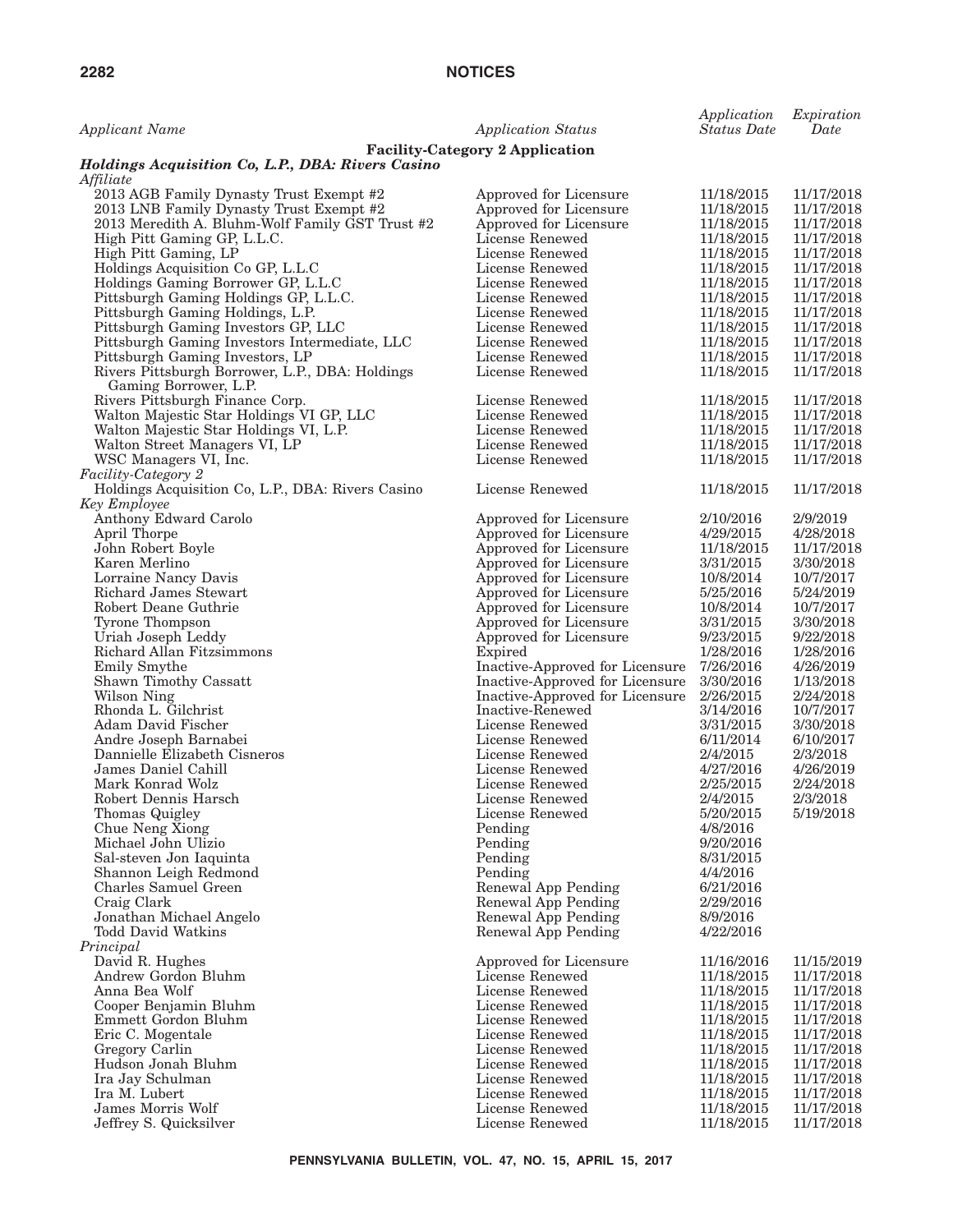| <b>Applicant Name</b>                                                        | <b>Application Status</b>                  | Application<br><b>Status</b> Date | Expiration<br>Date |
|------------------------------------------------------------------------------|--------------------------------------------|-----------------------------------|--------------------|
| Joseph Richard Scibetta                                                      | License Renewed                            | 11/18/2015                        | 11/17/2018         |
| Kenneth J. Weaver                                                            | License Renewed                            | 11/18/2015                        | 11/17/2018         |
| Leslie N. Bluhm                                                              | License Renewed                            | 11/18/2015                        | 11/17/2018         |
| Meredith Ann Bluhm-Wolf                                                      | License Renewed                            | 11/18/2015                        | 11/17/2018         |
| Neil Gary Bluhm                                                              | License Renewed                            | 11/18/2015                        | 11/17/2018         |
| Nicholas Bluhm Helfand                                                       | License Renewed                            | 11/18/2015                        | 11/17/2018         |
| William Gordon Helfand                                                       | License Renewed                            | 11/18/2015                        | 11/17/2018         |
| Laura Louise McAllister Cox                                                  | Pending                                    | 3/10/2016                         |                    |
| Nicholas C. Kontonicolas                                                     | Renewal App Pending                        | 12/19/2016                        |                    |
| Timothy Joseph Drehkoff                                                      | Renewal App Pending                        | 6/23/2016                         |                    |
| Zelletta Marie Wyatt                                                         | Renewal App Pending                        | 2/29/2016                         |                    |
| David G. Patent                                                              | Surrendered License                        | 4/27/2016                         |                    |
| Jon Soren Reynertson<br>Paul Lawrence Seeman                                 | Surrendered License<br>Surrendered License | 10/5/2016<br>8/10/2016            |                    |
| Abraham T Han                                                                | Withdrawn                                  | 10/5/2016                         |                    |
| Principal Entity                                                             |                                            |                                   |                    |
| Cira Pittsburgh Gaming Investor GP, LLC                                      | License Renewed                            | 11/18/2015                        | 11/17/2018         |
| Cira Pittsburgh Gaming Investor, L.P.                                        | License Renewed                            | 11/18/2015                        | 11/17/2018         |
| GAC Oversight, L.L.C.                                                        | License Renewed                            | 11/18/2015                        | 11/17/2018         |
| PGO GP, L.L.C.                                                               | License Renewed                            | 11/18/2015                        | 11/17/2018         |
| PGO, L.P.                                                                    | License Renewed                            | 11/18/2015                        | 11/17/2018         |
| Rush Street Gaming Partners, LLC                                             | License Renewed                            | 11/18/2015                        | 11/17/2018         |
| Rush Street Gaming, LLC                                                      | License Renewed                            | 11/18/2015                        | 11/17/2018         |
| General Retirement System of the City of Detroit                             | Surrendered License                        | 10/5/2016                         |                    |
| <b>GRS PITG Holdings Corp</b>                                                | Surrendered License                        | 10/5/2016                         |                    |
| PFRS PITG Holdings Corp                                                      | Surrendered License                        | 10/5/2016                         |                    |
| Police and Fire Retirement System of the City of Detroit Surrendered License |                                            | 10/5/2016                         |                    |
| Mount Airy #1, LLC, DBA: Mount Airy Casino & Resort                          |                                            |                                   |                    |
| Affiliate                                                                    | License Renewed                            | 8/10/2016                         | 8/9/2019           |
| Mount Airy Holdco LLC                                                        |                                            |                                   |                    |
| Facility-Category 2<br>Mount Airy #1, LLC, DBA: Mount Airy Casino & Resort   | License Renewed                            | 8/10/2016                         | 8/9/2019           |
| Key Employee                                                                 |                                            |                                   |                    |
| Tina Marie Jones                                                             | Approved for Licensure                     | 9/23/2015                         | 9/22/2018          |
| Darlene Y Mattis                                                             | Expired                                    | 1/8/2016                          | 1/8/2016           |
| Mark Williams                                                                | Inactive-Renewed                           | 3/28/2016                         | 3/30/2018          |
| Darlene Y Mattis                                                             | License Renewed                            | 8/10/2016                         | 8/9/2019           |
| David Matthew Mullen                                                         | License Renewed                            | 3/30/2016                         | 3/29/2019          |
| Dennis Asselta                                                               | License Renewed                            | 5/20/2015                         | 5/19/2018          |
| Henry Patrick Burke                                                          | License Renewed                            | 10/21/2015                        | 10/20/2018         |
| John Culetsu                                                                 | License Renewed                            | 5/20/2015                         | 5/19/2018          |
| John C. Carroll                                                              | License Renewed                            | 2/26/2014                         | 2/25/2017          |
| Lianne L.P. Asbury                                                           | License Renewed                            | 8/10/2016                         | 8/9/2019           |
| Matthew G. Magda                                                             | License Renewed                            | 9/7/2016                          | 9/6/2019           |
| Vincent L. Jordan                                                            | License Renewed                            | 2/10/2016                         | 2/9/2019           |
| Carmelo Sequinot                                                             | Pending                                    | 9/7/2016                          |                    |
| Charles Guenther<br>Charles B. Miller                                        | Pending                                    | 2/19/2016<br>8/29/2016            |                    |
| John C. Carroll                                                              | Renewal App Pending<br>Renewal App Pending | 12/27/2016                        |                    |
| Joseph Louis DeNaples                                                        | Renewal App Pending                        | 4/25/2016                         |                    |
| Marie T. Sauers                                                              | Renewal App Pending                        | 8/10/2016                         |                    |
| Paul J. Edwards                                                              | Renewal App Pending                        | 8/5/2016                          |                    |
| Richard W. Whitby                                                            | Renewal App Pending                        | 8/29/2016                         |                    |
| Robert J. Phillips                                                           | Renewal App Pending                        | 7/21/2016                         |                    |
| Vincent M. Viola                                                             | Renewal App Pending                        | 8/10/2016                         |                    |
| Edmondo Granci                                                               | Surrendered License                        | 4/27/2016                         |                    |
| Principal                                                                    |                                            |                                   |                    |
| Ava Marie Gentile                                                            | Approved for Licensure                     | 8/10/2016                         | 8/9/2019           |
| Grace Anne Gentile                                                           | Approved for Licensure                     | 8/10/2016                         | 8/9/2019           |
| Pia Elizabeth Meade                                                          | Approved for Licensure                     | 8/10/2016                         | 8/9/2019           |
| Violeta Lilli Summa DeNaples Lopez                                           | Approved for Licensure                     | 8/10/2016                         | 8/9/2019           |
| Angelina Dileo                                                               | License Renewed                            | 8/10/2016                         | 8/9/2019           |
| Anne E. DeNaples-Gentile                                                     | License Renewed                            | 8/10/2016                         | 8/9/2019           |
| Christina M. DeNaples                                                        | License Renewed                            | 8/10/2016                         | 8/9/2019           |
| Dominica P. DeNaples                                                         | License Renewed                            | 8/10/2016                         | 8/9/2019           |
| Dominick L. DeNaples                                                         | License Renewed                            | 8/10/2016                         | 8/9/2019           |
| Dominique Dileo                                                              | License Renewed                            | 8/10/2016                         | 8/9/2019           |
|                                                                              |                                            |                                   |                    |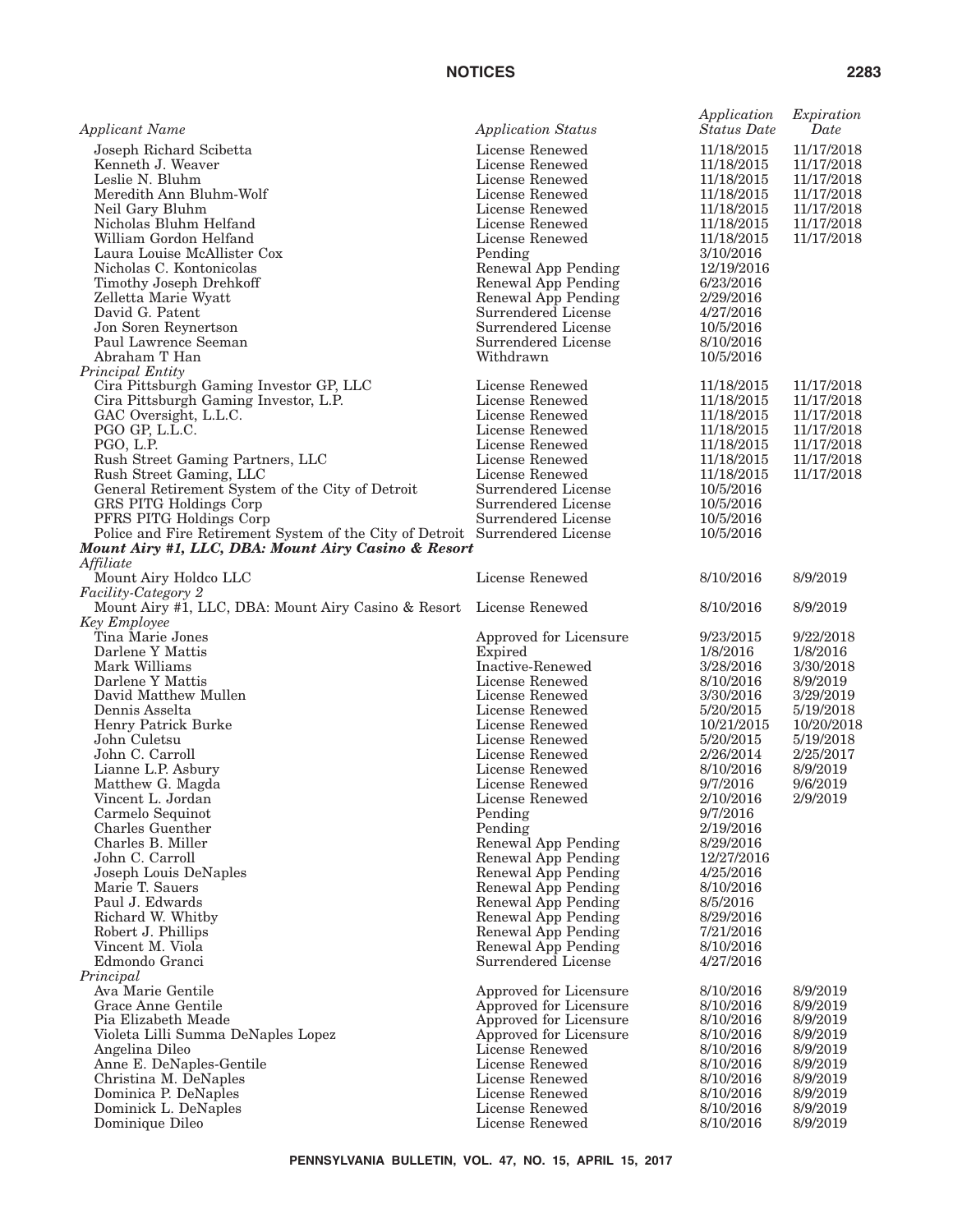| <b>Applicant Name</b>                            | <b>Application Status</b>                        | Application<br><b>Status Date</b> | Expiration<br>Date     |
|--------------------------------------------------|--------------------------------------------------|-----------------------------------|------------------------|
| Donna D. Dileo                                   | License Renewed                                  | 8/10/2016                         | 8/9/2019               |
| Elizabeth M. DeNaples                            | License Renewed                                  | 8/10/2016                         | 8/9/2019               |
| Gabrielle A. DeNaples                            | License Renewed                                  | 8/10/2016                         | 8/9/2019               |
| Izabella S. Glodzik                              | License Renewed                                  | 8/10/2016                         | 8/9/2019               |
| Julian S. Glodzik                                | License Renewed                                  | 8/10/2016                         | 8/9/2019               |
| Lawrence L. Cole                                 | License Renewed                                  | 5/20/2015                         | 5/19/2018              |
| Lisa A. DeNaples                                 | License Renewed                                  | 8/10/2016                         | 8/9/2019               |
| Louis A. DeNaples III                            | License Renewed                                  | 8/10/2016                         | 8/9/2019               |
| Louis A. DeNaples, Jr.                           | License Renewed                                  | 8/10/2016                         | 8/9/2019               |
| Lucian Patrick Ross                              | License Renewed                                  | 5/20/2015                         | 5/19/2018              |
| Nicola S. DeNaples                               | License Renewed                                  | 8/10/2016                         | 8/9/2019               |
| Paul D. DeNaples                                 | License Renewed                                  | 8/10/2016                         | 8/9/2019               |
| Saverio S. DeNaples                              | License Renewed<br>License Renewed               | 8/10/2016<br>8/10/2016            | 8/9/2019<br>8/9/2019   |
| Sophia S. Glodzik                                |                                                  | 7/7/2016                          |                        |
| Robert Lewis Uguccioni<br>Principal Entity       | Pending                                          |                                   |                        |
| Grantor Trust-II of Anne DeNaples                | License Renewed                                  | 8/10/2016                         | 8/9/2019               |
| Grantor Trust-II of Dominica DeNaples            | License Renewed                                  | 8/10/2016                         | 8/9/2019               |
| Grantor Trust-II of Donna DiLeo                  | License Renewed                                  | 8/10/2016                         | 8/9/2019               |
| Grantor Trust-II of Lisa DeNaples                | License Renewed                                  | 8/10/2016                         | 8/9/2019               |
| Grantor Trust-II of Louis D. DeNaples, Jr.       | License Renewed                                  | 8/10/2016                         | 8/9/2019               |
| Trust-II f/b/o Children of Margaret Mary Glodzik | License Renewed                                  | 8/10/2016                         | 8/9/2019               |
| Trust-II f/b/o Children of Nicholas DeNaples     | License Renewed                                  | 8/10/2016                         | 8/9/2019               |
| <b>Sands Bethworks Gaming, LLC</b>               |                                                  |                                   |                        |
| Affiliate                                        |                                                  |                                   |                        |
| BethWorks FP, LLC                                | License Renewed                                  | 4/30/2014                         | 4/29/2017              |
| BethWorks GGQ, LLC                               | License Renewed                                  | 4/30/2014                         | 4/29/2017              |
| BethWorks Now, LLC                               | License Renewed                                  | 4/30/2014                         | 4/29/2017              |
| Las Vegas Sands Corporation                      | License Renewed                                  | 4/30/2014                         | 4/29/2017              |
| Las Vegas Sands, LLC                             | License Renewed                                  | 4/30/2014                         | 4/29/2017              |
| Sands Pennsylvania, Inc.                         | License Renewed                                  | 4/30/2014                         | 4/29/2017              |
| Venetian Casino Resort, LLC                      | License Renewed                                  | 4/30/2014                         | 4/29/2017              |
| <i>Facility-Category 2</i>                       |                                                  |                                   |                        |
| Sands Bethworks Gaming, LLC                      | License Renewed                                  | 4/30/2014                         | 4/29/2017              |
| Key Employee                                     |                                                  |                                   |                        |
| Andrew Robert Pobuda                             | Approved for Licensure                           | 5/27/2014                         | 3/30/2018              |
| Anthony Osborne Battle                           | Approved for Licensure                           | 4/29/2015                         | 4/28/2018              |
| Brian Robert Carr                                | Approved for Licensure                           | 2/10/2016                         | 2/9/2019               |
| Frank Vincent Longo                              | Approved for Licensure                           | 5/20/2015                         | 5/19/2018              |
| Gideon Adam Berkowitz                            | Approved for Licensure                           | 9/7/2016<br>11/16/2016            | 9/6/2019<br>11/15/2019 |
| John Spanitz<br>Mafalda Rita Dennett             | Approved for Licensure                           | 12/14/2016                        | 12/13/2019             |
| Mark John Juliano                                | Approved for Licensure<br>Approved for Licensure | 5/20/2015                         | 5/19/2018              |
| Yui Chan                                         | Approved for Licensure                           | 12/10/2014                        | 12/9/2017              |
| Bart Anthony Algozzini                           | Expired                                          | 2/19/2016                         | 2/19/2016              |
| Douglas Scott Niethold                           | Expired                                          | 10/8/2016                         | 10/8/2016              |
| James L. Dougherty                               | Expired                                          | 2/19/2016                         | 2/19/2016              |
| Laura Chow                                       | Expired                                          | 1/28/2016                         | 1/28/2016              |
| Richard George Tony                              | Expired                                          | 1/28/2016                         | 1/28/2016              |
| Frank Playo                                      | Inactive-Approved for Licensure                  | 3/2/2015                          | 1/13/2018              |
| Roberto Carlo Caiati                             | Inactive-Approved for Licensure                  | 3/15/2016                         | 6/9/2018               |
| John Joseph Kennedy                              | Inactive-Renewed                                 | 12/1/2016                         | 10/7/2017              |
| Beau Yeoman                                      | License Renewed                                  | 4/27/2016                         | 4/26/2019              |
| Charlene V Munoz                                 | License Renewed                                  | 10/8/2014                         | 10/7/2017              |
| Denise M. Galloway                               | License Renewed                                  | 4/29/2015                         | 4/28/2018              |
| Laura Chow                                       | License Renewed                                  | 9/7/2016                          | 9/6/2019               |
| Michele D. Trageser                              | License Renewed                                  | 3/31/2015                         | 3/30/2018              |
| Steven M. Houle                                  | License Renewed                                  | 6/11/2014                         | 6/10/2017              |
| Anthony James Peracchia                          | Pending                                          | 1/21/2016                         |                        |
| Curran Dacey Dever                               | Pending                                          | 6/30/2015                         |                        |
| Darryl Williams                                  | Pending                                          | 4/14/2016                         |                        |
| Jeffrey William Tomlinson                        | Pending                                          | 8/11/2016                         |                        |
| Joann Megan Sorden                               | Pending                                          | 4/25/2016                         |                        |
| Jon Paul Morosky                                 | Pending                                          | 12/8/2016                         |                        |
| Matthew Curtis Forbes                            | Pending                                          | 6/14/2016                         |                        |
| Michael Tokarczyk                                | Pending                                          | 12/13/2016                        |                        |
| Michael Albert Magazzu Sr                        | Pending                                          | 2/10/2016                         |                        |
|                                                  |                                                  |                                   |                        |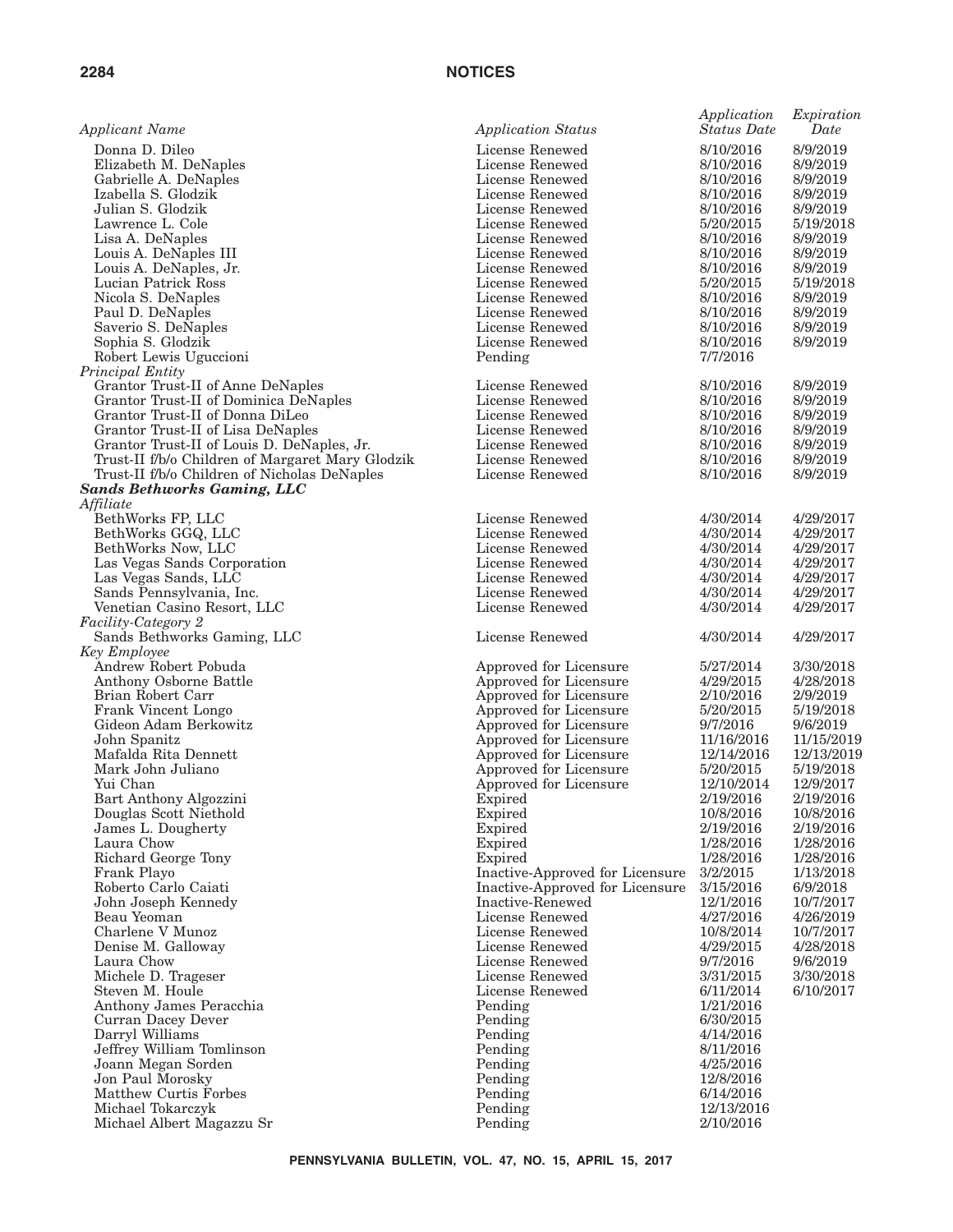| <b>Applicant Name</b>                                                    | <b>Application Status</b>                        | Application<br><b>Status Date</b> | Expiration<br>Date       |
|--------------------------------------------------------------------------|--------------------------------------------------|-----------------------------------|--------------------------|
| Albert Leckerman                                                         | Renewal App Pending                              | 6/15/2016                         |                          |
| David Neil Terry                                                         | Renewal App Pending                              | 11/6/2015                         |                          |
| Kathleen Marie McCracken                                                 | Renewal App Pending                              | 11/18/2015                        |                          |
| Michael David Trageser                                                   | Renewal App Pending                              | 11/19/2015                        |                          |
| James L. Dougherty                                                       | Withdrawn                                        | 5/3/2016                          |                          |
| Principal                                                                |                                                  |                                   | 5/19/2018                |
| George Jamieson<br>George Minas Markantonis                              | Approved for Licensure<br>Approved for Licensure | 5/20/2015<br>2/10/2016            | 2/9/2019                 |
| Jonathan Ian Solomon                                                     | Approved for Licensure                           | 4/30/2014                         | 4/29/2017                |
| Macaire Kimberly Moran                                                   | Approved for Licensure                           | 5/20/2015                         | 5/19/2018                |
| Norman Pack Richardson                                                   | Approved for Licensure                           | 6/10/2015                         | 6/9/2018                 |
| Robert Howard Brewer                                                     | Approved for Licensure                           | 4/27/2016                         | 4/26/2019                |
| Steven Louis Gerard                                                      | Approved for Licensure                           | 5/20/2015                         | 5/19/2018                |
| Ira Raphaelson                                                           | Expired                                          | 1/28/2016                         | 1/28/2016                |
| Barry M. Gosin                                                           | License Renewed                                  | 4/30/2014                         | 4/29/2017                |
| James D. Kuhn                                                            | License Renewed                                  | 4/30/2014                         | 4/29/2017                |
| Jason N. Ader                                                            | License Renewed                                  | 4/30/2014                         | 4/29/2017                |
| Michael J. Perrucci                                                      | License Renewed<br>License Renewed               | 4/30/2014                         | 4/29/2017                |
| Miriam Ochshorn Adelson<br>Pasquale T. Deon                              | License Renewed                                  | 4/30/2014<br>4/30/2014            | 4/29/2017<br>4/29/2017   |
| Richard S. Fischbein                                                     | License Renewed                                  | 4/30/2014                         | 4/29/2017                |
| Robert G. Goldstein                                                      | License Renewed                                  | 4/30/2014                         | 4/29/2017                |
| Sheldon G. Adelson                                                       | License Renewed                                  | 4/30/2014                         | 4/29/2017                |
| Daphne Hearn                                                             | Pending                                          | 9/30/2016                         |                          |
| Lawrence Aaron Jacobs                                                    | Pending                                          | 10/20/2016                        |                          |
| Patrick Sydney Dumont                                                    | Pending                                          | 3/24/2016                         |                          |
| Randy Allen Hyzak                                                        | Pending                                          | 4/22/2016                         |                          |
| Robert M Cinelli                                                         | Pending                                          | 8/4/2016                          |                          |
| Stephen Joseph O'Connor                                                  | Pending                                          | 7/20/2016                         |                          |
| Daniel William Eitnier                                                   | Renewal App Pending                              | 5/19/2016                         |                          |
| Irwin Chafetz<br>James C. Schwartzman                                    | Renewal App Pending                              | 4/25/2016                         |                          |
| Michael Alan Quartieri                                                   | Renewal App Pending<br>Surrendered License       | 7/19/2016<br>1/13/2016            |                          |
| Ira Raphaelson                                                           | Withdrawn                                        | 11/16/2016                        |                          |
| Principal Entity                                                         |                                                  |                                   |                          |
| The Adelson Community Property Trust                                     | Pending                                          | 4/7/2016                          |                          |
| Sheldon G. Adelson 2007 Friends and Family Trust                         | Renewal App Pending                              | 12/23/2015                        |                          |
| Sheldon G. Adelson 2007 Remainder Trust                                  | Renewal App Pending                              | 12/23/2015                        |                          |
| <b>Stadium Casino, LLC</b>                                               |                                                  |                                   |                          |
| Affiliate                                                                |                                                  |                                   |                          |
| Greenwood Racing, Inc.                                                   | Approved for Licensure                           | 11/19/2014                        | 11/18/2017               |
| International Turf Investment Company, Inc.                              | Approved for Licensure                           | 11/19/2014                        | 11/18/2017               |
| Kooringal Holdings B.V.                                                  | Approved for Licensure                           | 11/19/2014                        | 11/18/2017               |
| Kooringal Holdings Curacao N.V.                                          | Approved for Licensure                           | 11/19/2014<br>11/19/2014          | 11/18/2017<br>11/18/2017 |
| Stadium Casino Baltimore Investors, LLC<br>Stadium Casino Investors, LLC | Approved for Licensure<br>Approved for Licensure | 11/19/2014                        | 11/18/2017               |
| Facility-Category 2                                                      |                                                  |                                   |                          |
| Stadium Casino, LLC                                                      | Approved for Licensure                           | 11/19/2014                        | 11/18/2017               |
| Principal                                                                |                                                  |                                   |                          |
| Anthony D. Ricci, Jr.                                                    | Approved for Licensure                           | 11/19/2014                        | 11/18/2017               |
| Aram Vatche Manoukian                                                    | Approved for Licensure                           | 11/19/2014                        | 11/18/2017               |
| <b>Blake Louis Cordish</b>                                               | Approved for Licensure                           | 11/19/2014                        | 11/18/2017               |
| Bryan Eugene Bartlett                                                    | Approved for Licensure                           | 11/19/2014                        | 11/18/2017               |
| Charles Franklin Jacobs                                                  | Approved for Licensure                           | 11/19/2014                        | 11/18/2017               |
| David Charles Budd                                                       | Approved for Licensure                           | 11/19/2014                        | 11/18/2017               |
| James Lane                                                               | Approved for Licensure                           | 11/19/2014                        | 11/18/2017               |
| Jonathan Ashley Cordish                                                  | Approved for Licensure                           | 11/19/2014<br>11/19/2014          | 11/18/2017<br>11/18/2017 |
| Joseph Sidney Weinberg<br>Joseph William Wilson                          | Approved for Licensure<br>Approved for Licensure | 11/19/2014                        | 11/18/2017               |
| Karnig Watche Manoukian                                                  | Approved for Licensure                           | 11/19/2014                        | 11/18/2017               |
| Reed Sanders Cordish                                                     | Approved for Licensure                           | 11/19/2014                        | 11/18/2017               |
| Richard J. Kendle                                                        | Approved for Licensure                           | 11/19/2014                        | 11/18/2017               |
| Robert W. Green                                                          | Approved for Licensure                           | 11/19/2014                        | 11/18/2017               |
| Terrence A. Everett                                                      | Approved for Licensure                           | 11/19/2014                        | 11/18/2017               |
| Thomas C. Bonner                                                         | Approved for Licensure                           | 11/19/2014                        | 11/18/2017               |
| Watche A. Manoukian                                                      | Approved for Licensure                           | 11/19/2014                        | 11/18/2017               |
| William E. Hogwood                                                       | Approved for Licensure                           | 11/19/2014                        | 11/18/2017               |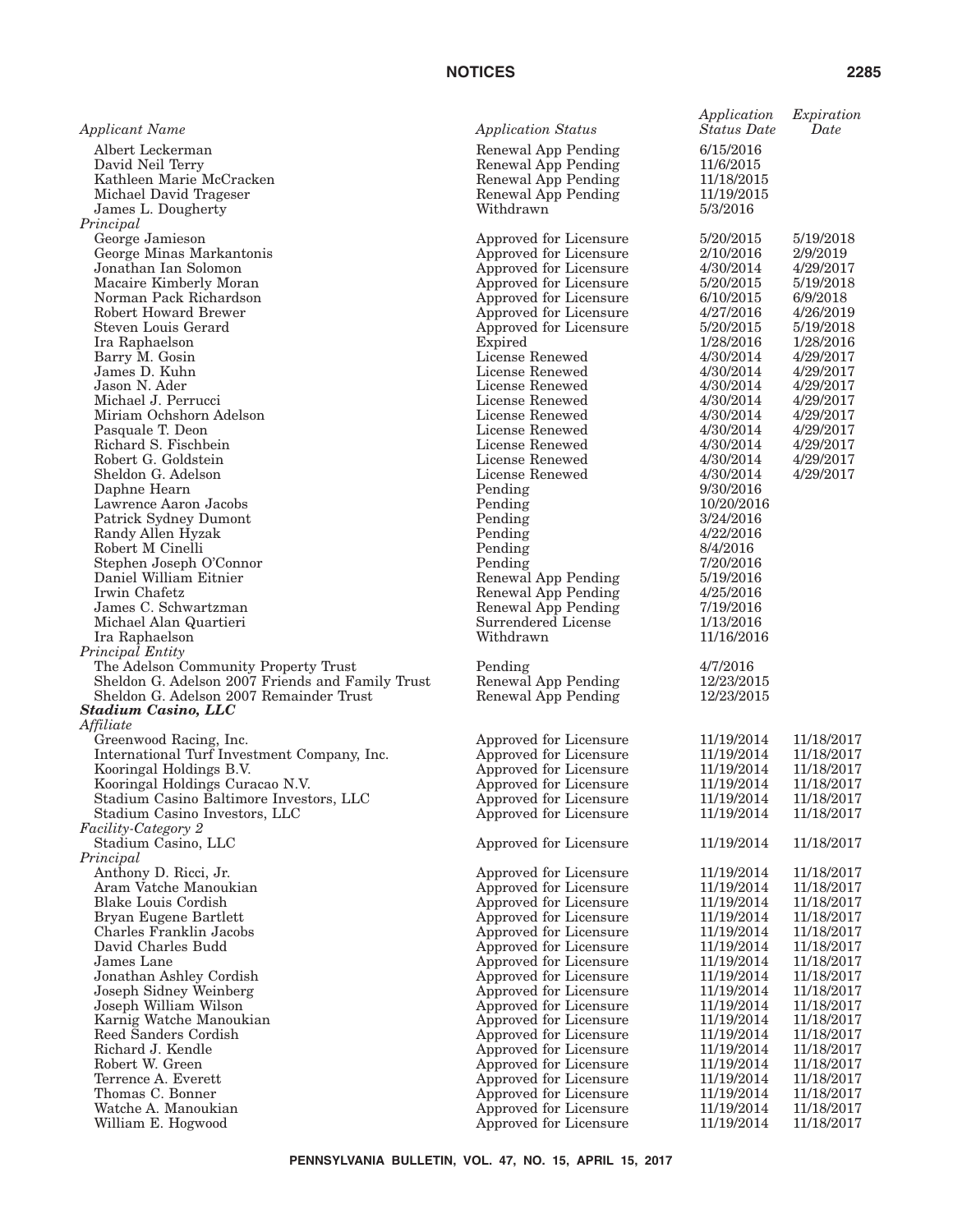| <b>Applicant Name</b>                                                      | <b>Application Status</b>                        | Application<br><b>Status</b> Date | Expiration<br>Date       |
|----------------------------------------------------------------------------|--------------------------------------------------|-----------------------------------|--------------------------|
| Yeghiche Watche Manoukian                                                  | Approved for Licensure                           | 11/19/2014                        | 11/18/2017               |
| Principal Entity                                                           |                                                  |                                   |                          |
| Cordish Family II, LLC                                                     | Approved for Licensure                           | 11/19/2014                        | 11/18/2017               |
| <b>ITIC/ITAC LLC</b>                                                       | Approved for Licensure                           | 11/19/2014                        | 11/18/2017               |
| Rock Limited<br>Sterling Fiduciary Services, Inc.                          | Approved for Licensure<br>Approved for Licensure | 11/19/2014<br>11/19/2014          | 11/18/2017<br>11/18/2017 |
| <b>Sterling Investors Trust</b>                                            | Approved for Licensure                           | 11/15/2012                        | 11/18/2017               |
| <b>Sugarhouse HSP Gaming, LP, DBA: SugarHouse Casino</b>                   |                                                  |                                   |                          |
| Affiliate                                                                  |                                                  |                                   |                          |
| 2013 AGB Family Dynasty Trust Exempt #2                                    | Approved for Licensure                           | 5/25/2016                         | 5/24/2019                |
| 2013 LNB Family Dynasty Trust Exempt #2                                    | Approved for Licensure                           | 5/25/2016                         | 5/24/2019                |
| 2013 Meredith A. Bluhm-Wolf Family GST Trust #2                            | Approved for Licensure                           | 5/25/2016                         | 5/24/2019                |
| 2005 AAA Trust<br>High Penn Gaming, LLC                                    | License Renewed<br>License Renewed               | 5/25/2016<br>5/25/2016            | 5/24/2019<br>5/24/2019   |
| High Penn Gaming, LP                                                       | License Renewed                                  | 5/25/2016                         | 5/24/2019                |
| HP Gaming Partners, LP                                                     | License Renewed                                  | 5/25/2016                         | 5/24/2019                |
| HSP Gaming, LP                                                             | License Renewed                                  | 5/25/2016                         | 5/24/2019                |
| Neil G. Bluhm Family Descendants Trust                                     | License Renewed                                  | 5/25/2016                         | 5/24/2019                |
| RMP Gaming, LLC                                                            | License Renewed                                  | 5/25/2016                         | 5/24/2019                |
| RMP Gaming, LP                                                             | License Renewed                                  | 5/25/2016                         | 5/24/2019                |
| RPRS Gaming, LLC                                                           | License Renewed                                  | 5/25/2016                         | 5/24/2019                |
| RPRS Gaming, LP                                                            | License Renewed<br>License Renewed               | 5/25/2016<br>5/25/2016            | 5/24/2019<br>5/24/2019   |
| Sugarhouse HSP Gaming Finance Corp.<br>Sugarhouse HSP Gaming Prop. GP, LLC | License Renewed                                  | 5/25/2016                         | 5/24/2019                |
| Sugarhouse HSP Gaming Prop. Holdings GP, LLC                               | License Renewed                                  | 5/25/2016                         | 5/24/2019                |
| Sugarhouse HSP Gaming Prop. Holdings, LP                                   | License Renewed                                  | 5/25/2016                         | 5/24/2019                |
| Sugarhouse HSP Gaming Prop. Mezz GP, LLC                                   | License Renewed                                  | 5/25/2016                         | 5/24/2019                |
| Sugarhouse HSP Gaming Prop. Mezz, LP                                       | License Renewed                                  | 5/25/2016                         | 5/24/2019                |
| <i>Facility-Category 2</i>                                                 |                                                  |                                   |                          |
| Sugarhouse HSP Gaming, LP, DBA: SugarHouse Casino                          | License Renewed                                  | 5/25/2016                         | 5/24/2019                |
| Key Employee<br>Evan Wainhouse Davis                                       | Approved for Licensure                           | 5/25/2016                         | 5/24/2019                |
| Joshua Ryker Risley                                                        | Approved for Licensure                           | 4/30/2014                         | 4/29/2017                |
| Keith Robert Seary                                                         | Approved for Licensure                           | 2/4/2015                          | 2/3/2018                 |
| Lorraine K. Koc                                                            | Expired                                          | 6/25/2016                         | 6/25/2016                |
| Robert Louis Smith Jr                                                      | Expired                                          | 1/8/2016                          | 1/8/2016                 |
| Ernest Charles                                                             | Inactive-Approved for Licensure                  | 10/19/2015                        | 10/7/2017                |
| Lisa Susanne Reilly                                                        | Inactive-Renewed                                 | 8/31/2016                         | 4/29/2017                |
| Mary L. Cheeks<br>Rosemarie A. Cook                                        | Inactive-Renewed<br>Inactive-Renewed             | 6/28/2016<br>6/28/2016            | 5/19/2018<br>3/30/2018   |
| Anthony P. Dilacqua                                                        | License Renewed                                  | 5/25/2016                         | 5/24/2019                |
| Erin M. McMenamin                                                          | License Renewed                                  | 5/25/2016                         | 5/24/2019                |
| Janice Marie Swank                                                         | License Renewed                                  | 3/31/2015                         | 3/30/2018                |
| Jeffrey M. Lear                                                            | License Renewed                                  | 4/29/2015                         | 4/28/2018                |
| Linda M Powers                                                             | License Renewed                                  | 3/31/2015                         | 3/30/2018                |
| Lynette M Lee                                                              | License Renewed                                  | 3/31/2015                         | 3/30/2018                |
| Nicholas C. Kontonicolas                                                   | License Renewed<br>License Renewed               | 2/26/2014                         | 2/25/2017                |
| Patricia Sue Tuck<br>Randi Lynn Talley                                     | License Renewed                                  | 5/20/2015<br>2/25/2015            | 5/19/2018<br>2/24/2018   |
| Ronald Mathew Baumann                                                      | License Renewed                                  | 9/2/2015                          | 9/1/2018                 |
| Tamitha T Dinkins                                                          | License Renewed                                  | 5/25/2016                         | 5/24/2019                |
| Thomas John Scott                                                          | License Renewed                                  | 4/29/2015                         | 4/28/2018                |
| Wendy A. Hamilton                                                          | License Renewed                                  | 3/31/2015                         | 3/30/2018                |
| William Larmour                                                            | License Renewed                                  | 3/31/2015                         | 3/30/2018                |
| Daniel McFadden                                                            | Pending                                          | 5/18/2016                         |                          |
| Daniel L McCall<br>Dean Russell McBride                                    | Pending<br>Pending                               | 4/8/2016<br>9/6/2016              |                          |
| Grace Pauline Maccarella                                                   | Pending                                          | 11/28/2016                        |                          |
| James Robert Haney                                                         | Pending                                          | 5/9/2016                          |                          |
| Jules Vorndran                                                             | Pending                                          | 4/28/2016                         |                          |
| Suzanne Patricia Krupa                                                     | Pending                                          | 1/11/2016                         |                          |
| Charles Steven Sanderson                                                   | Renewal App Pending                              | 2/8/2016                          |                          |
| Kathleen Elaine Jones                                                      | Renewal App Pending                              | 5/2/2016                          |                          |
| Mary Denise Harris                                                         | Renewal App Pending                              | 10/22/2015                        |                          |
| Robert Louis Smith Jr<br>Leigh Nicole Whitaker                             | Renewal App Pending<br>Withdrawn                 | 10/19/2015<br>11/1/2016           |                          |
| Robert Gerard Christopher                                                  | Withdrawn                                        | 11/10/2016                        |                          |
|                                                                            |                                                  |                                   |                          |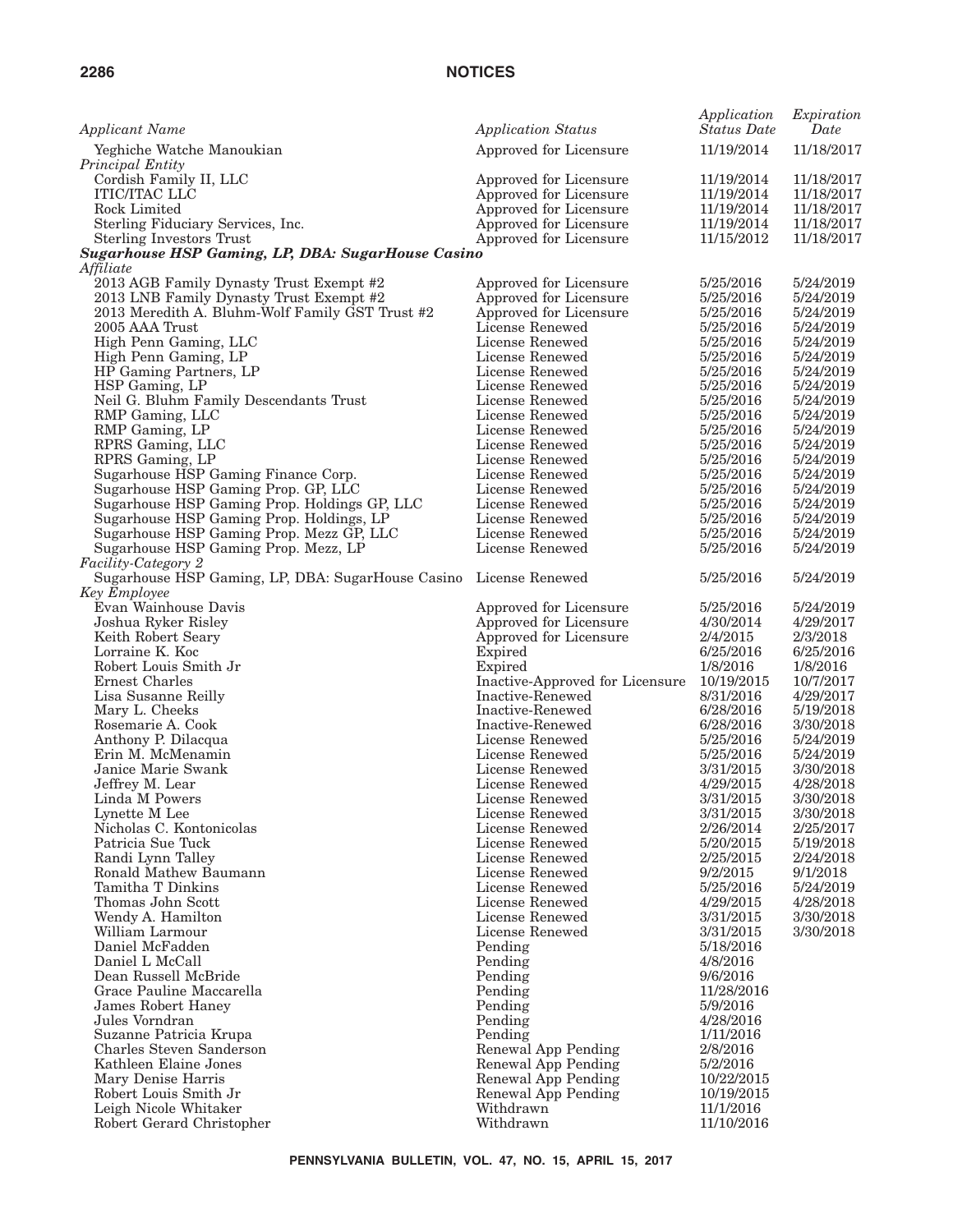| Applicant Name                                                                 | <b>Application Status</b>                                 | Application<br><b>Status Date</b> | Expiration<br>Date     |
|--------------------------------------------------------------------------------|-----------------------------------------------------------|-----------------------------------|------------------------|
| <b>Suzanne Mary Trout</b>                                                      | Withdrawn                                                 | 1/5/2016                          |                        |
| Principal                                                                      |                                                           |                                   |                        |
| Alexander Brockway Potamkin<br>Alura L. Potamkin                               | License Renewed<br>License Renewed                        | 5/25/2016<br>5/25/2016            | 5/24/2019<br>5/24/2019 |
| Andrew Gordon Bluhm                                                            | License Renewed                                           | 5/25/2016                         | 5/24/2019              |
| Anna Bea Wolf                                                                  | License Renewed                                           | 5/25/2016                         | 5/24/2019              |
| Ayla Potamkin                                                                  | License Renewed                                           | 5/25/2016                         | 5/24/2019              |
| Barbara A. Sprague                                                             | License Renewed                                           | 6/10/2015                         | 6/9/2018               |
| Cooper Benjamin Bluhm<br>Daniel Joseph Keating III                             | License Renewed<br>License Renewed                        | 5/25/2016<br>5/25/2016            | 5/24/2019<br>5/24/2019 |
| Emmett Gordon Bluhm                                                            | License Renewed                                           | 5/25/2016                         | 5/24/2019              |
| Gregory Carlin                                                                 | License Renewed                                           | 5/25/2016                         | 5/24/2019              |
| Hudson Jonah Bluhm                                                             | License Renewed                                           | 7/8/2015                          | 7/7/2018               |
| James Morris Wolf                                                              | License Renewed                                           | 5/25/2016                         | 5/24/2019              |
| Jerry Johnson                                                                  | License Renewed                                           | 5/25/2016                         | 5/24/2019              |
| Joseph Richard Scibetta<br>Leslie N. Bluhm                                     | License Renewed<br>License Renewed                        | 5/25/2016<br>5/25/2016            | 5/24/2019<br>5/24/2019 |
| Lexie H. Potamkin                                                              | License Renewed                                           | 5/25/2016                         | 5/24/2019              |
| Meredith Ann Bluhm-Wolf                                                        | License Renewed                                           | 5/25/2016                         | 5/24/2019              |
| Neil Gary Bluhm                                                                | License Renewed                                           | 5/25/2016                         | 5/24/2019              |
| Nicholas Bluhm Helfand                                                         | License Renewed                                           | 5/25/2016                         | 5/24/2019              |
| Richard A. Sprague                                                             | License Renewed                                           | 7/8/2015                          | 7/7/2018               |
| Robert M. Potamkin<br>Thomas A. Sprague                                        | License Renewed<br>License Renewed                        | 5/25/2016<br>6/10/2015            | 5/24/2019<br>6/9/2018  |
| William Gordon Helfand                                                         | License Renewed                                           | 5/25/2016                         | 5/24/2019              |
| William H. Lamb                                                                | License Renewed                                           | 5/25/2016                         | 5/24/2019              |
| Laura Louise McAllister Cox                                                    | Pending                                                   | 2/18/2016                         |                        |
| Nicholas C. Kontonicolas                                                       | Renewal App Pending                                       | 12/19/2016                        |                        |
| Timothy Joseph Drehkoff                                                        | Renewal App Pending                                       | 6/23/2016                         |                        |
| Zelletta Marie Wyatt<br>Paul Lawrence Seeman                                   | Renewal App Pending<br>Surrendered License                | 3/8/2016<br>8/10/2016             |                        |
| David G. Patent                                                                | Withdrawn                                                 | 4/27/2016                         |                        |
| Principal Entity                                                               |                                                           |                                   |                        |
| High Penn Oversight GP, LLC                                                    | License Renewed                                           | 5/25/2016                         | 5/24/2019              |
| High Penn Oversight, LP                                                        | License Renewed                                           | 5/25/2016                         | 5/24/2019              |
| Rush Street Gaming Partners, LLC                                               | License Renewed                                           | 5/25/2016                         | 5/24/2019              |
| Rush Street Gaming, LLC                                                        | License Renewed<br><b>Facility-Category 3 Application</b> | 5/25/2016                         | 5/24/2019              |
| Valley Forge Convention Center Partners, L.P., DBA: Valley Forge Casino Resort |                                                           |                                   |                        |
| Affiliate                                                                      |                                                           |                                   |                        |
| CMS Gaming GP, LLC                                                             | License Renewed                                           | 9/23/2015                         | 9/22/2018              |
| CMS Gaming Partners Q, L.P.                                                    | License Renewed                                           | 9/23/2015                         | 9/22/2018              |
| CMS VF GP, LLC                                                                 | License Renewed<br>License Renewed                        | 9/23/2015<br>9/23/2015            | 9/22/2018<br>9/22/2018 |
| CMS VF Partners, L.P.<br><i>Facility-Category 3</i>                            |                                                           |                                   |                        |
| Valley Forge Convention Center Partners, L.P., DBA:                            | License Renewed                                           | 9/23/2015                         | 9/22/2018              |
| Valley Forge Casino Resort                                                     |                                                           |                                   |                        |
| Key Employee                                                                   |                                                           |                                   |                        |
| Jennifer Lee Galle                                                             | Approved for Licensure                                    | 9/23/2015                         | 9/22/2018              |
| Keith Joseph Schreiner<br>Jennifer Reese                                       | Approved for Licensure<br>Expired                         | 5/20/2015<br>4/2/2016             | 5/19/2018<br>4/2/2016  |
| Normand J. Mullan                                                              | Expired                                                   | 4/2/2016                          | 4/2/2016               |
| Van Q Chau                                                                     | Expired                                                   | 10/8/2016                         | 10/8/2016              |
| James Alfred Rigot                                                             | Inactive-Approved for Licensure                           | 9/23/2016                         | 2/9/2019               |
| Alexis Luis Figueras                                                           | Inactive-Renewed                                          | 3/23/2016                         | 9/22/2018              |
| Anthony Spagno                                                                 | License Renewed                                           | 5/25/2016                         | 5/24/2019              |
| Gilbert L. Morrissey III<br>Joel David Freedman                                | License Renewed<br>License Renewed                        | 12/14/2016<br>2/10/2016           | 12/13/2019<br>2/9/2019 |
| Michael Rodriguez                                                              | License Renewed                                           | 9/17/2014                         | 9/16/2017              |
| Michael Joseph Gartner                                                         | License Renewed                                           | 2/10/2016                         | 2/9/2019               |
| Rosemarie Cope                                                                 | License Renewed                                           | 12/14/2016                        | 12/13/2019             |
| William Francis Mikus                                                          | License Renewed                                           | 12/9/2015                         | 12/8/2018              |
| David B Zerfing                                                                | Pending                                                   | 5/23/2016                         |                        |
| Eric Joseph Pearson                                                            | Pending                                                   | 9/23/2016                         |                        |
| Leslie Kenneth Silva<br>Nicole Fawn Head                                       | Renewal App Pending<br>Renewal App Pending                | 2/4/2016<br>4/19/2016             |                        |
| Van Q Chau                                                                     | Renewal App Pending                                       | 8/1/2016                          |                        |
|                                                                                |                                                           |                                   |                        |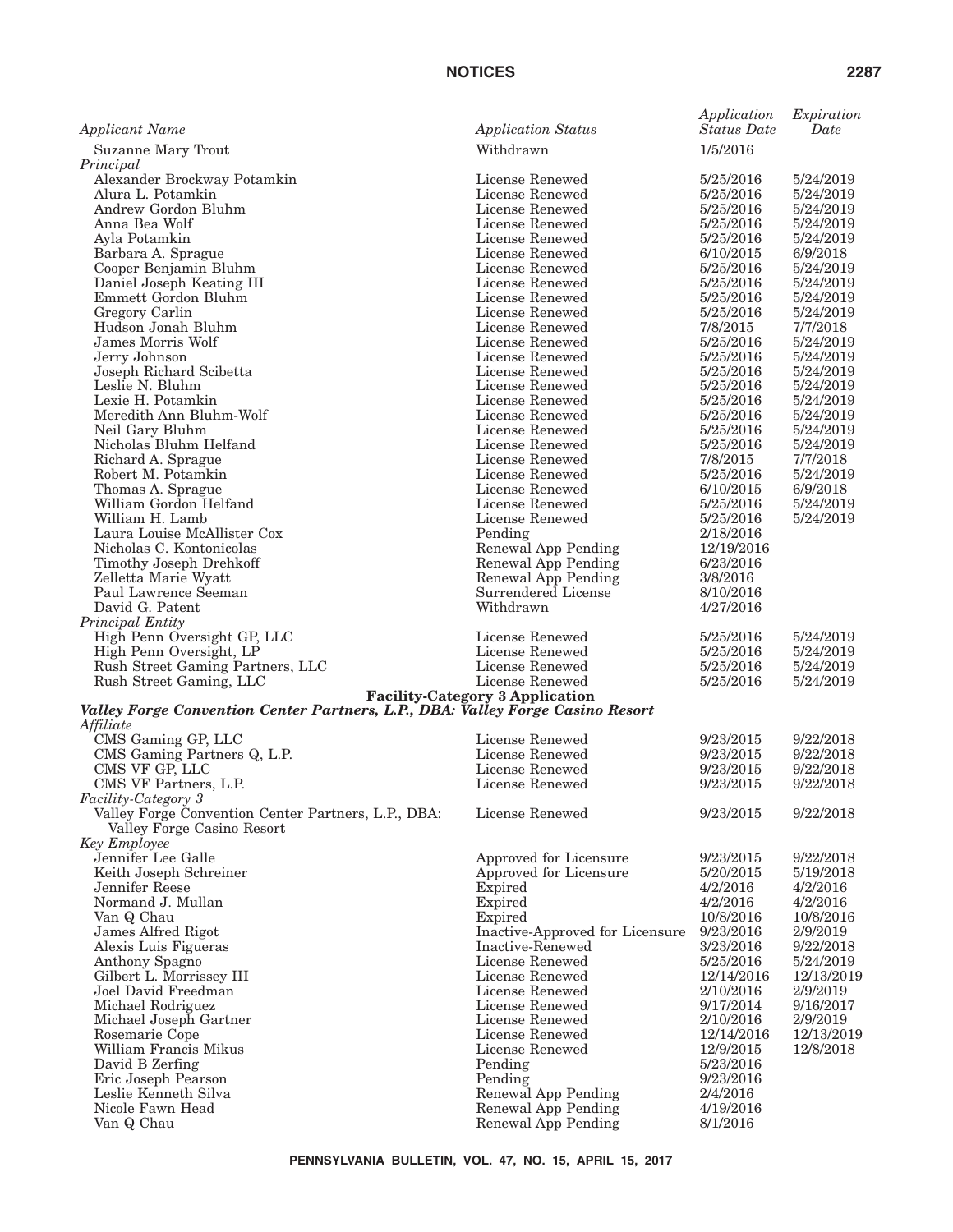| <b>Applicant Name</b>                                            | <b>Application Status</b>                        | Application<br><b>Status</b> Date | Expiration<br>Date      |
|------------------------------------------------------------------|--------------------------------------------------|-----------------------------------|-------------------------|
| Principal                                                        |                                                  |                                   |                         |
| Barbara Evans                                                    | License Renewed                                  | 9/23/2015                         | 9/22/2018               |
| Ira M. Lubert                                                    | License Renewed                                  | 9/23/2015                         | 9/22/2018               |
| Jonathan Lubert                                                  | License Renewed                                  | 9/23/2015                         | 9/22/2018               |
| Kenneth Kochenour                                                | License Renewed                                  | 9/23/2015                         | 9/22/2018               |
| Michael Heller                                                   | License Renewed                                  | 9/23/2015                         | 9/22/2018               |
| William A Landman                                                | License Renewed                                  | 9/23/2015                         | 9/22/2018               |
| Richard T. Aljian                                                | Renewal App Pending                              | 6/23/2016                         |                         |
| Robert M. Pickus                                                 | Surrendered License                              | 6/22/2016                         |                         |
| Tommy Rosenfeld                                                  | Surrendered License                              | 10/5/2016                         |                         |
| Michael Stephen Bowman                                           | Withdrawn                                        | 9/7/2016                          |                         |
| Principal Entity                                                 |                                                  |                                   |                         |
| VF TLS Funding, LLC                                              | Approved for Licensure                           | 2/26/2014                         | 2/25/2017               |
| CMS VRE II Partners                                              | License Renewed                                  | 9/23/2015                         | 9/22/2018               |
| <b>ILVF</b> Consulting GP, LLC                                   | License Renewed                                  | 11/16/2016                        | 11/15/2019              |
| ILVF Consulting, LP<br>Valley Forge Colonial Limited Partnership | License Renewed<br>License Renewed               | 11/16/2016<br>9/23/2015           | 11/15/2019<br>9/22/2018 |
| Valley Forge Convention Center Partners GP, LLC                  | License Renewed                                  | 9/23/2015                         | 9/22/2018               |
| VF Colonial GP, LLC                                              | License Renewed                                  | 9/23/2015                         | 9/22/2018               |
| CANAM Enterprises, LLC                                           | Surrendered License                              | 10/5/2016                         |                         |
| CanAm PA GP V, LLC                                               | Surrendered License                              | 10/5/2016                         |                         |
| CanAm Pennsylvania Regional Center, LLC                          | Surrendered License                              | 10/5/2016                         |                         |
| Carpenters Pension and Annuity Fund of Philadelphia              | Surrendered License                              | 10/5/2016                         |                         |
| and Vicinity                                                     |                                                  |                                   |                         |
| Pennsylvania Regional Center, LP V                               | Surrendered License                              | 10/5/2016                         |                         |
| Woodlands Fayette, LLC, DBA: Lady Luck Casino                    |                                                  |                                   |                         |
| Affiliate                                                        |                                                  |                                   |                         |
| 2001 Irrevocable Trust for Margaret H. Magerko                   | License Renewed                                  | 9/23/2015                         | 9/22/2018               |
| GFIL Holdings, LLC                                               | License Renewed                                  | 12/14/2016                        | 12/13/2019              |
| Isle of Capri Casinos, Inc.                                      | License Renewed                                  | 12/14/2016                        | 12/13/2019              |
| Nemacolin Woodlands, Inc.                                        | License Renewed                                  | 12/14/2016                        | 12/13/2019              |
| Eldorado Resorts, Inc.                                           | Licensed in Good Standing                        | 9/17/2014                         | 9/16/2017               |
| Recreational Enterprises, Inc.                                   | Licensed in Good Standing                        | 9/17/2014                         | 9/16/2017               |
| Eagle I Acquisition Corp.                                        | Pending                                          | 10/21/2016                        |                         |
| <i>Facility-Category 3</i>                                       |                                                  |                                   |                         |
| Woodlands Fayette, LLC, DBA: Lady Luck Casino                    | License Renewed                                  | 12/14/2016                        | 12/13/2019              |
| Key Employee                                                     |                                                  |                                   |                         |
| <b>Blake Young</b>                                               | Approved for Licensure                           | 12/14/2016                        | 12/13/2019              |
| Brian David Yandric                                              | Approved for Licensure                           | 4/27/2016                         | 4/26/2019               |
| Daniel John Rawlings                                             | Approved for Licensure                           | 10/5/2016                         | 10/4/2019               |
| Delora Reyes Winchell                                            | Approved for Licensure                           | 3/31/2015                         | 3/30/2018               |
| Dianna Pluto                                                     | Approved for Licensure                           | 2/25/2015                         | 2/24/2018               |
| James Luden                                                      | Approved for Licensure                           | 9/17/2014                         | 9/16/2017               |
| James Francis Bunyard                                            | Approved for Licensure                           | 3/30/2016                         | 3/29/2019               |
| Joseph Michael Neely<br>Richard L Edmunds                        | Approved for Licensure                           | 1/14/2015                         | 1/13/2018               |
|                                                                  | Approved for Licensure                           | 1/14/2015                         | 1/13/2018               |
| Robin Anne Valenti<br>Ronda Vanata                               | Approved for Licensure<br>Approved for Licensure | 2/25/2015<br>1/14/2015            | 2/24/2018<br>1/13/2018  |
| Stacey Ann Kehm                                                  | Approved for Licensure                           | 10/8/2014                         | 10/7/2017               |
| Wesley Michael Gugar                                             | Approved for Licensure                           | 2/4/2015                          | 2/3/2018                |
| Christopher Robin Schroder                                       | Expired                                          | 6/4/2016                          | 6/4/2016                |
| Danielle Marie Grimley                                           | Expired                                          | 6/4/2016                          | 6/4/2016                |
| James David Haston                                               | Expired                                          | 11/19/2016                        | 11/19/2016              |
| Jennifer Lynn Netherland                                         | Expired                                          | 9/17/2016                         | 9/17/2016               |
| Michael Paul Giunti                                              | Expired                                          | 9/17/2016                         | 9/17/2016               |
| Michael Robert Prokop                                            | Expired                                          | 6/4/2016                          | 6/4/2016                |
| Richard Martin Laudon                                            | Expired                                          | 6/25/2016                         | 6/25/2016               |
| Dallas Dale Denton                                               | Inactive-Approved for Licensure                  | 10/13/2016                        | 2/24/2018               |
| Jason Douglas Brandl                                             | Inactive-Approved for Licensure                  | 1/13/2015                         | 6/10/2017               |
| Leeza B. Patel-Malinowski                                        | Inactive-Approved for Licensure                  | 7/7/2014                          | 4/29/2017               |
| Roy Edwin Evans Jr                                               | Inactive-Approved for Licensure                  | 2/23/2016                         | 11/18/2017              |
| Stephen Lyon Orloff                                              | Inactive-Approved for Licensure                  | 8/29/2014                         | 5/20/2017               |
| Amanda Marie Loveland                                            | License Renewed                                  | 10/5/2016                         | 10/4/2019               |
| Gary Hendricks                                                   | Pending                                          | 4/19/2016                         |                         |
| Thomas Eugene Little                                             | Pending                                          | 12/12/2016                        |                         |
| Jennifer Lynn Netherland                                         | Renewal App Pending                              | 7/19/2016                         |                         |
| Merryan G. Rutherford                                            | Renewal App Pending                              | 4/29/2016                         |                         |
|                                                                  |                                                  |                                   |                         |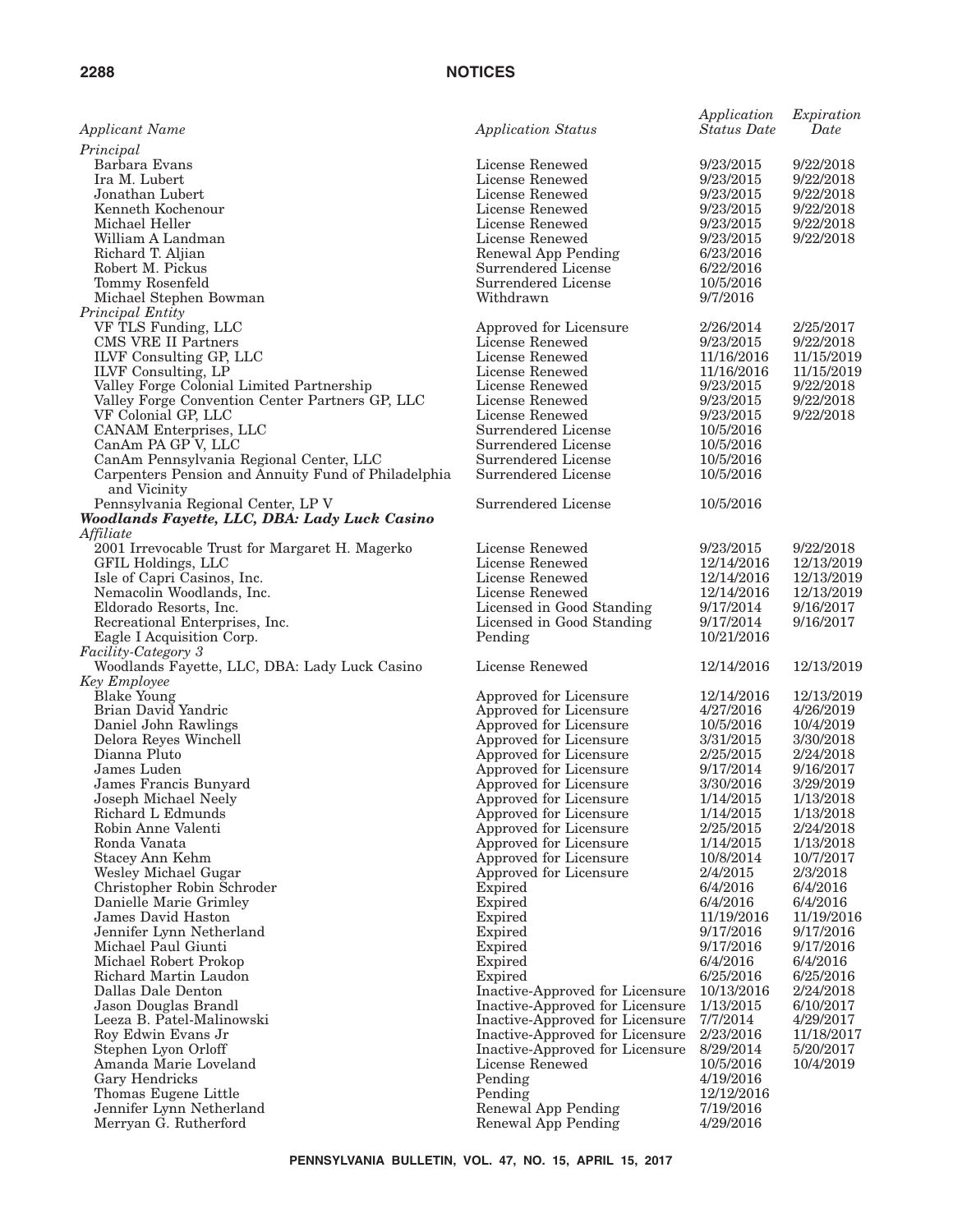|                                                                   |                                                        | Application              | Expiration               |
|-------------------------------------------------------------------|--------------------------------------------------------|--------------------------|--------------------------|
| Applicant Name                                                    | <b>Application Status</b>                              | <b>Status Date</b>       | Date                     |
| Principal                                                         |                                                        |                          |                          |
| Bonnie Susan Biumi                                                | Approved for Licensure                                 | 9/23/2015<br>4/27/2016   | 9/22/2018<br>4/26/2019   |
| Eric L. Hausler<br>Jeanne-Marie Wilkins                           | Approved for Licensure<br>Approved for Licensure       | 4/18/2013                | 6/10/2017                |
| Lee S. Wielansky                                                  | Approved for Licensure                                 | 12/14/2016               | 12/13/2019               |
| Mary J. Britsch                                                   | Approved for Licensure                                 | 5/21/2014                | 5/20/2017                |
| Michael Hart                                                      | Approved for Licensure                                 | 12/14/2016               | 12/13/2019               |
| <b>Stacy Beth Dewalt</b>                                          | Approved for Licensure                                 | 4/30/2014                | 4/29/2017                |
| Alan J. Glazer                                                    | Expired                                                | 1/8/2016                 | 1/8/2016                 |
| Arnold Lee Block                                                  | Expired                                                | 1/8/2016                 | 1/8/2016                 |
| Edmund L. Quatmann Jr                                             | Expired                                                | 1/8/2016                 | 1/8/2016                 |
| James Benn Perry                                                  | Expired                                                | 1/8/2016                 | 1/8/2016                 |
| Lee S. Wielansky<br>Alan J. Glazer                                | Expired<br>License Renewed                             | 1/8/2016<br>12/14/2016   | 1/8/2016<br>12/13/2019   |
| Arnold Lee Block                                                  | License Renewed                                        | 12/14/2016               | 12/13/2019               |
| Cheri Lee Bomar                                                   | License Renewed                                        | 9/23/2015                | 9/22/2018                |
| Edmund L. Quatmann Jr                                             | License Renewed                                        | 12/14/2016               | 12/13/2019               |
| Jeffrey D. Goldstein                                              | License Renewed                                        | 12/14/2016               | 12/13/2019               |
| Joseph Alexander Hardy III                                        | License Renewed                                        | 9/23/2015                | 9/22/2018                |
| Margaret Ann Magerko                                              | License Renewed                                        | 10/21/2015               | 10/20/2018               |
| Peter J. Magerko                                                  | License Renewed                                        | 9/23/2015                | 9/22/2018                |
| Richard A. Goldstein<br>Robert S. Goldstein                       | License Renewed<br>License Renewed                     | 12/14/2016<br>12/14/2016 | 12/13/2019<br>12/13/2019 |
| Timothy A. Ilsley                                                 | License Renewed                                        | 12/14/2016               | 12/13/2019               |
| Anthony Louis Carano                                              | Licensed in Good Standing                              | 9/23/2015                | 9/22/2018                |
| Cindy Lynn Carano                                                 | Licensed in Good Standing                              | 9/17/2014                | 9/16/2017                |
| David Paul Tomick                                                 | Licensed in Good Standing                              | 9/17/2014                | 9/16/2017                |
| Donald Louis Carano                                               | Licensed in Good Standing                              | 9/17/2014                | 9/16/2017                |
| Gary Louis Carano                                                 | Licensed in Good Standing                              | 9/17/2014                | 9/16/2017                |
| Gene Robert Carano                                                | Licensed in Good Standing                              | 9/17/2014                | 9/16/2017                |
| Glenn Thomas Carano                                               | Licensed in Good Standing                              | 9/17/2014                | 9/16/2017                |
| Gregg Russell Carano                                              | Licensed in Good Standing<br>Licensed in Good Standing | 9/17/2014<br>1/13/2016   | 9/16/2017<br>1/12/2019   |
| James Barry Hawkins<br>John James Frankovich                      | Licensed in Good Standing                              | 9/17/2014                | 9/16/2017                |
| Michael E Pegram                                                  | Licensed in Good Standing                              | 8/10/2016                | 8/9/2019                 |
| Raymond Jerome Poncia Jr                                          | Licensed in Good Standing                              | 9/17/2014                | 9/16/2017                |
| Ronald Samuel Ellis                                               | Licensed in Good Standing                              | 6/22/2016                | 6/21/2019                |
| Thomas Robert Reeg                                                | Licensed in Good Standing                              | 9/17/2014                | 9/16/2017                |
| Charles Phillip Fortino                                           | Pending                                                | 12/12/2016               |                          |
| Michael Francis Whitemaine                                        | Pending                                                | 12/12/2016               |                          |
| Robert Bradley Mouchou<br>Stephanie Dana Lepori                   | Pending<br>Pending                                     | 12/12/2016<br>12/12/2016 |                          |
| Elizabeth Anne Tranchina                                          | Renewal App Pending                                    | 11/8/2016                |                          |
| Virginia M. McDowell                                              | Withdrawn                                              | 9/7/2016                 |                          |
| Principal Entity                                                  |                                                        |                          |                          |
| B.I. Isle Partnership, L.P.                                       | Expired                                                | 1/8/2016                 | 1/8/2016                 |
| Goldstein Group, Inc.                                             | Expired                                                | 1/8/2016                 | 1/8/2016                 |
| B.I. Isle Partnership, L.P.                                       | License Renewed                                        | 12/14/2016               | 12/13/2019               |
| Goldstein Group, Inc.                                             | License Renewed                                        | 12/14/2016               | 12/13/2019               |
| Hotel Casino Management, Inc.<br>The Donald L Carano Family Trust | Licensed in Good Standing<br>Licensed in Good Standing | 9/17/2014<br>9/17/2014   | 9/16/2017<br>9/16/2017   |
| The Raymond J Poncia Jr Family Trust                              | Licensed in Good Standing                              | 9/17/2014                | 9/16/2017                |
|                                                                   | <b>Slot Machine Manufacturer Application</b>           |                          |                          |
| <b>Ainsworth Game Technology Limited</b>                          |                                                        |                          |                          |
| Affiliate                                                         |                                                        |                          |                          |
| Novomatic AG                                                      | Licensed in Good Standing                              | 7/13/2016                | 7/12/2019                |
| Key Employee                                                      |                                                        |                          |                          |
| John Fredric Glaser                                               | License Renewed                                        | 9/2/2015                 | 9/1/2018                 |
| Principal<br>Colin John Henson                                    | Approved for Licensure                                 | 2/4/2015                 | 2/3/2018                 |
| Christian Walter Friedebert Widhalm                               | Licensed in Good Standing                              | 7/13/2016                | 7/12/2019                |
| Harald Neumann                                                    | Licensed in Good Standing                              | 7/13/2016                | 7/12/2019                |
| Herbert Lugmayr                                                   | Licensed in Good Standing                              | 7/13/2016                | 7/12/2019                |
| Martina Flitsch                                                   | Licensed in Good Standing                              | 7/13/2016                | 7/12/2019                |
| Peter Stein                                                       | Licensed in Good Standing                              | 7/13/2016                | 7/12/2019                |
| Ryszard Stanislaw Presch                                          | Licensed in Good Standing                              | 7/13/2016                | 7/12/2019                |

Thomas J. Graf Licensed in Good Standing 7/13/2016 7/12/2019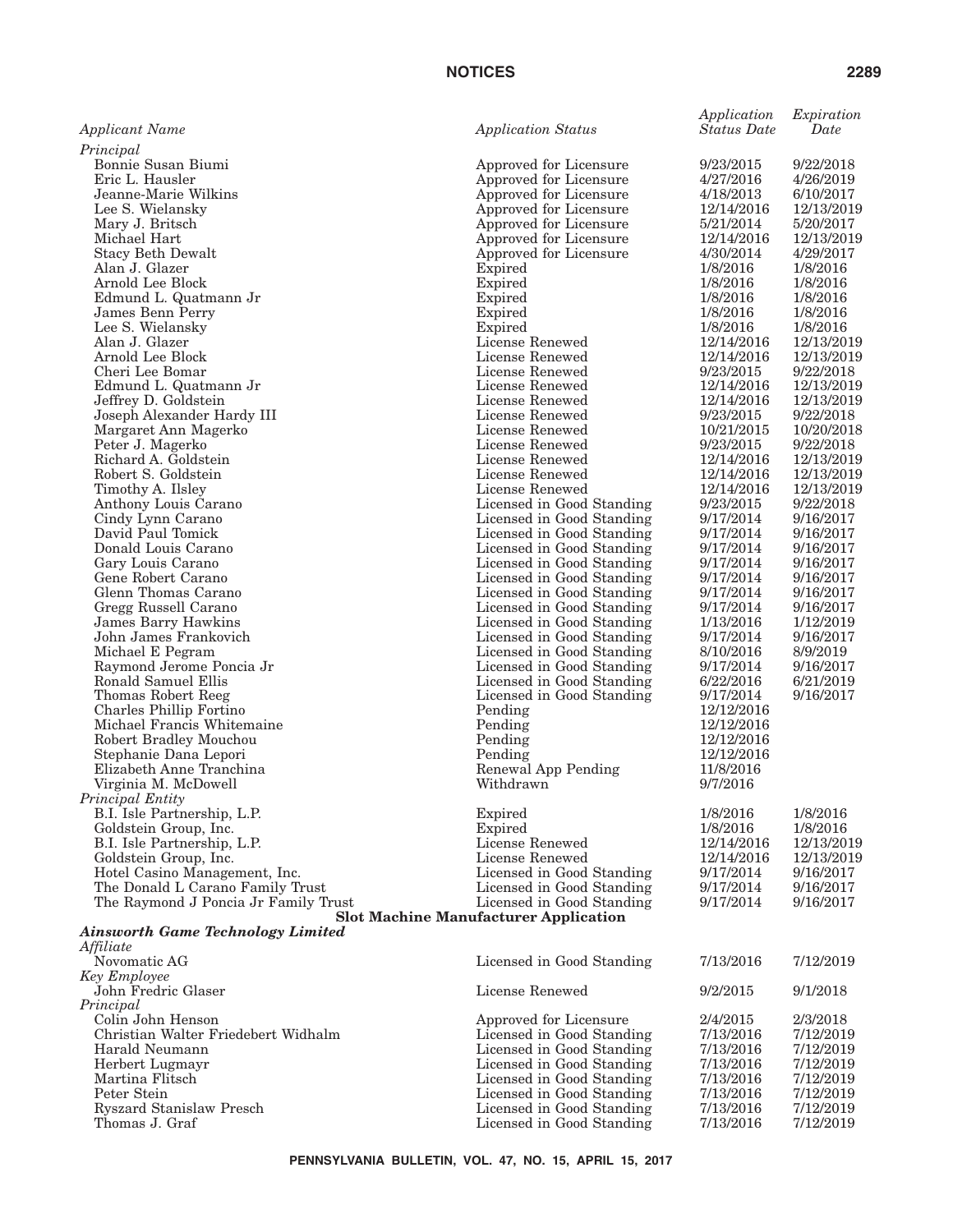| <b>Applicant Name</b>                                          | <b>Application Status</b>          | Application<br><b>Status Date</b> | Expiration<br>Date     |
|----------------------------------------------------------------|------------------------------------|-----------------------------------|------------------------|
| Daniel E. Gladstone                                            | Renewal App Pending                | 9/1/2016                          |                        |
| Graeme J. Campbell                                             | Renewal App Pending                | 9/1/2016                          |                        |
| Ian W. Cooper                                                  | Renewal App Pending                | 9/1/2016                          |                        |
| Leonard H. Ainsworth                                           | Renewal App Pending                | 9/1/2016                          |                        |
| Margarete C. Ainsworth                                         | Renewal App Pending                | 9/1/2016                          |                        |
| Mark L. Ludski                                                 | Renewal App Pending                | 9/1/2016                          |                        |
| Michael Bruce Yates                                            | Renewal App Pending                | 4/1/2015                          |                        |
| Paul Y.S. Teng                                                 | Renewal App Pending                | 9/1/2016                          |                        |
| Vincenzo C Bruzzese                                            | Renewal App Pending                | 9/1/2016                          |                        |
| Principal Entity                                               |                                    |                                   |                        |
| Associated World Investments Pty. Ltd.                         | Renewal App Pending                | 9/1/2016                          |                        |
| Votraint No. 1019 Pty. Limited (Trustee for Braesyde           | Renewal App Pending                | 9/1/2016                          |                        |
| Superannuation Fund), DBA: Votraint No. 1019 Pty.              |                                    |                                   |                        |
| Limited as Trustee for Braesyde Superannuation                 |                                    |                                   |                        |
| Fund                                                           |                                    |                                   |                        |
| Slot Machine Manufacturer                                      |                                    |                                   |                        |
| Ainsworth Game Technology Limited                              | Renewal App Pending                | 9/1/2016                          |                        |
| Aristocrat Technologies Australia Pty. Limited                 |                                    |                                   |                        |
| Affiliate                                                      |                                    |                                   |                        |
| Aristocrat Holdings Pty. Ltd                                   | License Renewed                    | 4/9/2014                          | 4/8/2017               |
| Aristocrat Leisure Limited                                     | License Renewed                    | 4/9/2014                          | 4/8/2017               |
| Principal                                                      |                                    |                                   |                        |
| Rosalind V Dubs                                                | Approved for Licensure             | 9/23/2015                         | 9/22/2018<br>4/8/2017  |
| Antonia Korsanos                                               | License Renewed<br>License Renewed | 4/9/2014                          |                        |
| David Craig Philip Banks<br>Ian David Blackburne               | License Renewed                    | 9/23/2015<br>9/23/2015            | 9/22/2018<br>9/22/2018 |
| James R. Odell                                                 | License Renewed                    | 4/9/2014                          |                        |
| Paul L.H. Ainsworth                                            | License Renewed                    | 4/9/2014                          | 4/8/2017<br>4/8/2017   |
| Roger A. Davis                                                 | License Renewed                    | 4/9/2014                          | 4/8/2017               |
| Tracey L. Elkerton                                             | License Renewed                    | 4/9/2014                          | 4/8/2017               |
| Arlene May Tansey                                              | Pending                            | 11/22/2016                        |                        |
| Principal Entity                                               |                                    |                                   |                        |
| Writeman Pty. Limited                                          | License Renewed                    | 4/9/2014                          | 4/8/2017               |
| Slot Machine Manufacturer                                      |                                    |                                   |                        |
| Aristocrat Technologies Australia Pty. Limited                 | License Renewed                    | 4/9/2014                          | 4/8/2017               |
| Aruze Gaming America, Inc.                                     |                                    |                                   |                        |
| Key Employee                                                   |                                    |                                   |                        |
| Marek Ted Pluta                                                | Pending                            | 11/25/2013                        |                        |
| Jamison Hill                                                   | Withdrawn                          | 8/31/2016                         |                        |
| Principal                                                      |                                    |                                   |                        |
| Kazuo NMN Okada                                                | Pending                            | 9/21/2007                         |                        |
| Martha Patrica Schuessler                                      | Pending                            | 11/25/2013                        |                        |
| Richard Michael Pennington                                     | Pending                            | 2/4/2011                          |                        |
| Robert B. Ziems                                                | Pending                            | 3/12/2013                         |                        |
| Takahiro NMN Usui                                              | Pending                            | 7/31/2014                         |                        |
| Yoshiharu Kawaji                                               | Pending                            | 10/24/2008                        |                        |
| Yugo NMN Kinoshita                                             | Pending<br>Withdrawn               | 3/26/2015                         |                        |
| Roy KelcyAlexander Allison                                     |                                    | 9/7/2016                          |                        |
| <b>Slot Machine Manufacturer</b><br>Aruze Gaming America, Inc. | Pending                            | 2/28/2006                         |                        |
| <b>Bally Gaming, Inc.</b>                                      |                                    |                                   |                        |
| Affiliate                                                      |                                    |                                   |                        |
| RLX Holdings Two LLC                                           | Approved for Licensure             | 3/31/2015                         | 3/30/2018              |
| Bally Technologies, Inc.                                       | License Renewed                    | 3/31/2015                         | 3/30/2018              |
| MacAndrews & Forbes Incorporated                               | License Renewed                    | 3/31/2015                         | 3/30/2018              |
| Scientific Games Corporation                                   | License Renewed                    | 3/31/2015                         | 3/30/2018              |
| <b>SGMS</b> Acquisition Corporation                            | License Renewed                    | 3/31/2015                         | 3/30/2018              |
| SGMS Acquisition Two Corporation                               | License Renewed                    | 3/31/2015                         | 3/30/2018              |
| Alliance Holding Company                                       | Surrendered License                | 1/13/2016                         |                        |
| Bally Gaming International, Inc.                               | Surrendered License                | 1/13/2016                         |                        |
| Key Employee                                                   |                                    |                                   |                        |
| Adam Whitehurst                                                | Approved for Licensure             | 9/7/2016                          | 9/6/2019               |
| Dominic Walter Silla                                           | Approved for Licensure             | 3/31/2015                         | 3/30/2018              |
| Donald W Bauer                                                 | Approved for Licensure             | 6/26/2014                         | 3/30/2018              |
| Kimberly A Miller                                              | Approved for Licensure             | 3/31/2015                         | 3/30/2018              |
| Kurt Gissane                                                   | Approved for Licensure             | 10/5/2016                         | 10/4/2019              |
| Brian R. Pierce                                                | Expired                            | 9/17/2016                         | 9/17/2016              |
|                                                                |                                    |                                   |                        |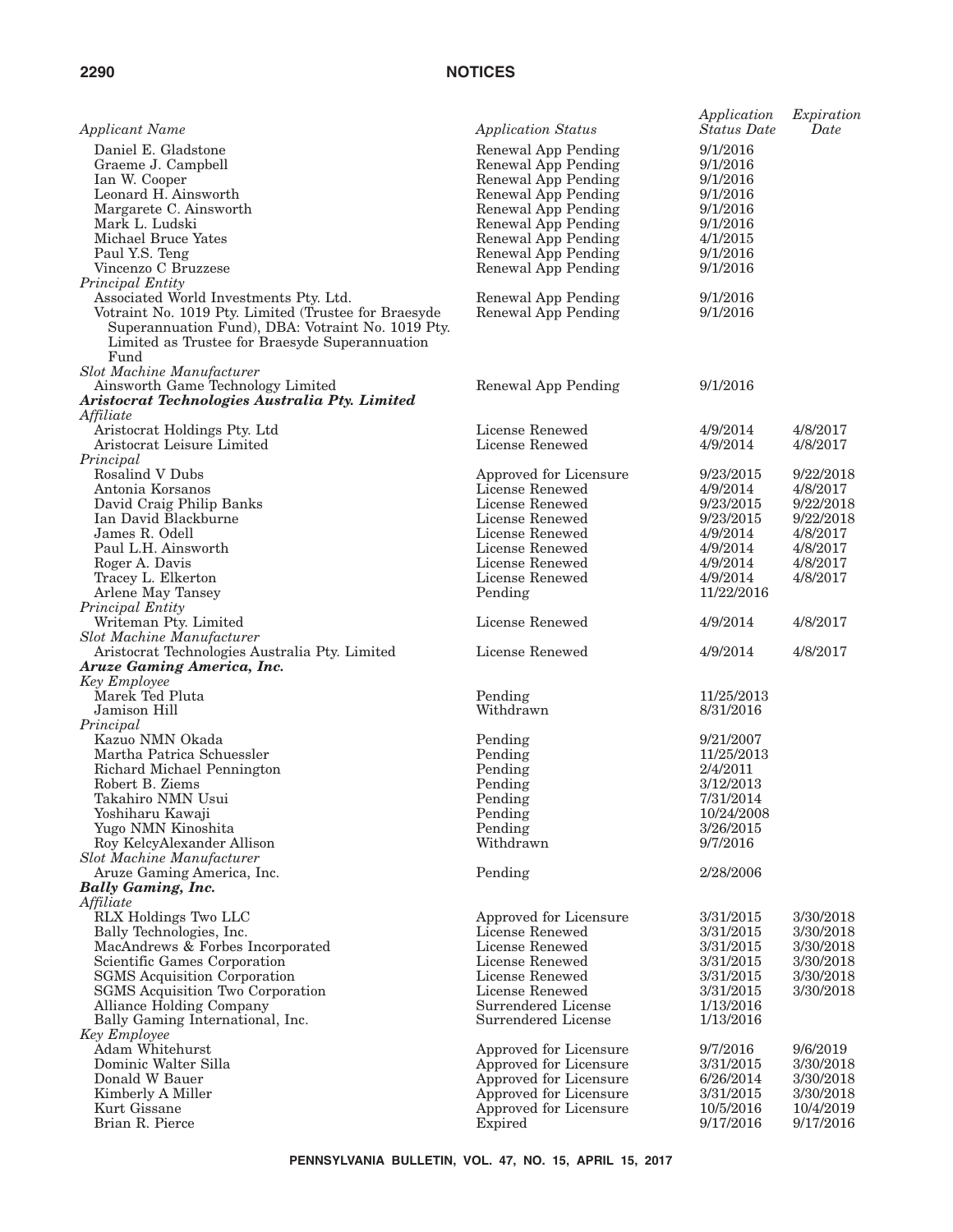| <b>Applicant Name</b>                                 | <b>Application Status</b>                           | Application<br><b>Status Date</b> | Expiration<br>Date     |
|-------------------------------------------------------|-----------------------------------------------------|-----------------------------------|------------------------|
| Kevin M Brewster                                      | Expired                                             | 6/25/2016                         | 6/25/2016              |
| Stanley J. Kozlowski                                  | Expired                                             | 9/17/2016                         | 9/17/2016              |
| Brian E. Clayton                                      | License Renewed                                     | 1/14/2015                         | 1/13/2018              |
| Louis J Dorbian                                       | License Renewed                                     | 12/14/2016                        | 12/13/2019             |
| Robert Joseph Parente                                 | License Renewed                                     | 9/30/2014                         | 9/1/2018               |
| John McColl                                           | Pending                                             | 7/14/2016                         |                        |
| Gerald J. McGowan<br>Peter J. Wichterman              | Renewal App Pending                                 | 7/14/2016                         |                        |
| Robert Reed                                           | Renewal App Pending<br>Renewal App Pending          | 7/14/2016<br>2/23/2016            |                        |
| Thomas Reilly                                         | Renewal App Pending                                 | 7/14/2016                         |                        |
| Thomas M. Santoro                                     | Renewal App Pending                                 | 7/14/2016                         |                        |
| Deron James Hunsberger                                | Surrendered License                                 | 6/22/2016                         |                        |
| Principal                                             |                                                     |                                   |                        |
| David Smail                                           | Approved for Licensure                              | 7/13/2016                         | 7/12/2019              |
| <b>Frances Townsend</b>                               | Approved for Licensure                              | 3/31/2015                         | 3/30/2018              |
| Gerald Ford                                           | Approved for Licensure                              | 3/30/2016                         | 3/29/2019              |
| Paul Meister                                          | Approved for Licensure                              | 3/31/2015                         | 3/30/2018              |
| Steven Cohen<br>Kathryn Sarah Lever                   | Approved for Licensure<br>Expired                   | 3/31/2015<br>7/16/2016            | 3/30/2018<br>7/16/2016 |
| Timothy Murphy                                        | Expired                                             | 4/23/2016                         | 4/23/2016              |
| Alison Horowitz                                       | License Renewed                                     | 12/15/2014                        | 3/30/2018              |
| Barry Schwartz                                        | License Renewed                                     | 3/31/2015                         | 3/30/2018              |
| David Kennedy                                         | License Renewed                                     | 3/31/2015                         | 3/30/2018              |
| Derik Jon Mooberry                                    | License Renewed                                     | 9/2/2015                          | 9/1/2018               |
| Larry Potts                                           | License Renewed                                     | 3/31/2015                         | 3/30/2018              |
| Michael Borofsky                                      | License Renewed                                     | 5/12/2015                         | 3/30/2018              |
| Michael Regan                                         | License Renewed                                     | 12/15/2014                        | 3/30/2018              |
| Michael G. Isaacs                                     | License Renewed                                     | 7/8/2015                          | 7/7/2018               |
| Michael J. Mitchell<br>Paul Savas                     | License Renewed<br>License Renewed                  | 3/31/2015<br>3/31/2015            | 3/30/2018<br>3/30/2018 |
| Peter Cohen                                           | License Renewed                                     | 3/31/2015                         | 3/30/2018              |
| Richard M. Haddrill                                   | License Renewed                                     | 3/25/2014                         | 3/30/2018              |
| Roger M Snow                                          | License Renewed                                     | 10/21/2015                        | 10/20/2018             |
| Ronald Perelman                                       | License Renewed                                     | 3/31/2015                         | 3/30/2018              |
| Tina M. Kilmer                                        | License Renewed                                     | 3/31/2015                         | 3/30/2018              |
| Kevin Sheehan                                         | Pending                                             | 10/4/2016                         |                        |
| Michael Alan Quartieri                                | Pending                                             | 4/7/2016                          |                        |
| Jeffrey Johnson                                       | Request to Surrender License                        | 11/17/2016                        | 10/4/2019              |
| Marc P. Comella                                       | Request to Surrender License                        | 10/13/2016                        | 3/30/2018              |
| <b>Steven Beason</b><br>Scott D. Schweinfurth         | Request to Surrender License<br>Surrendered License | 12/15/2016<br>6/22/2016           | 3/30/2018              |
| Michael Carlotti                                      | Withdrawn                                           | 6/22/2016                         |                        |
| Slot Machine Manufacturer                             |                                                     |                                   |                        |
| Bally Gaming, Inc.                                    | License Renewed                                     | 3/31/2015                         | 3/30/2018              |
| Table Game Manufacturer                               |                                                     |                                   |                        |
| Bally Gaming, Inc.                                    | License Renewed                                     | 3/31/2015                         | 3/30/2018              |
| <b>Ditronics Financial Services, LLC</b>              |                                                     |                                   |                        |
| Affiliate                                             |                                                     |                                   |                        |
| The Vasilakos Family Trust UDT 12/9/92                | License Renewed                                     | 1/13/2016                         | 1/12/2019              |
| Key Employee                                          |                                                     |                                   |                        |
| Christopher Benten Howey<br>James R Kirner            | Approved for Licensure<br>Approved for Licensure    | 1/13/2016<br>1/13/2016            | 1/12/2019<br>1/12/2019 |
| Kraig Elgin Hinson                                    | Pending                                             | 11/17/2016                        |                        |
| Aaron Mathew Miller                                   | Withdrawn                                           | 12/22/2016                        |                        |
| Justin Grayham                                        | Withdrawn                                           | 6/30/2016                         |                        |
| Principal                                             |                                                     |                                   |                        |
| George James Vasilakos                                | License Renewed                                     | 1/13/2016                         | 1/12/2019              |
| George Steven Vasilakos                               | License Renewed                                     | 1/13/2016                         | 1/12/2019              |
| Margaret Anna Vasilakos                               | License Renewed                                     | 1/13/2016                         | 1/12/2019              |
| Virginia Fetyko Vasilakos                             | License Renewed                                     | 1/13/2016                         | 1/12/2019              |
| Slot Machine Manufacturer                             |                                                     |                                   |                        |
| Ditronics Financial Services, LLC<br>Everi Games Inc. | License Renewed                                     | 1/13/2016                         | 1/12/2019              |
| Affiliate                                             |                                                     |                                   |                        |
| Everi Holdings Inc.                                   | Licensed in Good Standing                           | 4/29/2015                         | 4/28/2018              |
| Everi Games Holding Inc.                              | Renewal App Pending                                 | 8/8/2016                          |                        |
|                                                       |                                                     |                                   |                        |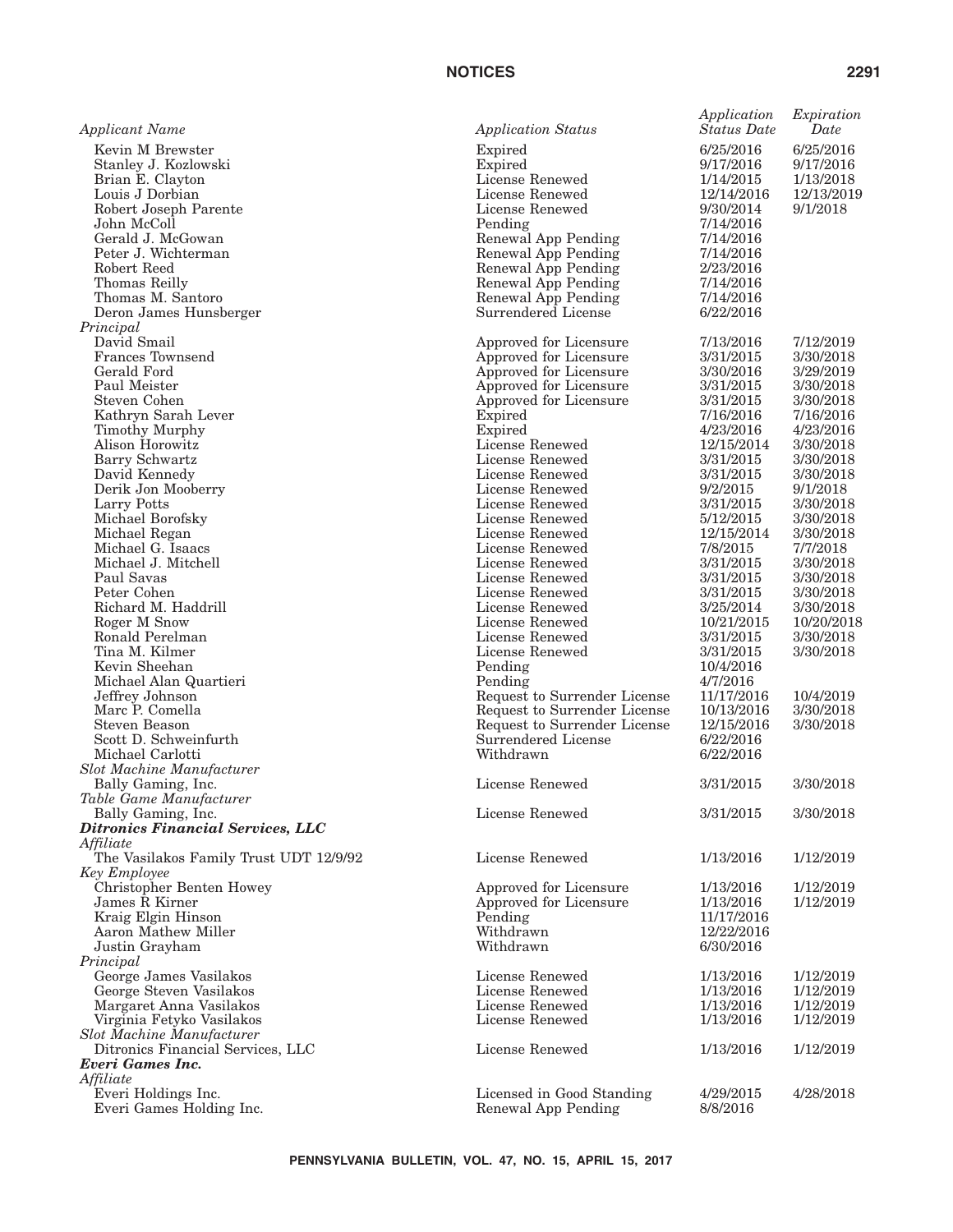| <i>Applicant Name</i>                                                                                                                                                                                                                                                                             | <b>Application Status</b>                                                                                                                                                                                                                                                                                                      | Application<br><b>Status</b> Date                                                                                                                                                  | Expiration<br>Date                                                                                                                                                     |
|---------------------------------------------------------------------------------------------------------------------------------------------------------------------------------------------------------------------------------------------------------------------------------------------------|--------------------------------------------------------------------------------------------------------------------------------------------------------------------------------------------------------------------------------------------------------------------------------------------------------------------------------|------------------------------------------------------------------------------------------------------------------------------------------------------------------------------------|------------------------------------------------------------------------------------------------------------------------------------------------------------------------|
| <b>Key Employee</b><br>Philip Howard Sherwood<br>David C. Hartman                                                                                                                                                                                                                                 | Inactive-Approved for Licensure<br>Renewal App Pending                                                                                                                                                                                                                                                                         | 3/25/2015<br>10/18/2016                                                                                                                                                            | 3/18/2017                                                                                                                                                              |
| Principal<br>E. Miles Kilburn<br>Geoffrey Perona Judge<br>Juliet Ann Lim<br>Michael D. Rumbolz<br>Randy Lee Taylor<br>Ronald Vincent Congemi<br>Eileen Fein Raney<br>Linster Walter Fox Jr<br>Todd Alan Valli<br>Slot Machine Manufacturer                                                        | Licensed in Good Standing<br>Licensed in Good Standing<br>Licensed in Good Standing<br>Licensed in Good Standing<br>Licensed in Good Standing<br>Licensed in Good Standing<br>Pending<br>Pending<br>Pending                                                                                                                    | 4/29/2015<br>4/29/2015<br>4/29/2015<br>3/2/2016<br>4/29/2015<br>4/29/2015<br>9/7/2016<br>9/7/2016<br>9/21/2016                                                                     | 4/28/2018<br>4/28/2018<br>4/28/2018<br>3/1/2019<br>4/28/2018<br>4/28/2018                                                                                              |
| Everi Games Inc.<br><b>Everi Payments Inc.</b><br>Affiliate                                                                                                                                                                                                                                       | Renewal App Pending                                                                                                                                                                                                                                                                                                            | 8/8/2016                                                                                                                                                                           |                                                                                                                                                                        |
| Everi Holdings Inc.<br><b>Key Employee</b>                                                                                                                                                                                                                                                        | License Renewed                                                                                                                                                                                                                                                                                                                | 4/29/2015                                                                                                                                                                          | 4/28/2018                                                                                                                                                              |
| Edward Adam Peters Sr<br>Michael J. Aughney<br>Principal                                                                                                                                                                                                                                          | Approved for Licensure<br>Expired                                                                                                                                                                                                                                                                                              | 3/2/2016<br>1/7/2017                                                                                                                                                               | 3/1/2019<br>1/7/2017                                                                                                                                                   |
| Juliet Ann Lim<br>Randy Lee Taylor<br>Ronald Vincent Congemi<br>E. Miles Kilburn<br>Geoffrey Perona Judge<br>Michael D. Rumbolz<br>Eileen Fein Raney<br>Linster Walter Fox Jr<br>Todd Alan Valli<br>David J. Lucchese<br>Fred C. Enlow<br>Joseph Gerard O'Brien III<br>Ram V Chary                | Approved for Licensure<br>Approved for Licensure<br>Approved for Licensure<br>License Renewed<br>License Renewed<br>License Renewed<br>Pending<br>Pending<br>Pending<br>Renewal App Pending<br>Surrendered License<br>Surrendered License<br>Surrendered License                                                               | 4/29/2015<br>4/29/2015<br>4/29/2015<br>4/29/2015<br>4/29/2015<br>3/2/2016<br>5/4/2016<br>7/11/2016<br>12/4/2015<br>1/13/2016<br>10/5/2016<br>10/5/2016<br>5/25/2016                | 4/28/2018<br>4/28/2018<br>4/28/2018<br>4/28/2018<br>4/28/2018<br>3/1/2019                                                                                              |
| Slot Machine Manufacturer<br>Everi Payments Inc.<br><b>IGT</b>                                                                                                                                                                                                                                    | License Renewed                                                                                                                                                                                                                                                                                                                | 4/29/2015                                                                                                                                                                          | 4/28/2018                                                                                                                                                              |
| Affiliate<br>B&D Holding di Marco Drago e C.S.a.p.a.<br>Blu Acquario Prima S.p.A.<br>International Game Technology PLC<br>De Agostini S.p.A.<br><b>International Game Technology</b><br>Key Employee                                                                                              | Approved for Licensure<br>Approved for Licensure<br>Approved for Licensure<br>License Renewed<br>License Renewed                                                                                                                                                                                                               | 2/10/2016<br>2/10/2016<br>12/9/2015<br>2/10/2016<br>11/19/2014                                                                                                                     | 2/9/2019<br>2/9/2019<br>12/8/2018<br>2/9/2019<br>11/18/2017                                                                                                            |
| James Donald Kaffenberger<br>Nicholas R. Khin<br>Shannon Leigh Bloom<br>Andre Lewis Brunette<br>Michael Noel McBride<br>Adam Michael Cascais<br>Anthony E. Sofran                                                                                                                                 | Approved for Licensure<br>Approved for Licensure<br>Approved for Licensure<br>License Renewed<br>Pending<br>Renewal App Pending<br>Renewal App Pending                                                                                                                                                                         | 10/5/2016<br>11/16/2016<br>10/5/2016<br>4/9/2014<br>12/10/2015<br>9/16/2015<br>10/8/2015                                                                                           | 10/4/2019<br>11/15/2019<br>10/4/2019<br>4/8/2017                                                                                                                       |
| Principal<br>Alberto Fornaro<br>Claudio Marco Demolli<br>Neil Andrew Abrams<br>Paget L. Alves<br>Paolo Tacchini<br>Philip Glen Satre<br>Renato Ascoli<br>Victor Duarte<br>Alberto Ferdinando Maria Toffoletto<br>Andrea Boroli<br>Giorgio G.C. Drago<br>Marco Boroli<br>Marco Drago<br>Marco Sala | Approved for Licensure<br>Approved for Licensure<br>Approved for Licensure<br>Approved for Licensure<br>Approved for Licensure<br>Approved for Licensure<br>Approved for Licensure<br>Approved for Licensure<br>License Renewed<br>License Renewed<br>License Renewed<br>License Renewed<br>License Renewed<br>License Renewed | 2/10/2016<br>2/10/2016<br>9/7/2016<br>2/10/2016<br>2/10/2016<br>11/19/2014<br>2/10/2016<br>2/10/2016<br>2/10/2016<br>2/10/2016<br>2/10/2016<br>2/10/2016<br>2/10/2016<br>2/10/2016 | 2/9/2019<br>2/9/2019<br>9/6/2019<br>2/9/2019<br>2/9/2019<br>11/18/2017<br>2/9/2019<br>2/9/2019<br>2/9/2019<br>2/9/2019<br>2/9/2019<br>2/9/2019<br>2/9/2019<br>2/9/2019 |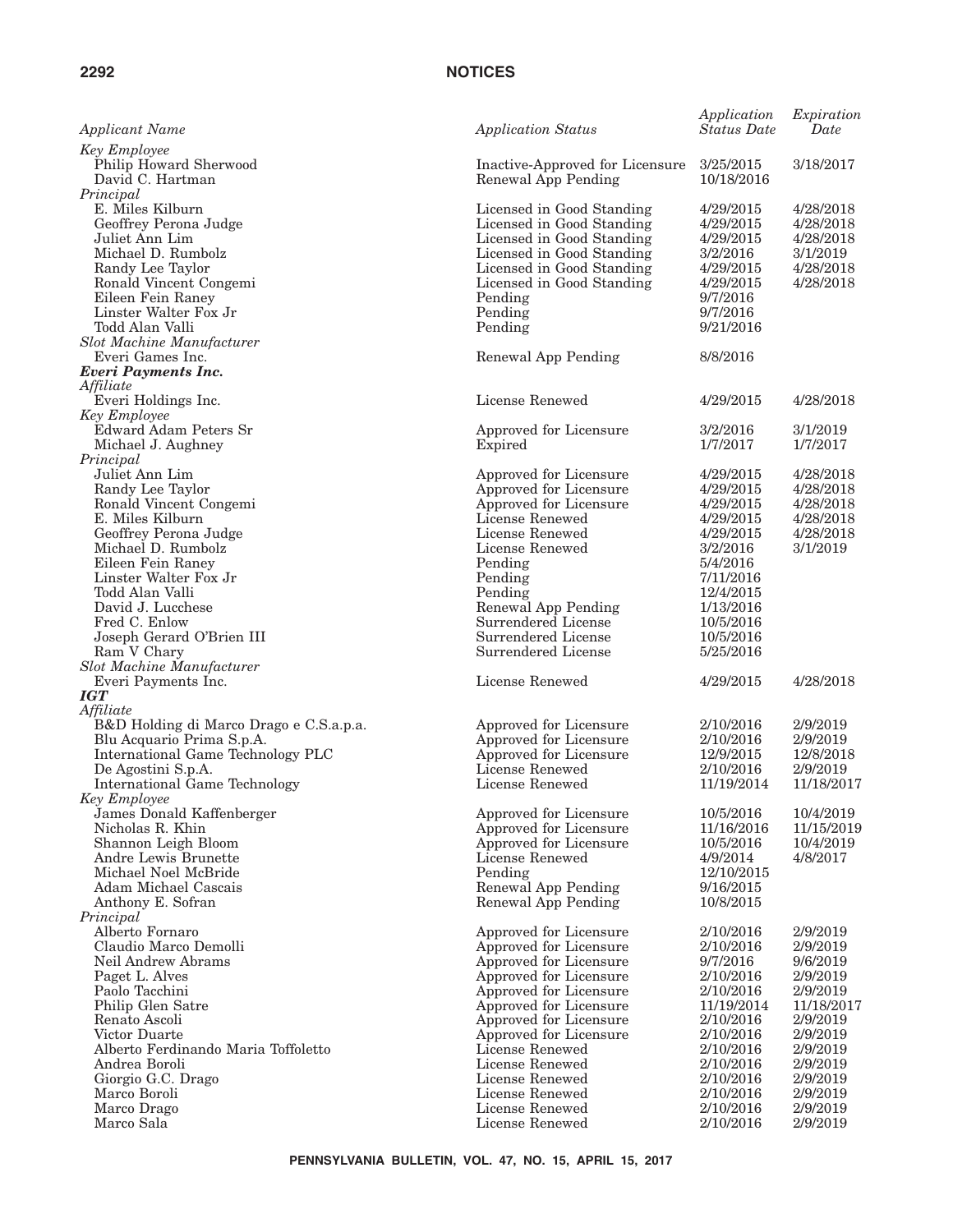| <b>Applicant Name</b>                                          | <b>Application Status</b>                        | Application<br><b>Status</b> Date | Expiration<br>Date |
|----------------------------------------------------------------|--------------------------------------------------|-----------------------------------|--------------------|
| Michael K. Prescott                                            | License Renewed                                  | 2/10/2016                         | 2/9/2019           |
| Paolo Boroli                                                   | License Renewed                                  | 2/10/2016                         | 2/9/2019           |
| Paolo Ceretti                                                  | License Renewed                                  | 2/10/2016                         | 2/9/2019           |
| Patti S. Hart                                                  | License Renewed                                  | 11/19/2014                        | 11/18/2017         |
| Renzo Lorenzo Pellicioli                                       | License Renewed                                  | 2/10/2016                         | 2/9/2019           |
| Roberto Drago                                                  | License Renewed                                  | 2/10/2016                         | 2/9/2019           |
| Vincent Louis Sadusky                                          | License Renewed                                  | 7/8/2015                          | 7/7/2018           |
| Jeremy J. Hanley                                               | Pending                                          | 2/5/2016                          |                    |
| Pierfrancesco Boccia                                           | Pending                                          | 1/21/2016                         |                    |
| Pietro Boroli                                                  | Pending                                          | 2/5/2016                          |                    |
| Matthew James Whalen                                           | Renewal App Pending                              | 4/1/2016                          |                    |
| Carlo Enrico Ferrari Ardicini                                  | Surrendered License                              | 11/16/2016                        |                    |
| Chiara M.G. Boroli                                             | Surrendered License                              | 11/16/2016                        |                    |
| Principal Entity                                               |                                                  |                                   |                    |
| DeA Partecipazioni, S.p.A.                                     | Approved for Licensure                           | 2/10/2016                         | 2/9/2019           |
| Investendo Due S.r.l.                                          | Approved for Licensure                           | 2/10/2016                         | 2/9/2019           |
| <b>Slot Machine Manufacturer</b>                               |                                                  |                                   |                    |
| <b>IGT</b>                                                     | License Renewed                                  | 11/19/2014                        | 11/18/2017         |
| Table Game Manufacturer                                        | License Renewed                                  |                                   |                    |
| IGT                                                            |                                                  | 11/19/2014                        | 11/18/2017         |
| <b>IGT Global Solutions Corporation</b>                        |                                                  |                                   |                    |
| Affiliate                                                      |                                                  | 8/5/2015                          | 8/4/2018           |
| B&D Holding di Marco Drago e C.S.a.p.a.                        | Approved for Licensure                           | 8/5/2015                          | 8/4/2018           |
| Blu Acquario Prima S.p.A.<br>International Game Technology PLC | Approved for Licensure<br>Approved for Licensure | 12/9/2015                         | 12/8/2018          |
| De Agostini S.p.A.                                             | License Renewed                                  | 8/5/2015                          | 8/4/2018           |
| IGT                                                            | Licensed in Good Standing                        | 11/19/2014                        | 11/18/2017         |
| International Game Technology                                  | Licensed in Good Standing                        | 11/19/2014                        | 11/18/2017         |
| Principal                                                      |                                                  |                                   |                    |
| Alberto Fornaro                                                | Approved for Licensure                           | 8/5/2015                          | 8/4/2018           |
| Claudio Marco Demolli                                          | Approved for Licensure                           | 8/5/2015                          | 8/4/2018           |
| Declan J. Harkin                                               | Approved for Licensure                           | 8/5/2015                          | 8/4/2018           |
| Joseph Saul Gendron III                                        | Approved for Licensure                           | 8/5/2015                          | 8/4/2018           |
| Michael Chambrello                                             | Approved for Licensure                           | 2/10/2016                         | 2/9/2019           |
| Neil Andrew Abrams                                             | Approved for Licensure                           | 9/7/2016                          | 9/6/2019           |
| Paolo Tacchini                                                 | Approved for Licensure                           | 8/5/2015                          | 8/4/2018           |
| Renato Ascoli                                                  | Approved for Licensure                           | 8/5/2015                          | 8/4/2018           |
| Sandra Danielle Beaver                                         | Approved for Licensure                           | 7/26/2016                         | 8/4/2018           |
| Shawn Michelle Yetter                                          | Approved for Licensure                           | 8/5/2015                          | 8/4/2018           |
| Alberto Dessy                                                  | Expired                                          | 10/8/2016                         | 10/8/2016          |
| Alberto Boroli                                                 | License Renewed                                  | 8/5/2015                          | 8/4/2018           |
| Alberto Ferdinando Maria Toffoletto                            | License Renewed                                  | 8/5/2015                          | 8/4/2018           |
| Andrea Boroli                                                  | License Renewed                                  | 8/5/2015                          | 8/4/2018           |
| Anthony L. Watson                                              | License Renewed                                  | 8/5/2015                          | 8/4/2018           |
| Giorgio G.C. Drago                                             | License Renewed                                  | 8/5/2015                          | 8/4/2018           |
| Luke Kenneth Orchard                                           | License Renewed                                  | 8/5/2015                          | 8/4/2018           |
| Marco Boroli                                                   | License Renewed                                  | 8/5/2015                          | 8/4/2018           |
| Marco Drago                                                    | License Renewed                                  | 8/5/2015                          | 8/4/2018           |
| Marco Sala                                                     | License Renewed                                  | 8/5/2015                          | 8/4/2018           |
| Michael K. Prescott                                            | License Renewed                                  | 8/5/2015                          | 8/4/2018           |
| Paolo Boroli                                                   | License Renewed                                  | 8/5/2015                          | 8/4/2018           |
| Paolo Ceretti                                                  | License Renewed                                  | 8/5/2015                          | 8/4/2018           |
| Rachel Barber                                                  | License Renewed                                  | 8/5/2015                          | 8/4/2018           |
| Renzo Lorenzo Pellicioli                                       | License Renewed                                  | 8/5/2015                          | 8/4/2018           |
| Roberto Drago                                                  | License Renewed                                  | 8/5/2015                          | 8/4/2018           |
| Paget L. Alves                                                 | Licensed in Good Standing                        | 2/10/2016                         | 2/9/2019           |
| Patti S. Hart                                                  | Licensed in Good Standing                        | 11/19/2014                        | 11/18/2017         |
| Philip Glen Satre                                              | Licensed in Good Standing                        | 11/19/2014                        | 11/18/2017         |
| Victor Duarte                                                  | Licensed in Good Standing                        | 2/10/2016                         | 2/9/2019           |
| Vincent Louis Sadusky                                          | Licensed in Good Standing                        | 7/8/2015                          | 7/7/2018           |
| Jeremy J. Hanley                                               | Pending                                          | 2/5/2016                          |                    |
| Pierfrancesco Boccia                                           | Pending                                          | 1/21/2016                         |                    |
| Pietro Boroli                                                  | Pending                                          | 2/5/2016                          |                    |
| Simon James Wood                                               | Pending                                          | 8/30/2016                         |                    |
| Matthew James Whalen                                           | Renewal App Pending                              | 3/31/2016                         |                    |
| Carlo Enrico Ferrari Ardicini                                  | Request to Surrender License                     | 9/19/2016                         | 8/4/2018           |
| Chiara M.G. Boroli                                             | Request to Surrender License                     | 9/19/2016                         | 8/4/2018           |
|                                                                |                                                  |                                   |                    |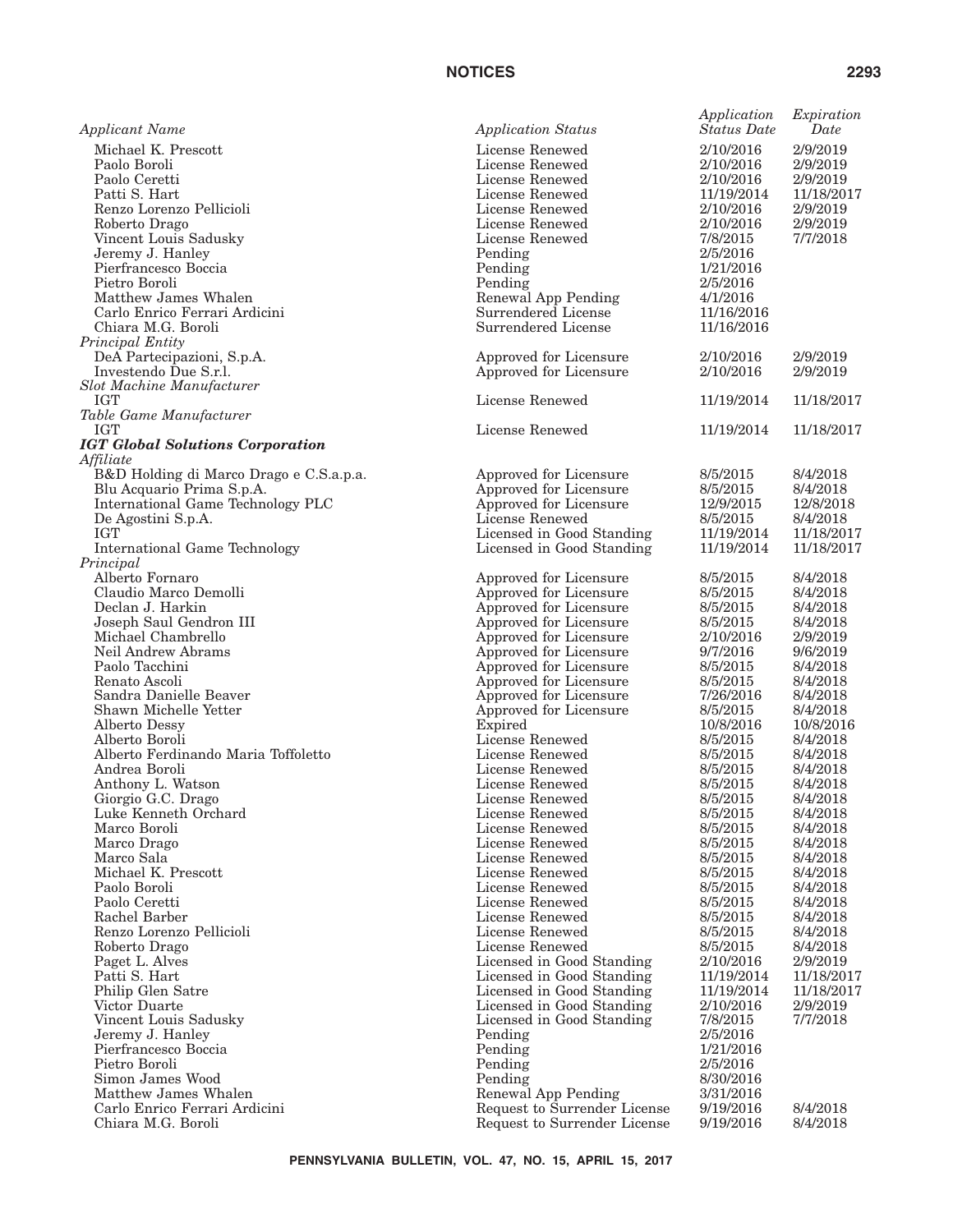| <b>Applicant Name</b>                                                    | <b>Application Status</b>                             | Application<br><b>Status Date</b> | Expiration<br>Date |
|--------------------------------------------------------------------------|-------------------------------------------------------|-----------------------------------|--------------------|
| Alan T. Eland                                                            | Surrendered License                                   | 6/22/2016                         |                    |
| Victor Duarte                                                            | Surrendered License                                   | 3/2/2016                          |                    |
| Principal Entity                                                         |                                                       |                                   |                    |
| DeA Partecipazioni, S.p.A.                                               | Approved for Licensure                                | 8/5/2015                          | 8/4/2018           |
| Investendo Due S.r.l.                                                    | Approved for Licensure                                | 8/5/2015                          | 8/4/2018           |
| Slot Machine Manufacturer                                                |                                                       |                                   |                    |
| IGT Global Solutions Corporation                                         | License Renewed                                       | 8/5/2015                          | 8/4/2018           |
| Lightning Gaming, Inc., DBA: Lightning Gaming<br>Principal               |                                                       |                                   |                    |
| Brian D. Haveson                                                         | License Renewed                                       | 5/21/2014                         | 5/20/2017          |
| Christopher George Strano                                                | License Renewed                                       | 5/21/2014                         | 5/20/2017          |
| Donald R. Caldwell                                                       | License Renewed                                       | 5/21/2014                         | 5/20/2017          |
| Frederick C. Tecce                                                       | License Renewed                                       | 5/21/2014                         | 5/20/2017          |
| <b>Slot Machine Manufacturer</b>                                         |                                                       |                                   |                    |
| Lightning Gaming, Inc., DBA: Lightning Gaming                            | License Renewed                                       | 5/21/2014                         | 5/20/2017          |
| MicroFirst Associates, Inc.                                              |                                                       |                                   |                    |
| Key Employee                                                             |                                                       |                                   |                    |
| Ryan Paul Randazzo                                                       | License Renewed                                       | 2/4/2015                          | 2/3/2018           |
| <b>NRT</b> Technology Corp.<br>Affiliate                                 |                                                       |                                   |                    |
| Dominet Corp.                                                            | License Renewed                                       | 6/11/2014                         | 6/10/2017          |
| <b>Key Employee</b>                                                      |                                                       |                                   |                    |
| Rosa Laricchia                                                           | License Renewed                                       | 6/11/2014                         | 6/10/2017          |
| Principal                                                                |                                                       |                                   |                    |
| James E. Grundy                                                          | License Renewed                                       | 6/11/2014                         | 6/10/2017          |
| Ji-In Shin                                                               | License Renewed                                       | 12/9/2015                         | 12/8/2018          |
| John A. Dominelli                                                        | License Renewed                                       | 6/11/2014                         | 6/10/2017          |
| Raffaele S. Lombardi                                                     | License Renewed                                       | 6/11/2014                         | 6/10/2017          |
| <b>Slot Machine Manufacturer</b>                                         |                                                       |                                   |                    |
| NRT Technology Corp.                                                     | License Renewed                                       | 6/11/2014                         | 6/10/2017          |
| Abel Personnel, Inc., DBA: Abel Temps, Hallmark Personnel A+ Teachers    | <b>Slot Machine Manufacturer Designee Application</b> |                                   |                    |
| Principal                                                                |                                                       |                                   |                    |
| David Samuel Abel                                                        | Approved for Licensure                                | 9/7/2016                          | 9/6/2017           |
| Deborah Ann Abel-Millman                                                 | Approved for Licensure                                | 9/7/2016                          | 9/6/2017           |
| Dorothy Grosky Abel                                                      | Approved for Licensure                                | 9/7/2016                          | 9/6/2017           |
| Franklin David Abel                                                      | Approved for Licensure                                | 9/7/2016                          | 9/6/2017           |
| Principal Entity                                                         |                                                       |                                   |                    |
| Abel Staffing, Inc.                                                      | Approved for Licensure                                | 9/7/2016                          | 9/6/2017           |
| Slot Machine Manufacturer Designee                                       |                                                       |                                   |                    |
| Abel Personnel, Inc., DBA: Abel Temps, Hallmark<br>Personnel A+ Teachers | Approved for Licensure                                | 9/7/2016                          | 9/6/2017           |
| <b>Innovative Business Concepts, Inc.</b>                                |                                                       |                                   |                    |
| Principal                                                                |                                                       |                                   |                    |
| Bonnie Jenel McCann                                                      | Request to Surrender License                          | 12/2/2016                         | 9/1/2018           |
| Jennifer Pauline Briggs                                                  | Request to Surrender License                          | 12/2/2016                         | 9/1/2018           |
| Slot Machine Manufacturer Designee                                       |                                                       |                                   |                    |
| Innovative Business Concepts, Inc.                                       | Request to Surrender License                          | 11/8/2016                         | 9/1/2018           |
| <b>NRT</b> Technologies, Inc.                                            |                                                       |                                   |                    |
| Affiliate                                                                |                                                       |                                   |                    |
| Dominet Corp.                                                            | Approved for Licensure                                | 6/11/2014                         | 6/10/2017          |
| NRT Technology Corp.<br>Principal                                        | Approved for Licensure                                | 6/11/2014                         | 6/10/2017          |
| James E. Grundy                                                          | Approved for Licensure                                | 6/11/2014                         | 6/10/2017          |
| John A. Dominelli                                                        | Approved for Licensure                                | 6/11/2014                         | 6/10/2017          |
| Raffaele S. Lombardi                                                     | Approved for Licensure                                | 6/11/2014                         | 6/10/2017          |
| Slot Machine Manufacturer Designee                                       |                                                       |                                   |                    |
| NRT Technologies, Inc.                                                   | License Renewed                                       | 12/9/2015                         | 12/8/2018          |
|                                                                          | <b>Slot Machine Supplier Application</b>              |                                   |                    |
| <b>Advanced Gaming Associates, LLC</b>                                   |                                                       |                                   |                    |
| Principal                                                                | License Renewed                                       |                                   |                    |
| Anthony R. Tomasello, Jr.<br><b>Slot Machine Supplier</b>                |                                                       | 3/30/2016                         | 3/29/2019          |
| Advanced Gaming Associates, LLC                                          | License Renewed                                       | 3/30/2016                         | 3/29/2019          |
|                                                                          |                                                       |                                   |                    |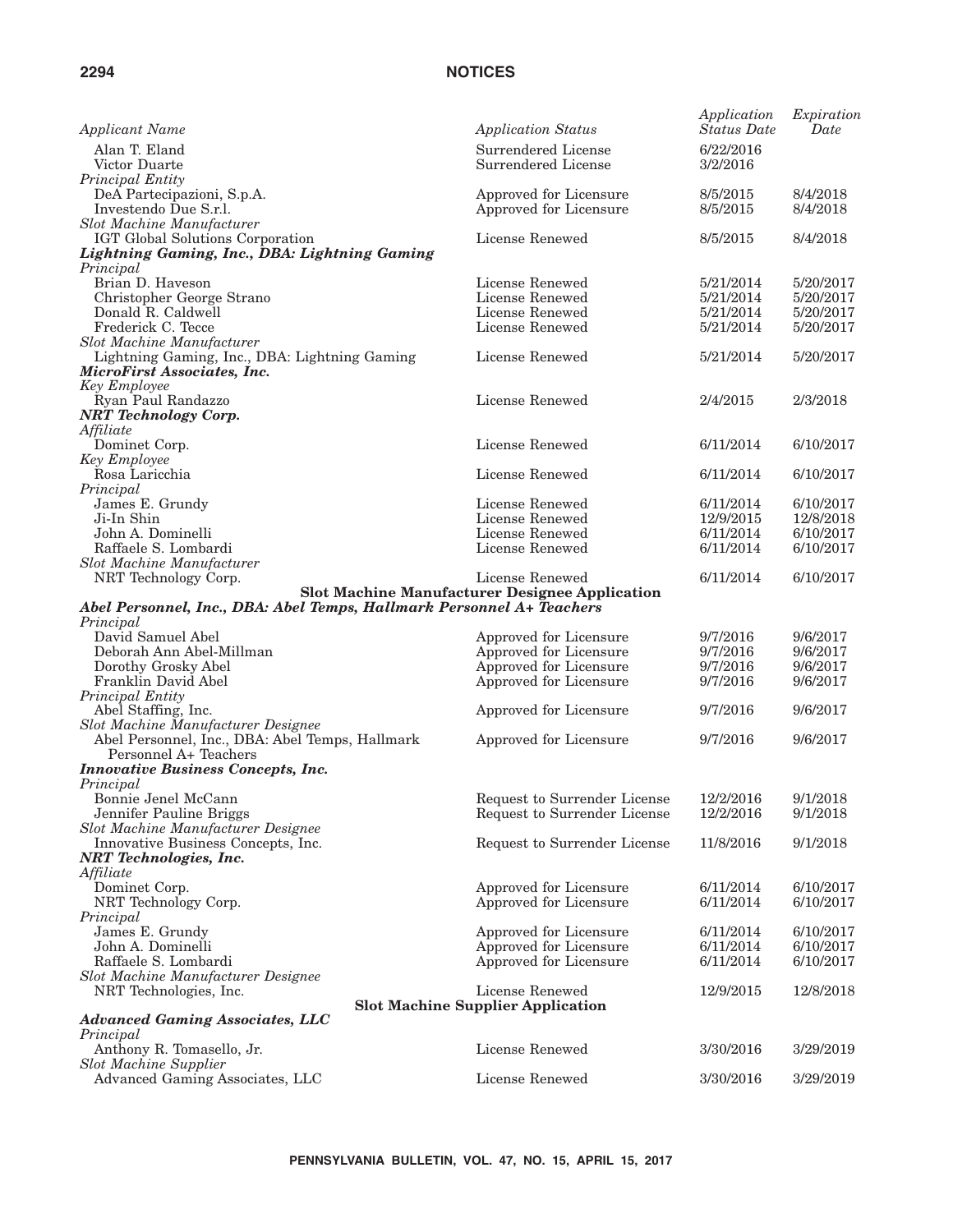| <b>Applicant Name</b>                                              | <b>Application Status</b>                  | Application<br><b>Status</b> Date | Expiration<br>Date     |
|--------------------------------------------------------------------|--------------------------------------------|-----------------------------------|------------------------|
| <b>KGM Gaming, LLC, DBA: KGM Gaming</b>                            |                                            |                                   |                        |
| Key Employee<br>Eric P. Schulman                                   | License Renewed                            | 8/10/2016                         | 8/9/2019               |
| Joshua Robert Faish                                                | License Renewed                            | 9/7/2016                          | 9/6/2019               |
| Principal                                                          |                                            |                                   |                        |
| Howard J. Weiss                                                    | License Renewed                            | 9/17/2014                         | 9/16/2017              |
| Jason Eric Cohen                                                   | License Renewed                            | 8/10/2016                         | 8/9/2019               |
| Jason M. Peters                                                    | License Renewed                            | 9/17/2014                         | 9/16/2017              |
| Michael A. Frattone                                                | License Renewed                            | 9/17/2014                         | 9/16/2017              |
| <b>Slot Machine Supplier</b><br>KGM Gaming, LLC, DBA: KGM Gaming   | License Renewed                            | 9/17/2014                         | 9/16/2017              |
| Modern Gaming Pennsylvania, LLC                                    |                                            |                                   |                        |
| Key Employee                                                       |                                            |                                   |                        |
| Brian David Hartmann                                               | License Renewed                            | 4/27/2016                         | 4/26/2019              |
| Principal                                                          |                                            |                                   |                        |
| Jason Roy DeGrandmaison                                            | License Renewed                            | 8/6/2014                          | 8/5/2017               |
| Michael T. Tessmer<br><b>Slot Machine Supplier</b>                 | License Renewed                            | 8/6/2014                          | 8/5/2017               |
| Modern Gaming Pennsylvania, LLC                                    | License Renewed                            | 8/6/2014                          | 8/5/2017               |
|                                                                    | <b>Table Game Manufacturer Application</b> |                                   |                        |
| <b>AGS LLC, DBA: American Gaming Systems</b>                       |                                            |                                   |                        |
| Affiliate                                                          |                                            |                                   |                        |
| AGS Capital, LLC                                                   | Pending                                    | 11/3/2015                         |                        |
| AP Gaming Acquisition, LLC<br>AP Gaming Holdco, Inc.               | Pending<br>Pending                         | 11/2/2015<br>1/19/2016            |                        |
| AP Gaming Holdings, LLC                                            | Pending                                    | 11/2/2015                         |                        |
| AP Gaming I, LLC                                                   | Pending                                    | 11/2/2015                         |                        |
| AP Gaming II, Inc.                                                 | Pending                                    | 11/2/2015                         |                        |
| AP Gaming Inc.                                                     | Pending                                    | 11/2/2015                         |                        |
| AP Gaming Voteco, LLC                                              | Pending                                    | 1/19/2016                         |                        |
| Apollo Gaming Holdings, L.P.                                       | Pending                                    | 2/8/2016                          |                        |
| Principal                                                          |                                            |                                   |                        |
| David Lopez<br>David Benjamin Sambur                               | Pending<br>Pending                         | 11/30/2015<br>1/19/2016           |                        |
| Marc J. Rowan                                                      | Pending                                    | 1/19/2016                         |                        |
| Nicholas Paul Kimokeo Akiona                                       | Pending                                    | 11/2/2015                         |                        |
| Sigmund Hyunjai Lee                                                | Pending                                    | 11/2/2015                         |                        |
| Victor Jerome Gallo                                                | Pending                                    | 11/2/2015                         |                        |
| Daurean Gracia Sloan                                               | Withdrawn                                  | 8/10/2016                         |                        |
| Mauro Alejandro Franic                                             | Withdrawn                                  | 3/30/2016                         |                        |
| Slot Machine Manufacturer<br>AGS LLC, DBA: American Gaming Systems |                                            | 11/2/2015                         |                        |
| Table Game Manufacturer                                            | Pending                                    |                                   |                        |
| AGS LLC, DBA: American Gaming Systems                              | Pending                                    | 11/2/2015                         |                        |
| <b>Alfastreet</b>                                                  |                                            |                                   |                        |
| Principal                                                          |                                            |                                   |                        |
| Iztok Pockaj                                                       | Pending                                    | 4/26/2016                         |                        |
| Jure Jakofcic<br>Tjasa Luin Peric                                  | Pending<br>Pending                         | 9/23/2016<br>4/26/2016            |                        |
| Table Game Manufacturer                                            |                                            |                                   |                        |
| Alfastreet                                                         | Pending                                    | 4/26/2016                         |                        |
| Aristocrat Technologies, Incorporated                              |                                            |                                   |                        |
| Affiliate                                                          |                                            |                                   |                        |
| Aristocrat International Pty. Ltd.                                 | License Renewed                            | 3/12/2013                         | 4/8/2017               |
| Aristocrat Leisure Limited<br>Key Employee                         | License Renewed                            | 4/9/2014                          | 4/8/2017               |
| Maureen Ann Sweeny                                                 | Approved for Licensure                     | 9/23/2015                         | 9/22/2018              |
| Kelly L. Shaw                                                      | License Renewed                            | 4/9/2014                          | 4/8/2017               |
| Michelle Lewis                                                     | License Renewed                            | 11/16/2016                        | 11/15/2019             |
| Stephen Frank Castine                                              | License Renewed                            | 10/5/2016                         | 10/4/2019              |
| Principal                                                          |                                            |                                   |                        |
| <b>Brooks Harrison Pierce</b><br>Constance Purcell James           | Approved for Licensure                     | 6/22/2016<br>5/21/2014            | 6/21/2019<br>5/20/2017 |
| Antonia Korsanos                                                   | Approved for Licensure<br>License Renewed  | 4/9/2014                          | 4/8/2017               |
| James R. Odell                                                     | License Renewed                            | 4/9/2014                          | 4/8/2017               |
| Kathleen A. Worley                                                 | License Renewed                            | 4/9/2014                          | 4/8/2017               |
| Mark Richard Dunn                                                  | License Renewed                            | 4/27/2016                         | 4/26/2019              |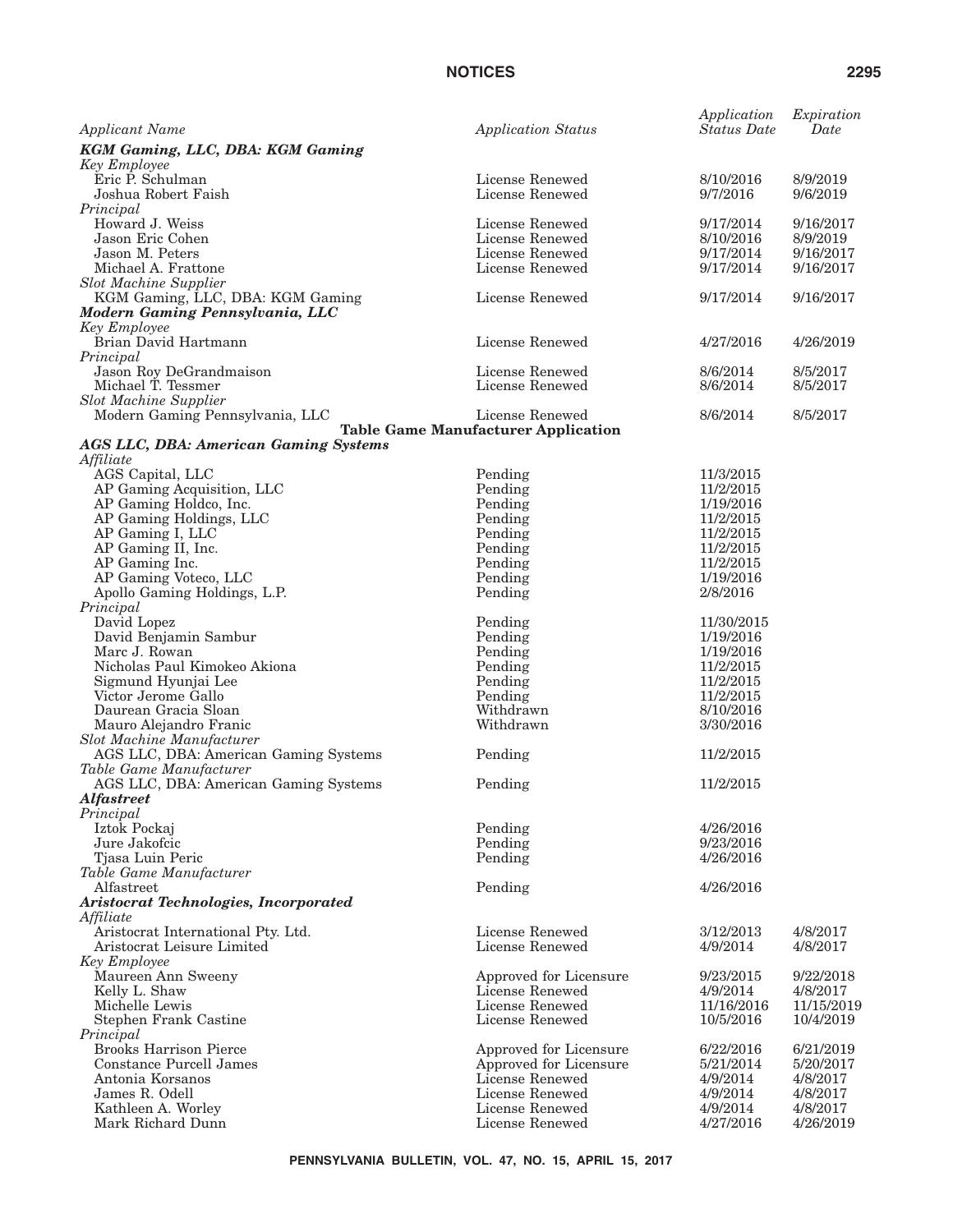| <b>Applicant Name</b>                                            | <b>Application Status</b>      | Application<br><b>Status Date</b> | Expiration<br>Date |
|------------------------------------------------------------------|--------------------------------|-----------------------------------|--------------------|
| Paul L.H. Ainsworth                                              | License Renewed                | 4/9/2014                          | 4/8/2017           |
| Richard Jay Schneider                                            | License Renewed                | 4/27/2016                         | 4/26/2019          |
| Roger A. Davis                                                   | License Renewed                | 4/9/2014                          | 4/8/2017           |
| Tracey L. Elkerton                                               | License Renewed                | 4/9/2014                          | 4/8/2017           |
| Principal Entity                                                 |                                |                                   |                    |
| Writeman Pty. Limited                                            | License Renewed                | 4/9/2014                          | 4/8/2017           |
| Slot Machine Manufacturer                                        |                                |                                   |                    |
| Aristocrat Technologies, Incorporated                            | License Renewed                | 4/9/2014                          | 4/8/2017           |
| Table Game Manufacturer<br>Aristocrat Technologies, Incorporated | License Renewed                | 4/9/2014                          | 4/8/2017           |
| <b>Cammegh Limited</b>                                           |                                |                                   |                    |
| Principal                                                        |                                |                                   |                    |
| Andrew Paul Cammegh                                              | Pending                        | 12/15/2016                        |                    |
| Barbara Grace Cammegh                                            | Pending                        | 12/16/2016                        |                    |
| Frank Reginald Cammegh                                           | Pending                        | 12/16/2016                        |                    |
| Richard William Cammegh                                          | Pending                        | 12/16/2016                        |                    |
| Table Game Manufacturer                                          |                                |                                   |                    |
| Cammegh Limited                                                  | Pending                        | 12/15/2016                        |                    |
| <b>CountR</b> GmbH                                               |                                |                                   |                    |
| Principal                                                        |                                |                                   |                    |
| Domink Dieter Johannes Winau                                     | Pending                        | 7/27/2012                         |                    |
| Rainer Helmut Seyer                                              | Pending                        | 7/27/2012                         |                    |
| Table Game Manufacturer<br>CountR GmbH                           |                                |                                   |                    |
|                                                                  | Pending                        | 7/27/2012                         |                    |
| <b>DEQ</b> Systems Corp.<br>Key Employee                         |                                |                                   |                    |
| Karrie S Klimow                                                  | Approved for Licensure         | 12/14/2016                        | 12/13/2019         |
| Principal                                                        |                                |                                   |                    |
| Charles Toland Meredith                                          | Request for Withdrawal Pending | 12/27/2016                        |                    |
| Alain Cousineau                                                  | Request to Surrender License   | 12/27/2016                        | 2/9/2019           |
| David Jacques                                                    | Request to Surrender License   | 12/27/2016                        | 8/5/2017           |
| David Drew Ross                                                  | Request to Surrender License   | 12/27/2016                        | 2/9/2019           |
| Jon Leroy Whipple                                                | Request to Surrender License   | 12/27/2016                        | 2/9/2019           |
| Joseph Edward Bertolone                                          | Request to Surrender License   | 12/27/2016                        | 4/28/2018          |
| Christopher Emil Benak                                           | Surrendered License            | 9/7/2016                          |                    |
| Table Game Manufacturer                                          |                                |                                   |                    |
| DEQ Systems Corp.                                                | Request to Surrender License   | 12/27/2016                        | 8/5/2017           |
| <b>Dynamic Gaming Systems, LLC</b>                               |                                |                                   |                    |
| Principal<br>Charles Barksdale                                   | License Renewed                | 9/7/2016                          | 9/6/2019           |
| Christopher M. Capone                                            | License Renewed                | 9/7/2016                          | 9/6/2019           |
| Christopher Stephen Boras                                        | License Renewed                | 9/7/2016                          | 9/6/2019           |
| Marlene Casper                                                   | License Renewed                | 9/7/2016                          | 9/6/2019           |
| <b>Stanley Casper</b>                                            | License Renewed                | 9/7/2016                          | 9/6/2019           |
| Table Game Manufacturer                                          |                                |                                   |                    |
| Dynamic Gaming Systems, LLC                                      | License Renewed                | 9/7/2016                          | 9/6/2019           |
| <b>Gaming Partners International USA, Inc.</b>                   |                                |                                   |                    |
| Affiliate                                                        |                                |                                   |                    |
| Exalis Investments                                               | Approved for Licensure         | 4/29/2015                         | 4/28/2018          |
| Hestia Developpment et Croissance                                | Approved for Licensure         | 4/29/2015                         | 4/28/2018          |
| Gaming Partners International Corporation                        | Renewal App Pending            | 5/18/2016                         |                    |
| Holding Wilson S.A.                                              | Renewal App Pending            | 5/18/2016                         |                    |
| Key Employee<br>Brandon Lee Green                                | Approved for Licensure         | 6/10/2015                         | 6/9/2018           |
| Andrew Michael Howard                                            | Pending                        | 11/30/2016                        |                    |
| Robert Meeks Jackson Jr                                          | Renewal App Pending            | 5/18/2016                         |                    |
| Principal                                                        |                                |                                   |                    |
| Alain Marc Thieffry                                              | Renewal App Pending            | 5/18/2016                         |                    |
| <b>Charles Robert Henry</b>                                      | Renewal App Pending            | 5/18/2016                         |                    |
| Elisabeth Elaine Carrette                                        | Renewal App Pending            | 6/3/2016                          |                    |
| Eric Paul Endy                                                   | Renewal App Pending            | 5/18/2016                         |                    |
| Franciso Javier Moreno Sanchez                                   | Renewal App Pending            | 5/18/2016                         |                    |
| Gerard Pierre Charlier                                           | Renewal App Pending            | 6/1/2016                          |                    |
| Gregory Scott Gronau                                             | Renewal App Pending            | 5/18/2016                         |                    |
| Jean-Francois Lendais                                            | Renewal App Pending            | 5/18/2016                         |                    |
| Martin Alan Berkowitz                                            | Renewal App Pending            | 5/18/2016                         |                    |
| Robert John Kelly                                                | Renewal App Pending            | 5/18/2016                         |                    |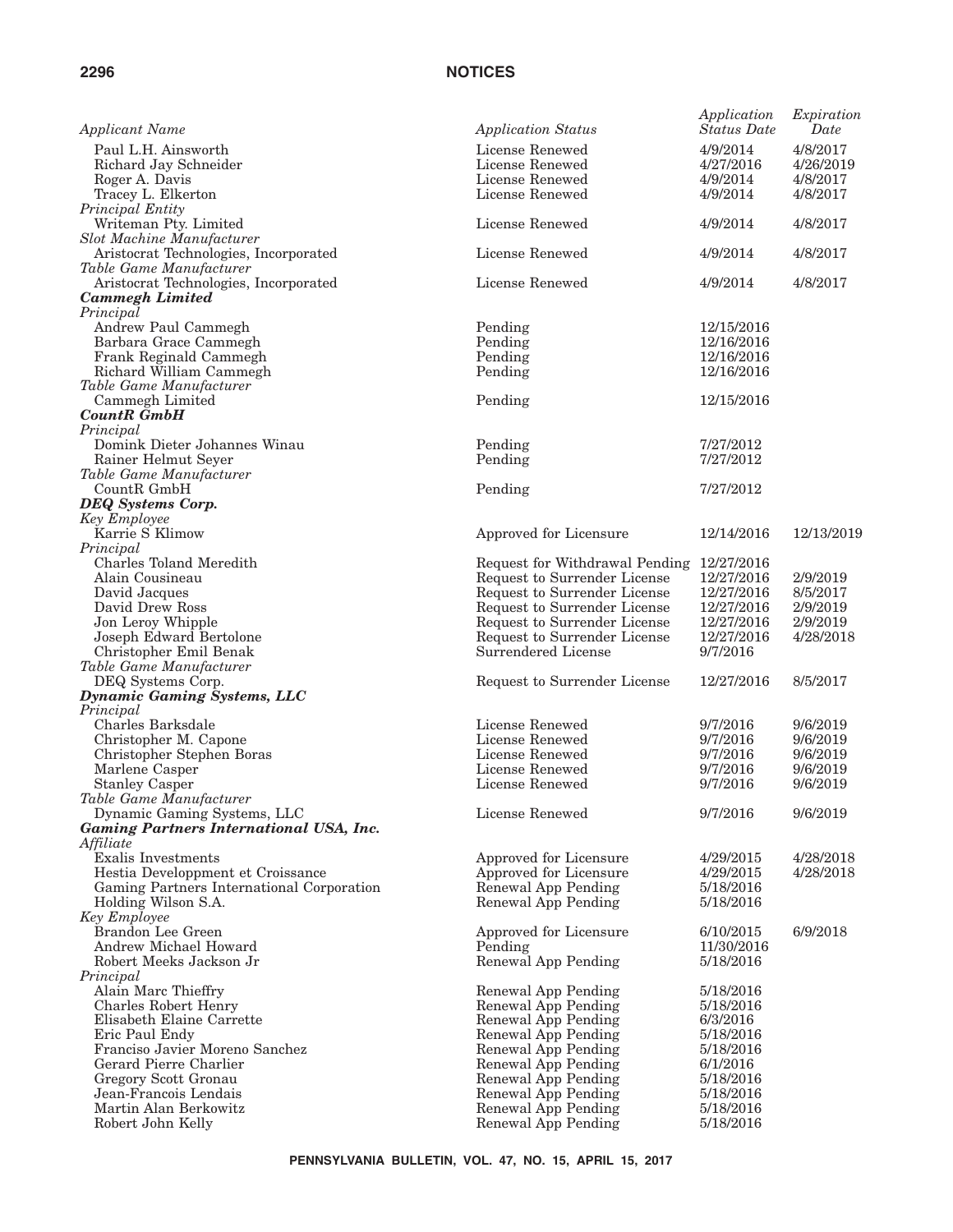| Applicant Name                                                                   | <b>Application Status</b>                  | Application<br><b>Status</b> Date | Expiration<br>Date   |
|----------------------------------------------------------------------------------|--------------------------------------------|-----------------------------------|----------------------|
| Paul Desmond Quinlan                                                             | Withdrawn                                  | 1/13/2016                         |                      |
| Table Game Manufacturer                                                          |                                            |                                   |                      |
| Gaming Partners International USA, Inc.<br><b>Genesis Gaming Solutions, Inc.</b> | Renewal App Pending                        | 5/18/2016                         |                      |
| Key Employee                                                                     |                                            |                                   |                      |
| Edward J. Hoffman                                                                | Approved for Licensure                     | 9/2/2015                          | 9/1/2018             |
| Principal                                                                        |                                            |                                   |                      |
| Alton Eric Schoppe<br>John William Knust Jr                                      | Renewal App Pending<br>Renewal App Pending | 7/6/2016<br>7/6/2016              |                      |
| Randall Lee Knust                                                                | Renewal App Pending                        | 7/6/2016                          |                      |
| Richard Patrick Garza                                                            | Renewal App Pending                        | 7/6/2016                          |                      |
| Table Game Manufacturer                                                          |                                            |                                   |                      |
| Genesis Gaming Solutions, Inc.                                                   | Renewal App Pending                        | 7/6/2016                          |                      |
| GPI Mexicana S.A. de C.V.<br>Affiliate                                           |                                            |                                   |                      |
| Exalis Investments                                                               | Approved for Licensure                     | 4/29/2015                         | 4/28/2018            |
| Hestia Developpment et Croissance                                                | Approved for Licensure                     | 4/29/2015                         | 4/28/2018            |
| Gaming Partners International Corporation                                        | Renewal App Pending                        | 5/18/2016                         |                      |
| Gaming Partners International USA, Inc.                                          | Renewal App Pending                        | 5/18/2016                         |                      |
| Holding Wilson S.A.<br>Principal                                                 | Renewal App Pending                        | 5/18/2016                         |                      |
| Alain Marc Thieffry                                                              | Renewal App Pending                        | 5/18/2016                         |                      |
| Charles Robert Henry                                                             | Renewal App Pending                        | 5/18/2016                         |                      |
| Elisabeth Elaine Carrette                                                        | Renewal App Pending                        | 6/3/2016                          |                      |
| Eric Paul Endy                                                                   | Renewal App Pending                        | 5/18/2016                         |                      |
| Franciso Javier Moreno Sanchez<br>Gerard Pierre Charlier                         | Renewal App Pending<br>Renewal App Pending | 5/18/2016<br>6/1/2016             |                      |
| Gregory Scott Gronau                                                             | Renewal App Pending                        | 5/18/2016                         |                      |
| Jean-Francois Lendais                                                            | Renewal App Pending                        | 5/18/2016                         |                      |
| Martin Alan Berkowitz                                                            | Renewal App Pending                        | 5/18/2016                         |                      |
| Robert John Kelly                                                                | Renewal App Pending                        | 5/18/2016                         |                      |
| Table Game Manufacturer<br>GPI Mexicana S.A. de C.V.                             | Renewal App Pending                        | 5/18/2016                         |                      |
| <b>INTERBLOCK Luxury Gaming Products, d.d.</b>                                   |                                            |                                   |                      |
| Affiliate                                                                        |                                            |                                   |                      |
| Elektroncek Group B.V.                                                           | License Renewed                            | 1/13/2016                         | 1/12/2019            |
| Principal<br>John Joseph Connelly                                                | Approved for Licensure                     | 1/13/2016                         | 1/12/2019            |
| Joze Pececnik                                                                    | License Renewed                            | 1/13/2016                         | 1/12/2019            |
| Rok Uhan                                                                         | License Renewed                            | 1/13/2016                         | 1/12/2019            |
| Tomaz Zvipelj                                                                    | License Renewed                            | 1/13/2016                         | 1/12/2019            |
| Petra Vidmar                                                                     | Request to Surrender License               | 8/24/2016                         | 1/12/2019            |
| Table Game Manufacturer<br>INTERBLOCK Luxury Gaming Products, d.d.               | License Renewed                            | 1/13/2016                         | 1/12/2019            |
| Konami Gaming, Inc.                                                              |                                            |                                   |                      |
| Affiliate                                                                        |                                            |                                   |                      |
| Konami Corporation                                                               | License Renewed                            | 8/5/2015                          | 8/4/2018             |
| Konami Corporation of America<br>Kozuki Capital Corporation                      | License Renewed<br>License Renewed         | 8/5/2015<br>8/5/2015              | 8/4/2018<br>8/4/2018 |
| Kozuki Foundation, DBA: Kozuki Foundation                                        | License Renewed                            | 8/5/2015                          | 8/4/2018             |
| Kozuki Holding, B.V.                                                             | License Renewed                            | 8/5/2015                          | 8/4/2018             |
| Stichting Administratiekantoor Kozuki Foundation                                 | License Renewed                            | 8/5/2015                          | 8/4/2018             |
| The Kozuki Trust                                                                 | License Renewed                            | 8/5/2015                          | 8/4/2018             |
| Key Employee<br>Adriane Tanis McGrath                                            | Approved for Licensure                     | 12/14/2016                        | 12/13/2019           |
| Danielle Lynn Rankin                                                             | Approved for Licensure                     | 7/13/2016                         | 7/12/2019            |
| Ross Angus O'Hanley                                                              | License Renewed                            | 8/5/2015                          | 8/4/2018             |
| Joseph William Dominguez                                                         | Pending                                    | 11/9/2016                         |                      |
| Scott Ryan Freed                                                                 | Pending                                    | 1/27/2016                         |                      |
| Principal<br>Fumiaki Tanaka                                                      | Approved for Licensure                     | 8/5/2015                          | 8/4/2018             |
| Kaori Yamaguchi                                                                  | Approved for Licensure                     | 8/5/2015                          | 8/4/2018             |
| Akira Gemma                                                                      | License Renewed                            | 8/5/2015                          | 8/4/2018             |
| Kagemasa Kozuki                                                                  | License Renewed                            | 8/5/2015                          | 8/4/2018             |
| Kagetsugi Kozuki                                                                 | License Renewed                            | 8/5/2015                          | 8/4/2018             |
| Kimihiko Higashio<br>Satoshi Sakamoto                                            | License Renewed<br>License Renewed         | 8/5/2015<br>8/5/2015              | 8/4/2018<br>8/4/2018 |
|                                                                                  |                                            |                                   |                      |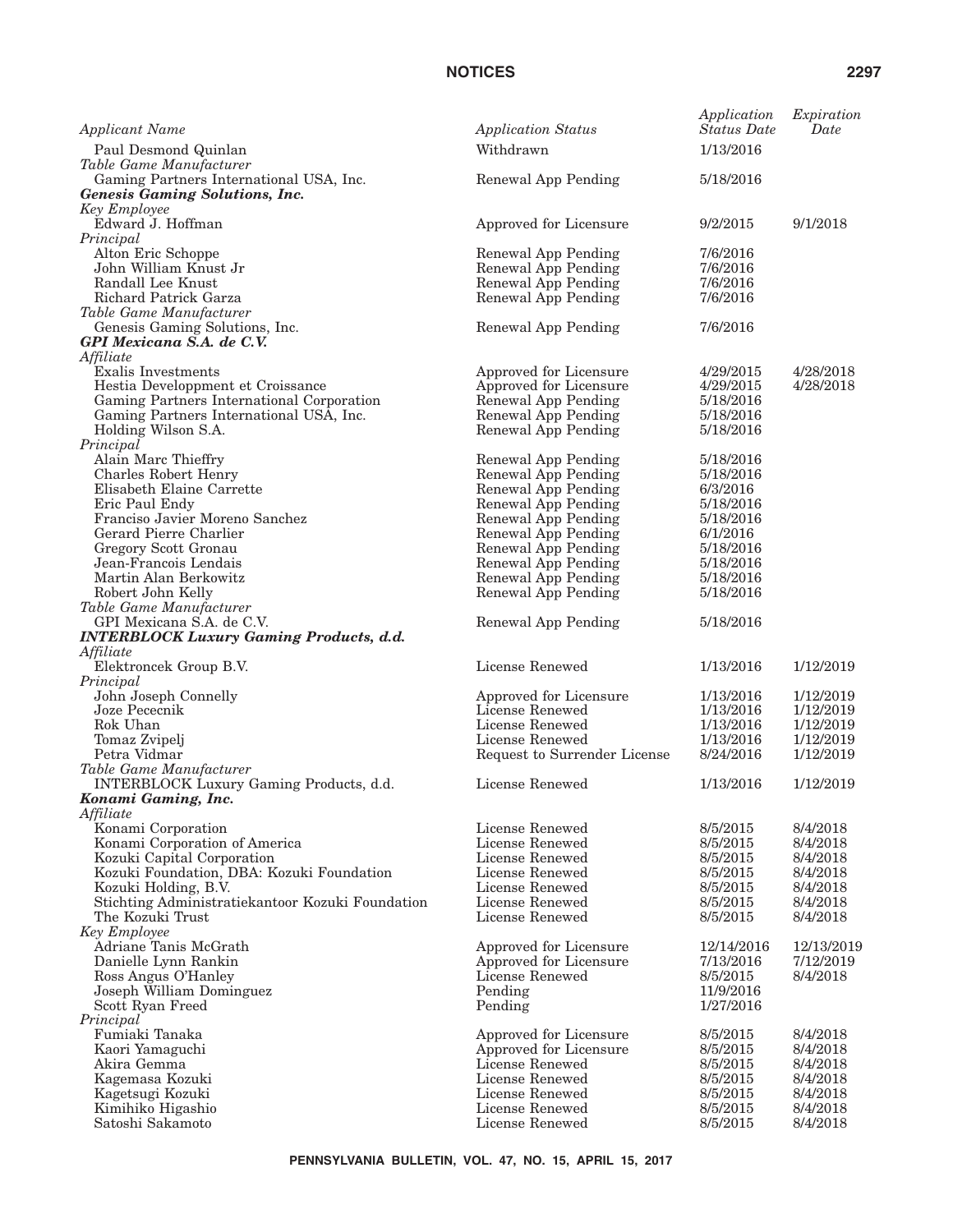| <b>Applicant Name</b>                                   | <b>Application Status</b>                 | Application<br><b>Status Date</b> | Expiration<br>Date     |
|---------------------------------------------------------|-------------------------------------------|-----------------------------------|------------------------|
| Scott Jerald Richards                                   | License Renewed                           | 8/5/2015                          | 8/4/2018               |
| Stephen Sutherland                                      | License Renewed                           | 8/5/2015                          | 8/4/2018               |
| Takuya Kozuki                                           | License Renewed                           | 8/5/2015                          | 8/4/2018               |
| Thomas A. Jingoli                                       | License Renewed                           | 8/5/2015                          | 8/4/2018               |
| Thomas E. Soukup                                        | License Renewed                           | 8/5/2015                          | 8/4/2018               |
| Tomokazu Godai                                          | License Renewed                           | 8/5/2015                          | 8/4/2018               |
| Yoko Kozuki                                             | License Renewed                           | 8/5/2015                          | 8/4/2018               |
| Yuji Taniguchi                                          | License Renewed                           | 8/5/2015                          | 8/4/2018               |
| Kazuya Kozuki                                           | Pending                                   | 10/1/2015                         |                        |
| Osamu Nakano                                            | Pending                                   | 4/27/2016                         |                        |
| Ryoichi Kimura                                          | Surrendered License                       | 4/27/2016                         |                        |
| Slot Machine Manufacturer                               |                                           |                                   |                        |
| Konami Gaming, Inc.                                     | License Renewed                           | 8/5/2015                          | 8/4/2018               |
| Table Game Manufacturer                                 |                                           |                                   |                        |
| Konami Gaming, Inc.                                     | License Renewed                           | 8/5/2015                          | 8/4/2018               |
| National Table Games, DBA: N.T.G.                       |                                           |                                   |                        |
| Principal<br>Thomas Christian Anthony Schlumbrecht      | Approved for Licensure                    | 6/11/2014                         | 6/10/2017              |
| <b>NOVOMATIC Gaming Industries GmbH, DBA: NOVOMATIC</b> |                                           |                                   |                        |
| Affiliate                                               |                                           |                                   |                        |
| Novo Invest GmbH                                        | Approved for Licensure                    | 7/13/2016                         | 7/12/2017              |
| Novomatic AG                                            | Approved for Licensure                    | 7/13/2016                         | 7/12/2017              |
| Principal                                               |                                           |                                   |                        |
| Barbara Claudia Feldmann                                | Approved for Licensure                    | 7/13/2016                         | 7/12/2017              |
| Bartholomaus Czapkiewicz                                | Approved for Licensure                    | 7/13/2016                         | 7/12/2017              |
| Christian Walter Friedebert Widhalm                     | Approved for Licensure                    | 7/13/2016                         | 7/12/2017              |
| Harald Neumann                                          | Approved for Licensure                    | 7/13/2016                         | 7/12/2017              |
| Herbert Lugmayr                                         | Approved for Licensure                    | 7/13/2016                         | 7/12/2017              |
|                                                         |                                           |                                   | 7/12/2017              |
| Johann Friedrich Graf<br>Martina Flitsch                | Approved for Licensure                    | 7/13/2016                         |                        |
| Martina Maria Kurz                                      | Approved for Licensure                    | 7/13/2016                         | 7/12/2017<br>7/12/2017 |
| Peter Stein                                             | Approved for Licensure                    | 7/13/2016                         |                        |
|                                                         | Approved for Licensure                    | 7/13/2016                         | 7/12/2017              |
| Ryszard Stanislaw Presch<br>Thomas J. Graf              | Approved for Licensure                    | 7/13/2016                         | 7/12/2017<br>7/12/2017 |
| Principal Entity                                        | Approved for Licensure                    | 7/13/2016                         |                        |
| Gryphon Invest AG                                       | Approved for Licensure                    | 7/13/2016                         | 7/12/2017              |
| Slot Machine Manufacturer                               |                                           |                                   |                        |
| NOVOMATIC Gaming Industries GmbH, DBA:                  | Approved for Licensure                    | 7/13/2016                         | 7/12/2017              |
| <b>NOVOMATIC</b>                                        |                                           |                                   |                        |
| Table Game Manufacturer                                 |                                           |                                   |                        |
| NOVOMATIC Gaming Industries GmbH, DBA:                  | Approved for Licensure                    | 7/13/2016                         | 7/12/2017              |
| <b>NOVOMATIC</b>                                        |                                           |                                   |                        |
| South Jersey Precision Tool & Mold, Inc.                |                                           |                                   |                        |
| Principal                                               |                                           |                                   |                        |
| June Jaraslawa Rone                                     | License Renewed                           | 9/25/2015                         | 4/26/2019              |
| Robert Rone                                             | License Renewed                           | 9/4/2015                          | 4/26/2019              |
| Victor Rone                                             | License Renewed                           | 4/27/2016                         | 4/26/2019              |
| Wayne Reeves                                            | License Renewed                           | 9/4/2015                          | 4/26/2019              |
| Table Game Manufacturer                                 |                                           |                                   |                        |
| South Jersey Precision Tool & Mold, Inc.                | License Renewed                           | 4/27/2016                         | 4/26/2019              |
| TCS John Huxley America, Inc.                           |                                           |                                   |                        |
| Affiliate                                               |                                           |                                   |                        |
| Pata Pata AB                                            | Renewal App Pending                       | 4/26/2016                         |                        |
| TCS John Huxley Europe Limited                          | Renewal App Pending                       | 4/12/2016                         |                        |
| Victoria Holdings Limited                               | Renewal App Pending                       | 4/26/2016                         |                        |
| <b>Key Employee</b>                                     |                                           |                                   |                        |
| Gregory Scott Stewart                                   | Approved for Licensure                    | 2/10/2016                         | 2/9/2019               |
| Principal                                               |                                           |                                   |                        |
| Eric Poulton                                            | Approved for Licensure                    | 3/31/2015                         | 3/30/2018              |
| Catherine Ann Burns                                     | Expired                                   | 6/4/2016                          | 6/4/2016               |
| Michael Bertil Knutsson                                 | Renewal App Pending                       | 4/26/2016                         |                        |
| Tristan Nenne Sjoberg                                   | Renewal App Pending                       | 4/26/2016                         |                        |
| Bradley John Broderick                                  | Request for Withdrawal Pending 11/28/2016 |                                   |                        |
| Justin Matthew Findlay                                  | Request for Withdrawal Pending            | 12/22/2016                        |                        |
| Todd Paulden Cravens                                    | Request to Surrender License              | 11/28/2016                        | 3/30/2018              |
| Table Game Manufacturer                                 |                                           |                                   |                        |
| TCS John Huxley America, Inc.                           | Renewal App Pending                       | 4/12/2016                         |                        |
|                                                         |                                           |                                   |                        |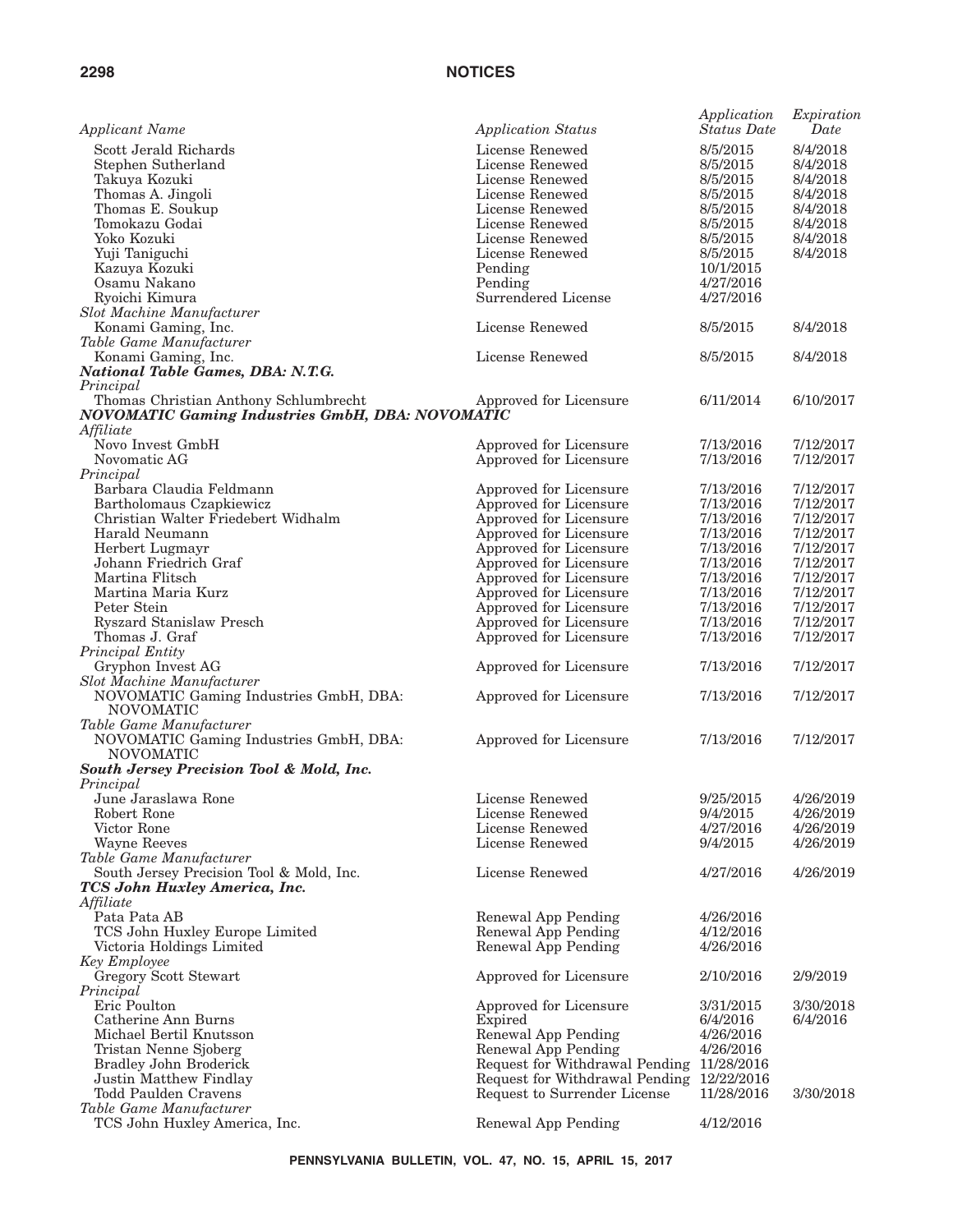*Applicant Name Application Status*

*TCS John Huxley Europe Limited*

| <b>NOTICES</b>                                                       |                                                        | 2299                                                   |
|----------------------------------------------------------------------|--------------------------------------------------------|--------------------------------------------------------|
| <b>Application Status</b>                                            | Application<br>Status Date                             | Expiration<br>Date                                     |
| Expired<br>Renewal App Pending<br>Renewal App Pending                | 6/4/2016<br>4/26/2016<br>4/26/2016                     | 6/4/2016                                               |
| Approved for Licensure<br>Renewal App Pending<br>Renewal App Pending | 3/31/2015<br>4/26/2016<br>4/26/2016                    | 3/30/2018                                              |
| Renewal App Pending                                                  | 4/12/2016                                              |                                                        |
| Approved for Licensure<br>License Renewed                            | 2/25/2015<br>7/13/2016<br>$H / A \cap I \cap A \neq A$ | 2/24/2018<br>7/12/2019<br>$H / A \cap I \cap A \cap A$ |

| Affiliate                               |                                              |                       |            |
|-----------------------------------------|----------------------------------------------|-----------------------|------------|
| TCS John Huxley America, Inc.           | Expired                                      | 6/4/2016              | 6/4/2016   |
| Pata Pata AB                            | Renewal App Pending                          | 4/26/2016             |            |
| Victoria Holdings Limited               | Renewal App Pending                          | 4/26/2016             |            |
| Principal                               |                                              |                       |            |
| Eric Poulton                            | Approved for Licensure                       | 3/31/2015             | 3/30/2018  |
| Michael Bertil Knutsson                 | Renewal App Pending                          | 4/26/2016             |            |
| Tristan Nenne Sjoberg                   | Renewal App Pending                          | 4/26/2016             |            |
| Table Game Manufacturer                 |                                              |                       |            |
| TCS John Huxley Europe Limited          | Renewal App Pending                          | 4/12/2016             |            |
| Tech Art, Inc.                          |                                              |                       |            |
| Principal                               |                                              |                       |            |
| Robert Frank DelRossi                   | Approved for Licensure                       | 2/25/2015             | 2/24/2018  |
| Arthur Clemont Miller                   | License Renewed                              | 7/13/2016             | 7/12/2019  |
| <b>Bruce Howard Kusens</b>              | License Renewed                              | 7/13/2016             | 7/12/2019  |
| Gary Alan Miller                        | License Renewed                              | 10/9/2015             | 7/12/2019  |
| Joseph William Miller                   | License Renewed                              | 7/13/2016             | 7/12/2019  |
| Marsha Sofer Miller                     | License Renewed                              | 7/13/2016             | 7/12/2019  |
| Ronald Lewis Miller                     | License Renewed                              | 7/13/2016             | 7/12/2019  |
| Russell Dean Isaacs                     | License Renewed                              | 7/13/2016             | 7/12/2019  |
| Table Game Manufacturer                 |                                              |                       |            |
| Tech Art, Inc.                          | License Renewed                              | 7/13/2016             | 7/12/2019  |
| The United States Playing Card Company  |                                              |                       |            |
| Affiliate                               |                                              |                       |            |
| Newell Brands, Inc.                     | Approved for Licensure                       | 11/16/2016            | 11/15/2019 |
| Bicycle Holding, Inc.                   | License Renewed                              | 11/16/2016            | 11/15/2019 |
| Jarden Corporation                      | License Renewed                              | 11/16/2016            | 11/15/2019 |
| USPC Holding Inc.                       | License Renewed                              | 11/16/2016            | 11/15/2019 |
| Key Employee                            |                                              |                       |            |
| Thomas James Schneider                  | Approved for Licensure                       | 4/27/2016             | 4/26/2019  |
| Principal                               |                                              |                       |            |
| Alan LeFevre                            | Approved for Licensure                       | 3/31/2015             | 3/30/2018  |
| <b>Bradford Turner</b>                  | Approved for Licensure                       | 11/16/2016            | 11/15/2019 |
| Mark Stephen Tarchetti                  | Approved for Licensure                       | 11/16/2016            | 11/15/2019 |
| Michael Bryant Polk                     | Approved for Licensure                       | 11/16/2016            | 11/15/2019 |
| Michael William Slaughter               | Approved for Licensure                       | 3/31/2015             | 3/30/2018  |
| William Ambrose Burke                   | Approved for Licensure                       | 11/16/2016            | 11/15/2019 |
| James Eric Lillie                       | Expired                                      | 5/14/2016             | 5/14/2016  |
| John Edward Capps                       | Expired                                      | 5/14/2016             | 5/14/2016  |
| Ian Guy Handley Ashken                  | License Renewed                              | 11/16/2016            | 11/15/2019 |
| James Daryl Owen                        | License Renewed                              | 11/16/2016            | 11/15/2019 |
| Richard Todd Sansone                    | License Renewed                              | 9/23/2015             | 9/22/2018  |
| James LeRoy Cunningham                  | Pending                                      | 8/2/2016              |            |
| Ralph John Nicoletti                    | Pending                                      | 8/12/2016             |            |
| John Kenneth Stipancich                 | Withdrawn                                    | 8/10/2016             |            |
| Martin Ellis Franklin                   | Withdrawn                                    | 8/10/2016             |            |
| Table Game Manufacturer                 |                                              |                       |            |
| The United States Playing Card Company  | License Renewed                              | 11/16/2016 11/15/2019 |            |
| <b>Totalup Inc., DBA: TOTALUP</b>       |                                              |                       |            |
| Principal                               |                                              |                       |            |
| Raphael Mourad                          | Approved for Licensure                       | 7/13/2016             | 7/12/2017  |
| Table Game Manufacturer                 |                                              |                       |            |
| Totalup Inc., DBA: TOTALUP              | Approved for Licensure                       | 7/13/2016             | 7/12/2017  |
|                                         | Table Game Manufacturer Designee Application |                       |            |
| Interblock USA L.C.<br>Affiliate        |                                              |                       |            |
| Elektroncek Group B.V.                  | License Renewed                              | 1/13/2016             | 1/12/2019  |
| INTERBLOCK Luxury Gaming Products, d.d. | License Renewed                              | 1/13/2016             | 1/12/2019  |
| Key Employee                            |                                              |                       |            |
| Richard R. Riehm                        | Approved for Licensure                       | 7/26/2016             | 1/13/2018  |
| Scott Richard Staby                     | Approved for Licensure                       | 8/17/2016             | 1/13/2018  |
| Anthony Laielli                         | Inactive-Approved for Licensure              | 9/14/2015             | 2/25/2017  |
| Jason Michael Kubach                    | Pending                                      | 8/9/2016              |            |
| James Paul Gabriele                     | Withdrawn                                    | 8/1/2016              |            |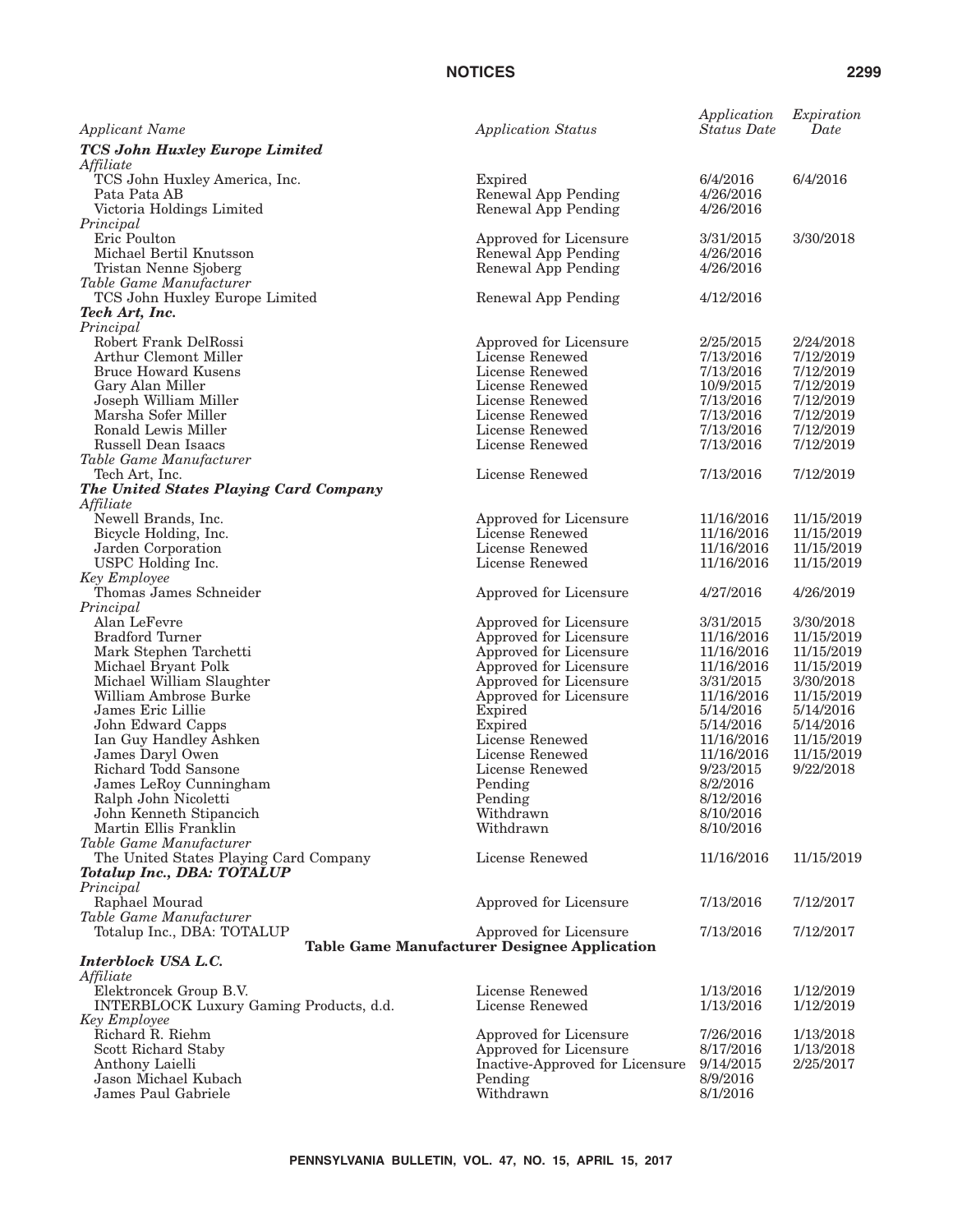| <b>Applicant Name</b>                | <b>Application Status</b>              | Application<br><b>Status Date</b> | Expiration<br>Date |
|--------------------------------------|----------------------------------------|-----------------------------------|--------------------|
| Principal                            |                                        |                                   |                    |
| John Joseph Conneelly                | Approved for Licensure                 | 1/13/2016                         | 1/12/2019          |
| Thomas Edward Rafferty               | Approved for Licensure                 | 9/7/2016                          | 9/6/2019           |
| Joze Pececnik                        | License Renewed                        | 1/13/2016                         | 1/12/2019          |
| Rok Uhan                             | License Renewed                        | 1/13/2016                         | 1/12/2019          |
| Tomaz Zvipelj                        | License Renewed                        | 1/13/2016                         | 1/12/2019          |
| Alisha D. Ray                        | Pending                                | 7/27/2016                         |                    |
| Petra Vidmar                         | Surrendered License                    | 10/5/2016                         |                    |
| Robert David Bone                    | Withdrawn                              | 8/10/2016                         |                    |
| Table Game Manufacturer Designee     |                                        |                                   |                    |
| Interblock USA L.C.                  | License Renewed                        | 1/13/2016                         | 1/12/2019          |
| <b>Novomatic Americas Sales, LLC</b> |                                        |                                   |                    |
| Affiliate                            |                                        |                                   |                    |
| Novo Invest GmbH                     | Approved for Licensure                 | 7/13/2016                         | 7/12/2017          |
| Novomatic AG                         | Approved for Licensure                 | 7/13/2016                         | 7/12/2017          |
| Novomatic Americas Holdings Inc.     | Approved for Licensure                 | 7/13/2016                         | 7/12/2017          |
| <b>Key Employee</b>                  |                                        |                                   |                    |
| Miguel Angel Gonzalez                | Approved for Licensure                 | 7/13/2016                         | 7/12/2019          |
| Principal                            |                                        |                                   |                    |
| Christian Walter Friedebert Widhalm  | Approved for Licensure                 | 7/13/2016                         | 7/12/2017          |
| Harald Neumann                       | Approved for Licensure                 | 7/13/2016                         | 7/12/2017          |
| Herbert Lugmayr                      | Approved for Licensure                 | 7/13/2016                         | 7/12/2017          |
| Jakob Matthias Rothwangl             | Approved for Licensure                 | 7/13/2016                         | 7/12/2017          |
| Johann Friedrich Graf                | Approved for Licensure                 | 7/13/2016                         | 7/12/2017          |
| Martina Flitsch                      | Approved for Licensure                 | 7/13/2016                         | 7/12/2017          |
| Peter Stein                          | Approved for Licensure                 | 7/13/2016                         | 7/12/2017          |
| Richard David Meitzler               | Approved for Licensure                 | 7/13/2016                         | 7/12/2017          |
| Ryszard Stanislaw Presch             | Approved for Licensure                 | 7/13/2016                         | 7/12/2017          |
| Thomas J. Graf                       | Approved for Licensure                 | 7/13/2016                         | 7/12/2017          |
| Principal Entity                     |                                        |                                   |                    |
| Gryphon Invest AG                    | Approved for Licensure                 | 7/13/2016                         | 7/12/2017          |
| Novomatic Americas Investments, Inc. | Approved for Licensure                 | 7/13/2016                         | 7/12/2017          |
| Slot Machine Manufacturer Designee   |                                        |                                   |                    |
| Novomatic Americas Sales, LLC        | Approved for Licensure                 | 7/13/2016                         | 7/12/2017          |
| Table Game Manufacturer Designee     |                                        |                                   |                    |
| Novomatic Americas Sales, LLC        | Approved for Licensure                 | 7/13/2016                         | 7/12/2017          |
|                                      | <b>Table Game Supplier Application</b> |                                   |                    |
| <b>TDN Money Systems</b>             |                                        |                                   |                    |
| Principal                            |                                        |                                   |                    |
| Richard Carmen Orlando               | License Renewed                        | 3/31/2015                         | 3/30/2018          |
| Edward Joseph Hannon Jr              | Surrendered License                    | 8/10/2016                         |                    |
| <b>Slot Machine Supplier</b>         |                                        |                                   |                    |
| TDN Money Systems                    | License Renewed                        | 3/31/2015                         | 3/30/2018          |
| Table Game Supplier                  |                                        |                                   |                    |
| TDN Money Systems                    | License Renewed                        | 3/31/2015                         | 3/30/2018          |
|                                      |                                        |                                   | SUSAN A. YOCUM.    |

*Senior Chief Counsel*

[Pa.B. Doc. No. 17-657. Filed for public inspection April 14, 2017, 9:00 a.m.]

# **PENNSYLVANIA PUBLIC UTILITY COMMISSION**

#### **Service of Notice of Motor Carrier Applications**

The following temporary authority and/or permanent authority applications for the right to render service as a common carrier or contract carrier in this Commonwealth have been filed with the Pennsylvania Public Utility Commission (Commission). Formal protests and petitions to intervene must be filed in accordance with 52 Pa. Code (relating to public utilities). A protest shall indicate whether it applies to the temporary authority application, the permanent authority application, or both. Filings

must be made with the Secretary, Pennsylvania Public Utility Commission, P.O. Box 3265, Harrisburg, PA 17105- 3265, with a copy served on the applicant by May 1, 2017. Documents filed in support of the applications are available for inspection and copying at the Office of the Secretary between 8 a.m. and 4:30 p.m., Monday through Friday, and at the business address of the respective applicant.

#### **Applications of the following for approval to** *begin* **operating as** *common carriers* **for transportation of** *persons* **as described under each application.**

**A-2017-2596091. Lamega Taxi, LLC** (62 South Poplar Street, Hazleton, Luzerne County, PA 18201) for the right to begin to transport, as a common carrier, by motor vehicle, persons in call or demand service, between points

**PENNSYLVANIA BULLETIN, VOL. 47, NO. 15, APRIL 15, 2017**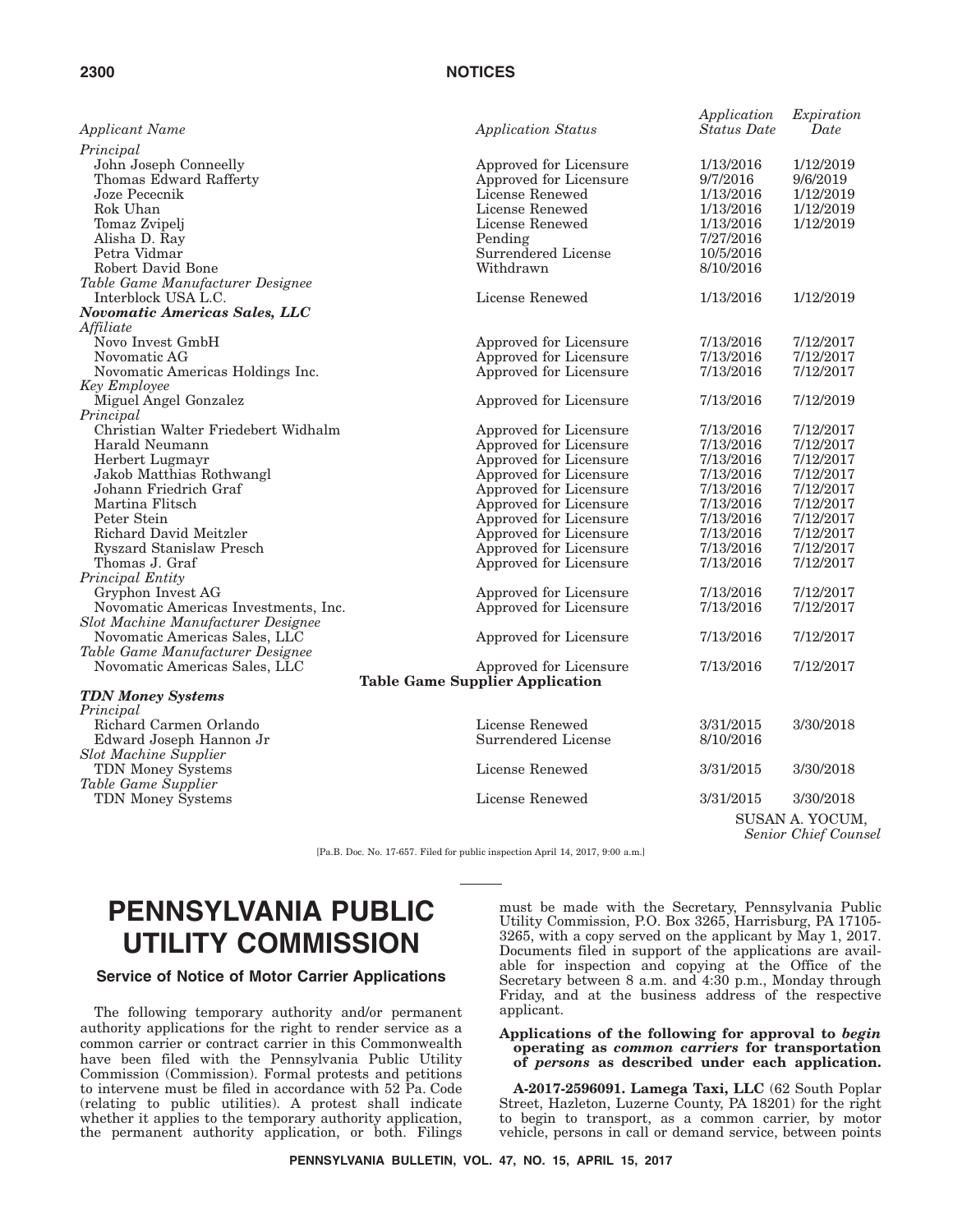in Hazleton, Luzerne County, and within a 5-mile radius of the boundaries of said city.

**A-2017-2596107. Craig M. Leonard, t/a iDrive iDeliver** (P.O. Box 11422, Pittsburgh, Allegheny County, PA 15238) for the right to transport as a common carrier, by motor vehicle, persons in limousine service, from points in the Counties of Allegheny, Armstrong, Butler and Westmoreland, to points in Pennsylvania, and return; excluding service that is under the jurisdiction of the Philadelphia Parking Authority. *Attorney*: John A. Pillar, Esquire, 150 Green Commons Drive, Pittsburgh, PA 15243.

#### **Application of the following for approval to** *begin* **operating as a** *broker* **for transportation of** *household goods in use* **as described under the application.**

**A-2017-2595891. Full Circle Moving, LLC** (2535 Route 209, Sciota, Monroe County, Sciota, PA 18354) for a brokerage license, evidencing the Commission's approval of the right and privilege to operate as a broker to arrange for the transportation of household goods in use between points in Pennsylvania. *Attorney*: Tom Ford, Esquire, Tom Ford Business Law Office, PC, P.O. Box 301, Pocono Manor, PA 18349-0301.

> ROSEMARY CHIAVETTA, *Secretary*

[Pa.B. Doc. No. 17-658. Filed for public inspection April 14, 2017, 9:00 a.m.]

#### **Transfer Indirect Control**

**A-2017-2596478 and A-2017-2596901. MTN Infrastructure TopCo, Inc., FiberNet Telecommunications of Pennsylvania, LLC, Lumos Networks of West Virginia, Inc. and Lumos Networks Corporation.** Joint application of MTN Infrastructure TopCo, Inc., FiberNet Telecommunications of Pennsylvania, LLC, Lumos Networks of West Virginia, Inc. and Lumos Networks Corporation for approval to transfer indirect control of FiberNet Telecommunications of Pennsylvania, LLC and Lumos Networks of West Virginia, Inc. to MTN Infrastructure TopCo, Inc.

Formal protests and petitions to intervene must be filed in accordance with 52 Pa. Code (relating to public utilities) on or before May 1, 2017. Filings must be made with the Secretary of the Pennsylvania Public Utility Commission, P.O. Box 3265, Harrisburg, PA 17105-3265, with a copy served on the applicant. The documents filed in support of the application are available for inspection and copying at the Office of the Secretary between 8 a.m. and 4:30 p.m., Monday through Friday, on the Pennsylvania Public Utility Commission's web site at www.puc.pa.gov and at the applicant's business address.

*Applicants*: MTN Infrastructure TopCo, Inc.; FiberNet Telecommunications of Pennsylvania, LLC; Lumos Networks of West Virginia, Inc.; Lumos Networks Corporation

*Through and By Counsel*: Anthony C. DeCusatis, Catherine G. Vasudevan, Morgan, Lewis & Bockius, LLP, 1701 Market Street, Philadelphia, PA 19103-2921; and Michael Gruin, Esquire, Stevens and Lee, 17 North 2nd Street, 16th Floor, Harrisburg, PA 17101

#### ROSEMARY CHIAVETTA, *Secretary*

[Pa.B. Doc. No. 17-659. Filed for public inspection April 14, 2017, 9:00 a.m.]

### **Water Service**

**A-2017-2596435. Pennsylvania American Water Company.** Application of Pennsylvania American Water Company for approval to offer, render, furnish or supply water service to the public in an additional portion of Summit Township, Butler County.

Formal protests and petitions to intervene must be filed in accordance with 52 Pa. Code (relating to public utilities) on or before May 1, 2017. Filings must be made with the Secretary of the Pennsylvania Public Utility Commission, P.O. Box 3265, Harrisburg, PA 17105-3265, with a copy served on the applicant. The documents filed in support of the application are available for inspection and copying at the Office of the Secretary between 8 a.m. and 4:30 p.m., Monday through Friday, on the Pennsylvania Public Utility Commission's web site at www.puc.pa.gov and at the applicant's business address.

*Applicant*: Pennsylvania American Water Company

*Through and By Counsel*: Susan Simms Marsh, Esquire, Pennsylvania American Water Company, 800 West Hersheypark Drive, Hershey, PA 17033

ROSEMARY CHIAVETTA,

*Secretary*

[Pa.B. Doc. No. 17-660. Filed for public inspection April 14, 2017, 9:00 a.m.]

# **PHILADELPHIA PARKING AUTHORITY**

#### **Authorization of Wheelchair Accessible Taxicab Medallions; Doc. No. 17-003**

#### **Order**

*By the Authority*:

The Philadelphia Parking Authority (the "Authority"), regulates all taxicab and limousine service in the City of Philadelphia (the "City").<sup>1</sup> The purpose of this Order is to authorize the sale of new taxicab medallions.2 The Authority is currently authorized to issue and sell 46 new taxicab medallions. Effective June 1, 2017, the Authority will be empowered to issue and sell an additional 15 new taxicab medallions.<sup>3</sup>

#### *Therefore*,

#### *It Is Ordered That*:

1. The Director of the Authority's Taxicab and Limousine Division ("TLD"), or his designee (the "Director"), is authorized to administer the sale of 46 new Philadelphia taxicab medallions currently authorized by the Act and an additional 15 new Philadelphia taxicab medallions that will be authorized for issuance and sale on June 1, 2017.

2. Each of the 61 medallions authorized for sale by this Order is hereby designated a WAV medallion, $4$  in perpetuity.

3. Each of the medallions authorized for sale by this Order will be identified by the letters ''WP'' (Wheelchair Philadelphia), which shall precede the unique number assigned to the medallion.

<sup>&</sup>lt;sup>1</sup> See 53 Pa.C.S. §§ 5701 et seq., as amended, (the "Act").<br><sup>2</sup> See 53 Pa.C.S. §§ 5711(c)(2) and 5717(a) (relating to power of authority to issue certificates of public convenience, additional certificates and medallions).<br><sup>3</sup> Id. 4<br><sup>4</sup> See 52 Pa. Code § 1011.2 (relating to definitions); see also 53 Pa.C.S. § 5717(c).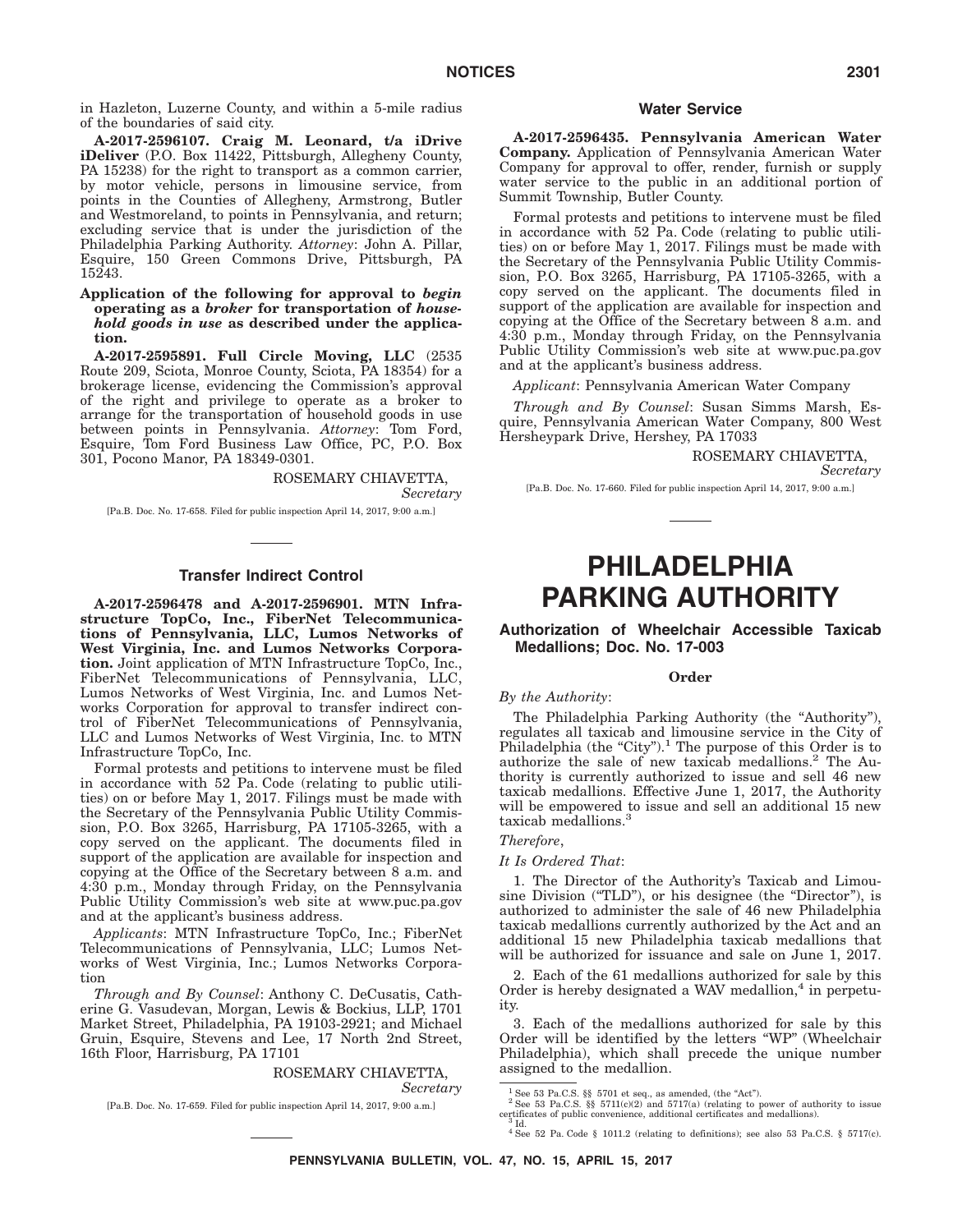4. Each medallion authorized by this Order will be sold separately by sealed competitive bid, as provided by the Authority's regulations.

5. Each sealed bid $5$  for a medallion must be filed with the TLD Clerk, by hand delivery, at the TLD's headquarters at 2415 South Swanson Street, Philadelphia, PA 19148.

6. In order to be considered filed, a medallion bid must be time stamped by the TLD's Clerk.

7. The Clerk may only time stamp a medallion bid as follows:

a) Between 8:30 a.m. and 4:30 p.m. on the business day preceding the date of the scheduled medallion sale; or

b) Between 8:30 a.m. and 9:30 a.m. on the day of the scheduled medallion sale.

8. The upset price for each medallion will be \$10,000. The Board does not set this minimum bid based upon an understanding of fair market value, but as a basis to permit the market to set the appropriate value of this new class of medallion and to speed the introduction of this vital form of transportation service.

9. The Director may, in his discretion, remove any medallion from a scheduled bid opening date. In this case, the sale of that medallion will be rescheduled for sale as provided in this Order.

10. The Director may, in his discretion, remove any medallion from a scheduled bid opening date and place the medallion before this Board for a new sale authorization, pursuant to such terms and conditions as the Board may then impose.

11. The sealed bids for the medallions will be opened by the Director at the TLD's headquarters at 10:00 a.m. at 2415 South Swanson Street, Philadelphia, PA 19148 as follows:

a) On June 21, 2017: Medallion Nos. WP-1622, WP-1623, WP-1626, WP-1628, WP-1632, WP-1633, WP-1634, WP-1635, WP-1636, WP-1637 and WP-1638.

b) On June 29, 2017: Medallion Nos. WP-1639, WP-1640, WP-1641, WP-1642, WP-1643, WP-1644, WP-1647, WP-1648, WP-1649 and WP-1651.

c) On July 6, 2017: Medallion Nos. WP-1652, WP-1653, WP-1654, WP-1655, WP-1656, WP-1657, WP-1658, WP-1659, WP-1660 and WP-1661.

d) On July 12, 2017 Medallion Nos. WP-1662, WP-1663, WP-1664, WP-1665, WP-1666, WP-1667, WP-1668, WP-1669, WP-1670 and WP-1671.

e) On July 19, 2017: Medallion Nos. WP-1672, WP-1673, WP-1674, WP-1675, WP-1676, WP-1677, WP-1678, WP-1679, WP-1680 and WP-1681.

f) On July 27, 2017: Medallion Nos. WP-1682, WP-1683, WP-1684, WP-1685, WP-1686, WP-1687, WP-1688, WP-1689, WP-1690 and WP-1691.

12. Medallions scheduled for bid on June 21, 2017, but rescheduled by the Director, may be scheduled for sale on August 2, 2017.

13. Medallions scheduled for bid on June 29, 2017, but rescheduled by the Director, may be scheduled for sale on August 9, 2017.

14. Medallions scheduled for bid on July 6, 2017, but rescheduled by the Director, may be scheduled for sale on August 16, 2017.

15. Medallions scheduled for bid on July 12, 2017, but rescheduled by the Director, may be scheduled for sale on August 24, 2017.

16. Medallions scheduled for bid on July 19, but rescheduled by the Director, may be scheduled for sale on August 30, 2017.

17. Medallions scheduled for bid on July 27, 2017, but rescheduled by the Director, may be scheduled for sale on September 6, 2017.

18. Upon removal of a medallion from a scheduled bid date, the Director shall promptly identify the alternate bid date that will apply to that medallion as provided for in this Order on the Authority's Internet website and through a notice published in the *Pennsylvania Bulletin*.

19. The mandatory closing date for every medallion assigned to a successful bidder is 60 days from the date of the successful bid at the scheduled sale, unless extended by the Director for good cause. The Director may not extend the closing date beyond 40 days from the mandatory closing date. In the event the closing on the sale of a medallion authorized by this Order does not occur within 100 days of the successful bid, this authorization to sell that medallion is voided pending further order of the Board.

20. The contact person for this Order is Christine Kirlin, Esq., Taxicab and Limousine Division, (215) 683- 9653.

21. The Executive Director shall cause this Order to be deposited with the Legislative Reference Bureau for publication in the *Pennsylvania Bulletin*.

> CLARENA TOLSON, *Executive Director*

[Pa.B. Doc. No. 17-661. Filed for public inspection April 14, 2017, 9:00 a.m.]

### **Service of Notice of Motor Carrier Application in the City of Philadelphia**

The following permanent authority application to render service as a common carrier in the City of Philadelphia has been filed with the Philadelphia Parking Authority's (PPA) Taxicab and Limousine Division (TLD). Formal protests must be filed in accordance with 52 Pa. Code Part II (relating to Philadelphia Parking Authority) with the TLD's Office of the Clerk, 2415 South Swanson Street, Philadelphia, PA 19148, no later than May 1, 2017. The nonrefundable protest filing fee is \$5,000 payable to the PPA by certified check or money order. The application is available for inspection at the TLD with Administrative Counsel between 9 a.m. and 4 p.m., Monday through Friday (contact Christine Kirlin, Esq. at  $(215)$  683-9653 to make an appointment) or may be inspected at the business address of the respective applicants.

**Doc. No. A-17-03-02. Grayling LM, LLC** (204 Grayling Avenue, Narberth, PA 19072): An application for a limousine certificate of public convenience to transport persons and their baggage in luxury limousine service on an exclusive basis, arranged for in advance, between <sup>5</sup> See 52 Pa. Code § 1013.35 (relating to procedures for bidding). points within the City of Philadelphia and from points in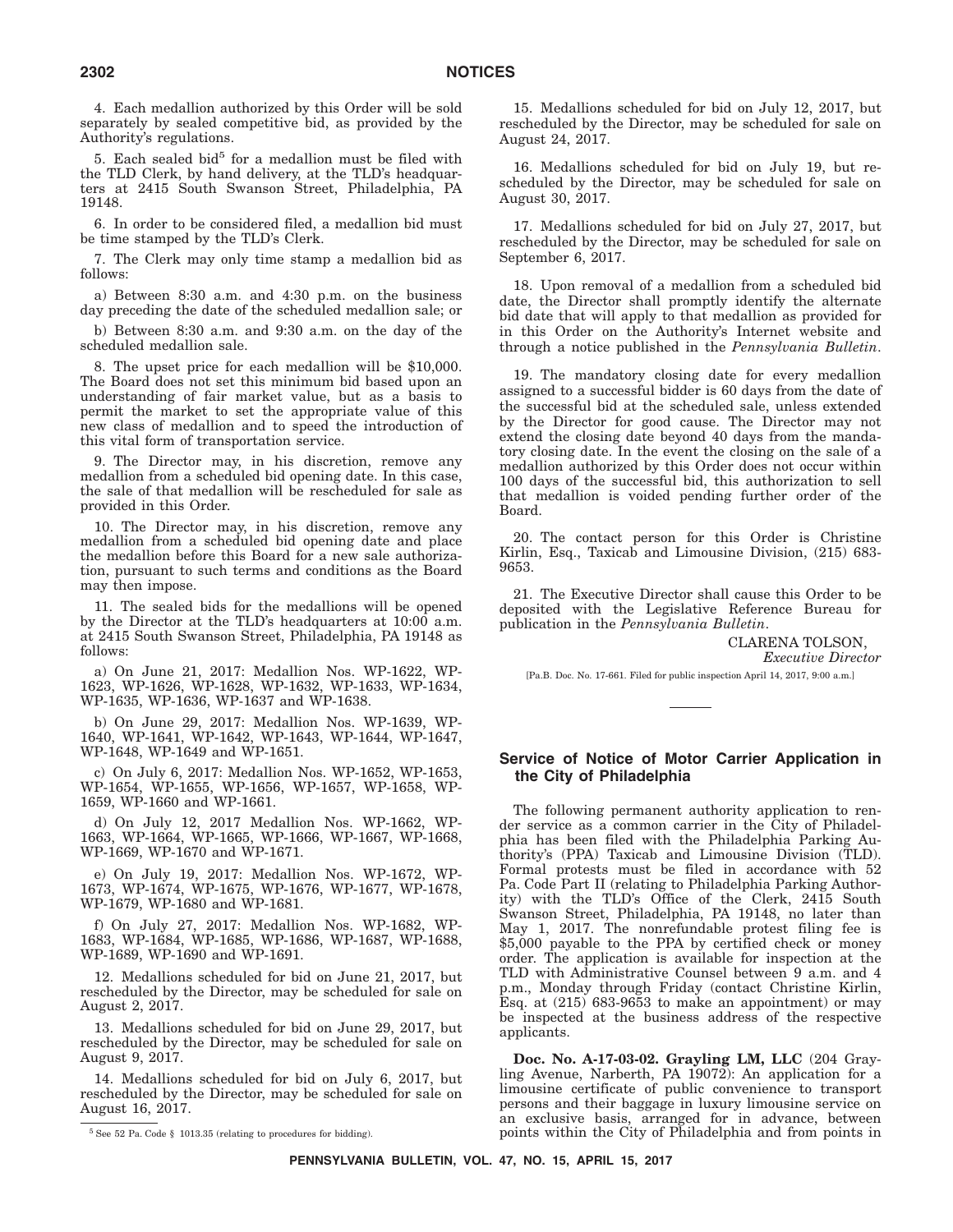the City of Philadelphia to points in Pennsylvania, and return. *Attorney*: David R. Alperstein, Esq., 1080 North Delaware Avenue, Suite 505, Philadelphia, PA 19125.

CLARENA TOLSON, *Executive Director*

[Pa.B. Doc. No. 17-662. Filed for public inspection April 14, 2017, 9:00 a.m.]

# **PHILADELPHIA REGIONAL PORT AUTHORITY**

#### **Request for Bids**

The Philadelphia Regional Port Authority (PRPA) will accept sealed bids for Project No. 17-036.1, On Call Roofing Investigation and Repair at Various PRPA Facilities, until 2 p.m. on Thursday, May 11, 2017. Information (including mandatory prebid information) can be obtained from www.philaport.com under "Our Port," then "Procurement" or call (215) 426-2600.

> JEFF THEOBALD, *Executive Director*

[Pa.B. Doc. No. 17-663. Filed for public inspection April 14, 2017, 9:00 a.m.]

# **STATE BOARD OF OSTEOPATHIC MEDICINE**

### **Bureau of Professional and Occupational Affairs v. Chuma Gibson Osuji, DO; Doc. No. 2393-53-16**

On February 28, 2017, Chuma Gibson Osuji, DO, Pennsylvania license No. OS010091L, of Tampa, FL, had his license automatically suspended based on his conviction of a felony in violation of The Controlled Substance, Drug, Device and Cosmetic Act (35 P.S. §§ 780-101—780- 144).

Individuals may obtain a copy of the final order by writing to Wesley J. Rish, Board Counsel, State Board of Osteopathic Medicine, P.O. Box 69523, Harrisburg, PA 17106-9523.

This final order represents the final State Board of Osteopathic Medicine (Board) decision in this matter. It may be appealed to the Commonwealth Court of Pennsylvania by the filing of a petition for review with that court in accordance with the Pennsylvania Rules of Appellate Procedure. Individuals who take an appeal to the Commonwealth Court must serve the Board with a copy of their petition for review. The Board contact for receiving service of appeals is the previously-named Board counsel.

> FRANK M. TURSI, DO, *Chairperson*

[Pa.B. Doc. No. 17-664. Filed for public inspection April 14, 2017, 9:00 a.m.]

# **STATE EMPLOYEES' RETIREMENT BOARD**

#### **Hearing Scheduled**

The following hearing has been scheduled, as authorized by 71 Pa.C.S. Part XXV (relating to State Employees' Retirement Code), in connection with the State Employees' Retirement System's denial of claimant's requests concerning the indicated accounts.

The hearing will be held before a hearing officer at the State Employees' Retirement System, 30 North Third Street, Fifth Floor, Harrisburg, PA 17101:

June 6, 2017 Mary Jane L. Book Disability Application Issue 1 p.m.

Parties in each respective case may appear with or without counsel and offer relevant testimony or evidence to support their respective positions. The hearing will be held in accordance with the requirements of 2 Pa.C.S. §§ 501—508 and 701—704 (relating to Administrative Agency Law). Under 4 Pa. Code § 250.1 (relating to applicability of general rules), procedural matters will be in conformance with 1 Pa. Code Part II (relating to General Rules of Administrative Practice and Procedure) unless specific exemption is granted.

#### DAVID E. DURBIN,

*Secretary*

[Pa.B. Doc. No. 17-665. Filed for public inspection April 14, 2017, 9:00 a.m.]